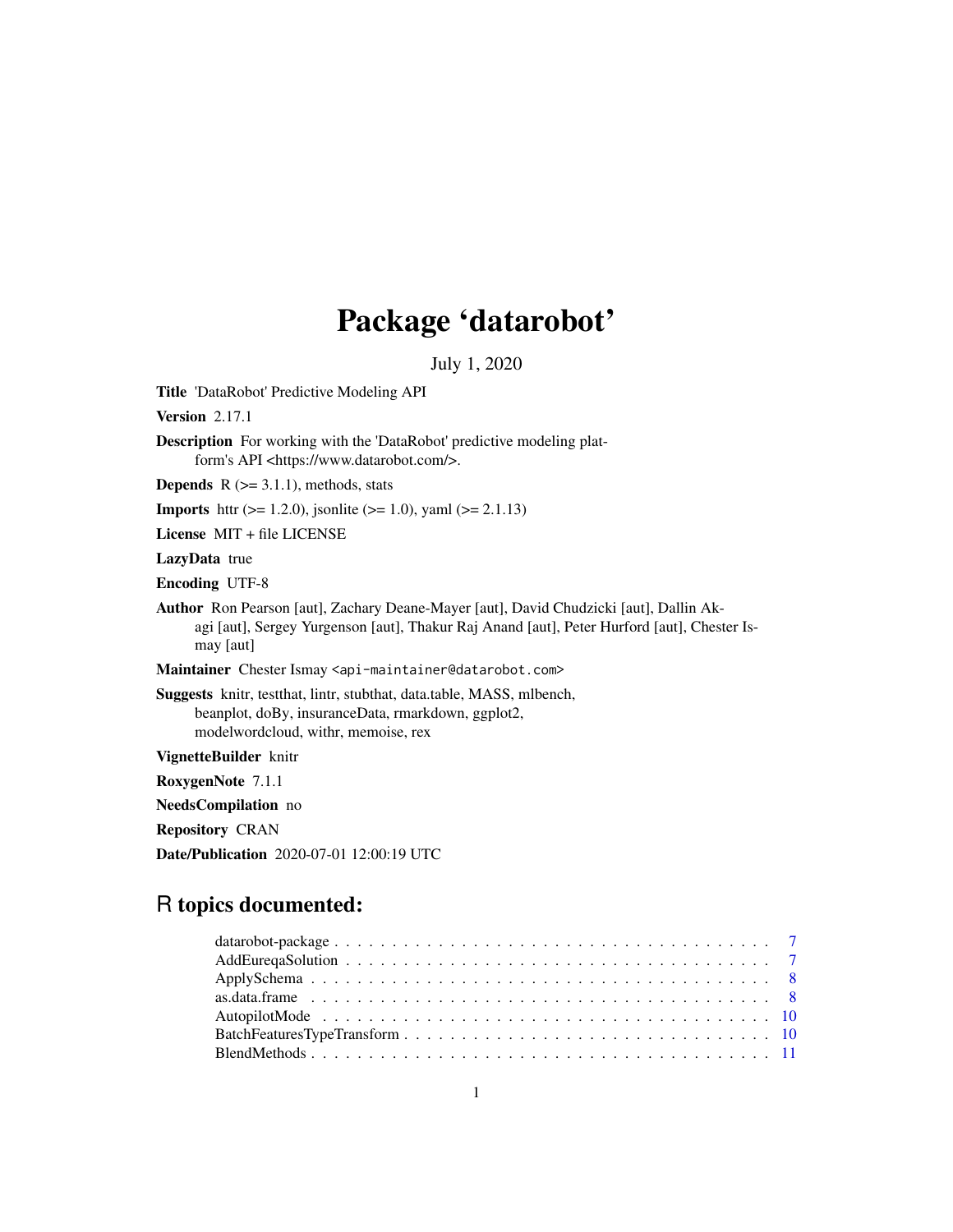|                                | <sup>12</sup> |
|--------------------------------|---------------|
|                                | 12            |
|                                | 13            |
|                                | 13            |
|                                | 14            |
|                                | 15            |
|                                | 16            |
|                                | 17            |
|                                | 17            |
|                                | 18            |
|                                | 19            |
|                                | 22            |
|                                | 24            |
|                                | 25            |
|                                | 26            |
|                                | 27            |
|                                | 28            |
|                                | 29            |
|                                | 30            |
|                                | 31            |
|                                | 32            |
|                                | 33            |
|                                | 34            |
|                                | 34            |
|                                | 35            |
|                                | 35            |
|                                | 36            |
|                                | 36            |
|                                | 37            |
|                                | 37            |
|                                | 38            |
|                                | 38            |
|                                | 39            |
|                                | 39            |
|                                | 40            |
|                                | 41            |
|                                | 41            |
|                                |               |
|                                | 42            |
|                                | 43            |
| DeletePredictJob               | 43            |
| DeleteProject                  | 44            |
|                                | 45            |
|                                | 45            |
|                                | 46            |
|                                | 47            |
| DownloadPredictionExplanations | 48            |
|                                | 49            |
| DownloadRatingTable            | 50            |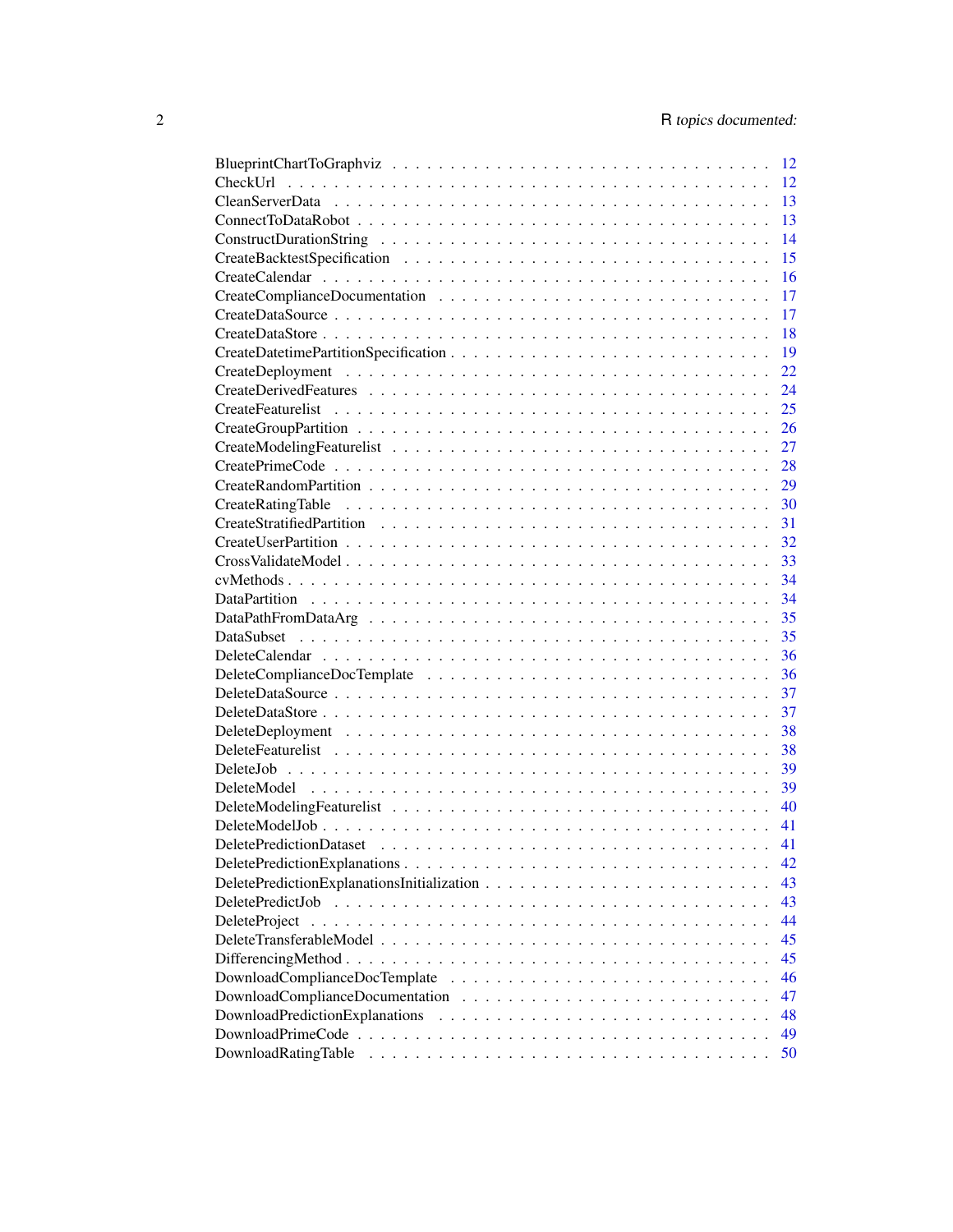|                                        | 50       |
|----------------------------------------|----------|
|                                        | 51       |
| DownloadTimeSeriesFeatureDerivationLog | 52       |
|                                        | 53       |
|                                        | 54       |
|                                        | 54       |
|                                        | 55       |
|                                        | 55       |
|                                        | 58       |
|                                        | 59       |
|                                        | 61       |
|                                        | 62       |
|                                        | 62       |
|                                        | 63       |
|                                        | 64       |
|                                        | 64       |
|                                        | 65       |
|                                        |          |
|                                        | 67<br>67 |
|                                        |          |
|                                        | 68       |
|                                        | 69       |
|                                        | 70       |
|                                        | 70       |
|                                        | 73       |
|                                        | 74       |
|                                        | 76       |
|                                        | 77       |
|                                        | 78       |
|                                        | 79       |
|                                        | 80       |
|                                        | 81       |
|                                        | 82       |
|                                        | 82       |
|                                        | 83       |
|                                        | 84       |
|                                        | 86       |
|                                        | 87       |
|                                        | 89       |
|                                        | 90       |
|                                        | 90       |
|                                        | 91       |
|                                        | 92       |
|                                        | 93       |
|                                        | 95       |
|                                        | 95       |
|                                        | 96       |
|                                        | 97       |
|                                        | 98       |
|                                        |          |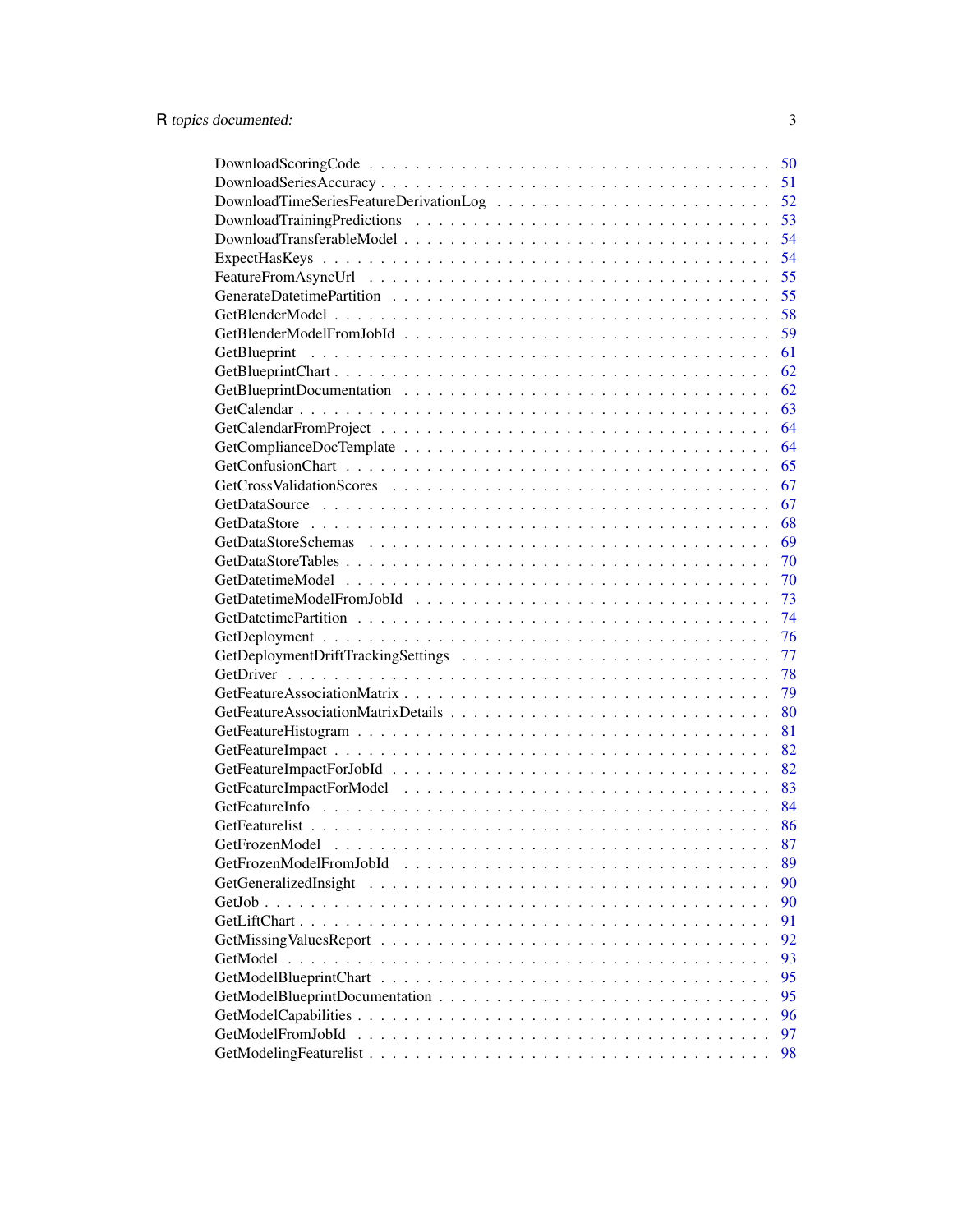| GetPredictionExplanationsRowsAsDataFrame113 |  |
|---------------------------------------------|--|
|                                             |  |
|                                             |  |
|                                             |  |
|                                             |  |
|                                             |  |
|                                             |  |
|                                             |  |
|                                             |  |
|                                             |  |
|                                             |  |
|                                             |  |
|                                             |  |
|                                             |  |
|                                             |  |
|                                             |  |
|                                             |  |
|                                             |  |
|                                             |  |
|                                             |  |
|                                             |  |
|                                             |  |
|                                             |  |
|                                             |  |
|                                             |  |
|                                             |  |
|                                             |  |
| GetTransferableModel                        |  |
|                                             |  |
|                                             |  |
|                                             |  |
|                                             |  |
| IsId                                        |  |
|                                             |  |
| JobStatus                                   |  |
| JobType                                     |  |
|                                             |  |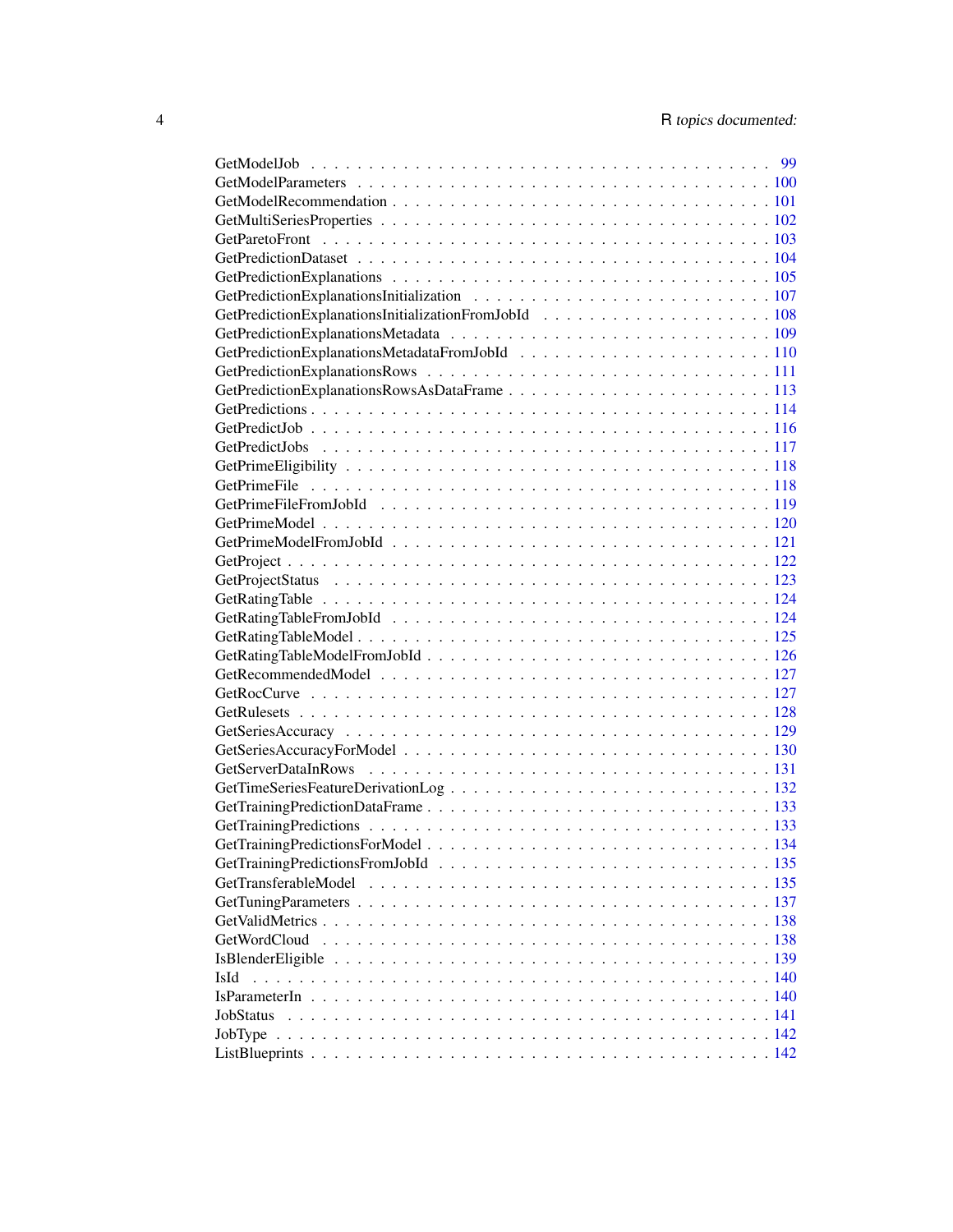| $Project From AsyncUrl. \ldots \ldots \ldots \ldots \ldots \ldots \ldots \ldots \ldots \ldots \ldots \ldots 176$ |  |
|------------------------------------------------------------------------------------------------------------------|--|
|                                                                                                                  |  |
|                                                                                                                  |  |
| <b>ReformatMetrics</b>                                                                                           |  |
|                                                                                                                  |  |
|                                                                                                                  |  |
|                                                                                                                  |  |
|                                                                                                                  |  |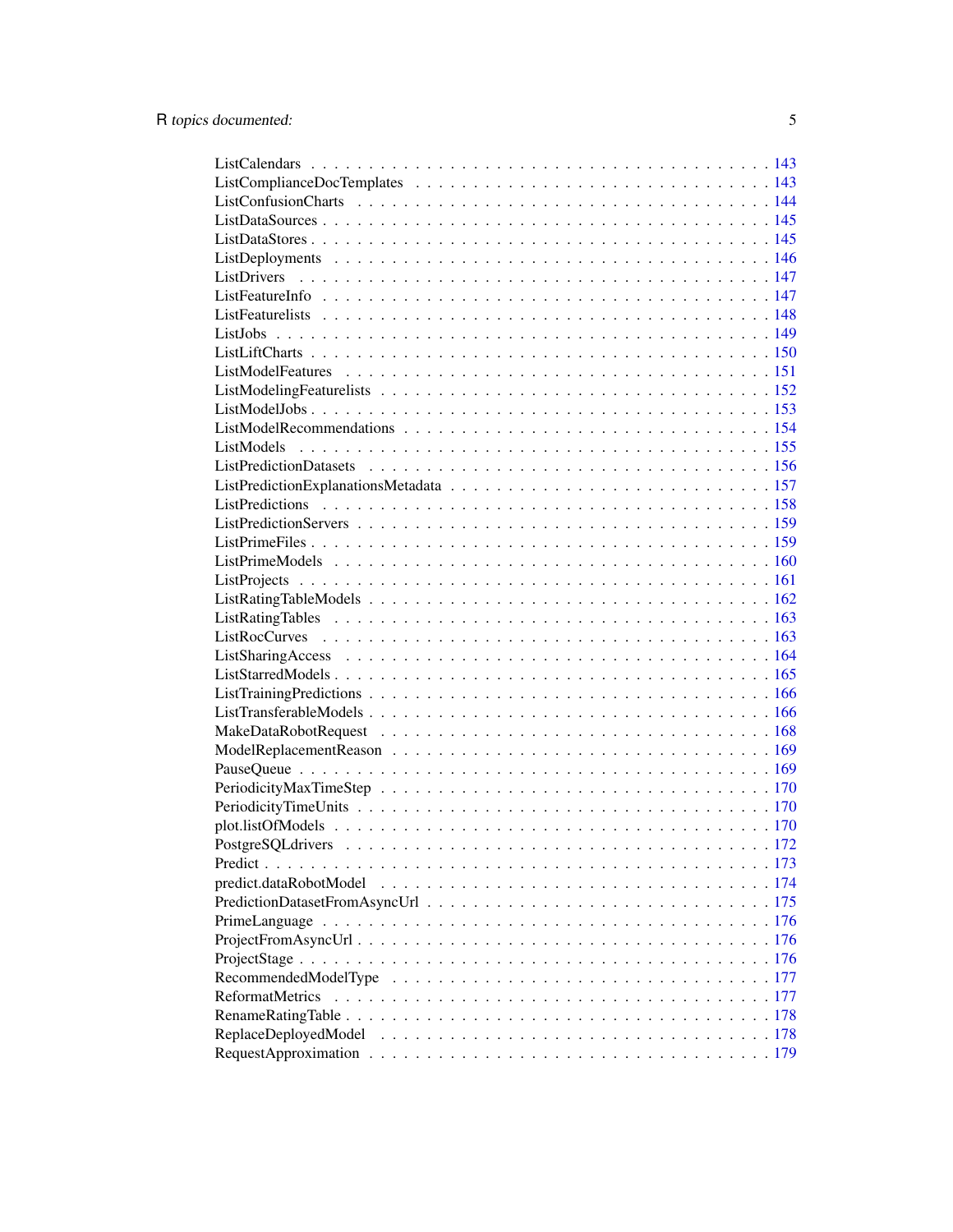| TargetType  |  |
|-------------|--|
|             |  |
|             |  |
|             |  |
|             |  |
|             |  |
|             |  |
| UnstarModel |  |
|             |  |
|             |  |
|             |  |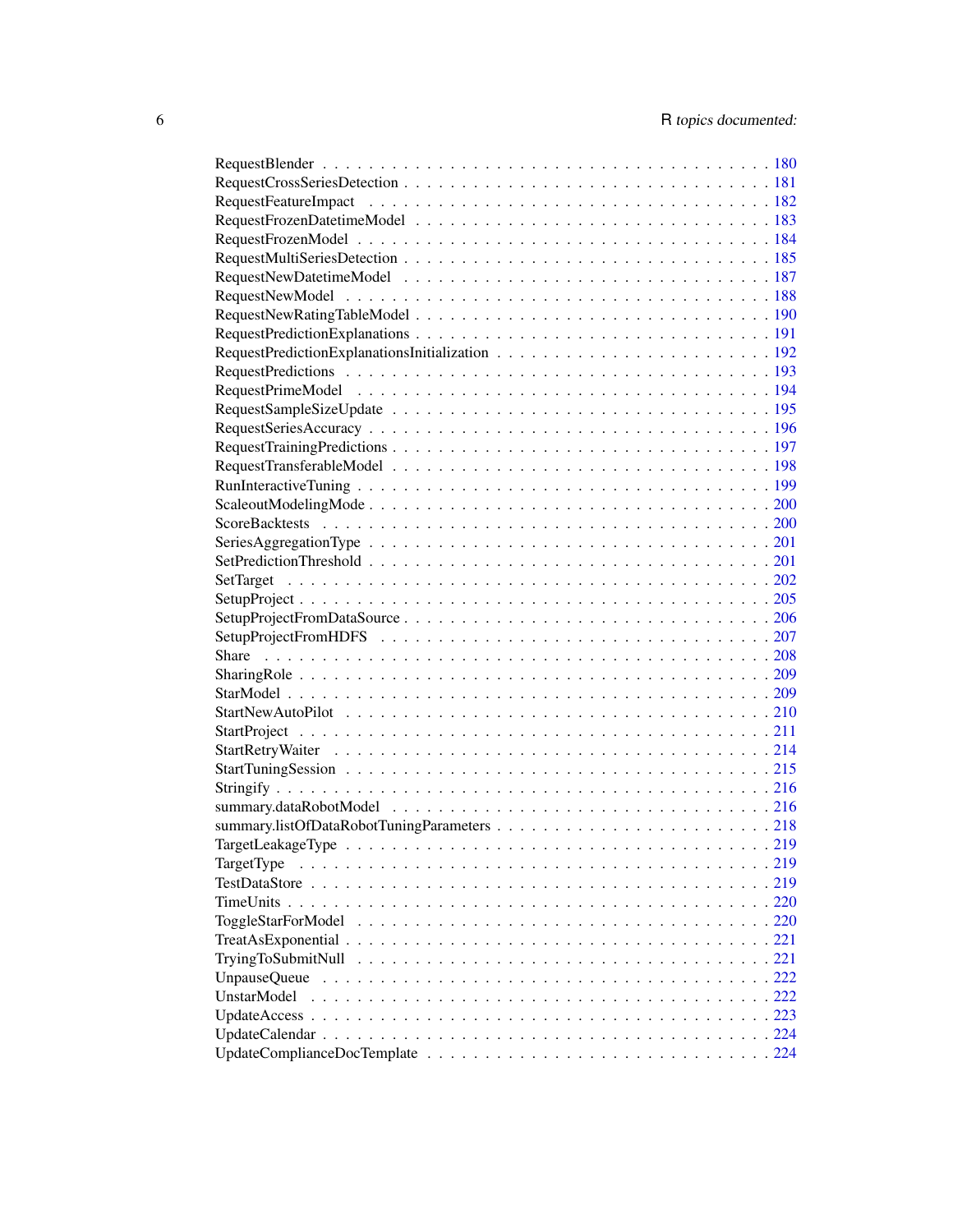<span id="page-6-0"></span>

## datarobot-package *datarobot: 'DataRobot' Predictive Modeling API*

## Description

For working with the 'DataRobot' predictive modeling platform's API <https://www.datarobot.com/>.

AddEureqaSolution *Add a Eureqa solution to the list of models for the project.*

## Description

Each Eureqa model contains multiple possible solutions (see GetParetoFront). However, only the best model is included in the leaderboard by default. To include other models, you can get them via GetParetoFront and then add them.

## Usage

AddEureqaSolution(project, eureqaSolutionId)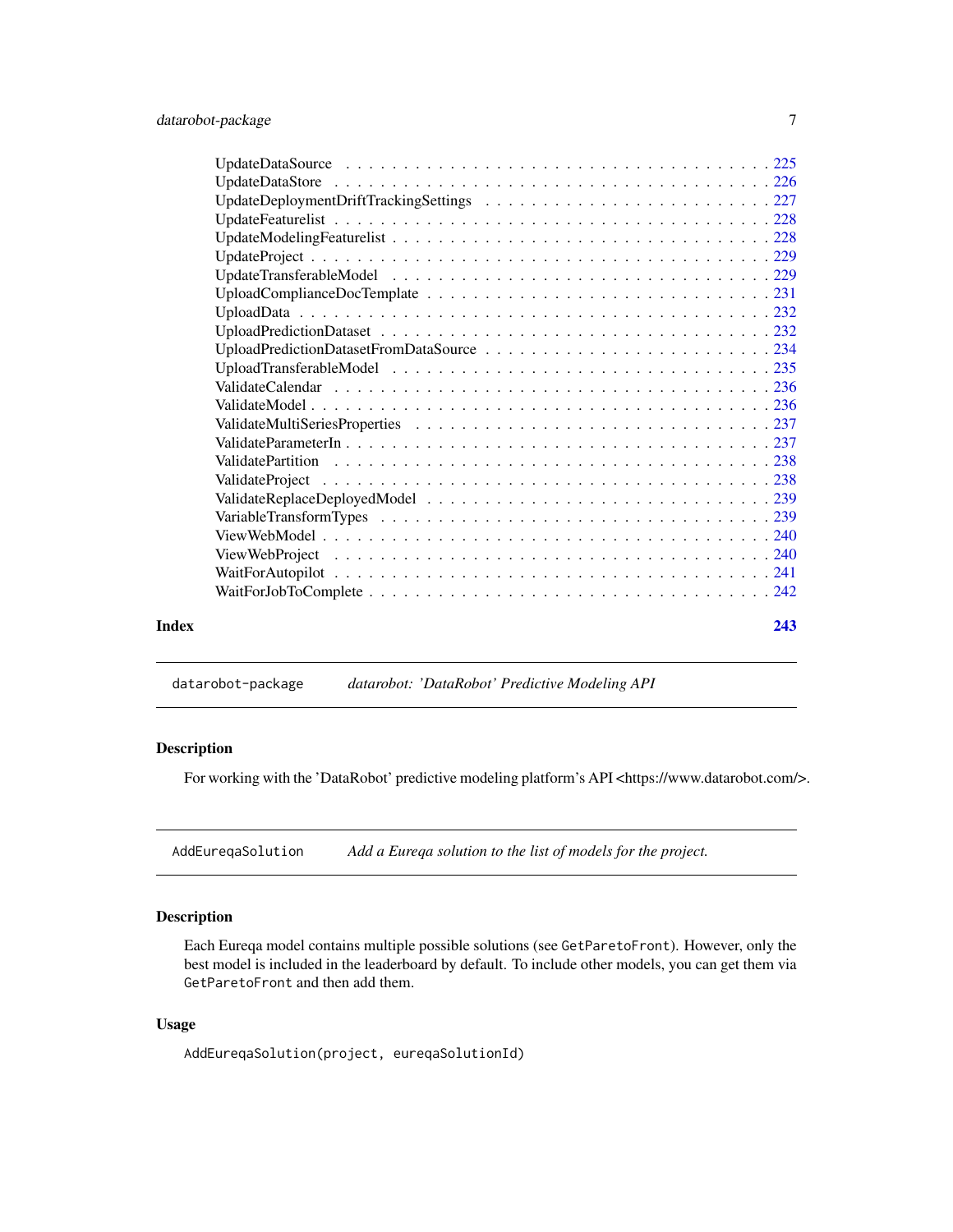#### <span id="page-7-0"></span>**Arguments**

| project          | character. Either $(1)$ a character string giving the unique alphanumeric identifier    |
|------------------|-----------------------------------------------------------------------------------------|
|                  | for the project, or $(2)$ a list containing the element projected with this identifier. |
| euregaSolutionId |                                                                                         |
|                  | $\sim$ $\sim$ $\sim$ $\sim$                                                             |

character. The solution ID of the Eureqa model to add.

## Examples

```
## Not run:
 projectId <- "5b2827556523cd05bd1507a5"
 modelId <- "5b29406c6523cd0665685a8d"
 eureqaModel <- GetModel(projectId, modelId)
 paretoFront <- GetParetoFront(eureqModel)
```

```
## End(Not run)
```
ApplySchema *Apply a schema to DataRobot objects (lists, frames)*

#### Description

Apply a schema to DataRobot objects (lists, frames)

#### Usage

```
ApplySchema(inList, schema, mask = NULL)
```
#### Arguments

| inList | object. The DataRobot object to apply the schema to.                                                         |
|--------|--------------------------------------------------------------------------------------------------------------|
| schema | list. The schema to apply.                                                                                   |
| mask   | list. Search the schema and only apply values that match this with grep. Defaults<br>to NULL, or no masking. |

as.data.frame *DataRobot S3 object methods for R's generic as.data.frame function*

#### Description

These functions extend R's generic as.data.frame function to the DataRobot S3 object classes listOf-Blueprints, listOfFeaturelists, listOfModels, and projectSummaryList.

If simple = TRUE (the default), this method returns a dataframe with one row for each model and the following columns: projectName, projectId, created, fileName, target, targetType, positiveClass, metric, autopilotMode, stage, maxTrainPct, and holdoutUnlocked. If simple = FALSE, a dataframe is constructed from all elements of projectSummaryList.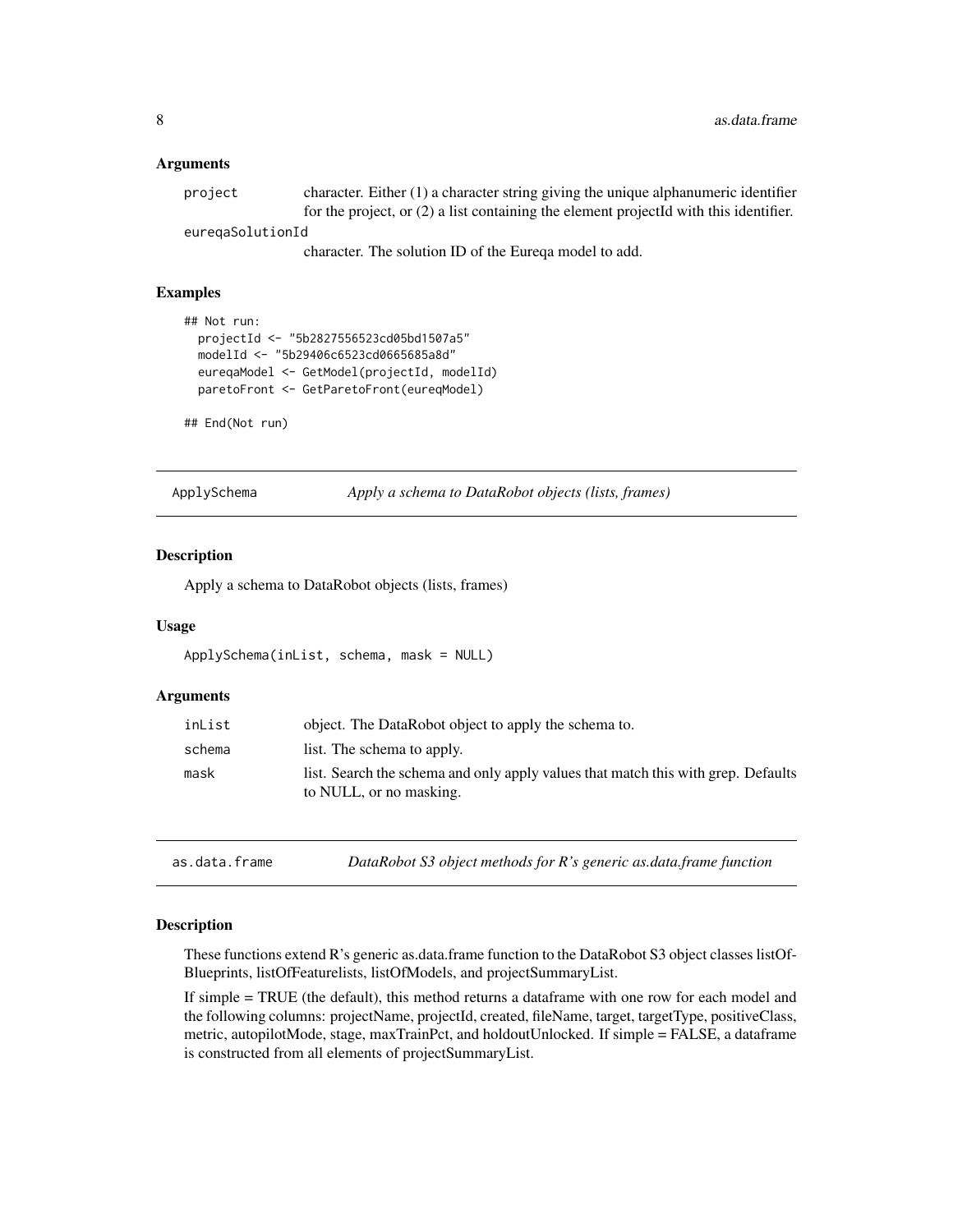#### as.data.frame 9

#### Usage

```
## S3 method for class 'listOfBlueprints'
as.data.frame(x, row.names = NULL, optional = FALSE, ...)
## S3 method for class 'listOfFeaturelists'
as.data. frame(x, row. names = NULL, optional = FALSE, ...)## S3 method for class 'listOfModels'
as.data.frame(x, row.names = NULL, optional = FALSE, simple = TRUE, ...)
## S3 method for class 'projectSummaryList'
as.data.fname(x, row.names = NULL, optional = FALSE, simple = TRUE, ...)## S3 method for class 'listOfDataRobotPredictionDatasets'
as.data frame(x, row.name = NULL, optional = FALSE, ...)
```
#### Arguments

| x          | S3 object to be converted into a data frame.                                                                                              |
|------------|-------------------------------------------------------------------------------------------------------------------------------------------|
| row.names  | character. Optional. Row names for the data frame returned by the method.                                                                 |
| optional   | logical. Optional. If TRUE, setting row names and converting column names to<br>syntactic names: see help for make.names function.        |
| $\ddots$ . | list. Additional optional parameters to be passed to the generic as data frame<br>function (not used at present).                         |
| simple     | logical. Optional. if TRUE (the default), a simplified data frame is returned for<br>objects of class listOfModels or projectSummaryList. |

#### Details

All of the DataRobot S3 'listOf' class objects have relatively complex structures and are often easier to work with as dataframes. The methods described here extend R's generic as.data.frame function to convert objects of these classes to convenient dataframes. For objects of class listOf-Blueprints and listOfFeaturelists or objects of class listOfModels and projectSummaryList with simple = FALSE, the dataframes contain all information from the original S3 object. The default value simple = TRUE provides simpler dataframes for objects of class listOfModels and project-SummaryList.

If simple = TRUE (the default), this method returns a dataframe with one row for each model and the following columns: modelType, expandedModel (constructed from modelType and processes from the listOfModels elements), modelId, blueprintId, featurelistName, featurelistId, samplePct, and the metrics validation value for projectMetric. If simple = FALSE, the method returns a complete dataframe with one row for each model and columns constructed from all fields in the original listOfModels object

## Value

A dataframe containing some or all of the data from the original S3 object; see Details.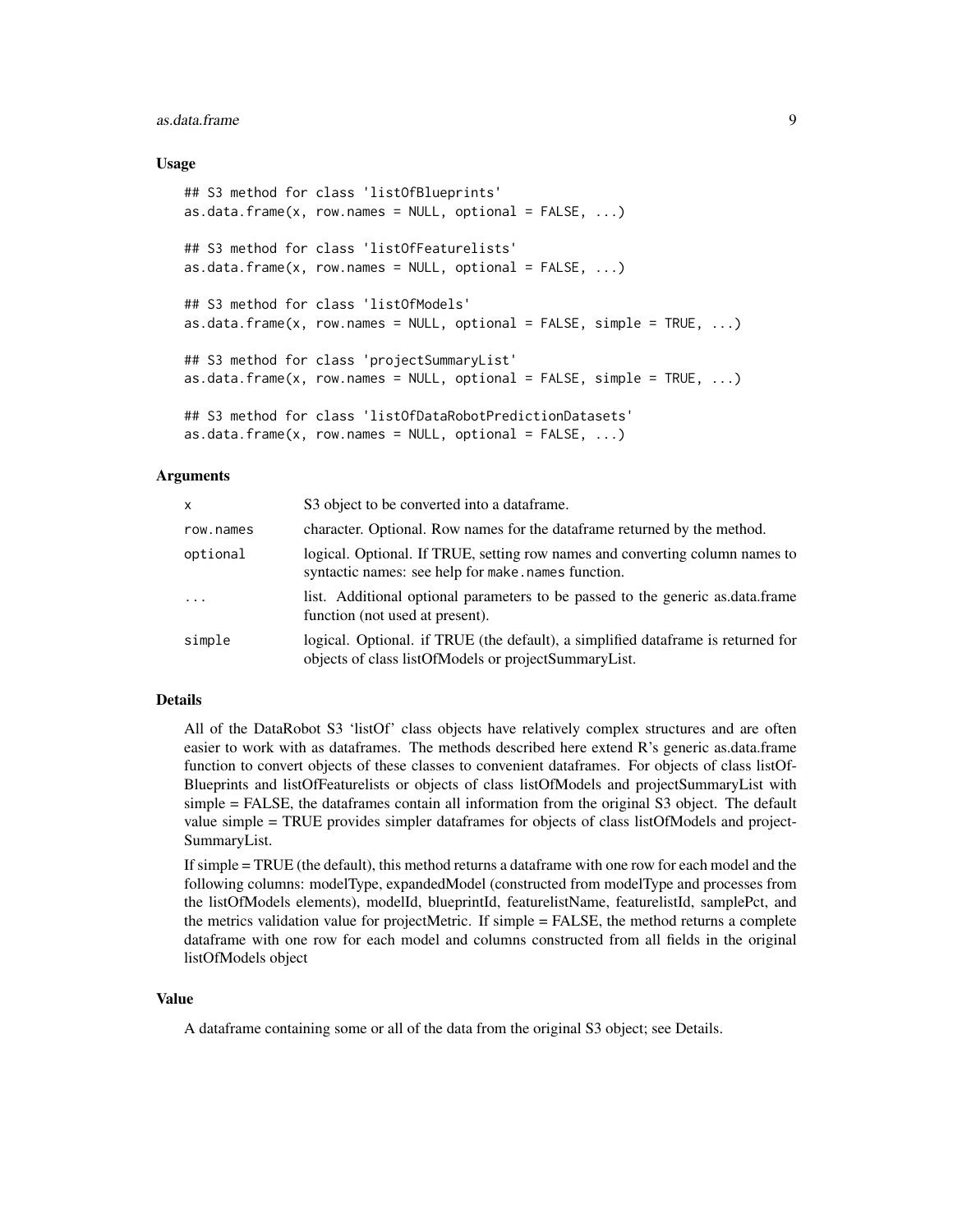<span id="page-9-0"></span>AutopilotMode *Autopilot modes*

#### Description

This is a list that contains the valid values for autopilot mode. If you wish, you can specify autopilot modes using the list values, e.g. AutopilotMode\$FullAuto instead of typing the string "auto". This way you can benefit from autocomplete and not have to remember the valid options.

#### Usage

AutopilotMode

#### Format

An object of class list of length 3.

## Details

FullAuto represents running the entire autopilot. Quick runs a quicker, abridged version of the autopilot that focuses on the most important models. Manual does not run the autopilot and instead leaves it to the user to select the algorithms to be run.

BatchFeaturesTypeTransform

*Create new features by transforming the type of an existing ones.*

## Description

Supports feature transformations, including:

- text to categorical
- text to numeric
- categorical to text
- categorical to numeric
- numeric to categorical

#### Usage

```
BatchFeaturesTypeTransform(
 project,
 parentNames,
  variableType,
 prefix = NULL,
 suffix = NULL,maxWait = 600)
```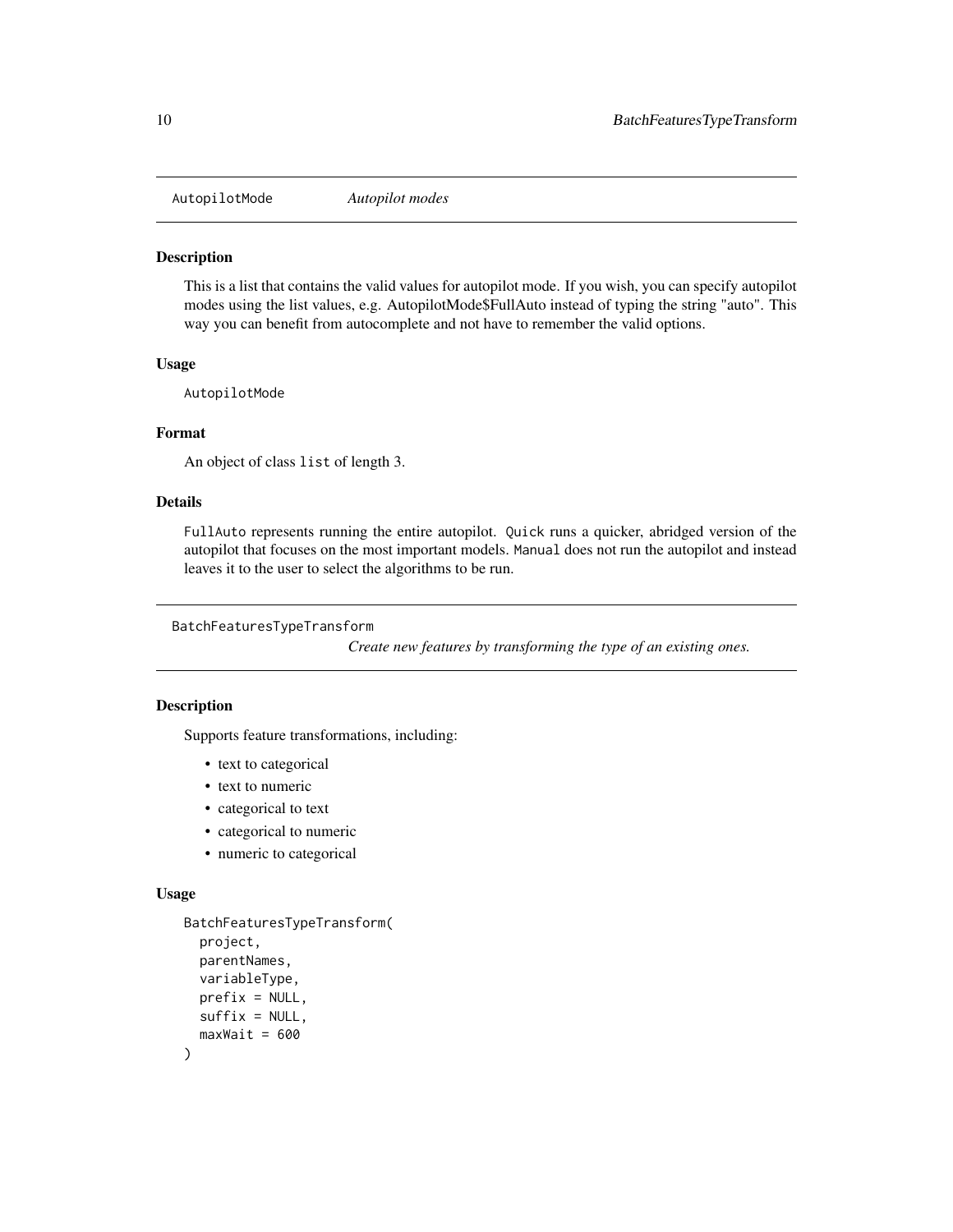## <span id="page-10-0"></span>BlendMethods 11

## Arguments

| project      | character. Either $(1)$ a character string giving the unique alphanumeric identifier<br>for the project, or (2) a list containing the element projectId with this identifier. |
|--------------|-------------------------------------------------------------------------------------------------------------------------------------------------------------------------------|
| parentNames  | character. Character vector of variable names to be transformed.                                                                                                              |
| variableType | character. The new type that the columns should be converted to. See VariableTransformTypes.                                                                                  |
| prefix       | character. Optional. The string to preface all the transformed features. Either<br>prefix or suffix or both must be provided.                                                 |
| suffix       | character. Optional. The string that will be appended at the end to all the trans-<br>formed features. Either prefix or suffix or both must be provided.                      |
| maxWait      | integer. Optional. The maximum amount of time (in seconds) to wait for<br>DataRobot to finish processing the new column before providing a time out error.                    |

## Value

a list of all the features, after transformation. See GetFeaturelist for details.

## Examples

```
## Not run:
  projectId <- "59a5af20c80891534e3c2bde"
  BatchFeaturesTypeTransform(projectId,
                            parentNames = c("var1", "var2"),
                            variableType = VariableTransformTypes$Categorical,
                            suffix = "transformed")
```
## End(Not run)

BlendMethods *Blend methods*

## Description

This is a list that contains the valid values for Blend methods

#### Usage

BlendMethods

#### Format

An object of class list of length 11.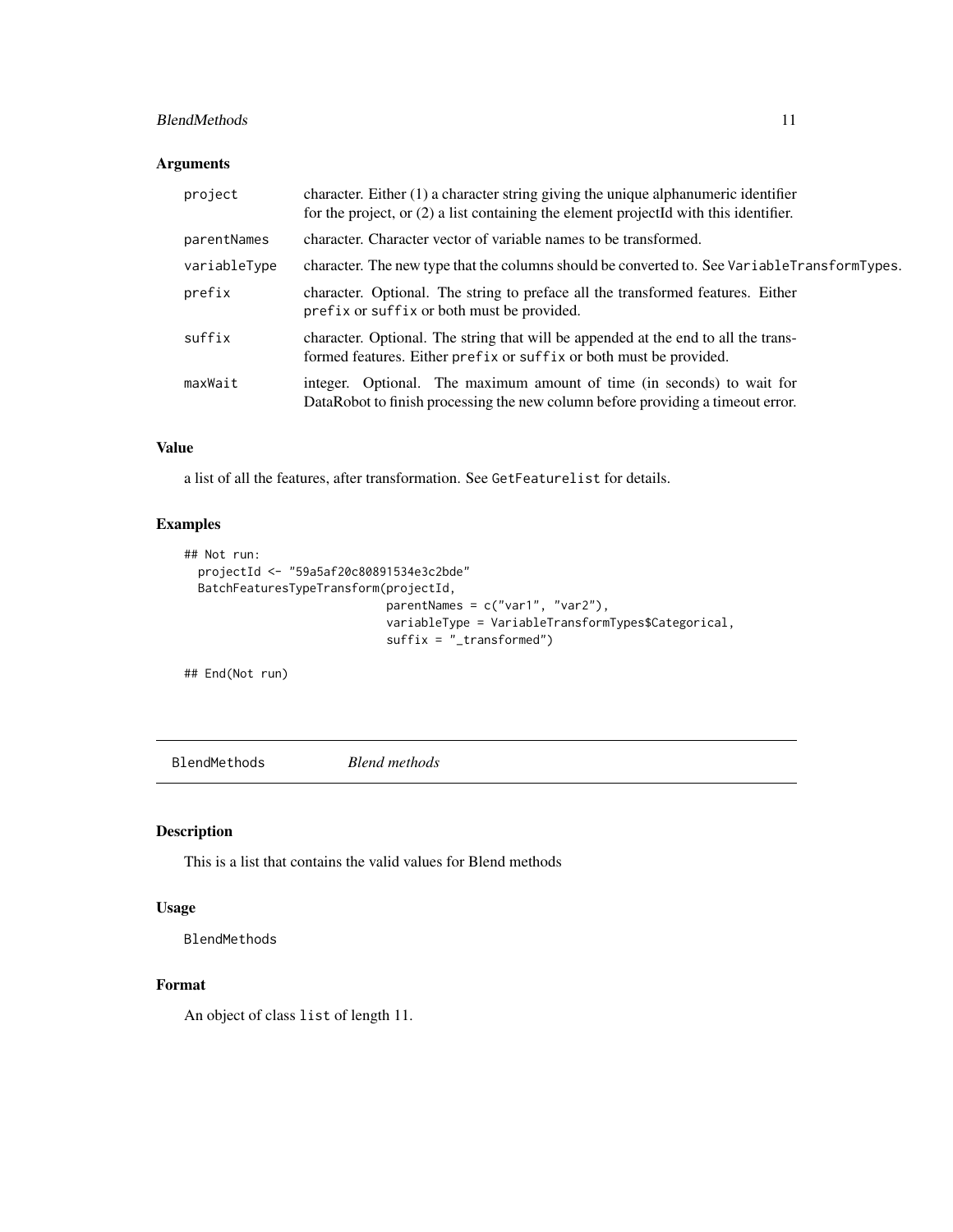<span id="page-11-0"></span>BlueprintChartToGraphviz

*Convert a blueprint chart into graphviz DOT format*

## Description

Convert a blueprint chart into graphviz DOT format

#### Usage

BlueprintChartToGraphviz(blueprintChart)

#### Arguments

blueprintChart list. The list returned by GetBlueprintChart function.

## Value

Character string representation of chart in graphviz DOT language.

## Examples

```
## Not run:
 projectId <- "59a5af20c80891534e3c2bde"
 modelId <- "5996f820af07fc605e81ead4"
 model <- GetModel(projectId, modelId)
 blueprintId <- model$blueprintId
 blueprintChart <- GetBlueprintChart(projectId, blueprintId)
 BlueprintChartToGraphviz(blueprintChart)
```
## End(Not run)

CheckUrl *Make sure the path is a reasonable URL*

## Description

Make sure the path is a reasonable URL

## Usage

```
CheckUrl(url)
```
#### Arguments

url character. The URL to check.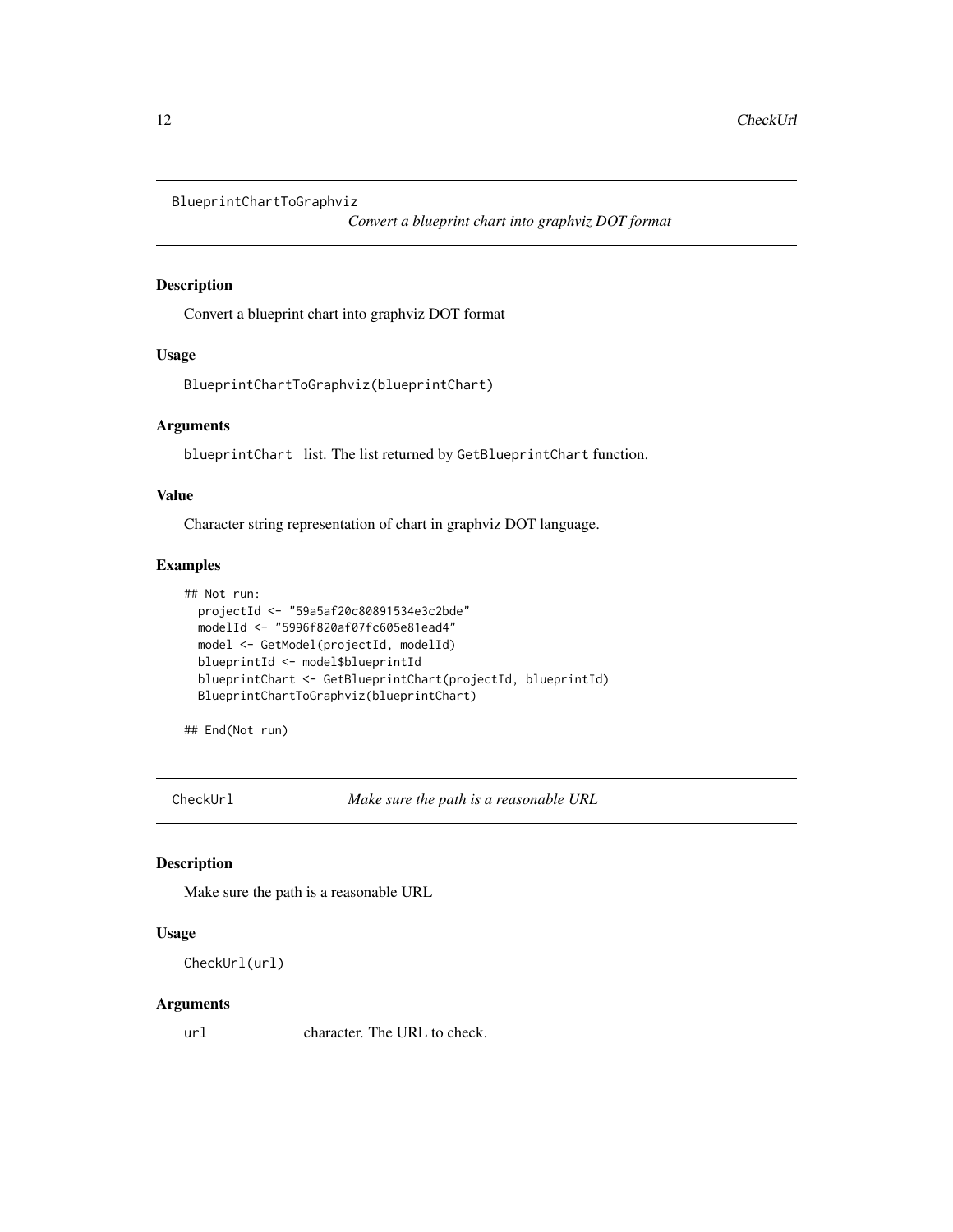<span id="page-12-0"></span>CleanServerData *Reformat paginated data returned from the server.*

#### Description

Reformat paginated data returned from the server.

#### Usage

```
CleanServerData(serverData)
```
#### Arguments

serverData list. Raw JSON parsed list returned from the server.

ConnectToDataRobot *Establish a connection to the DataRobot modeling engine*

#### Description

This function initializes a DataRobot session. To use DataRobot, you must connect to your account. This can be done in three ways:

- by passing an endpoint and token directly to ConnectToDataRobot
- by having a YAML config file in \$HOME/.config/datarobot/drconfig.yaml
- by setting DATAROBOT\_API\_ENDPOINT and DATAROBOT\_API\_TOKEN environment variables

The three methods of authentication are given priority in that order (explicitly passing parameters to the function will trump a YAML config file, which will trump the environment variables.) If you have a YAML config file or environment variables set, you will not need to pass any parameters to ConnectToDataRobot in order to connect.

## Usage

```
ConnectToDataRobot(
  endpoint = NULL,token = NULL,
  username = NULL,
  password = NULL,
  userAgentSuffix = NULL,
  sslVerify = TRUE,
  configPath = NULL
)
```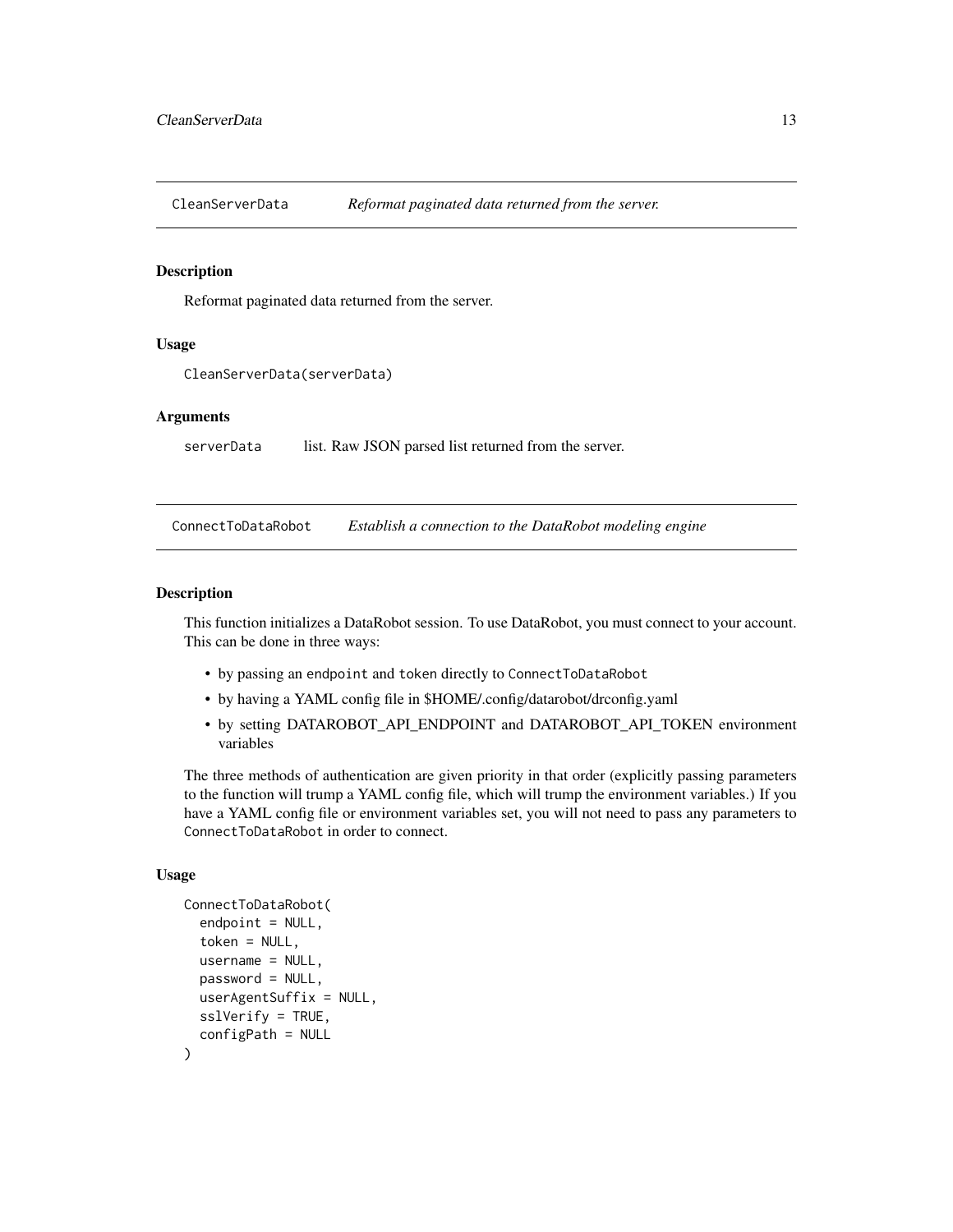## <span id="page-13-0"></span>Arguments

| endpoint        | character. URL specifying the DataRobot server to be used. It depends on                                                                                                              |
|-----------------|---------------------------------------------------------------------------------------------------------------------------------------------------------------------------------------|
|                 | DataRobot modeling engine implementation (cloud-based, on-prem) you are                                                                                                               |
|                 | using. Contact your DataRobot admin for endpoint to use and to turn on API ac-<br>cess to your account. The endpoint for DataRobot cloud accounts is https://app.datarobot.com/api/v2 |
| token           | character. DataRobot API access token. It is unique for each DataRobot mod-                                                                                                           |
|                 | eling engine account and can be accessed using DataRobot webapp in Account<br>profile section.                                                                                        |
| username        | character. No longer supported.                                                                                                                                                       |
| password        | character. No longer supported.                                                                                                                                                       |
| userAgentSuffix |                                                                                                                                                                                       |
|                 | character. Additional text that is appended to the User-Agent HTTP header                                                                                                             |
|                 | when communicating with the DataRobot REST API. This can be useful for                                                                                                                |
|                 | identifying different applications that are built on top of the DataRobot Python<br>Client, which can aid debugging and help track usage.                                             |
| sslVerify       | logical. Whether to check the SSL certificate. Either TRUE to check (default),<br>FALSE to not check.                                                                                 |
| configPath      | character. Path to YAML config file specifying configuration (token and end-<br>point).                                                                                               |
|                 |                                                                                                                                                                                       |

## Examples

```
## Not run:
```

```
ConnectToDataRobot("https://app.datarobot.com/api/v2", "thisismyfaketoken")
ConnectToDataRobot(configPath = "~/.config/datarobot/drconfig.yaml")
```
## End(Not run)

ConstructDurationString

*Construct a valid string representing a duration in accordance with ISO8601*

## Description

A duration of six months, 3 days, and 12 hours could be represented as P6M3DT12H.

## Usage

```
ConstructDurationString(
  years = 0,
  months = 0,
  days = \theta,
  hours = 0,
  minutes = 0,
  seconds = \theta\mathcal{E}
```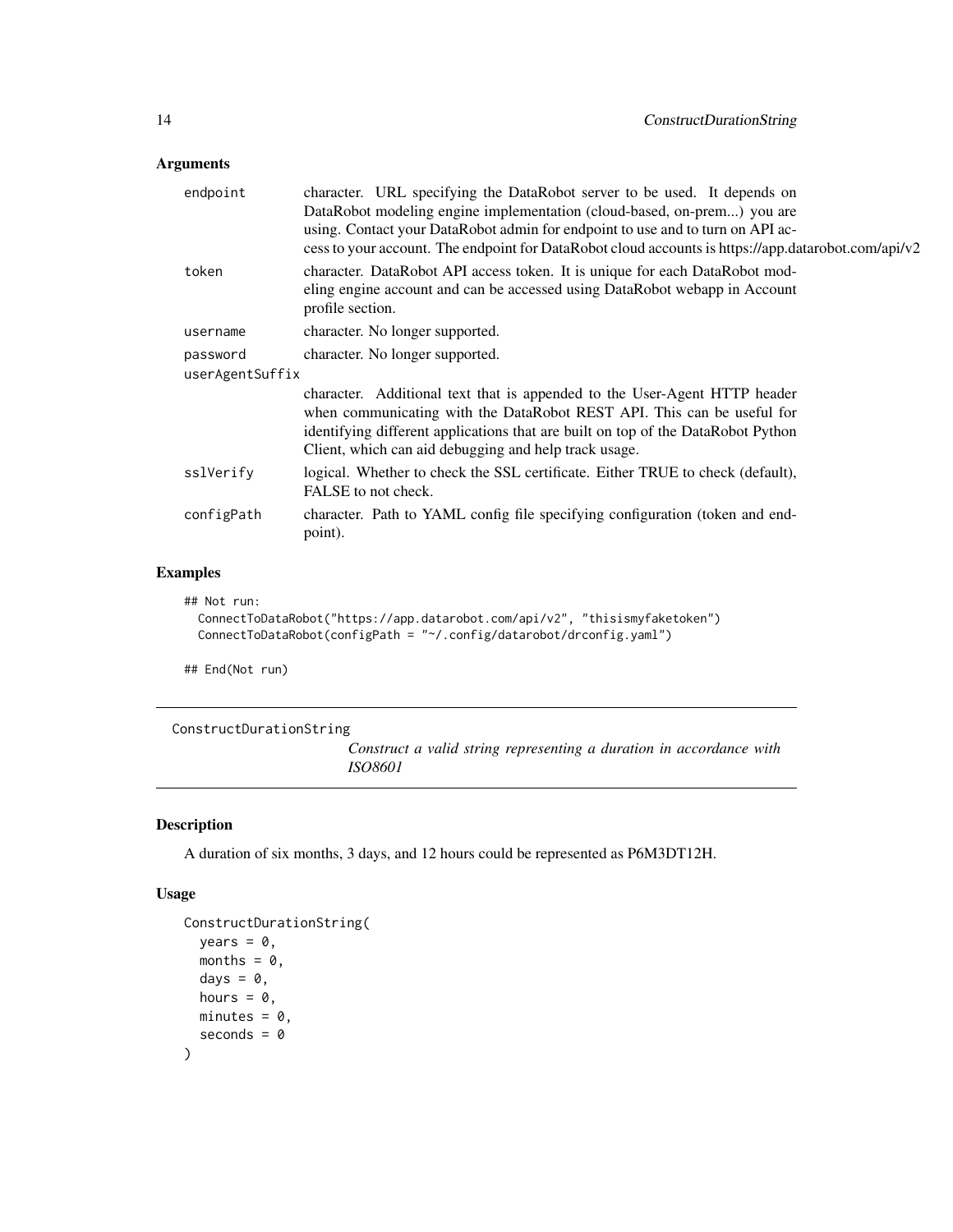## <span id="page-14-0"></span>Arguments

| years   | integer. The number of years in the duration.   |
|---------|-------------------------------------------------|
| months  | integer. The number of months in the duration.  |
| days    | integer. The number of days in the duration.    |
| hours   | integer. The number of hours in the duration.   |
| minutes | integer. The number of minutes in the duration. |
| seconds | integer. The number of seconds in the duration. |

## Value

The duration string, specified compatibly with ISO8601.

## Examples

```
ConstructDurationString()
ConstructDurationString(days = 100)
ConstructDurationString(years = 10, months = 2, days = 5, seconds = 12)
```
CreateBacktestSpecification

*Create a list describing backtest parameters*

## Description

Uniquely defines a Backtest used in a DatetimePartitioning

## Usage

```
CreateBacktestSpecification(
  index,
 gapDuration,
 validationStartDate,
  validationDuration
\lambda
```
## Arguments

| index               | integer. The index of the backtest                                                                                                |
|---------------------|-----------------------------------------------------------------------------------------------------------------------------------|
| gapDuration         | character. The desired duration of the gap between training and validation data<br>for the backtest in duration format (ISO8601). |
| validationStartDate |                                                                                                                                   |
|                     | character. The desired start date of the validation data for this backtest (RFC)<br>3339 format).                                 |
| validationDuration  |                                                                                                                                   |
|                     | character. The desired end date of the validation data for this backtest in duration<br>format $(ISO8601)$ .                      |
|                     |                                                                                                                                   |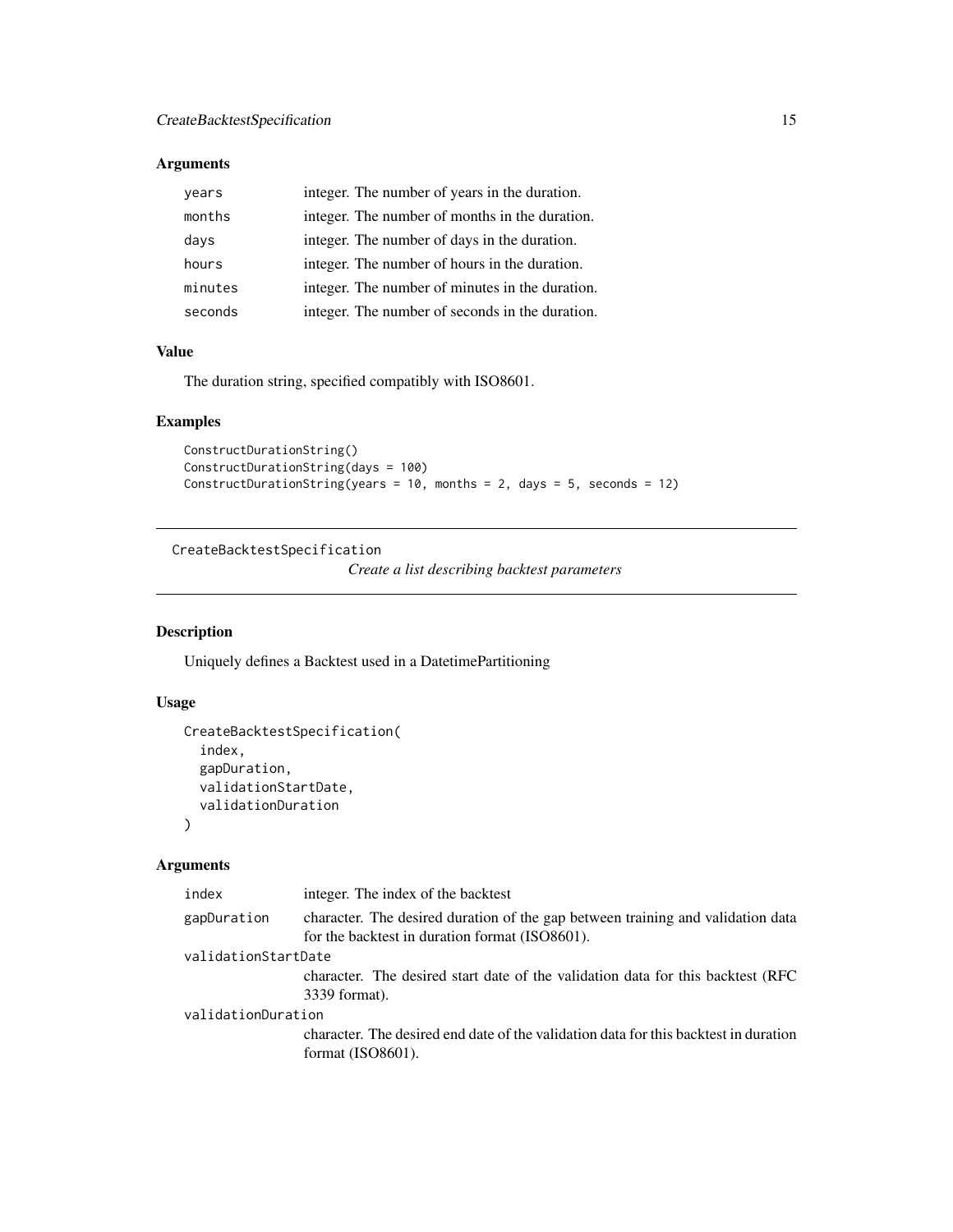## Details

Includes only the attributes of a backtest directly controllable by users. The other attributes are assigned by the DataRobot application based on the project dataset and the user-controlled settings. All durations should be specified with a duration string such as those returned by the ConstructDurationString helper function.

## Value

list with backtest parameters

#### Examples

```
zeroDayDuration <- ConstructDurationString()
hundredDayDuration <- ConstructDurationString(days = 100)
CreateBacktestSpecification(index = 0,
                            gapDuration = zeroDayDuration,
                            validationStartDate = "1989-12-01",
                            validationDuration = hundredDayDuration)
```
CreateCalendar *Create a calendar from an uploaded CSV.*

#### Description

Create a calendar from an uploaded CSV.

#### Usage

```
CreateCalendar(file, name = NULL, maxWait = 600)
```
#### Arguments

| file    | character. The filename containing the calendar CSV to upload.               |
|---------|------------------------------------------------------------------------------|
| name    | character. Optional. The name of the calendar.                               |
| maxWait | integer. The maximum time (in seconds) to wait for the retrieve to complete. |

#### Value

An S3 object of class "dataRobotCalendar"

## Examples

```
## Not run:
  CreateCalendar("myRatingTable.csv", name = "myCalendar")
```
## End(Not run)

<span id="page-15-0"></span>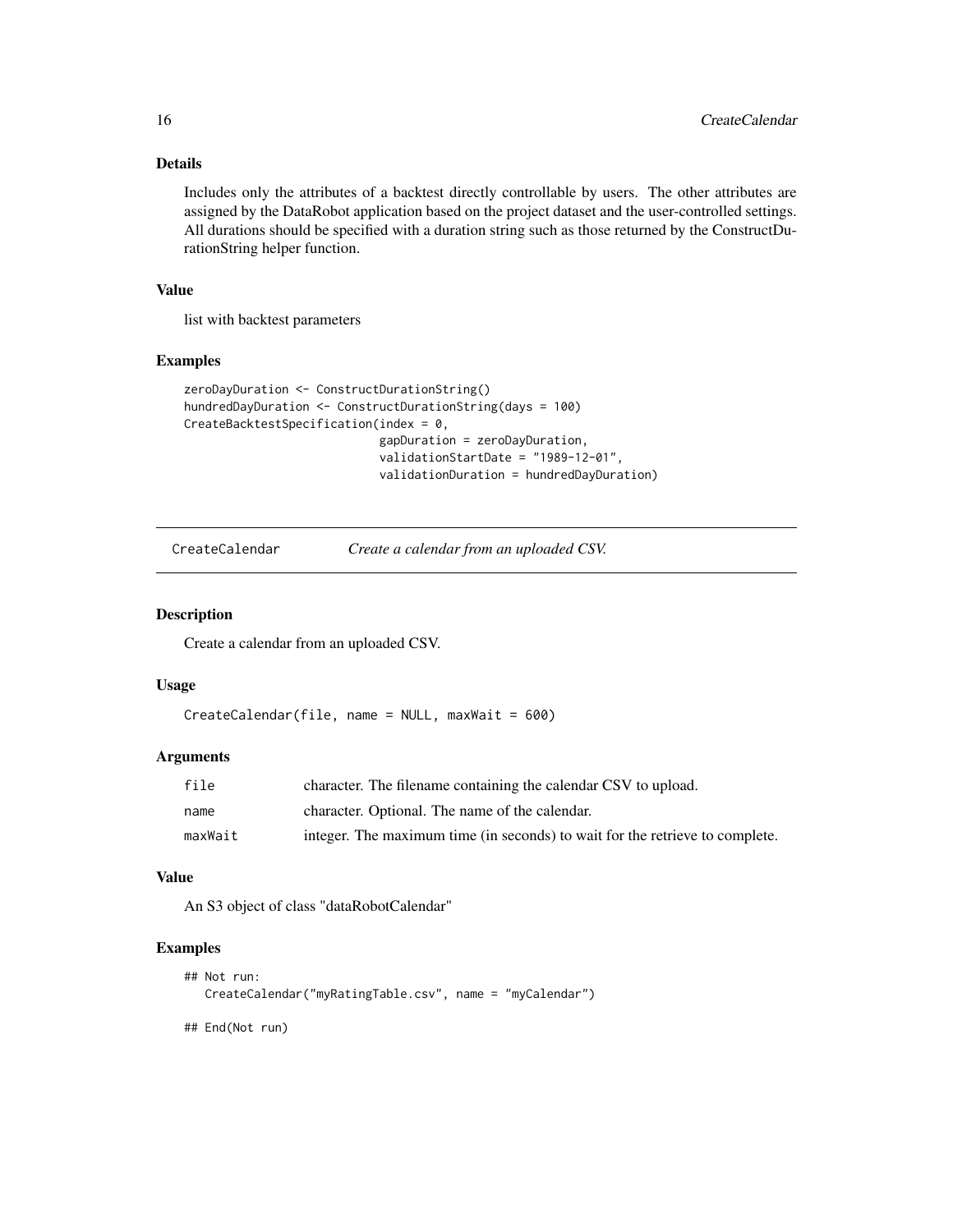<span id="page-16-0"></span>CreateComplianceDocumentation

*Create compliance documentation from a model.*

## Description

Note that if you're looking to download compliance documentation to a DOCX file, you can call DownloadComplianceDocumentation directly without using this function.

#### Usage

```
CreateComplianceDocumentation(model, templateId = NULL)
```
#### Arguments

| model      | An S3 object of class dataRobotModel like that returned by the function Get-<br>Model, or each element of the list returned by the function ListModels. |
|------------|---------------------------------------------------------------------------------------------------------------------------------------------------------|
| templateId | character. Optional. The ID of the template to use in generating custom model<br>documentation.                                                         |

## Value

An integer value that can be used as the jobId parameter in a subsequent call to WaitForJobToComplete.

## Examples

```
## Not run:
 projectId <- "59a5af20c80891534e3c2bde"
 modelId <- "5996f820af07fc605e81ead4"
 model <- GetModel(projectId, modelId)
 jobId <- CreateComplianceDocumentation(model) # optional step
 WaitForJobToComplete(projectId, jobId) # optional step
 DownloadComplianceDocumentation(model)
```
## End(Not run)

CreateDataSource *Create a data source.*

#### Description

Create a data source.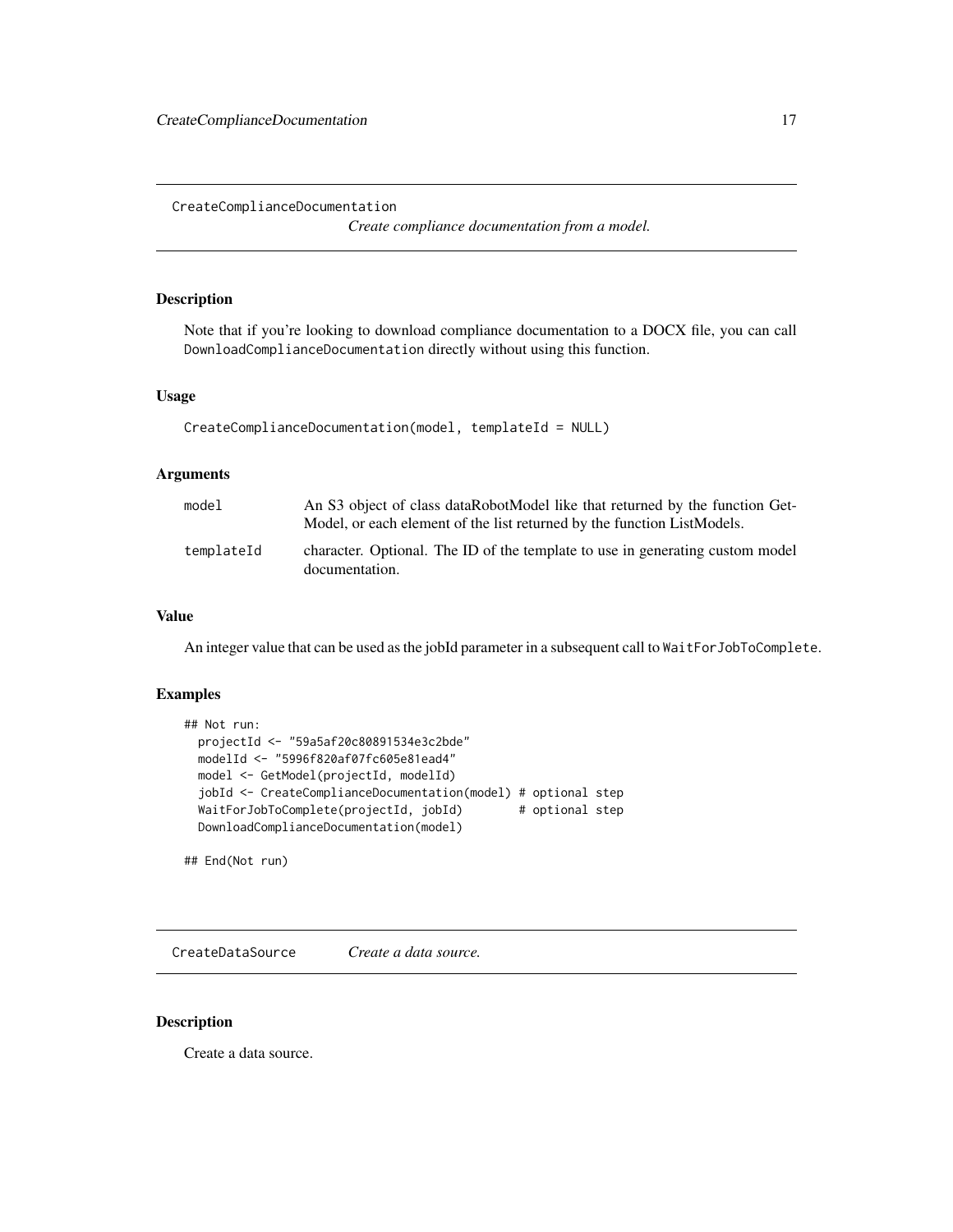## Usage

```
CreateDataSource(
  type,
  canonicalName,
  dataStoreId,
  query = NULL,
  table = NULL,
  schema = NULL,
  partitionColumn = NULL,
  fetchSize = NULL
\mathcal{L}
```
## Arguments

| type            | character. The type of data source.                                                                                                                        |
|-----------------|------------------------------------------------------------------------------------------------------------------------------------------------------------|
| canonicalName   | character. The user-friendly name of the data source.                                                                                                      |
| dataStoreId     | character. The ID of the data store to connect to.                                                                                                         |
| query           | character. A query to execute on the data store to get the data. Optional.                                                                                 |
| table           | character. The specified database table. Optional.                                                                                                         |
| schema          | character. The specified database schema. Optional.                                                                                                        |
| partitionColumn |                                                                                                                                                            |
|                 | character. The name of the partition column. Optional.                                                                                                     |
| fetchSize       | integer. a user specified fetch size in the range [1, 20000]. Optional. By default<br>a fetch Size will be assigned to balance throughput and memory usage |

## Examples

```
## Not run:
dataStoreId <- "5c1303269300d900016b41a7"
CreateDataSource(type = "jdbc",
                 canonicalName = "Airline stats after 1995",
                 dataStoreId = dataStoreId,
                 query = 'SELECT * FROM airlines10mb WHERE "Year" >= 1995;')
```
## End(Not run)

CreateDataStore *Create a data store.*

## Description

Create a data store.

## Usage

CreateDataStore(type, canonicalName, driverId, jdbcUrl)

<span id="page-17-0"></span>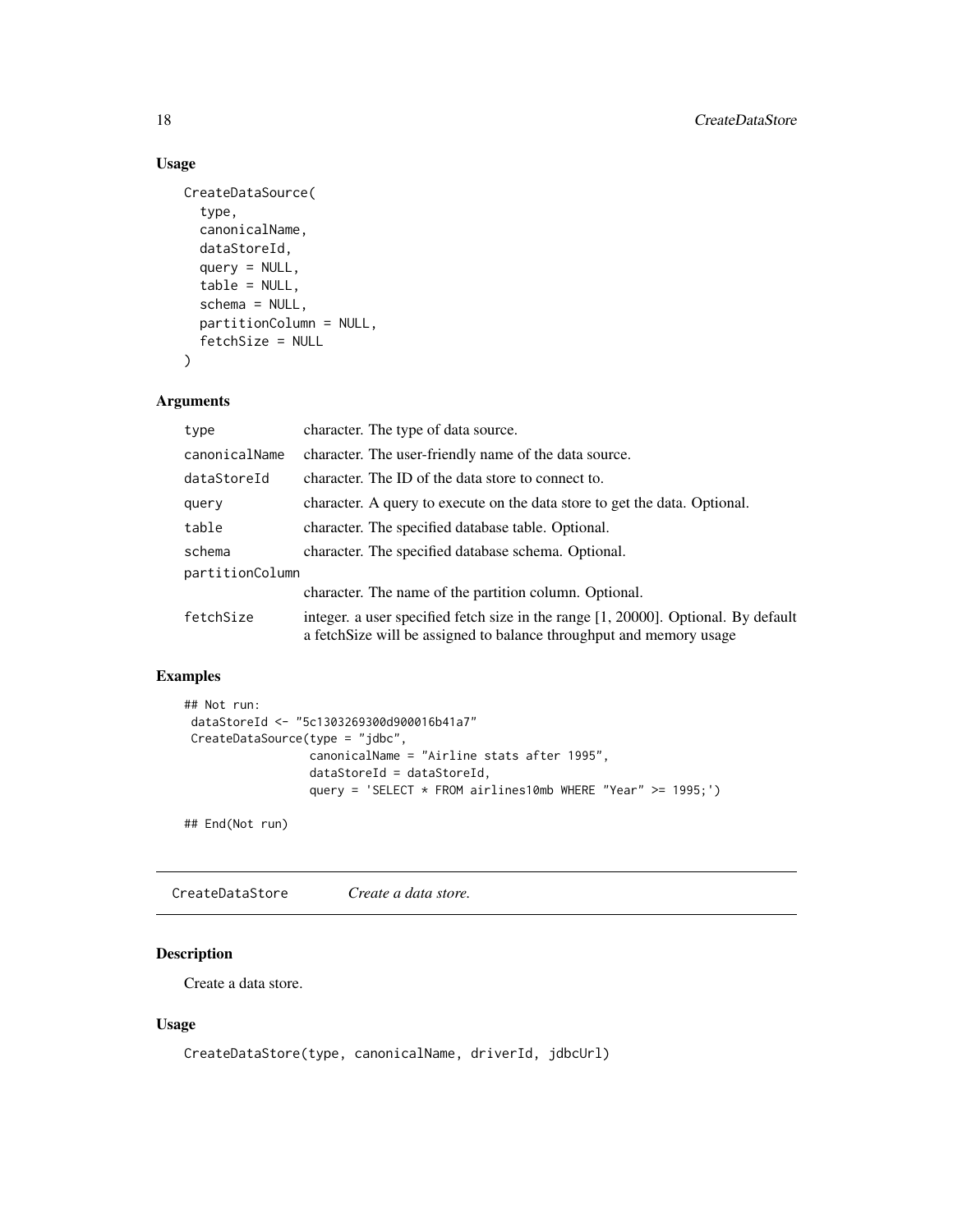#### <span id="page-18-0"></span>**Arguments**

| type          | character. The type of data store.                   |
|---------------|------------------------------------------------------|
| canonicalName | character. The user-friendly name of the data store. |
| driverId      | character. The ID of the driver to use.              |
| idbcUrl       | character. The full JDBC url.                        |

## Examples

```
## Not run:
CreateDataStore(type = "jdbc",
                 canonicalName = "Demo DB",
                 driverId = "57a7c978c808916f4a630f89",
                 jdbcUrl = "jdbc:postgresql://my.db.address.org:5432/my_db")
```
## End(Not run)

CreateDatetimePartitionSpecification *Create a list describing datetime partition parameters*

## Description

Uniquely defines a DatetimePartitioning for some project

#### Usage

```
CreateDatetimePartitionSpecification(
  datetimePartitionColumn,
  autopilotDataSelectionMethod = NULL,
  validationDuration = NULL,
  holdoutStartDate = NULL,
  holdoutDuration = NULL,
  disableHoldout = NULL,
  gapDuration = NULL,
  numberOfBacktests = NULL,
  backtests = NULL,
  useTimeSeries = FALSE,
  defaultToKnownInAdvance = FALSE,
  featureDerivationWindowStart = NULL,
  featureDerivationWindowEnd = NULL,
  featureSettings = NULL,
  treatAsExponential = NULL,
  differencingMethod = NULL,
  windowsBasisUnit = NULL,
  periodicities = NULL,
  forecastWindowStart = NULL,
```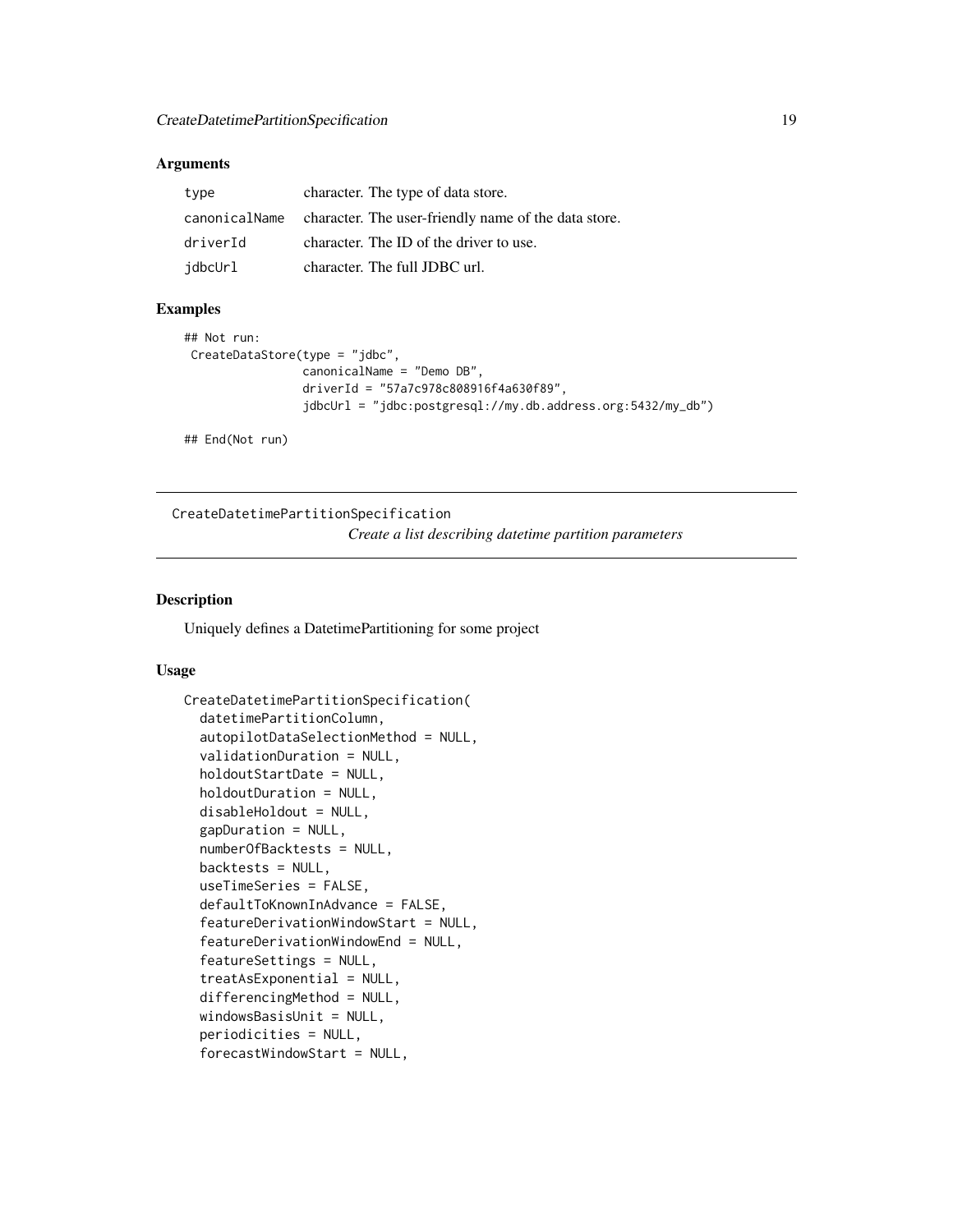```
forecastWindowEnd = NULL,
 multiseriesIdColumns = NULL,
 useCrossSeries = NULL,
 aggregationType = NULL,
 crossSeriesGroupByColumns = NULL,
 calendar = NULL
\mathcal{L}
```
## Arguments

| datetimePartitionColumn      |                                                                                                                                                                                                                                                                      |  |  |
|------------------------------|----------------------------------------------------------------------------------------------------------------------------------------------------------------------------------------------------------------------------------------------------------------------|--|--|
|                              | character. The name of the column whose values as dates are used to assign a<br>row to a particular partition                                                                                                                                                        |  |  |
| autopilotDataSelectionMethod |                                                                                                                                                                                                                                                                      |  |  |
|                              | character. Optional. Whether models created by the autopilot should use "row-<br>Count" or "duration" as their dataSelectionMethod                                                                                                                                   |  |  |
| validationDuration           |                                                                                                                                                                                                                                                                      |  |  |
|                              | character. Optional. The default validationDuration for the backtests                                                                                                                                                                                                |  |  |
| holdoutStartDate             |                                                                                                                                                                                                                                                                      |  |  |
|                              | character. The start date of holdout scoring data (RFC 3339 format). If holdout-<br>StartDate is specified, holdoutDuration must also be specified.                                                                                                                  |  |  |
| holdoutDuration              |                                                                                                                                                                                                                                                                      |  |  |
|                              | character. Optional. The duration of the holdout scoring data. If holdoutDura-<br>tion is specified, holdoutStartDate must also be specified.                                                                                                                        |  |  |
|                              | disableHoldout logical. Optional. Whether to suppress allocating the holdout fold. If set to<br>TRUE, holdoutStartDate and holdoutDuration must not be specified.                                                                                                    |  |  |
| gapDuration                  | character. Optional. The duration of the gap between training and holdout scor-<br>ing data.                                                                                                                                                                         |  |  |
|                              | numberOfBacktests                                                                                                                                                                                                                                                    |  |  |
|                              | integer. The number of backtests to use.                                                                                                                                                                                                                             |  |  |
| backtests                    | list. List of BacktestSpecification the exact specification of backtests to use. The<br>indexes of the specified backtests should range from 0 to numberOfBacktests -<br>1. If any backtest is left unspecified, a default configuration will be chosen.             |  |  |
| useTimeSeries                | logical. Whether to create a time series project (if TRUE) or an OTV project<br>which uses datetime partitioning (if FALSE). The default behavior is to create<br>an OTV project.                                                                                    |  |  |
| defaultToKnownInAdvance      |                                                                                                                                                                                                                                                                      |  |  |
|                              | logical. Whether to default to treating features as known in advance. Defaults<br>to FALSE. Only used for time series project. Known in advance features are<br>expected to be known for dates in the future when making predictions (e.g., "is<br>this a holiday"). |  |  |
| featureDerivationWindowStart |                                                                                                                                                                                                                                                                      |  |  |
|                              | integer. Optional. Offset into the past to define how far back relative to the fore-<br>cast point the feature derivation window should start. Only used for time series<br>projects. Expressed in terms of the timeUnit of the datetimePartitionColumn.             |  |  |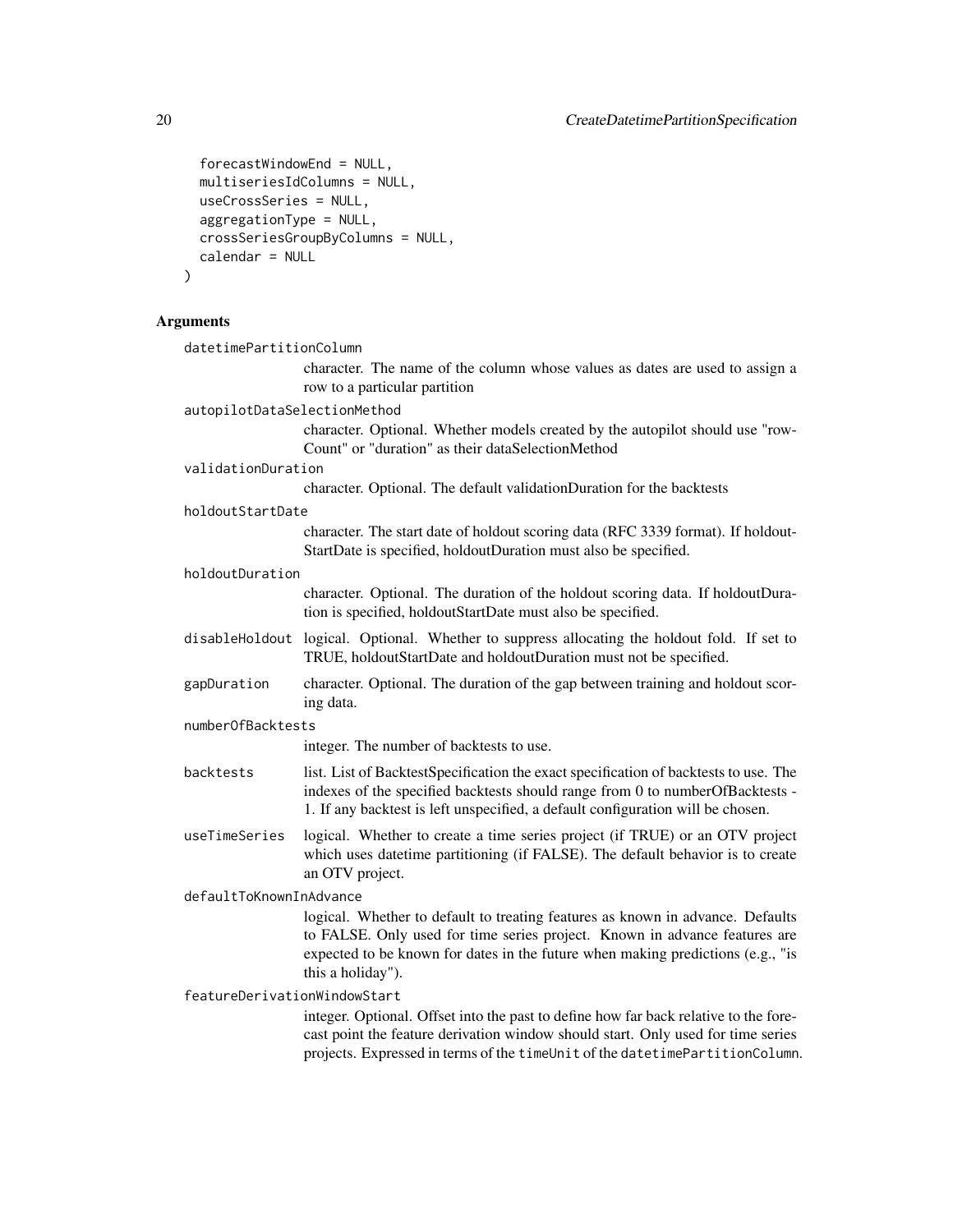#### featureDerivationWindowEnd

integer. Optional. Offset into the past to define how far back relative to the forecast point the feature derivation window should end. Only used for time series projects. Expressed in terms of the timeUnit of the datetimePartitionColumn.

#### featureSettings

list. Optional. A list specifying settings for each feature. For each feature you would like to set feature settings for, pass the following in a list:

- featureName character. The name of the feature to set feature settings.
- knownInAdvance logical. Optional. Whether or not the feature is known in advance. Used for time series only. Defaults to FALSE.
- doNotDerive logical. Optional. If TRUE, no time series derived features (e.g., lags) will be automatically engineered from this feature. Used for time series only. Defaults to FALSE.

#### treatAsExponential

character. Optional. Defaults to "auto". Used to specify whether to treat data as exponential trend and apply transformations like log-transform. Use values from TreatAsExponential enum.

#### differencingMethod

character. Optional. Defaults to "auto". Used to specify differencing method to apply if data is stationary. Use values from DifferencingMethod.

#### windowsBasisUnit

character. Optional. Indicates which unit is the basis for the feature derivation window and forecast window. Valid options are a time unit (see TimeUnit) or "ROW".

periodicities list. Optional. A list of periodicities for different times. Must be specified as a list of lists, where each list item specifies the 'timeSteps' for a particular 'timeUnit'. Should be "ROW" if windowsBasisUnit is "ROW".

#### forecastWindowStart

integer. Optional. Offset into the future to define how far forward relative to the forecast point the forecast window should start. Only used for time series projects. Expressed in terms of the timeUnit of the datetimePartitionColumn.

#### forecastWindowEnd

integer. Optional. Offset into the future to define how far forward relative to the forecast point the forecast window should end. Only used for time series projects. Expressed in terms of the timeUnit of the datetimePartitionColumn.

#### multiseriesIdColumns

list. A list of the names of multiseries id columns to define series

useCrossSeries logical. If TRUE, cross series features will be included. For details, see "Calculating features across series" in the Time Series section of the DataRobot user guide.

#### aggregationType

character. Optional. The aggregation type to apply when creating cross series features. Must be either "total" or "average". See SeriesAggregationType.

#### crossSeriesGroupByColumns

character. Optional. Column to split a cross series into further groups. For example, if every series is sales of an individual product, the cross series group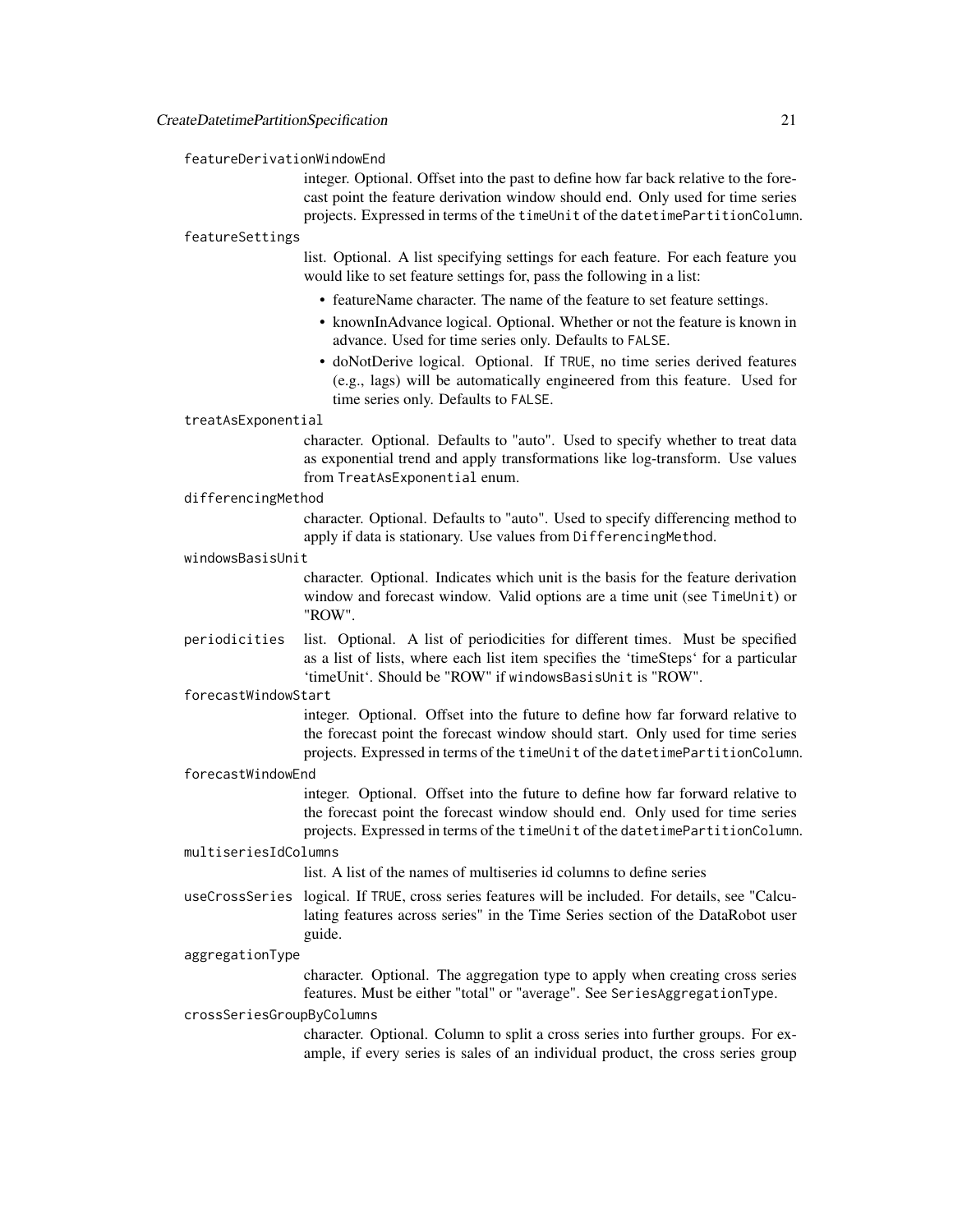<span id="page-21-0"></span>

|          |          | could be e product category with values like "men's clothing", "sports equip-<br>ment", etc. Requires multiseries with useCrossSeries enabled. |  |  |  |
|----------|----------|------------------------------------------------------------------------------------------------------------------------------------------------|--|--|--|
| calendar | project. | character. Optional. Either the calendar object or calendar id to use for this                                                                 |  |  |  |

#### Details

Includes only the attributes of DatetimePartitioning that are directly controllable by users, not those determined by the DataRobot application based on the project dataset and the user-controlled settings. This is the specification that should be passed to SetTarget via the partition parameter. To see the full partitioning based on the project dataset, GenerateDatetimePartition. All durations should be specified with a duration string such as those returned by the ConstructDurationString helper function.

## Value

An S3 object of class 'partition' including the parameters required by the SetTarget function to generate a datetime partitioning of the modeling dataset.

#### Examples

```
CreateDatetimePartitionSpecification("date_col")
CreateDatetimePartitionSpecification("date",
                                     featureSettings = list(
                                       list("featureName" = "Product_offers",
                                            "defaultToKnownInAdvance" = TRUE)))
partition <- CreateDatetimePartitionSpecification("dateColumn",
                                         treatAsExponential = TreatAsExponential$Always,
                                       differencingMethod = DifferencingMethod$Seasonal,
                                             periodicities = list(list("timeSteps" = 10,
                                                                    "timeUnit" = "HOUR"),
                                                                  list("timeSteps" = 600,
                                                                  "timeUnit" = "MINUTE"),
                                                                   list("timeSteps" = 7,
                                                                    "timeUnit" = "DAY"))
```
CreateDeployment *Create a deployment.*

#### Description

Create a deployment.

#### Usage

```
CreateDeployment(
  model,
  label = "",
```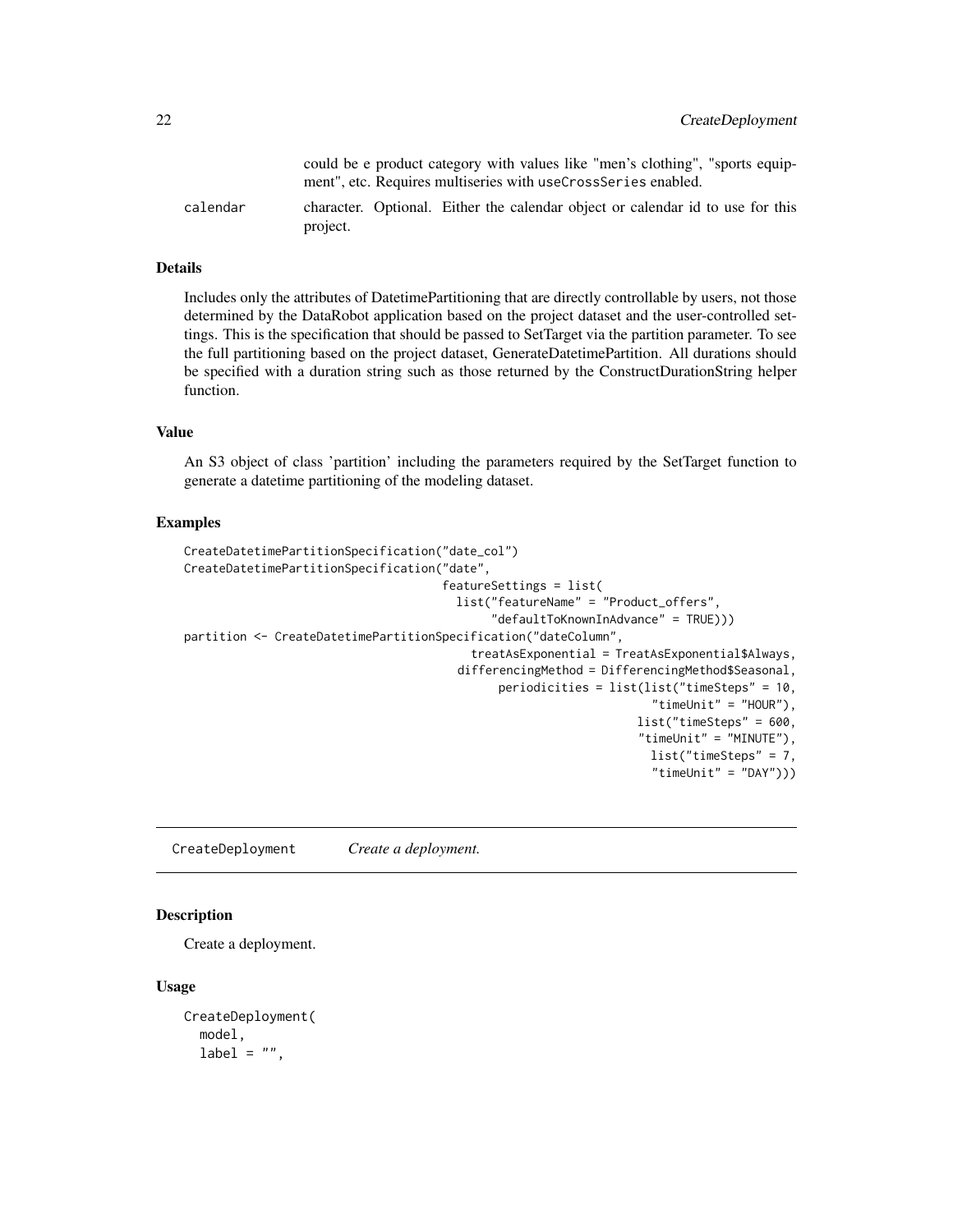## CreateDeployment 23

```
description = ",
  defaultPredictionServerId = NULL
)
```
#### Arguments

| model                     | An S3 object of class dataRobotModel like that returned by the function Get-<br>Model, or each element of the list returned by the function ListModels. |
|---------------------------|---------------------------------------------------------------------------------------------------------------------------------------------------------|
| label                     | character. The name of the deployment.                                                                                                                  |
| description               | character. Optional. A longer description of the deployment.                                                                                            |
| defaultPredictionServerId |                                                                                                                                                         |
|                           | character. The ID of the prediction server to connect to. Can also be a prediction                                                                      |
|                           | server object.                                                                                                                                          |

## Value

A DataRobotDeployment object containing:

- id character. The ID of the deployment.
- label character. The label of the deployment.
- description character. The description of the deployment.
- defaultPredictionServer list. Information on the default prediction server connected with the deployment. See ListPredictionServers for details.
- model dataRobotModel. The model associated with the deployment. See GetModel for details.
- capabilities list. Information on the capabilities of the deployment.
- predictionUsage list. Information on the prediction usage of the deployment.
- serviceHealth list. Information on the service health of the deployment.
- modelHealth list. Information on the model health of the deployment.
- accuracyHealth list. Information on the accuracy health of the deployment.

## Examples

```
## Not run:
 projectId <- "59a5af20c80891534e3c2bde"
 modelId <- "5996f820af07fc605e81ead4"
 model <- GetModel(projectId, modelId)
 predictionServer <- ListPredictionServers()[[1]]
 CreateDeployment(model,
                   label = "myDeployment",
                   description = "this is my deployment",
                   defaultPredictionServerId = predictionServer)
```
## End(Not run)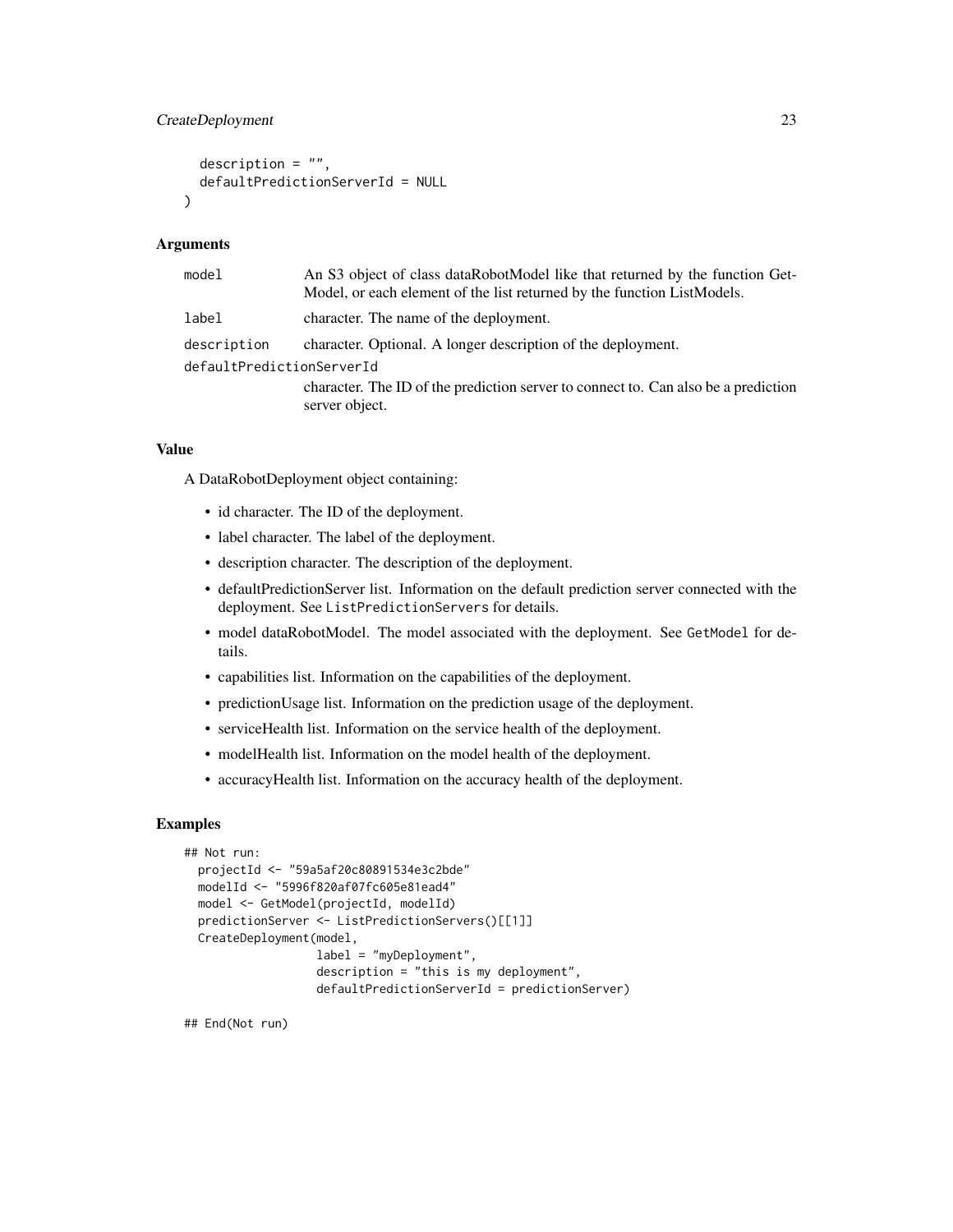## <span id="page-23-0"></span>Description

These functions request that new features be created as transformations of existing features and wait for the new feature to be created.

#### Usage

```
CreateDerivedFeatureAsCategorical(
 project,
 parentName,
 name = NULL,dateExtraction = NULL,
 replacement = NULL,
 maxWait = 600)
CreateDerivedFeatureAsText(
 project,
 parentName,
 name = NULL,dateExtraction = NULL,
  replacement = NULL,
 maxWait = 600)
CreateDerivedFeatureAsNumeric(
 project,
 parentName,
 name = NULL,
 dateExtraction = NULL,
  replacement = NULL,
 maxWait = 600)
CreateDerivedFeatureIntAsCategorical(
 project,
 parentName,
 name = NULL,
 dateExtraction = NULL,
  replacement = NULL,
 maxWait = 600)
```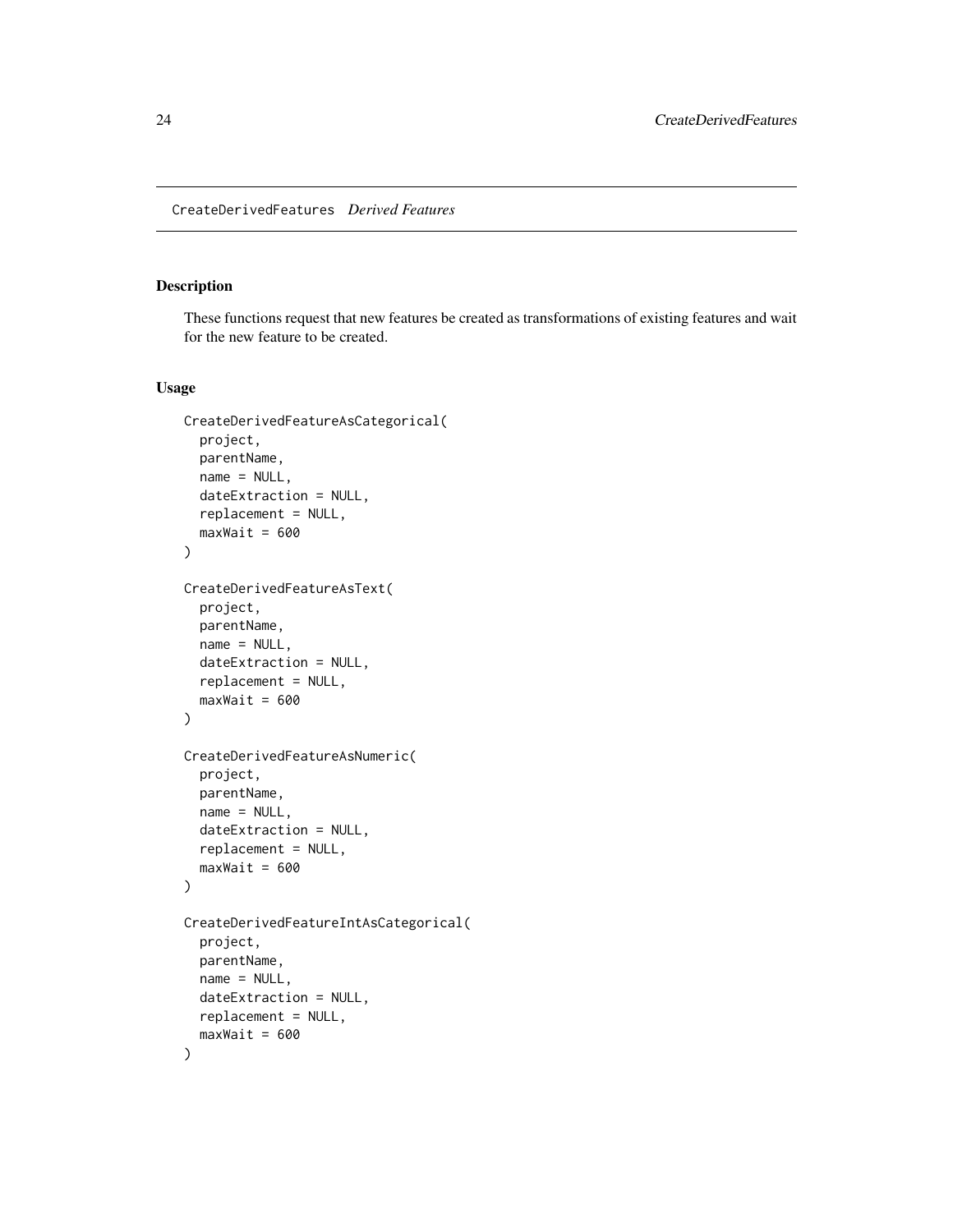## <span id="page-24-0"></span>CreateFeaturelist 25

## Arguments

| project     | character. Either $(1)$ a character string giving the unique alphanumeric identifier<br>for the project, or $(2)$ a list containing the element projected with this identifier.                                             |
|-------------|-----------------------------------------------------------------------------------------------------------------------------------------------------------------------------------------------------------------------------|
| parentName  | The name of the parent feature.                                                                                                                                                                                             |
| name        | The name of the new feature.                                                                                                                                                                                                |
|             | dateExtraction dateExtraction: The value to extract from the date column: 'year', 'yearDay',<br>'month', 'monthDay', 'week', or 'weekDay'. Required for transformation of a<br>date column. Otherwise must not be provided. |
| replacement | The replacement in case of a failed transformation. Optional.                                                                                                                                                               |
| maxWait     | The maximum time (in seconds) to wait for feature creation.                                                                                                                                                                 |

## Value

Details for the created feature; same schema as the object returned from GetFeatureInfo.

| CreateFeaturelist | Create a new featurelist in a DataRobot project |  |
|-------------------|-------------------------------------------------|--|
|                   |                                                 |  |

## Description

This function allows the user to create a new featurelist in a project by specifying its name and a list of variables to be included

## Usage

CreateFeaturelist(project, listName, featureNames)

## Arguments

| project      | character. Either $(1)$ a character string giving the unique alphanumeric identifier<br>for the project, or (2) a list containing the element projectId with this identifier. |
|--------------|-------------------------------------------------------------------------------------------------------------------------------------------------------------------------------|
| listName     | character. String identifying the new featurelist to be created.                                                                                                              |
| featureNames | character. Vector listing the names of the variables to be included in the fea-<br>turelist.                                                                                  |

## Details

DataRobot featurelists define the variables from the modeling dataset used in fitting each project model. Some functions (SetTarget, StartNewAutopilot) optionally accept a featurelist (and use a default featurelist if none is specified).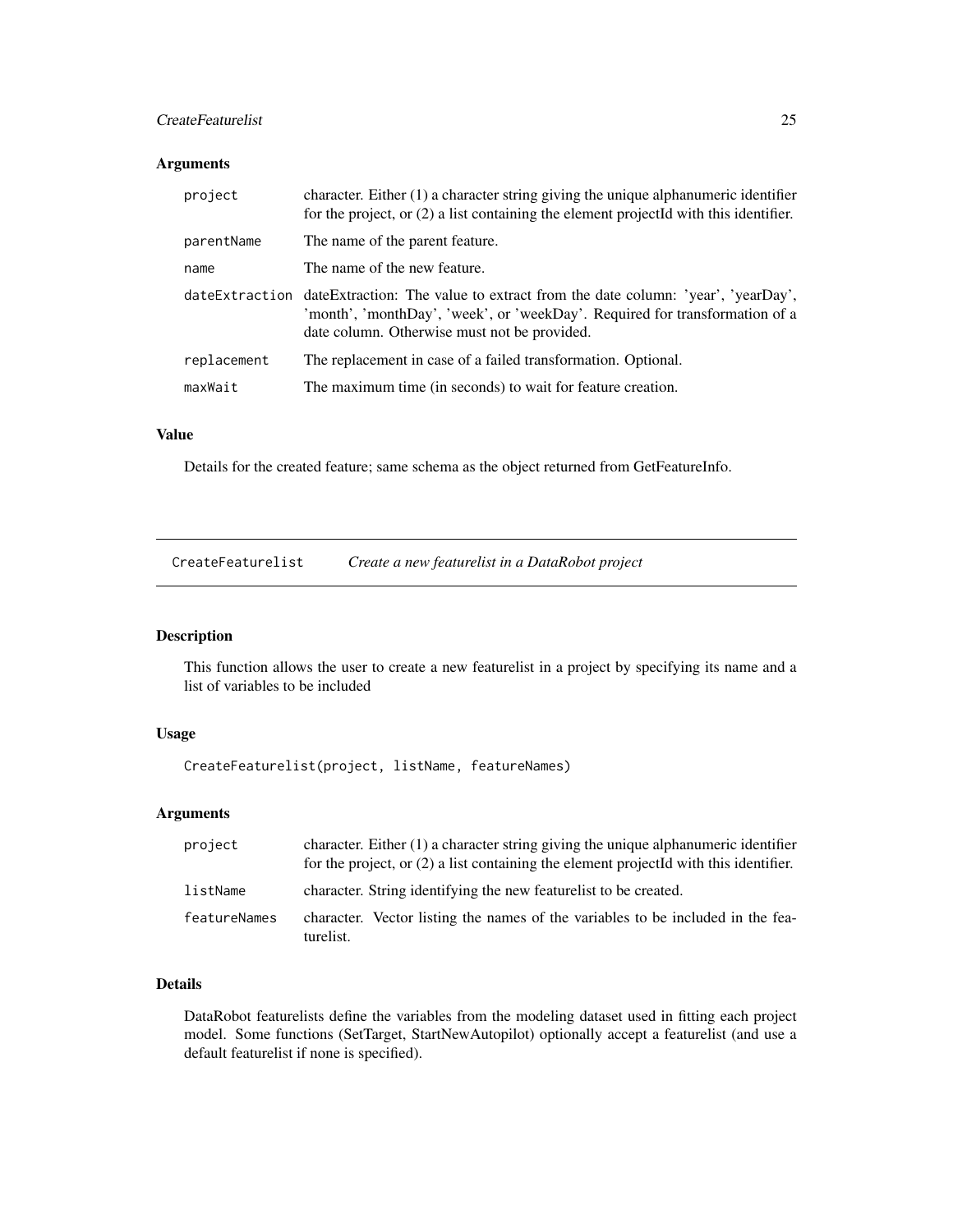## <span id="page-25-0"></span>Value

A list with the following four elements describing the featurelist created:

featurelistId Character string giving the unique alphanumeric identifier for the new featurelist.

projectId Character string giving the projectId identifying the project to which the featurelist was added.

features Character vector with the names of the variables included in the new featurelist.

name Character string giving the name of the new featurelist.

## Examples

```
## Not run:
 projectId <- "59a5af20c80891534e3c2bde"
 CreateFeaturelist(projectId, "myFeaturelist", c("feature1", "feature2", "otherFeature"))
## End(Not run)
```
<span id="page-25-1"></span>CreateGroupPartition *Create a group-based S3 object of class partition for the SetTarget function*

## Description

Group partitioning constructs data partitions such that all records with each level in the column specified by the parameter partitionKeyCols occur together in the same partition.

#### Usage

```
CreateGroupPartition(
  validationType,
  holdoutPct,
  partitionKeyCols,
  reps = NULL,
  validationPct = NULL
)
```
#### Arguments

|                                | validationType character. String specifying the type of partition generated, either "TVH" or<br>"CV".              |
|--------------------------------|--------------------------------------------------------------------------------------------------------------------|
| holdoutPct<br>partitionKeyCols | integer. The percentage of data to be used as the holdout subset.                                                  |
|                                | list. List containing a single string specifying the name of the variable used in<br>defining the group partition. |
| reps                           | integer. The number of cross-validation folds to generate; only applicable when<br>validationType = $"CV"$ .       |
| validationPct                  | integer. The percentage of data to be used as the validation subset.                                               |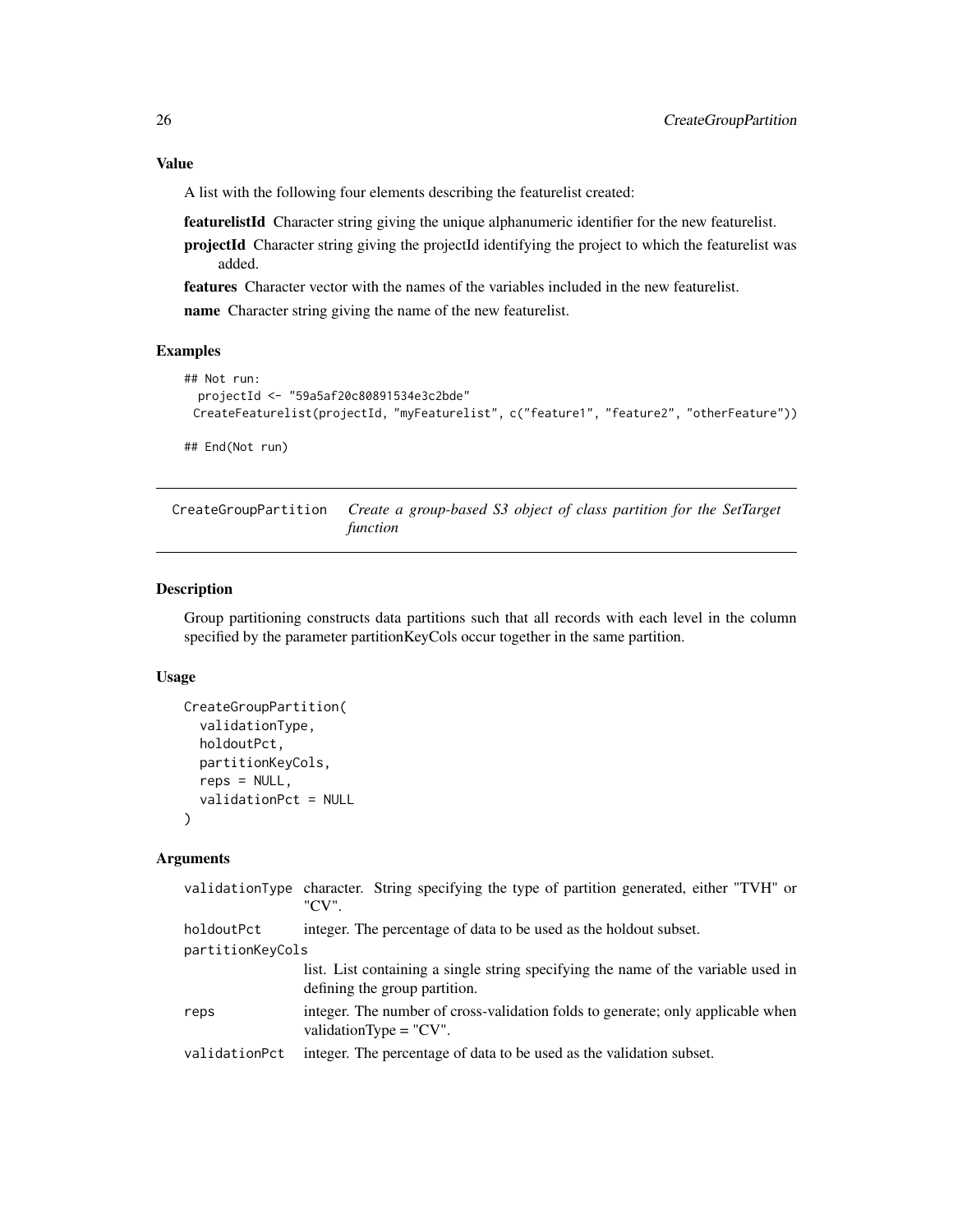## <span id="page-26-0"></span>Details

This function is one of several convenience functions provided to simplify the task of starting modeling projects with custom partitioning options. The other functions are CreateRandomPartition, CreateStratifiedPartition, and CreateUserPartition.

## Value

An S3 object of class 'partition' including the parameters required by the SetTarget function to generate a group-based partitioning of the modeling dataset.

## See Also

[CreateRandomPartition](#page-28-1), [CreateStratifiedPartition](#page-30-1), [CreateUserPartition](#page-31-1).

## Examples

```
CreateGroupPartition(validationType = "CV",
                     holdoutPct = 20,
                     partitionKeyCols = list("groupId"),
                     reps = 5)
```
CreateModelingFeaturelist

*This function allows the user to create a new featurelist in a project by specifying its name and a list of variables to be included*

## **Description**

In time series projects, a new set of modeling features is created after setting the partitioning options. These features are automatically derived from those in the project's dataset and are the features used for modeling. Modeling features are only accessible once the target and partitioning options have been set. In projects that don't use time series modeling, once the target has been set, ModelingFeaturelists and Featurelists will behave the same.

#### Usage

```
CreateModelingFeaturelist(project, listName, featureNames)
```
#### **Arguments**

| project      | character. Either (1) a character string giving the unique alphanumeric identifier<br>for the project, or $(2)$ a list containing the element projected with this identifier. |
|--------------|-------------------------------------------------------------------------------------------------------------------------------------------------------------------------------|
| listName     | character. String identifying the new featurelist to be created.                                                                                                              |
| featureNames | character. Vector listing the names of the variables to be included in the fea-<br>turelist.                                                                                  |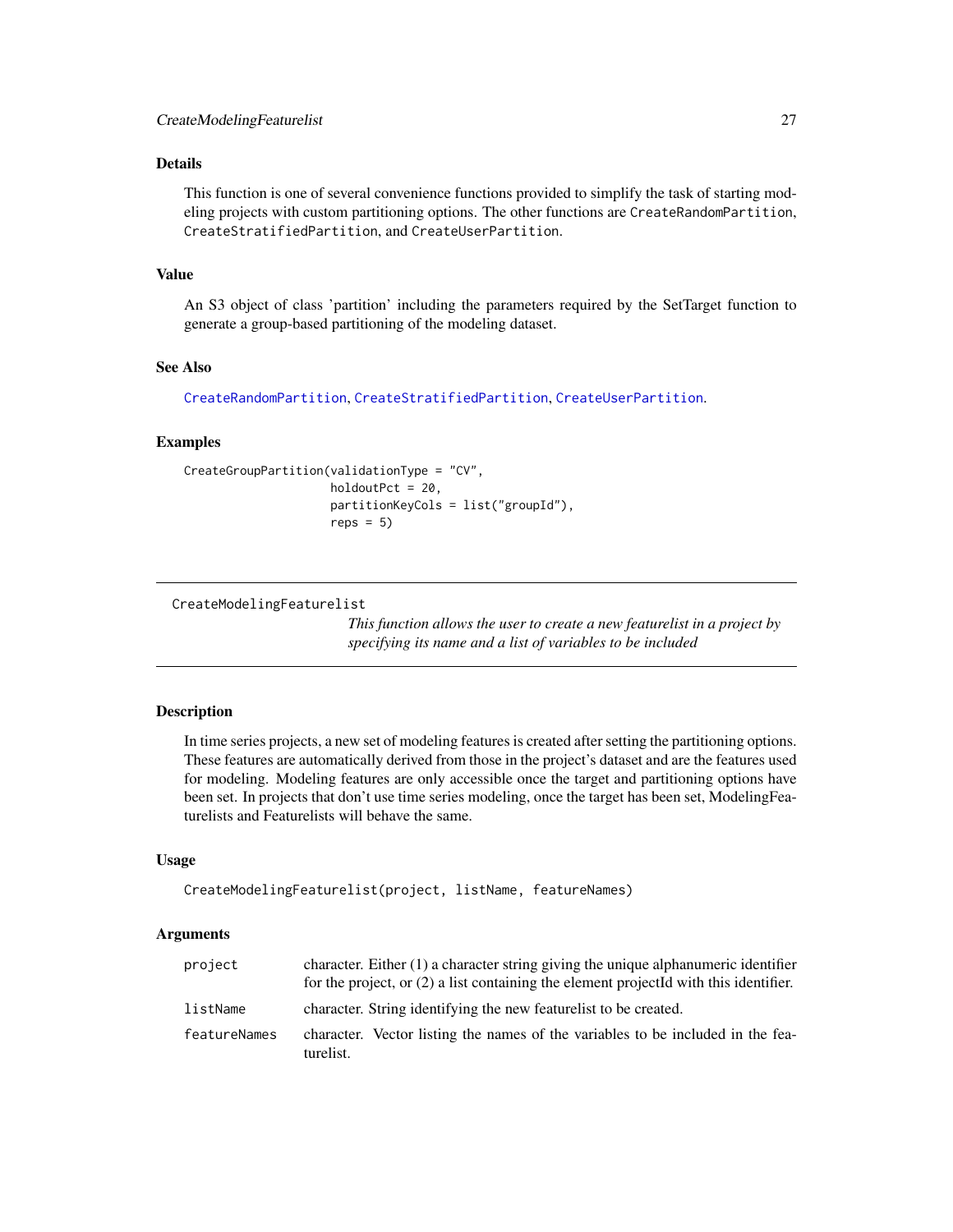## Examples

```
## Not run:
  projectId <- "59a5af20c80891534e3c2bde"
  CreateModelingFeaturelist(projectId, "myFeaturelist", c("feature1", "feature2"))
## End(Not run)
```

| CreatePrimeCode | Create and validate the downloadable code for the ruleset associated |
|-----------------|----------------------------------------------------------------------|
|                 | with this model                                                      |

## Description

Create and validate the downloadable code for the ruleset associated with this model

## Usage

CreatePrimeCode(project, primeModelId, language)

## Arguments

| project      | character. Either $(1)$ a character string giving the unique alphanumeric identifier<br>for the project, or $(2)$ a list containing the element projected with this identifier. |
|--------------|---------------------------------------------------------------------------------------------------------------------------------------------------------------------------------|
| primeModelId | character. Id returned by GetPrimeModel(s) functions.                                                                                                                           |
| language     | character. Programming language to use for downloadable code (see PrimeLan-<br>guage).                                                                                          |

#### Value

job Id

## Examples

```
## Not run:
  projectId <- "59a5af20c80891534e3c2bde"
  modelId <- "5996f820af07fc605e81ead4"
  CreatePrimeCode(projectId, modelId, "Python")
```
## End(Not run)

<span id="page-27-0"></span>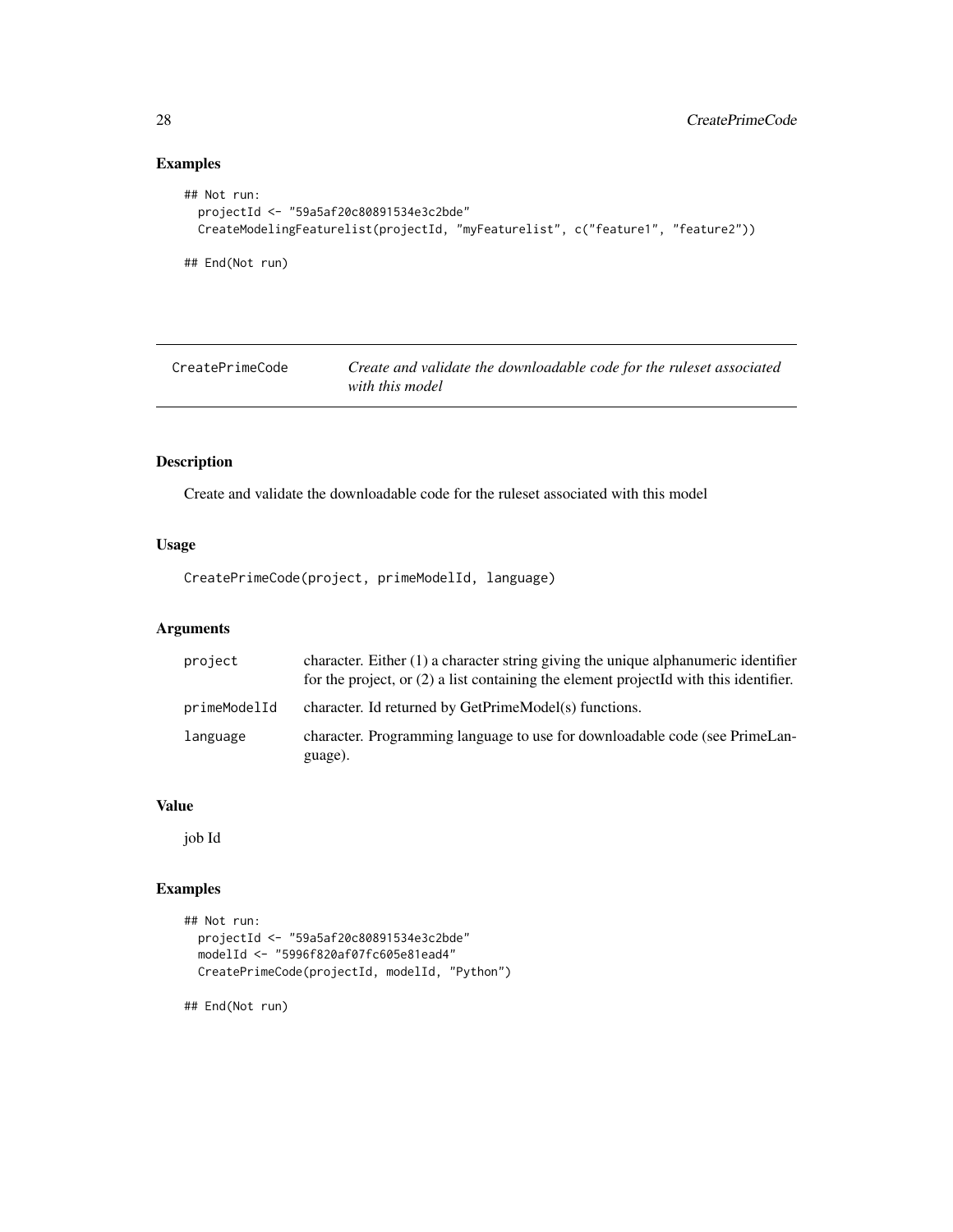<span id="page-28-1"></span><span id="page-28-0"></span>CreateRandomPartition *Create a random sampling-based S3 object of class partition for the SetTarget function*

## Description

Random partitioning is supported for either Training/Validation/Holdout ("TVH") or cross-validation ("CV") splits. In either case, the holdout percentage (holdoutPct) must be specified; for the "CV" method, the number of cross-validation folds (reps) must also be specified, while for the "TVH" method, the validation subset percentage (validationPct) must be specified.

#### Usage

```
CreateRandomPartition(
  validationType,
  holdoutPct,
  reps = NULL,
  validationPct = NULL
\lambda
```
#### Arguments

|               | validationType character. String specifying the type of partition generated, either "TVH" or<br>"CV"          |
|---------------|---------------------------------------------------------------------------------------------------------------|
| holdoutPct    | integer. The percentage of data to be used as the holdout subset.                                             |
| reps          | integer. The number of cross-validation folds to generate; only applicable when<br>validation $Type = "CV"$ . |
| validationPct | integer. The percentage of data to be used as the validation subset.                                          |

#### Details

This function is one of several convenience functions provided to simplify the task of starting modeling projects with custom partitioning options. The other functions are CreateGroupPartition, CreateStratifiedPartition, and CreateUserPartition.

#### Value

An S3 object of class partition including the parameters required by SetTarget to generate a random partitioning of the modeling dataset.

#### See Also

[CreateStratifiedPartition](#page-30-1), [CreateGroupPartition](#page-25-1), [CreateUserPartition](#page-31-1).

#### Examples

```
CreateRandomPartition(validationType = "CV", holdoutPct = 20, reps = 5)
```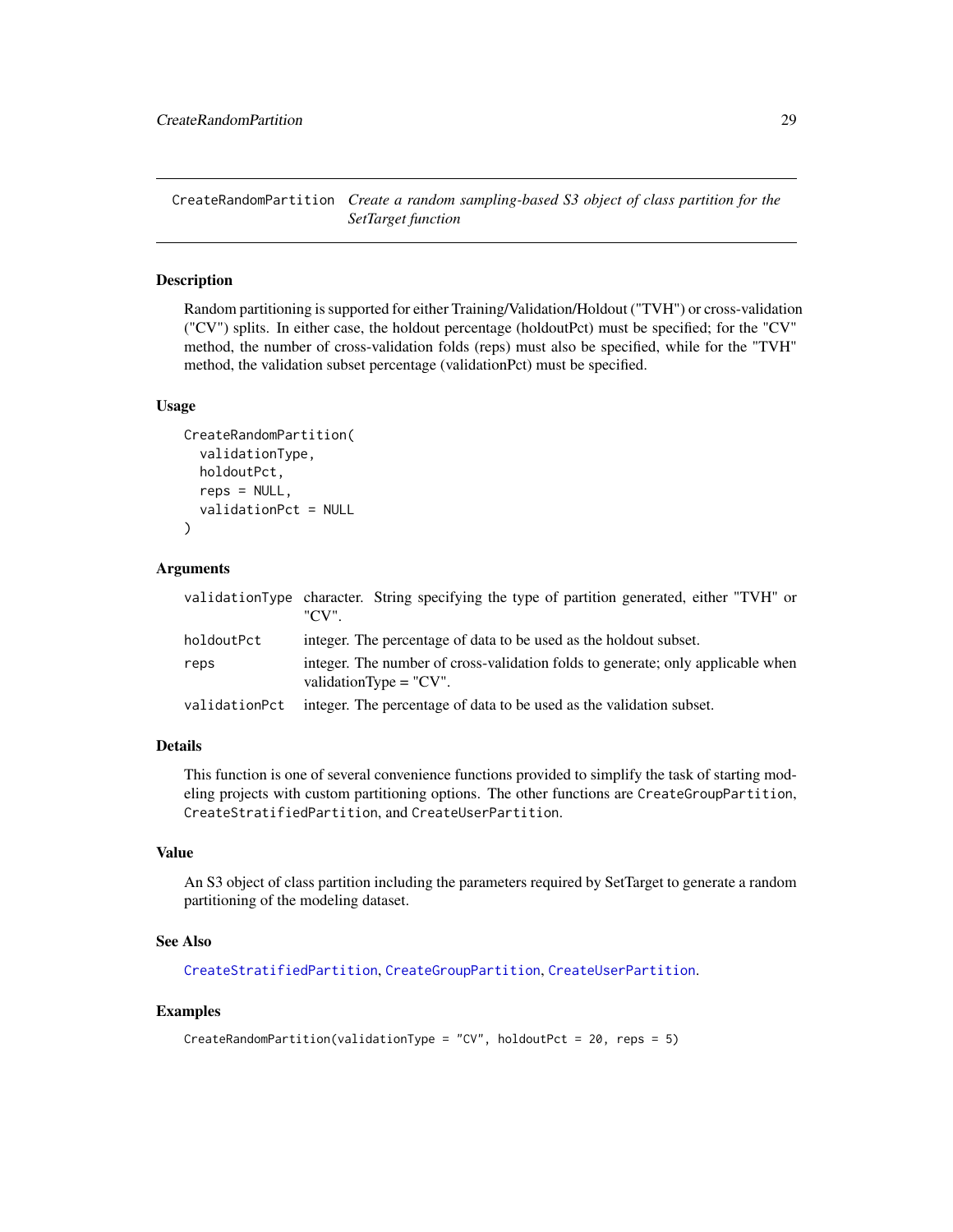<span id="page-29-0"></span>CreateRatingTable *Creates and validates a new rating table from an uploaded CSV.*

## Description

Creates and validates a new rating table from an uploaded CSV.

## Usage

```
CreateRatingTable(
 project,
  parentModelId,
 file,
  ratingTableName = "Uploaded Rating Table"
)
```
## Arguments

| project         | character. Either (1) a character string giving the unique alphanumeric identifier<br>for the project, or $(2)$ a list containing the element projected with this identifier. |
|-----------------|-------------------------------------------------------------------------------------------------------------------------------------------------------------------------------|
| parentModelId   | integer. The id of the model to validate the rating table against.                                                                                                            |
| file            | character. The filename containing the rating table CSV to upload.                                                                                                            |
| ratingTableName |                                                                                                                                                                               |
|                 | character. Optional. The name of the rating table.                                                                                                                            |

#### Value

An integer value that can be used as the JobId parameter in subsequent calls representing this job.

## Examples

```
## Not run:
  projectId <- "5984b4d7100d2b31c1166529"
  modelId <- "5984b4d7100d2b31c1166529"
  CreateRatingTable(projectId, modelId, file = "myRatingTable.csv")
```
## End(Not run)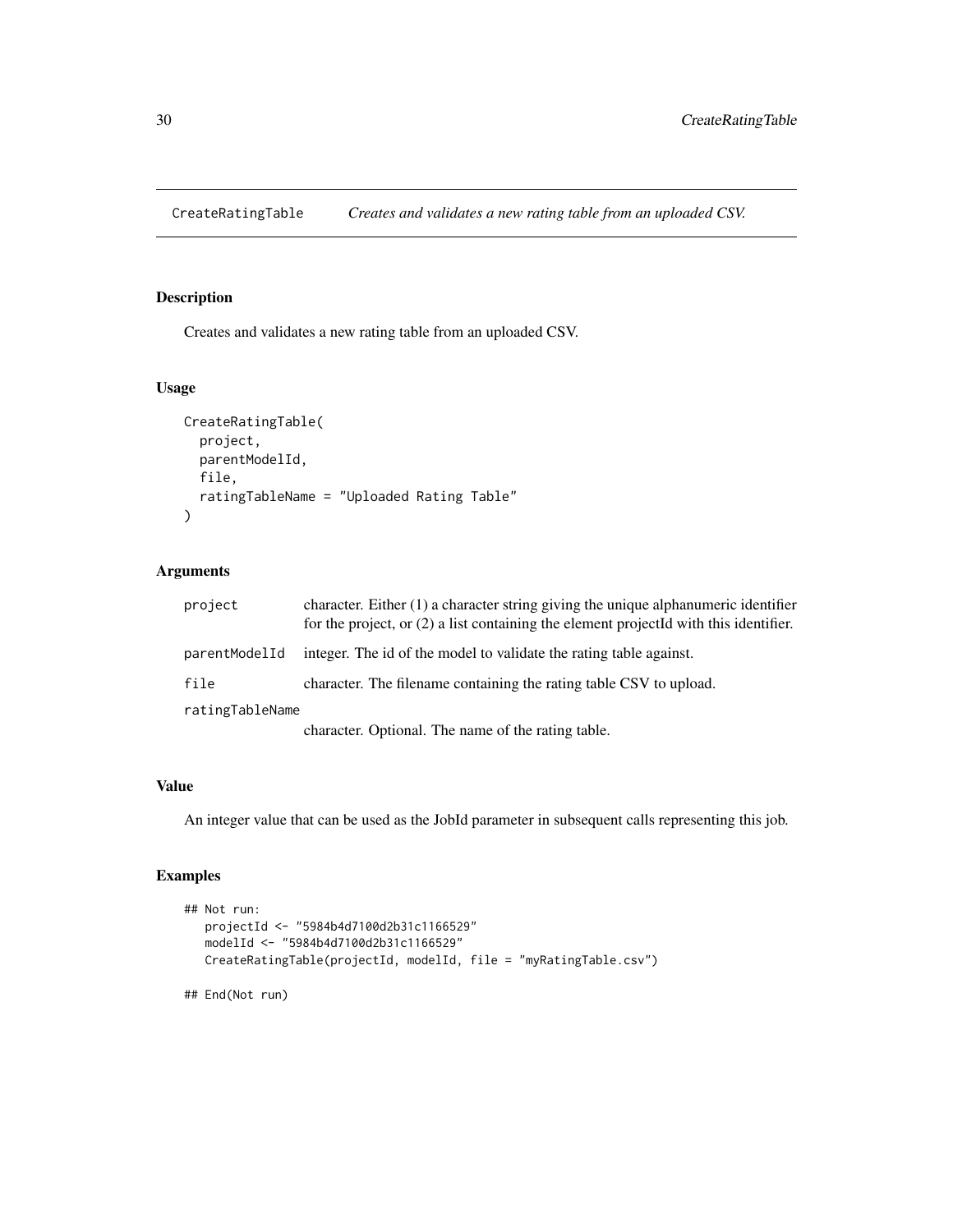```
CreateStratifiedPartition
```
*Create a stratified sampling-based S3 object of class partition for the SetTarget function*

#### Description

Stratified partitioning is supported for binary classification problems and it randomly partitions the modeling data, keeping the percentage of positive class observations in each partition the same as in the original dataset. Stratified partitioning is supported for either Training/Validation/Holdout ("TVH") or cross-validation ("CV") splits. In either case, the holdout percentage (holdoutPct) must be specified; for the "CV" method, the number of cross-validation folds (reps) must also be specified, while for the "TVH" method, the validation subset percentage (validationPct) must be specified.

#### Usage

```
CreateStratifiedPartition(
  validationType,
  holdoutPct,
  reps = NULL,validationPct = NULL
)
```
#### Arguments

|               | validationType character. String specifying the type of partition generated, either "TVH" or<br>"CV"         |
|---------------|--------------------------------------------------------------------------------------------------------------|
| holdoutPct    | integer. The percentage of data to be used as the holdout subset.                                            |
| reps          | integer. The number of cross-validation folds to generate; only applicable when<br>validationType = $"CV"$ . |
| validationPct | integer. The percentage of data to be used as the validation subset.                                         |

#### Details

This function is one of several convenience functions provided to simplify the task of starting modeling projects with custom partitioning options. The other functions are CreateGroupPartition, CreateRandomPartition, and CreateUserPartition.

#### Value

An S3 object of class 'partition' including the parameters required by the SetTarget function to generate a stratified partitioning of the modeling dataset.

#### See Also

[CreateGroupPartition](#page-25-1), [CreateRandomPartition](#page-28-1), [CreateUserPartition](#page-31-1).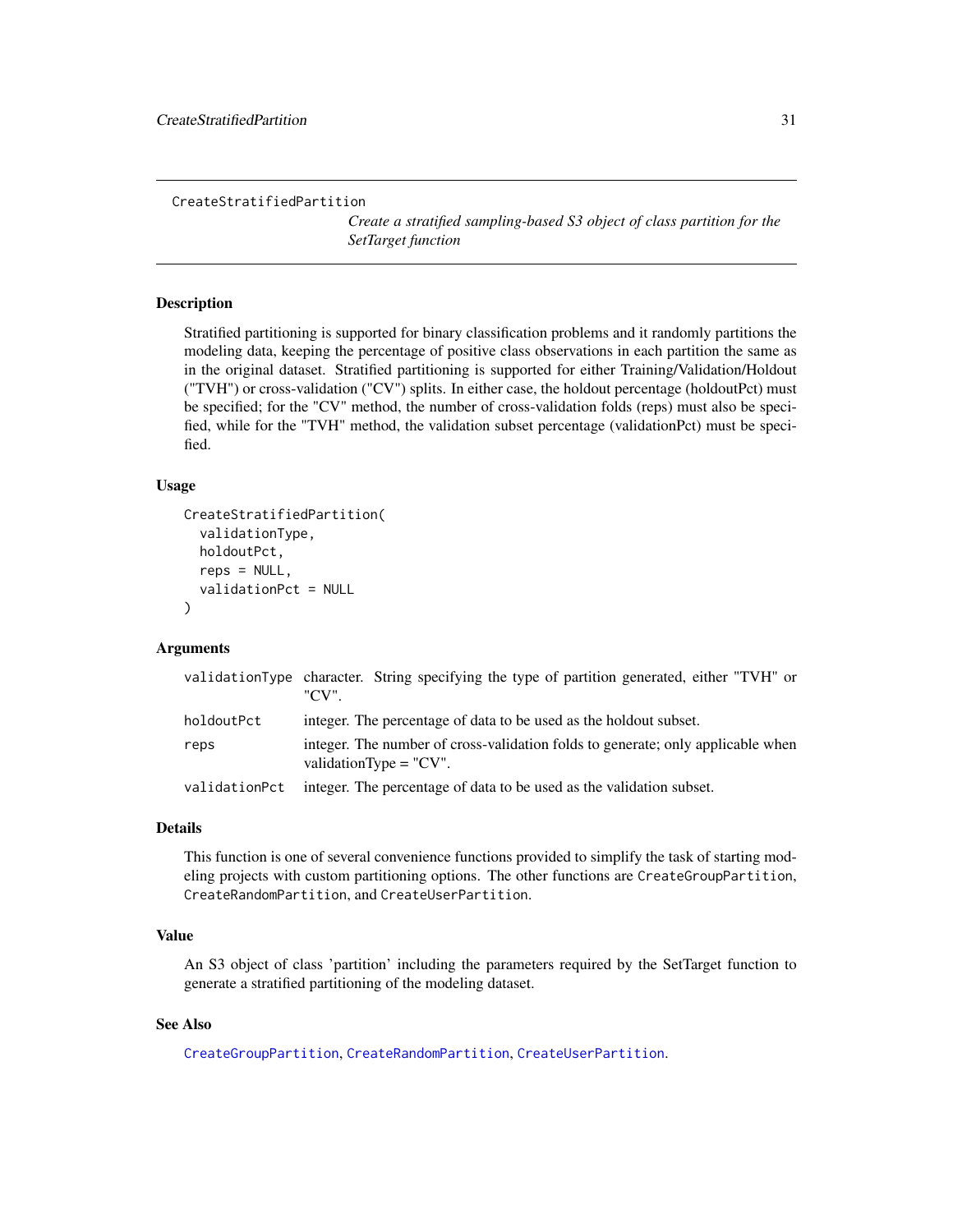## <span id="page-31-0"></span>Examples

```
CreateStratifiedPartition(validationType = "CV", holdoutPct = 20, reps = 5)
```
<span id="page-31-1"></span>CreateUserPartition *Create a class partition object for use in the SetTarget function representing a user-defined partition.*

## Description

Creates a list object used by the SetTarget function to specify either Training/Validation/Holdout (validationType = "TVH") or cross-validation (validationType = "CV") partitions of the modeling dataset based on the values included in a column from the dataset. In either case, the name of this data column must be specified (as userPartitionCol).

#### Usage

```
CreateUserPartition(
  validationType,
  userPartitionCol,
  cvHoldoutLevel = NULL,
  trainingLevel = NULL,
  holdoutLevel = NULL,
  validationLevel = NULL
\lambda
```
#### Arguments

|                  | validationType character. String specifying the type of partition generated, either "TVH" or<br>"CV".                                                                                                                         |
|------------------|-------------------------------------------------------------------------------------------------------------------------------------------------------------------------------------------------------------------------------|
| userPartitionCol |                                                                                                                                                                                                                               |
|                  | character. String naming the data column from the modeling dataset containing<br>the subset designations.                                                                                                                     |
|                  | cyHoldoutLevel character. Data value from userPartitionCol that identifies the holdout subset<br>under the "CV" option.                                                                                                       |
| trainingLevel    | character. Data value from userPartitionCol that identifies the training subset<br>under the "TVH" option.                                                                                                                    |
| holdoutLevel     | character. Data value from userPartitionCol that identifies the holdout subset<br>under both "TVH" and "CV" options. To specify that the project should not use<br>a holdout you can omit this parameter or pass NA directly. |
| validationLevel  |                                                                                                                                                                                                                               |
|                  | character. Data value from user Partition Col that identifies the validation subset<br>under the "TVH" option.                                                                                                                |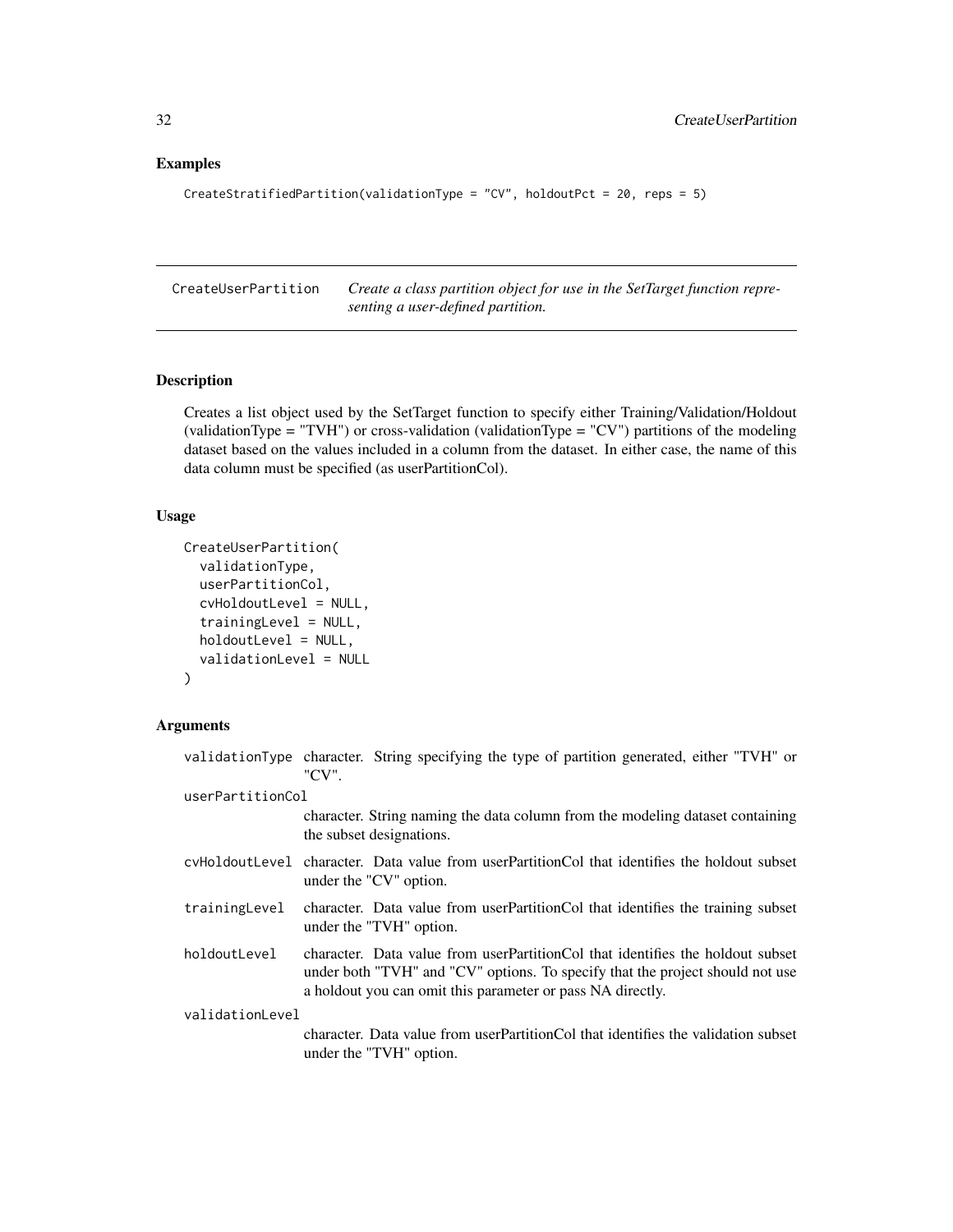#### <span id="page-32-0"></span>Details

For the "TVH" option of cvMethod, no cross-validation is used. Users must specify the trainingLevel and validationLevel; use of a holdoutLevel is always recommended but not required. If no holdoutLevel is used, then the column must contain exactly 2 unique values. If a holdoutLevel is used, the column must contain exactly 3 unique values.

For the "CV" option, each value in the column will be used to separate rows into cross-validation folds. Use of a holdoutLevel is optional; if not specified, then no holdout is used.

This function is one of several convenience functions provided to simplify the task of starting modeling projects with custom partitioning options. The other functions are CreateGroupPartition, CreateRandomPartition, and CreateStratifiedPartition.

#### Value

An S3 object of class 'partition' including the parameters required by the SetTarget function to generate a user-specified of the modeling dataset.

#### See Also

[CreateGroupPartition](#page-25-1), [CreateRandomPartition](#page-28-1), [CreateStratifiedPartition](#page-30-1).

#### Examples

CreateUserPartition(validationType = "CV", userPartitionCol = "TVHflag", cvHoldoutLevel = NA)

CrossValidateModel *Run cross validation on a model.*

#### Description

Note that this runs cross validation on a model as-is. If you would like to run cross-validation on a model with new parameters, use RequestNewModel instead.

#### Usage

```
CrossValidateModel(model)
```
#### Arguments

model An S3 object of class dataRobotModel like that returned by the function Get-Model, or each element of the list returned by the function ListModels.

## **Details**

Note that this is not implemented for prime models or datetime models.

#### Value

Job ID of the cross validation job.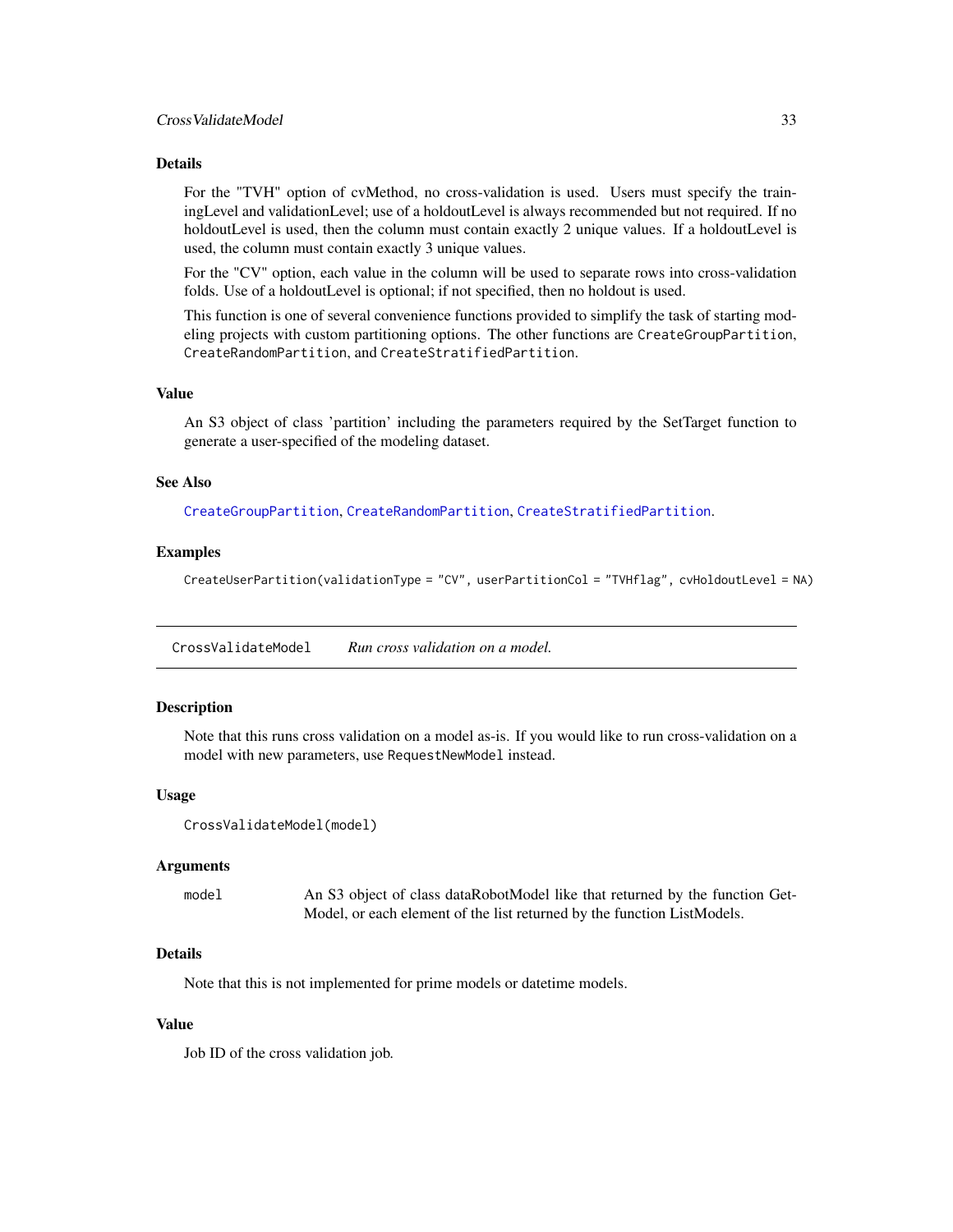## Examples

```
## Not run:
 projectId <- "59a5af20c80891534e3c2bde"
 modelId <- "5996f820af07fc605e81ead4"
 model <- GetModel(projectId, modelId)
 CrossValidateModel(model)
```
## End(Not run)

cvMethods *CV methods*

## Description

This is a list that contains the valid values for CV methods

## Usage

cvMethods

#### Format

An object of class list of length 5.

DataPartition *Data Partition methods*

## Description

This is a list that contains the valid values for data partitions

## Usage

DataPartition

#### Format

An object of class list of length 3.

<span id="page-33-0"></span>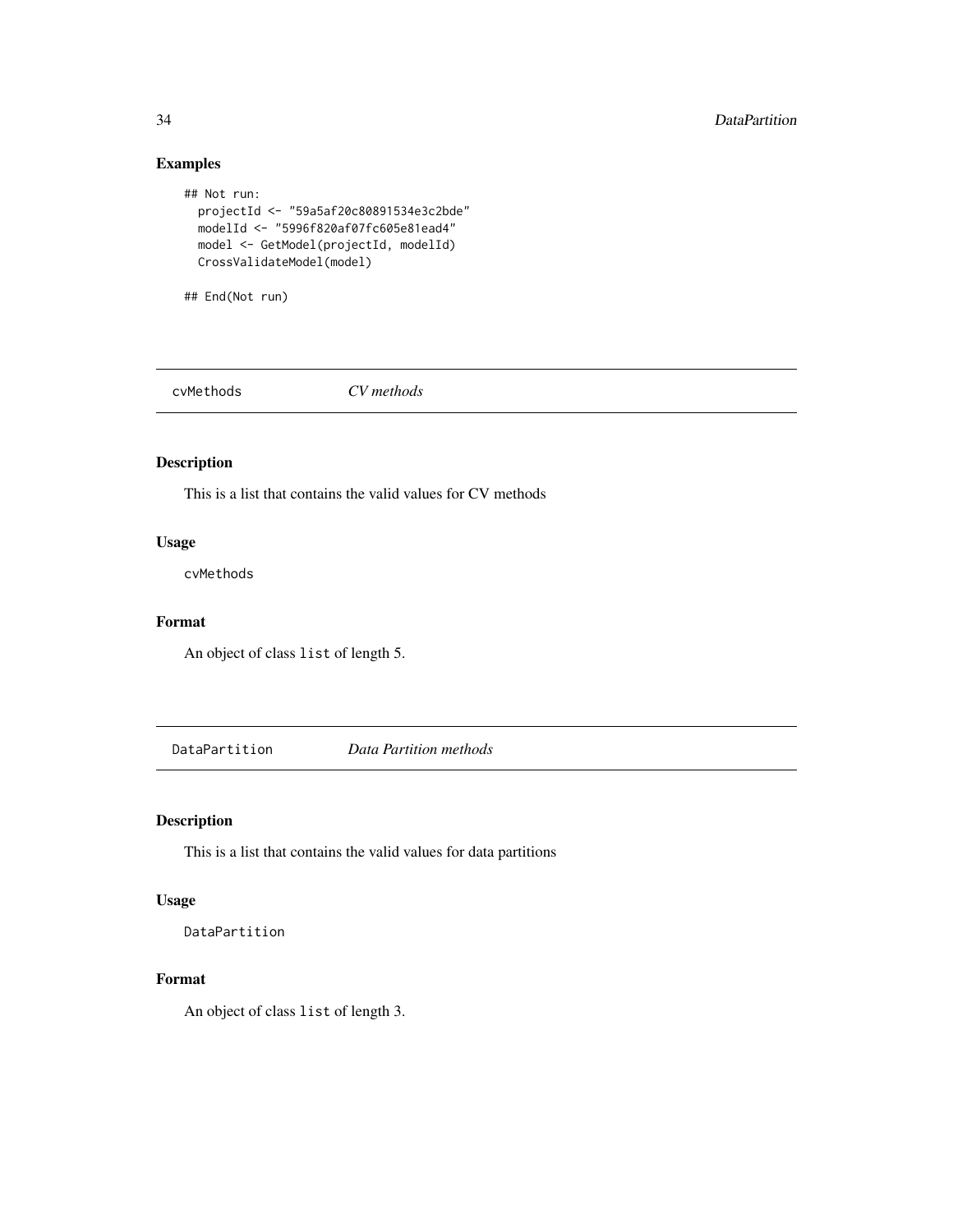## <span id="page-34-0"></span>Description

Verifies that newdata is either an existing datafile or a dataframe If a dataframe, save as a CSV file If neither an existing datafile nor a dataframe, halt with error

## Usage

```
DataPathFromDataArg(dataSource, saveFile = NULL)
```
## Arguments

| dataSource | object. The dataframe or path to CSV to get data for.                 |
|------------|-----------------------------------------------------------------------|
| saveFile   | character. Optional. A file name to write an autosaved data frame to. |

Data subset for training predictions

## Description

This is a list that contains the valid values for the dataSubset parameter found in RequestTrainingPredictions. If you wish, you can specify dataSubset using the list values here.

## Usage

DataSubset

#### Format

An object of class list of length 4.

#### Details

For All, all available data is used.

For ValidationAndHoldout, only data outside the training set is used.

For Holdout, only holdout data is used.

For AllBacktests, data is used from all backtest validation folds. This requires the model to have successfully scored all backtests. Backtests are available on datetime partitioned projects only.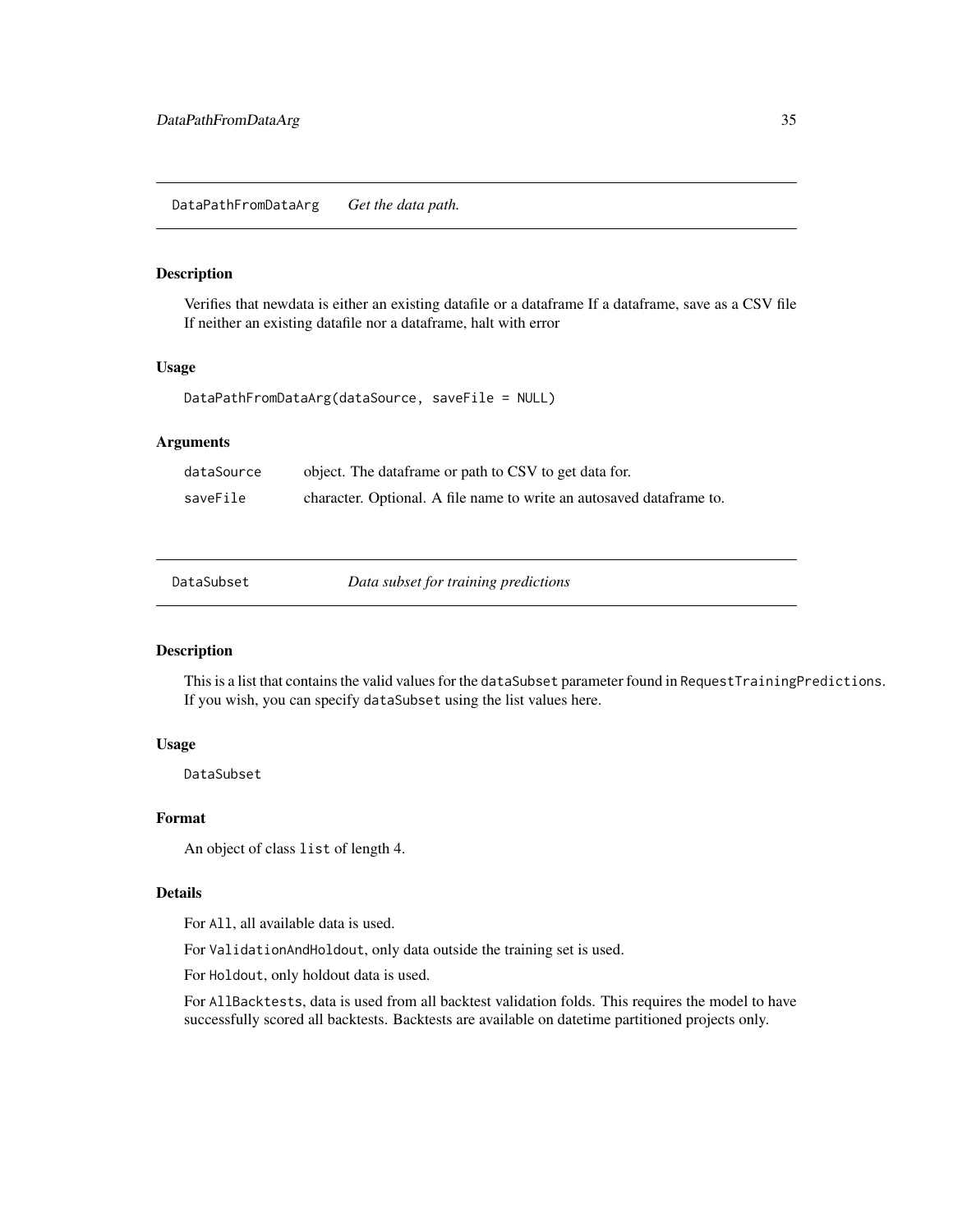<span id="page-35-0"></span>DeleteCalendar *Delete a calendar*

#### Description

Delete a calendar

## Usage

DeleteCalendar(calendarId)

## Arguments

calendarId character. The ID of the calendar to retrieve.

## Examples

```
## Not run:
  calendarId <- "5da75da31fb4a45b8a815a53"
  DeleteCalendar(calendarId)
```
## End(Not run)

DeleteComplianceDocTemplate *Deletes a compliance doc template.*

## Description

Note that default templates cannot be deleted.

## Usage

```
DeleteComplianceDocTemplate(templateId)
```
## Arguments

templateId character. The ID of the template to update.

#### Value

Nothing returned, but deletes the compliance doc template.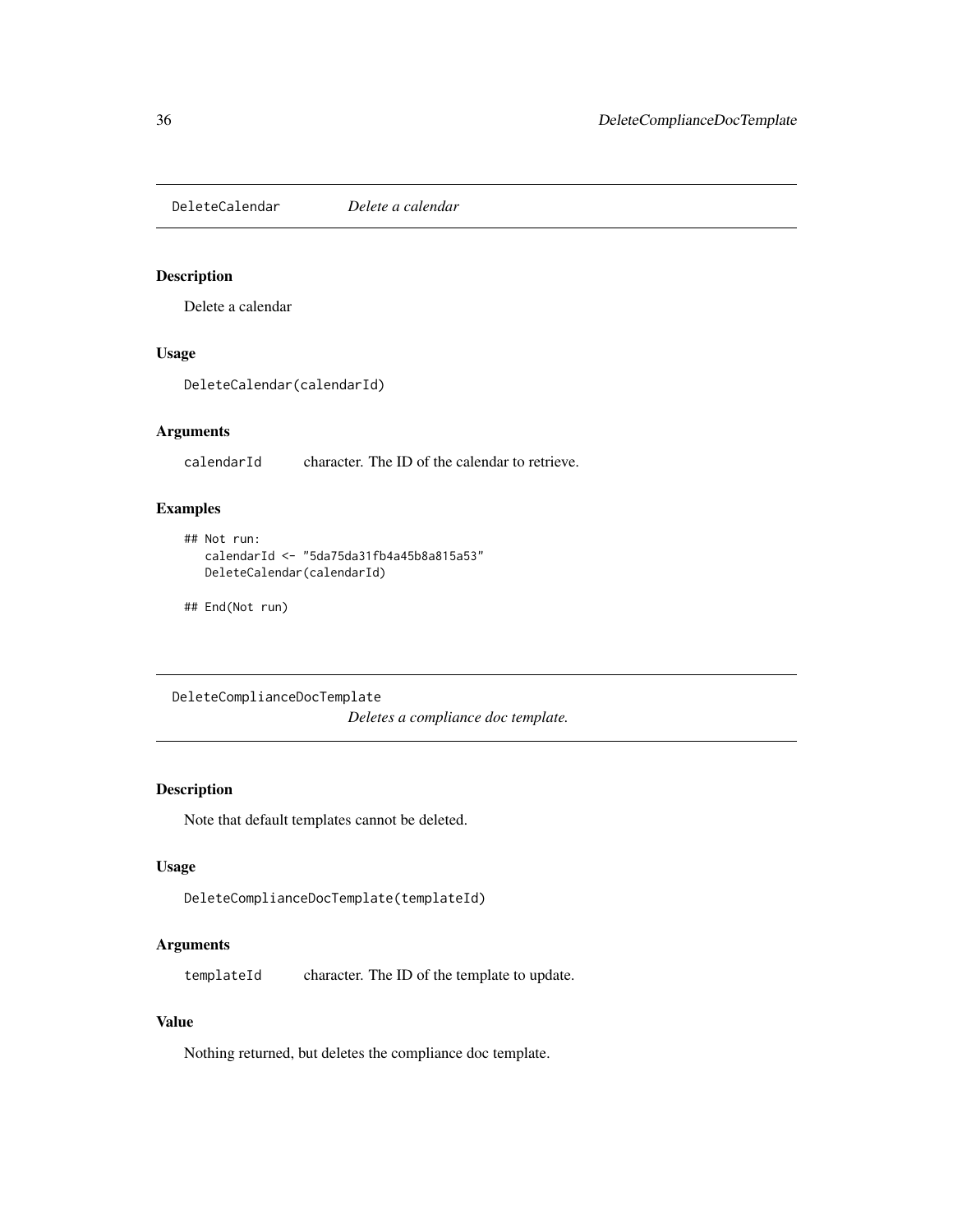### DeleteDataSource 37

# Examples

```
## Not run:
 templateId <- "5cf85080d9436e5c310c796d"
 DeleteComplianceDocTemplate(templateId)
```
## End(Not run)

DeleteDataSource *Delete a data store.*

# Description

Delete a data store.

# Usage

DeleteDataSource(dataSourceId)

# Arguments

dataSourceId character. The ID of the data store to update.

# Examples

```
## Not run:
dataSourceId <- "5c1303269300d900016b41a7"
DeleteDataSource(dataSourceId)
```
## End(Not run)

DeleteDataStore *Delete a data store.*

#### Description

Delete a data store.

# Usage

DeleteDataStore(dataStoreId)

# Arguments

dataStoreId character. The ID of the data store to update.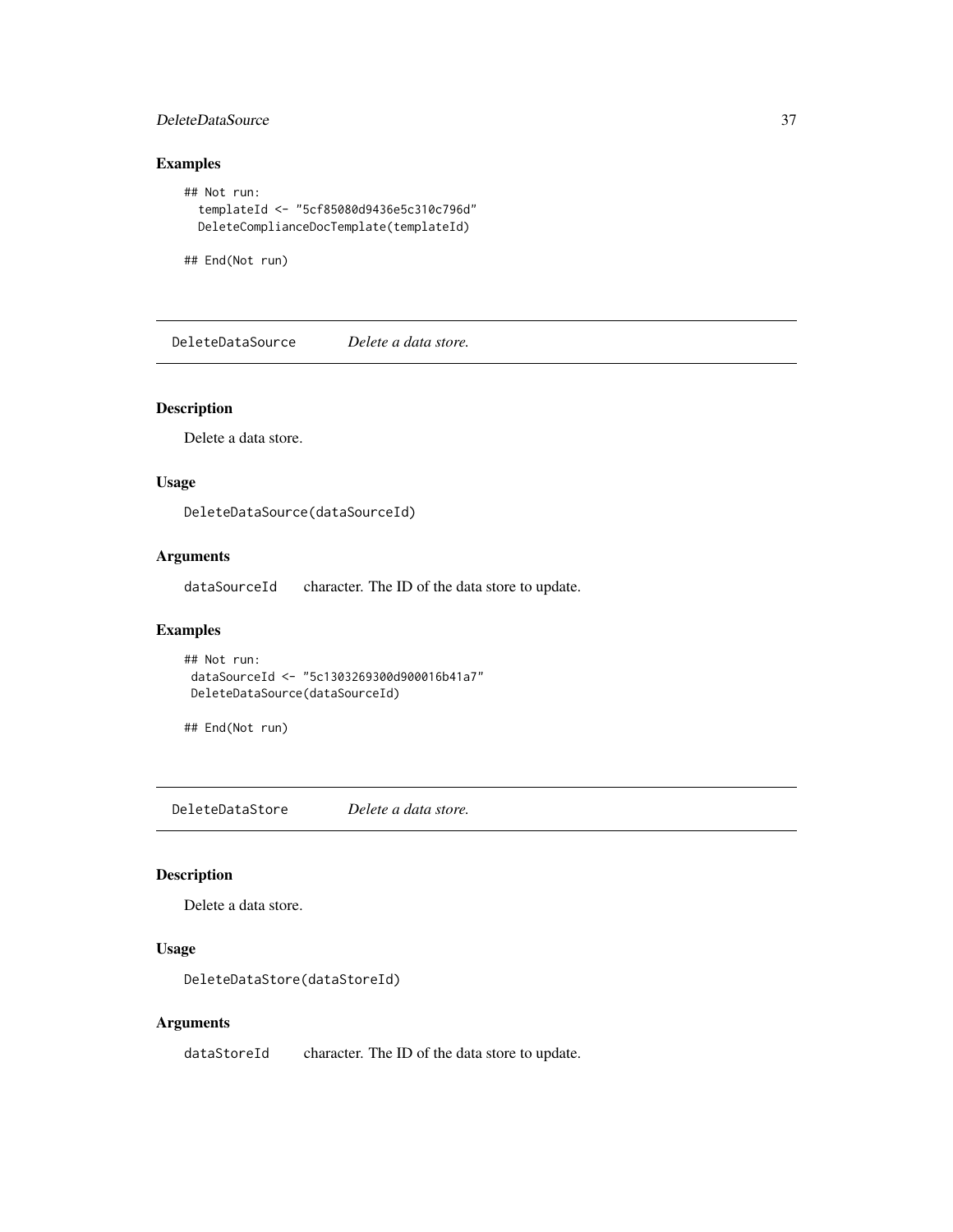```
## Not run:
dataStoreId <- "5c1303269300d900016b41a7"
DeleteDataStore(dataStoreId)
```
## End(Not run)

DeleteDeployment *Delete a deployment.*

# Description

Delete a deployment.

# Usage

DeleteDeployment(deploymentId)

# Arguments

deploymentId character. The ID of the deployment.

# Examples

```
## Not run:
  deploymentId <- "5e319d2e422fbd6b58a5edad"
  DeleteDeployment(deploymentId)
```
## End(Not run)

DeleteFeaturelist *Delete a featurelist*

#### Description

Delete a featurelist

# Usage

```
DeleteFeaturelist(featurelist)
```
# Arguments

featurelist list. The featurelist to delete.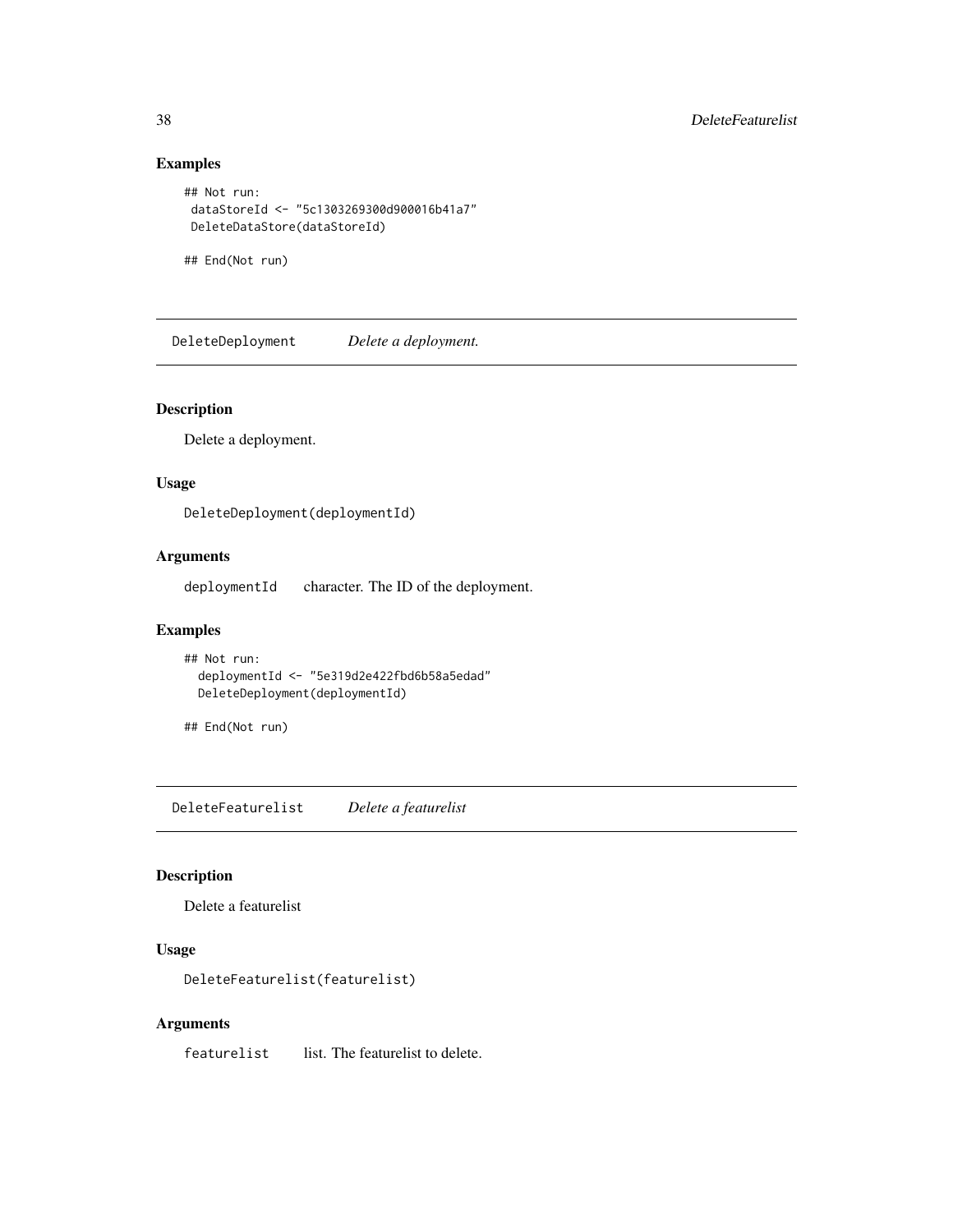#### DeleteJob 39

# Examples

```
## Not run:
 projectId <- "59a5af20c80891534e3c2bde"
 featureList <- CreateFeaturelist(projectId, "myFeaturelist", c("feature1", "feature2"))
 DeleteFeaturelist(featurelist)
```
## End(Not run)

DeleteJob *Cancel a running job*

# Description

Cancel a running job

#### Usage

DeleteJob(job)

# Arguments

job object. The job you want to cancel (one of the items in the list returned from ListJobs)

### Examples

```
## Not run:
 projectId <- "59a5af20c80891534e3c2bde"
 initialJobs <- ListModelJobs(project)
 job <- initialJobs[[1]]
 DeleteJob(job)
```
## End(Not run)

DeleteModel *Delete a specified DataRobot model*

# Description

This function removes the model specified by the parameter model from its associated project.

#### Usage

DeleteModel(model)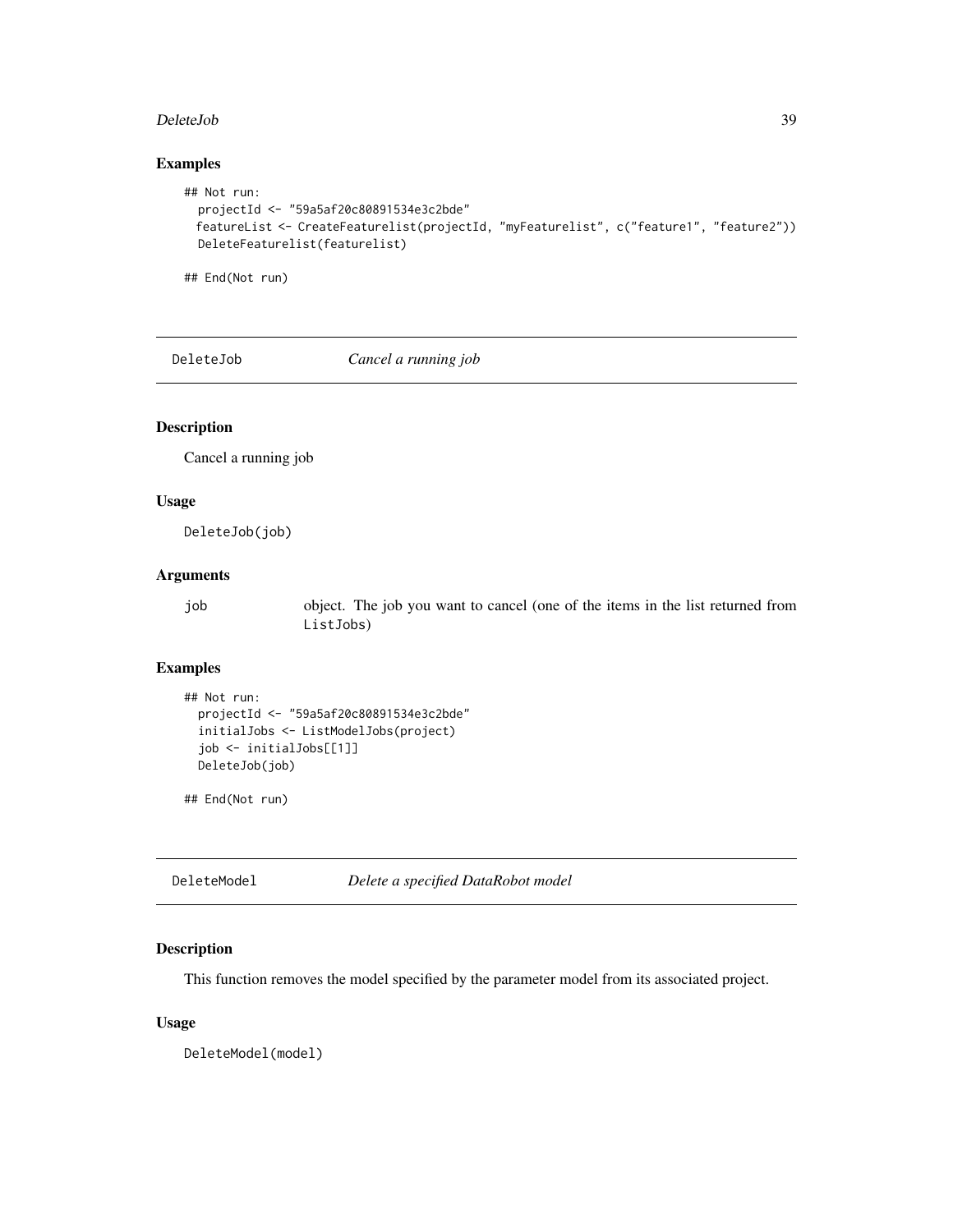# Arguments

model An S3 object of class dataRobotModel like that returned by the function Get-Model, or each element of the list returned by the function ListModels.

# Examples

```
## Not run:
  projectId <- "59a5af20c80891534e3c2bde"
  modelId <- "5996f820af07fc605e81ead4"
  model <- GetModel(projectId, modelId)
  DeleteModel(model)
```
## End(Not run)

DeleteModelingFeaturelist

*Delete a modeling featurelist*

### Description

Delete a modeling featurelist

### Usage

```
DeleteModelingFeaturelist(featurelist)
```
# Arguments

featurelist list. The modeling featurelist to delete.

# Examples

```
## Not run:
```

```
projectId <- "59a5af20c80891534e3c2bde"
featureList <- CreateModelingFeaturelist(projectId, "myFeaturelist", c("feature1", "feature2"))
featurelistId <- featureList$featurelistId
GetModelingFeaturelist(projectId, featurelistId)
DeleteModelingFeaturelist(projectId, featurelistId)
```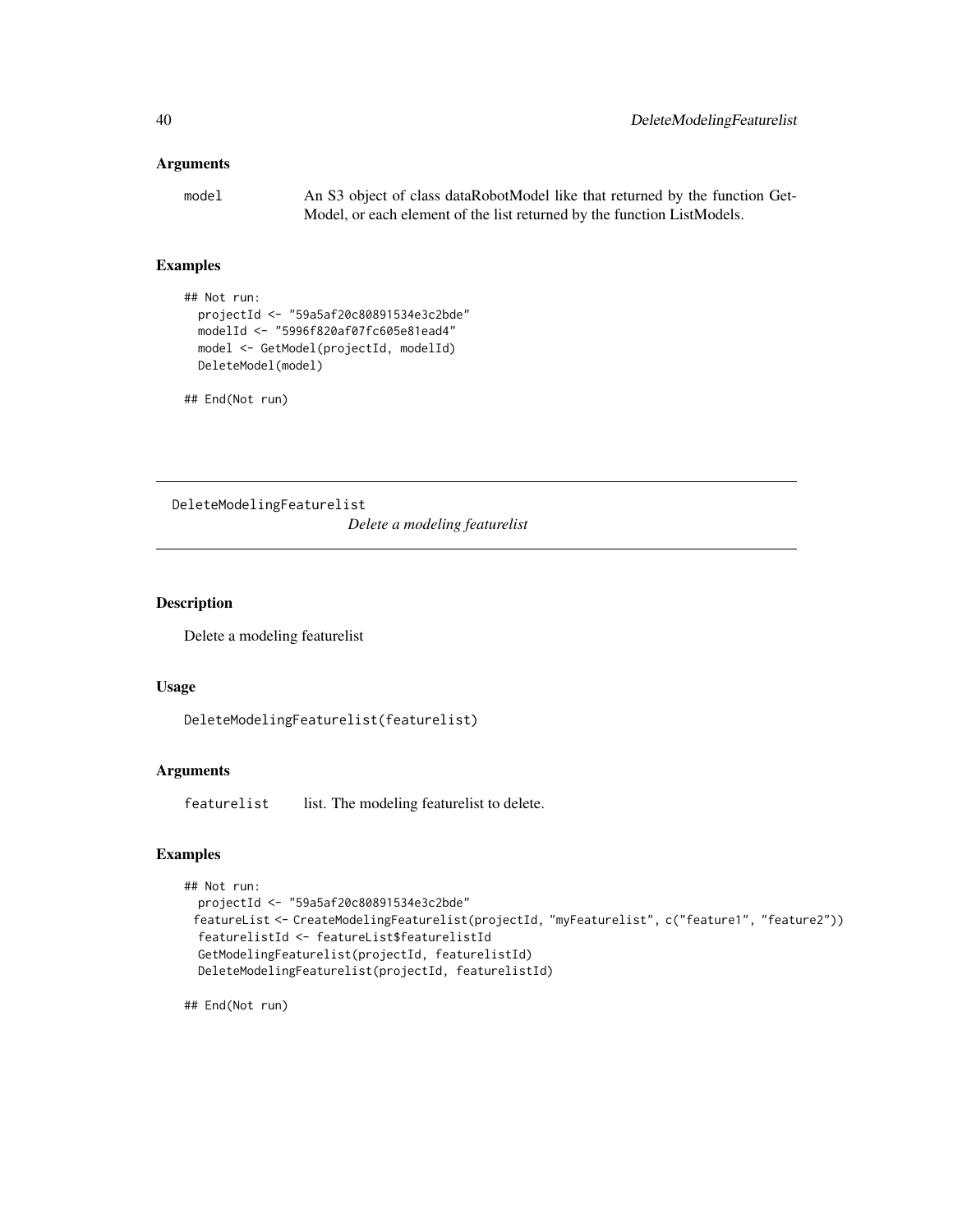### Description

This function deletes the modeling job specified by modelJobId from the DataRobot modeling queue.

# Usage

```
DeleteModelJob(project, modelJobId)
```
# Arguments

| project    | character. Either $(1)$ a character string giving the unique alphanumeric identifier    |
|------------|-----------------------------------------------------------------------------------------|
|            | for the project, or $(2)$ a list containing the element projected with this identifier. |
| modelJobId | integer. Identifier for the modeling job to be deleted; can be obtained from the        |
|            | results returned by the function ListModelJobs.                                         |

# Examples

```
## Not run:
 projectId <- "59a5af20c80891534e3c2bde"
 initialJobs <- ListModelJobs(project)
 job <- initialJobs[[1]]
 modelJobId <- job$modelJobId
 DeleteModelJob(projectId, modelJobId)
```
## End(Not run)

DeletePredictionDataset

*Delete a specified prediction dataset*

# Description

This function removes a prediction dataset

#### Usage

```
DeletePredictionDataset(project, datasetId)
```
### Arguments

| project   | character. Either $(1)$ a character string giving the unique alphanumeric identifier    |
|-----------|-----------------------------------------------------------------------------------------|
|           | for the project, or $(2)$ a list containing the element projected with this identifier. |
| datasetId | The id of the dataset to delete                                                         |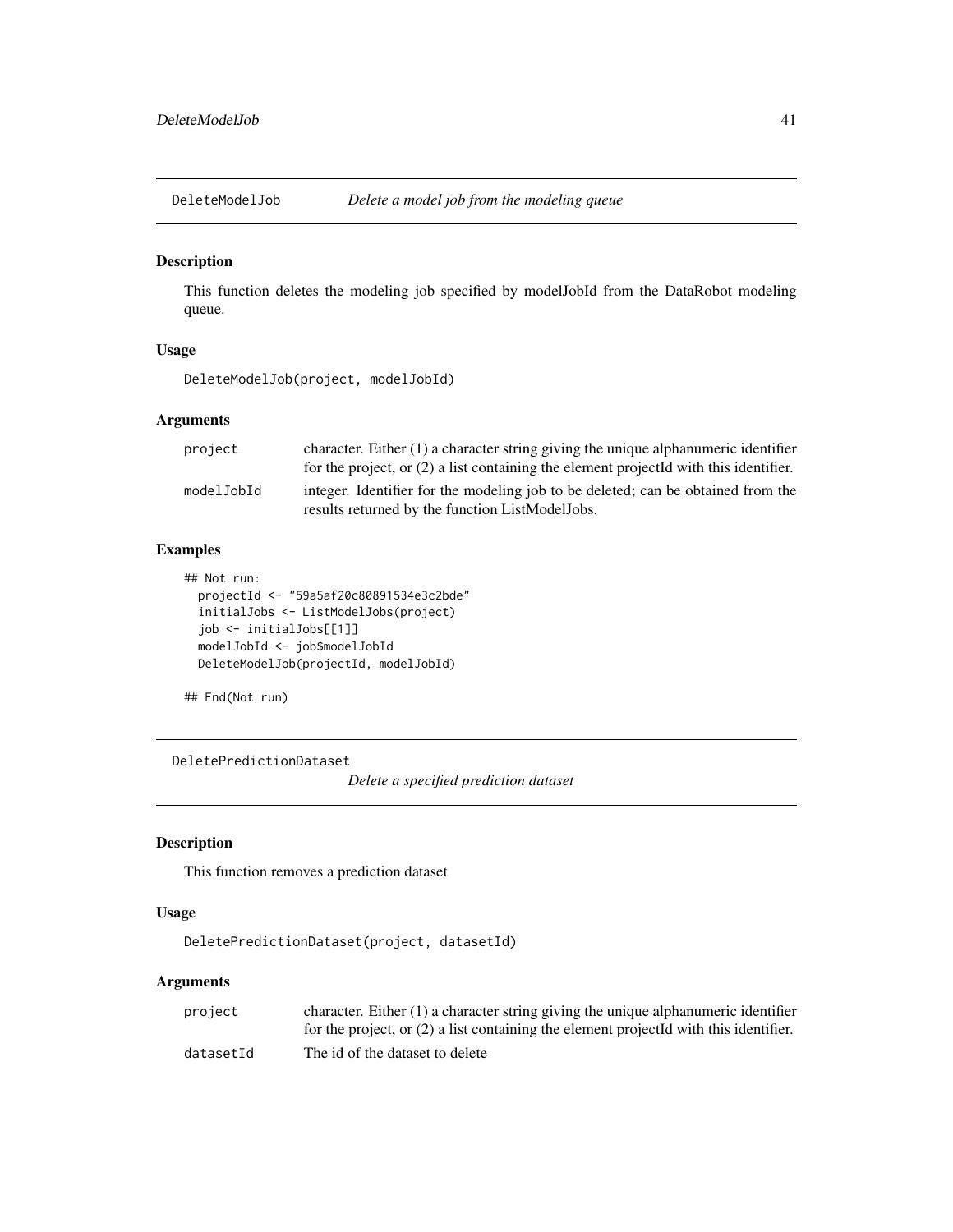```
## Not run:
 projectId <- "59a5af20c80891534e3c2bde"
 datasets <- ListPredictionDatasets(projectId)
 dataset <- datasets[[1]]
 datasetId <- dataset$id
 DeletePredictionDataset(projectId, datasetId)
```
## End(Not run)

DeletePredictionExplanations

*Function to delete prediction explanations*

#### Description

This function deletes prediction explanations specified by project and predictionExplanationId.

#### Usage

DeletePredictionExplanations(project, predictionExplanationId)

#### Arguments

project character. Either (1) a character string giving the unique alphanumeric identifier for the project, or (2) a list containing the element projectId with this identifier. predictionExplanationId character. Id of the prediction explanations.

# Value

Logical TRUE and displays a message to the user if the delete request was successful; otherwise an error message is displayed.

# Examples

```
## Not run:
 projectId <- "59a5af20c80891534e3c2bde"
 modelId <- "5996f820af07fc605e81ead4"
 datasets <- ListPredictionDatasets(projectId)
 dataset <- datasets[[1]]
 datasetId <- dataset$id
 model <- GetModel(projectId, modelId)
 jobId <- RequestPredictionExplanations(model, datasetId)
 predictionExplanationId <- GetPredictionExplanationsMetadataFromJobId(projectId, jobId)$id
 DeletePredictionExplanations(projectId, predictionExplanationId)
```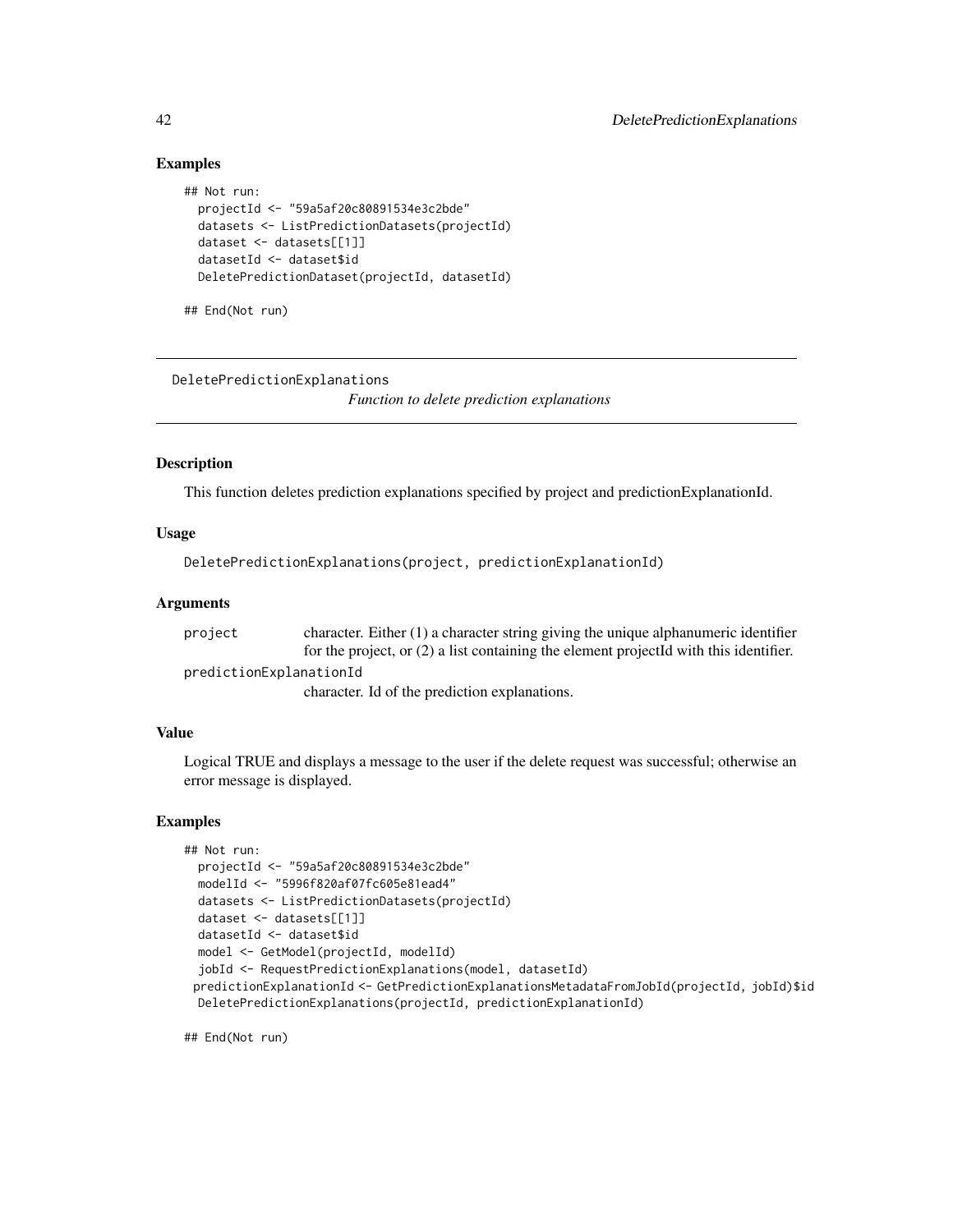DeletePredictionExplanationsInitialization

*Delete the prediction explanations initialization for a model.*

#### Description

Delete the prediction explanations initialization for a model.

### Usage

```
DeletePredictionExplanationsInitialization(model)
```
#### Arguments

model An S3 object of class dataRobotModel like that returned by the function Get-Model, or each element of the list returned by the function ListModels.

# Value

Logical TRUE and displays a message to the user if the delete request was successful; otherwise an error message is displayed.

#### Examples

```
## Not run:
 projectId <- "59a5af20c80891534e3c2bde"
 modelId <- "5996f820af07fc605e81ead4"
 model <- GetModel(projectId, modelId)
 DeletePredictionExplanationsInitialization(model)
```
## End(Not run)

DeletePredictJob *Function to delete one predict job from the DataRobot queue*

## Description

This function deletes the predict job specified by predictJobId from the DataRobot queue.

#### Usage

```
DeletePredictJob(project, predictJobId)
```
# Arguments

| project      | character. Either $(1)$ a character string giving the unique alphanumeric identifier         |
|--------------|----------------------------------------------------------------------------------------------|
|              | for the project, or $(2)$ a list containing the element projected with this identifier.      |
| predictJobId | integer. The integer ID prediction JobId that is created by the call to Request Predictions. |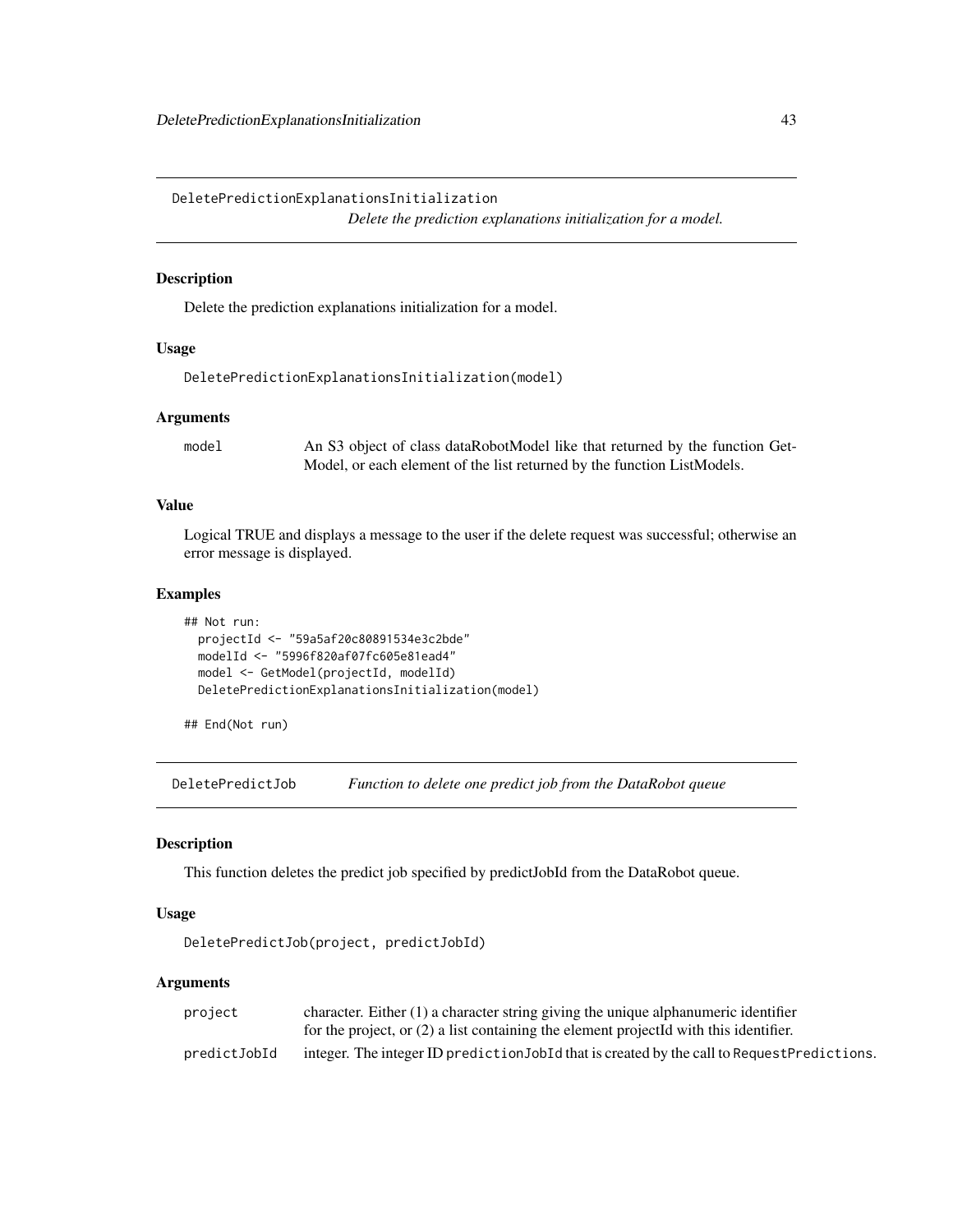### Value

Logical TRUE and displays a message to the user if the delete request was successful; otherwise, execution halts and an error message is displayed.

#### Examples

```
## Not run:
 projectId <- "59a5af20c80891534e3c2bde"
 initialJobs <- GetPredictJobs(project)
 job <- initialJobs[[1]]
 predictJobId <- job$predictJobId
 DeletePredictJob(projectId, predictJobId)
```
## End(Not run)

DeleteProject *Delete a specified element from the DataRobot project list*

### Description

This function deletes the project defined by project, described under Arguments. This parameter may be obtained in several ways, including: (1), as one of the projectId elements of the list returned by ListProjects; (2), as the S3 object returned by the GetProject function; or (3), as the list returned by the SetupProject function.

# Usage

```
DeleteProject(project)
```
### Arguments

project character. Either (1) a character string giving the unique alphanumeric identifier for the project, or (2) a list containing the element projectId with this identifier.

### Examples

```
## Not run:
 projectId <- "59a5af20c80891534e3c2bde"
 DeleteProject(projectId)
```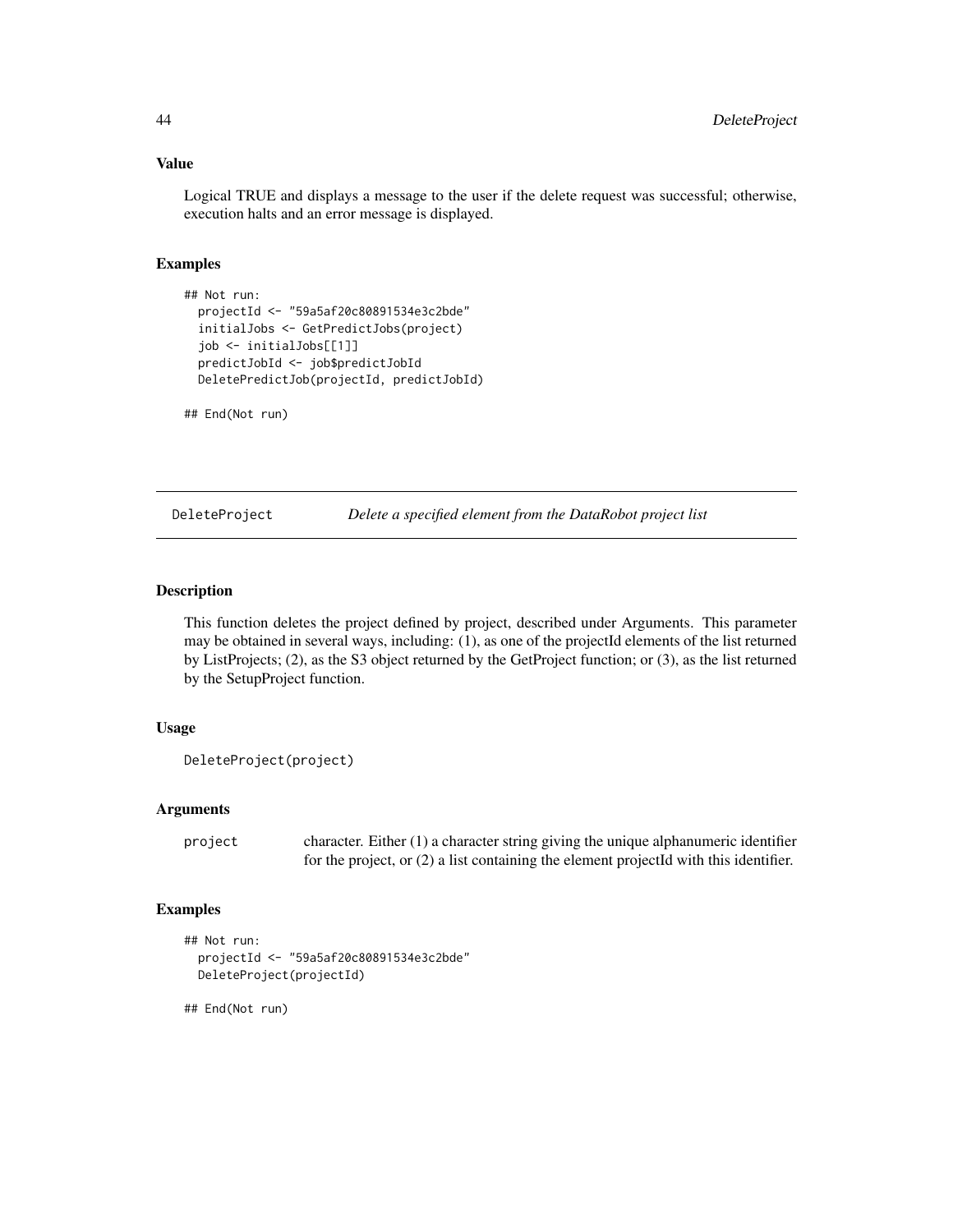DeleteTransferableModel

*Delete this imported model.*

# Description

Delete this imported model.

# Usage

DeleteTransferableModel(importId)

# Arguments

importId character. Id of the import.

## Examples

```
## Not run:
  id <- UploadTransferableModel("model.drmodel")
 DeleteTransferableModel(id)
```
## End(Not run)

DifferencingMethod *Differencing method*

# Description

Differencing method

# Usage

DifferencingMethod

### Format

An object of class list of length 4.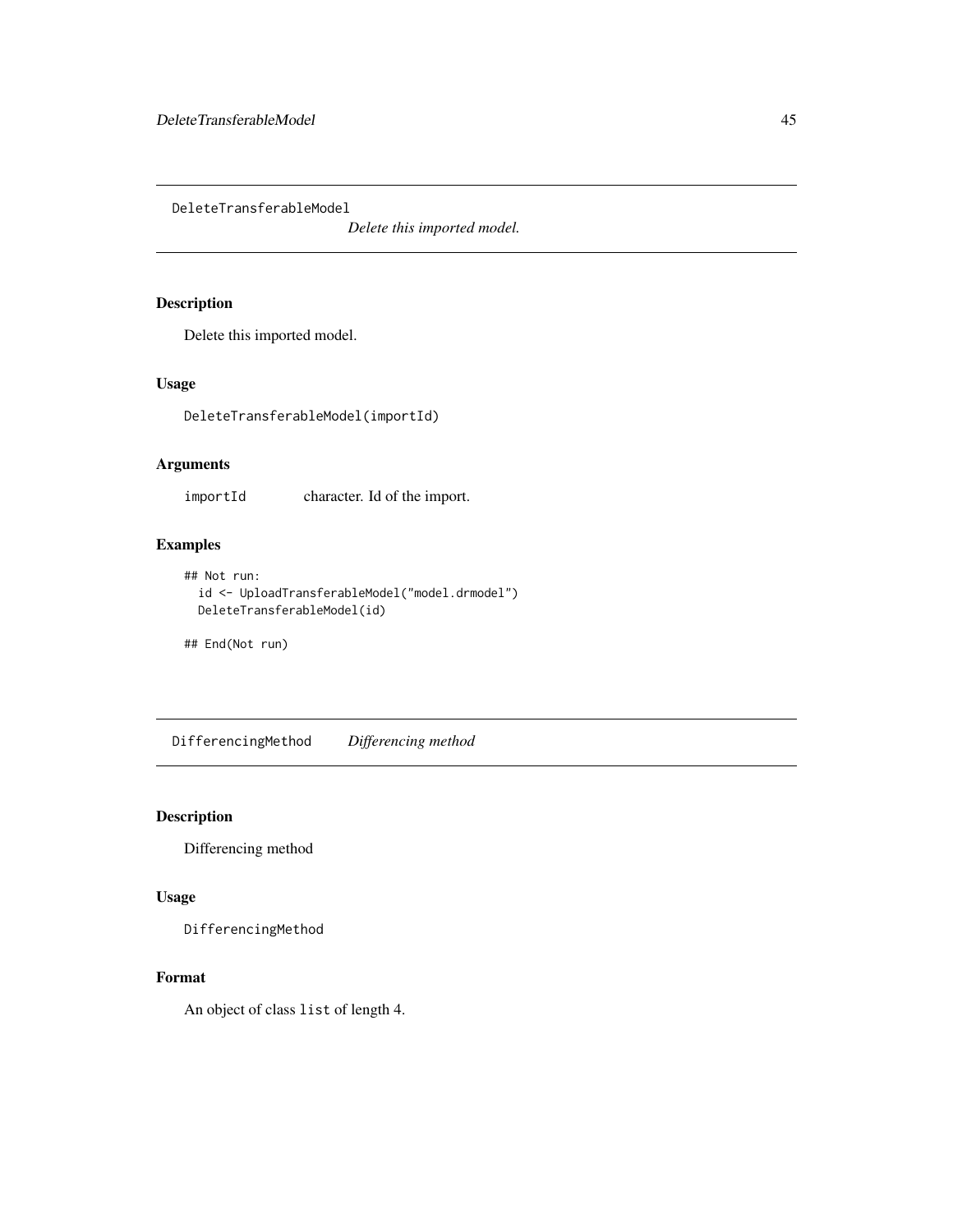DownloadComplianceDocTemplate

*Download a compliance doc template (in JSON format).*

### Description

Download a compliance doc template (in JSON format).

#### Usage

```
DownloadComplianceDocTemplate(
  filename = "template.json",
  templateId = NULL,
  type = NULL
\mathcal{L}
```
#### Arguments

| filename   | character. Filename of file to save the compliance doc template to.                                                                                                       |
|------------|---------------------------------------------------------------------------------------------------------------------------------------------------------------------------|
| templateId | character. Optional. The ID of the template to use in generating custom model<br>documentation.                                                                           |
| type       | character. Optional. The type of compliance doc to get. Can be "normal" to<br>retrieve the default template or "timeSeries" to get the default time series tem-<br>plate. |

#### Value

Nothing returned, but downloads the file to the stated filename.

# Examples

```
## Not run:
 DownloadComplianceDocTemplate("template.json") # download the default template
 # download the default template
 DownloadComplianceDocTemplate("template.json", type = "normal")
 # download the default time series template
 DownloadComplianceDocTemplate("template.json" type = "timeSeries")
 templateId <- "5cf85080d9436e5c310c796d"
 DownloadComplianceDocTemplate(templateId) # Download a custom template for a specific ID.
```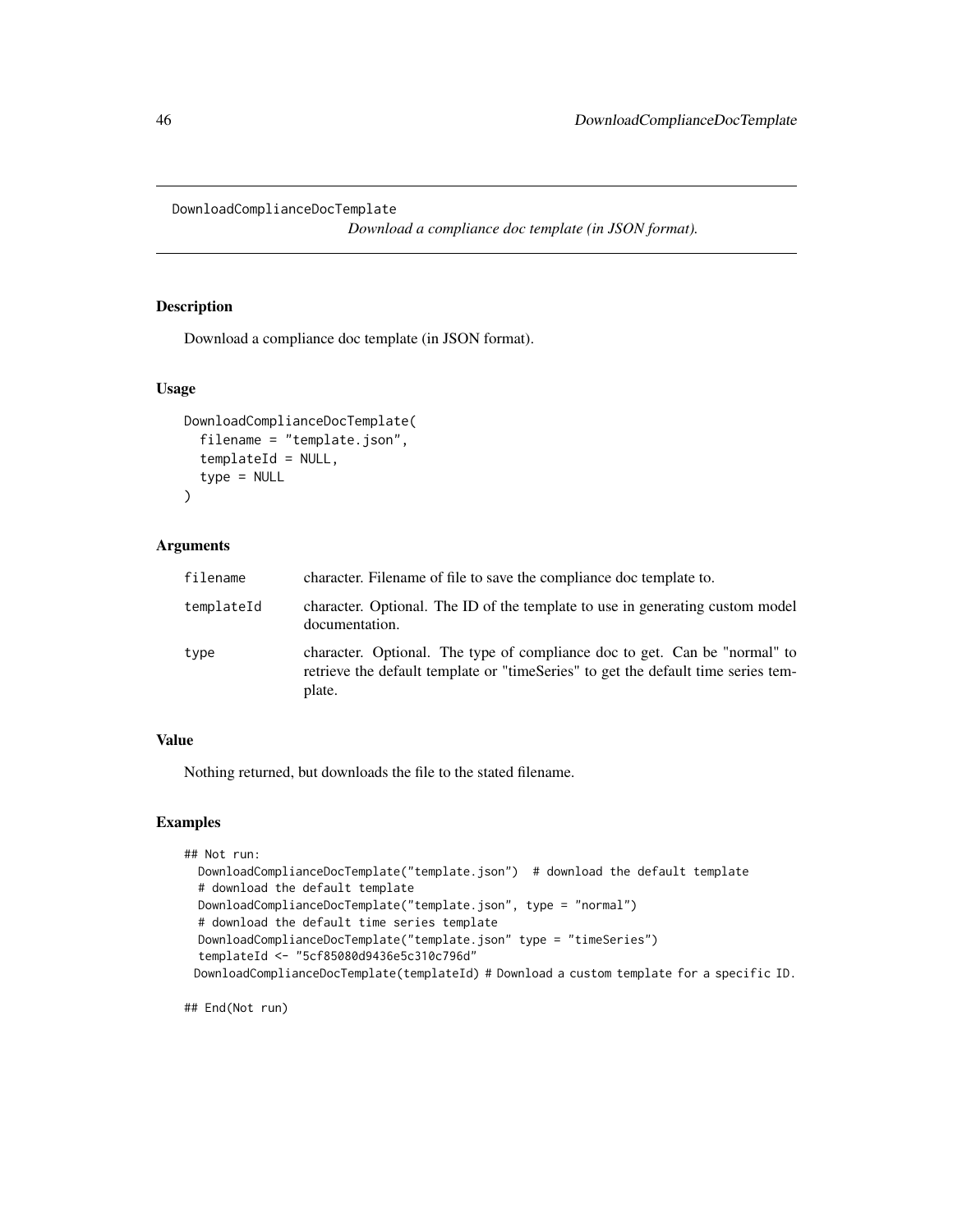DownloadComplianceDocumentation

*Download compliance documentation (in DOCX format).*

# Description

This function will create the compliance documentation first if it has not already been created. To create compliance documentation without downloading it, use CreateComplianceDocumentation. You can then skip the create step in this function by using 'create = FALSE'.

#### Usage

```
DownloadComplianceDocumentation(
 model,
  filename,
  templateId = NULL,
  create = TRUE,maxWait = 600)
```
### Arguments

| model      | An S3 object of class dataRobotModel like that returned by the function Get-<br>Model, or each element of the list returned by the function ListModels. |
|------------|---------------------------------------------------------------------------------------------------------------------------------------------------------|
| filename   | character. Filename of file to save the compliance documentation to.                                                                                    |
| templateId | character. Optional. The ID of the template to use in generating custom model<br>documentation.                                                         |
| create     | logical. Should we create the compliance documentation prior to downloading?                                                                            |
| maxWait    | integer. How long to wait (in seconds) for compliance documentation creation<br>before raising a timeout error? Default 600.                            |

### Value

Nothing returned, but downloads the file to the stated filename.

### Examples

```
## Not run:
 projectId <- "59a5af20c80891534e3c2bde"
 modelId <- "5996f820af07fc605e81ead4"
 model <- GetModel(projectId, modelId)
 DownloadComplianceDocumentation(model)
```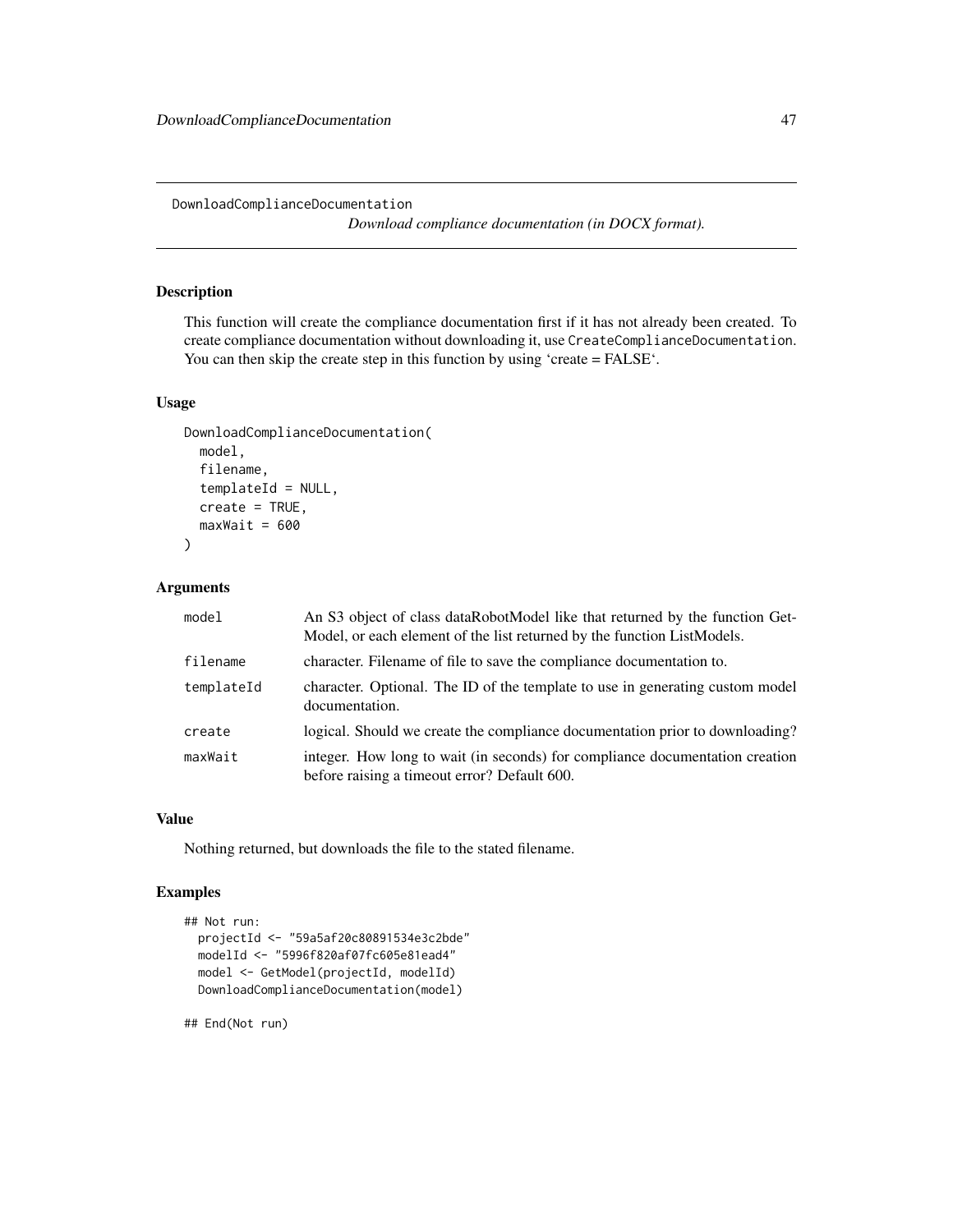```
DownloadPredictionExplanations
```
*Function to download and save prediction explanations rows as csv file*

# Description

Function to download and save prediction explanations rows as csv file

### Usage

```
DownloadPredictionExplanations(
 project,
 predictionExplanationId,
  filename,
  encoding = "UTF-8",
  excludeAdjustedPredictions = TRUE
)
```
### Arguments

| predictionExplanationId<br>character. Id of the prediction explanations.<br>filename<br>character. Filename of file to save prediction explanations rows<br>character. Optional. Character string A string representing the encoding to use<br>encoding<br>in the output file, defaults to 'UTF-8'.<br>excludeAdjustedPredictions<br>logical. Optional. Set to FALSE to include adjusted predictions, which are<br>predictions adjusted by an exposure column. This is only relevant for projects | character. Either $(1)$ a character string giving the unique alphanumeric identifier<br>for the project, or $(2)$ a list containing the element projected with this identifier. |  |  |
|---------------------------------------------------------------------------------------------------------------------------------------------------------------------------------------------------------------------------------------------------------------------------------------------------------------------------------------------------------------------------------------------------------------------------------------------------------------------------------------------------|---------------------------------------------------------------------------------------------------------------------------------------------------------------------------------|--|--|
|                                                                                                                                                                                                                                                                                                                                                                                                                                                                                                   |                                                                                                                                                                                 |  |  |
|                                                                                                                                                                                                                                                                                                                                                                                                                                                                                                   |                                                                                                                                                                                 |  |  |
|                                                                                                                                                                                                                                                                                                                                                                                                                                                                                                   |                                                                                                                                                                                 |  |  |
|                                                                                                                                                                                                                                                                                                                                                                                                                                                                                                   |                                                                                                                                                                                 |  |  |
|                                                                                                                                                                                                                                                                                                                                                                                                                                                                                                   |                                                                                                                                                                                 |  |  |
| that use an exposure column.                                                                                                                                                                                                                                                                                                                                                                                                                                                                      |                                                                                                                                                                                 |  |  |

# Value

Logical TRUE and displays a message to the user if the delete request was successful; otherwise an error message is displayed.

# Examples

```
## Not run:
 projectId <- "59a5af20c80891534e3c2bde"
 modelId <- "5996f820af07fc605e81ead4"
 datasets <- ListPredictionDatasets(projectId)
 dataset <- datasets[[1]]
 datasetId <- dataset$id
 model <- GetModel(projectId, modelId)
```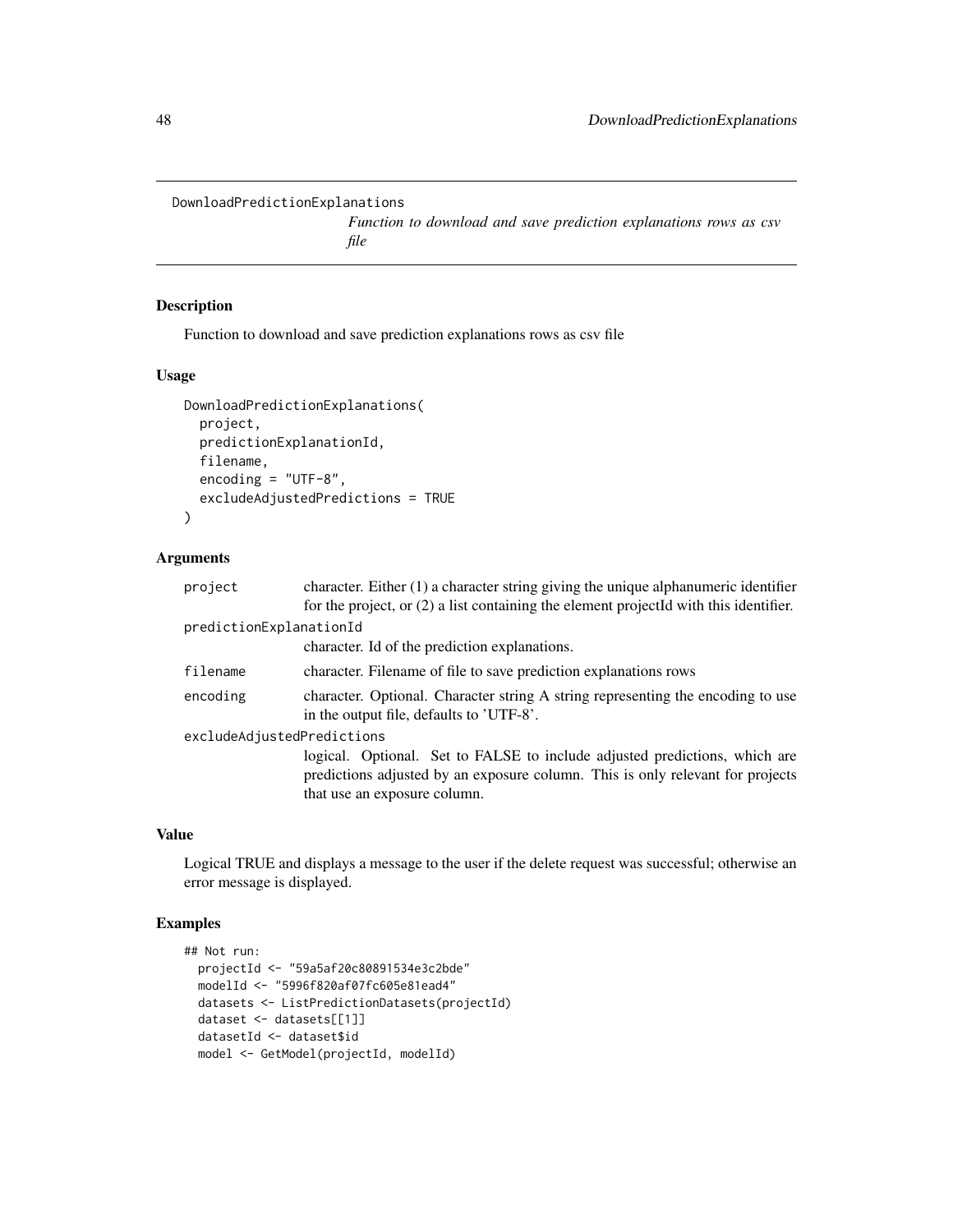```
jobId <- RequestPredictionExplanations(model, datasetId)
predictionExplanationId <- GetPredictionExplanationsMetadataFromJobId(projectId, jobId)$id
file <- file.path(tempdir(), "testPredictionExplanation.csv")
DownloadPredictionExplanations(projectId, predictionExplanationId, file)
```
## End(Not run)

DownloadPrimeCode *Download the code of DataRobot Prime model and save it to a file.*

#### Description

Training a model using a ruleset is a necessary prerequisite for being able to download the code for a ruleset.

# Usage

DownloadPrimeCode(project, primeFileId, filepath)

### Arguments

| project     | character. Either $(1)$ a character string giving the unique alphanumeric identifier<br>for the project, or $(2)$ a list containing the element projected with this identifier. |
|-------------|---------------------------------------------------------------------------------------------------------------------------------------------------------------------------------|
| primeFileId | numeric. Prime file Id (can be acquired using ListPrimeFiles function)                                                                                                          |
| filepath    | character. The location to save the file to.                                                                                                                                    |

#### Examples

```
## Not run:
 projectId <- "59a5af20c80891534e3c2bde"
 primeFiles <- ListPrimeFiles(projectId)
 primeFile <- primeFiles[[1]]
 primeFileId <- primeFile$id
 file <- file.path(tempdir(), "primeCode.py")
 DownloadPrimeCode(projectId, primeFileId, file)
```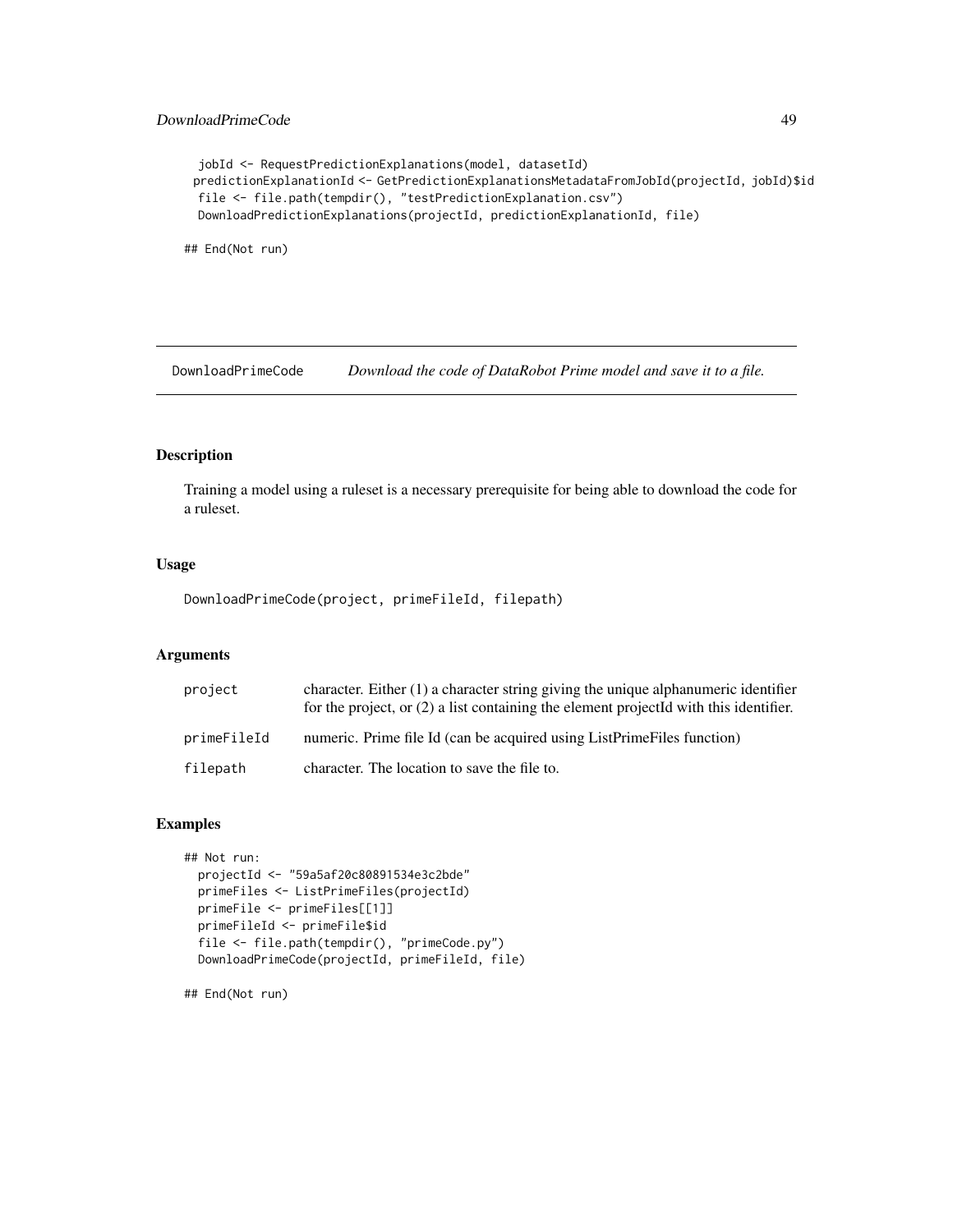DownloadRatingTable *Download a rating table to a CSV.*

### Description

Download a rating table to a CSV.

### Usage

DownloadRatingTable(project, ratingTableId, filename)

#### Arguments

| project  | character. Either $(1)$ a character string giving the unique alphanumeric identifier<br>for the project, or $(2)$ a list containing the element projected with this identifier. |
|----------|---------------------------------------------------------------------------------------------------------------------------------------------------------------------------------|
|          | ratingTableId character. The ID of the rating table.                                                                                                                            |
| filename | character. Filename of file to save the rating table to.                                                                                                                        |

#### Value

Nothing returned, but downloads the file to the stated filename.

# Examples

```
## Not run:
projectId <- "5984b4d7100d2b31c1166529"
ratingTableId <- "5984b4d7100d2b31c1166529"
file <- file.path(tempdir(), "ratingTable.csv")
DownloadRatingTable(projectId, ratingTableId, file)
```
## End(Not run)

DownloadScoringCode *Download scoring code JAR*

# Description

Download scoring code JAR

#### Usage

```
DownloadScoringCode(project, modelId, fileName, sourceCode = FALSE)
```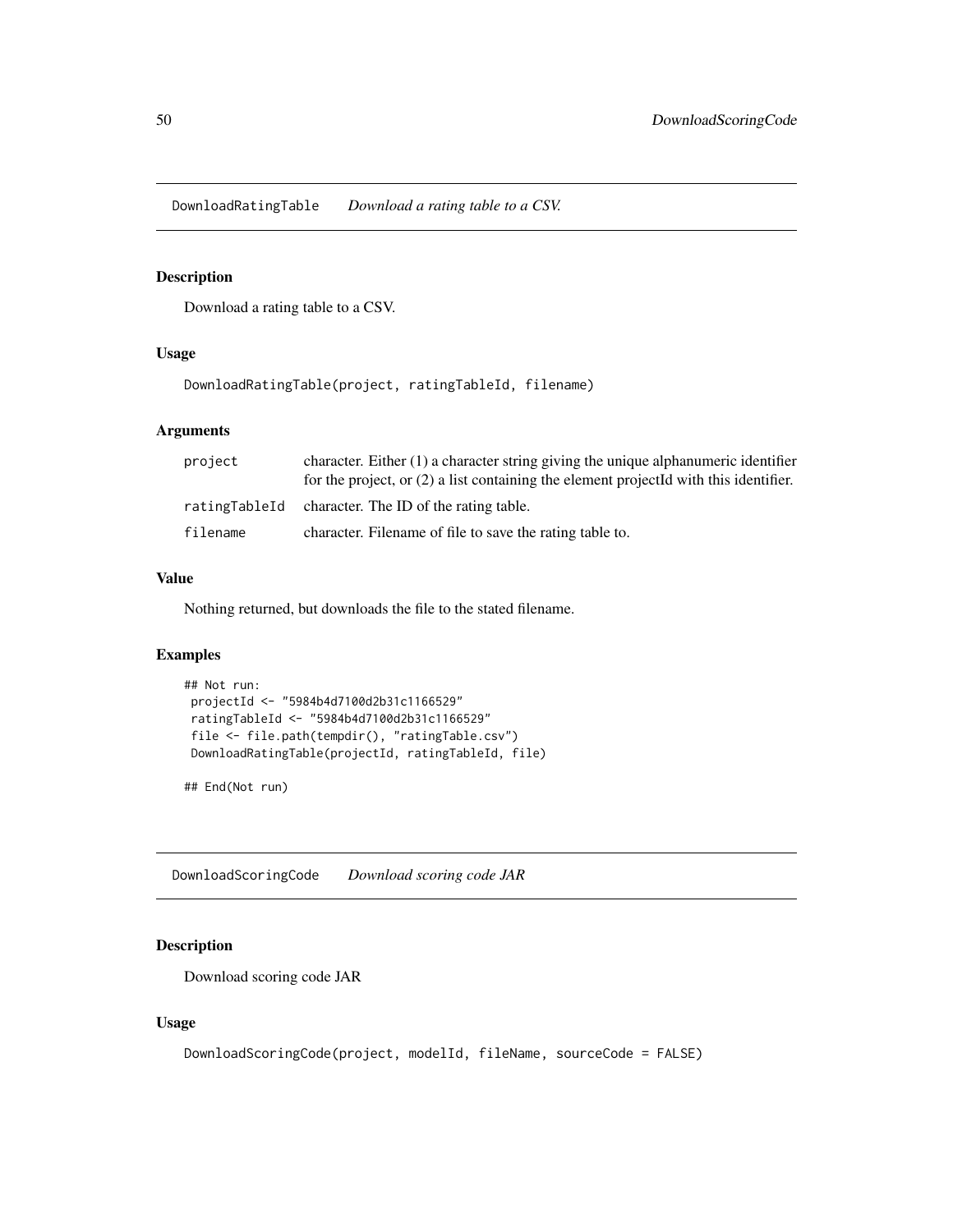### Arguments

| project    | character. Either $(1)$ a character string giving the unique alphanumeric identifier<br>for the project, or $(2)$ a list containing the element projected with this identifier. |
|------------|---------------------------------------------------------------------------------------------------------------------------------------------------------------------------------|
| modelId    | character. Unique alphanumeric identifier for the model of interest.                                                                                                            |
| fileName   | character. File path where scoring code will be saved.                                                                                                                          |
| sourceCode | logical. Optional. Set to TRUE to download source code archive. It will not be<br>executable.                                                                                   |

# Examples

```
## Not run:
  projectId <- "59a5af20c80891534e3c2bde"
  modelId <- "5996f820af07fc605e81ead4"
  file <- file.path(tempdir(), "scoringCode.jar")
  DownloadScoringCode(projectId, modelId, file)
```
## End(Not run)

DownloadSeriesAccuracy

*Download the series accuracy for a model, computing it if not already computed.*

### Description

Download the series accuracy for a model, computing it if not already computed.

# Usage

```
DownloadSeriesAccuracy(model, filename, encoding = "UTF-8")
```
# Arguments

| model    | character. The model for which you want to compute Feature Impact, e.g. from<br>the list of models returned by ListModels (project). |
|----------|--------------------------------------------------------------------------------------------------------------------------------------|
| filename | character. Filename of file to save reason codes rows                                                                                |
| encoding | character. Optional. Character string A string representing the encoding to use<br>in the output file, defaults to 'UTF-8'.          |

### Value

Nothing returned, but downloads the file to the stated filename.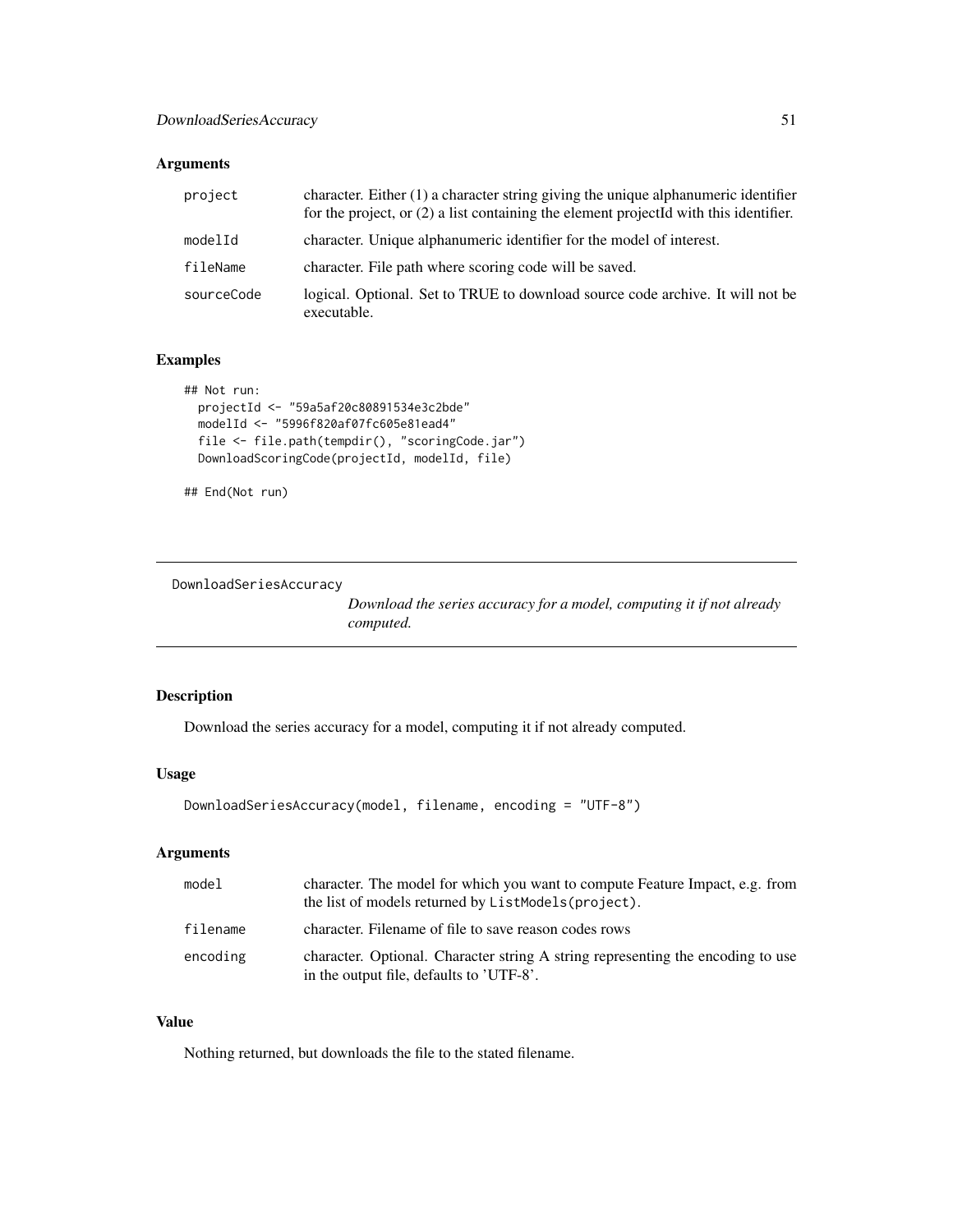```
## Not run:
 projectId <- "5984b4d7100d2b31c1166529"
 modelId <- "5984b4d7100d2b31c1166529"
 model <- GetModel(projectId, modelId)
 DownloadSeriesAccuracy(model, "seriesAccuracy.csv")
```
## End(Not run)

DownloadTimeSeriesFeatureDerivationLog *Download the time series feature derivation log as a text file.*

# Description

Download the time series feature derivation log as a text file.

#### Usage

DownloadTimeSeriesFeatureDerivationLog(project, file)

# Arguments

| project | character. Either $(1)$ a character string giving the unique alphanumeric identifier<br>for the project, or $(2)$ a list containing the element projected with this identifier. |
|---------|---------------------------------------------------------------------------------------------------------------------------------------------------------------------------------|
| file    | character. The name or path of the file to download to.                                                                                                                         |

#### Value

Nothing, but writes the output to the desired file.

# See Also

[GetTimeSeriesFeatureDerivationLog](#page-131-0)

# Examples

```
## Not run:
projectId <- "5984b4d7100d2b31c1166529"
DownloadTimeSeriesFeatureDerivationLog(projectId, "featureLog.txt")
```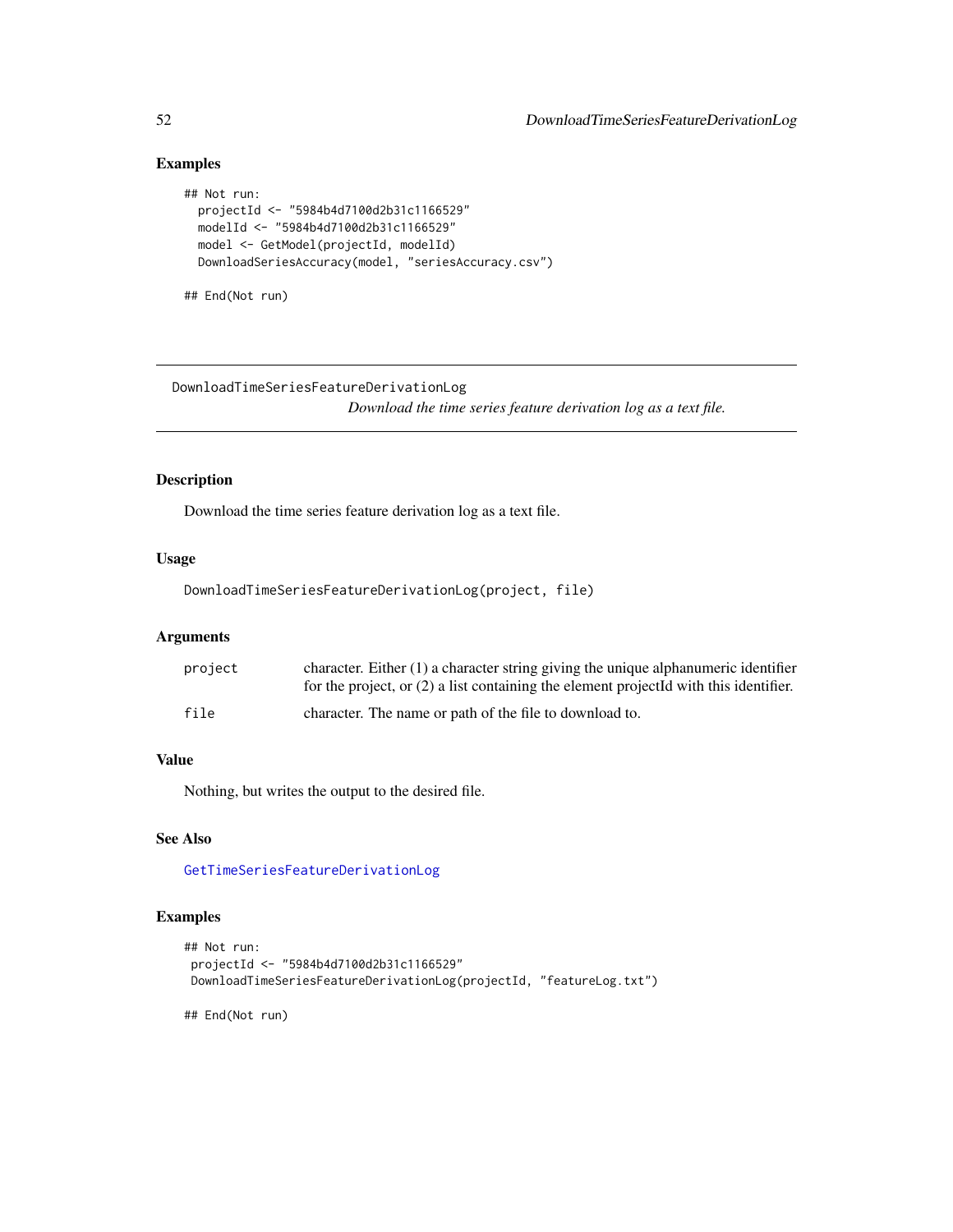DownloadTrainingPredictions

*Download training predictions on a specified data set.*

# Description

Download training predictions on a specified data set.

#### Usage

```
DownloadTrainingPredictions(
  project,
  predictionId,
  filename,
  encoding = "UTF-8"
)
```
# Arguments

| project      | character. Either $(1)$ a character string giving the unique alphanumeric identifier<br>for the project, or $(2)$ a list containing the element projected with this identifier. |
|--------------|---------------------------------------------------------------------------------------------------------------------------------------------------------------------------------|
| predictionId | character. ID of the prediction to retrieve training predictions for.                                                                                                           |
| filename     | character. Filename of file to save reason codes rows                                                                                                                           |
| encoding     | character. Optional. Character string A string representing the encoding to use<br>in the output file, defaults to 'UTF-8'.                                                     |

### Value

NULL, but will produce a CSV with a dataframe with out-of-fold predictions for the training data.

# Examples

```
## Not run:
 projectId <- "59a5af20c80891534e3c2bde"
 predictions <- ListTrainingPredictions(projectId)
 predictionId <- predictions[[1]]$predictionId
 file <- file.path(tempdir(), "myTrainingPredictions.csv")
 DownloadTrainingPredictions(proejctId, predictionId, file)
```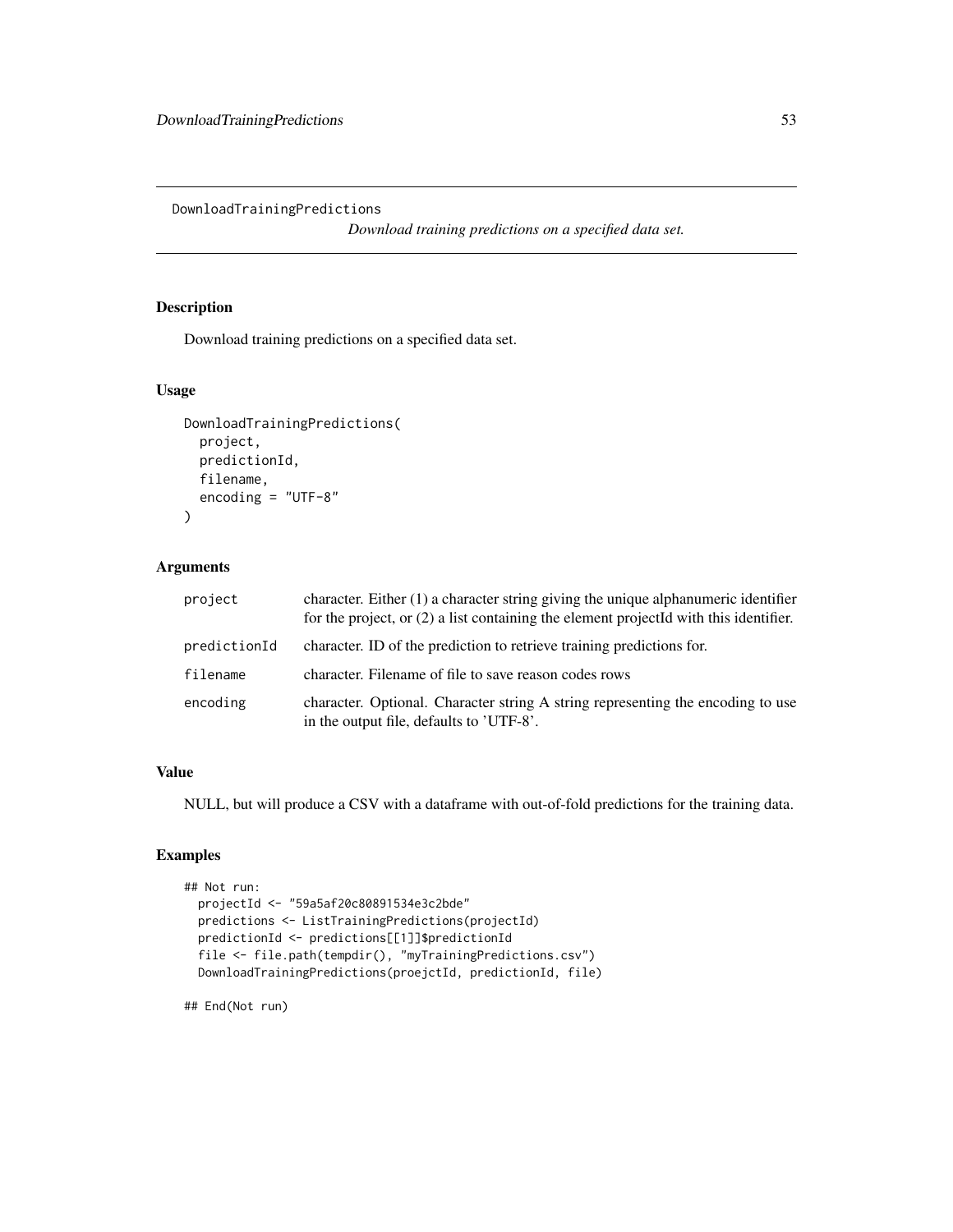```
DownloadTransferableModel
```
*Download an transferable model file for use in an on-premise DataRobot standalone prediction environment.*

# Description

This function can only be used if model export is enabled, and will only be useful if you have an on-premise environment in which to import it.

#### Usage

DownloadTransferableModel(project, modelId, modelFile)

## Arguments

| project   | character. Either $(1)$ a character string giving the unique alphanumeric identifier<br>for the project, or $(2)$ a list containing the element projected with this identifier. |
|-----------|---------------------------------------------------------------------------------------------------------------------------------------------------------------------------------|
| modelId   | numeric. Unique alphanumeric identifier for the model of interest.                                                                                                              |
| modelFile | character. File name to be use for transferable model                                                                                                                           |

### Examples

```
## Not run:
 projectId <- "59a5af20c80891534e3c2bde"
 modelId <- "5996f820af07fc605e81ead4"
 file <- file.path(tempdir(), "model.drmodel")
 DownloadTransferableModel(projectId, modelId, file)
```
## End(Not run)

| ExpectHasKeys | Make sure that the object has all of the keys specified. Also tests that    |
|---------------|-----------------------------------------------------------------------------|
|               | <i>there are not additional keys if allowAdditional is FALSE (default).</i> |

# Description

Make sure that the object has all of the keys specified. Also tests that there are not additional keys if allowAdditional is FALSE (default).

#### Usage

```
ExpectHasKeys(obj, keys, allowAdditional = FALSE)
```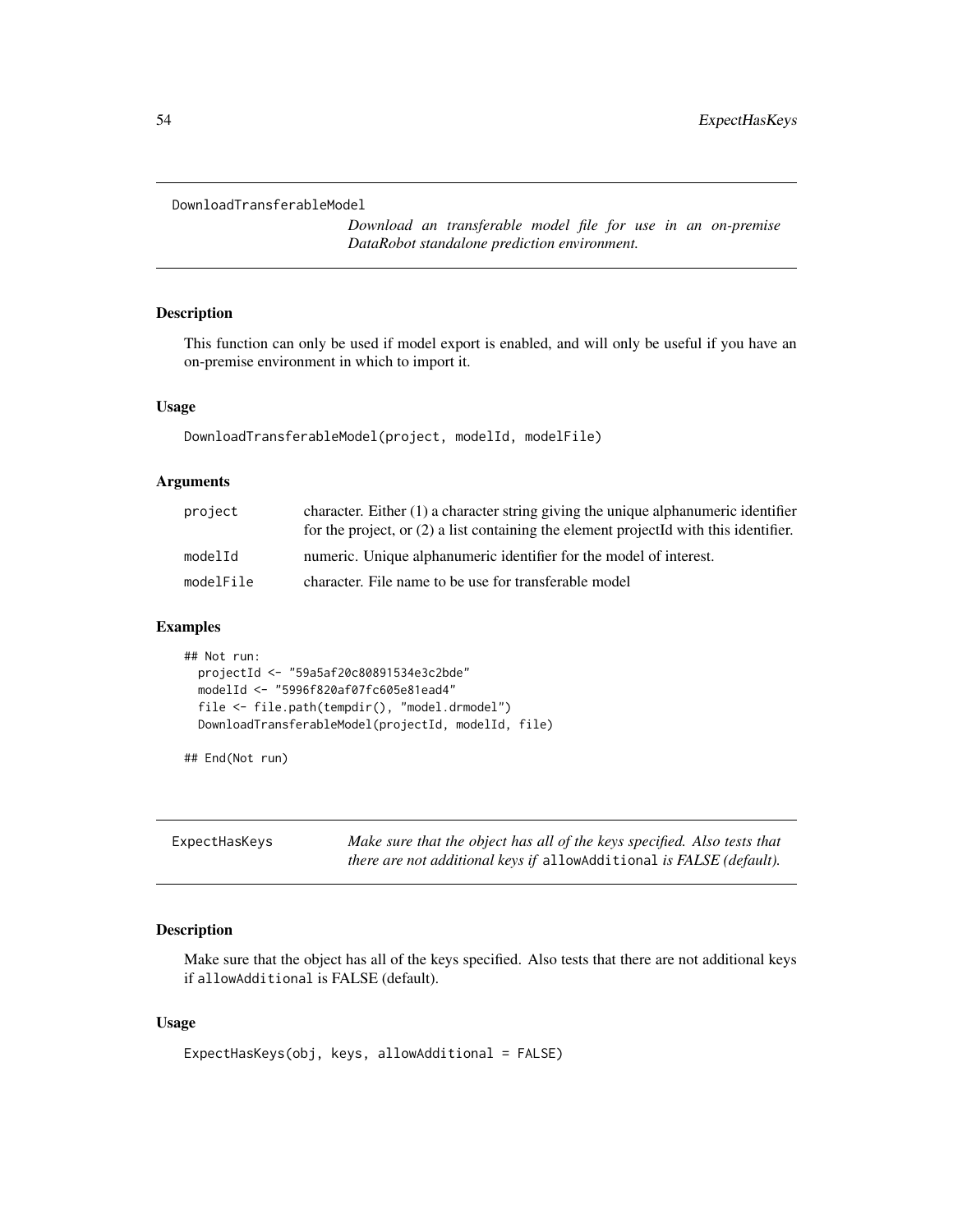#### Arguments

obj object. A list, vector, or data.frame to check names. keys character. A vector of names of keys to check. allowAdditional logical. Should we allow there to be more keys than specified?

FeatureFromAsyncUrl *Retrieve a feature from the creation URL*

#### Description

If feature creation times out, the error message includes a URL corresponding to the creation task. That URL can be passed to this function (which will return the feature details when finished) to resume waiting for feature creation.

# Usage

```
FeatureFromAsyncUrl(asyncUrl, maxWait = 600)
```
# Arguments

| asyncUrl | The temporary status URL                                                    |
|----------|-----------------------------------------------------------------------------|
| maxWait  | The maximum time to wait (in seconds) for project creation before aborting. |

```
GenerateDatetimePartition
```
*Preview the full partitioning determined by a DatetimePartitioningSpecification*

#### Description

Based on the project dataset and the partitioning specification, inspect the full partitioning that would be used if the same specification were passed into SetTarget. This is not intended to be passed to SetTarget.

#### Usage

```
GenerateDatetimePartition(project, spec)
```
#### Arguments

| project | character. Either $(1)$ a character string giving the unique alphanumeric identifier    |
|---------|-----------------------------------------------------------------------------------------|
|         | for the project, or $(2)$ a list containing the element projected with this identifier. |
| spec    | list. Datetime partition specification returned by CreateDatetimePartitionSpecification |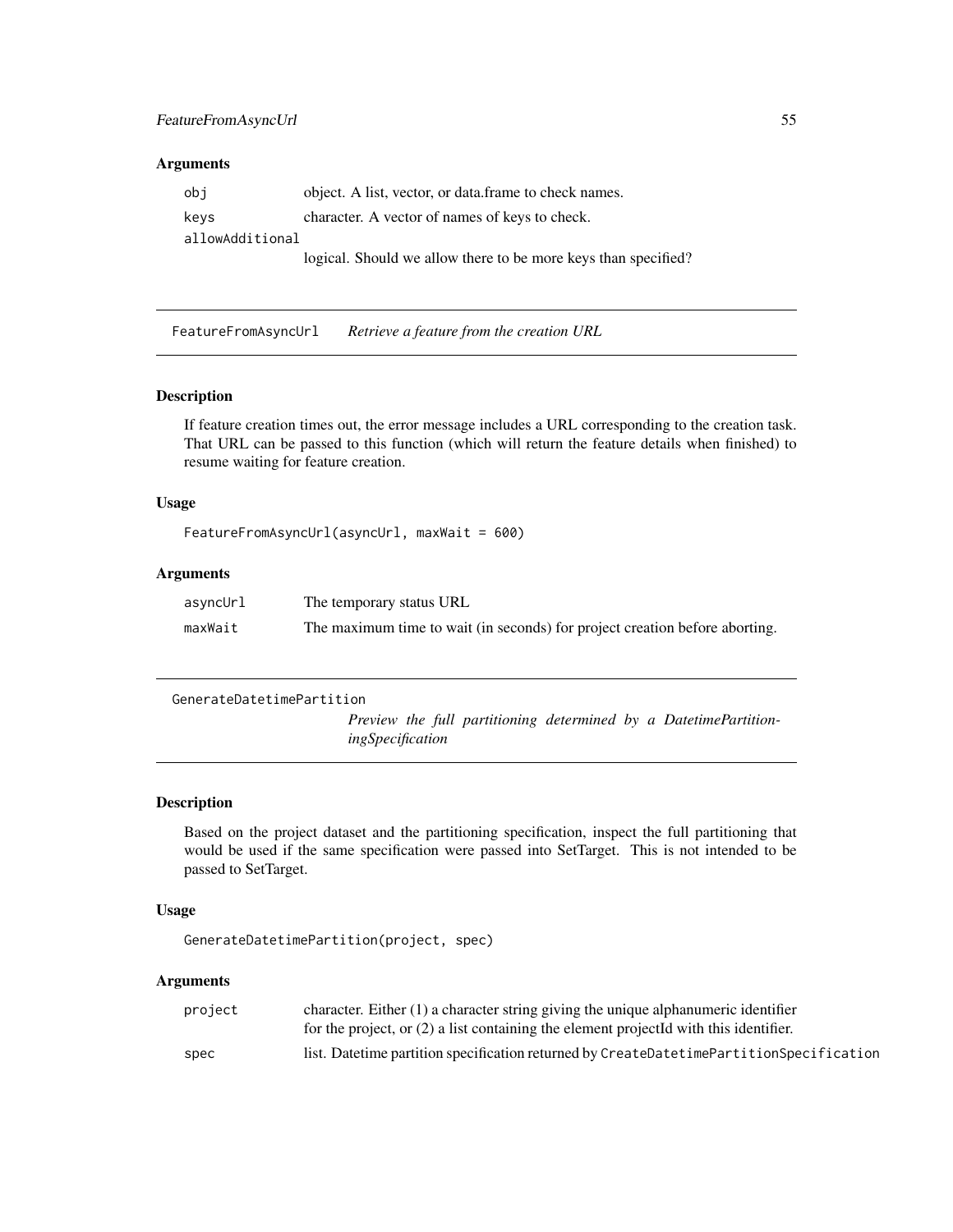#### Value

list describing datetime partition with following components

- cvMethod. The type of validation scheme used for the project.
- projectId character. The id of the project this partitioning applies to.
- datetimePartitionColumn character. The name of the column whose values as dates are used to assign a row to a particular partition.
- dateFormat character. The format (e.g. " partition column was interpreted (compatible with strftime [https://docs.python.org/2/library/time.html#time.strftime]).
- autopilotDataSelectionMethod character. Whether models created by the autopilot use "row-Count" or "duration" as their dataSelectionMethod.
- validationDuration character. The validation duration specified when initializing the partitioning - not directly significant if the backtests have been modified, but used as the default validationDuration for the backtests.
- availableTrainingStartDate character. The start date of the available training data for scoring the holdout.
- availableTrainingDuration character. The duration of the available training data for scoring the holdout.
- availableTrainingRowCount integer. The number of rows in the available training data for scoring the holdout. Only available when retrieving the partitioning after setting the target.
- availableTrainingEndDate character. The end date of the available training data for scoring the holdout.
- primaryTrainingStartDate character. The start date of primary training data for scoring the holdout.
- primaryTrainingDuration character. The duration of the primary training data for scoring the holdout.
- primaryTrainingRowCount integer. The number of rows in the primary training data for scoring the holdout. Only available when retrieving the partitioning after setting the target.
- primaryTrainingEndDate character. The end date of the primary training data for scoring the holdout.
- gapStartDate character. The start date of the gap between training and holdout scoring data.
- gapDuration character. The duration of the gap between training and holdout scoring data.
- gapRowCount integer. The number of rows in the gap between training and holdout scoring data. Only available when retrieving the partitioning after setting the target.
- gapEndDate character. The end date of the gap between training and holdout scoring data.
- holdoutStartDate character. The start date of holdout scoring data.
- holdoutDuration character. The duration of the holdout scoring data.
- holdoutRowCount integer. The number of rows in the holdout scoring data. Only available when retrieving the partitioning after setting the target.
- holdoutEndDate character. The end date of the holdout scoring data.
- numberOfBacktests integer. the number of backtests used.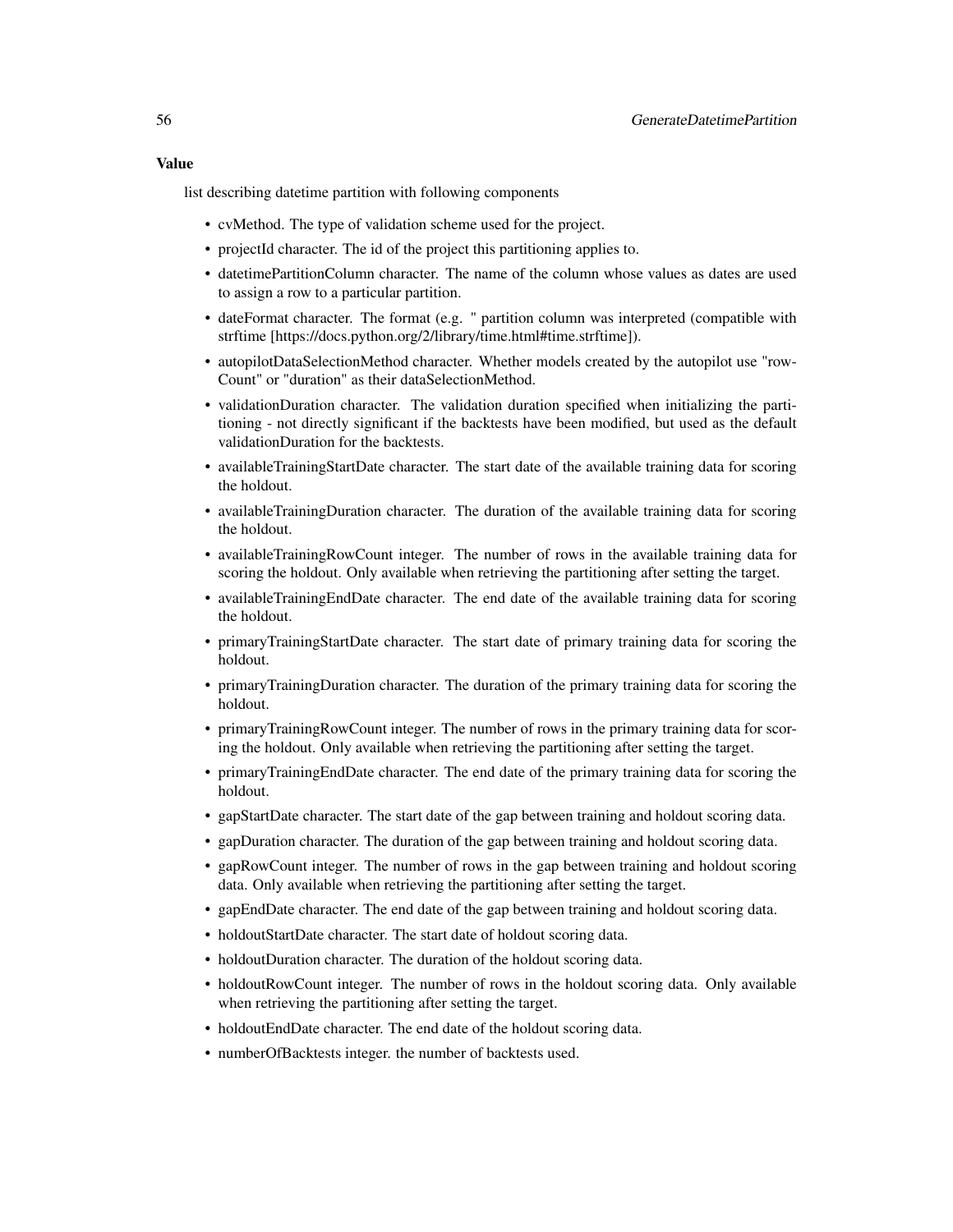- backtests data.frame. A data frame of partition backtest. Each element represent one backtest and has the following components: index, availableTrainingStartDate, availableTrainingDuration, availableTrainingRowCount, availableTrainingEndDate, primaryTrainingStartDate, primaryTrainingDuration, primaryTrainingRowCount, primaryTrainingEndDate, gapStartDate, gapDuration, gapRowCount, gapEndDate, validationStartDate, validationDuration, validationRowCount, validationEndDate, totalRowCount.
- useTimeSeries logical. Whether the project is a time series project (if TRUE) or an OTV project which uses datetime partitioning (if FALSE).
- defaultToKnownInAdvance logical. Whether the project defaults to treating features as known in advance. Knon in advance features are time series features that are expected to be known for dates in the future when making predictions (e.g., "is this a holiday").
- featureDerivationWindowStart integer. Offset into the past to define how far back relative to the forecast point the feature derivation window should start. Only used for time series projects. Expressed in terms of the timeUnit of the datetimePartitionColumn.
- featureDerivationWindowEnd integer. Offset into the past to define how far back relative to the forecast point the feature derivation window should end. Only used for time series projects. Expressed in terms of the timeUnit of the datetimePartitionColumn.
- forecastWindowStart integer. Offset into the future to define how far forward relative to the forecast point the forecast window should start. Only used for time series projects. Expressed in terms of the timeUnit of the datetimePartitionColumn.
- forecastWindowEnd integer. Offset into the future to define how far forward relative to the forecast point the forecast window should end. Only used for time series projects. Expressed in terms of the timeUnit of the datetimePartitionColumn.
- featureSettings list. A list of lists specifying settings for each feature. For each feature you would like to set feature settings for, pass the following in a list:
	- featureName character. The name of the feature to set feature settings.
	- knownInAdvance logical. Optional. Whether or not the feature is known in advance. Used for time series only. Defaults to FALSE.
	- doNotDerive logical. Optional. If TRUE, no time series derived features (e.g., lags) will be automatically engineered from this feature. Used for time series only. Defaults to FALSE.
- treatAsExponential character. Specifies whether to treat data as exponential trend and apply transformations like log-transform. Uses values from from TreatAsExponential.
- differencingMethod character. Used to specify differencing method to apply if data is stationary. Use values from DifferencingMethod.
- windowsBasisUnit character. Indicates which unit is the basis for the feature derivation window and forecast window. Uses values from TimeUnit and the value "ROW".
- periodicities list. A list of periodicities for different times, specified as a list of lists, where each list item specifies the 'timeSteps' for a particular 'timeUnit'. Will be
- totalRowCount integer. The number of rows in the project dataset. Only available when retrieving the partitioning after setting the target. Thus it will be NULL for GenerateDatetimePartition and populated for GetDatetimePartition.
- validationRowCount integer. The number of rows in the validation set.
- multiseriesIdColumns list. A list of the names of multiseries id columns to define series.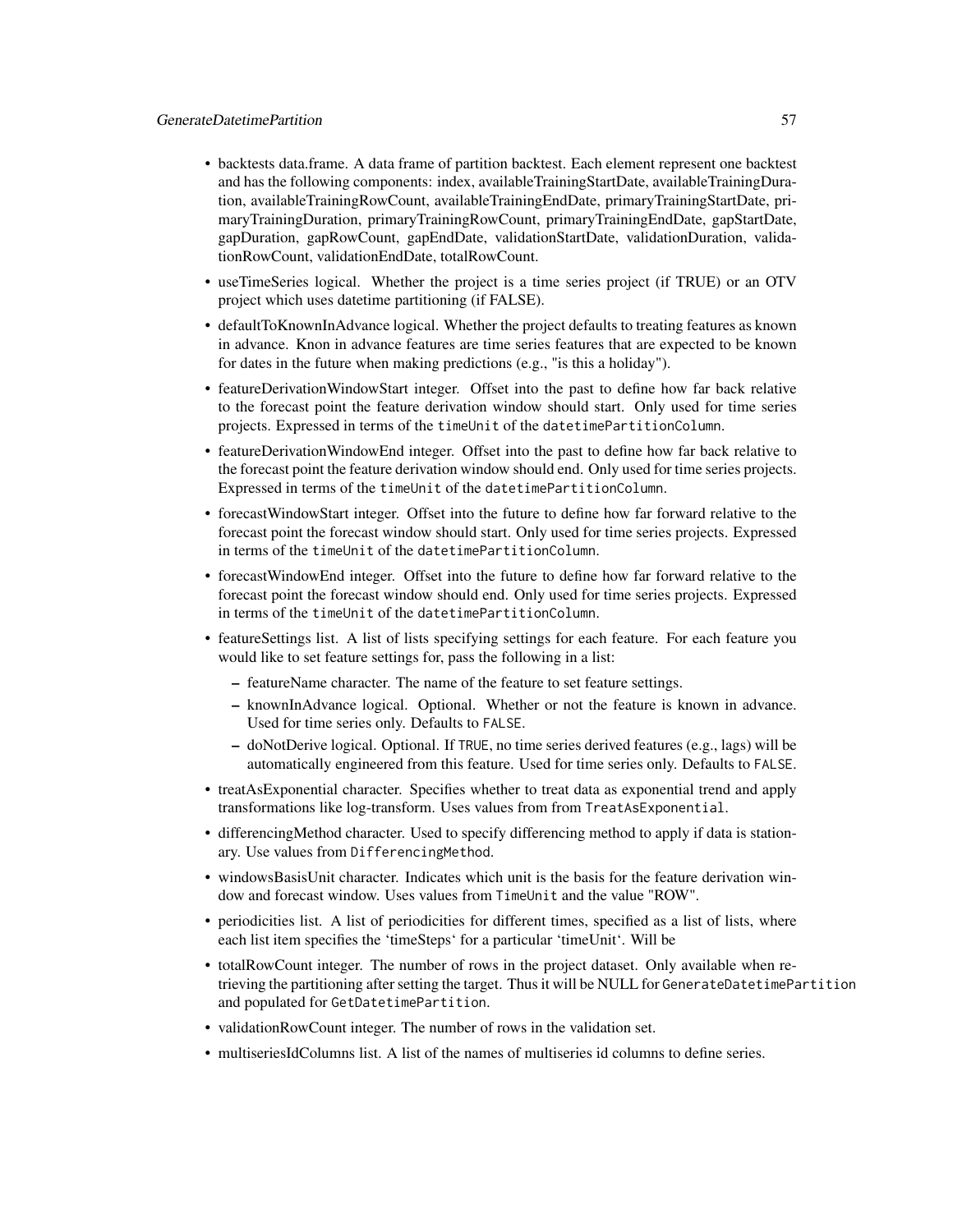- numberOfKnownInAdvanceFeatures integer. The number of known in advance features.
- useCrossSeriesFeatures logical. Whether or not cross series features are included.
- aggregationType character. The aggregation type to apply when creating cross series features. See SeriesAggregationType.
- calendarId character. The ID of the calendar used for this project, if any.

```
## Not run:
 projectId <- "59a5af20c80891534e3c2bde"
 partitionSpec <- CreateDatetimePartitionSpecification("date_col")
 GenerateDatetimePartition(projectId, partitionSpec)
```
## End(Not run)

GetBlenderModel *Retrieve the details of a specified blender model*

#### Description

This function returns a DataRobot S3 object of class dataRobotModel for the model defined by project and modelId.

#### Usage

GetBlenderModel(project, modelId)

### Arguments

| project | character. Either $(1)$ a character string giving the unique alphanumeric identifier    |
|---------|-----------------------------------------------------------------------------------------|
|         | for the project, or $(2)$ a list containing the element projected with this identifier. |
| modelId | character. Unique alphanumeric identifier for the blender model of interest.            |

#### Value

An S3 object of class 'dataRobotBlenderModel', which is a list with the following components:

- featurelistId. Character string: unique alphanumeric identifier for the = featurelist on which the model is based.
- processes. Character vector with components describing preprocessing; may include model-Type.
- featurelistName. Character string giving the name of the featurelist on which the model is based.
- projectId. Character string giving the unique alphanumeric identifier for the project.
- samplePct. Numeric: percentage of the dataset used to form the training dataset
- isFrozen. Logical : is model created with frozen tuning parameters.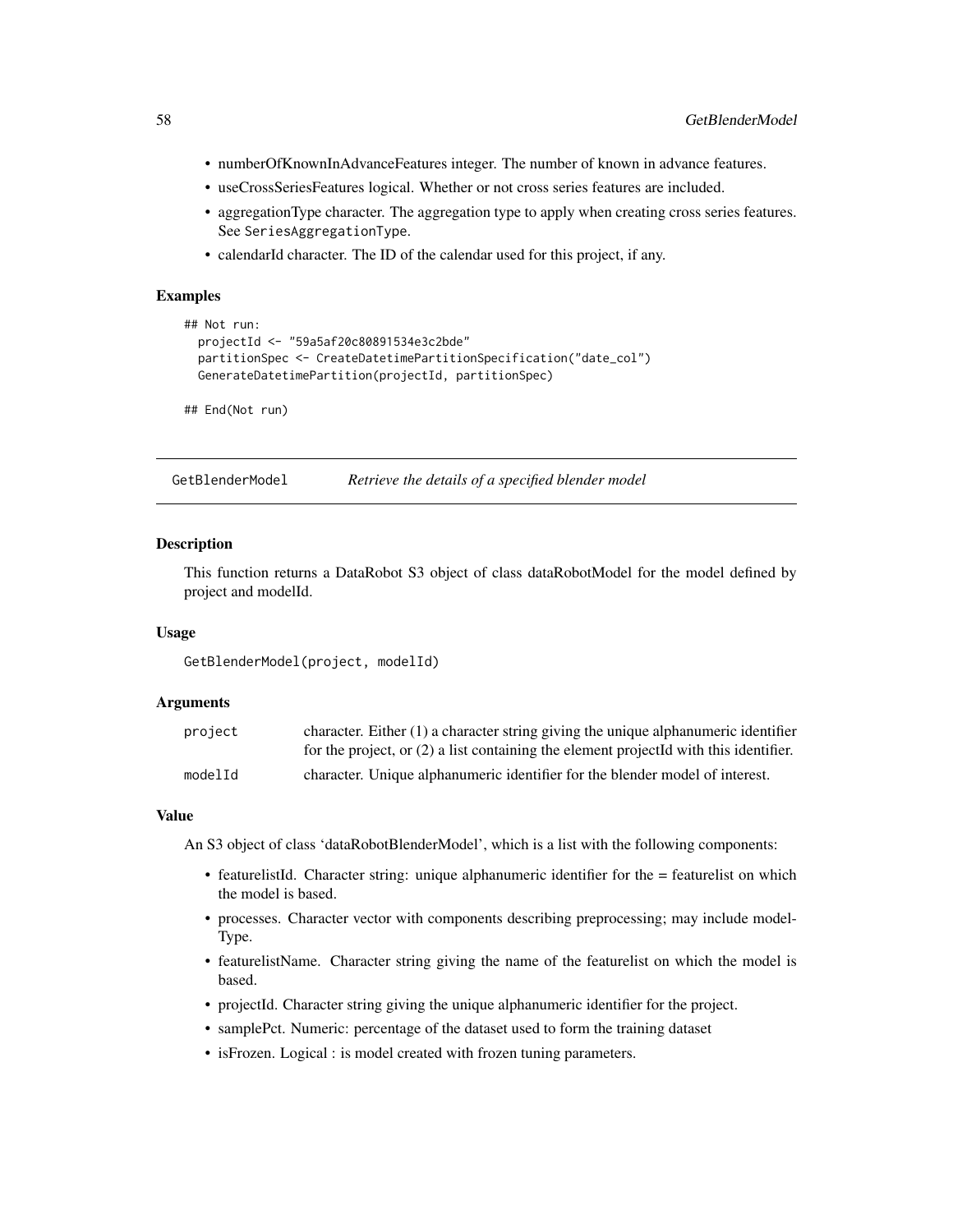- modelType. Character string describing the model type.
- metrics. List with one element for each valid metric associated with the model. Each element is a list with elements for each possible evaluation type (holdout, validation, and crossValidation).
- modelCategory. Character string giving model category (e.g., blend, model).
- blueprintId. Character string giving the unique DataRobot blueprint identifier on which the model is based.
- modelIds. Character string giving the unique alphanumeric model identifier of blended models.
- blenderMethod. Character string describing blender method.
- modelId. Character string giving the unique alphanumeric blender model identifier.
- projectName. Character string: name of project defined by projectId.
- projectTarget. Character string defining the target variable predicted by all models in the project.
- projectMetric. Character string defining the fitting metric optimized by all project models.

```
## Not run:
 projectId <- "59a5af20c80891534e3c2bde"
 modelId <- "5996f820af07fc605e81ead4"
 GetBlenderModel(projectId, modelId)
```

```
## End(Not run)
```
GetBlenderModelFromJobId

*Retrieve a new or updated blender model defined by modelJobId*

### **Description**

The function RequestBlender initiates the creation of new blender models in a DataRobot project. It submits requests to the DataRobot modeling engine and returns an integer-valued modelJobId. The GetBlenderModelFromJobId function polls the modeling engine until the model has been built or a specified time limit is exceeded, returning an S3 object of class 'dataRobotBlenderModel' when the model is available.

#### Usage

```
GetBlenderModelFromJobId(project, modelJobId, maxWait = 600)
```
### Arguments

| project    | character. Either $(1)$ a character string giving the unique alphanumeric identifier    |
|------------|-----------------------------------------------------------------------------------------|
|            | for the project, or $(2)$ a list containing the element projected with this identifier. |
| modelJobId | integer. The integer returned by RequestBlender.                                        |
| maxWait    | integer. The maximum time (in seconds) to wait for the model job to                     |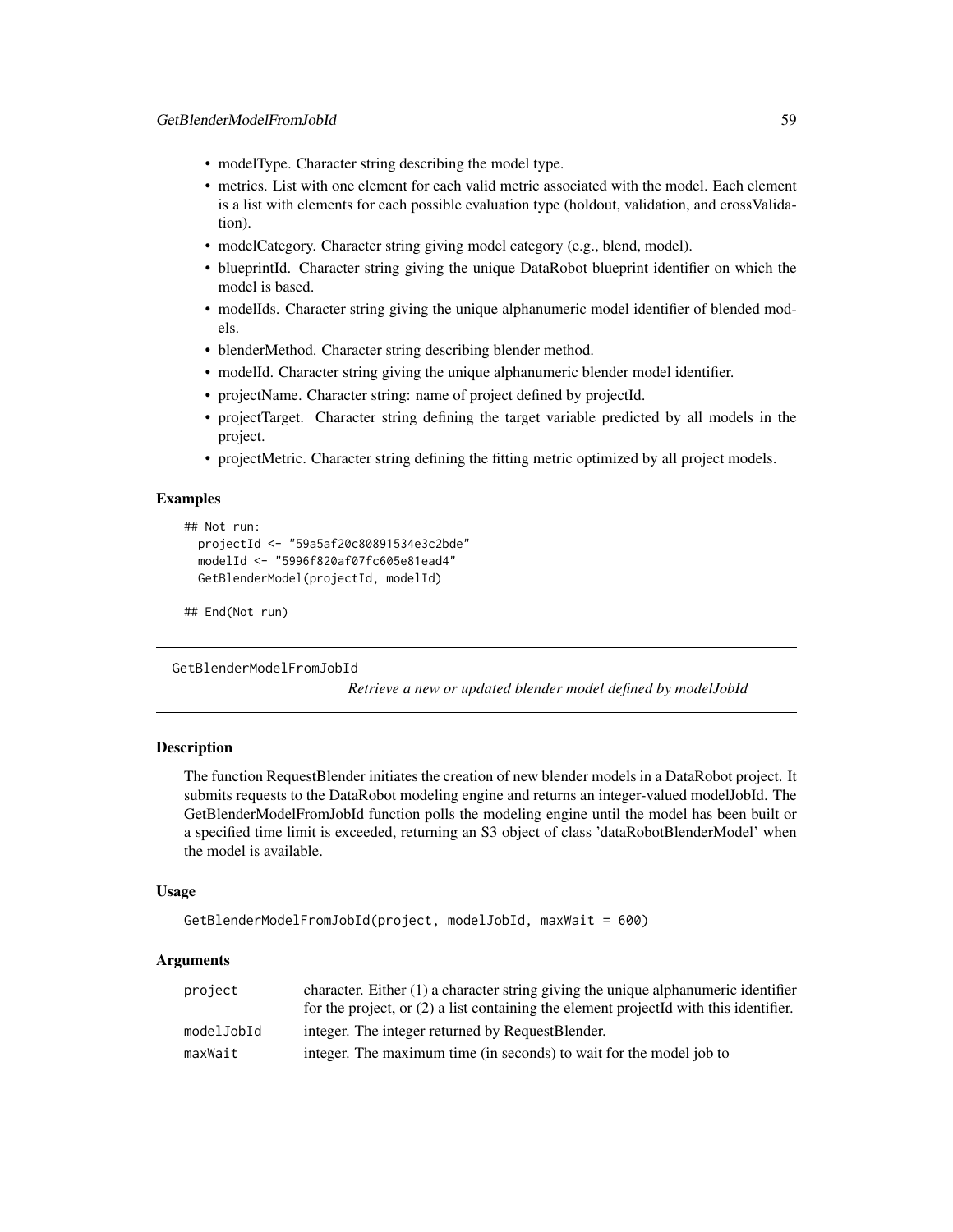#### Details

Motivation for this function is the fact that some models - e.g., very complex machine learning models fit to large datasets - may take a long time to complete. Splitting the model creation request from model retrieval in these cases allows the user to perform other interactive R session tasks between the time the model creation/update request is made and the time the final model is available.

### Value

An S3 object of class 'dataRobotBlenderModel' summarizing all available information about the model. It is a list with the following components:

- featurelistId. Character string: unique alphanumeric identifier for the featurelist on which the model is based.
- processes. Character vector with components describing preprocessing; may include model-Type.
- featurelistName. Character string giving the name of the featurelist on which the model is based.
- projectId. Character string giving the unique alphanumeric identifier for the project.
- samplePct. Numeric: percentage of the dataset used to form the training dataset for model fitting.
- trainingRowCount. Integer. The number of rows of the project dataset used in training the model. In a datetime partitioned project, if specified, defines the number of rows used to train the model and evaluate backtest scores; if unspecified, either trainingDuration or trainingStartDate and trainingEndDate was used to
- isFrozen. Logical : is model created with frozen tuning parameters.
- modelType. Character string describing the model type.
- metrics. List with one element for each valid metric associated with the model. Each element is a list with elements for each possible evaluation type (holdout,
- modelCategory. Character string giving model category (e.g., blend, model).
- blueprintId. Character string giving the unique DataRobot blueprint identifier on which the model is based.
- modelIds. Character string giving the unique alphanumeric model identifier of blended models.
- blenderMethod. Character string describing blender method.
- id. Character string giving the unique alphanumeric blender model identifier.

# Examples

```
## Not run:
 projectId <- "59a5af20c80891534e3c2bde"
 modelsToBlend <- c("5996f820af07fc605e81ead4", "59a5ce3301e9f0296721c64c")
 blendJobId <- RequestBlender(projectId, modelId, "GLM")
 GetBlenderModelFromJobId(projectId, blendJobId)
```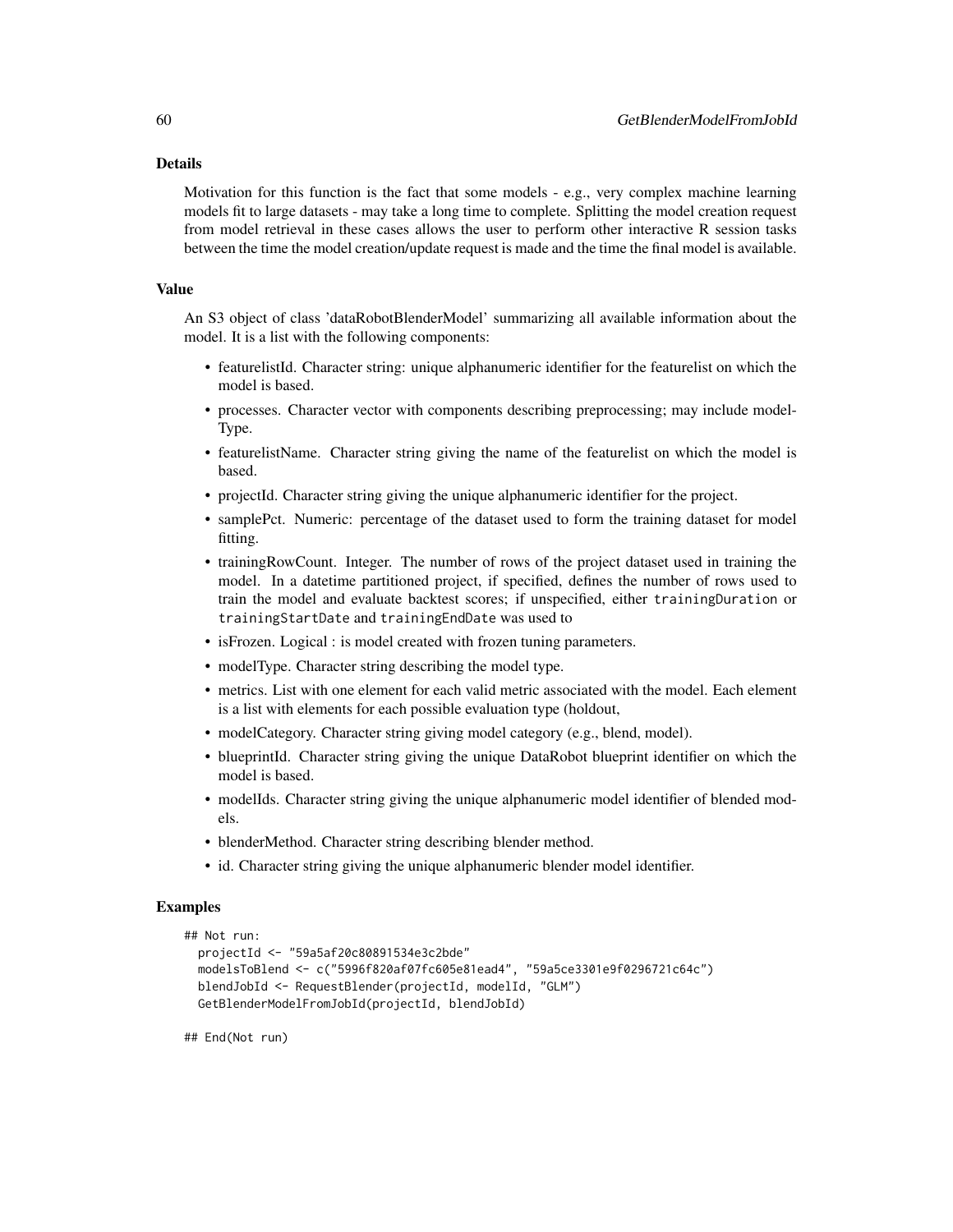GetBlueprint *Retrieve a blueprint*

### Description

Retrieve a blueprint

# Usage

GetBlueprint(project, blueprintId)

## Arguments

| project     | character. Either $(1)$ a character string giving the unique alphanumeric identifier<br>for the project, or $(2)$ a list containing the element projected with this identifier. |
|-------------|---------------------------------------------------------------------------------------------------------------------------------------------------------------------------------|
| blueprintId | character. Id of blueprint to retrieve.                                                                                                                                         |

## Value

List with the following four components:

projectId Character string giving the unique DataRobot project identifier

processes List of character strings, identifying any preprocessing steps included in the blueprint

blueprintId Character string giving the unique DataRobot blueprint identifier

modelType Character string, specifying the type of model the blueprint builds

blueprintCategory Character string. Describes the category of the blueprint and the kind of model it produces.

# Examples

```
## Not run:
 projectId <- "59a5af20c80891534e3c2bde"
 modelId <- "5996f820af07fc605e81ead4"
 model <- GetModel(projectId, modelId)
 blueprintId <- model$blueprintId
 GetBlueprint(projectId, blueprintId)
```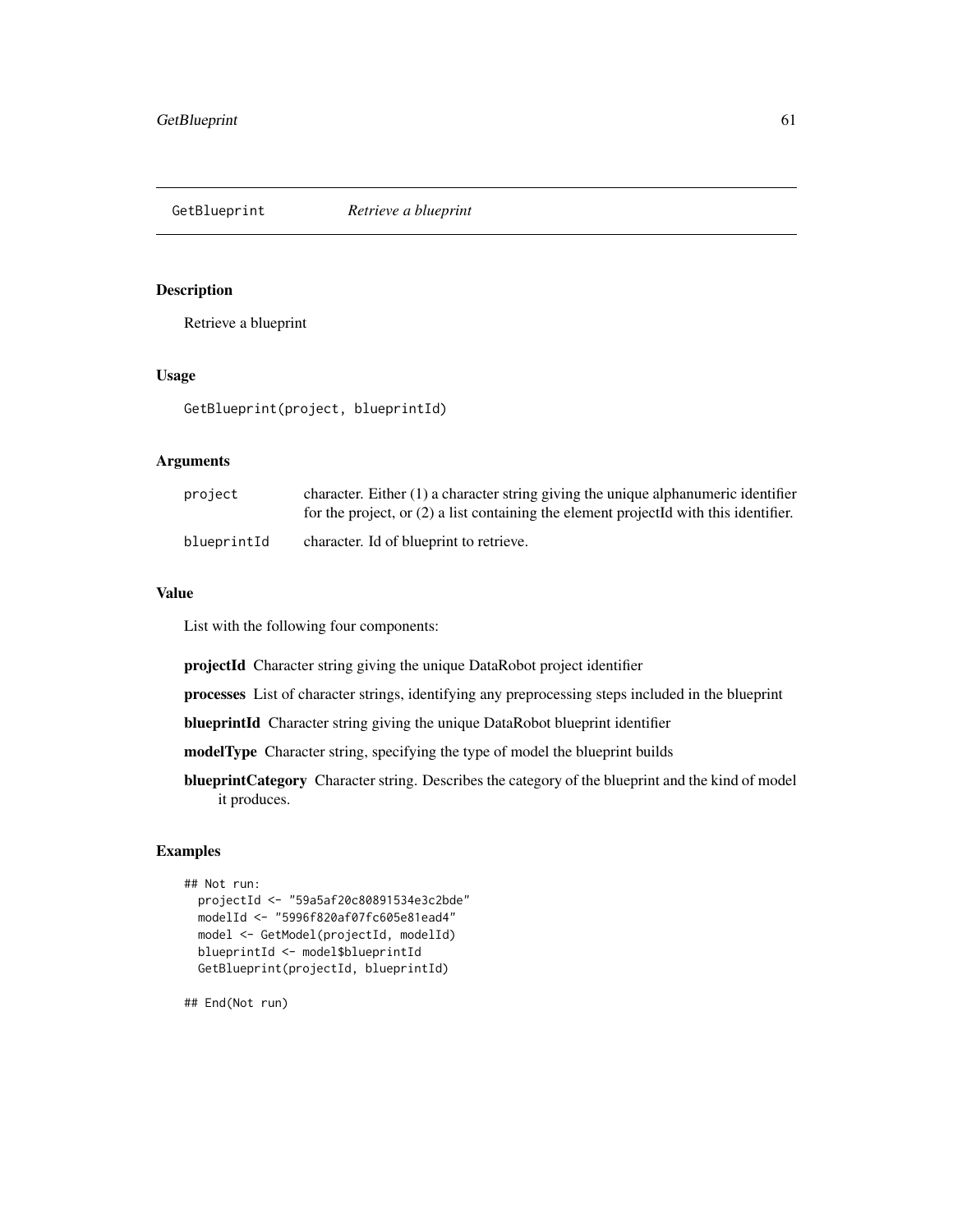GetBlueprintChart *Retrieve a blueprint chart*

### Description

A Blueprint chart can be used to understand data flow in blueprint.

#### Usage

```
GetBlueprintChart(project, blueprintId)
```
#### Arguments

| project     | character. Either $(1)$ a character string giving the unique alphanumeric identifier    |
|-------------|-----------------------------------------------------------------------------------------|
|             | for the project, or $(2)$ a list containing the element projected with this identifier. |
| blueprintId | character. Id of blueprint to retrieve.                                                 |

### Value

List with the following two components:

- nodes. list each element contains information about one node of a blueprint : id and label.
- edges. Two column matrix, identifying blueprint nodes connections.

### Examples

```
## Not run:
 projectId <- "59a5af20c80891534e3c2bde"
 modelId <- "5996f820af07fc605e81ead4"
 model <- GetModel(projectId, modelId)
 blueprintId <- model$blueprintId
 GetBlueprintChart(projectId, blueprintId)
```
## End(Not run)

GetBlueprintDocumentation

*Get documentation for tasks used in the blueprint*

# Description

Get documentation for tasks used in the blueprint

#### Usage

GetBlueprintDocumentation(project, blueprintId)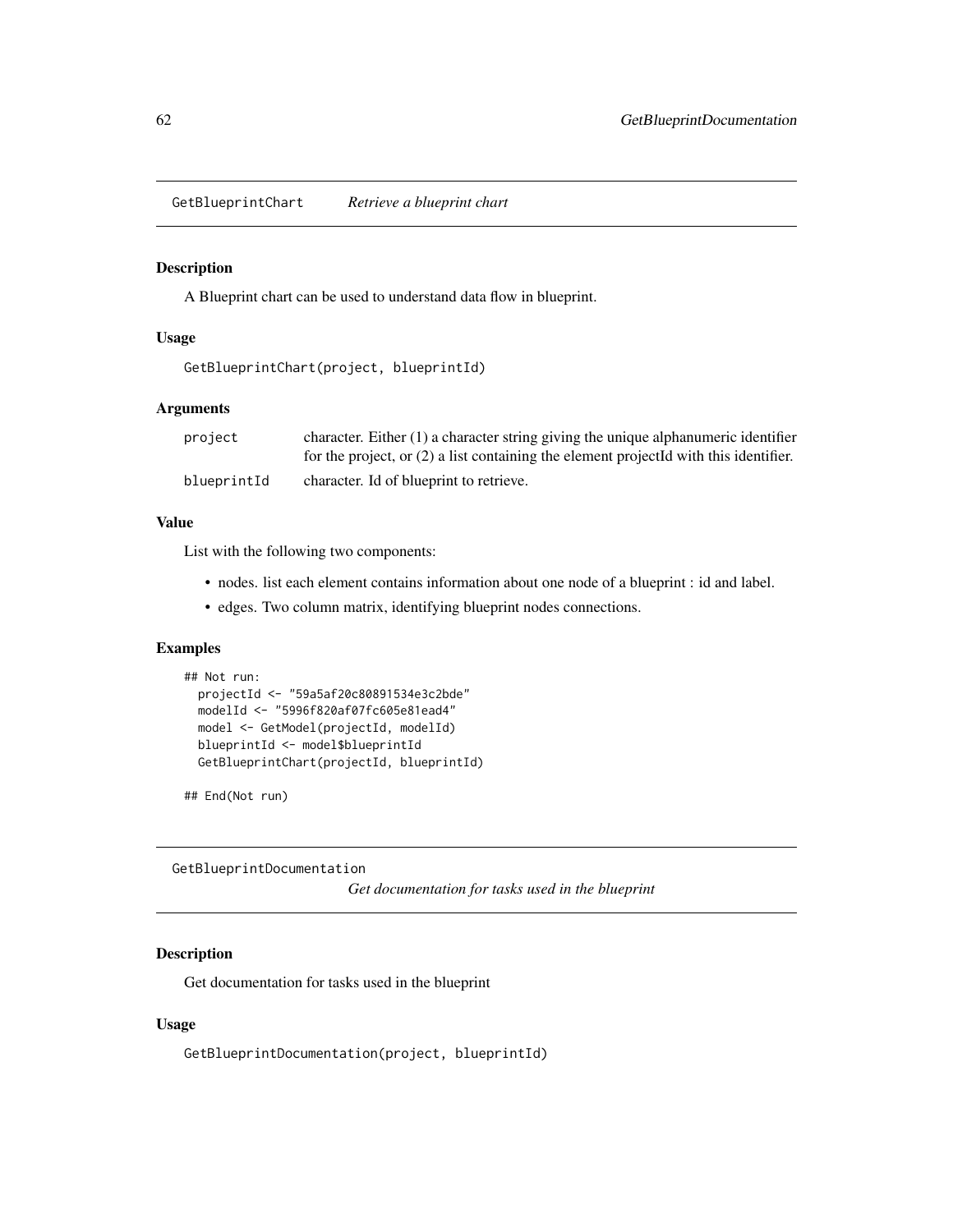#### GetCalendar 63

### Arguments

| project     | character. Either $(1)$ a character string giving the unique alphanumeric identifier<br>for the project, or $(2)$ a list containing the element projected with this identifier. |
|-------------|---------------------------------------------------------------------------------------------------------------------------------------------------------------------------------|
| blueprintId | character. Id of blueprint to retrieve.                                                                                                                                         |

#### Value

list with following components

task Character string name of the task described in document

description Character string task description

title Character string title of document

- parameters List of parameters that task can received in human-readable format with following components: name, type, description
- links List of external lines used in document with following components: name, url

references List of references used in document with following components: name, url

### Examples

```
## Not run:
 projectId <- "59a5af20c80891534e3c2bde"
 modelId <- "5996f820af07fc605e81ead4"
 model <- GetModel(projectId, modelId)
 blueprintId <- model$blueprintId
 GetBlueprintDocumentation(projectId, blueprintId)
```
## End(Not run)

GetCalendar *Retrieve a calendar*

#### Description

Retrieve a calendar

### Usage

```
GetCalendar(calendarId)
```
### Arguments

calendarId character. The ID of the calendar to retrieve.

# Value

An S3 object of class "dataRobotCalendar"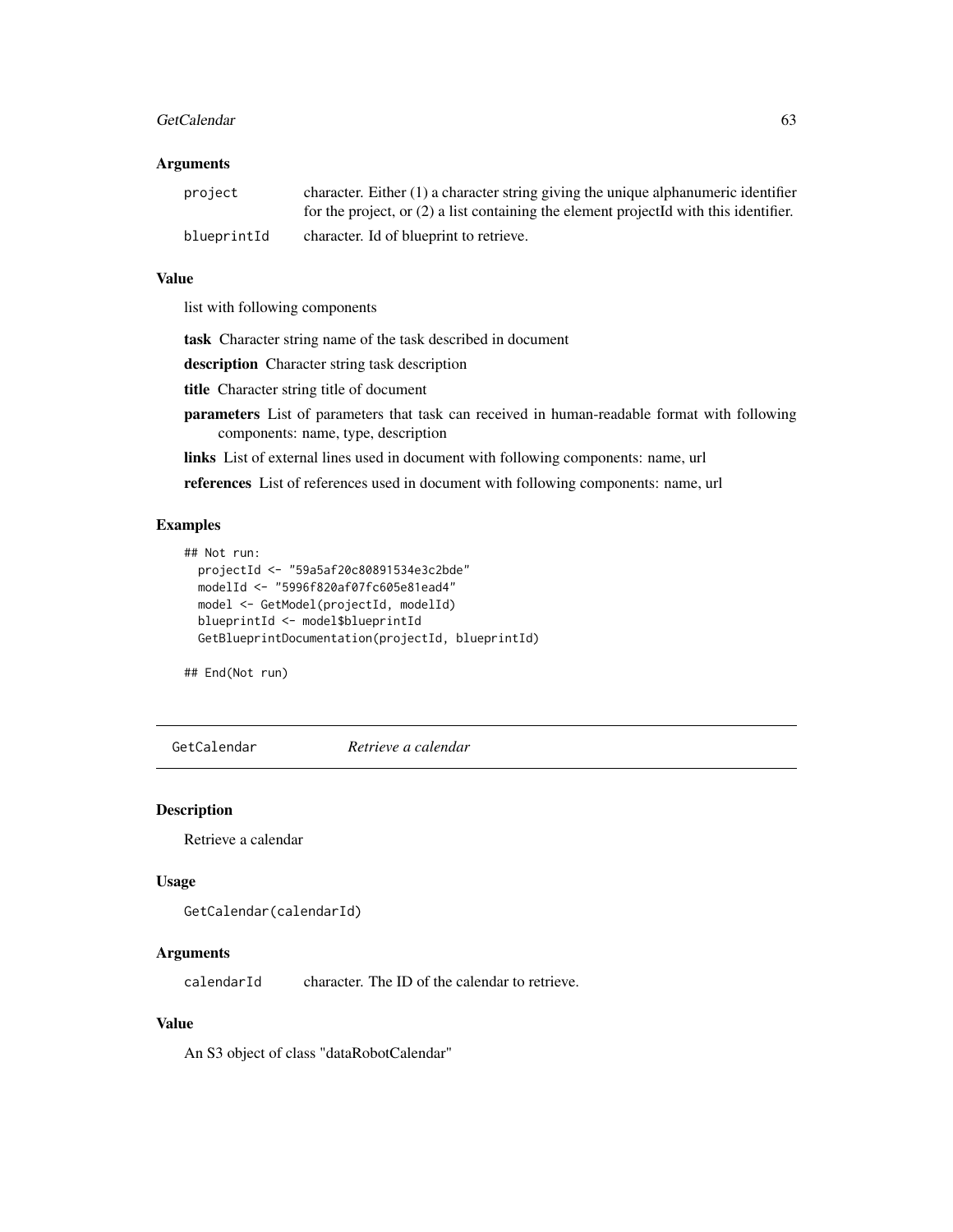```
## Not run:
  calendarId <- "5da75da31fb4a45b8a815a53"
  GetCalendar(calendarId)
```
## End(Not run)

GetCalendarFromProject

*Retrieve the calendar for a particular project.*

#### Description

Retrieve the calendar for a particular project.

# Usage

```
GetCalendarFromProject(project)
```
# Arguments

| project | character. Either $(1)$ a character string giving the unique alphanumeric identifier    |
|---------|-----------------------------------------------------------------------------------------|
|         | for the project, or $(2)$ a list containing the element projected with this identifier. |

### Value

An S3 object of class "dataRobotCalendar"

#### Examples

```
## Not run:
 projectId <- "59a5af20c80891534e3c2bde"
  GetCalendar(projectId)
```
## End(Not run)

GetComplianceDocTemplate

*Get a compliance doc template.*

### Description

A custom compliance doc template can be retrieved using templateId. Default compliance doc templates that are built-in to DataRobot can be retrieved by using the type parameter. A type of NULL or "normal" will retrieve the default template. A type of "timeSeries" can be used to retrieve the default time series template.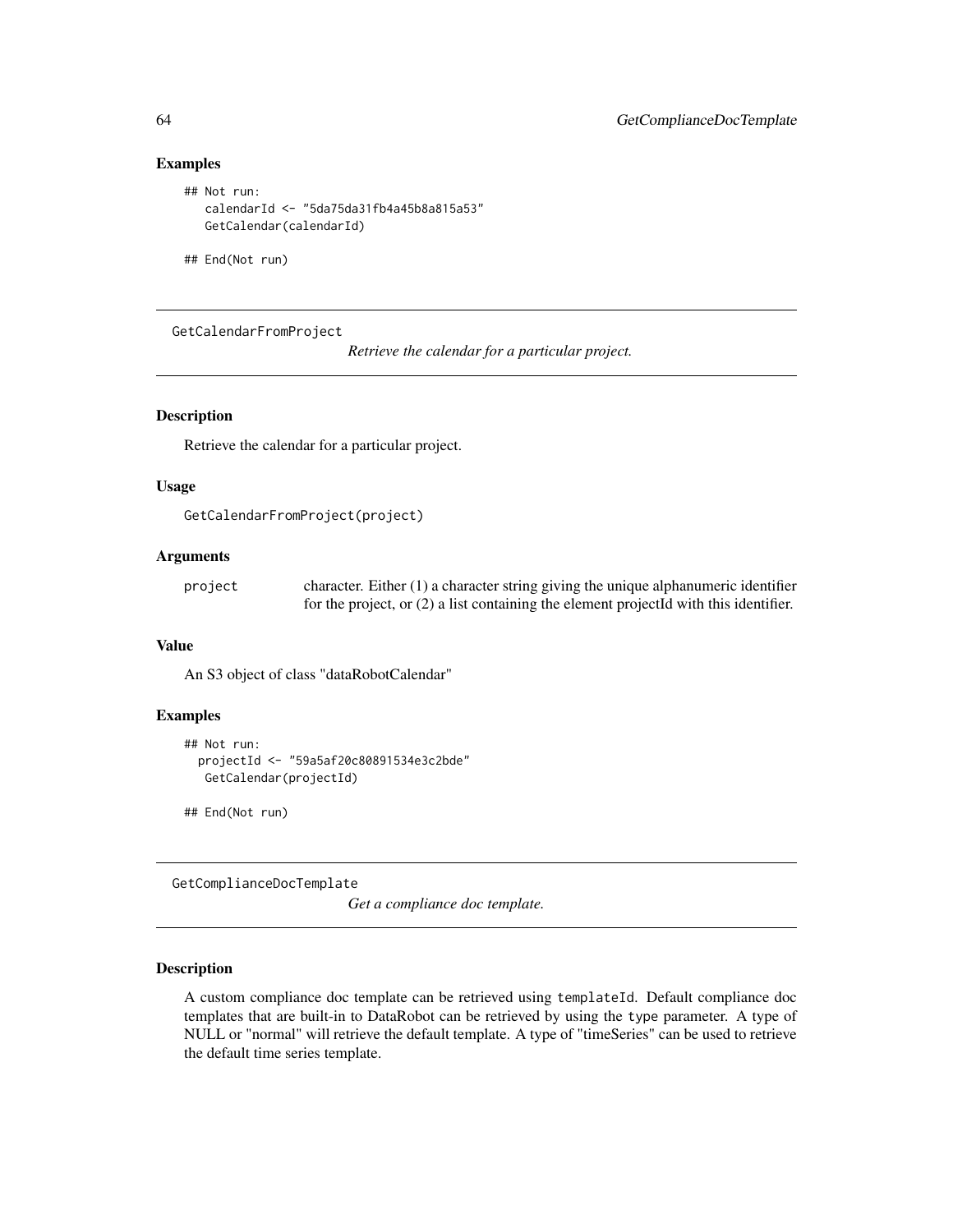### Usage

```
GetComplianceDocTemplate(templateId = NULL, type = NULL)
```
#### **Arguments**

| templateId | character. Optional. The ID of the template to use in generating custom model<br>documentation.                                                                           |
|------------|---------------------------------------------------------------------------------------------------------------------------------------------------------------------------|
| type       | character. Optional. The type of compliance doc to get. Can be "normal" to<br>retrieve the default template or "timeSeries" to get the default time series tem-<br>plate. |

# Value

An S3 object of class 'dataRobotComplianceDocTemplate' that contains:

- name character. The name of the compliance doc template.
- creatorUsername character. The name of the user who created the compliance doc template.
- orgId character. The ID of the organization of the creator user.
- creatorId character. The ID of the creator user.
- sections list. The list of sections that define the template.
- id character. The ID of the template.

### Examples

```
## Not run:
 GetComplianceDocTemplate() # get the default template
 GetComplianceDocTemplate(type = "normal") # get the default template
 GetComplianceDocTemplate(type = "timeSeries") # get the default time series template
 templateId <- "5cf85080d9436e5c310c796d"
 GetComplianceDocTemplate(templateId) # Get a custom template for a specific ID.
```
## End(Not run)

GetConfusionChart *Retrieve a model's confusion chart for a specified source.*

#### Description

Retrieve a model's confusion chart for a specified source.

# Usage

```
GetConfusionChart(
  model,
  source = DataPartition$VALIDATION,
  fallbackToParentInsights = FALSE
)
```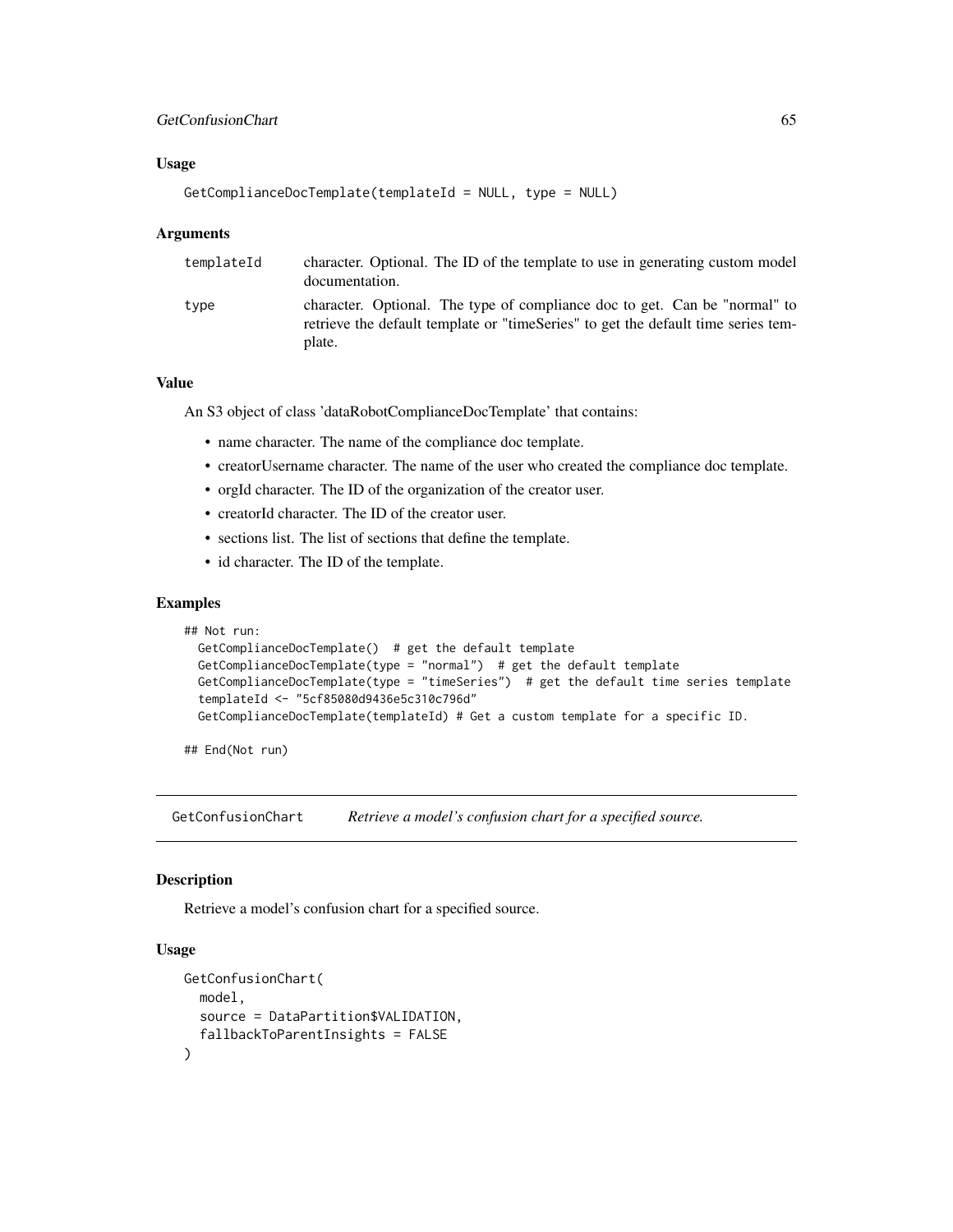#### Arguments

| model                    | dataRobotModel. A DataRobot model object like that returned by GetModel.                                                                                            |  |
|--------------------------|---------------------------------------------------------------------------------------------------------------------------------------------------------------------|--|
| source                   | character. The data partition for which data would be returned. Default is<br>DataPartition\$VALIDATION. See DataPartition for details.                             |  |
| fallbackToParentInsights |                                                                                                                                                                     |  |
|                          | logical. If TRUE, this will return the lift chart data for the model's parent if the<br>lift chart is not available for the model and the model has a parent model. |  |

## Value

data.frame with the following components:

- source character. The name of the source of the confusion chart. Will be a member of DataPartition.
- data list. The data for the confusion chart, containing:
	- classes character. A vector containing the names of all the classes.
	- confusionMatrix matrix. A matrix showing the actual versus the predicted class values.
	- classMetrics list. A list detailing further metrics for each class:
		- \* wasActualPercentages data.frame. A dataframe detailing the actual percentage distribution of the classes.
		- \* wasPredictedPercentages data.frame. A dataframe detailing the predicted distribution of the classes.
		- \* f1 numeric. The F1 score for the predictions of the class.
		- \* recall numeric. The recall score for the predictions of the class.
		- \* precision numeric. The precision score for the predictions of the class.
		- \* actualCount integer. The actual count of values for the class.
		- \* predictedCount integer. The predicted count of values for the class.
		- \* className character. A vector containing the name of the class.

#### Examples

```
## Not run:
 projectId <- "59a5af20c80891534e3c2bde"
 modelId <- "5996f820af07fc605e81ead4"
 GetModel(projectId, modelId)
 GetConfusionChart(modelId, source = DataPartition$VALIDATION)
```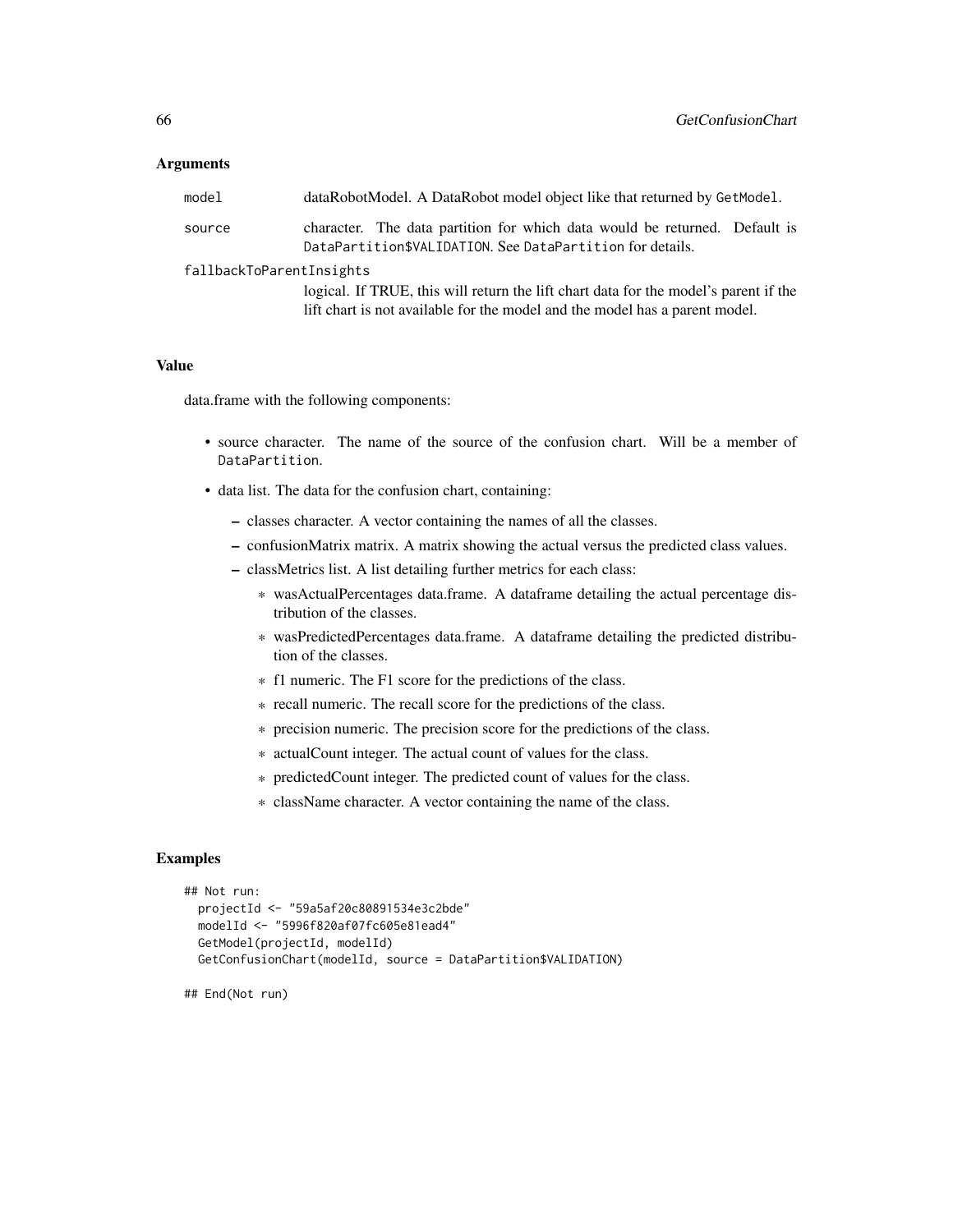GetCrossValidationScores

*Get cross validation scores*

# Description

Get cross validation scores

## Usage

```
GetCrossValidationScores(model, partition = NULL, metric = NULL)
```
# Arguments

| model     | An S3 object of class dataRobotModel like that returned by the function Get-<br>Model, or each element of the list returned by the function ListModels. |
|-----------|---------------------------------------------------------------------------------------------------------------------------------------------------------|
| partition | numeric. Optional. The ID of the partition to filter results by.                                                                                        |
| metric    | character. Optional. The name of the metric to filter results by.                                                                                       |

#### Value

A list of lists with cross validation score data. Each list contains a series of lists for each model metric. Each model metric list contains the metric data for each fold.

### Examples

```
## Not run:
 projectId <- "59a5af20c80891534e3c2bde"
 modelId <- "5996f820af07fc605e81ead4"
 model <- GetModel(projectId, modelId)
 GetCrossValidationScores(model)
```
## End(Not run)

GetDataSource *Returns information about a particular data source.*

# Description

Returns information about a particular data source.

# Usage

GetDataSource(dataSourceId)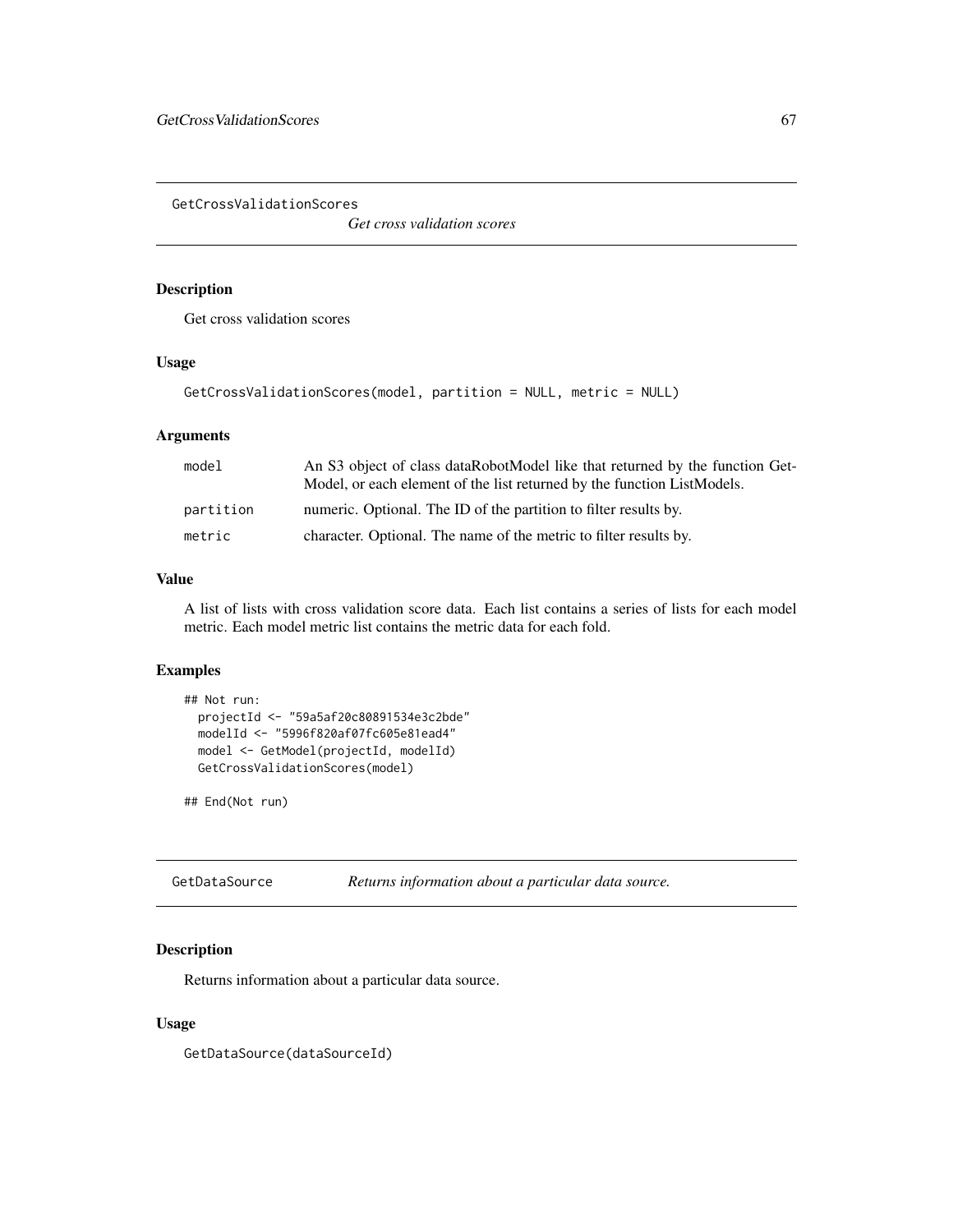#### Arguments

```
dataSourceId character. The id of the data source
```
#### Value

A list containing information on the particular data source:

- className character. The Java class name of the driver.
- baseNames character. A vector of the file name(s) of the jar files.
- canonicalName character. The user-friendly name of the driver.
- id character. The dataSourceId of the driver.
- creator character. The userId of the user who created the driver.

#### Examples

```
## Not run:
dataSourceId <- "57a7c978c808916f4a630f89"
GetDataSource(dataSourceId)
```
## End(Not run)

GetDataStore *Returns information about a particular data store.*

#### Description

Returns information about a particular data store.

### Usage

```
GetDataStore(dataStoreId)
```
#### Arguments

dataStoreId character. The id of the data store.

### Value

A list containing information on the particular data store:

- id character. The dataStoreId of the data store.
- canonicalName character. The user-friendly name of the data store.
- type character. The type of data store.
- updated datetime. A timestamp for the last time the data store was updated.
- creator character. The userId of the user who created the data store.
- params list. A list specifying the data store parameters.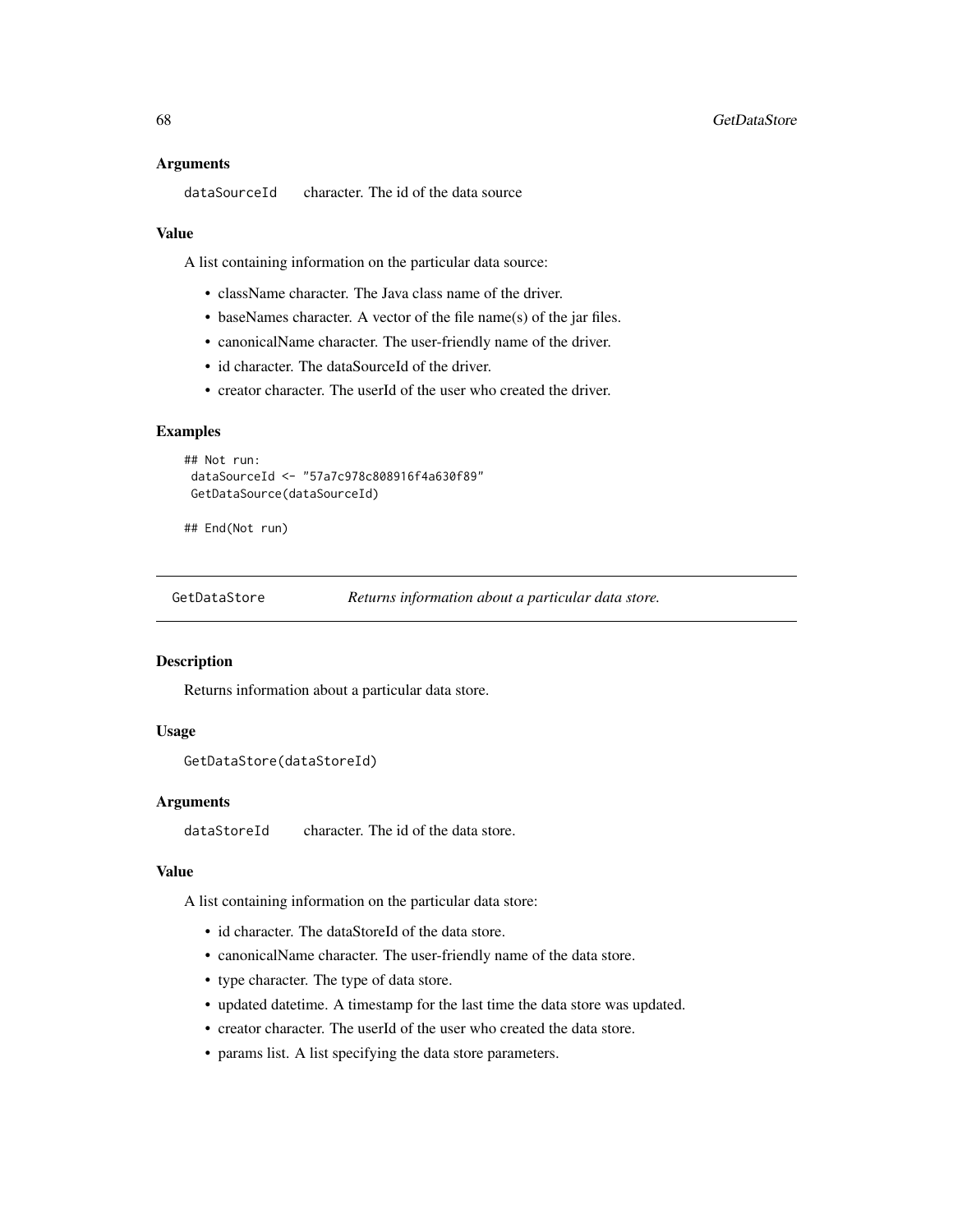## GetDataStoreSchemas 69

# Examples

```
## Not run:
dataStoreId <- "5c1303269300d900016b41a7"
GetDataStore(dataStoreId)
```
## End(Not run)

GetDataStoreSchemas *Get the schemas associated with a data store.*

# Description

Get the schemas associated with a data store.

### Usage

GetDataStoreSchemas(dataStoreId, username, password)

# Arguments

| dataStoreId | character. The ID of the data store to update.                                                                                            |
|-------------|-------------------------------------------------------------------------------------------------------------------------------------------|
| username    | character. The username to use for authentication to the database.                                                                        |
| password    | character. The password to use for authentication to the database. The password<br>is encrypted at server side and never saved or stored. |

# Value

A list with the name of the catalog and the name of the schemas.

# Examples

```
## Not run:
dataStoreId <- "5c1303269300d900016b41a7"
GetDataStoreSchemas(dataStoreId, username = "myUser", password = "mySecurePass129")
## End(Not run)
```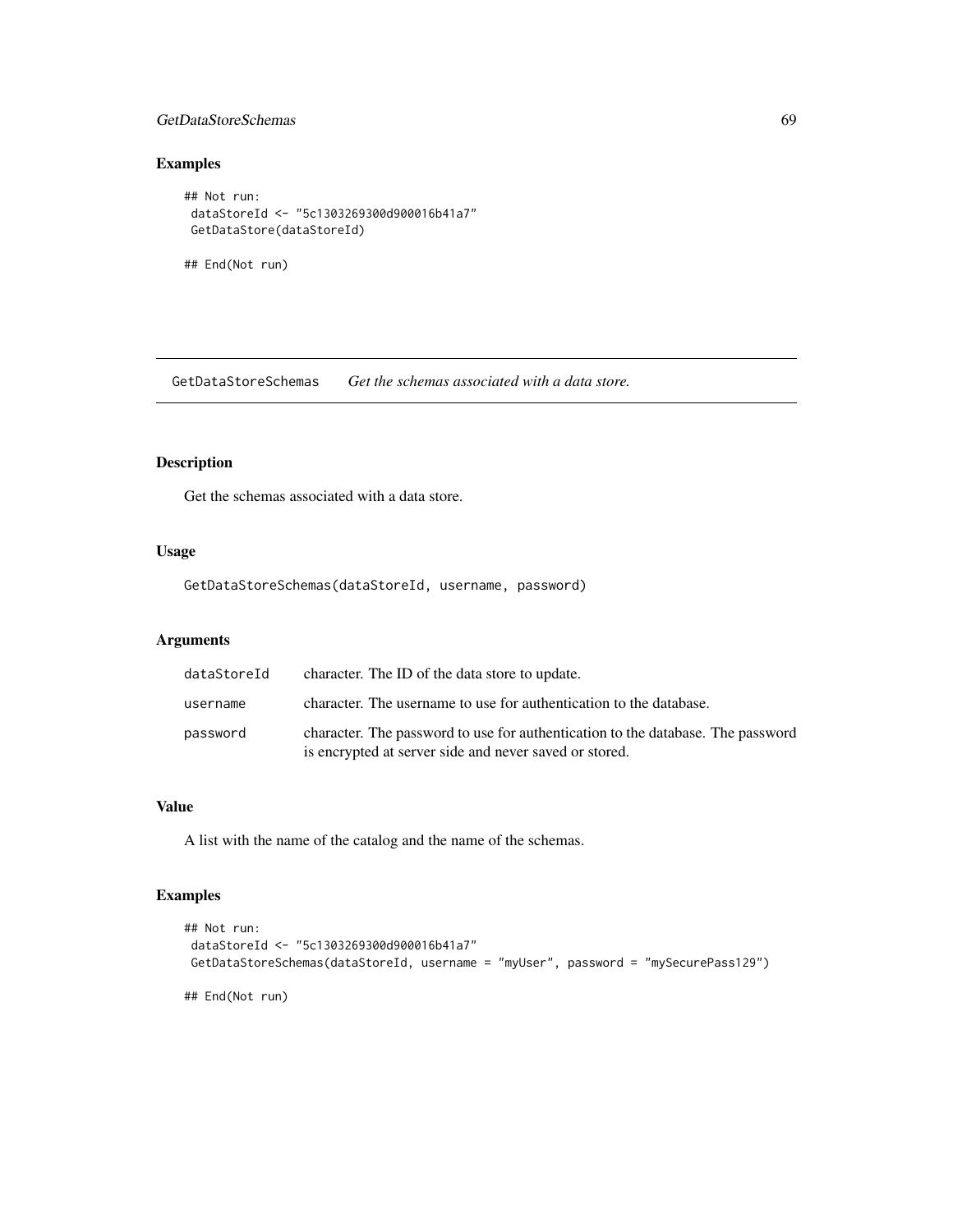GetDataStoreTables *Get all tables associated with a data store.*

# Description

Get all tables associated with a data store.

#### Usage

```
GetDataStoreTables(dataStoreId, username, password, schema = NULL)
```
# Arguments

| dataStoreId | character. The ID of the data store to update.                                                                                            |
|-------------|-------------------------------------------------------------------------------------------------------------------------------------------|
| username    | character. The username to use for authentication to the database.                                                                        |
| password    | character. The password to use for authentication to the database. The password<br>is encrypted at server side and never saved or stored. |
| schema      | character. The name of the schema to reference. Optional.                                                                                 |

# Value

A list with the name of the catalog and the name of the tables.

#### Examples

```
## Not run:
dataStoreId <- "5c1303269300d900016b41a7"
GetDataStoreTables(dataStoreId, username = "myUser", password = "mySecurePass129")
```
## End(Not run)

GetDatetimeModel *Retrieve the details of a specified datetime model.*

### Description

This function returns a DataRobot S3 object of class dataRobotDatetimeModel for the model defined by project and modelId.

#### Usage

GetDatetimeModel(project, modelId)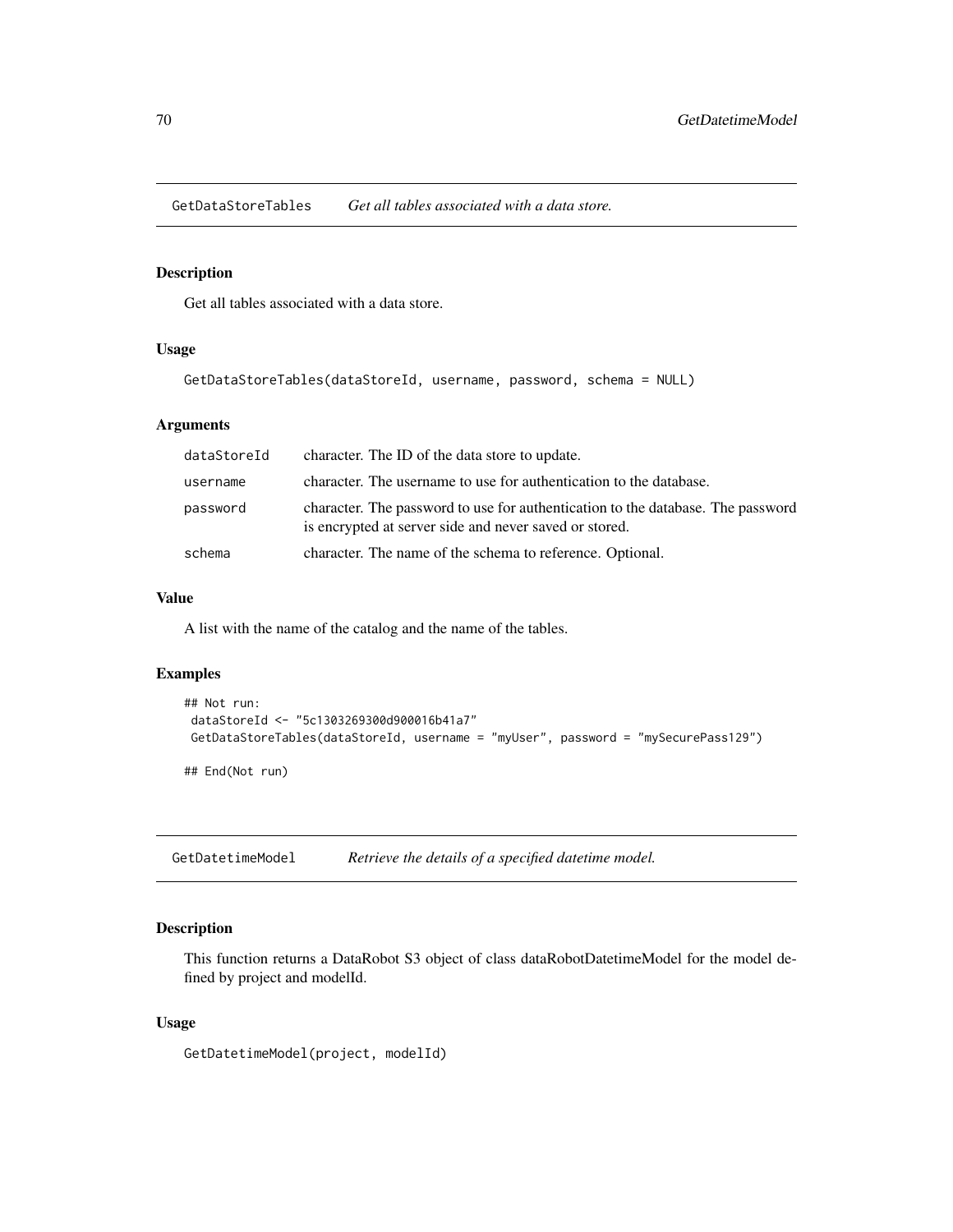#### **Arguments**

| project | character. Either $(1)$ a character string giving the unique alphanumeric identifier<br>for the project, or $(2)$ a list containing the element projected with this identifier. |
|---------|---------------------------------------------------------------------------------------------------------------------------------------------------------------------------------|
| modelId | character. Unique alphanumeric identifier for the model of interest.                                                                                                            |

# Details

If the project does not use datetime partitioning an error will occur.

#### Value

An S3 object of class 'dataRobotDatetimeModel', which is a list with the following components:

- featurelistId character. Unique alphanumeric identifier for the featurelist on which the model is based.
- processes character. Vector with components describing preprocessing; may include 'model-Type'.
- featurelistName character. The name of the featurelist on which the model is based.
- projectId character. The unique alphanumeric identifier for the project.
- samplePct numeric. Percentage of the dataset used to form the training dataset for model fitting.
- is Frozen logical. Is model created with frozen tuning parameters?
- modelType character. A description of the model.
- metrics list. List with one element for each valid metric associated with the model. Each element is a list with elements for each possible evaluation type (holdout, validation, and crossValidation).
- modelCategory character. The model category (e.g., blend, model).
- blueprintId character. The unique DataRobot blueprint identifier on which the model is based.
- modelId character. The unique alphanumeric model identifier.
- projectName character. Optional description of project defined by projectId.
- projectTarget character. The target variable predicted by all models in the project.
- projectMetric character. The fitting metric optimized by all project models.
- trainingRowCount integer. The number of rows of the project dataset used in training the model. In a datetime partitioned project, if specified, defines the number of rows used to train the model and evaluate backtest scores; if unspecified, either trainingDuration or trainingStartDate and trainingEndDate was used to determine that instead.
- trainingDuration character. Only present for models in datetime partitioned projects. If specified, a duration string specifying the duration spanned by the data used to train the model and evaluate backtest scores.
- trainingStartDate character. Only present for frozen models in datetime partitioned projects. If specified, the start date of the data used to train the model.
- trainingEndDate character. Only present for frozen models in datetime partitioned projects. If specified, the end date of the data used to train the model.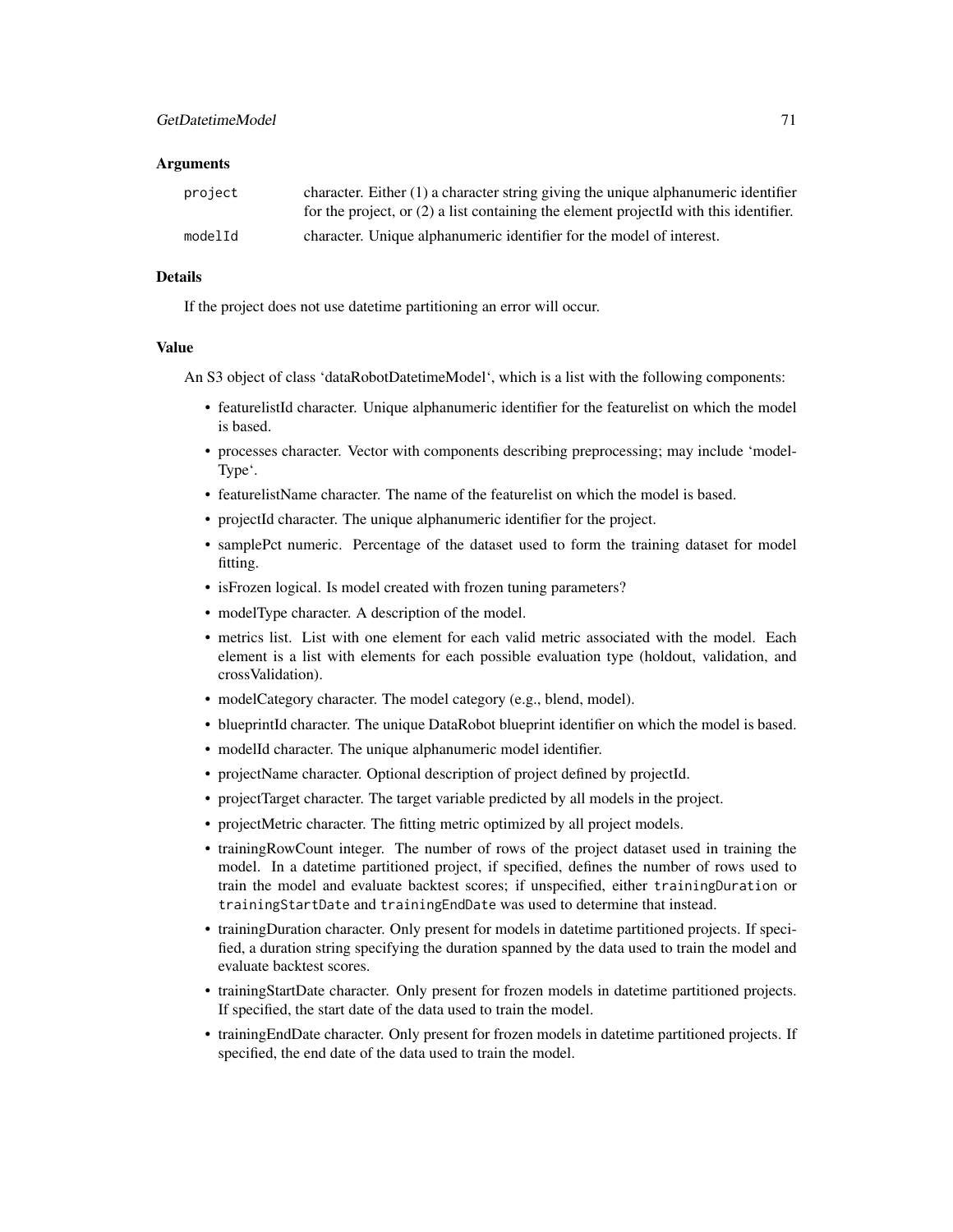- backtests list. What data was used to fit each backtest, the score for the project metric, and why the backtest score is unavailable if it is not provided.
- dataSelectionMethod character. Which of trainingRowCount, trainingDuration, or trainingStart-Date and trainingEndDate were used to determine the data used to fit the model. One of "rowCount", "duration", or "selectedDateRange".
- trainingInfo list. Which data was used to train on when scoring the holdout and making predictions. trainingInfo will have the following keys: 'holdoutTrainingStartDate', 'holdoutTrainingDuration', 'holdoutTrainingRowCount', 'holdoutTrainingEndDate', 'prediction-TrainingStartDate', 'predictionTrainingDuration', 'predictionTrainingRowCount', 'prediction-TrainingEndDate'. Start and end dates will be datetime string, durations will be duration strings, and rows will be integers.
- holdoutScore numeric. The score against the holdout, if available and the holdout is unlocked, according to the project metric.
- holdoutStatus character. The status of the holdout score, e.g. "COMPLETED", "HOLD-OUT\_BOUNDARIES\_EXCEEDED".
- effectiveFeatureDerivationWindowStart integer. Only available for time series projects. How many timeUnits into the past relative to the forecast point the user needs to provide history for at prediction time. This can differ from the 'featureDerivationWindowStart' set on the project due to the differencing method and period selected, or if the model is a time series native model such as ARIMA. Will be a negative integer in time series projects and 'NULL' otherwise.
- effectiveFeatureDerivationWindowEnd integer. Only available for time series projects. How many timeUnits into the past relative to the forecast point the feature derivation window should end. Will be a non-positive integer in time series projects and 'NULL' otherwise.
- forecastWindowStart integer. Only available for time series projects. How many timeUnits into the future relative to the forecast point the forecast window should start. Note that this field will be the same as what is shown in the project settings. Will be a non-negative integer in time series projects and 'NULL' otherwise. into the future relative to the forecast point the forecast window should end. Note that this field will be the same as what is shown in the project settings. Will be a non-negative integer in time series projects and 'NULL' otherwise.
- windowsBasisUnit character. Only available for time series projects. Indicates which unit is the basis for the feature derivation window and the forecast window. Note that this field will be the same as what is shown in the project settings. In time series projects, will be either the detected time unit or "ROW", and 'NULL' otherwise.

```
## Not run:
 projectId <- "59a5af20c80891534e3c2bde"
 modelId <- "5996f820af07fc605e81ead4"
 GetDatetimeModel(projectId, modelId)
```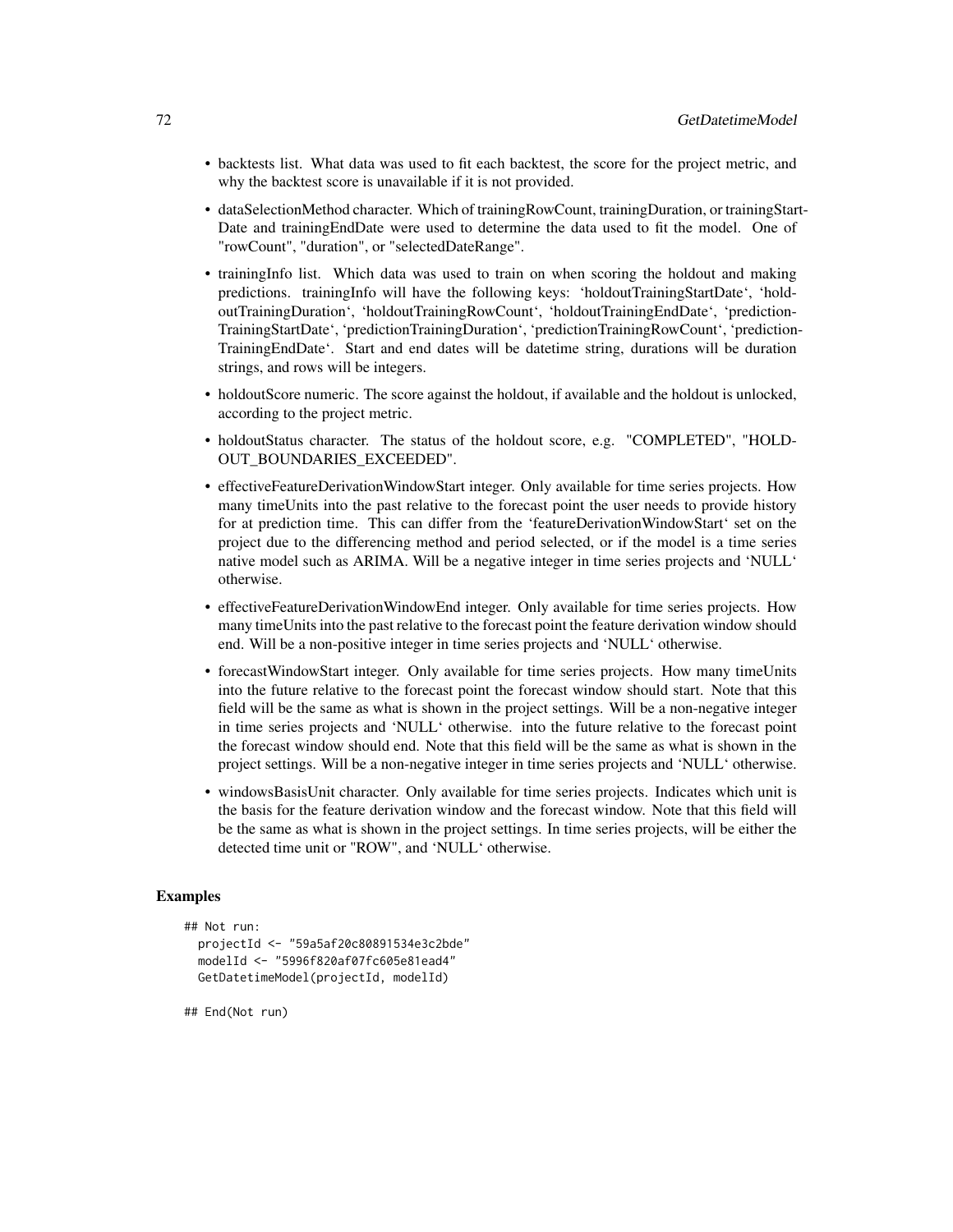*Retrieve a new or updated datetime model defined by modelJobId*

# Description

The functions RequestNewDatatimeModel and RequestFrozenDatetimeModel initiate the creation of new models in a DataRobot project. Both functions submit requests to the DataRobot modeling engine and return an integer-valued modelJobId. The GetDatetimeModelFromJobId function polls the modeling engine until the model has been built or a specified time limit is exceeded, returning an S3 object of class 'dataRobotDatetimeModel' when the model is available.

# Usage

```
GetDatetimeModelFromJobId(project, modelJobId, maxWait = 600)
```
## Arguments

| project    | character. Either $(1)$ a character string giving the unique alphanumeric identifier<br>for the project, or $(2)$ a list containing the element projected with this identifier. |
|------------|---------------------------------------------------------------------------------------------------------------------------------------------------------------------------------|
| modelJobId | The integer returned by either RequestNewDatetimeModel                                                                                                                          |
| maxWait    | Integer, The maximum time (in seconds) to wait for the model job to complete                                                                                                    |

## Details

Motivation for this function is the fact that some models - e.g., very complex machine learning models fit to large datasets - may take a long time to complete. Splitting the model creation request from model retrieval in these cases allows the user to perform other interactive R session tasks between the time the model creation/update request is made and the time the final model is available.

#### Value

An S3 object of class 'dataRobotDatetimeModel' summarizing all available information about the model. See GetDatetimeModel

#### Examples

```
## Not run:
 projectId <- "59a5af20c80891534e3c2bde"
 initialJobs <- ListModelJobs(project)
 job <- initialJobs[[1]]
 modelJobId <- job$modelJobId
 GetDatetimeModelFromJobId(projectId, modelJobId)
```
## End(Not run)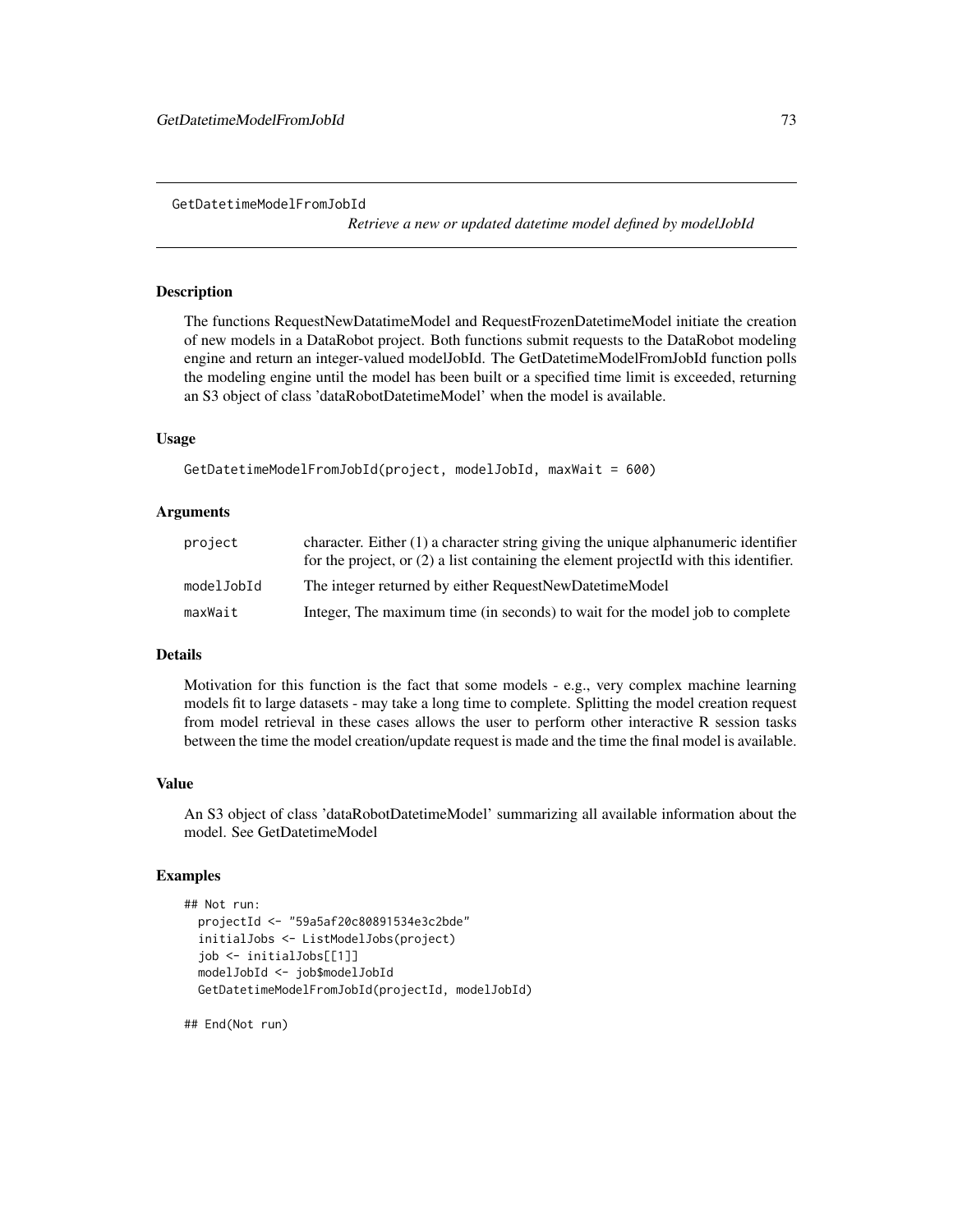GetDatetimePartition *Retrieve the DatetimePartitioning from a project*

## Description

Only available if the project has already set the target as a datetime project.

## Usage

```
GetDatetimePartition(project)
```
# Arguments

project character. Either (1) a character string giving the unique alphanumeric identifier for the project, or (2) a list containing the element projectId with this identifier.

# Value

list describing datetime partition with following components

- cvMethod. The type of validation scheme used for the project.
- projectId character. The id of the project this partitioning applies to.
- datetimePartitionColumn character. The name of the column whose values as dates are used to assign a row to a particular partition.
- dateFormat character. The format (e.g. " partition column was interpreted (compatible with strftime [https://docs.python.org/2/library/time.html#time.strftime]).
- autopilotDataSelectionMethod character. Whether models created by the autopilot use "row-Count" or "duration" as their dataSelectionMethod.
- validationDuration character. The validation duration specified when initializing the partitioning - not directly significant if the backtests have been modified, but used as the default validationDuration for the backtests.
- availableTrainingStartDate character. The start date of the available training data for scoring the holdout.
- availableTrainingDuration character. The duration of the available training data for scoring the holdout.
- availableTrainingRowCount integer. The number of rows in the available training data for scoring the holdout. Only available when retrieving the partitioning after setting the target.
- availableTrainingEndDate character. The end date of the available training data for scoring the holdout.
- primaryTrainingStartDate character. The start date of primary training data for scoring the holdout.
- primaryTrainingDuration character. The duration of the primary training data for scoring the holdout.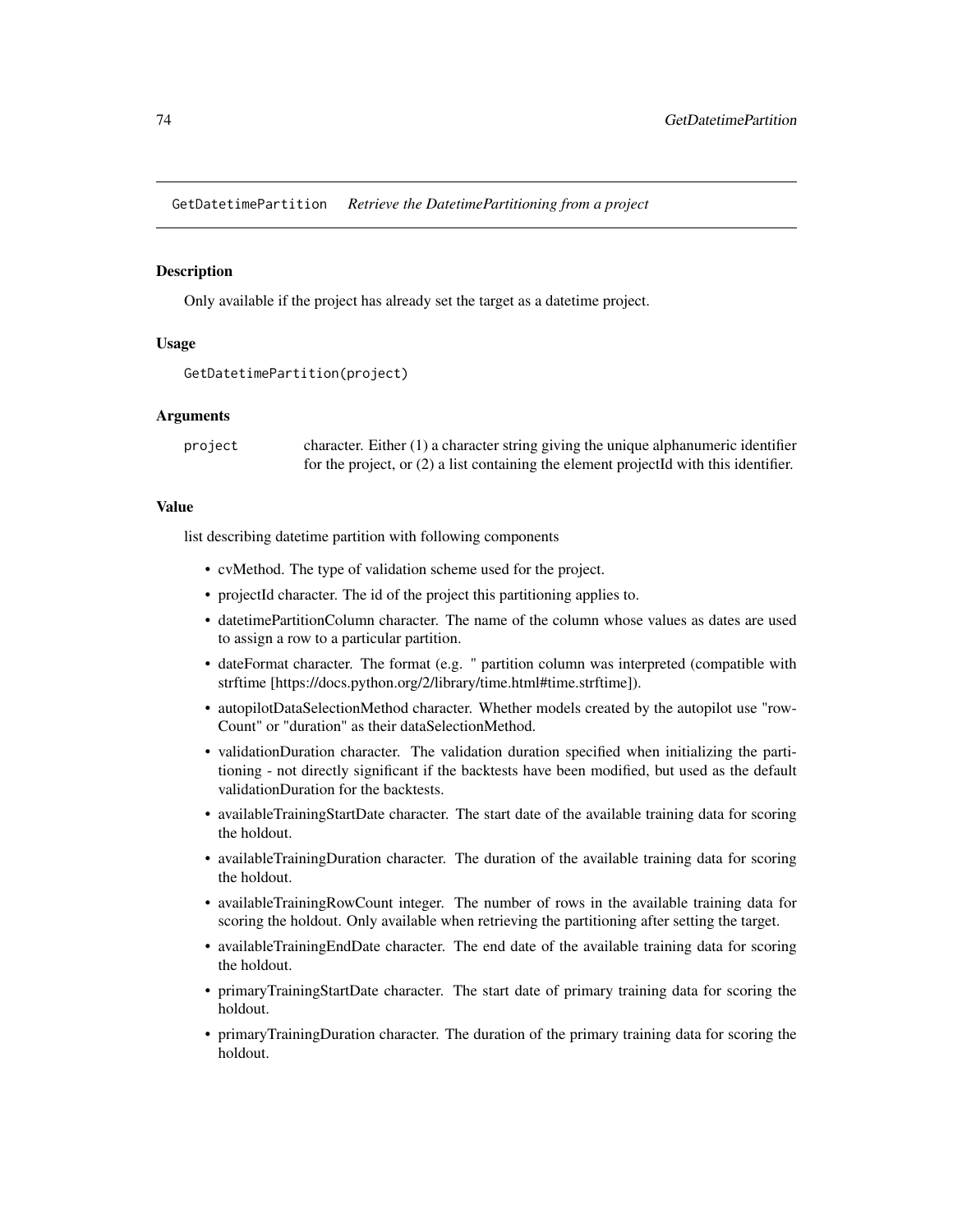# GetDatetimePartition 75

- primaryTrainingRowCount integer. The number of rows in the primary training data for scoring the holdout. Only available when retrieving the partitioning after setting the target.
- primaryTrainingEndDate character. The end date of the primary training data for scoring the holdout.
- gapStartDate character. The start date of the gap between training and holdout scoring data.
- gapDuration character. The duration of the gap between training and holdout scoring data.
- gapRowCount integer. The number of rows in the gap between training and holdout scoring data. Only available when retrieving the partitioning after setting the target.
- gapEndDate character. The end date of the gap between training and holdout scoring data.
- holdoutStartDate character. The start date of holdout scoring data.
- holdoutDuration character. The duration of the holdout scoring data.
- holdoutRowCount integer. The number of rows in the holdout scoring data. Only available when retrieving the partitioning after setting the target.
- holdoutEndDate character. The end date of the holdout scoring data.
- numberOfBacktests integer. the number of backtests used.
- backtests data.frame. A data frame of partition backtest. Each element represent one backtest and has the following components: index, availableTrainingStartDate, availableTrainingDuration, availableTrainingRowCount, availableTrainingEndDate, primaryTrainingStartDate, primaryTrainingDuration, primaryTrainingRowCount, primaryTrainingEndDate, gapStartDate, gapDuration, gapRowCount, gapEndDate, validationStartDate, validationDuration, validationRowCount, validationEndDate, totalRowCount.
- useTimeSeries logical. Whether the project is a time series project (if TRUE) or an OTV project which uses datetime partitioning (if FALSE).
- defaultToKnownInAdvance logical. Whether the project defaults to treating features as known in advance. Knon in advance features are time series features that are expected to be known for dates in the future when making predictions (e.g., "is this a holiday").
- featureDerivationWindowStart integer. Offset into the past to define how far back relative to the forecast point the feature derivation window should start. Only used for time series projects. Expressed in terms of the timeUnit of the datetimePartitionColumn.
- featureDerivationWindowEnd integer. Offset into the past to define how far back relative to the forecast point the feature derivation window should end. Only used for time series projects. Expressed in terms of the timeUnit of the datetimePartitionColumn.
- forecastWindowStart integer. Offset into the future to define how far forward relative to the forecast point the forecast window should start. Only used for time series projects. Expressed in terms of the timeUnit of the datetimePartitionColumn.
- forecastWindowEnd integer. Offset into the future to define how far forward relative to the forecast point the forecast window should end. Only used for time series projects. Expressed in terms of the timeUnit of the datetimePartitionColumn.
- featureSettings list. A list of lists specifying settings for each feature. For each feature you would like to set feature settings for, pass the following in a list:
	- featureName character. The name of the feature to set feature settings.
	- knownInAdvance logical. Optional. Whether or not the feature is known in advance. Used for time series only. Defaults to FALSE.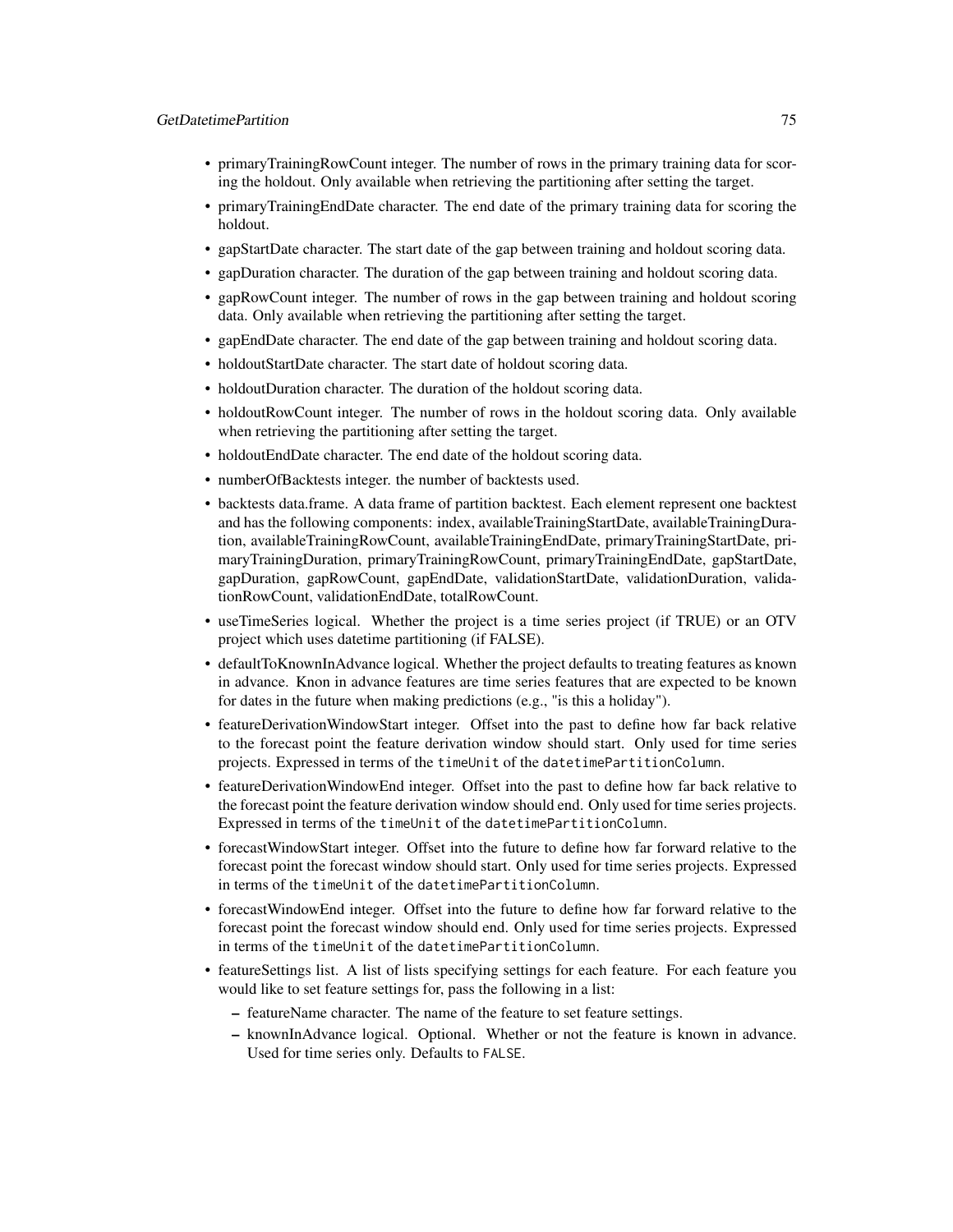- doNotDerive logical. Optional. If TRUE, no time series derived features (e.g., lags) will be automatically engineered from this feature. Used for time series only. Defaults to FALSE.
- treatAsExponential character. Specifies whether to treat data as exponential trend and apply transformations like log-transform. Uses values from from TreatAsExponential.
- differencingMethod character. Used to specify differencing method to apply if data is stationary. Use values from DifferencingMethod.
- windowsBasisUnit character. Indicates which unit is the basis for the feature derivation window and forecast window. Uses values from TimeUnit and the value "ROW".
- periodicities list. A list of periodicities for different times, specified as a list of lists, where each list item specifies the 'timeSteps' for a particular 'timeUnit'. Will be
- totalRowCount integer. The number of rows in the project dataset. Only available when retrieving the partitioning after setting the target. Thus it will be NULL for GenerateDatetimePartition and populated for GetDatetimePartition.
- validationRowCount integer. The number of rows in the validation set.
- multiseriesIdColumns list. A list of the names of multiseries id columns to define series.
- numberOfKnownInAdvanceFeatures integer. The number of known in advance features.
- useCrossSeriesFeatures logical. Whether or not cross series features are included.
- aggregationType character. The aggregation type to apply when creating cross series features. See SeriesAggregationType.
- calendarId character. The ID of the calendar used for this project, if any.

#### Examples

```
## Not run:
 projectId <- "59a5af20c80891534e3c2bde"
 GetDatetimePartition(projectId)
```
## End(Not run)

GetDeployment *Get information on a particular deployment.*

## **Description**

Get information on a particular deployment.

## Usage

```
GetDeployment(deploymentId)
```
## Arguments

deploymentId character. The ID of the deployment.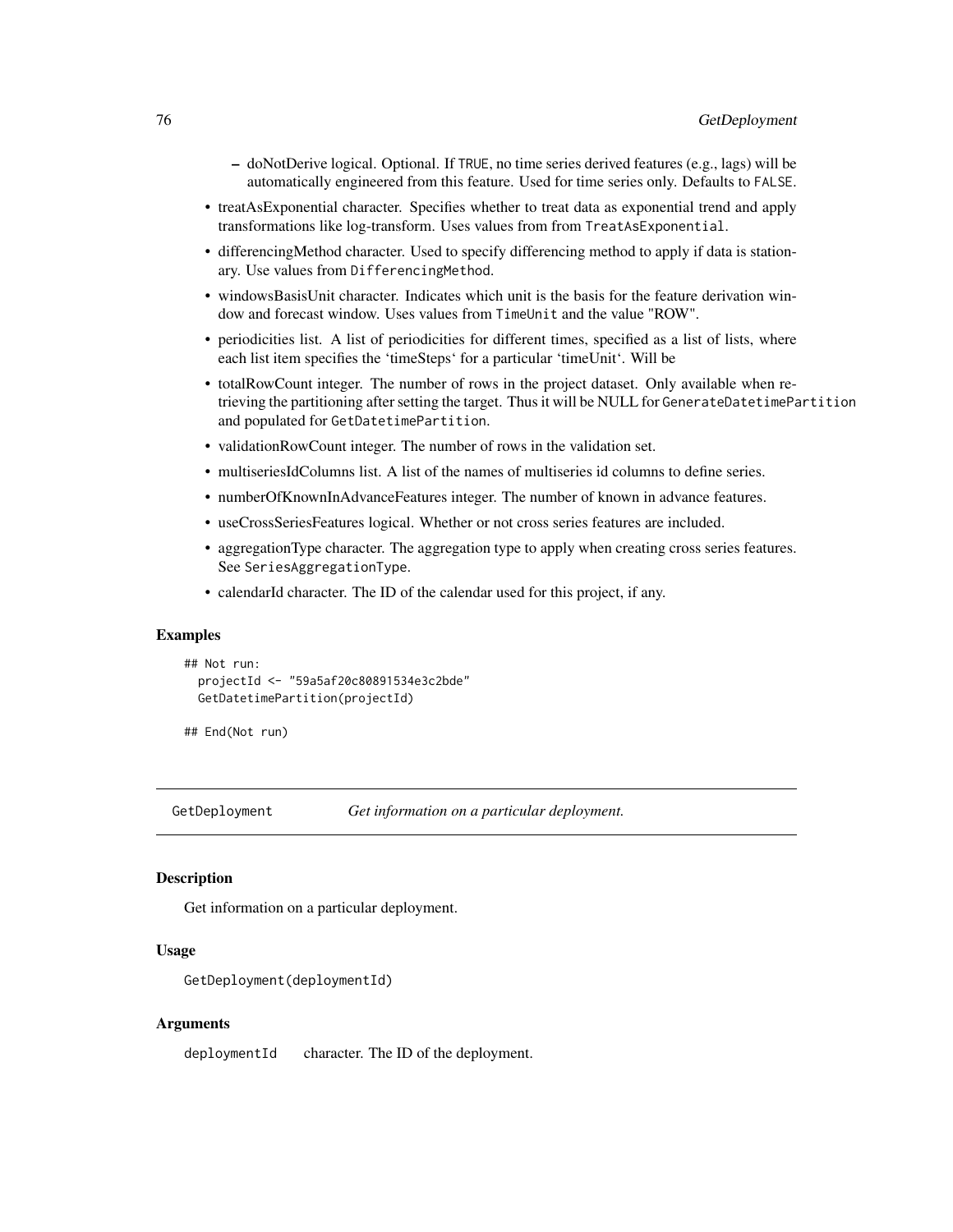# Value

A DataRobotDeployment object containing:

- id character. The ID of the deployment.
- label character. The label of the deployment.
- description character. The description of the deployment.
- defaultPredictionServer list. Information on the default prediction server connected with the deployment. See ListPredictionServers for details.
- model dataRobotModel. The model associated with the deployment. See GetModel for details.
- capabilities list. Information on the capabilities of the deployment.
- predictionUsage list. Information on the prediction usage of the deployment.
- serviceHealth list. Information on the service health of the deployment.
- modelHealth list. Information on the model health of the deployment.
- accuracyHealth list. Information on the accuracy health of the deployment.

# **Examples**

```
## Not run:
 deploymentId <- "5e319d2e422fbd6b58a5edad"
 GetDeployment(deploymentId)
```
## End(Not run)

GetDeploymentDriftTrackingSettings *Get drift tracking settings for a deployment.*

# Description

Get drift tracking settings for a deployment.

## Usage

GetDeploymentDriftTrackingSettings(deploymentId)

#### Arguments

deploymentId character. The ID of the deployment.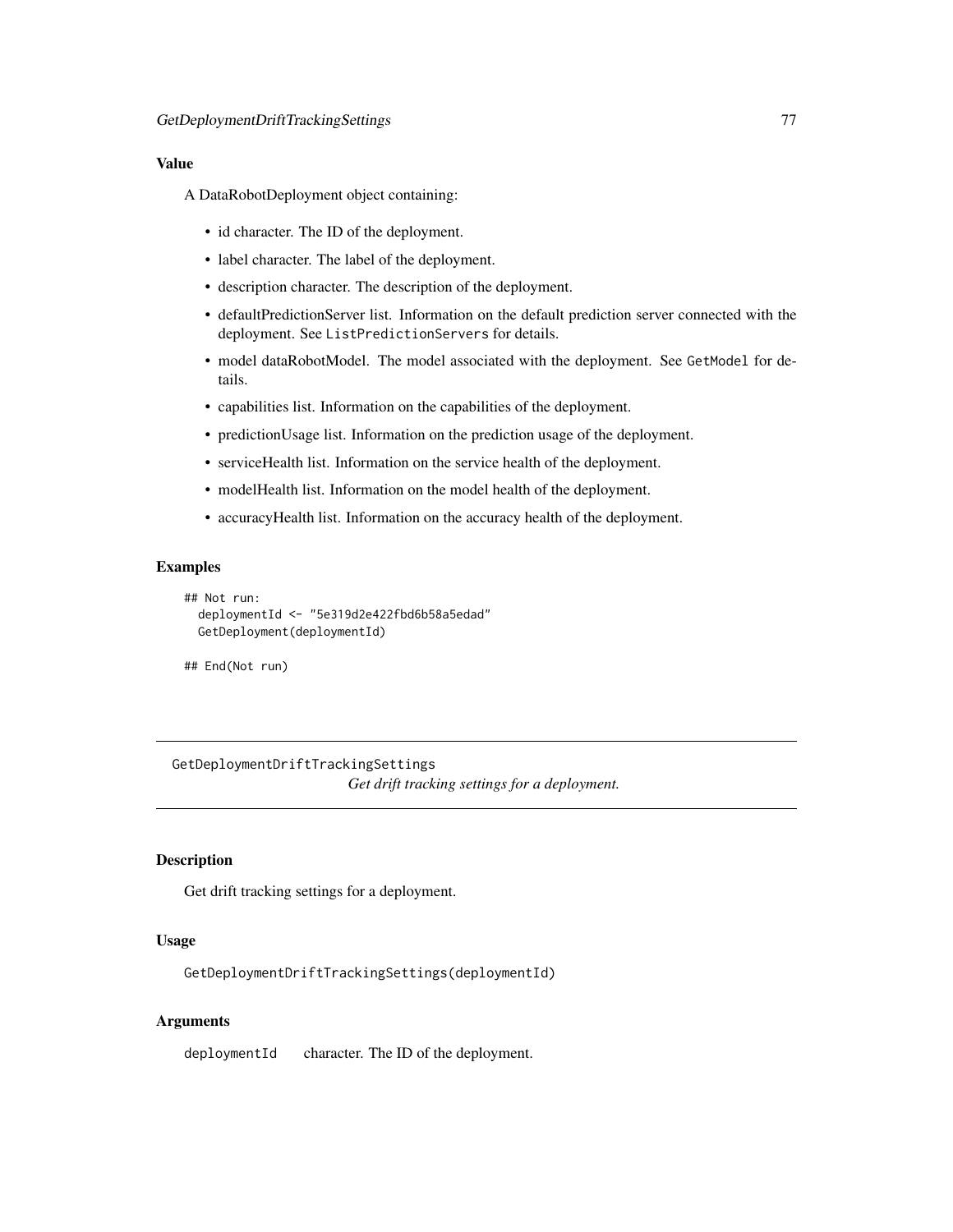# Value

A list with the following information on drift tracking:

- associationId
- predictionIntervals list. A list with two keys:
	- enabled. 'TRUE' if prediction intervals are enabled and 'FALSE' otherwise.
	- percentiles list. A list of percentiles, if prediction intervals are enabled.
- targetDrift list. A list with one key, 'enabled', which is 'TRUE' if target drift is enabled, and 'FALSE' otherwise.
- featureDrift list. A list with one key, 'enabled', which is 'TRUE' if feature drift is enabled, and 'FALSE' otherwise.

# Examples

```
## Not run:
 deploymentId <- "5e319d2e422fbd6b58a5edad"
 GetDeploymentDriftTrackingSettings(deploymentId)
```
## End(Not run)

GetDriver *Returns information about a particular driver.*

## Description

Returns information about a particular driver.

# Usage

```
GetDriver(driverId)
```
## Arguments

driverId character. The id of the driver.

# Value

A list containing information on the particular driver:

- className character. The Java class name of the driver.
- baseNames character. A vector of the file name(s) of the jar files.
- canonicalName character. The user-friendly name of the driver.
- id character. The driverId of the driver.
- creator character. The userId of the user who created the driver.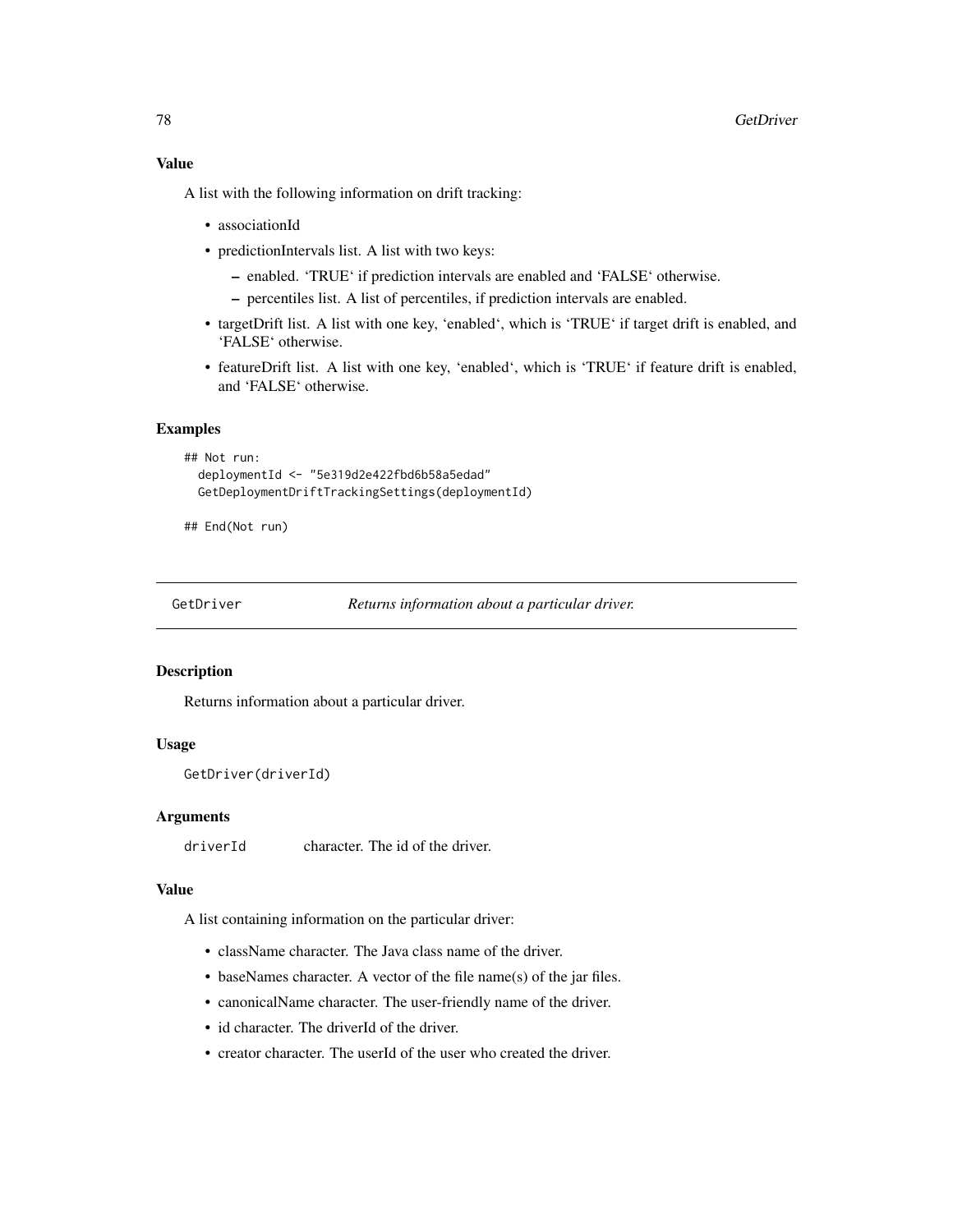# GetFeatureAssociationMatrix 79

# Examples

```
## Not run:
driverId <- "57a7c978c808916f4a630f89"
GetDriver(driverId)
```
## End(Not run)

```
GetFeatureAssociationMatrix
```
*Get pairwise feature association statistics for a project's informative features*

# Description

Get pairwise feature association statistics for a project's informative features

## Usage

```
GetFeatureAssociationMatrix(project, associationType, metric)
```
## Arguments

| project         | character. Either $(1)$ a character string giving the unique alphanumeric identifier    |
|-----------------|-----------------------------------------------------------------------------------------|
|                 | for the project, or $(2)$ a list containing the element projected with this identifier. |
| associationType |                                                                                         |
|                 | character. The type of association, must be either "association" or "correlation".      |
| metric          | character. The specified association metric, must be one of "mutual Info", "cramers V", |
|                 | "spearman", "pearson", or "tau".                                                        |

# Value

A list with two items:

- features data.frame. A data.frame containing the following info for each feature:
	- alphabeticSortIndex integer. A number representing the alphabetical order of this feature compared ot the other features in this dataset.
	- feature character. The name of the feature.
	- importanceSortIndex integer. A number ranking the importance of this feature compared to the other features in this dataset.
	- strengthSortIndex integer. A number ranking the strength of this feature compared to the other features in this dataset.
- strengths data.frame. A data.frame of pairwise strength data, with the following info:
	- feature1 character. The name of the first feature.
	- feature2 character. THe name of the second feature.
	- statistic numeric. Feature association statistics for 'feature1' and 'feature2'.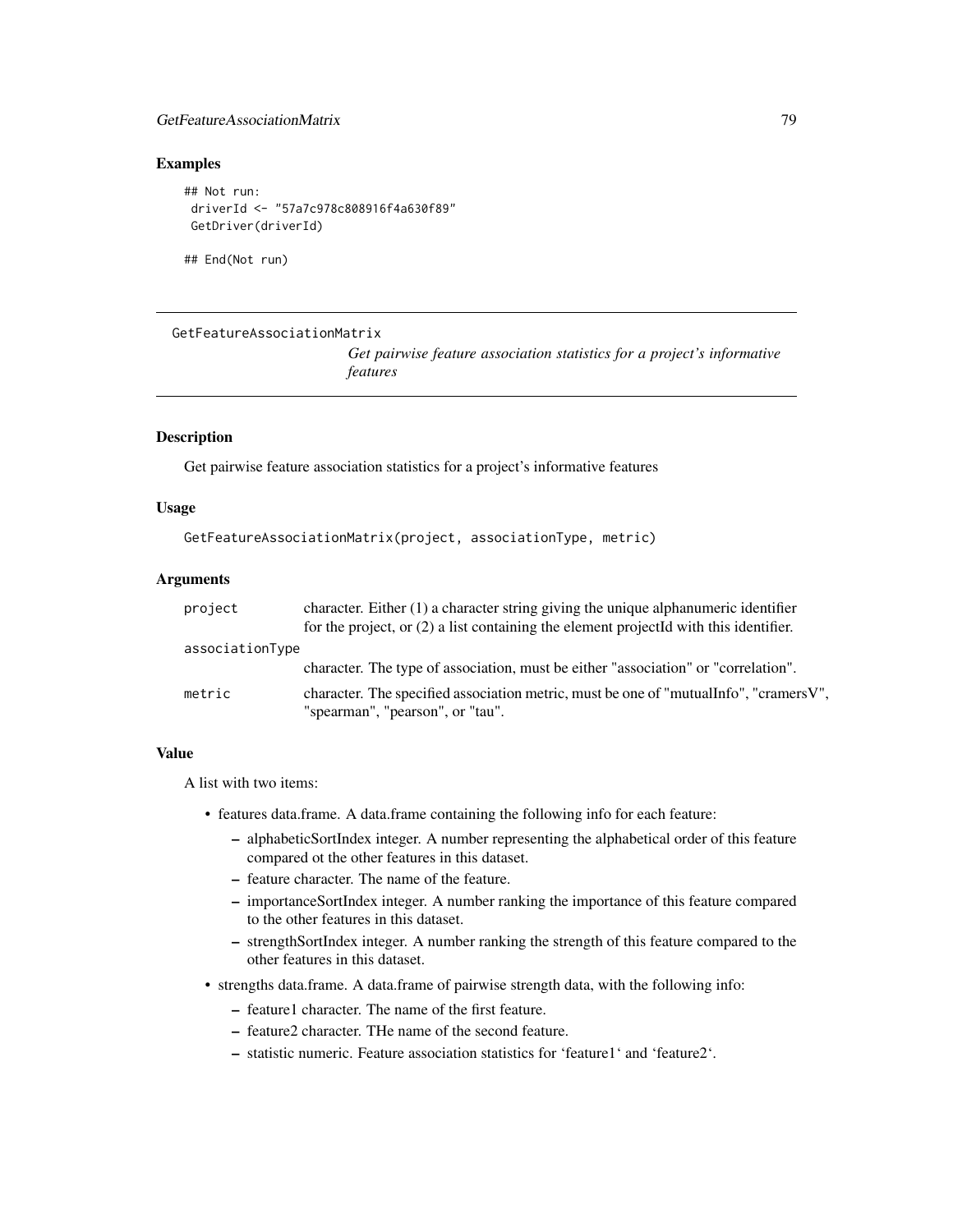# Examples

```
## Not run:
 projectId <- "59a5af20c80891534e3c2bde"
 GetFeatureAssociationMatrix(projectId)
```
## End(Not run)

```
GetFeatureAssociationMatrixDetails
```
*Get a sample of the actual values used to measure the association between a pair of features.*

# Description

Get a sample of the actual values used to measure the association between a pair of features.

# Usage

```
GetFeatureAssociationMatrixDetails(project, feature1, feature2)
```
# Arguments

| project  | character. Either $(1)$ a character string giving the unique alphanumeric identifier    |
|----------|-----------------------------------------------------------------------------------------|
|          | for the project, or $(2)$ a list containing the element projected with this identifier. |
| feature1 | character. The name of the first feature of interest.                                   |
| feature2 | character. The name of the second feature of interest.                                  |

# Value

A list with the following info:

- features list. The names of 'feature1' and 'feature2'.
- types list. The type of 'feature1' and 'feature2'. Will be "C" for categorical and "N" for numeric.
- values data.frame. The values of the feature associations and the relative frequency of the datapoints in the sample.

## Examples

```
## Not run:
 projectId <- "59a5af20c80891534e3c2bde"
 GetFeatureAssociationMatrix(projectId, "SepalWidth", "SepalLength")
```
## End(Not run)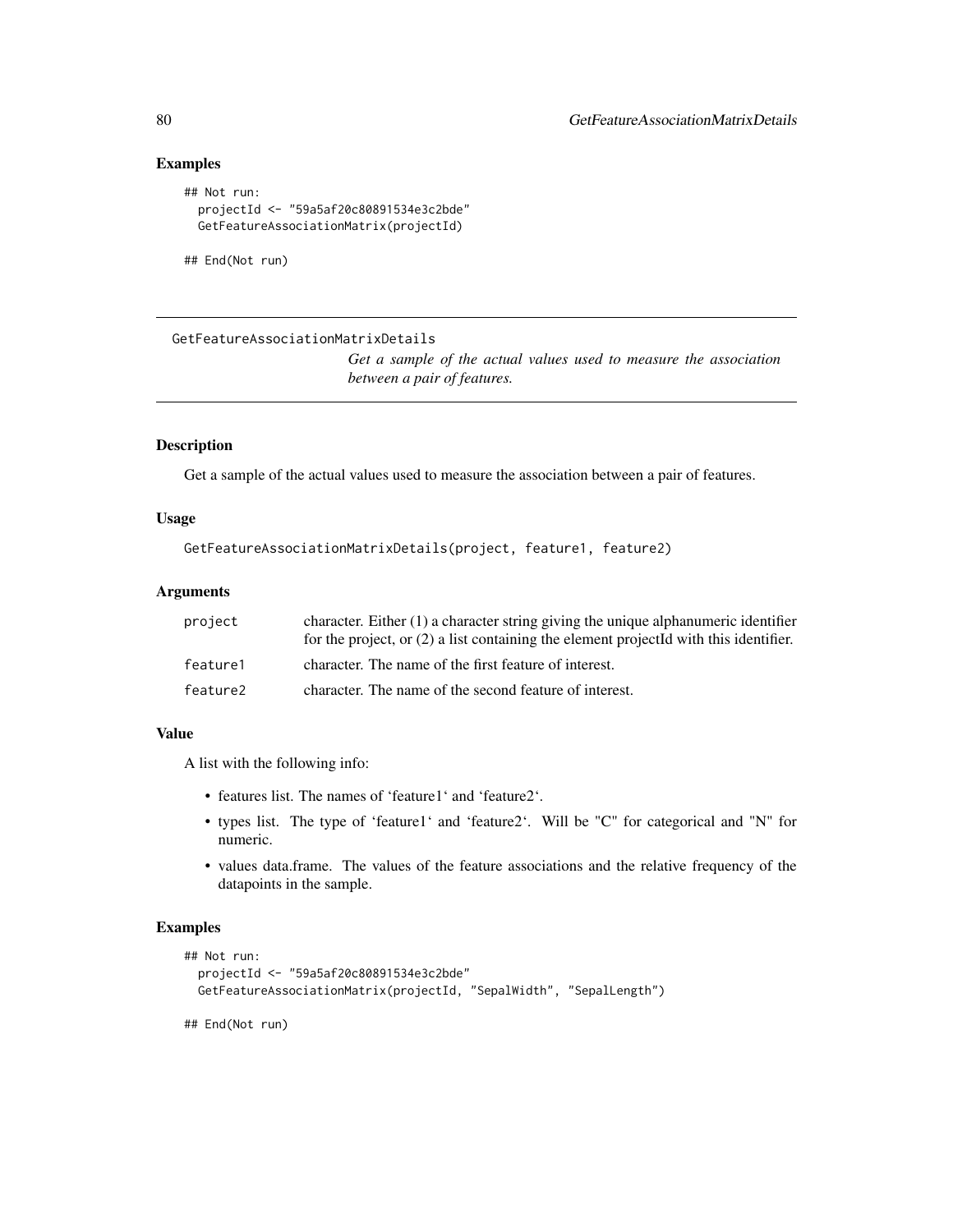GetFeatureHistogram *Retrieve histogram plot data for a specific feature*

#### Description

A histogram is a popular way of visual representation of a feature values distribution in a series of bins. For categorical features every bin represents exactly one of feature values plus the number of occurrences of that value. For numeric features every bin represents a range of values (low end inclusive, high end exclusive) plus the total number of occurrences of all values in this range. In addition to that, with every bin for categorical and numeric features there is also included a target feature average for values in that bin (though it can be missing if the feature is deemed uninformative, if the project target has not been selected yet using SetTarget, or if the project is a multiclass project).

## Usage

```
GetFeatureHistogram(project, featureName, binLimit = NULL)
```
## Arguments

| project     | character. Either (1) a character string giving the unique alphanumeric identifier<br>for the project, or $(2)$ a list containing the element projected with this identifier.                                        |  |
|-------------|----------------------------------------------------------------------------------------------------------------------------------------------------------------------------------------------------------------------|--|
| featureName | Name of the feature to retrieve. Note: DataRobot renames some features, so<br>the feature name may not be the one from your original data. You can use<br>List Feature Info to list the features and check the name. |  |
| binLimit    | integer. Optional. Desired max number of histogram bins. The default is 60.                                                                                                                                          |  |

# Value

list containing:

- count numeric. The number of values in this bin's range. If a project is using weights, the value is equal to the sum of weights of all feature values in the bin's range.
- target numeric. Average of the target feature for values in this bin. It may be NULL if the feature is deemed uninformative, if the target has not yet been set (see SetTarget), or if the project is multiclass.
- label character. The value of the feature if categorical, otherwise the low end of the bin range such that the difference between two consecutive bin labels is the length of the bin.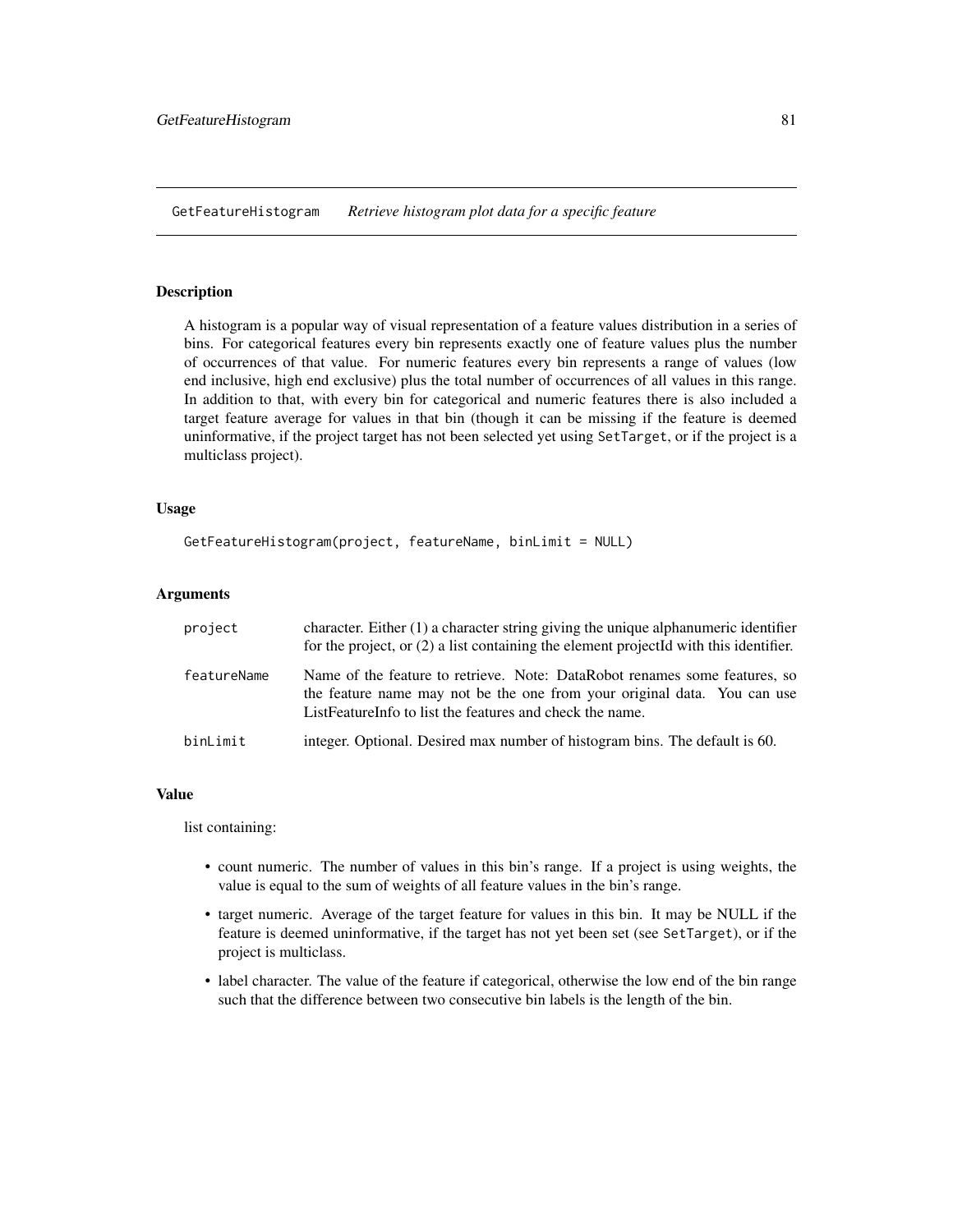GetFeatureImpact *Get the feature impact for a model, requesting the feature impact if it is not already available.*

## Description

Feature Impact is computed for each column by creating new data with that column randomly permuted (but the others left unchanged), and seeing how the error metric score for the predictions is affected. The 'impactUnnormalized' is how much worse the error metric score is when making predictions on this modified data. The 'impactNormalized' is normalized so that the largest value is 1. In both cases, larger values indicate more important features. Elsewhere this technique is sometimes called 'Permutation Importance'.

#### Usage

```
GetFeatureImpact(model)
```
## Arguments

model character. The model for which you want to compute Feature Impact, e.g. from the list of models returned by ListModels(project).

#### Details

Note that GetFeatureImpact will block for the duration of feature impact calculation. If you would prefer not to block the call, use RequestFeatureImpact to generate an async request for feature impact and then use GetFeatureImpactForModel or GetFeatureImpactForJobId to get the feature impact when it has been calculated. GetFeatureImpactForJobId will also block until the request is complete, whereas GetFeatureImpactForModel will error if the job is not complete yet.

GetFeatureImpactForJobId

*Retrieve completed Feature Impact results given a job ID*

# Description

This will wait for the Feature Impact job to be completed (giving an error if the job is not a Feature Impact job and an error if the job errors).

## Usage

```
GetFeatureImpactForJobId(project, jobId, maxWait = 600)
```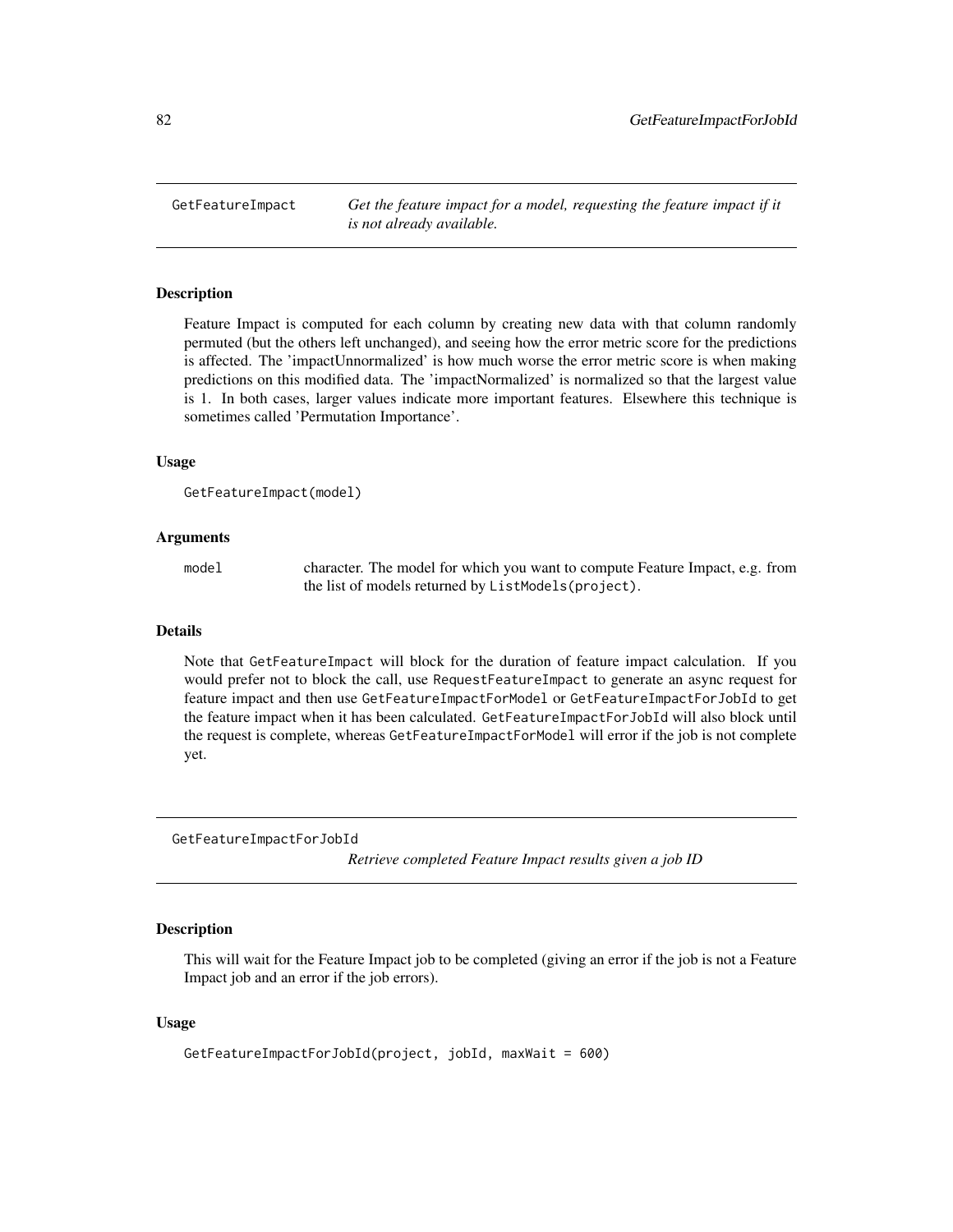# Arguments

| project | character. The project the Feature Impact is part of.                        |
|---------|------------------------------------------------------------------------------|
| jobId   | character. The ID of the job (e.g. as returned from RequestFeatureImpact)    |
| maxWait | integer. The maximum time (in seconds) to wait for the model job to complete |

#### Value

A data frame with the following columns:

- featureName character. The name of the feature.
- impactNormalized numeric. The normalized impact score (largest value is 1).
- impactUnnormalized numeric. The unnormalized impact score.
- redundantWith character. A feature that makes this feature redundant, or NA if the feature is not redundant.

# Examples

```
## Not run:
 model <- ListModels(project)[[1]]
 featureImpactJobId <- RequestFeatureImpact(model)
 featureImpact <- GetFeatureImpactForJobId(project, featureImpactJobId)
```
## End(Not run)

GetFeatureImpactForModel

*Retrieve completed Feature Impact results given a model*

## Description

This will only succeed if the Feature Impact computation has completed.

#### Usage

```
GetFeatureImpactForModel(model)
```
# Arguments

model character. The model for which you want to retrieve Feature Impact.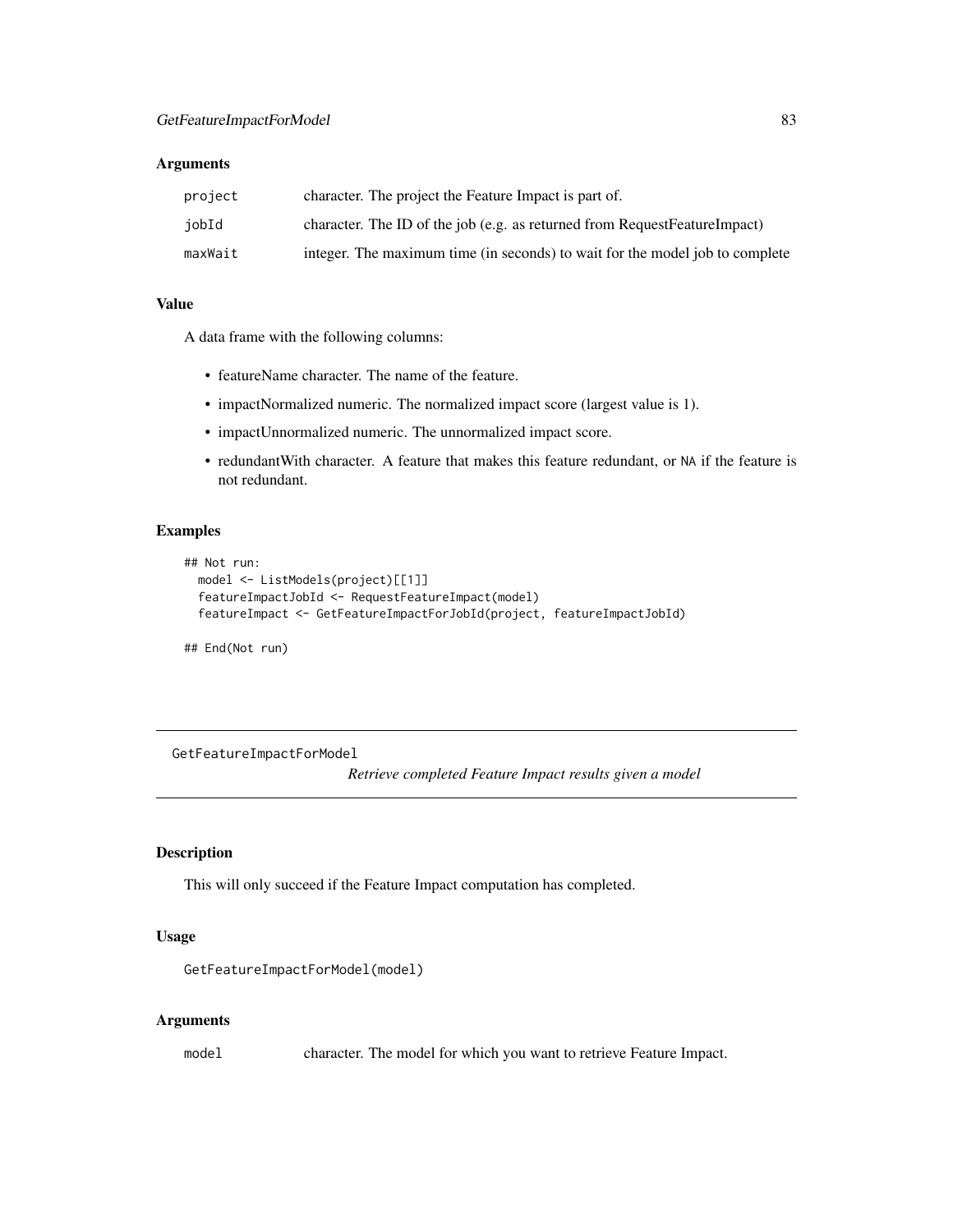# Details

Feature Impact is computed for each column by creating new data with that column randomly permuted (but the others left unchanged), and seeing how the error metric score for the predictions is affected. The 'impactUnnormalized' is how much worse the error metric score is when making predictions on this modified data. The 'impactNormalized' is normalized so that the largest value is 1. In both cases, larger values indicate more important features. Elsewhere this technique is sometimes called 'Permutation Importance'.

Feature impact also runs redundancy detection, which detects if some features are redundant with higher importance features. Note that some types of projects, like multiclass, do not run redundancy detection. This function will generate a warning if redundancy detection was not run.

# Value

A data frame with the following columns:

- featureName character. The name of the feature.
- impactNormalized numeric. The normalized impact score (largest value is 1).
- impactUnnormalized numeric. The unnormalized impact score.
- redundantWith character. A feature that makes this feature redundant, or NA if the feature is not redundant.

#### Examples

```
## Not run:
 model <- ListModels(project)[[1]]
 featureImpactJobId <- RequestFeatureImpact(model)
 # Note: This will only work after the feature impact job has completed. Use
 # GetFeatureImpactFromIobId to automatically wait for the job.\
 featureImpact <- GetFeatureImpactForModel(model)
```
## End(Not run)

GetFeatureInfo *Details about a feature*

# Description

Details about a feature

#### Usage

GetFeatureInfo(project, featureName)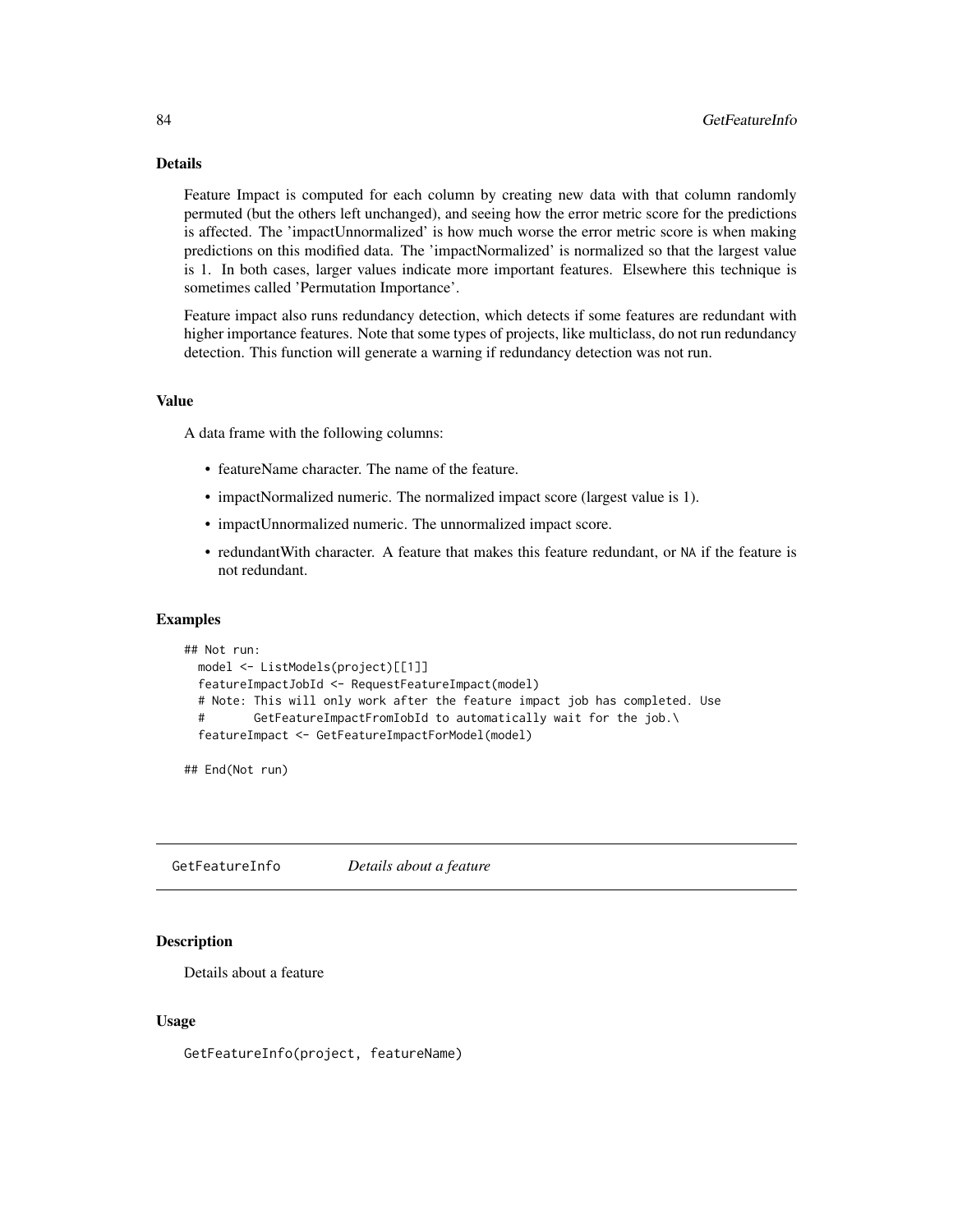# GetFeatureInfo 85

#### **Arguments**

| project     | character. Either $(1)$ a character string giving the unique alphanumeric identifier<br>for the project, or (2) a list containing the element projectId with this identifier.                                      |  |
|-------------|--------------------------------------------------------------------------------------------------------------------------------------------------------------------------------------------------------------------|--|
| featureName | Name of the feature to retrieve. Note: DataRobot renames some features, so<br>the feature name may not be the one from your original data. You can use<br>ListFeatureInfo to list the features and check the name. |  |

## Value

A named list which contains:

- id numeric. feature id. Note that throughout the API, features are specified using their names, not this ID.
- name character. The name of the feature.
- featureType character. Feature type: 'Numeric', 'Categorical', etc.
- importance numeric. numeric measure of the strength of relationship between the feature and target (independent of any model or other features).
- lowInformation logical. Whether the feature has too few values to be informative.
- uniqueCount numeric. The number of unique values in the feature.
- naCount numeric. The number of missing values in the feature.
- dateFormat character. The format of the feature if it is date-time feature.
- projectId character. Character id of the project the feature belongs to.
- max. The maximum value in the dataset, formatted in the same format as the data.
- min. The minimum value in the dataset, formatted in the same format as the data.
- mean. The arithmetic mean of the dataset, formatted in the same format as the data.
- median. The median of the dataset, formatted in the same format as the data.
- stdDev. The standard deviation of the dataset, formatted in the same format as the data.
- timeSeriesEligible logical. Whether this feature can be used as the datetime partition column in a time series project.
- timeSeriesEligibilityReason character. Why the feature is ineligible for the datetime partition column in a time series project, "suitable" when it is eligible.
- timeStep numeric. For time-series eligible features, a positive integer determining the interval at which windows can be specified. If used as the datetime partition column on a time series project, the feature derivation and forecast windows must start and end at an integer multiple of this value. NULL for features that are not time series eligible.
- timeUnit character. For time series eligible features, the time unit covered by a single time step, e.g. "HOUR", or NULL for features that are not time series eligible.
- targetLeakage character. Whether a feature is considered to have target leakage or not. A value of "SKIPPED\_DETECTION" indicates that target leakage detection was not run on the feature.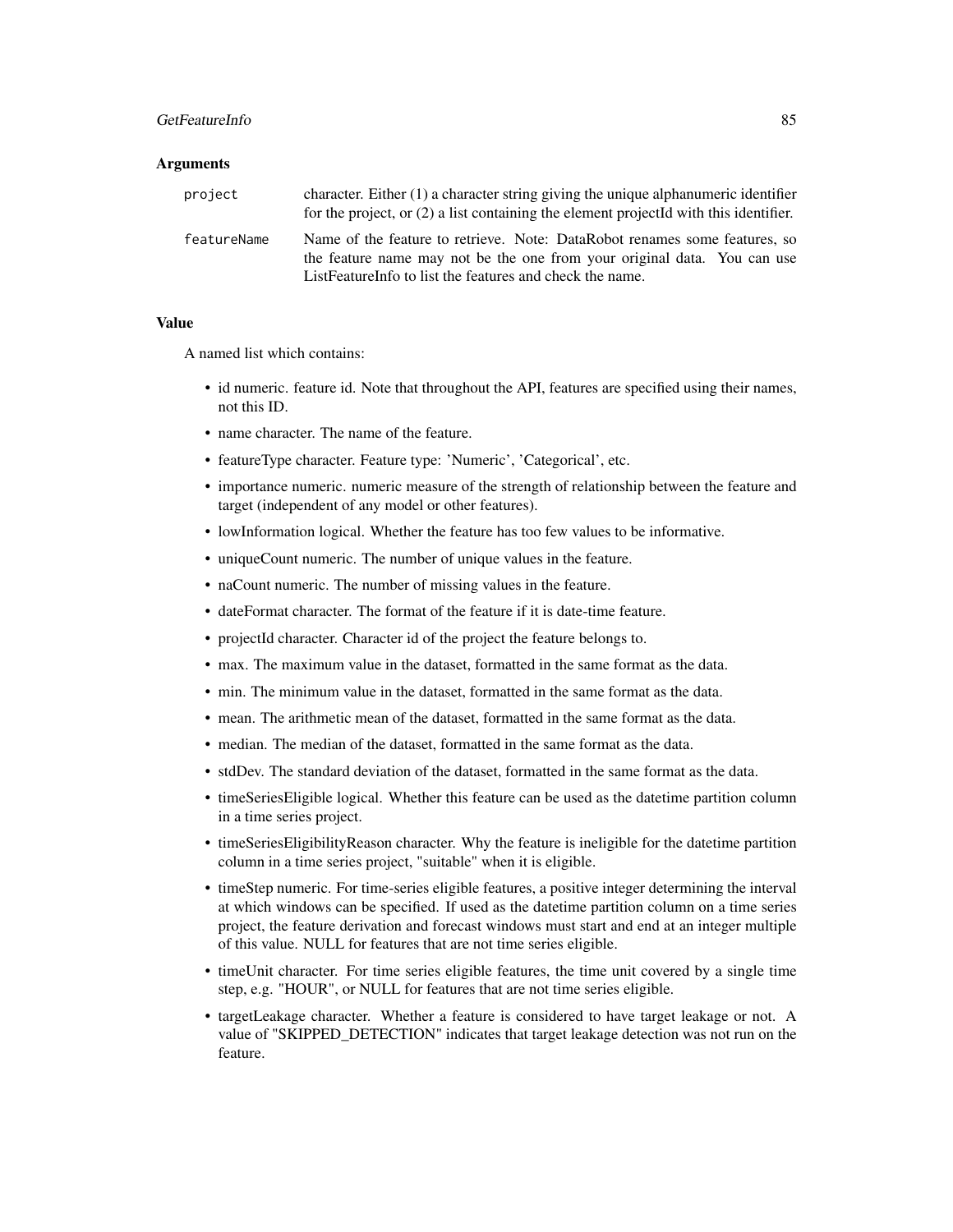# Examples

```
## Not run:
 projectId <- "59a5af20c80891534e3c2bde"
 GetFeatureInfo(projectId, "myFeature")
```
## End(Not run)

GetFeaturelist *Retrieve a specific featurelist from a DataRobot project*

## **Description**

This function returns information about and the contents of a specified featurelist from a specified project.

## Usage

GetFeaturelist(project, featurelistId)

## Arguments

| project       | character. Either $(1)$ a character string giving the unique alphanumeric identifier    |  |
|---------------|-----------------------------------------------------------------------------------------|--|
|               | for the project, or $(2)$ a list containing the element projectId with this identifier. |  |
| featurelistId | Unique alphanumeric identifier for the featurelist to be retrieved.                     |  |

#### Details

DataRobot featurelists define the variables from the modeling dataset used in fitting each project model. In most cases, the same featurelist is used in fitting all project models, but models can be fit using alternative featurelists using the RequestNewModel function. To do this, featurelistId is required, and this is one of the elements returned by the GetFeaturelist function.

DataRobot featurelists define the variables from the modeling dataset used in fitting each project model. In most cases, the same featurelist is used in fitting all project models, but models can be fit using alternative featurelists using the RequestNewModel function. To do this, featurelistId is required, and this is one of the elements returned by the GetFeaturelist function.

#### Value

A list with the following elements describing the requested featurelist:

- featurelistId character. The unique alphanumeric identifier for the featurelist.
- projectId character. The project to which the featurelist belongs.
- features character. The names of the variables included in the featurelist.
- name character. The name of the featurelist.
- created character. A timestamp of when the featurelist was created.
- isUserCreated logical. Whether or not the featurelist was created by a user (as opposed to DataRobot automation).
- numModels numeric. The number of models that currently use this featurelist.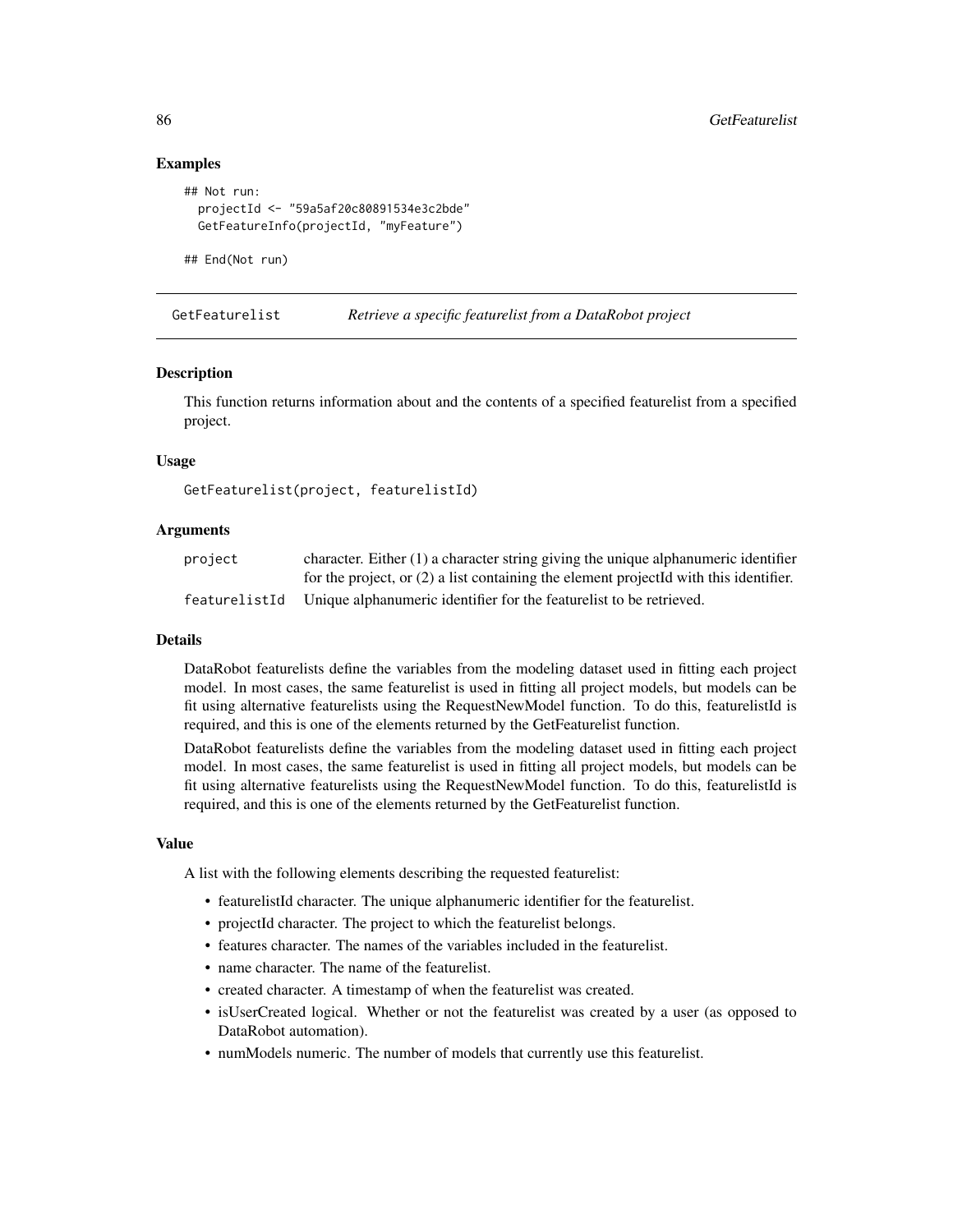# GetFrozenModel 87

## Examples

```
## Not run:
 projectId <- "59a5af20c80891534e3c2bde"
 featureList <- CreateFeaturelist(projectId, "myFeaturelist", c("feature1", "feature2"))
 featurelistId <- featureList$featurelistId
 GetFeaturelist(projectId, featurelistId)
```
## End(Not run)

GetFrozenModel *Retrieve the details of a specified frozen model*

# **Description**

This function returns a DataRobot S3 object of class dataRobotFrozenModel for the model defined by project and modelId. GetModel also can be used to retrieve some information about frozen model, however then some frozen specific information (parentModelId) will not be returned

#### Usage

GetFrozenModel(project, modelId)

## Arguments

| project | character. Either $(1)$ a character string giving the unique alphanumeric identifier    |
|---------|-----------------------------------------------------------------------------------------|
|         | for the project, or $(2)$ a list containing the element projected with this identifier. |
| modelId | Unique alphanumeric identifier for the model of interest.                               |

## Details

The S3 object returned by this function is required by the functions DeleteModel, ListModelFeatures, and RequestSampleSizeUpdate.

## Value

An S3 object of class 'dataRobotModel', which is a list with the following components:

- featurelistId. Character string: unique alphanumeric identifier for the featurelist on which the model is based.
- processes. Character vector with components describing preprocessing; may include model-Type.
- featurelistName. Character string giving the name of the featurelist on which the model is based.
- projectId. Character string giving the unique alphanumeric identifier for the project.
- samplePct. Numeric or NULL. The percentage of the project dataset used in training the model. If the project uses datetime partitioning, the samplePct will be NULL. See trainingRowCount, trainingDuration, and trainingStartDate and trainingEndDate instead.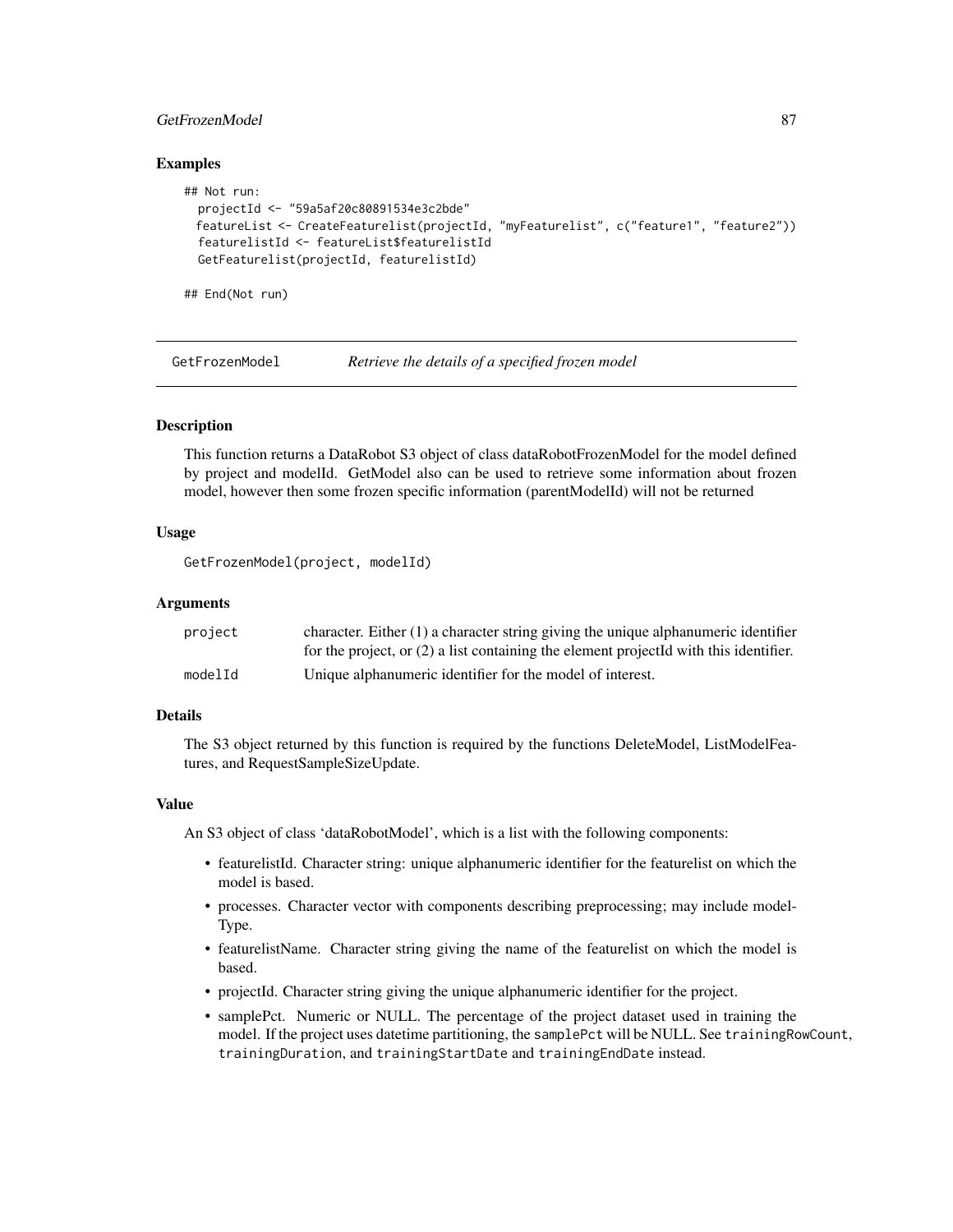- trainingRowCount. Integer. The number of rows of the project dataset used in training the model. In a datetime partitioned project, if specified, defines the number of rows used to train the model and evaluate backtest scores; if unspecified, either trainingDuration or trainingStartDate and trainingEndDate was used to determine that instead.
- isFrozen. Logical : is model created with frozen tuning parameters.
- modelType. Character string describing the model type.
- metrics. List with one element for each valid metric associated with the model. Each element is a list with elements for each possible evaluation type (holdout, validation, and crossValidation).
- modelCategory. Character string giving model category (e.g., blend, model).
- blueprintId. Character string giving the unique DataRobot blueprint identifier on which the model is based.
- modelId. Character string giving the unique alphanumeric model identifier.
- projectName. Character string: optional description of project defined by projectId.
- projectTarget. Character string defining the target variable predicted by all models in the project.
- projectMetric. Character string defining the fitting metric optimized by all project models.
- supportsMonotonicConstraints logical. Whether or not the model supports monotonic constraints.
- monotonicIncreasingFeaturelistId character. The ID of the featurelist specifying the features that are constrained to be monotonically increasing. Will be NULL if no increasing constraints are used.
- monotonicDecreasingFeaturelistId character. The ID of the featurelist specifying the features that are constrained to be monotonically decreasing. Will be NULL if no decreasing constraints are used.
- isStarred logical. Whether or not the model is starred.
- predictionThreshold numeric. For binary classification projects, the threshold used for predictions.
- predictionThresholdReadOnly logical. Whether or not the prediction threshold can be modified. Typically, the prediction threshold can no longer be modified once a model has a deployment created or predictions have been made with the dedicated prediction API.

# Examples

```
## Not run:
 projectId <- "59a5af20c80891534e3c2bde"
 modelId <- "5996f820af07fc605e81ead4"
 GetFrozenModel(projectId, modelId)
```
## End(Not run)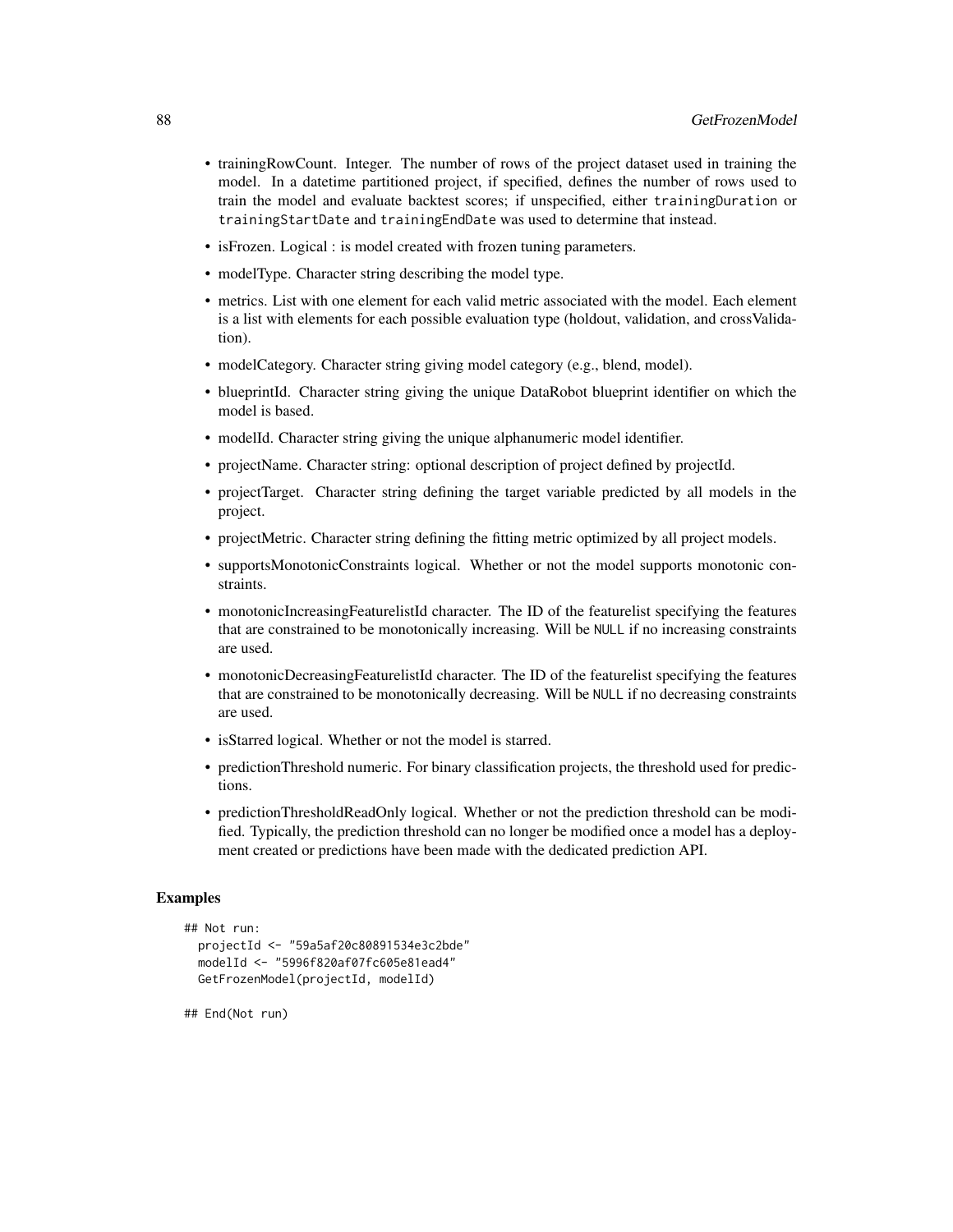GetFrozenModelFromJobId

*Retrieve a frozen model defined by modelJobId*

## Description

The function RequestFrozenModel initiate the creation of frozen models in a DataRobot project. RequestFrozenModel function submit requests to the DataRobot modeling engine and return an integer-valued modelJobId. The GetFrozenModelFromJobId function polls the modeling engine until the model has been built or a specified time limit is exceeded, returning an S3 object of class 'dataRobotFrozenModel' when the model is available.

## Usage

```
GetFrozenModelFromJobId(project, modelJobId, maxWait = 600)
```
# Arguments

| project    | character. Either $(1)$ a character string giving the unique alphanumeric identifier    |
|------------|-----------------------------------------------------------------------------------------|
|            | for the project, or $(2)$ a list containing the element projected with this identifier. |
| modelJobId | integer. The integer returned by either RequestNewModel or RequestSampleSizeUpdate.     |
| maxWait    | integer. The maximum time (in seconds) to wait for the model job to complete.           |

# Details

Motivation for this function is the fact that some models - e.g., very complex machine learning models fit to large datasets - may take a long time to complete. Splitting the model creation request from model retrieval in these cases allows the user to perform other interactive R session tasks between the time the model creation/update request is made and the time the final model is available.

GetModelFromJobId also can be used to retrieve some information about frozen model, however then some frozen specific information (parentModelId) will not be returned.

#### Value

An S3 object of class 'dataRobotFrozenModel' summarizing all available information about the model.

## Examples

```
## Not run:
 projectId <- "59a5af20c80891534e3c2bde"
 initialJobs <- ListModelJobs(project)
 job <- initialJobs[[1]]
 modelJobId <- job$modelJobId
 GetModelJobFromJobId(projectId, modelJobId)
```
## End(Not run)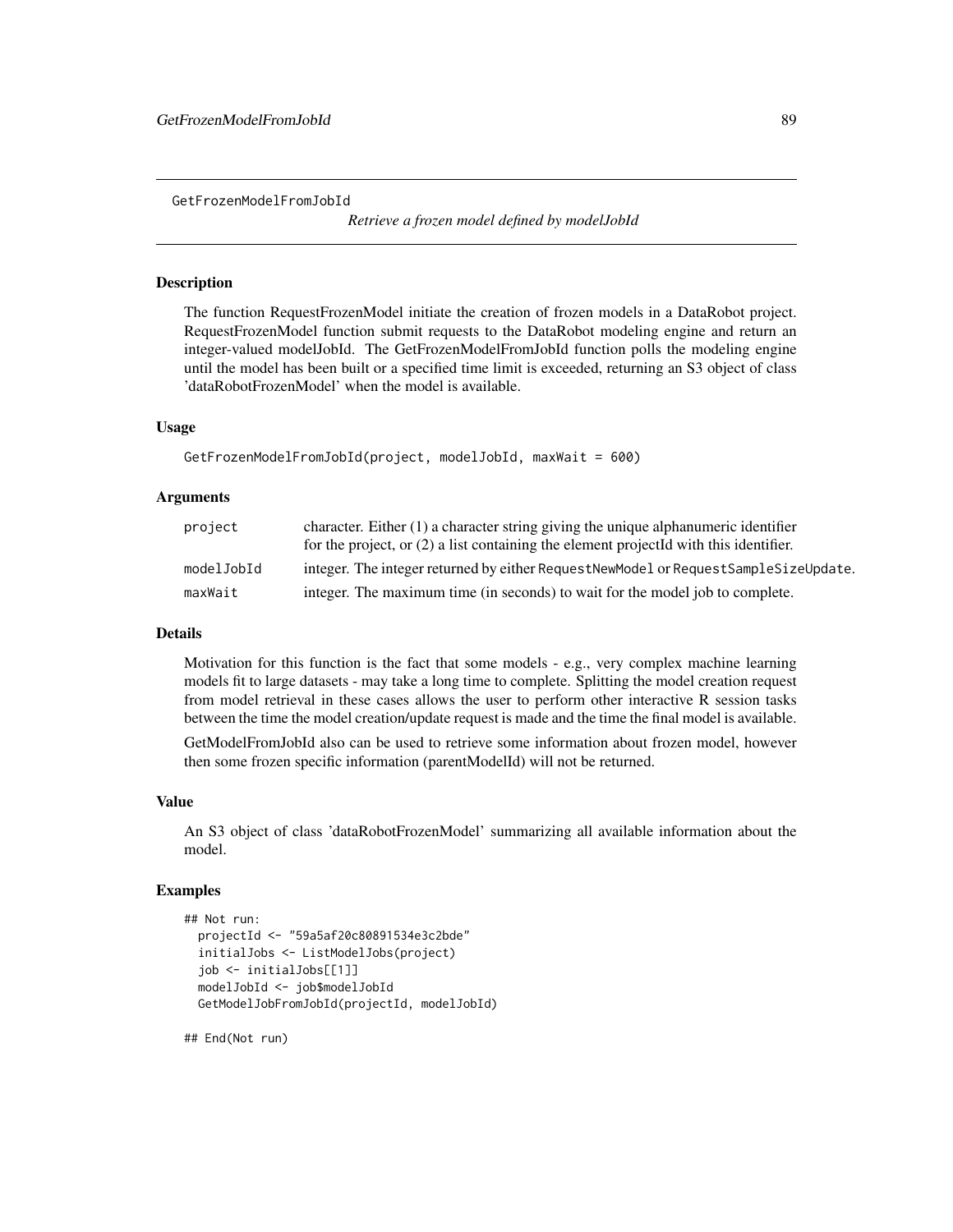GetGeneralizedInsight *An internal function to help fetch insights.*

# Description

See GetLiftChart, GetRocCurve for details.

# Usage

```
GetGeneralizedInsight(
 method,
 model,
  source = DataPartition$VALIDATION,
  fallbackToParentInsights = FALSE
)
```
# Arguments

| method                   | character. The API URL to use to get insight information.                                                                                                           |  |
|--------------------------|---------------------------------------------------------------------------------------------------------------------------------------------------------------------|--|
| model                    | dataRobotModel. A DataRobot model object like that returned by GetModel.                                                                                            |  |
| source                   | character. The data partition for which data would be returned. Default is<br>DataPartition\$VALIDATION. See DataPartition for details.                             |  |
| fallbackToParentInsights |                                                                                                                                                                     |  |
|                          | logical. If TRUE, this will return the lift chart data for the model's parent if the<br>lift chart is not available for the model and the model has a parent model. |  |

GetJob *Request information about a job*

# Description

Request information about a job

# Usage

```
GetJob(project, jobId)
```

| project | character. Either $(1)$ a character string giving the unique alphanumeric identifier    |
|---------|-----------------------------------------------------------------------------------------|
|         | for the project, or $(2)$ a list containing the element projected with this identifier. |
| iobId   | Character string specifying the job id                                                  |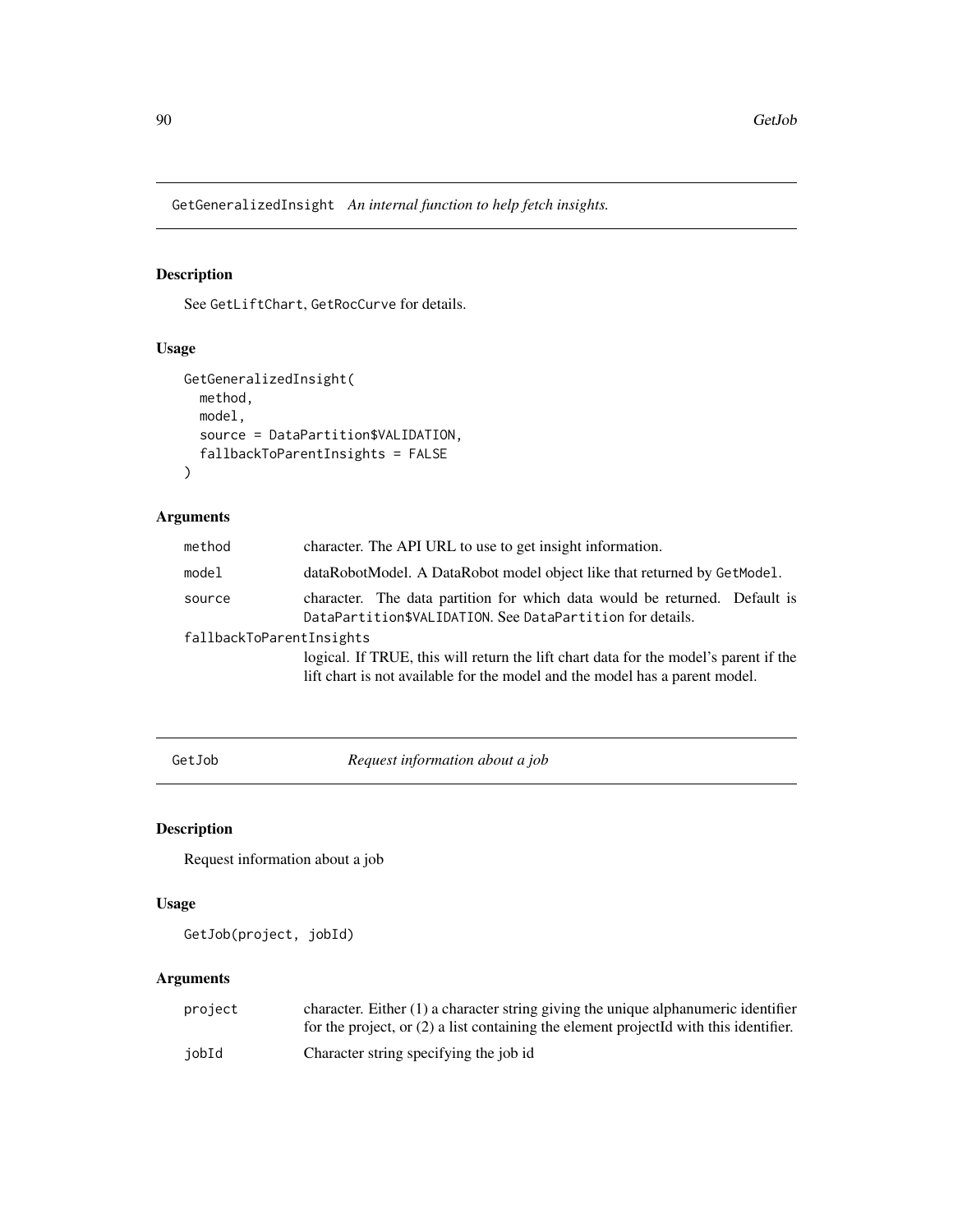## GetLiftChart 91

# Value

list with following elements:

- status character. Model job status; an element of JobStatus, e.g. JobStatus\$Queue.
- url character. URL to request more detail about the job.
- id character. The job id.
- jobType character. See JobType for valid values.
- projectId character. The project that contains the model.
- isBlocked logical. If TRUE, the job is blocked (cannot be executed) until its dependencies are resolved.

## Examples

```
## Not run:
 projectId <- "59a5af20c80891534e3c2bde"
 initialJobs <- ListModelJobs(project)
 job <- initialJobs[[1]]
 jobId <- job$modelJobId
 GetJob(projectId, jobId)
```

```
## End(Not run)
```

| GetLiftChart | Retrieve lift chart data for a model for a data partition (see DataParti- |
|--------------|---------------------------------------------------------------------------|
|              | tion)                                                                     |

# Description

Retrieve lift chart data for a model for a data partition (see DataPartition)

# Usage

```
GetLiftChart(
 model,
  source = DataPartition$VALIDATION,
  fallbackToParentInsights = FALSE
)
```

| model                    | dataRobotModel. A DataRobot model object like that returned by GetModel.             |  |  |
|--------------------------|--------------------------------------------------------------------------------------|--|--|
| source                   | character. The data partition for which data would be returned. Default is           |  |  |
|                          | DataPartition\$VALIDATION. See DataPartition for details.                            |  |  |
| fallbackToParentInsights |                                                                                      |  |  |
|                          | logical. If TRUE, this will return the lift chart data for the model's parent if the |  |  |
|                          | lift chart is not available for the model and the model has a parent model.          |  |  |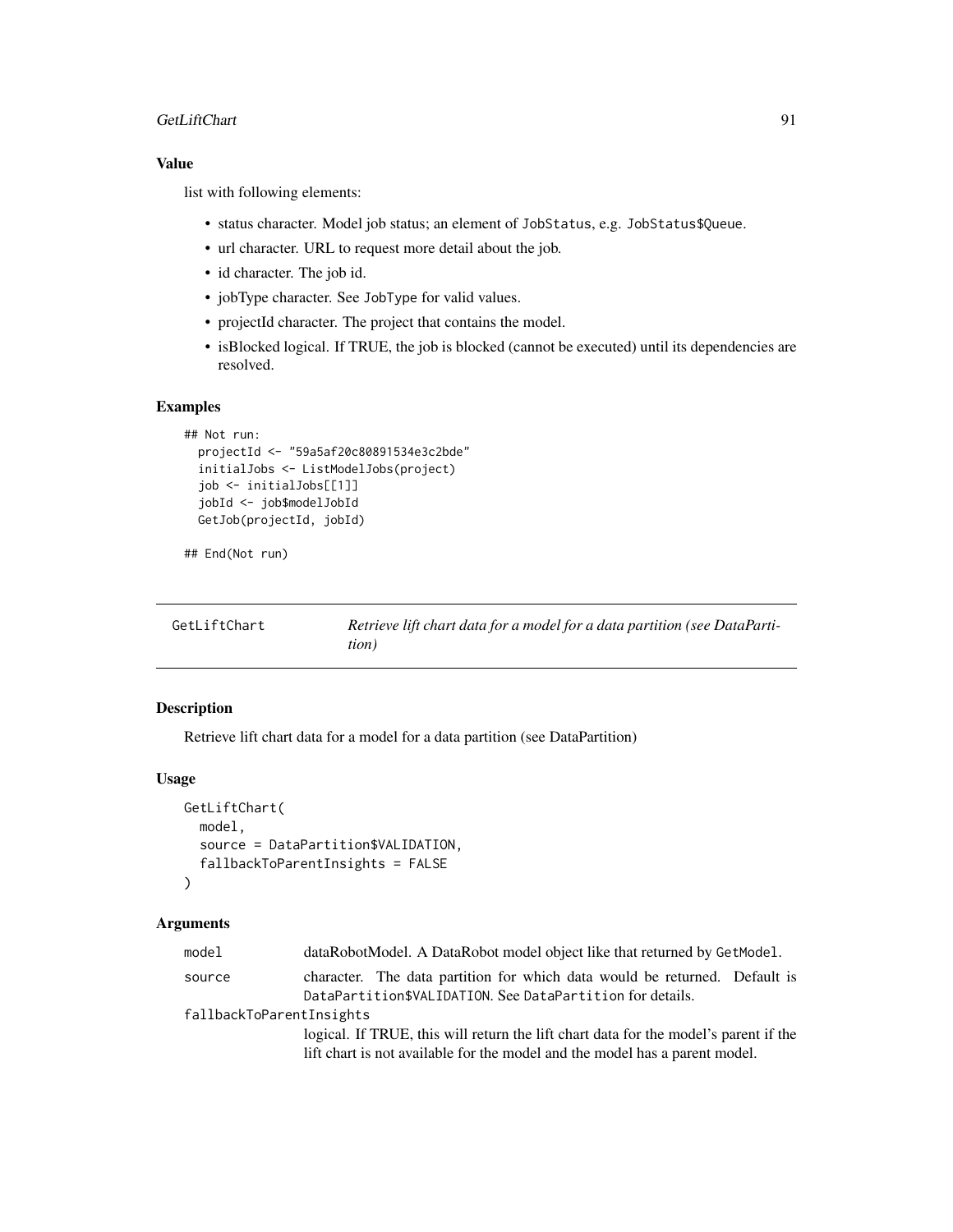# Value

data.frame with the following components:

- binWeight. Numeric: weight of the bin. For weighted projects, the sum of the weights of all rows in the bin; otherwise, the number of rows in the bin.
- actual. Numeric: sum of actual target values in bin.
- predicted. Numeric: sum of predicted target values in bin.

# Examples

```
## Not run:
 projectId <- "59a5af20c80891534e3c2bde"
 modelId <- "5996f820af07fc605e81ead4"
 model <- GetModel(projectId, modelId)
 GetLiftChart(model, source = DataPartition$VALIDATION)
```
## End(Not run)

GetMissingValuesReport

*Get a report on missing values for the model.*

## Description

The missing values report is a list of items, one per feature, sorted by missing count in descending order. Each item in the report contains details on the number of missing values for that feature and how they were handled by the model.

# Usage

GetMissingValuesReport(project, modelId)

#### **Arguments**

| project | character. Either $(1)$ a character string giving the unique alphanumeric identifier    |
|---------|-----------------------------------------------------------------------------------------|
|         | for the project, or $(2)$ a list containing the element projected with this identifier. |
| modelId | character. Unique alphanumeric identifier for the model of interest.                    |

## Value

A list containing:

- feature character. The name of the feature.
- type character. Feature type (numeric or categorical).
- missingCount numeric. The number of missing values in the training data for that feature.
- missingPercentage numeric. The percentage of missing values in the training data for the feature.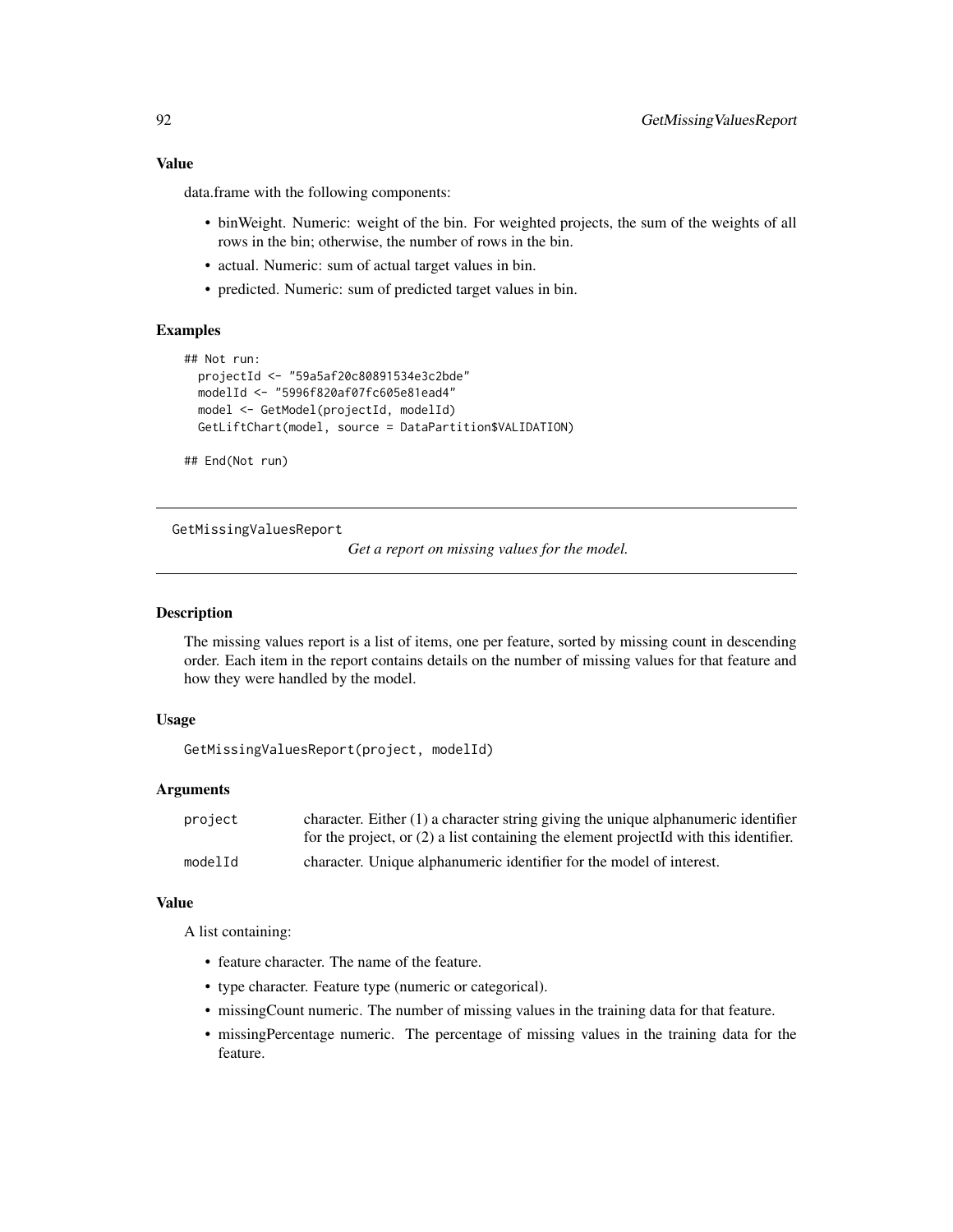#### GetModel 93

- tasks list. A list of information on each task that was applied to that feature to handle missing values. This information contains:
	- id character. The id of the node in the model blueprint chart for this task. (See [Get-](#page-61-0)[BlueprintChart](#page-61-0) for more information on blueprint charts.)
	- name character. The name of the task.
	- descriptions character. Aggregated information about how the task handles missing values.

## Examples

```
## Not run:
  projectId <- "5984b4d7100d2b31c1166529"
  modelId <- "5984b4d7100d2b31c1166529"
  GetMissingValuesReport(projectId, modelId)
```
## End(Not run)

GetModel *Retrieve the details of a specified model*

## **Description**

This function returns a DataRobot S3 object of class dataRobotModel for the model defined by project and modelId.

#### Usage

```
GetModel(project, modelId)
```
# Arguments

| project | character. Either $(1)$ a character string giving the unique alphanumeric identifier    |
|---------|-----------------------------------------------------------------------------------------|
|         | for the project, or $(2)$ a list containing the element projected with this identifier. |
| modelId | character. Unique alphanumeric identifier for the model of interest.                    |

## Details

The S3 object returned by this function is required by the functions DeleteModel, ListModelFeatures, and RequestSampleSizeUpdate.

# Value

An S3 object of class 'dataRobotModel', which is a list with the following components:

- featurelistId. Character string: unique alphanumeric identifier for the featurelist on which the model is based.
- processes. Character vector with components describing preprocessing; may include model-Type.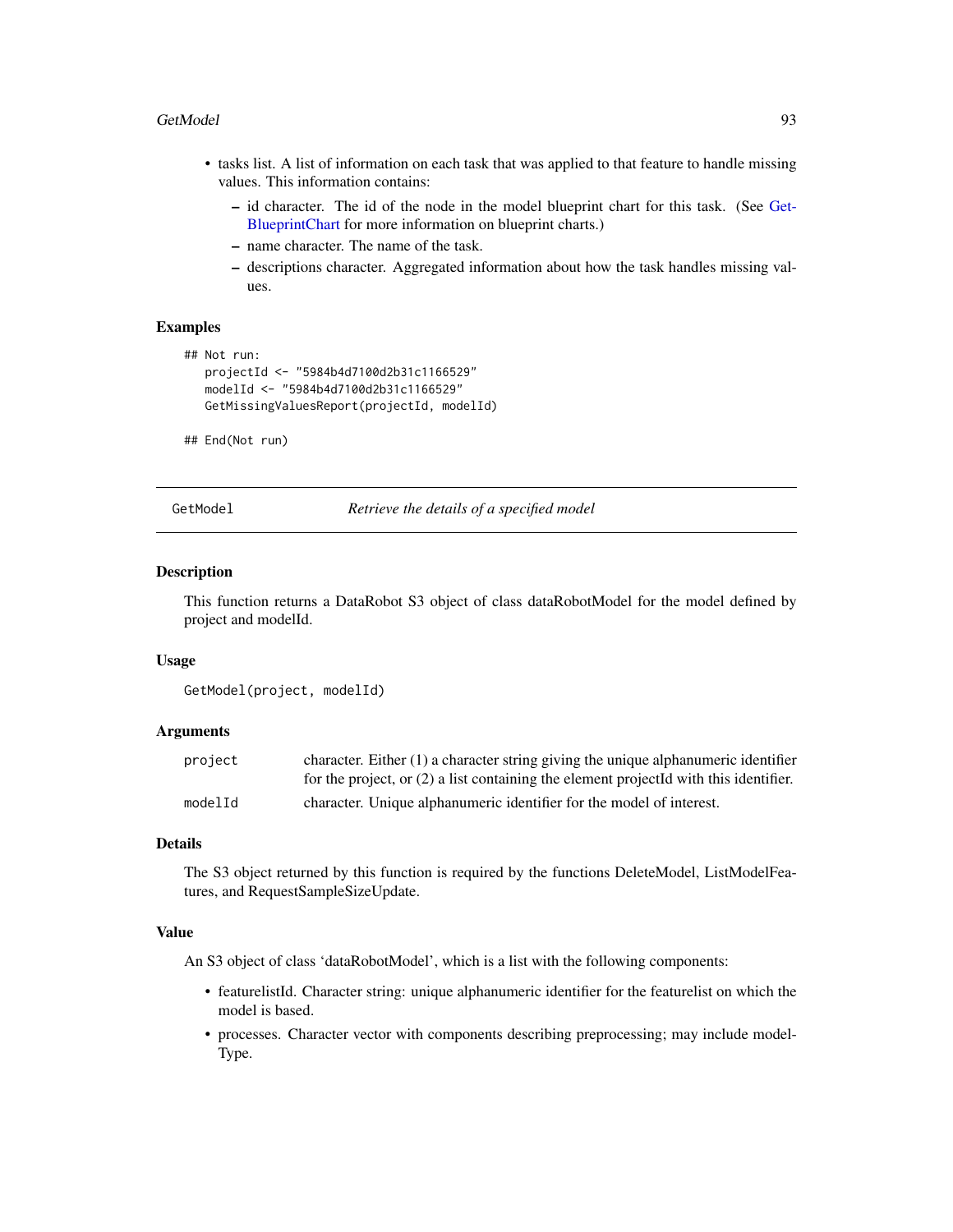- featurelistName. Character string giving the name of the featurelist on which the model is based.
- projectId. Character string giving the unique alphanumeric identifier for the project.
- samplePct. Numeric or NULL. The percentage of the project dataset used in training the model. If the project uses datetime partitioning, the samplePct will be NULL. See trainingRowCount, trainingDuration, and trainingStartDate and trainingEndDate instead.
- trainingRowCount. Integer. The number of rows of the project dataset used in training the model. In a datetime partitioned project, if specified, defines the number of rows used to train the model and evaluate backtest scores; if unspecified, either trainingDuration or trainingStartDate and trainingEndDate was used to determine that instead.
- is Frozen. Logical : is model created with frozen tuning parameters.
- modelType. Character string describing the model type.
- metrics. List with one element for each valid metric associated with the model. Each element is a list with elements for each possible evaluation type (holdout, validation, and crossValidation).
- modelCategory. Character string giving model category (e.g., blend, model).
- blueprintId. Character string giving the unique DataRobot blueprint identifier on which the model is based.
- modelId. Character string giving the unique alphanumeric model identifier.
- projectName. Character string: optional description of project defined by projectId.
- projectTarget. Character string defining the target variable predicted by all models in the project.
- projectMetric. Character string defining the fitting metric optimized by all project models.
- supportsMonotonicConstraints logical. Whether or not the model supports monotonic constraints.
- monotonicIncreasingFeaturelistId character. The ID of the featurelist specifying the features that are constrained to be monotonically increasing. Will be NULL if no increasing constraints are used.
- monotonicDecreasingFeaturelistId character. The ID of the featurelist specifying the features that are constrained to be monotonically decreasing. Will be NULL if no decreasing constraints are used.
- isStarred logical. Whether or not the model is starred.
- predictionThreshold numeric. For binary classification projects, the threshold used for predictions.
- predictionThresholdReadOnly logical. Whether or not the prediction threshold can be modified. Typically, the prediction threshold can no longer be modified once a model has a deployment created or predictions have been made with the dedicated prediction API.

# Examples

```
## Not run:
 projectId <- "59a5af20c80891534e3c2bde"
 modelId <- "5996f820af07fc605e81ead4"
 GetModel(projectId, modelId)
```
## End(Not run)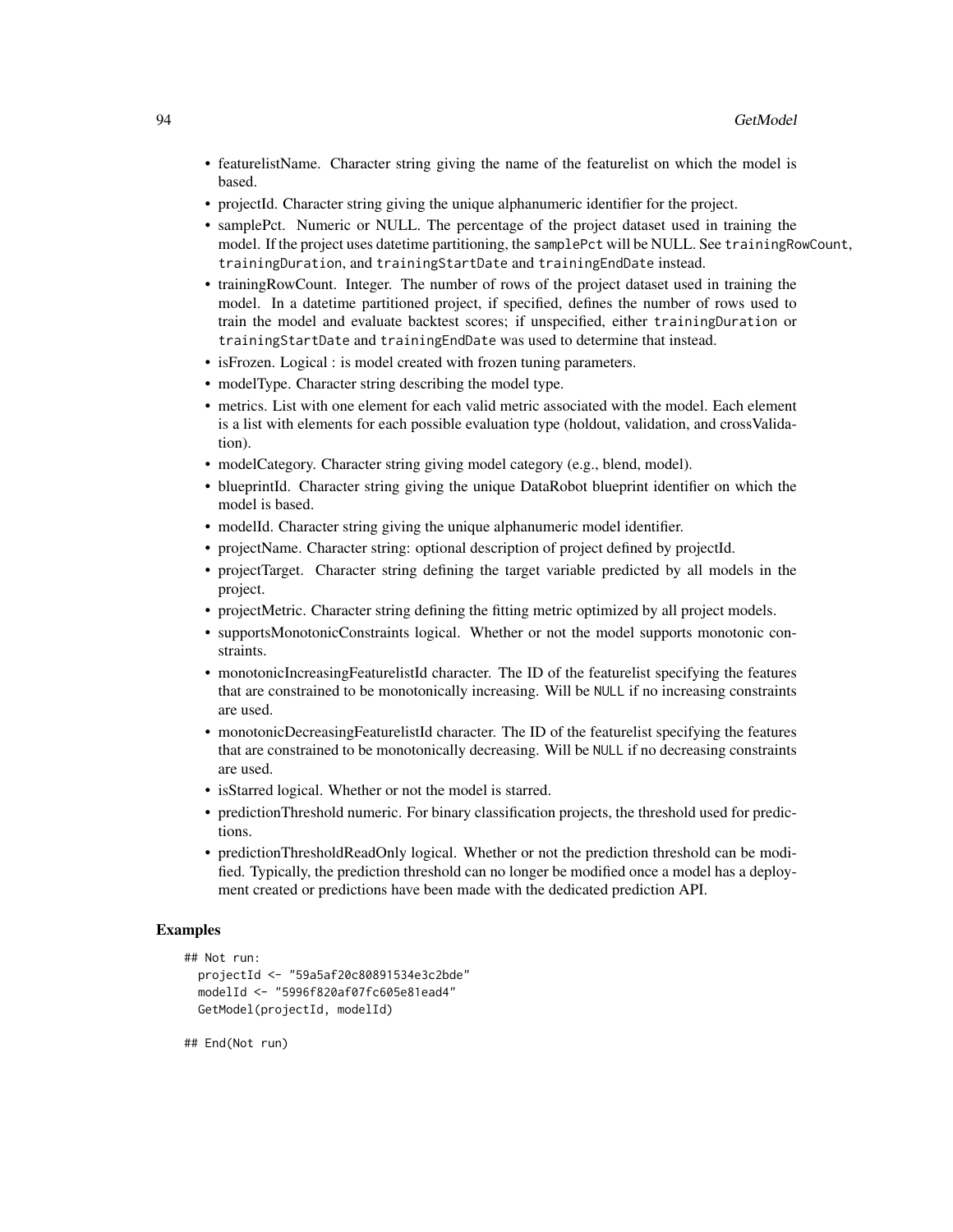GetModelBlueprintChart

*Retrieve a model blueprint chart*

# Description

A model blueprint is a "pruned down" blueprint representing what was actually run for the model. This is solely the branches of the blueprint that were executed based on the featurelist.

#### Usage

GetModelBlueprintChart(project, modelId)

## Arguments

| project | character. Either $(1)$ a character string giving the unique alphanumeric identifier    |
|---------|-----------------------------------------------------------------------------------------|
|         | for the project, or $(2)$ a list containing the element projected with this identifier. |
| modelId | character. Unique alphanumeric identifier for the model of interest.                    |

### Value

List with the following two components:

- nodes. list each element contains information about one node of a blueprint : id and label.
- edges. Two column matrix, identifying blueprint nodes connections.

# Examples

```
## Not run:
 projectId <- "59a5af20c80891534e3c2bde"
 modelId <- "5996f820af07fc605e81ead4"
 GetModelBlueprintChart(projectId, modelId)
```
## End(Not run)

GetModelBlueprintDocumentation *Get documentation for tasks used in the model blueprint*

## Description

A model blueprint is a "pruned down" blueprint representing what was actually run for the model. This is solely the branches of the blueprint that were executed based on the featurelist.

## Usage

GetModelBlueprintDocumentation(project, modelId)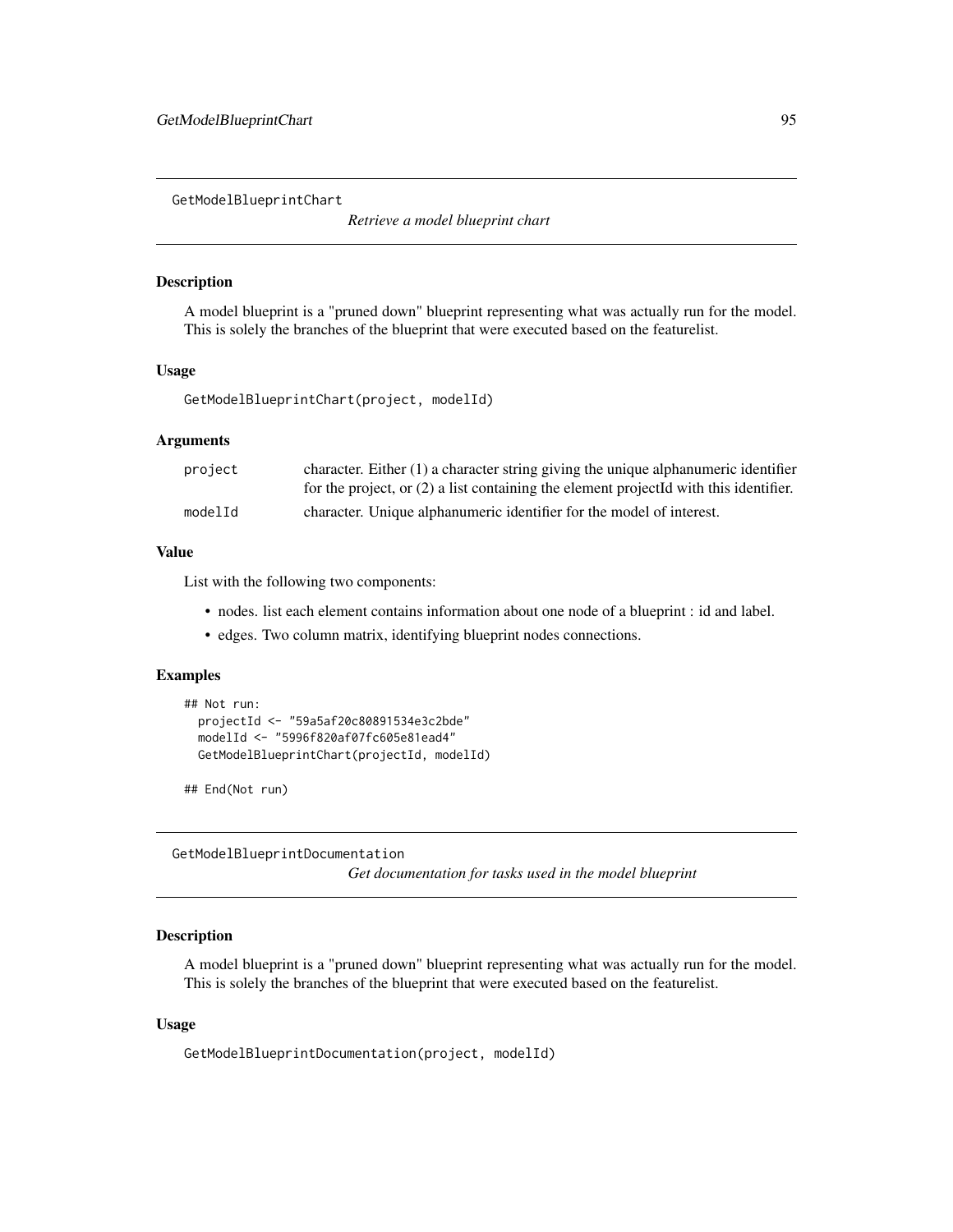## Arguments

| project | character. Either $(1)$ a character string giving the unique alphanumeric identifier<br>for the project, or $(2)$ a list containing the element projected with this identifier. |
|---------|---------------------------------------------------------------------------------------------------------------------------------------------------------------------------------|
| modelId | character. Unique alphanumeric identifier for the model of interest.                                                                                                            |

#### Value

list with following components

task Character string name of the task described in document

description Character string task description

title Character string title of document

- parameters List of parameters that task can received in human-readable format with following components: name, type, description
- links List of external links used in document with following components: name, url

references List of references used in document with following components: name, url

## Examples

```
## Not run:
 projectId <- "59a5af20c80891534e3c2bde"
 modelId <- "5996f820af07fc605e81ead4"
 GetModelBlueprintDocumentation(projectId, modelId)
```
## End(Not run)

GetModelCapabilities *Get supported capabilities for a model, e.g., whether it has a word cloud.*

# Description

Get supported capabilities for a model, e.g., whether it has a word cloud.

## Usage

```
GetModelCapabilities(model)
```
#### Arguments

model An S3 object of class dataRobotModel like that returned by the function Get-Model, or each element of the list returned by the function ListModels.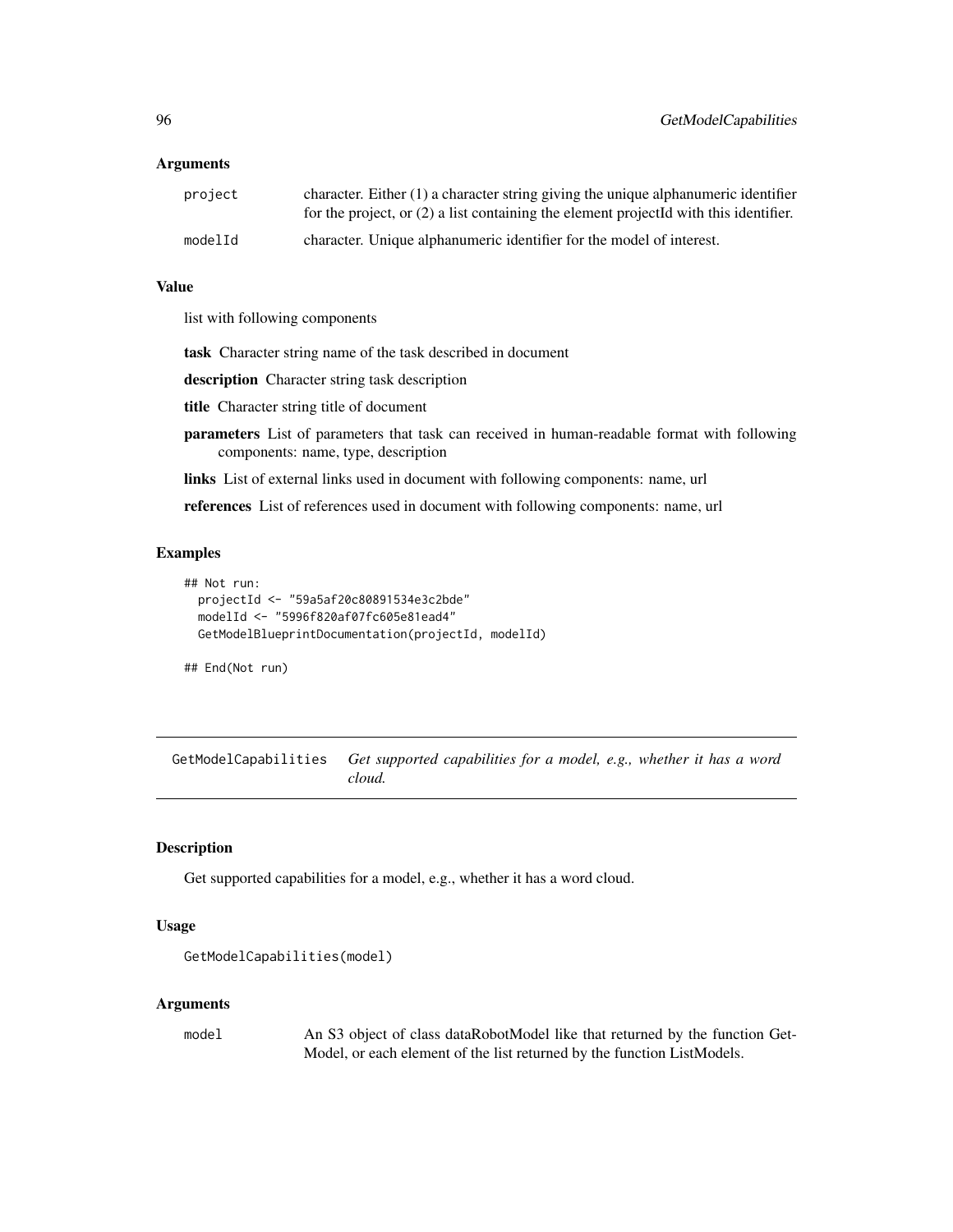# Value

#### Returns

- supportsBlending logical. Whether or not the model supports blending. See RequestBlender.
- supportsMonotonicConstraints logical. Whether or not the model supports monotonic constraints. See RequestModel
- hasWordCloud logical. Whether or not the model has a word cloud. See GetWordCloud.
- eligibleForPrime logical. Whether or not the model is eligible for Prime. See CreatePrimeCode.
- hasParameters logical. Whether or not the model has parameters. See GetModelParameters.

# Examples

```
## Not run:
 projectId <- "59a5af20c80891534e3c2bde"
 modelId <- "5996f820af07fc605e81ead4"
 model <- GetModel(projectId, modelId)
 GetModelCapabilities(model)
```

```
## End(Not run)
```
GetModelFromJobId *Retrieve a new or updated model defined by modelJobId*

# Description

The functions RequestNewModel and RequestSampleSizeUpdate initiate the creation of new models in a DataRobot project. Both functions submit requests to the DataRobot modeling engine and return an integer-valued modelJobId. The GetModelFromJobId function polls the modeling engine until the model has been built or a specified time limit is exceeded, returning an S3 object of class 'dataRobotModel' when the model is available.

# Usage

```
GetModelFromJobId(project, modelJobId, maxWait = 600)
```

| project    | character. Either $(1)$ a character string giving the unique alphanumeric identifier<br>for the project, or $(2)$ a list containing the element projected with this identifier. |
|------------|---------------------------------------------------------------------------------------------------------------------------------------------------------------------------------|
| modelJobId | The integer returned by either RequestNewModel or RequestSampleSizeUp-<br>date.                                                                                                 |
| maxWait    | integer. The maximum time (in seconds) to wait for the model job to complete.                                                                                                   |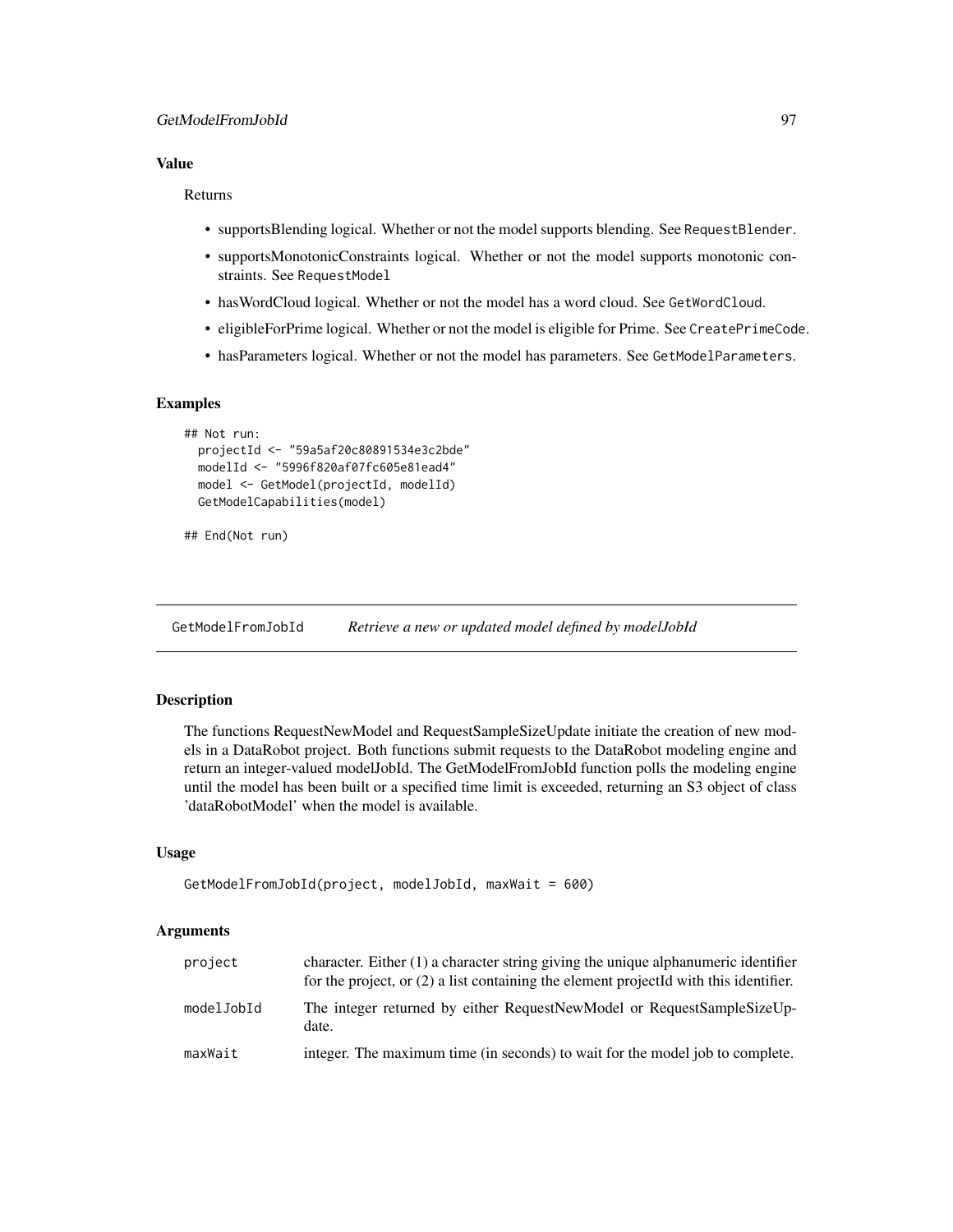# Details

Motivation for this function is the fact that some models - e.g., very complex machine learning models fit to large datasets - may take a long time to complete. Splitting the model creation request from model retrieval in these cases allows the user to perform other interactive R session tasks between the time the model creation/update request is made and the time the final model is available.

# Value

An S3 object of class 'dataRobotModel' summarizing all available information about the model.

## Examples

```
## Not run:
 projectId <- "59a5af20c80891534e3c2bde"
 initialJobs <- ListModelJobs(project)
 job <- initialJobs[[1]]
 modelJobId <- job$modelJobId
 GetModelJobFromJobId(projectId, modelJobId)
```

```
## End(Not run)
```
GetModelingFeaturelist

*Retrieve a specific modeling featurelist from a DataRobot project*

# **Description**

In time series projects, a new set of modeling features is created after setting the partitioning options. These features are automatically derived from those in the project's dataset and are the features used for modeling. Modeling features are only accessible once the target and partitioning options have been set. In projects that don't use time series modeling, once the target has been set, ModelingFeaturelists and Featurelists will behave the same.

#### Usage

```
GetModelingFeaturelist(project, featurelistId)
```

| project       | character. Either $(1)$ a character string giving the unique alphanumeric identifier<br>for the project, or $(2)$ a list containing the element projected with this identifier. |
|---------------|---------------------------------------------------------------------------------------------------------------------------------------------------------------------------------|
| featurelistId | Unique alphanumeric identifier for the featurelist to be retrieved.                                                                                                             |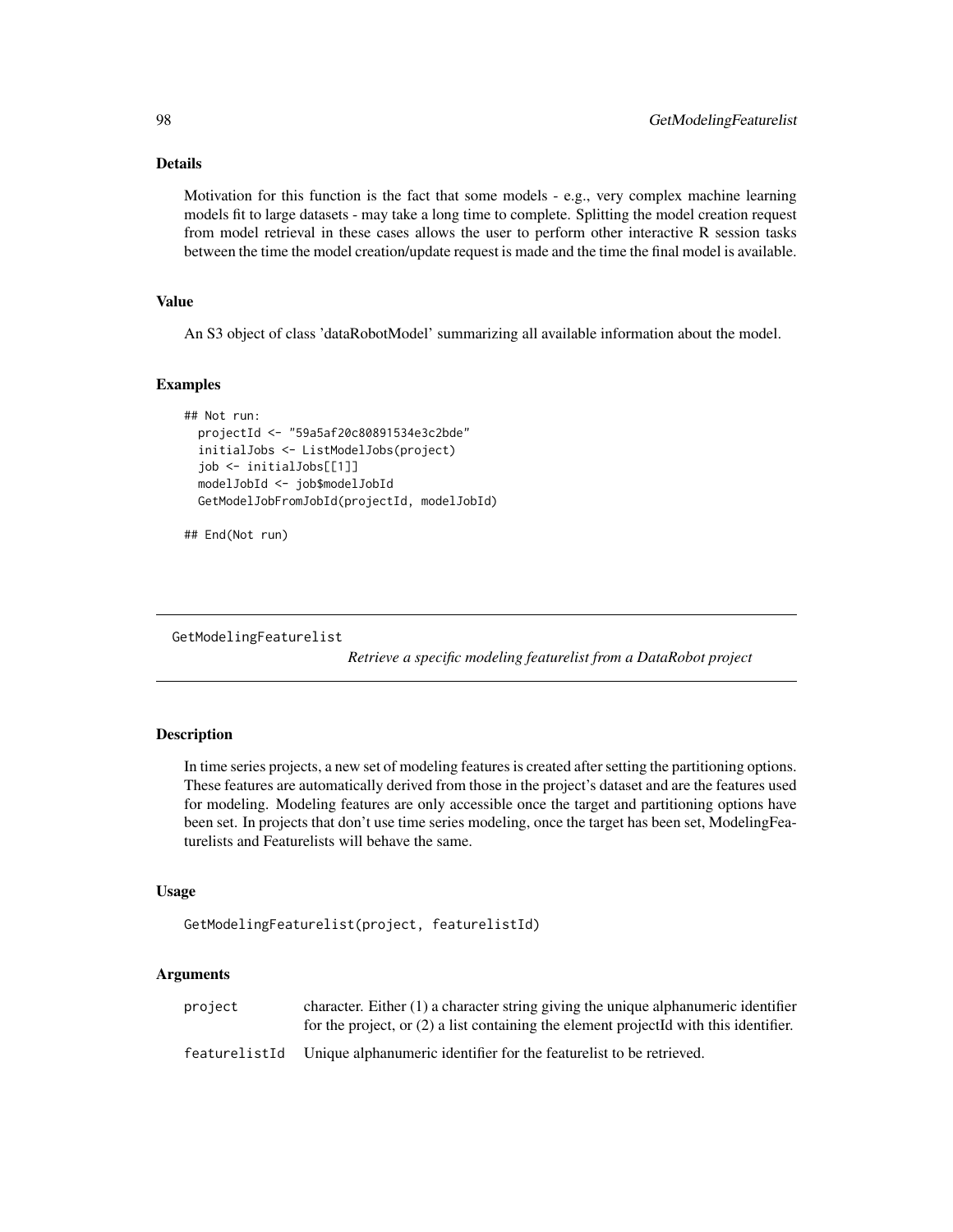## GetModelJob 99

# Value

A list with the following elements describing the requested featurelist:

- featurelistId character. The unique alphanumeric identifier for the featurelist.
- projectId character. The project to which the featurelist belongs.
- features character. The names of the variables included in the featurelist.
- name character. The name of the featurelist.
- created character. A timestamp of when the featurelist was created.
- isUserCreated logical. Whether or not the featurelist was created by a user (as opposed to DataRobot automation).
- numModels numeric. The number of models that currently use this featurelist.

# Examples

```
## Not run:
 projectId <- "59a5af20c80891534e3c2bde"
 featureList <- CreateModelingFeaturelist(projectId, "myFeaturelist", c("feature1", "feature2"))
 featurelistId <- featureList$featurelistId
 GetModelingFeaturelist(projectId, featurelistId)
```
## End(Not run)

GetModelJob *Request information about a single model job*

#### Description

Request information about a single model job

#### Usage

```
GetModelJob(project, modelJobId)
```

| project    | character. Either $(1)$ a character string giving the unique alphanumeric identifier<br>for the project, or $(2)$ a list containing the element projected with this identifier. |
|------------|---------------------------------------------------------------------------------------------------------------------------------------------------------------------------------|
| modelJobId | Character string specifying the job id                                                                                                                                          |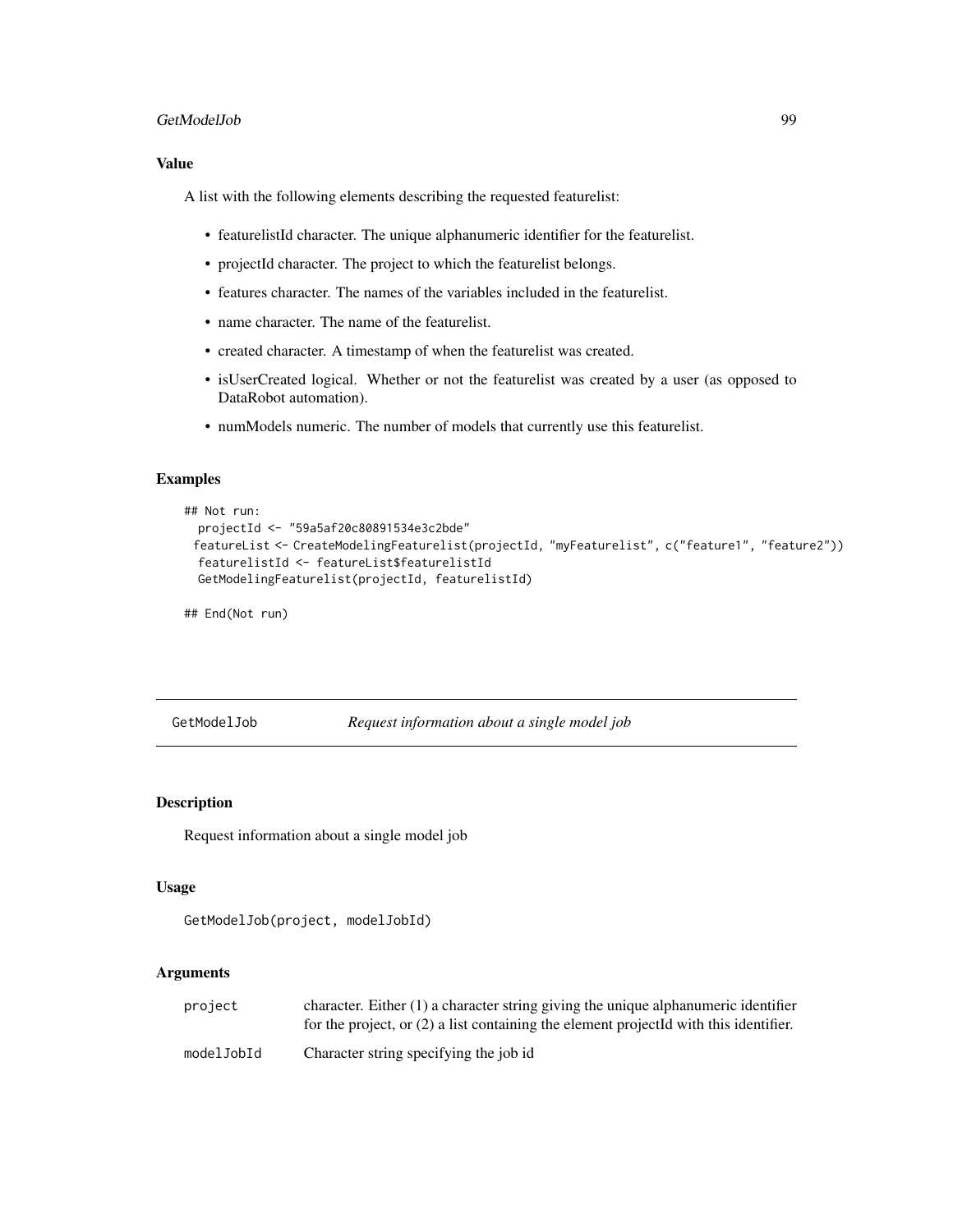list with following elements:

- status character. Model job status; an element of JobStatus, e.g. JobStatus\$Queue.
- processes list. List of character vectors describing any preprocessing applied.
- projectId character. The unique identifier for the project.
- samplePct numeric. The percentage of the dataset used for model building.
- trainingRowCount. Integer. The number of rows of the project dataset used in training the model.
- modelType character. string specifying the model this job builds.
- modelCategory character. What kind of model this is prime for DataRobot Prime models, /codeblend for blender models, and /codemodel for other models.
- featurelistId character. Id of the featurelist used in fitting the model.
- blueprintId character. Id of the DataRobot blueprint on which the model is based.
- modelJobId character. Id of the job.
- isBlocked logical. If TRUE, the job is blocked (cannot be executed) until its dependencies are resolved.

#### Examples

```
## Not run:
 projectId <- "59a5af20c80891534e3c2bde"
 initialJobs <- ListModelJobs(project)
 job <- initialJobs[[1]]
 modelJobId <- job$modelJobId
 GetModelJob(projectId, modelJobId)
```
## End(Not run)

GetModelParameters *Retrieve model parameters*

#### **Description**

Retrieve model parameters

#### Usage

GetModelParameters(project, modelId)

| project | character. Either $(1)$ a character string giving the unique alphanumeric identifier    |
|---------|-----------------------------------------------------------------------------------------|
|         | for the project, or $(2)$ a list containing the element projected with this identifier. |
| modelId | character. Unique alphanumeric identifier for the model of interest.                    |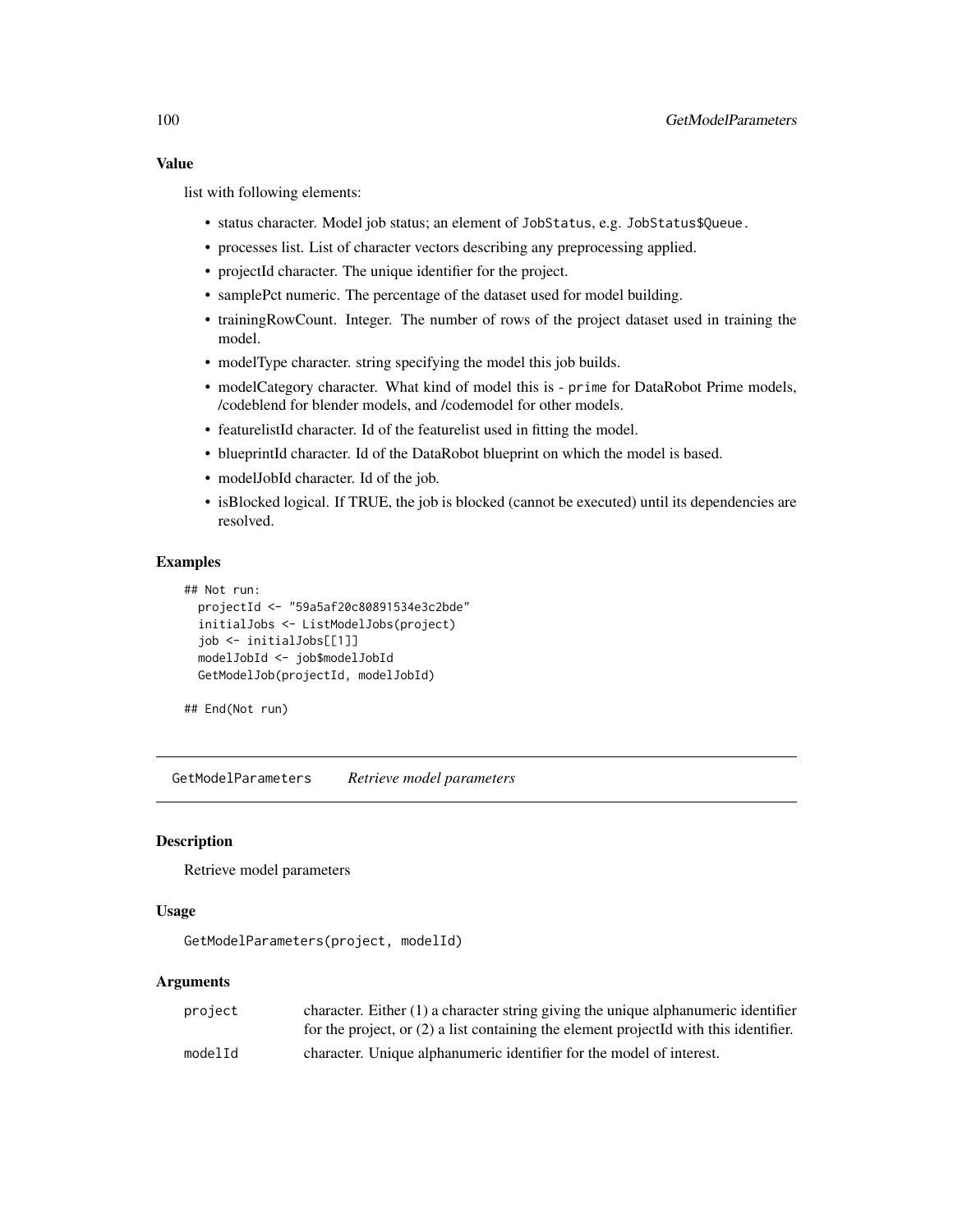# Value

List with the following components:

- parameters. List of model parameters that are related to the whole model with following components: name, value.
- derivedFeatures. List containing preprocessing information about derived features with following components: originalFeature, derivedFeature, type, coefficient, transformations and stageCoefficients. 'transformations' is a list itself with components: name and value. 'stage-Coefficients' is also a list with components: stage and coefficient. It contains coefficients for each stage of multistage models and is empty list for single stage models.

# **Examples**

```
## Not run:
 projectId <- "59a5af20c80891534e3c2bde"
 modelId <- "5996f820af07fc605e81ead4"
 GetModelParameters(projectId, modelId)
```

```
## End(Not run)
```
GetModelRecommendation

*Retrieve a model recommendation from DataRobot for your project.*

# Description

Model recommendations are only generated when you run full Autopilot. One of them (the most accurate individual, non-blender model) will be prepared for deployment. In the preparation process, DataRobot will: (1) calculate feature impact for the selected model and use it to generate a reduced feature list, (2) retrain the selected model on the reduced featurelist, (3) will replace the recommended model with the new model if performance is improved on the reduced featurelist, (4) will retrain the model on a higher sample size, and (5) will replace the recommended model with the higher sample size model if it is more accurate.

# Usage

```
GetModelRecommendation(project, type = RecommendedModelType$FastAccurate)
```

| project | character. Either $(1)$ a character string giving the unique alphanumeric identifier<br>for the project, or $(2)$ a list containing the element projected with this identifier. |
|---------|---------------------------------------------------------------------------------------------------------------------------------------------------------------------------------|
| type    | character. The type of recommendation to retrieve. See Recommended Model Type<br>for available options. Defaults to RecommendedModelType\$FastAccurate.                         |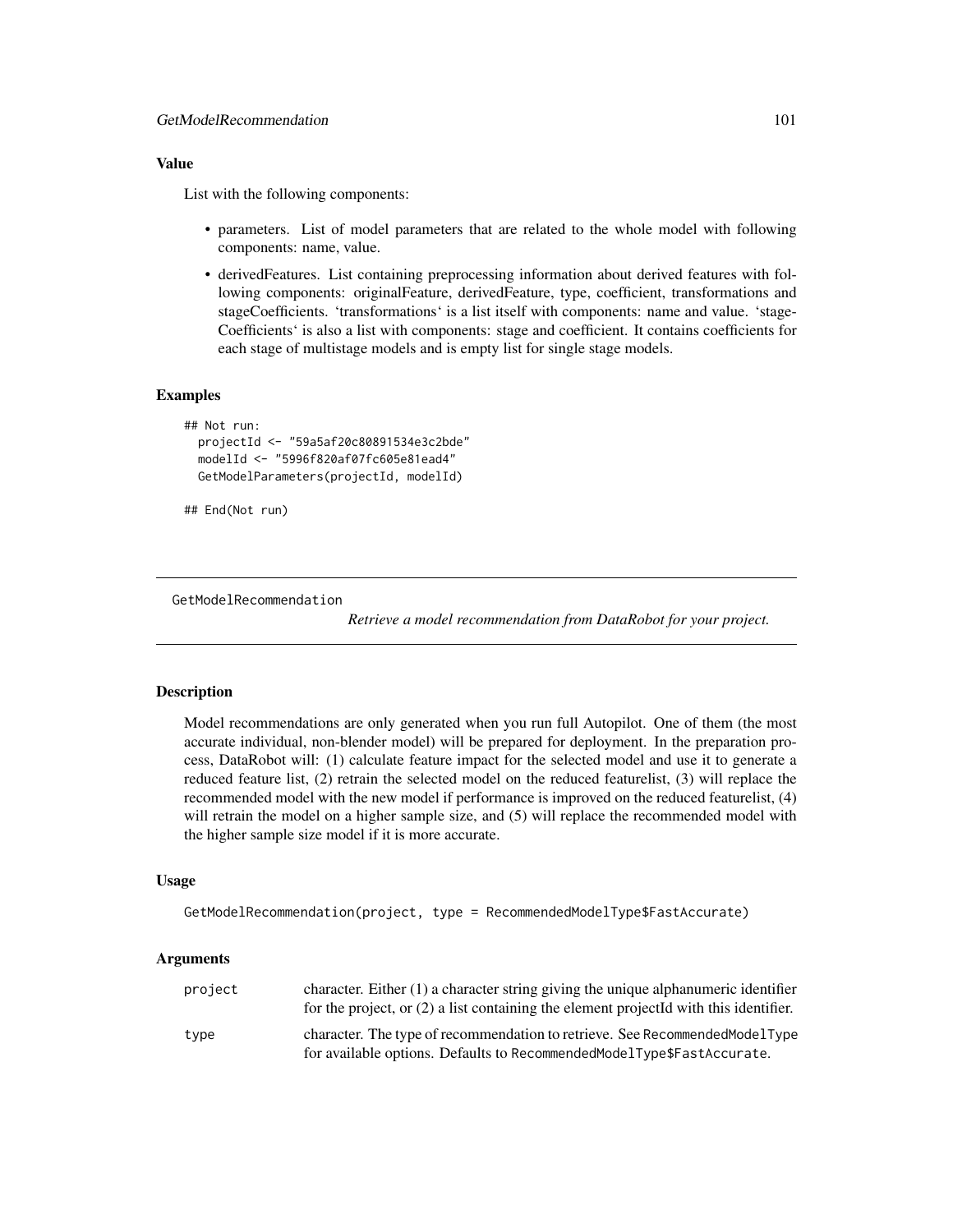A list containing information about the recommended model:

- modelId character. The model ID of the recommended model.
- projectId character. The project ID of the project the recommendations were made for.
- recommendationType character. The type of recommendation being made.

# Examples

```
## Not run:
 projectId <- "5984b4d7100d2b31c1166529"
 GetModelRecommendation(projectId)
```
## End(Not run)

GetMultiSeriesProperties

*Retrieve time series properties for a potential multiseries datetime partition column*

# Description

Multiseries time series projects use multiseries id columns to model multiple distinct series within a single project. This function returns the time series properties (time step and time unit) of this column if it were used as a datetime partition column with the specified multiseries id columns, running multiseries detection automatically if it had not previously been successfully ran.

# Usage

```
GetMultiSeriesProperties(
 project,
  dateColumn,
 multiseriesIdColumns,
 crossSeriesGroupByColumns = NULL,
 maxWait = 600)
```

| project              | character. Either $(1)$ a character string giving the unique alphanumeric identifier<br>for the project, or $(2)$ a list containing the element projected with this identifier. |                                                                               |
|----------------------|---------------------------------------------------------------------------------------------------------------------------------------------------------------------------------|-------------------------------------------------------------------------------|
|                      |                                                                                                                                                                                 |                                                                               |
| dateColumn           |                                                                                                                                                                                 | character. The name of the column containing the date that defines the time   |
|                      | series.                                                                                                                                                                         |                                                                               |
| multiseriesIdColumns |                                                                                                                                                                                 |                                                                               |
|                      |                                                                                                                                                                                 | character. Optional. The Series ID to demarcate the series. If not specified, |
|                      |                                                                                                                                                                                 | DataRobot will attempt to automatically infer the series ID.                  |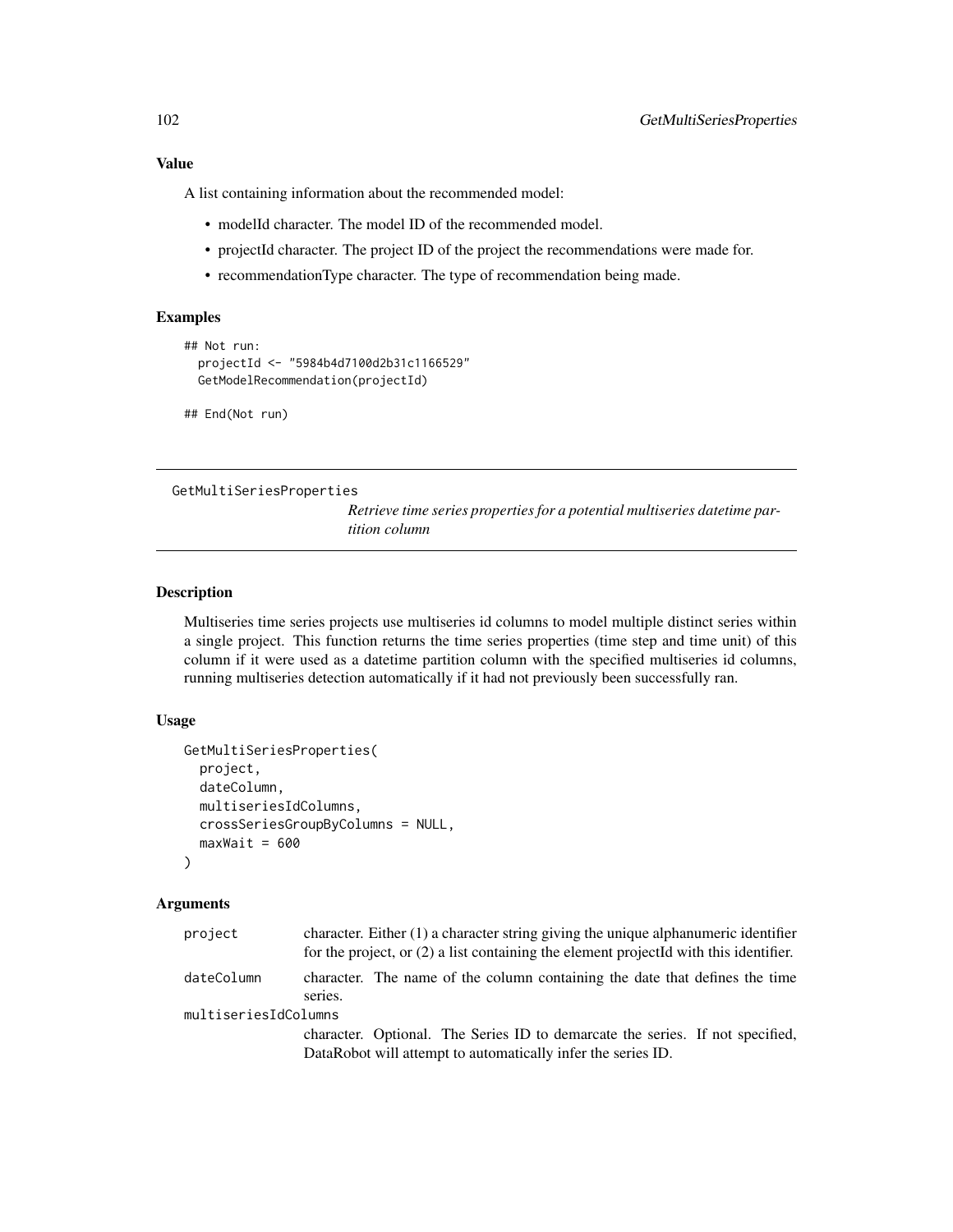|         | crossSeriesGroupByColumns                                                                                                   |
|---------|-----------------------------------------------------------------------------------------------------------------------------|
|         | character. Optional. Column to split a cross series into further groups. For ex-                                            |
|         | ample, if every series is sales of an individual product, the cross series group                                            |
|         | could be e product category with values like "men's clothing", "sports equip-                                               |
|         | ment", etc. Requires multiseries with useCrossSeries enabled.                                                               |
| maxWait | integer. if a multiseries detection task is run, the maximum amount of time to<br>wait for it to complete before giving up. |

# Value

A named list which contains:

- timeSeriesEligible logical. Whether or not the series is eligible to be used for time series.
- crossSeriesEligible logical. Whether or not the cross series group by column is eligible for cross-series modeling. Will be NULL if no cross series group by column is used.
- crossSeriesEligibilityReason character. The type of cross series eligibility (or ineligibility).
- timeUnit character. For time series eligible features, the time unit covered by a single time step, e.g. "HOUR", or NULL for features that are not time series eligible.
- timeStep integer. Expected difference in time units between rows in the data. Will be NULL for features that are not time series eligible.

# Examples

```
## Not run:
 projectId <- "59a5af20c80891534e3c2bde"
 GetMultiSeriesProperties(projectId,
                           dateColumn = "myFeature",
                           multiseriesIdColumns = "Store")
```
## End(Not run)

GetParetoFront *Pareto Front data for a Eureqa model*

## Description

The Eureqa algorithm generates millions and millions of equations. Eureqa takes the best bits from the best initial models and splices them randomly into the next generation. After enough mixing, the models can achieve good accuracy. There are usually many equations at every complexity level, but they aren't exposed. The models that are displayed are the "Pareto-optimal" models. That means that for any given complexity score, it shows the model with the best error metric on the training data out of all the modes. After that, for each remaining model, if there a strictly better model, throw out the strictly-worse model. A Pareto Front are those "Pareto-optimal" models that are generated at various complexity scores.

## Usage

```
GetParetoFront(model)
```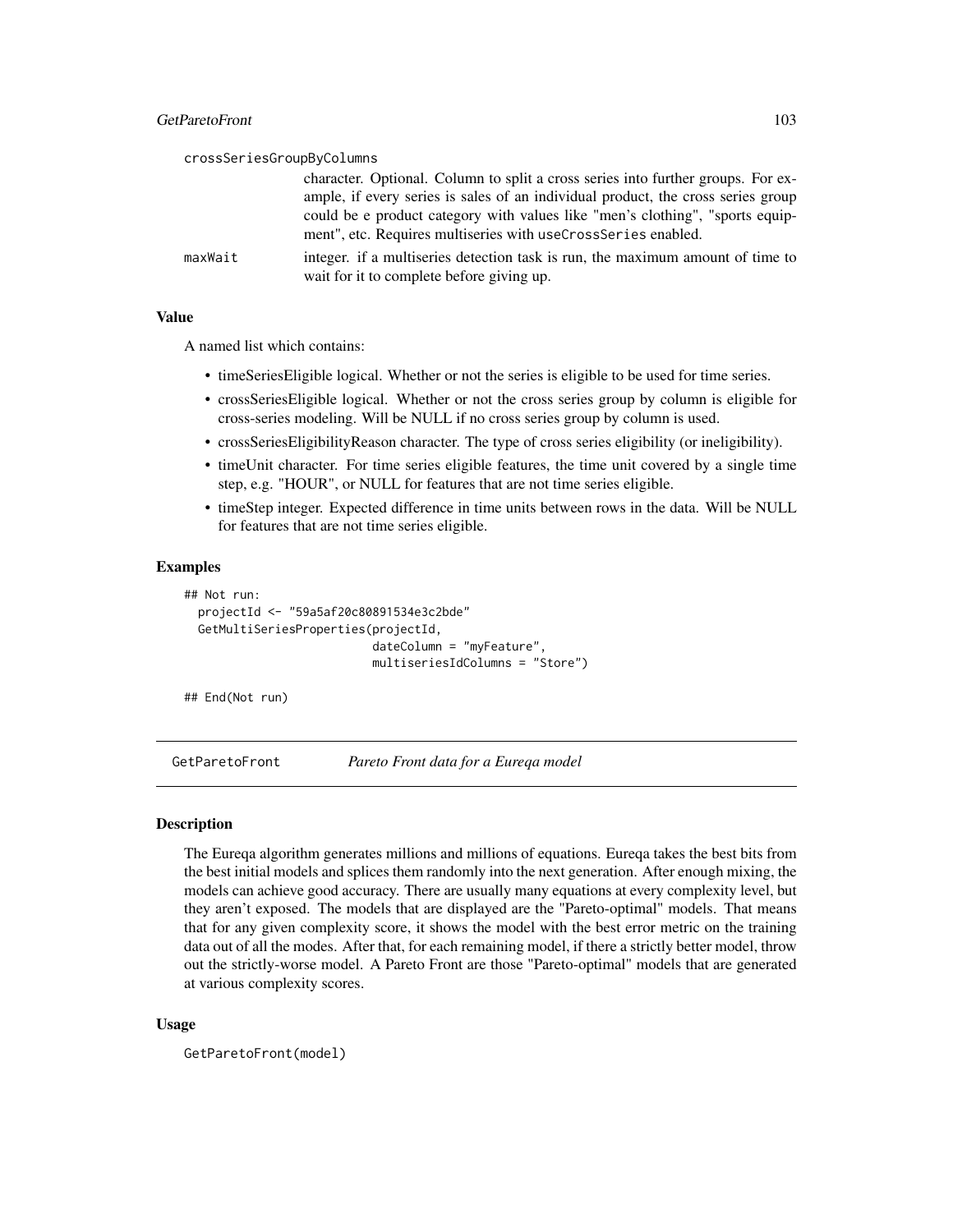## Arguments

model An S3 object of class dataRobotModel like that returned by the function Get-Model, or each element of the list returned by the function ListModels.

## Value

data.frame with the following components:

- projectId character. the id of the project the model belongs to
- errorMetric character. Eureqa error-metric identifier used to compute error metrics for this search. Note that Eureqa error metrics do NOT correspond 1:1 with DataRobot error metrics – the available metrics are not the same, and even equivalent metrics may be computed slightly differently.
- hyperparameters list. A list of the various hyperparameters that could be used. By default there are none.
- targetType character. Indicating what kind of modeling is being done in this project Options are: "Regression", "Binary" (Binary classification), "Multiclass" (Multiclass classification)
- solutions list. List of pareto points. Every pareto point contains a dictionary with keys:
	- eureqaSolutionId character. ID of this solution
	- complexity numeric. Complexity score for this solution. Complexity score is a function of the mathematical operators used in the current solution. The Complexity calculation can be tuned via model hyperparameters.
	- error numeric. Error for the current solution, as computed by Eureqa using the "error\_metric" error metric.
	- expression character. String specifying the Eureqa model equation.
	- expression\_annotated character. Eureqa model equation string with variable names tagged for easy identification.

# Examples

```
## Not run:
 projectId <- "5b2827556523cd05bd1507a5"
 modelId <- "5b29406c6523cd0665685a8d"
 model <- GetModel(projectId, modelId)
 GetParetoFront(model)
```
## End(Not run)

GetPredictionDataset *Retrieve data on a prediction dataset*

# Description

Retrieve data on a prediction dataset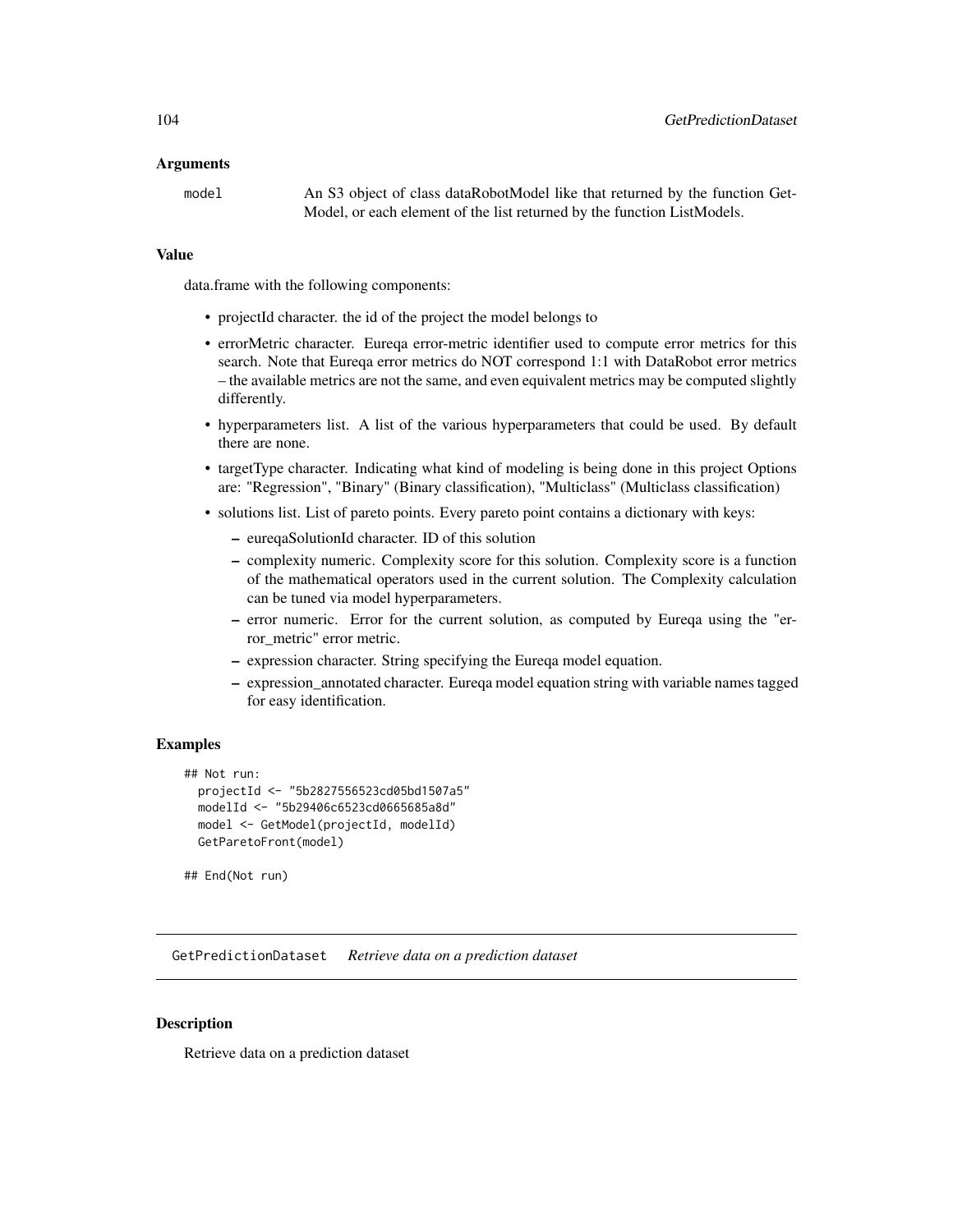# GetPredictionExplanations 105

# Usage

GetPredictionDataset(project, datasetId)

# Arguments

| project   | character. Either $(1)$ a character string giving the unique alphanumeric identifier<br>for the project, or $(2)$ a list containing the element projected with this identifier. |
|-----------|---------------------------------------------------------------------------------------------------------------------------------------------------------------------------------|
| datasetId | character. The ID of the prediction dataset.                                                                                                                                    |

## Value

Data for a particular prediction dataset:

- id character. The unique alphanumeric identifier for the dataset.
- numColumns numeric. Number of columns in dataset.
- name character. Name of dataset file.
- created character. time of upload.
- projectId character. String giving the unique alphanumeric identifier for the project.
- numRows numeric. Number of rows in dataset.
- forecastPoint. The point relative to which predictions will be generated, based on the forecast window of the project. Only specified in time series projects, otherwise will be NULL.

# Examples

```
## Not run:
 projectId <- "59a5af20c80891534e3c2bde"
 datasetId <- "5cd36e6e77a90f79a28ba414"
 GetPredictionDataset(projectId, datasetId)
```
## End(Not run)

GetPredictionExplanations

*Get prediction explanations*

# Description

A streamlined workflow to both generate and retrieve prediction explanations for a model.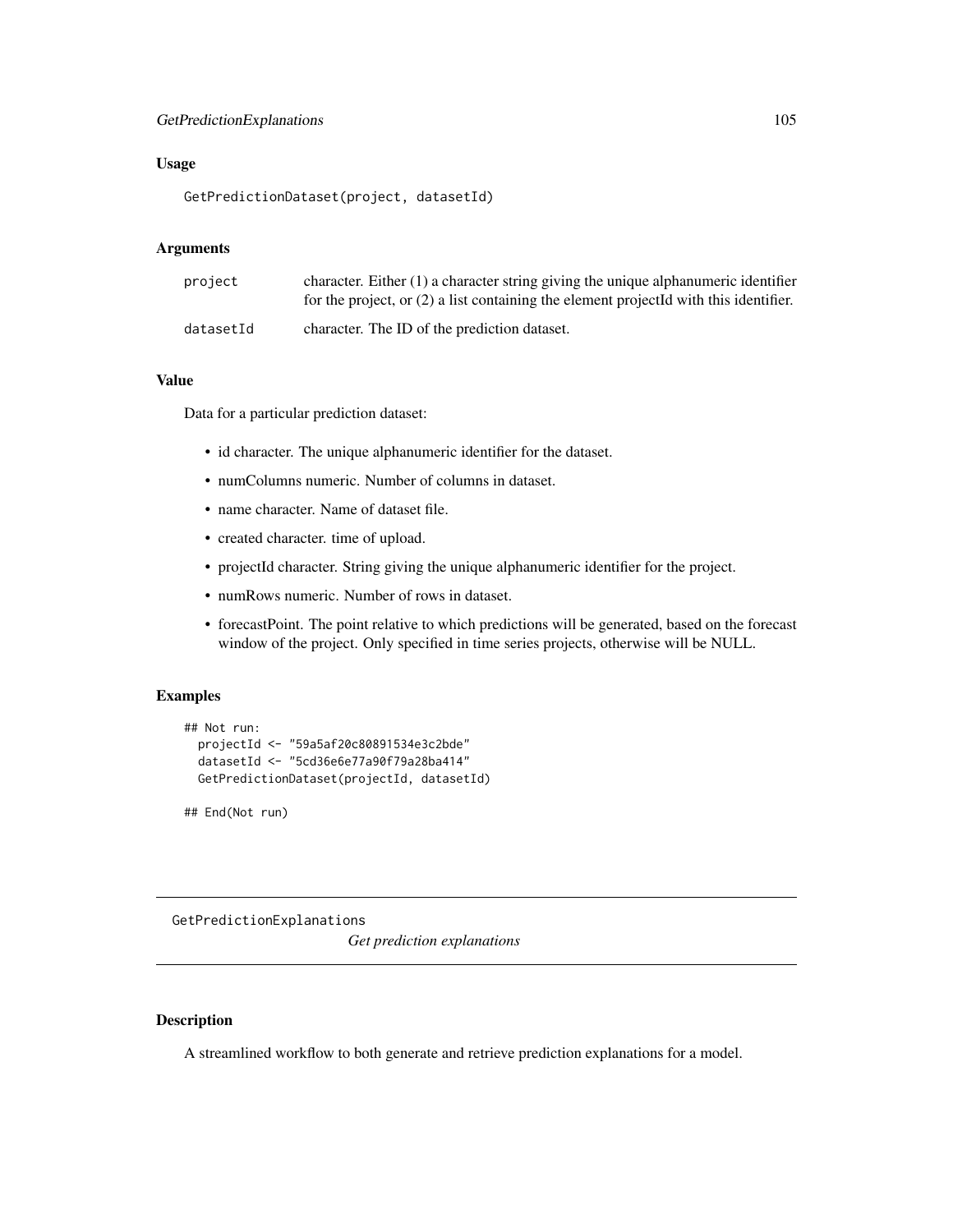# Usage

```
GetPredictionExplanations(
 model,
 dataset,
 maxExplanations = NULL,
  thresholdLow = NULL,
  thresholdHigh = NULL,
 batchSize = NULL,
 maxWait = 600,excludeAdjustedPredictions = TRUE
)
```
# Arguments

| model                      | An S3 object of class dataRobotModel like that returned by the function Get-<br>Model, or each element of the list returned by the function ListModels.                                                                                                                                                                                        |
|----------------------------|------------------------------------------------------------------------------------------------------------------------------------------------------------------------------------------------------------------------------------------------------------------------------------------------------------------------------------------------|
| dataset                    | object. Either (1) the prediction dataset object of class dataRobotPredictionDataset,<br>$(2)$ a data. frame containing the prediction data, $(3)$ the dataset ID of the predic-<br>tion dataset, $(4)$ a file path to the data, or $(5)$ a URL to the data. References the<br>dataset of predictions used to get prediction explanations for. |
| maxExplanations            |                                                                                                                                                                                                                                                                                                                                                |
|                            | integer. Optional. The maximum number of prediction explanations to supply<br>per row of the dataset, default: 3.                                                                                                                                                                                                                              |
| thresholdLow               | numeric. Optional. The lower threshold, below which a prediction must score in<br>order for prediction explanations to be computed for a row in the dataset. If nei-<br>ther threshold_high nor threshold_low is specified, prediction explanations<br>will be computed for all rows.                                                          |
| thresholdHigh              | numeric. Optional. The high threshold, above which a prediction must score in<br>order for prediction explanations to be computed. If neither threshold_high<br>nor threshold_low is specified, prediction explanations will be computed for<br>all rows.                                                                                      |
| batchSize                  | integer. Optional. Maximum number of prediction explanations rows to retrieve<br>per request                                                                                                                                                                                                                                                   |
| maxWait                    | integer. The maximum time (in seconds) to wait for the model job to complete.                                                                                                                                                                                                                                                                  |
| excludeAdjustedPredictions |                                                                                                                                                                                                                                                                                                                                                |
|                            | logical. Optional. Set to FALSE to include adjusted predictions, which are<br>predictions adjusted by an exposure column. This is only relevant for projects<br>that use an exposure column.                                                                                                                                                   |
|                            |                                                                                                                                                                                                                                                                                                                                                |

# Value

data frame with following columns:

- rowId integer. Row id from prediction dataset.
- prediction numeric. The output of the model for this row (numeric prediction for regression problem, predicted class for classification problem).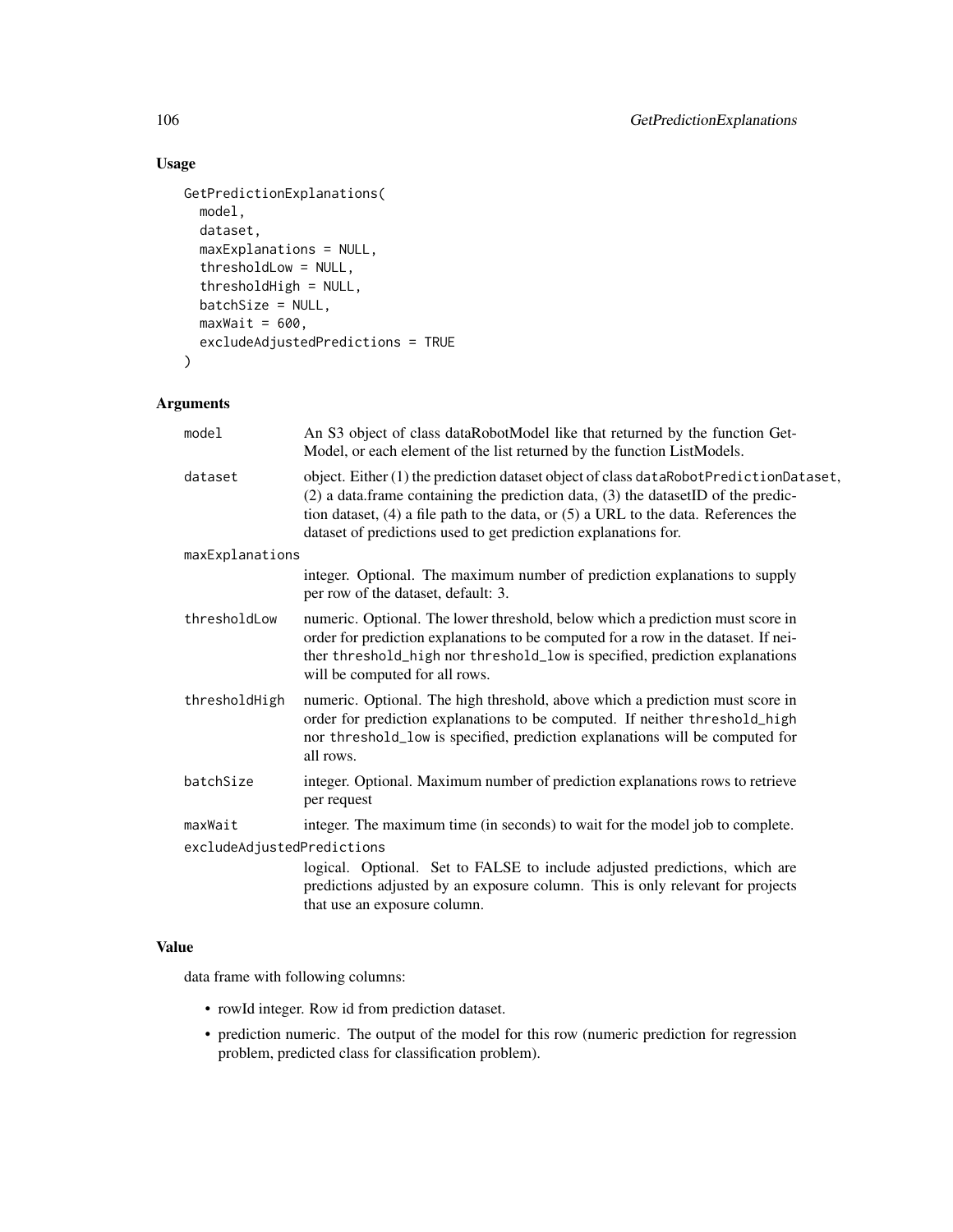- class1Label character. Label of class 0. Available only for classification problem.
- class1Probability numeric. Predicted probability of class 0. Available only for classification problem.
- class2Label character. Label of class 1. Available only for classification
- class2Probability numeric. Predicted probability of class 1. Available only for classification problem.
- explanation1FeatureName character. The name of the feature contributing to the prediction.
- explanation1FeatureValue character. the value the feature took on for this row.
- explanation1QualitativeStrength numeric. How strongly the feature affected the prediction.
- explanation1Strength character. A human-readable description of how strongly the feature affected the prediction (e.g. ' $+++$ ', ' $-$ ', ' $+$ ').
- explanation1Label character. Describes what output was driven by this prediction explanation. For regression projects, it is the name of the target feature. For classification projects, it is the class whose probability increasing would correspond to a positive strength of this.
- explanationNFeatureName character. The name of the feature contributing to the prediction.
- explanationNFeatureValue character. The value the feature took on for this row.
- explanationNQualitativeStrength numeric. How strongly the feature affected the prediction.
- explanationNStrength character. A human-readable description of how strongly the feature affected the prediction (e.g. ' $+++$ ', ' $-$ ', ' $+$ ').
- explanationNLabel character. Describes what output was driven by this prediction explanation. For regression projects, it is the name of the target feature. For classification projects, it is the class whose probability increasing would correspond to a positive strength of this.
- explanationNFeatureName. Character string the name of the feature contributing to the prediction.

# Examples

```
## Not run:
 projectId <- "59a5af20c80891534e3c2bde"
 modelId <- "5996f820af07fc605e81ead4"
 datasets <- ListPredictionDatasets(projectId)
 dataset <- datasets[[1]]
 model <- GetModel(projectId, modelId)
 GetPredictionExplanations(model, dataset)
```

```
## End(Not run)
```
GetPredictionExplanationsInitialization *Retrieve the prediction explanations initialization for a model.*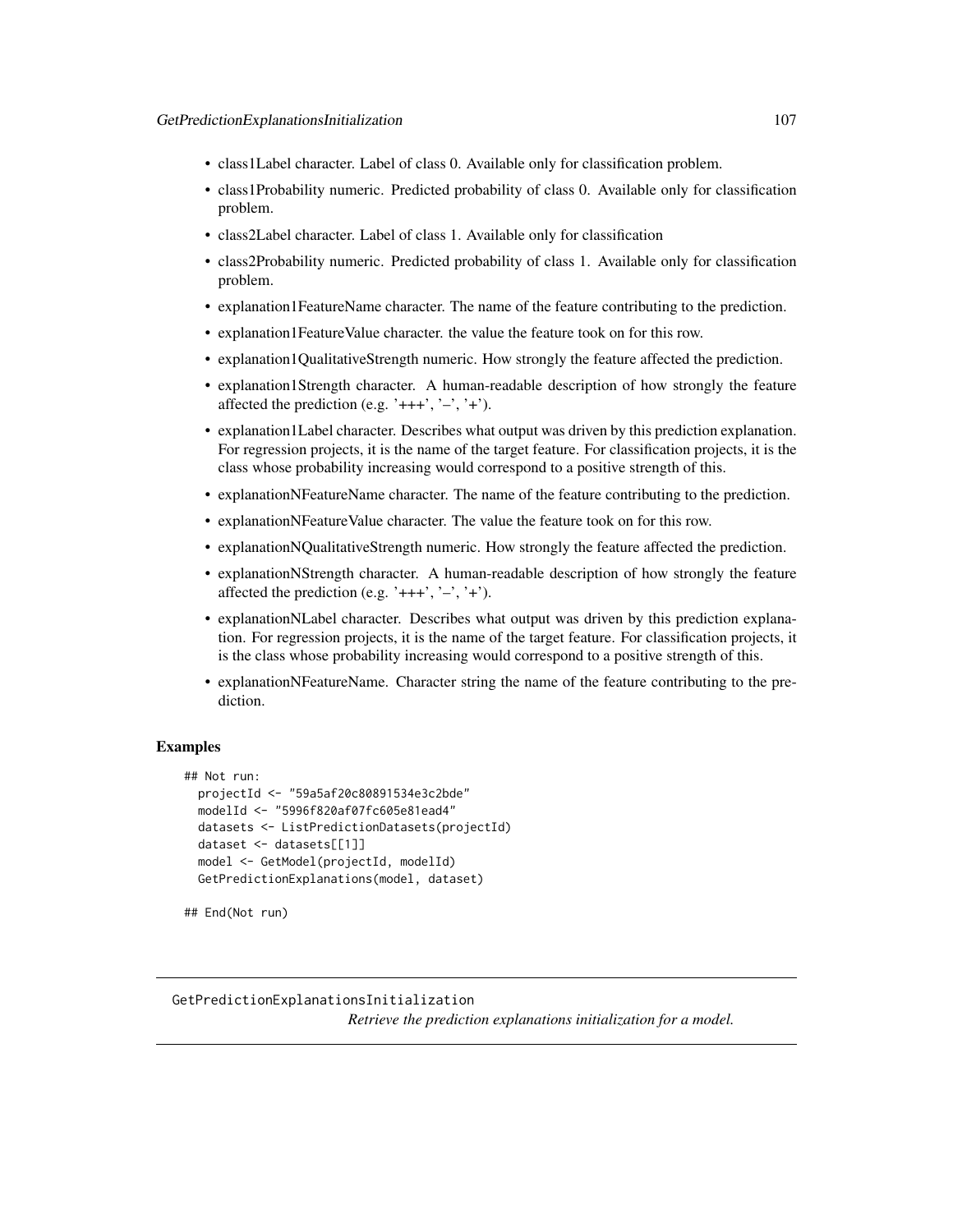# **Description**

Prediction explanations initializations are a prerequisite for computing prediction explanations, and include a sample what the computed prediction explanations for a prediction dataset would look like.

## Usage

```
GetPredictionExplanationsInitialization(model)
```
# Arguments

model An S3 object of class dataRobotModel like that returned by the function Get-Model, or each element of the list returned by the function ListModels.

# Value

A named list which contains:

- projectId character. ID of the project the feature belongs to.
- modelId character. The unique alphanumeric model identifier.
- predictionExplanationsSample list. List with sample of prediction explanations. Each element of the list is information about prediction explanations for one data row. For more information see GetPredictionExplanationsRows.

#### Examples

```
## Not run:
 projectId <- "59a5af20c80891534e3c2bde"
 modelId <- "5996f820af07fc605e81ead4"
 model <- GetModel(projectId, modelId)
 GetPredictionExplanationsInitialization(model)
```
## End(Not run)

GetPredictionExplanationsInitializationFromJobId

*Retrieve the prediction explanations initialization for a model using jobId*

## Description

Prediction explanations initializations are a prerequisite for computing prediction explanations, and include a sample what the computed prediction explanations for a prediction dataset would look like.

## Usage

```
GetPredictionExplanationsInitializationFromJobId(project, jobId, maxWait = 600)
```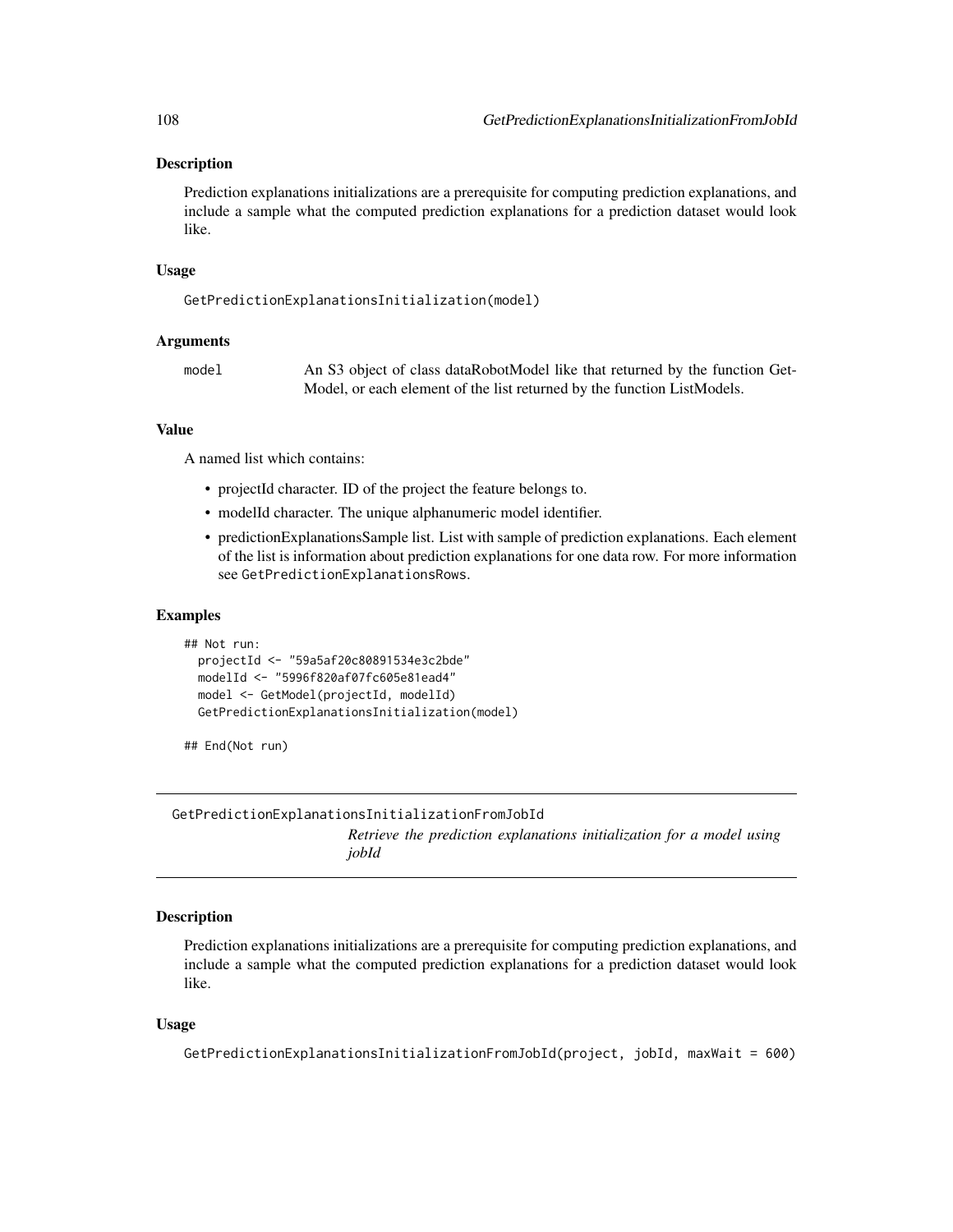| project | character. Either $(1)$ a character string giving the unique alphanumeric identifier<br>for the project, or $(2)$ a list containing the element project Id with this identifier. |
|---------|----------------------------------------------------------------------------------------------------------------------------------------------------------------------------------|
| iobId   | integer. Unique integer identifier pointing to the prediction explanations job (re-<br>turned for example by RequestPredictionExplanationsInitialization.)                       |
| maxWait | integer. The maximum time (in seconds) to wait for the model job to complete                                                                                                     |

## Value

A named list which contains:

- projectId character. ID of the project the feature belongs to.
- modelId character. The unique alphanumeric model identifier.
- predictionExplanationsSample list. List with sample of prediction explanations. Each element of the list is information about prediction explanations for one data row.

### Examples

```
## Not run:
 projectId <- "59a5af20c80891534e3c2bde"
 modelId <- "5996f820af07fc605e81ead4"
 model <- GetModel(projectId, modelId)
 jobId <- RequestPredictionExplanationsInitialization(model)
 GetPredictionExplanationsInitializationFromJobId(projectId, jobId)
```
## End(Not run)

GetPredictionExplanationsMetadata

*Retrieve metadata for specified prediction explanations*

### Description

Retrieve metadata for specified prediction explanations

### Usage

```
GetPredictionExplanationsMetadata(project, predictionExplanationId)
```
# Arguments

| project | character. Either $(1)$ a character string giving the unique alphanumeric identifier    |
|---------|-----------------------------------------------------------------------------------------|
|         | for the project, or $(2)$ a list containing the element projected with this identifier. |
|         | predictionExplanationId                                                                 |
|         | character. Id of the prediction explanations.                                           |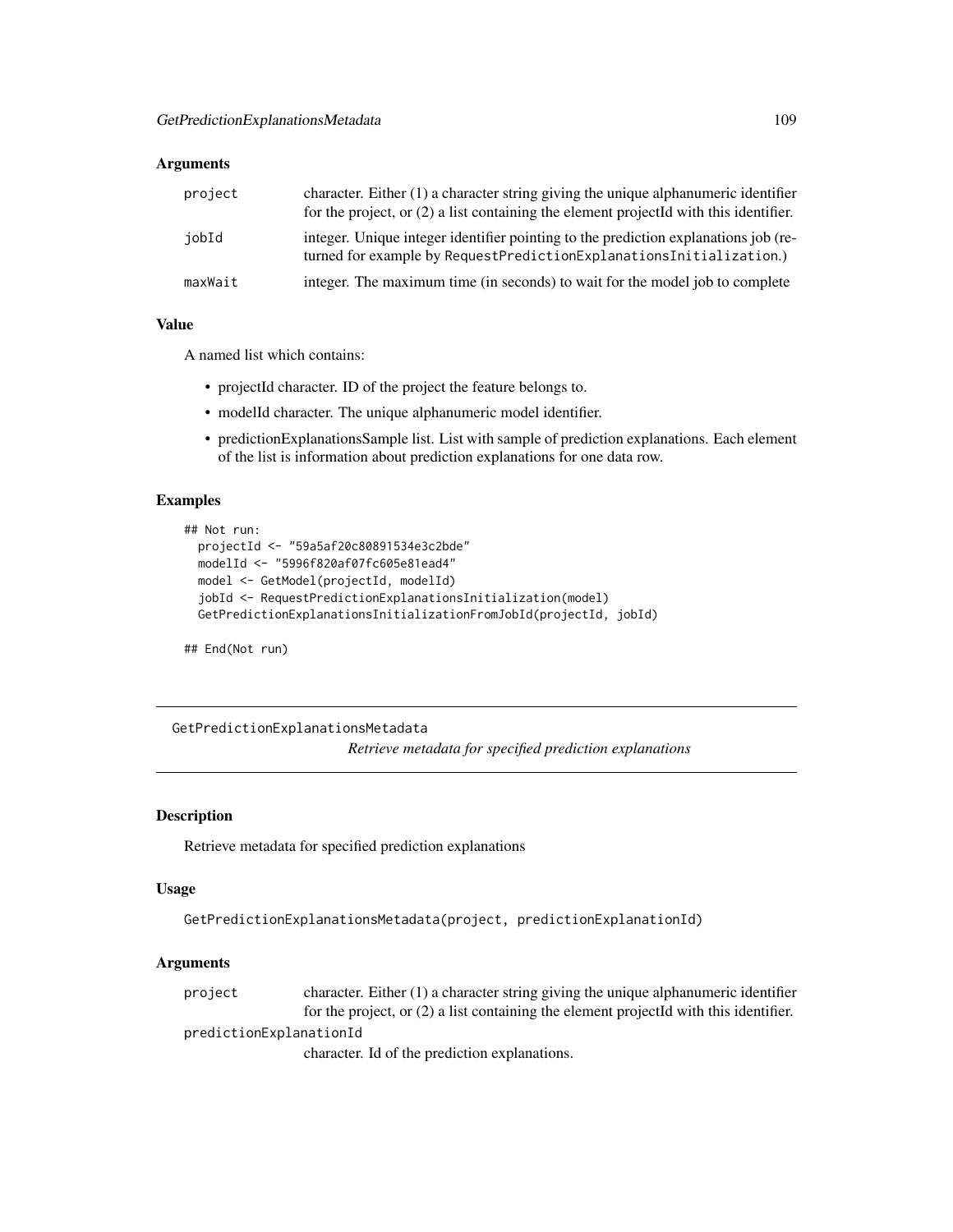# Value

A named list which contains prediction explanation metadata:

- id character. ID of the record and prediction explanations computation result.
- projectId character. ID of the project the model belongs to.
- modelId character. ID of the model prediction explanations initialization is for.
- datasetId character. ID of the prediction dataset prediction explanations were computed for.
- maxExplanations integer. Maximum number of prediction explanations to supply per row of the dataset.
- thresholdLow numeric. The low threshold, below which a prediction must score in order for prediction explanations to be computed for a row in the dataset.
- thresholdHigh numeric. The high threshold, above which a prediction must score in order for prediction explanations to be computed for a row in the dataset.
- numColumns integer. The number of columns prediction explanations were computed for.
- finishTime. Numeric timestamp referencing when computation for these prediction explanations finished.
- predictionExplanationsLocation character. Where to retrieve the prediction explanations.

## Examples

```
## Not run:
 projectId <- "59a5af20c80891534e3c2bde"
 modelId <- "5996f820af07fc605e81ead4"
 datasets <- ListPredictionDatasets(projectId)
 dataset <- datasets[[1]]
 datasetId <- dataset$id
 model <- GetModel(projectId, modelId)
 jobId <- RequestPredictionExplanations(model, datasetId)
 predictionExplanationId <- GetPredictionExplanationsMetadataFromJobId(projectId, jobId)$id
 GetPredictionExplanationsMetadata(projectId, predictionExplanationId)
```
## End(Not run)

GetPredictionExplanationsMetadataFromJobId *Retrieve the prediction explanations metadata for a model using jobId*

### Description

Retrieve the prediction explanations metadata for a model using jobId

### Usage

GetPredictionExplanationsMetadataFromJobId(project, jobId, maxWait = 600)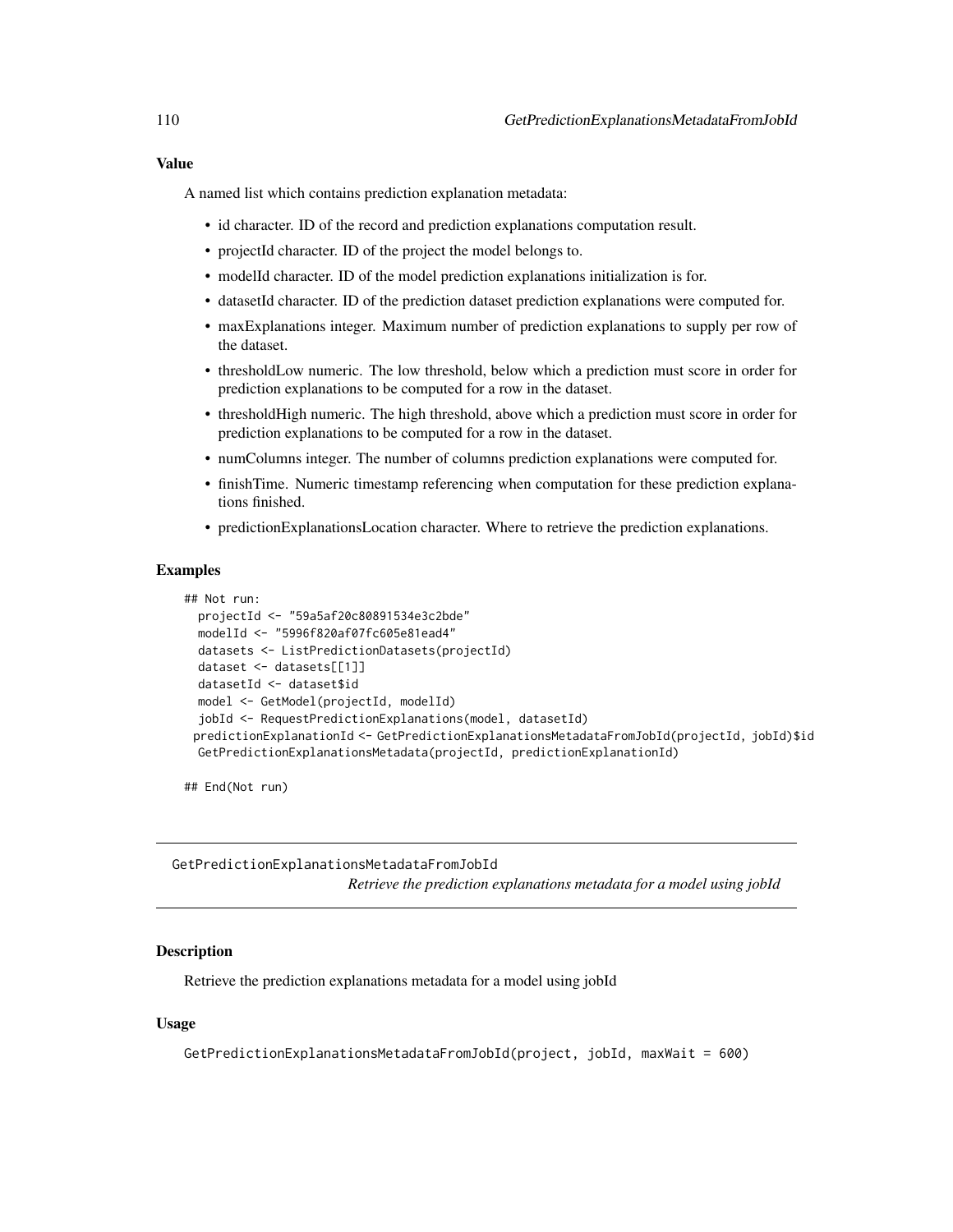| project | character. Either $(1)$ a character string giving the unique alphanumeric identifier<br>for the project, or $(2)$ a list containing the element projected with this identifier. |
|---------|---------------------------------------------------------------------------------------------------------------------------------------------------------------------------------|
| iobId   | integer. Unique integer identifier (return for example by Request Prediction Explanations).                                                                                     |
| maxWait | integer. The maximum time (in seconds) to wait for the model job to complete.                                                                                                   |

# Value

A named list which contains prediction explanation metadata. For more information see GetPredictionExplanationsMetad

#### Examples

```
## Not run:
 projectId <- "59a5af20c80891534e3c2bde"
 modelId <- "5996f820af07fc605e81ead4"
 datasets <- ListPredictionDatasets(projectId)
 dataset <- datasets[[1]]
 datasetId <- dataset$id
 model <- GetModel(projectId, modelId)
 jobId <- RequestPredictionExplanations(model, datasetId)
 GetPredictionExplanationsMetadataFromJobId(projectId, jobId)
```
## End(Not run)

GetPredictionExplanationsRows

*Retrieve all prediction explanations rows*

### Description

Retrieve all prediction explanations rows

### Usage

```
GetPredictionExplanationsRows(
 project,
 predictionExplanationId,
 batchSize = NULL,
  excludeAdjustedPredictions = TRUE
)
```
#### Arguments

project character. Either (1) a character string giving the unique alphanumeric identifier for the project, or (2) a list containing the element projectId with this identifier.

predictionExplanationId

character. Id of the prediction explanations.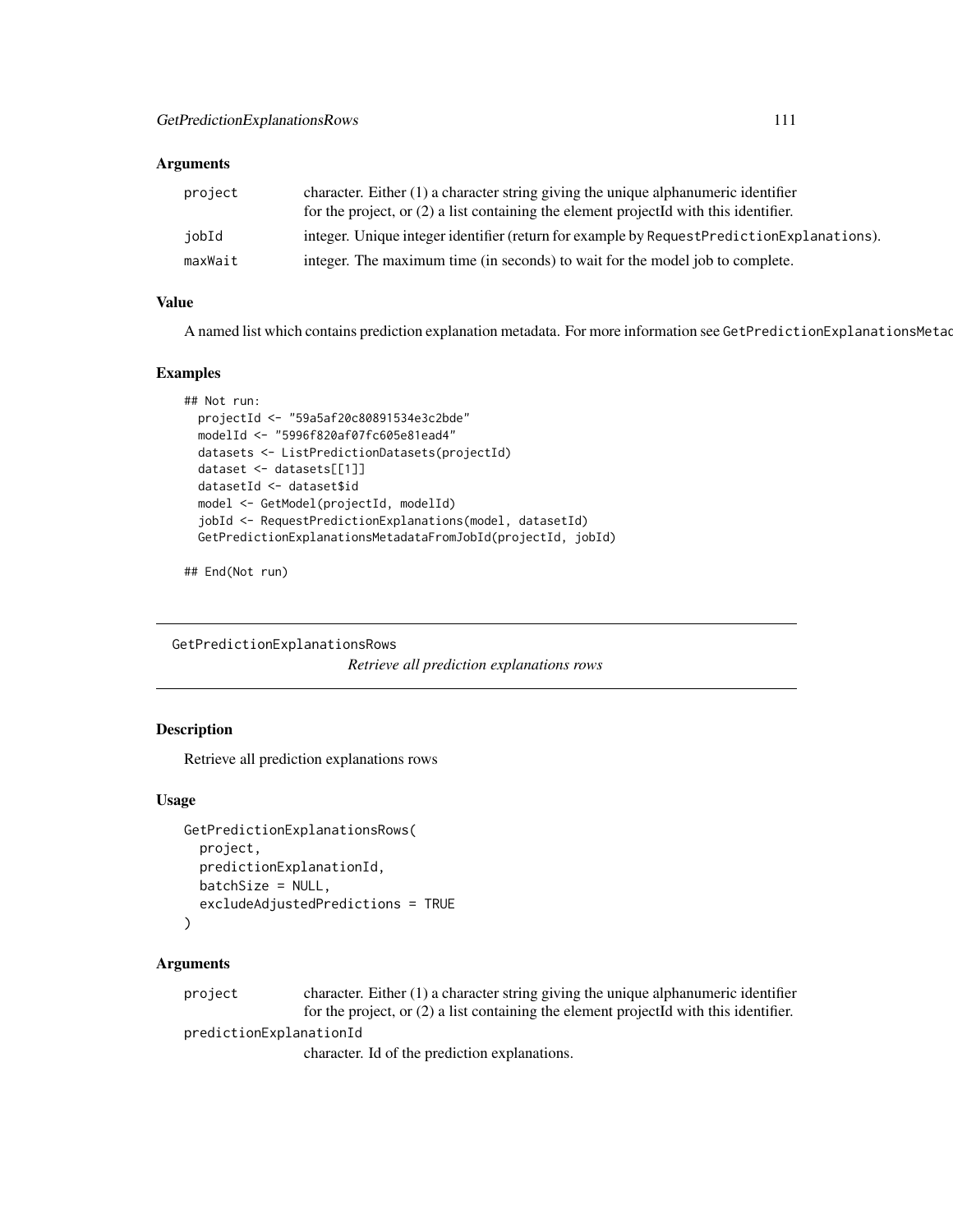batchSize integer. Optional. Maximum number of prediction explanations rows to retrieve per request

excludeAdjustedPredictions

logical. Optional. Set to FALSE to include adjusted predictions, which are predictions adjusted by an exposure column. This is only relevant for projects that use an exposure column.

### Value

list of raw prediction explanations, each element corresponds to a row of the prediction dataset and has following components.

- rowId. Character string row Id.
- prediction. prediction for the row.
- prediction Values. list containing
	- label. describes what this model output corresponds to. For regression projects, it is the name of the target feature. For classification projects, it is a level from the target feature.
	- value. the output of the prediction. For regression projects, it is the predicted value of the target. For classification projects, it is the predicted probability the row belongs to the class identified by the label.
- adjustedPrediction. adjusted predictions, if they are not excluded.
- adjustedPredictionValues. Similar to predictionValues, but for adjusted predictions, if they are not excluded.
- predictionExplanations. list containing
	- label. described what output was driven by this prediction explanation. For regression projects, it is the name of the target feature. For classification projects, it is the class whose probability increasing would correspond to a positive strength of this prediction explanation.
	- feature. the name of the feature contributing to the prediction.
	- featureValue. the value the feature took on for this row
	- strength. the amount this feature's value affected the prediction
	- qualitativeStrength. a human-readable description of how strongly the feature affected the prediction (e.g. ' $+++$ ', ' $-$ ', ' $+$ ').

### Examples

```
## Not run:
 projectId <- "59a5af20c80891534e3c2bde"
 modelId <- "5996f820af07fc605e81ead4"
 datasets <- ListPredictionDatasets(projectId)
 dataset <- datasets[[1]]
 datasetId <- dataset$id
 model <- GetModel(projectId, modelId)
 jobId <- RequestPredictionExplanations(model, datasetId)
 predictionExplanationId <- GetPredictionExplanationsMetadataFromJobId(projectId, jobId)$id
 GetPredictionExplanationsRows(projectId, predictionExplanationId)
```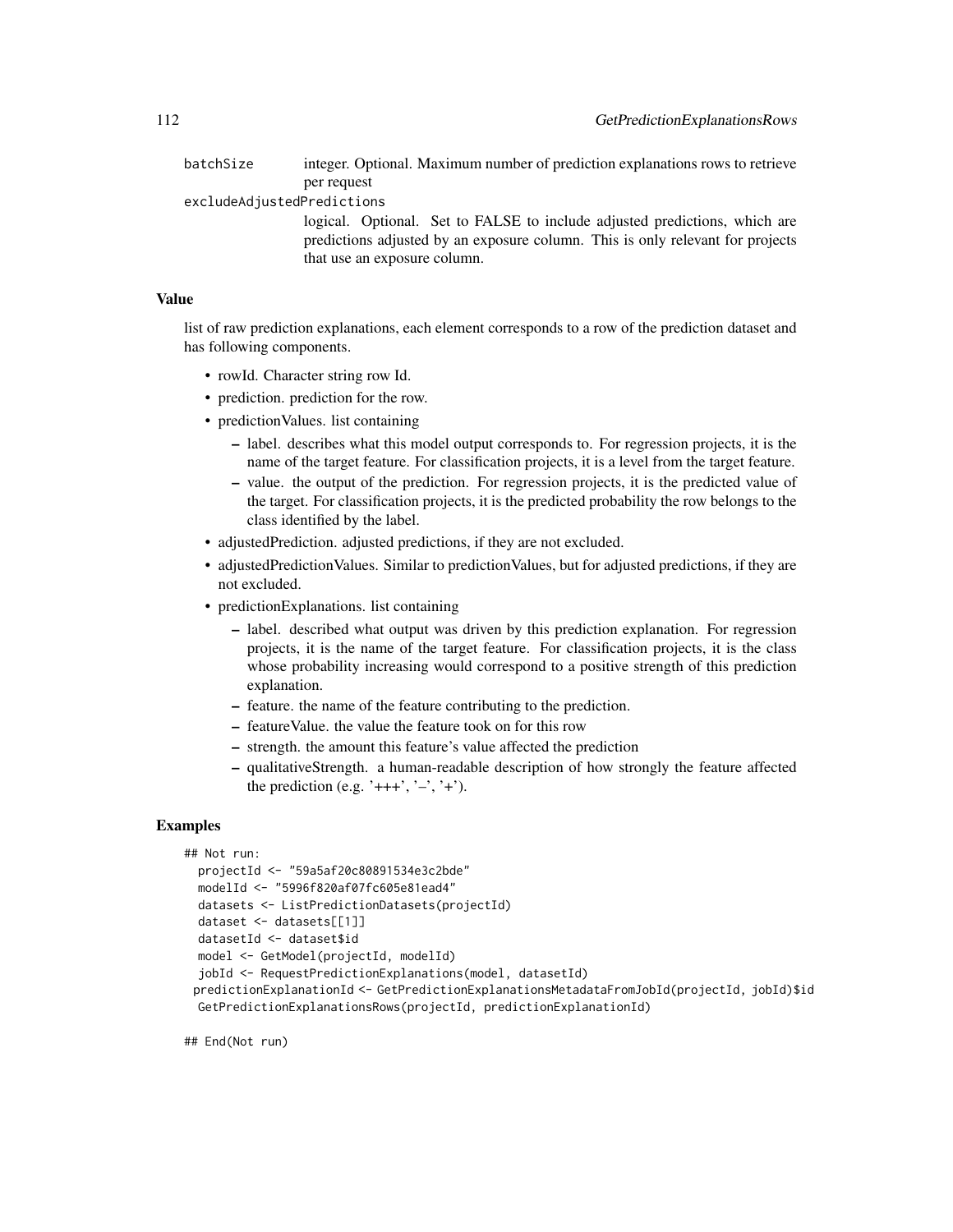GetPredictionExplanationsRowsAsDataFrame *Retrieve all prediction explanations rows and return them as a data frame*

#### Description

There are some groups of columns whose appearance depends on the exact contents of the project dataset. For classification projects, columns "classNLabel", 'classNProbability", "classNLabel", "classNProbability" will appear corresponding to each class within the target; these columns will not appear for regression projects. Columns like "explanationNLabel" will appear corresponding to each included prediction explanation in the row. In both cases, the value of N will start at 1 and count up.

#### Usage

```
GetPredictionExplanationsRowsAsDataFrame(
  project,
 predictionExplanationId,
  excludeAdjustedPredictions = TRUE,
 batchSize = NULL
)
```
### Arguments

| project                    | character. Either $(1)$ a character string giving the unique alphanumeric identifier<br>for the project, or $(2)$ a list containing the element projected with this identifier.              |
|----------------------------|----------------------------------------------------------------------------------------------------------------------------------------------------------------------------------------------|
| predictionExplanationId    |                                                                                                                                                                                              |
|                            | character. Id of the prediction explanations.                                                                                                                                                |
| excludeAdjustedPredictions |                                                                                                                                                                                              |
|                            | logical. Optional. Set to FALSE to include adjusted predictions, which are<br>predictions adjusted by an exposure column. This is only relevant for projects<br>that use an exposure column. |
| batchSize                  | integer. Optional. Maximum number of prediction explanations rows to retrieve<br>per request                                                                                                 |

#### Value

data frame with following columns:

- rowId integer. Row id from prediction dataset.
- prediction numeric. The output of the model for this row (numeric prediction for regression problem, predicted class for classification problem).
- class1Label character. Label of class 0. Available only for classification problem.
- class1Probability numeric. Predicted probability of class 0. Available only for classification problem.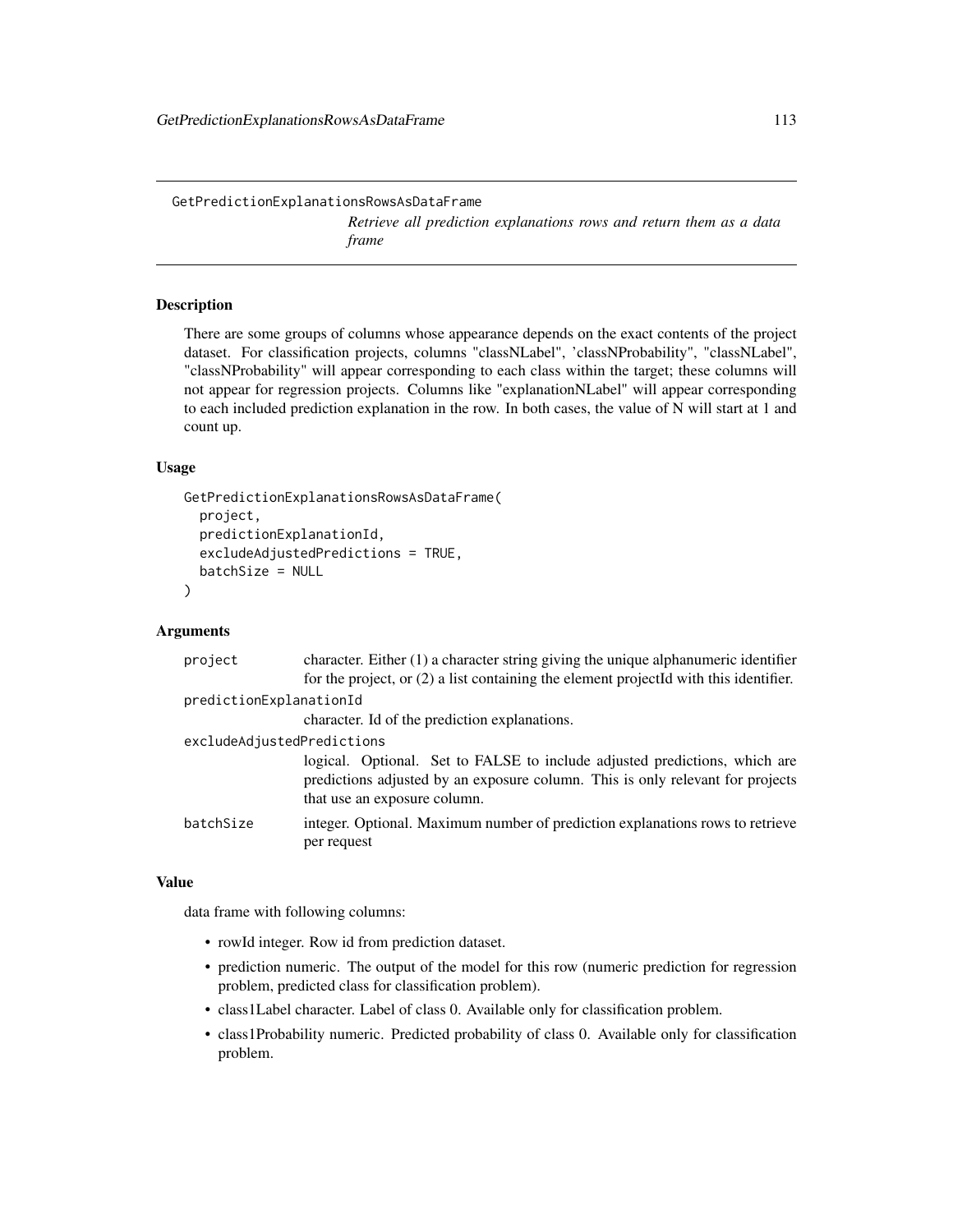- class2Label character. Label of class 1. Available only for classification
- class2Probability numeric. Predicted probability of class 1. Available only for classification problem.
- explanation1FeatureName character. The name of the feature contributing to the prediction.
- explanation1FeatureValue character. the value the feature took on for this row.
- explanation1QualitativeStrength numeric. How strongly the feature affected the prediction.
- explanation1Strength character. A human-readable description of how strongly the feature affected the prediction (e.g. ' $+++$ ', ' $-$ ', ' $+$ ').
- explanation1Label character. Describes what output was driven by this prediction explanation. For regression projects, it is the name of the target feature. For classification projects, it is the class whose probability increasing would correspond to a positive strength of this.
- explanationNFeatureName character. The name of the feature contributing to the prediction.
- explanationNFeatureValue character. The value the feature took on for this row.
- explanationNQualitativeStrength numeric. How strongly the feature affected the prediction.
- explanationNStrength character. A human-readable description of how strongly the feature affected the prediction (e.g. ' $+++$ ', ' $-$ ', ' $+$ ').
- explanationNLabel character. Describes what output was driven by this prediction explanation. For regression projects, it is the name of the target feature. For classification projects, it is the class whose probability increasing would correspond to a positive strength of this.
- explanationNFeatureName. Character string the name of the feature contributing to the prediction.

### Examples

```
## Not run:
 projectId <- "59a5af20c80891534e3c2bde"
 modelId <- "5996f820af07fc605e81ead4"
 datasets <- ListPredictionDatasets(projectId)
 dataset <- datasets[[1]]
 datasetId <- dataset$id
 model <- GetModel(projectId, modelId)
  jobId <- RequestPredictionExplanations(model, datasetId)
 predictionExplanationId <- GetPredictionExplanationsMetadataFromJobId(projectId, jobId)$id
 GetPredictionExplanationsRowsAsDataFrame(projectId, predictionExplanationId)
```
## End(Not run)

GetPredictions *Retrieve model predictions*

#### Description

This function can be used to retrieve predictions from a project and either (1) a predictionId specifying the ID for the predictions desired (use ListPredictions to see available predictionIds for individual prediction sets) or (2) a predictionJobId that comes from a call to RequestPredictions. This function will then return the predictions generated for the model and data.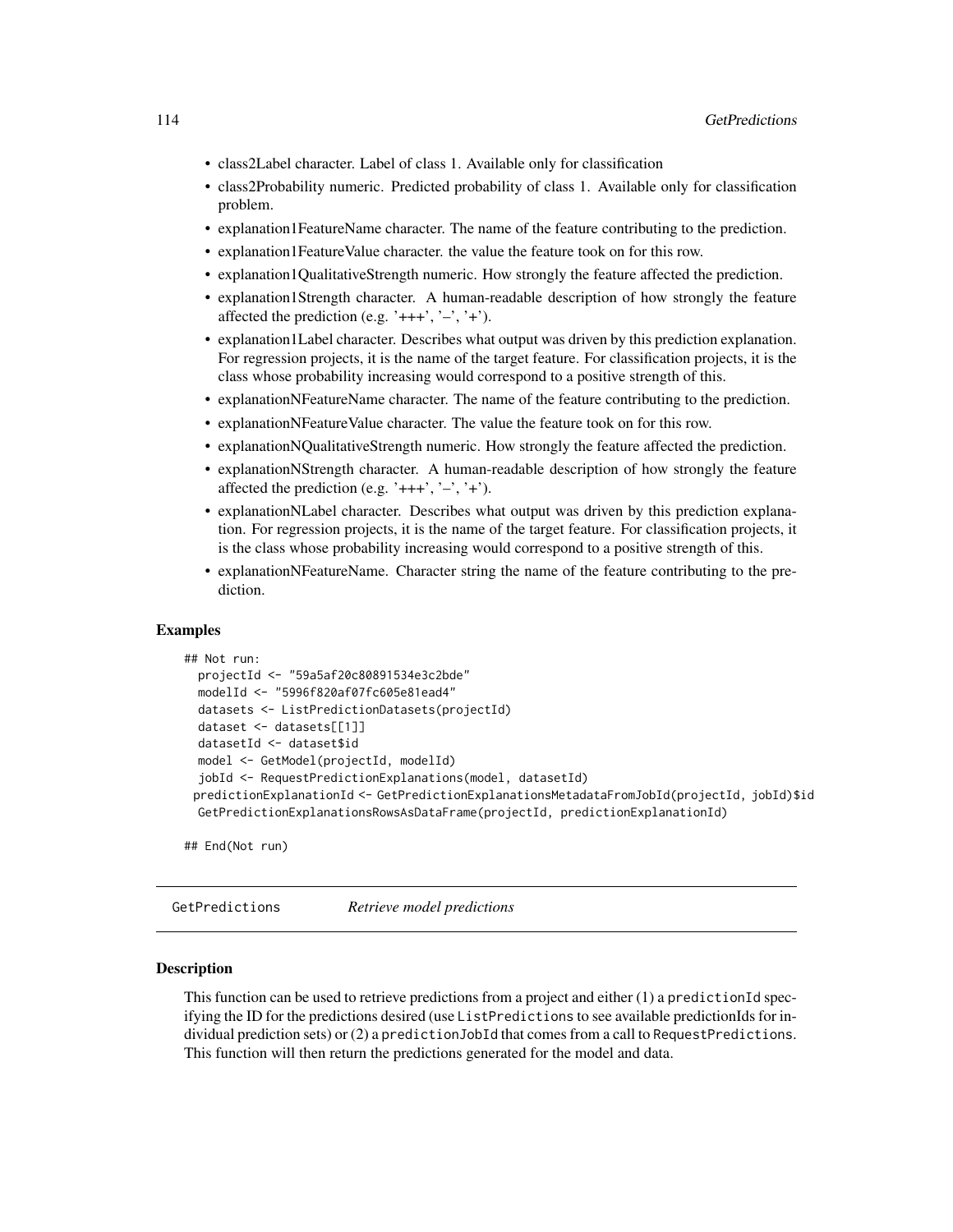## GetPredictions 115

#### Usage

```
GetPredictions(
  project,
  predictId,
  type = "response",
  classPrefix = "class_",
  maxWait = 600)
```
### Arguments

| project     | character. Either $(1)$ a character string giving the unique alphanumeric identifier<br>for the project, or $(2)$ a list containing the element projected with this identifier.                     |
|-------------|-----------------------------------------------------------------------------------------------------------------------------------------------------------------------------------------------------|
| predictId   | character or integer. Either can be the character id of the prediction Id associ-<br>ated with the prediction or the integer prediction JobId that is created by the<br>call to RequestPredictions. |
| type        | character. String specifying the type of response for binary classifiers; see De-<br>tails.                                                                                                         |
| classPrefix | character. For multiclass projects returning prediction probabilities, this prefix<br>is prepended to each class in the header of the dataframe. Defaults to "class_".                              |
| maxWait     | integer. The maximum time (in seconds) to wait for the prediction job to com-<br>plete.                                                                                                             |

# Details

The contents of the return vector depends on the modeling task - binary classification, multiclass classification, or regression; whether or not the underlying data is time series, multiseries, crossseries, or not time series; and the value of the 'type' parameter. For non-time-series regression tasks, the type parameter is ignored and a vector of numerical predictions of the response variable is returned.

For binary classification tasks, either a vector of predicted responses is returned if type has the value response (the default), or a vector of probabilities for the positive class is returned, if type is probability. You can also fetch the raw dataframe of prediction values using raw.

For multiclass classification tasks, response will return the predicted class and probability will return the probability of each class.

For time series tasks, 'type = "raw"' will return more detailed information on the time series prediction. This will also include any prediction intervals if requested.

This function will error if the requested job has errored, or if it isn't complete within maxWait seconds.

#### Value

Vector of predictions, depending on the modeling task ("Binary", "Multiclass", or "Regression") and the value of the type parameter; see Details.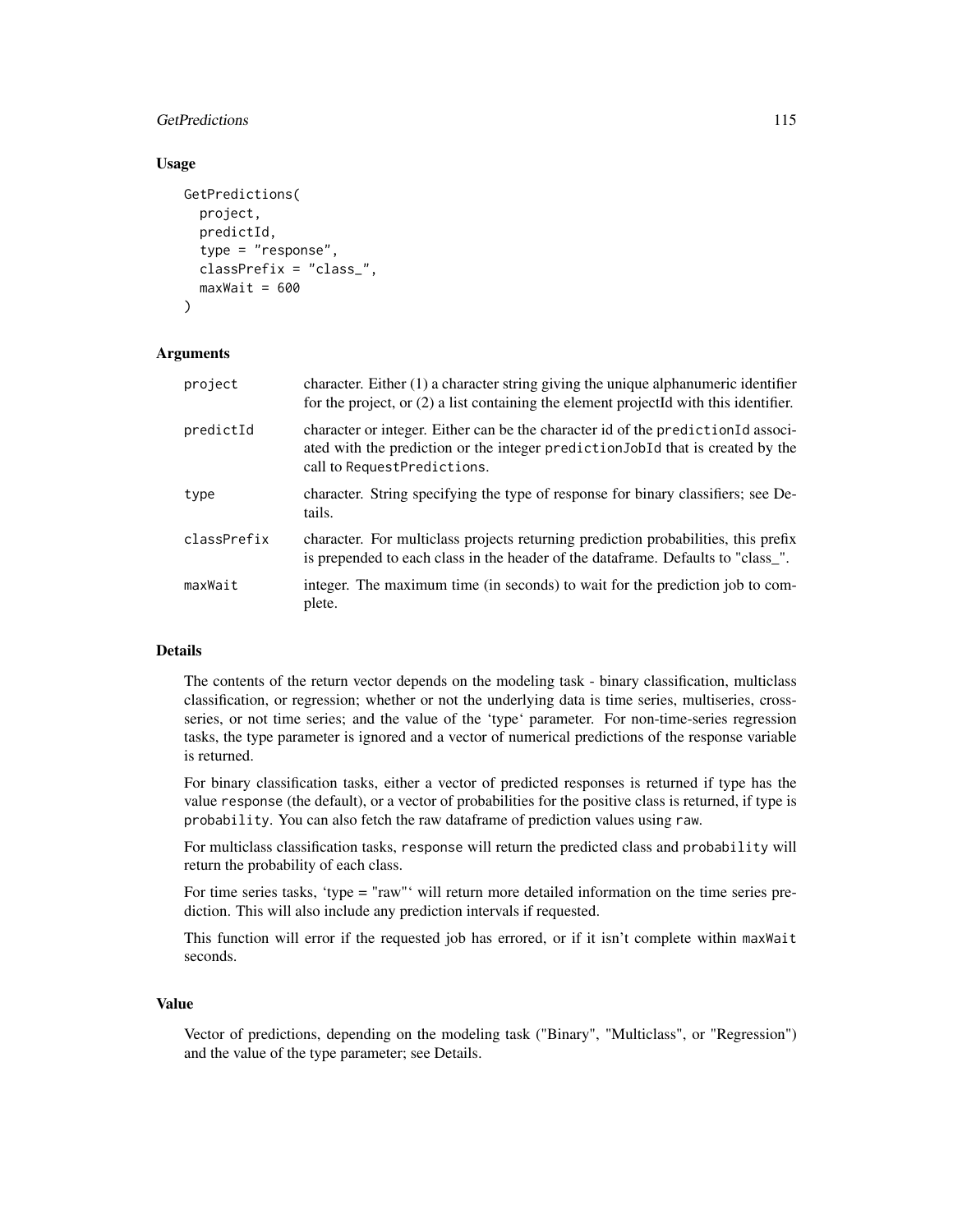### Examples

```
## Not run:
 # Retrieve by predictJobID
 dataset <- UploadPredictionDataset(project, diamonds_small)
 model <- ListModels(project)[[1]]
 modelId <- model$modelId
 predictJobId <- RequestPredictions(project, modelId, dataset$id)
 predictions <- GetPredictions(project, predictJobId)
 # Retrieve by predictionID
 predictions <- ListPredictions(project)
 predictions <- GetPredictions(project, predictions$predictionId[[1]])
```
## End(Not run)

GetPredictJob *Request information about a predict job*

# Description

Request information about a predict job

### Usage

GetPredictJob(project, predictJobId)

### Arguments

| project      | character. Either $(1)$ a character string giving the unique alphanumeric identifier    |
|--------------|-----------------------------------------------------------------------------------------|
|              | for the project, or $(2)$ a list containing the element projected with this identifier. |
| predictJobId | Character string specifying the job id                                                  |

# Value

list with following elements:

status Prediction job status; an element of JobStatus, e.g. JobStatus\$Queue

predictJobId Character string specifying the job id

modelId Character string specifying the model from which predictions have been requested

projectId Character string specifying the project that contains the model

#### Examples

```
## Not run:
 projectId <- "59a5af20c80891534e3c2bde"
 initialJobs <- GetPredictJobs(project)
 job <- initialJobs[[1]]
 predictJobId <- job$predictJobId
 GetPredictJob(projectId, predictJobId)
```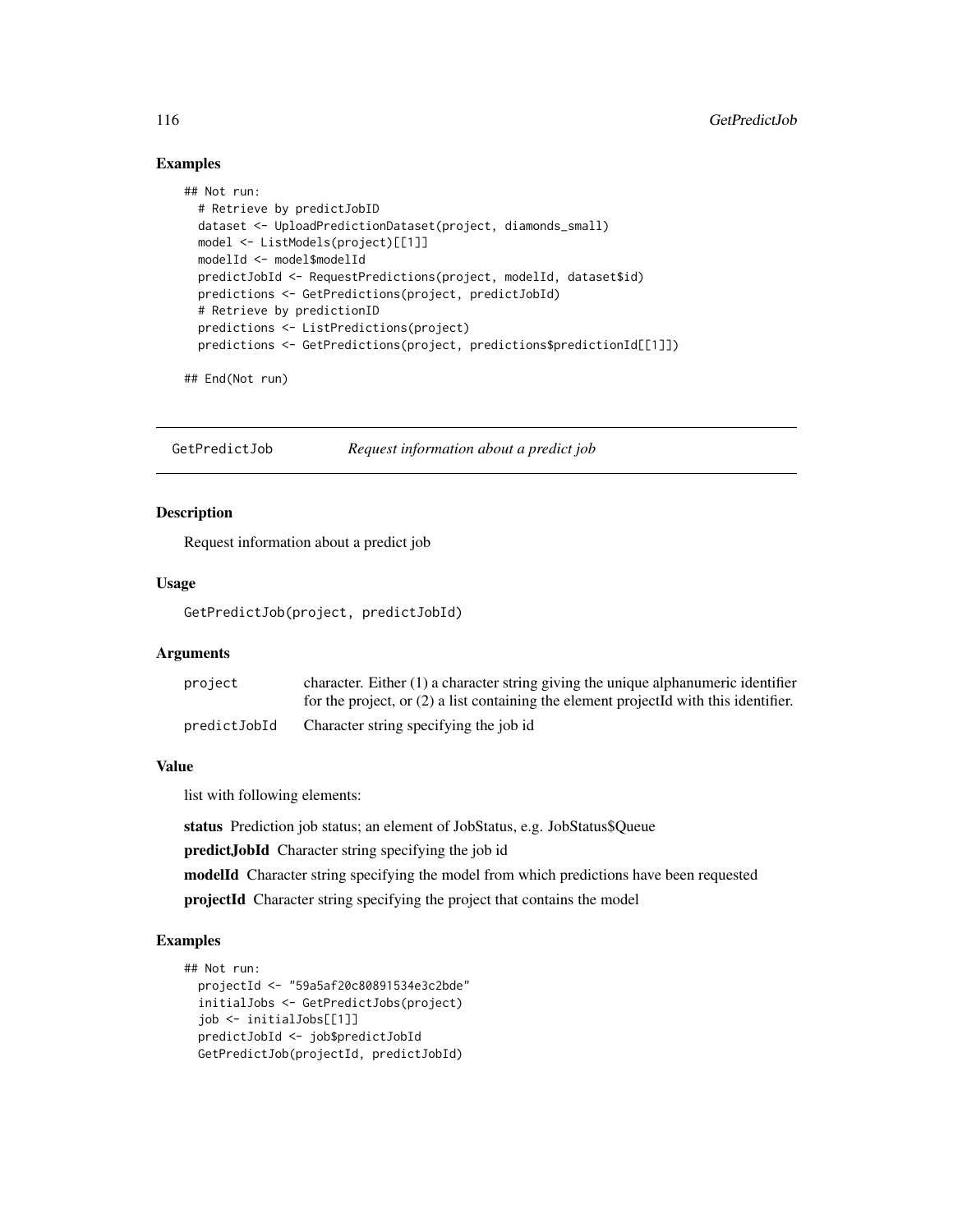## End(Not run)

GetPredictJobs *Function to list all prediction jobs in a project*

## Description

Function to list all prediction jobs in a project

# Usage

```
GetPredictJobs(project, status = NULL)
```
# Arguments

| project | character. Either $(1)$ a character string giving the unique alphanumeric identifier<br>for the project, or $(2)$ a list containing the element projected with this identifier.    |
|---------|------------------------------------------------------------------------------------------------------------------------------------------------------------------------------------|
| status  | character. The status of the desired jobs: one of JobStatus\$Oueue, JobSta-<br>tus\$InProgress, orJobStatus\$Error. If NULL (default), queued and inprogress<br>jobs are returned. |

### Value

Dataframe with one row for each prediction job in the queue, with the following columns:

status Prediction job status; one of JobStatus\$Queue, JobStatus\$InProgress, or JobStatus\$Error

predictJobId Character string specifying the job id

modelId Character string specifying the model from which predictions have been requested

projectId Character string specifying the project that contains the model

### Examples

```
## Not run:
 projectId <- "59a5af20c80891534e3c2bde"
 GetPredictJobs(projectId)
```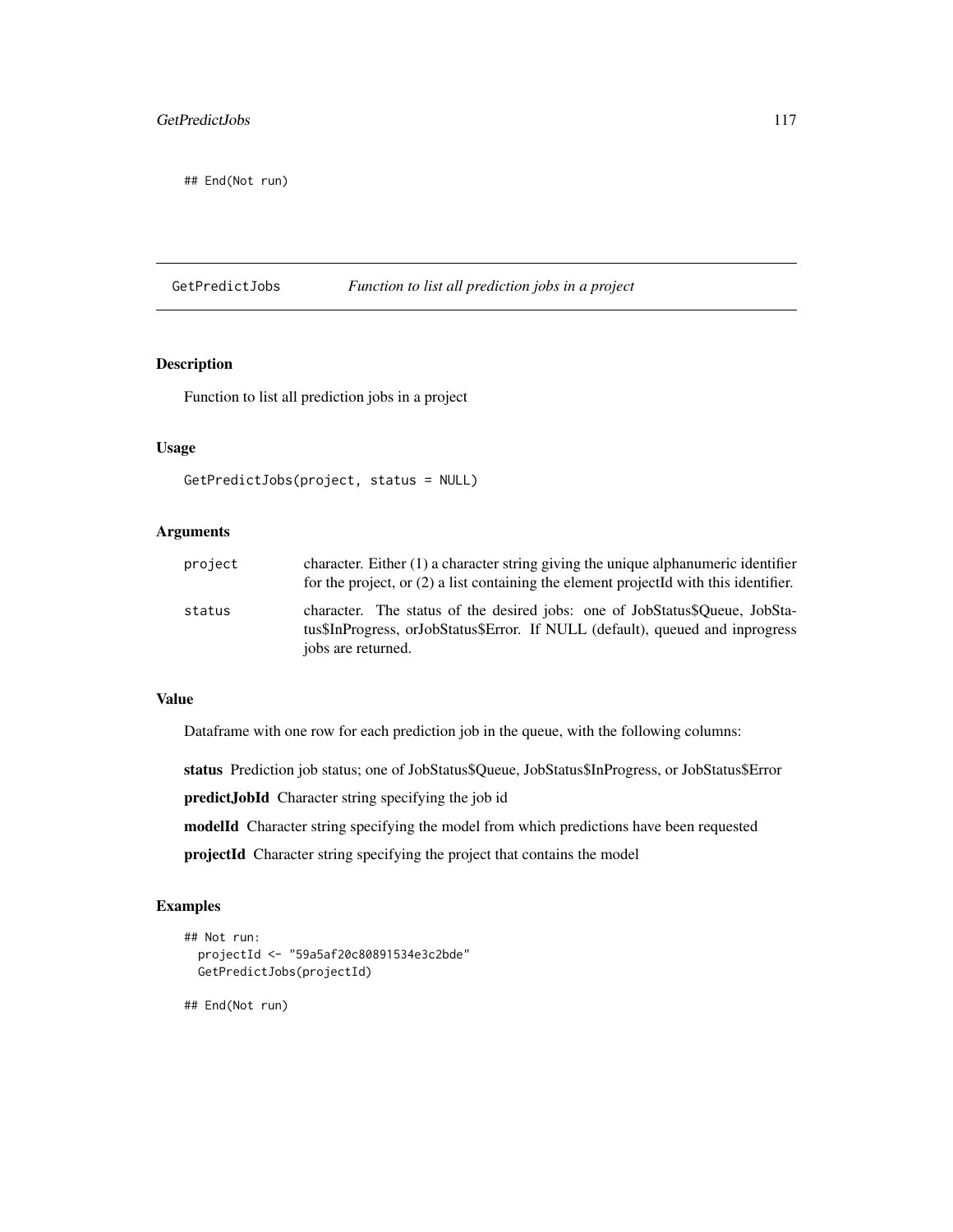GetPrimeEligibility *Check if model can be approximated with DataRobot Prime*

#### Description

Check if model can be approximated with DataRobot Prime

## Usage

```
GetPrimeEligibility(project, modelId)
```
### Arguments

| project | character. Either $(1)$ a character string giving the unique alphanumeric identifier<br>for the project, or $(2)$ a list containing the element projected with this identifier. |
|---------|---------------------------------------------------------------------------------------------------------------------------------------------------------------------------------|
| modelId | character. Unique alphanumeric identifier for the model of interest.                                                                                                            |

### Value

list with two members:

- canMakePrime logical. TRUE if model can be approximated using DataRobot Prime, FALSE if model can not be approximated.
- message character. Provides information why model may not be approximated with DataRobot Prime.

### Examples

```
## Not run:
  projectId <- "59a5af20c80891534e3c2bde"
  modelId <- "5996f820af07fc605e81ead4"
  GetPrimeEligibility(projectId, modelId)
```
## End(Not run)

| GetPrimeFile |  |  |  |  | Retrieve a specific Prime file from a DataRobot project |  |
|--------------|--|--|--|--|---------------------------------------------------------|--|
|--------------|--|--|--|--|---------------------------------------------------------|--|

#### Description

This function returns information about specified Prime file from a specified project.

#### Usage

GetPrimeFile(project, primeFileId)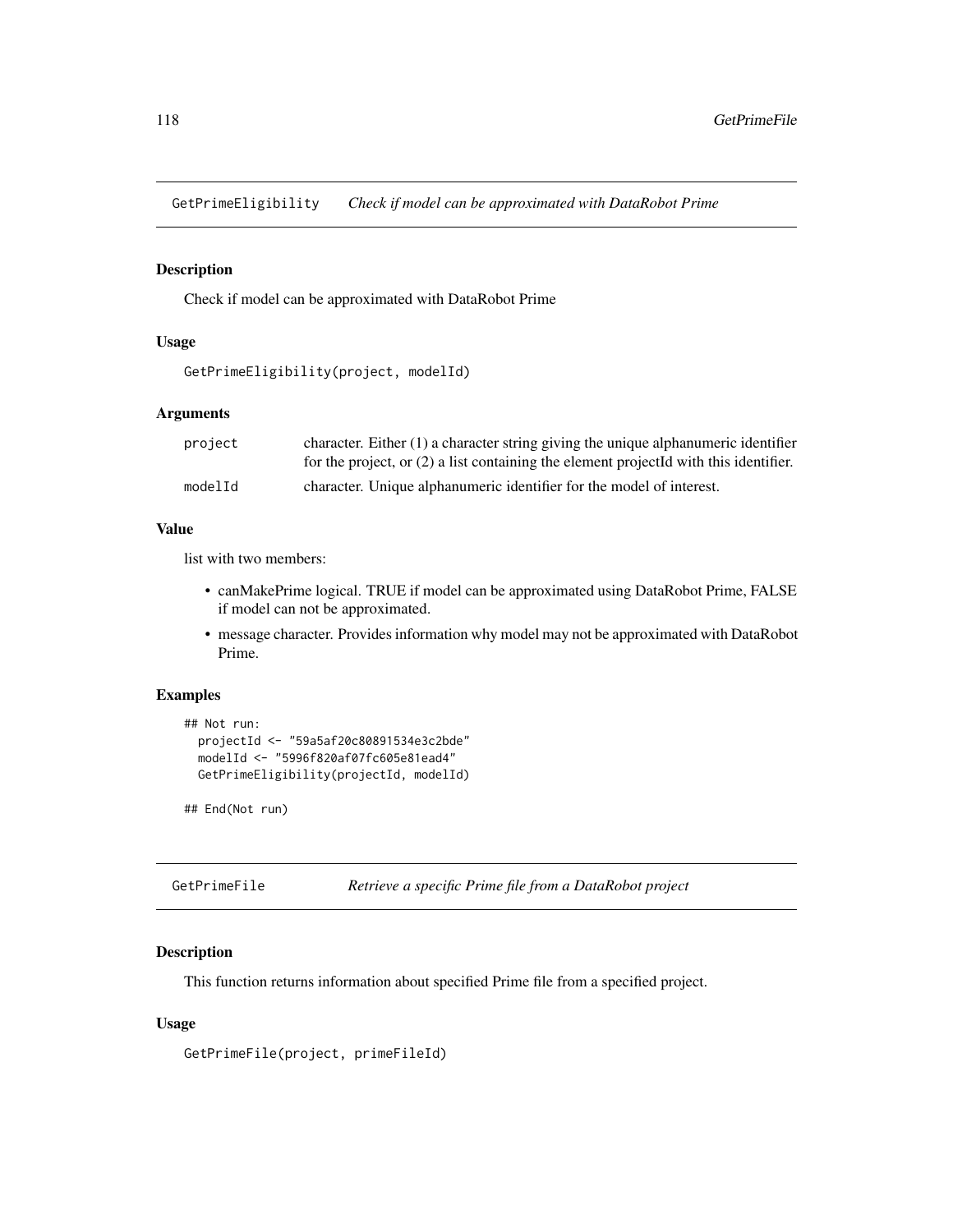| project     | character. Either $(1)$ a character string giving the unique alphanumeric identifier    |
|-------------|-----------------------------------------------------------------------------------------|
|             | for the project, or $(2)$ a list containing the element projected with this identifier. |
| primeFileId | numeric. Unique alphanumeric identifier for the prime File to be retrieved.             |

# Value

List with following elements:

language Character string. Code programming language isValid logical flag indicating if code passed validation rulesetId Integer identifier for the ruleset parentModelId Unique alphanumeric identifier for the parent model projectId Unique alphanumeric identifier for the project id Unique alphanumeric identifier for the Prime file modelId Unique alphanumeric identifier for the model

# Examples

```
## Not run:
 projectId <- "59a5af20c80891534e3c2bde"
 primeFiles <- ListPrimeFiles(projectId)
 primeFile <- primeFiles[[1]]
 primeFileId <- primeFile$id
 GetPrimeFile(projectId, primeFileId)
```
## End(Not run)

GetPrimeFileFromJobId *Retrieve a specific Prime file from a DataRobot project for corresponding jobId*

### Description

Retrieve a specific Prime file from a DataRobot project for corresponding jobId

#### Usage

```
GetPrimeFileFromJobId(project, jobId, maxWait = 600)
```
# Arguments

| project | character. Either $(1)$ a character string giving the unique alphanumeric identifier    |
|---------|-----------------------------------------------------------------------------------------|
|         | for the project, or $(2)$ a list containing the element projected with this identifier. |
| jobId   | numeric. Unique integer identifier (return for example by RequestPrimeModel)            |
| maxWait | numeric. maximum time to wait (in sec) before job completed.                            |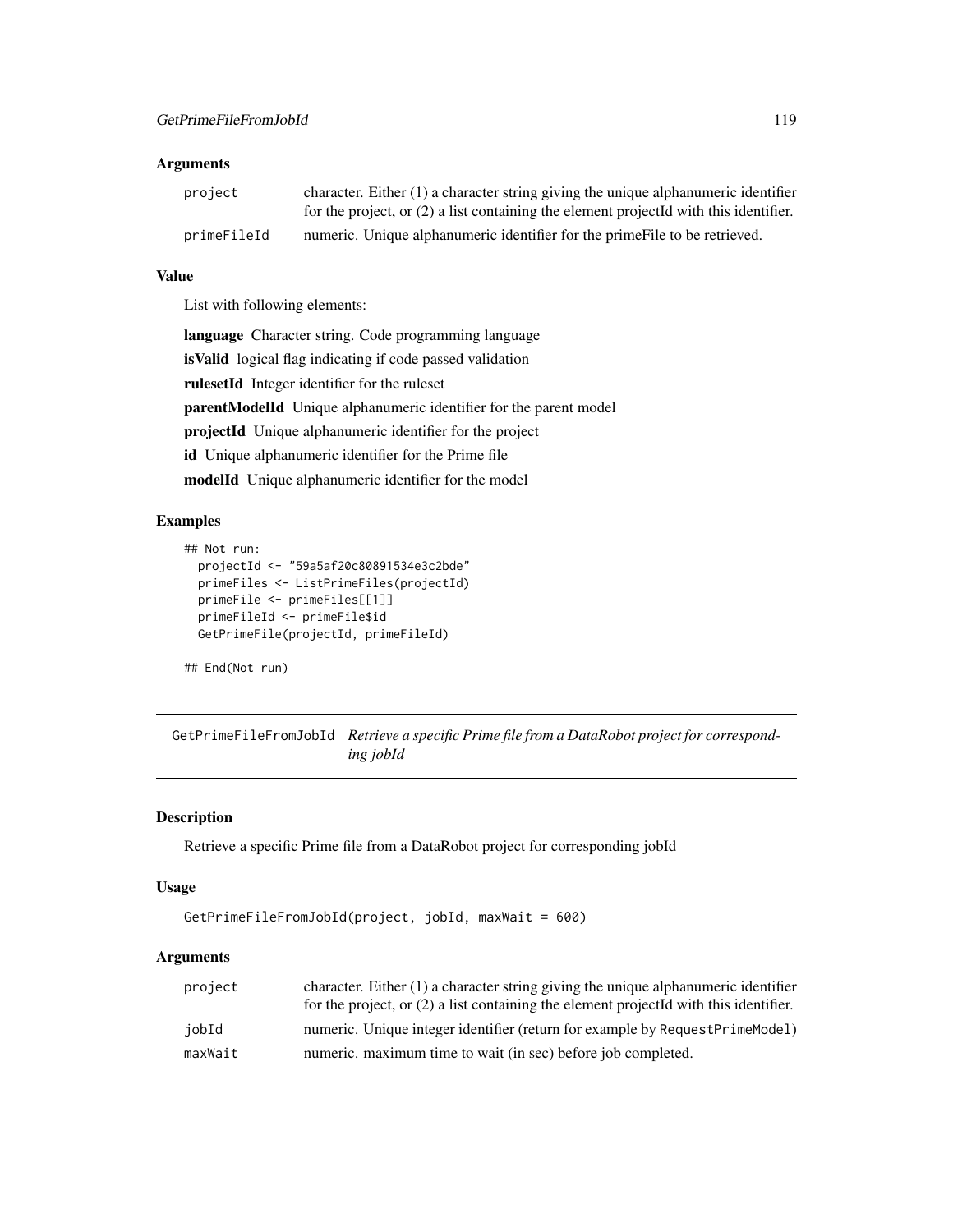## Value

List with following elements:

language Character string. Code programming language isValid logical flag indicating if code passed validation rulesetId Integer identifier for the ruleset parentModelId Unique alphanumeric identifier for the parent model projectId Unique alphanumeric identifier for the project id Unique alphanumeric identifier for the Prime file modelId Unique alphanumeric identifier for the model

#### Examples

```
## Not run:
 projectId <- "59a5af20c80891534e3c2bde"
 initialJobs <- ListModelJobs(project)
 job <- initialJobs[[1]]
 modelJobId <- job$modelJobId
 GetPrimeFileFromJobId(projectId, modelJobId)
```

```
## End(Not run)
```
GetPrimeModel *Retrieve information about specified DataRobot Prime model.*

### Description

This function requests the DataRobot Prime model information for the DataRobot project specified by the project argument, and modelId.

#### Usage

GetPrimeModel(project, modelId)

#### Arguments

| project | character. Either $(1)$ a character string giving the unique alphanumeric identifier    |
|---------|-----------------------------------------------------------------------------------------|
|         | for the project, or $(2)$ a list containing the element projected with this identifier. |
| modelId | character. Unique alphanumeric identifier for the model of interest.                    |

# Details

The function returns list containing information about specified DataRobot Prime model.

## Value

list containing information about specified DataRobot Prime model.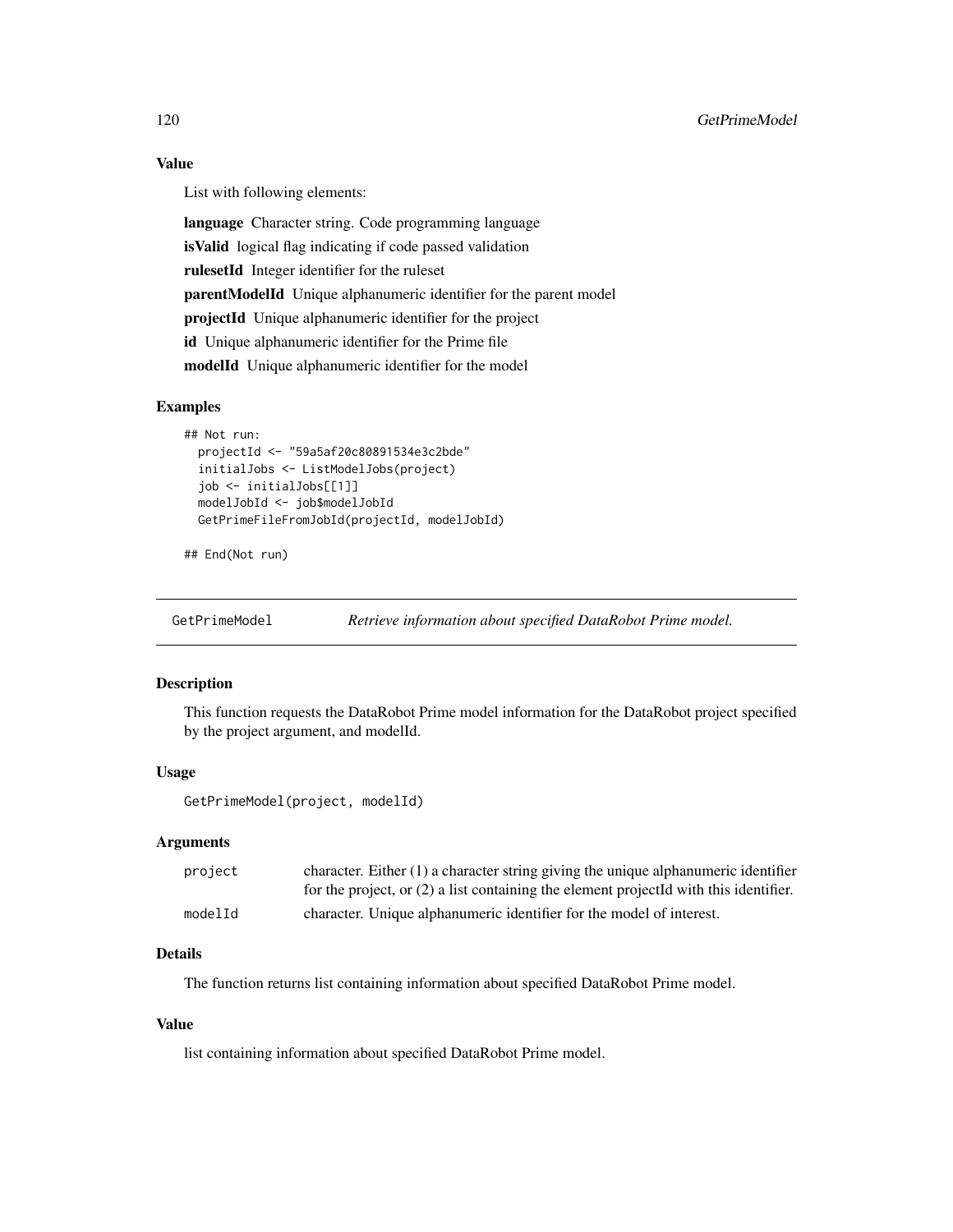## GetPrimeModelFromJobId 121

# Examples

```
## Not run:
 projectId <- "59a5af20c80891534e3c2bde"
 modelId <- "5996f820af07fc605e81ead4"
 GetPrimeModel(projectId, modelId)
```
## End(Not run)

GetPrimeModelFromJobId

*Retrieve information about specified DataRobot Prime model using corresponding jobId.*

## Description

Retrieve information about specified DataRobot Prime model using corresponding jobId.

#### Usage

GetPrimeModelFromJobId(project, jobId, maxWait = 600)

# Arguments

| project | character. Either (1) a character string giving the unique alphanumeric identifier<br>for the project, or (2) a list containing the element projectId with this identifier. |
|---------|-----------------------------------------------------------------------------------------------------------------------------------------------------------------------------|
| iobId   | Unique integer identifier (return for example by RequestPrimeModel)                                                                                                         |
| maxWait | maximum time to wait (in sec) before job completed                                                                                                                          |

## Value

list containing information about specified DataRobot Prime model

# Examples

```
## Not run:
 projectId <- "59a5af20c80891534e3c2bde"
 initialJobs <- ListModelJobs(project)
 job <- initialJobs[[1]]
 modelJobId <- job$modelJobId
 GetPrimeModelFromJobId(projectId, modelJobId)
```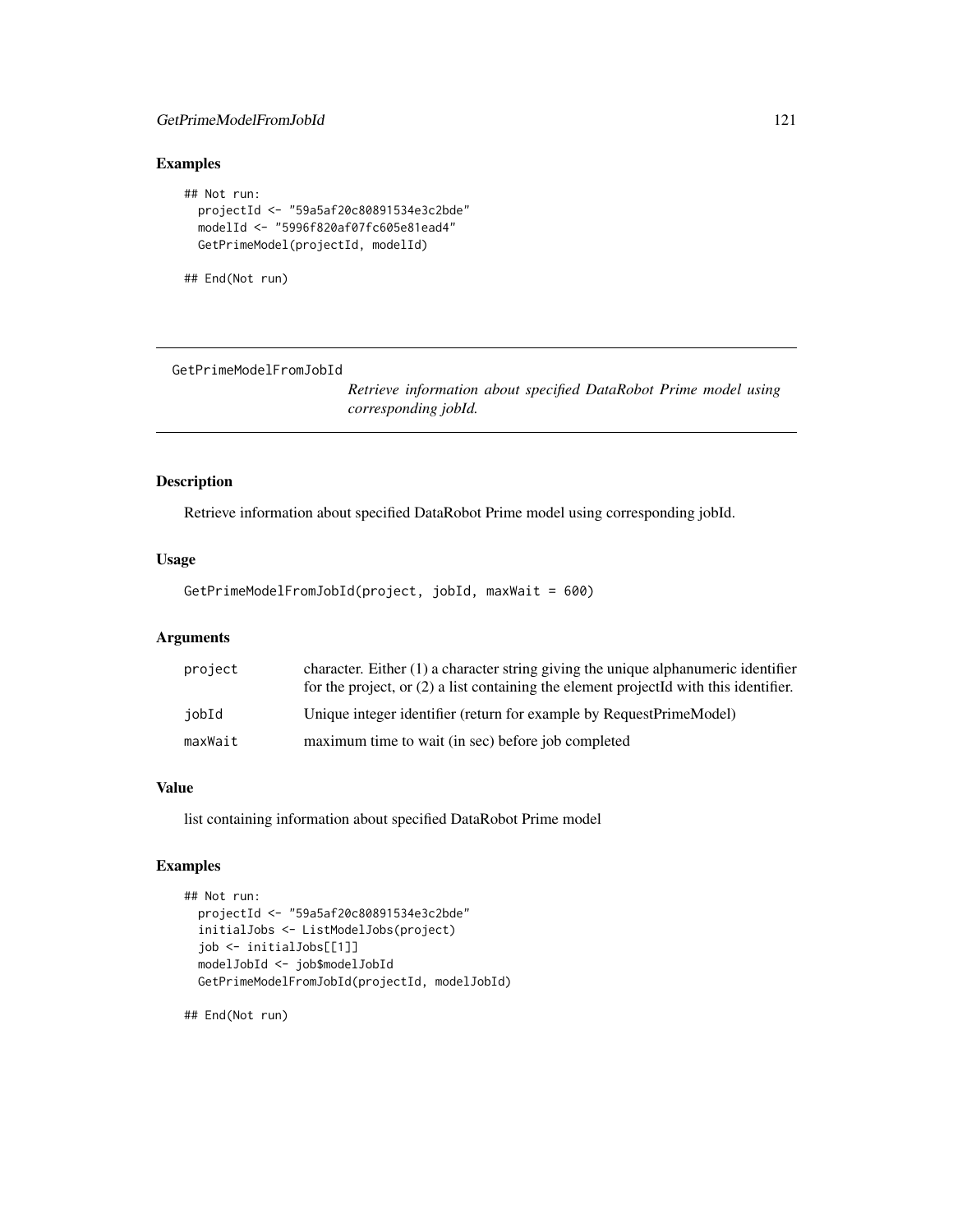#### **Description**

Returns a list of details about the DataRobot modeling project specified by project.

### Usage

```
GetProject(project)
```
### Arguments

project character. Either (1) a character string giving the unique alphanumeric identifier for the project, or (2) a list containing the element projectId with this identifier.

## Value

An S3 object of class 'dataRobotProject', consisting of the following elements:

- projectId. Character string giving the unique project identifier.
- projectName. Character string giving the name assigned to the project.
- fileName. Character string giving the name of the modeling dataset for the project.
- stage. Character string describing the stage of the DataRobot Autopilot.
- autopilotMode. Numeric: 0 for fully automatic mode; 1 for semi-automatic mode; 2 for manual mode.
- created. Character string representation of the project creation time and date.
- target. Name of the target variable from fileName.
- metric. Character string specifying the metric optimized by all project models.
- partition. A 7-element list describing the data partitioning for model fitting and cross validation.
- recommender. A 3-element list with information specific to recommender models.
- advancedOptions. A 4-element list with advanced option specifications.
- positiveClass. Character string: name of positive class for binary response models.
- maxTrainPct. The maximum percentage of the project dataset that can be used without going into the validation data or being too large to submit any blueprint for training a project.
- maxTrainRows. The maximum number of rows that can be trained on without going into the validation data or being too large to submit any blueprint for training.
- scaleoutMaxTrainPct. The maximum percentage of the project dataset that can be used to successfully train a scaleout model without going into the validation data. May exceed maxTrainPct, in which case only scaleout models can be trained up to this point.
- scaleoutMaxTrainRows. The maximum number of rows that can be used to successfully train a scaleout model without going into the validation data. May exceed maxTrainRows, in which case only scaleout models can be trained up to this point.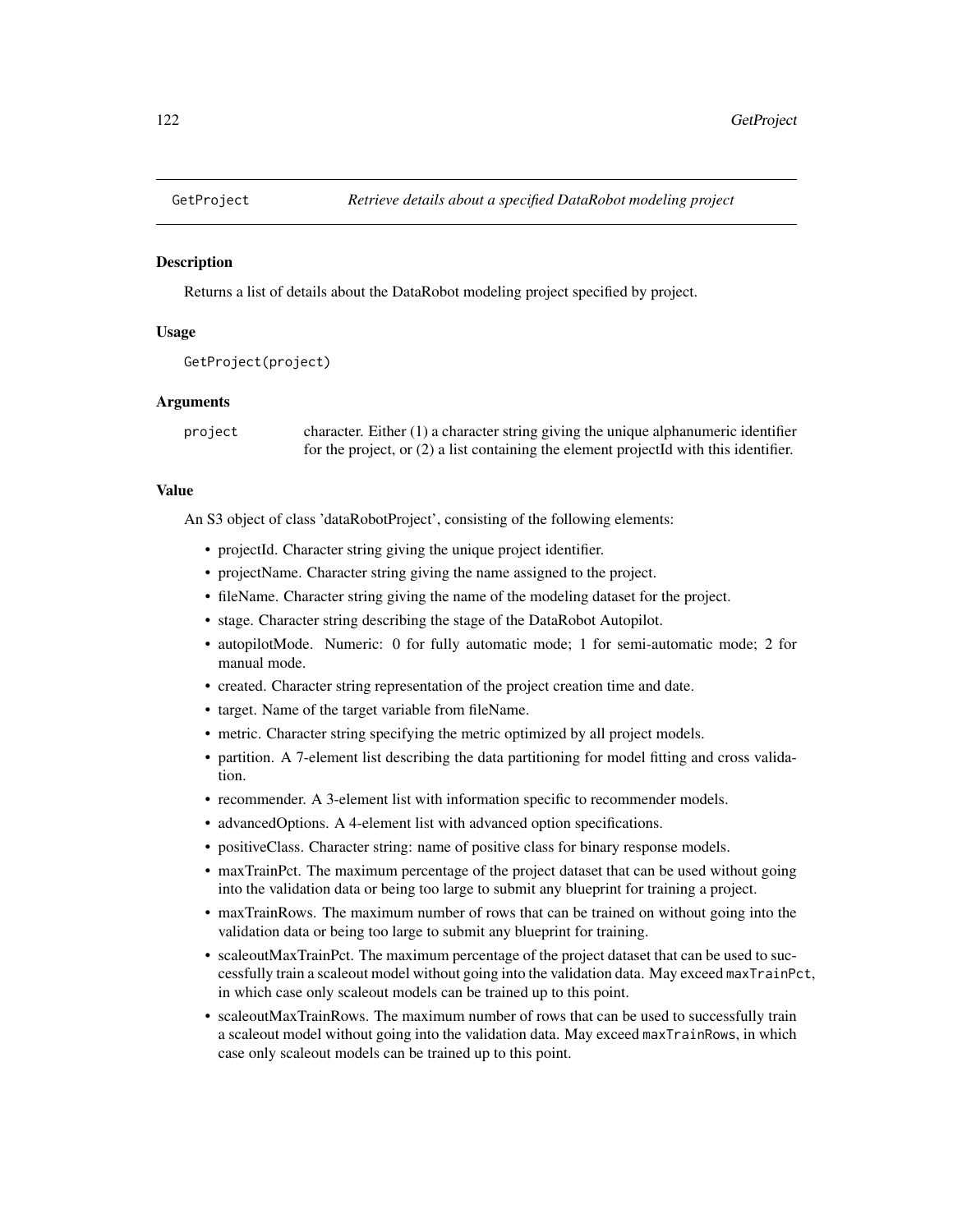## GetProjectStatus 123

- holdoutUnlocked. A logical flag indicating whether the holdout dataset has been used for model evaluation.
- targetType. Character string specifying the type of modeling problem (e.g., regression or binary classification).

### Examples

```
## Not run:
 projectId <- "59a5af20c80891534e3c2bde"
 GetProject(projectId)
```

```
## End(Not run)
```
GetProjectStatus *Request Autopilot status for a specified DataRobot project*

# Description

This function polls the DataRobot Autopilot for the status of the project specified by the project parameter.

### Usage

```
GetProjectStatus(project)
```
### **Arguments**

project character. Either (1) a character string giving the unique alphanumeric identifier for the project, or (2) a list containing the element projectId with this identifier.

## Value

List with the following three components:

autopilotDone Logical flag indicating whether the Autopilot has completed

stage Character string specifying the Autopilot stage

stageDescription Character string interpreting the Autopilot stage value

#### Examples

```
## Not run:
 projectId <- "59a5af20c80891534e3c2bde"
 GetProjectStatus(projectId)
```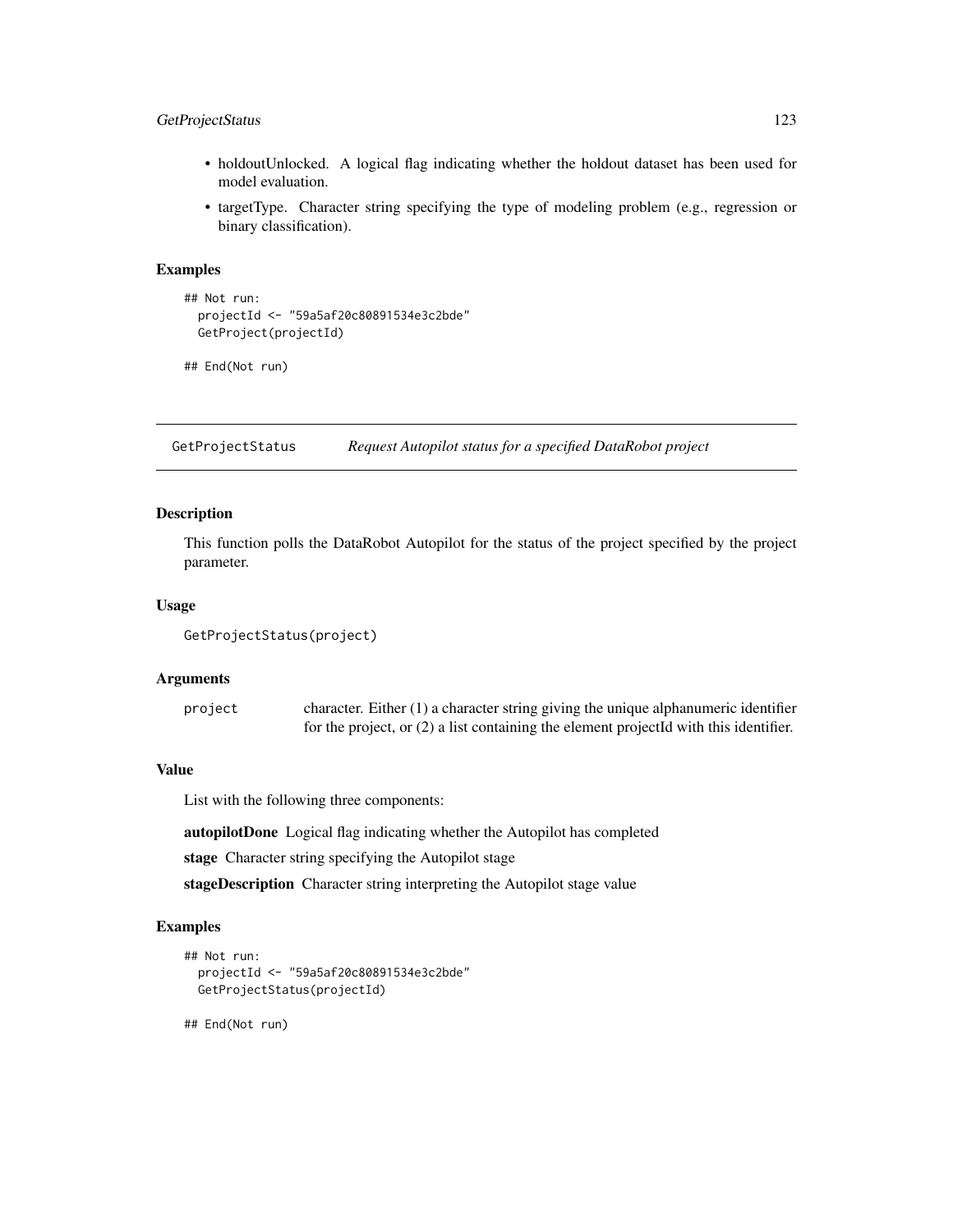### Description

Retrieve a single rating table.

### Usage

GetRatingTable(project, ratingTableId)

# Arguments

| project | character. Either $(1)$ a character string giving the unique alphanumeric identifier    |
|---------|-----------------------------------------------------------------------------------------|
|         | for the project, or $(2)$ a list containing the element projected with this identifier. |
|         | ratingTableId character. The ID of the rating table.                                    |

#### Value

An S3 object of class 'dataRobotRatingTable' summarizing all available information about the rating table.

# Examples

```
## Not run:
projectId <- "5984b4d7100d2b31c1166529"
ratingTableId <- "5984b4d7100d2b31c1166529"
GetRatingTable(projectId, ratingTableId)
```
## End(Not run)

GetRatingTableFromJobId

*Get a rating table from the rating table job metadata.*

# Description

Get a rating table from the rating table job metadata.

### Usage

```
GetRatingTableFromJobId(project, ratingTableJobId, maxWait = 600)
```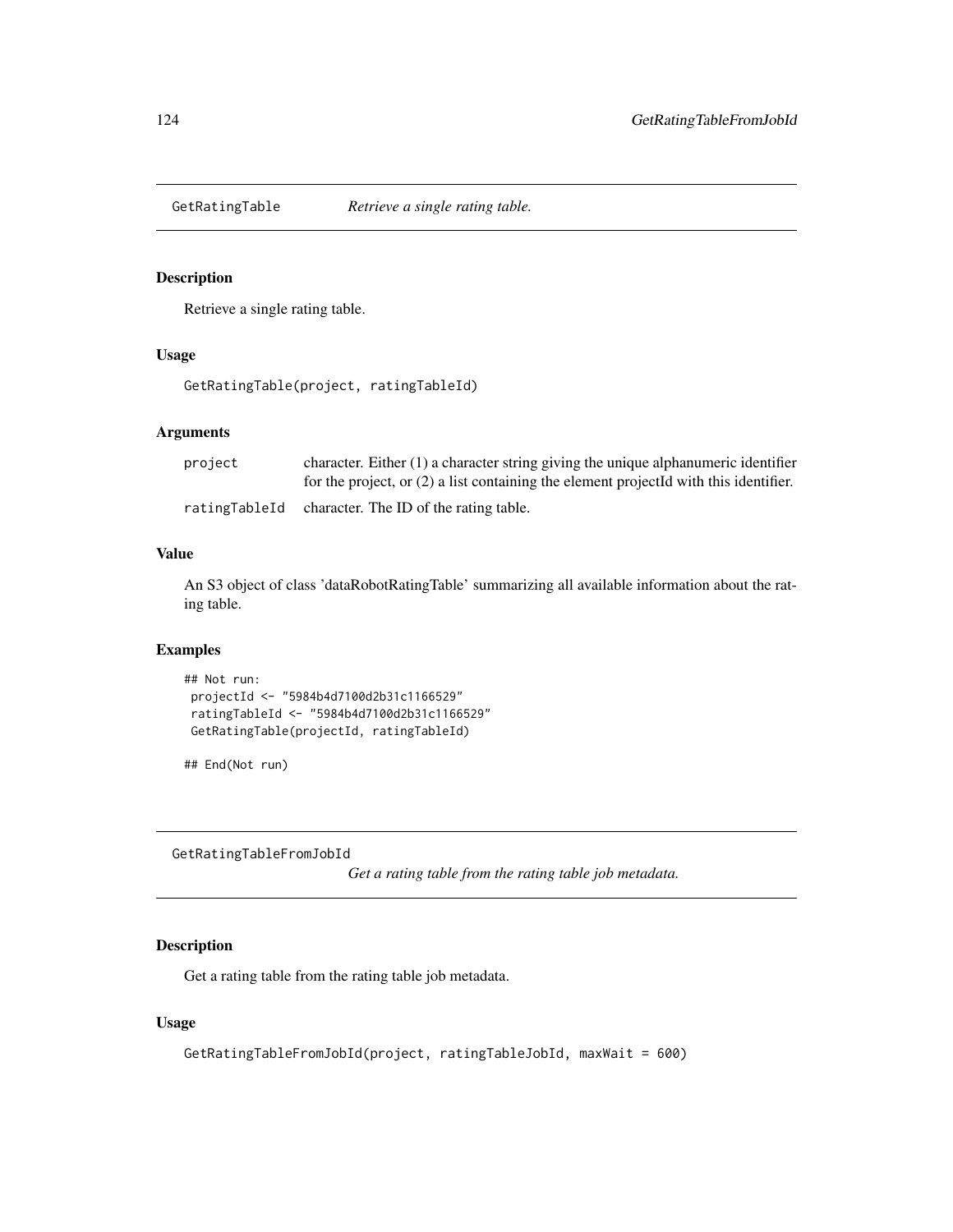| project          | character. Either $(1)$ a character string giving the unique alphanumeric identifier<br>for the project, or $(2)$ a list containing the element projected with this identifier. |  |
|------------------|---------------------------------------------------------------------------------------------------------------------------------------------------------------------------------|--|
| ratingTableJobId |                                                                                                                                                                                 |  |
|                  | integer. The job ID returned by CreateRatingTable.                                                                                                                              |  |
| maxWait          | integer. The maximum time (in seconds) to wait for the retrieve to complete.                                                                                                    |  |

## Value

An S3 object of class 'dataRobotRatingTable' summarizing all available information about the rating table.

# Examples

```
## Not run:
  projectId <- "5984b4d7100d2b31c1166529"
  modelId <- "5984b4d7100d2b31c1166529"
 ratingTableJobId <- CreateRatingTable(projectId, modelId, dataSource = "myRatingTable.csv")
  GetRatingTableFromJobId(projectId, ratingTableJobId)
```
## End(Not run)

GetRatingTableModel *Retrieve information about specified model with a rating table.*

## Description

Retrieve information about specified model with a rating table.

#### Usage

```
GetRatingTableModel(project, modelId)
```
### Arguments

| project | character. Either $(1)$ a character string giving the unique alphanumeric identifier<br>for the project, or $(2)$ a list containing the element projected with this identifier. |
|---------|---------------------------------------------------------------------------------------------------------------------------------------------------------------------------------|
| modelId | character. Unique alphanumeric identifier for the model of interest.                                                                                                            |

### Value

list containing information about specified model with a rating table.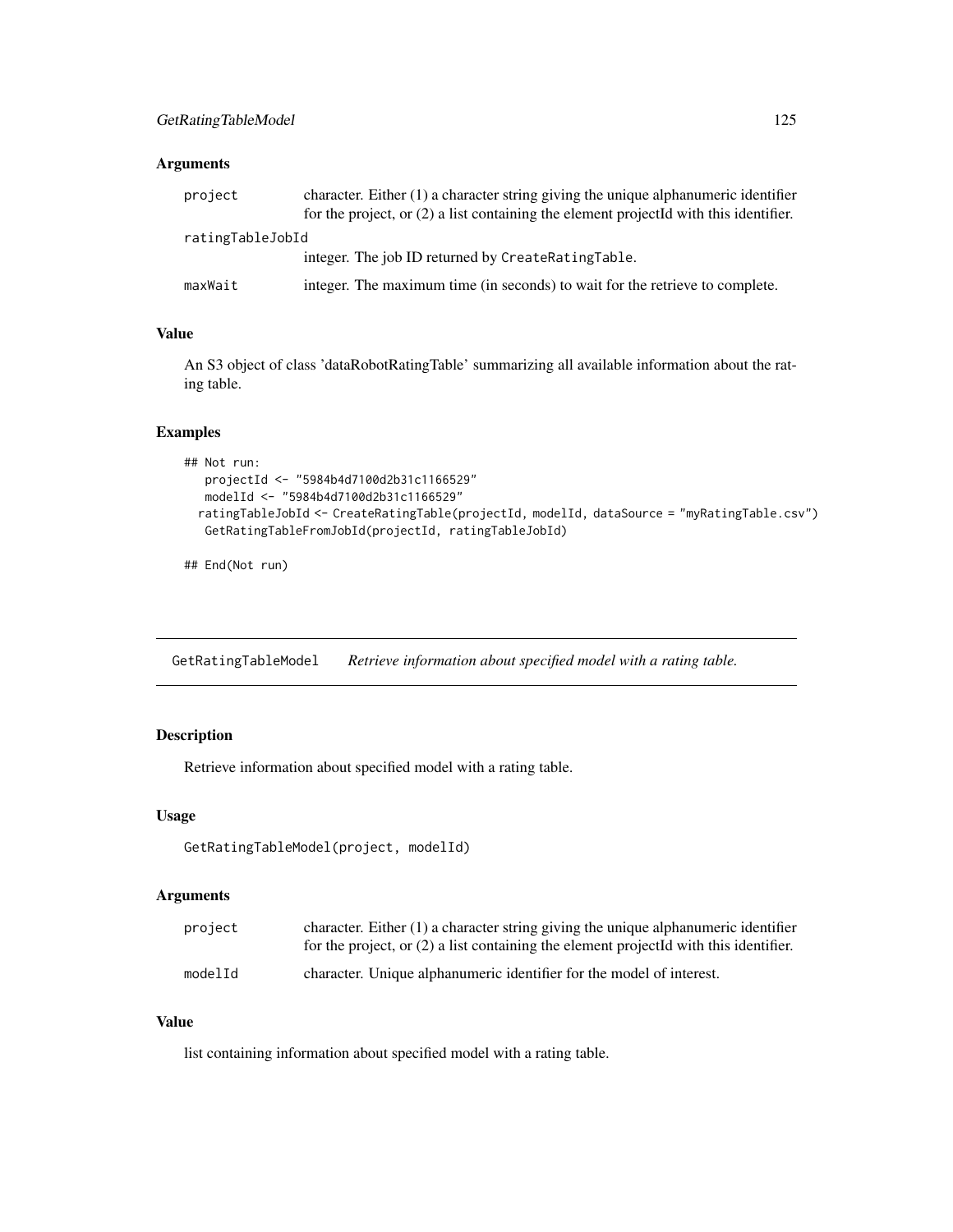# Examples

```
## Not run:
projectId <- "5984b4d7100d2b31c1166529"
modelId <- "5984b4d7100d2b31c1166529"
GetRatingTableModel(projectId, modelId)
```

```
## End(Not run)
```
GetRatingTableModelFromJobId

*Retrieve a new or updated rating table model defined by a job ID.*

# Description

Retrieve a new or updated rating table model defined by a job ID.

# Usage

```
GetRatingTableModelFromJobId(project, ratingTableModelJobId, maxWait = 600)
```
#### Arguments

| project               | character. Either $(1)$ a character string giving the unique alphanumeric identifier    |
|-----------------------|-----------------------------------------------------------------------------------------|
|                       | for the project, or $(2)$ a list containing the element projected with this identifier. |
| ratingTableModelJobId |                                                                                         |
|                       | integer. The ID returned by RequestNewRatingTableModel.                                 |
| maxWait               | integer. The maximum time (in seconds) to wait for the retrieve to complete.            |

## Value

An S3 object of class 'dataRobotRatingTableModel' summarizing all available information about the model.

## Examples

```
## Not run:
 projectId <- "59a5af20c80891534e3c2bde"
 ratingTableId <- "5984b4d7100d2b31c1166529"
 ratingTableModelJobId <- RequestNewModel(projectId, ratingTableId)
 GetRatingTableModelFromJobId(project, ratingTableModelJobId)
```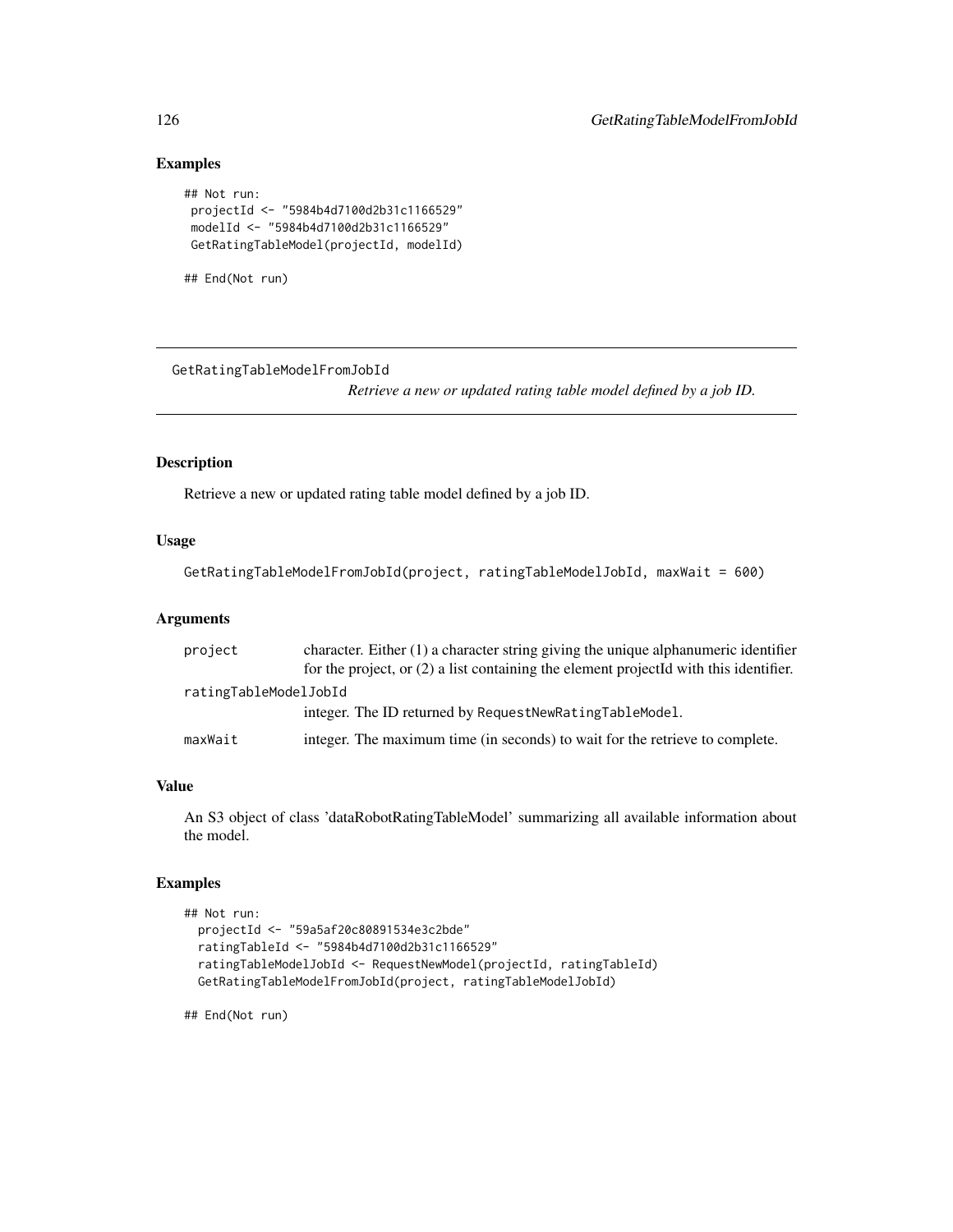GetRecommendedModel *Retrieve the model object that DataRobot recommends for your project.*

## Description

See GetModelRecommendation for details.

### Usage

GetRecommendedModel(project, type = RecommendedModelType\$FastAccurate)

### Arguments

| project | character. Either $(1)$ a character string giving the unique alphanumeric identifier<br>for the project, or $(2)$ a list containing the element projected with this identifier. |
|---------|---------------------------------------------------------------------------------------------------------------------------------------------------------------------------------|
| type    | character. The type of recommendation to retrieve. See Recommended Model Type<br>for available options. Defaults to RecommendedModelType\$FastAccurate.                         |

### Value

The model object corresponding with that recommendation

### Examples

```
## Not run:
projectId <- "5984b4d7100d2b31c1166529"
GetRecommendedModel(projectId)
```
## End(Not run)

GetRocCurve *Retrieve ROC curve data for a model for a particular data partition (see DataPartition)*

#### Description

Retrieve ROC curve data for a model for a particular data partition (see DataPartition)

# Usage

```
GetRocCurve(
  model,
  source = DataPartition$VALIDATION,
  fallbackToParentInsights = FALSE
\mathcal{E}
```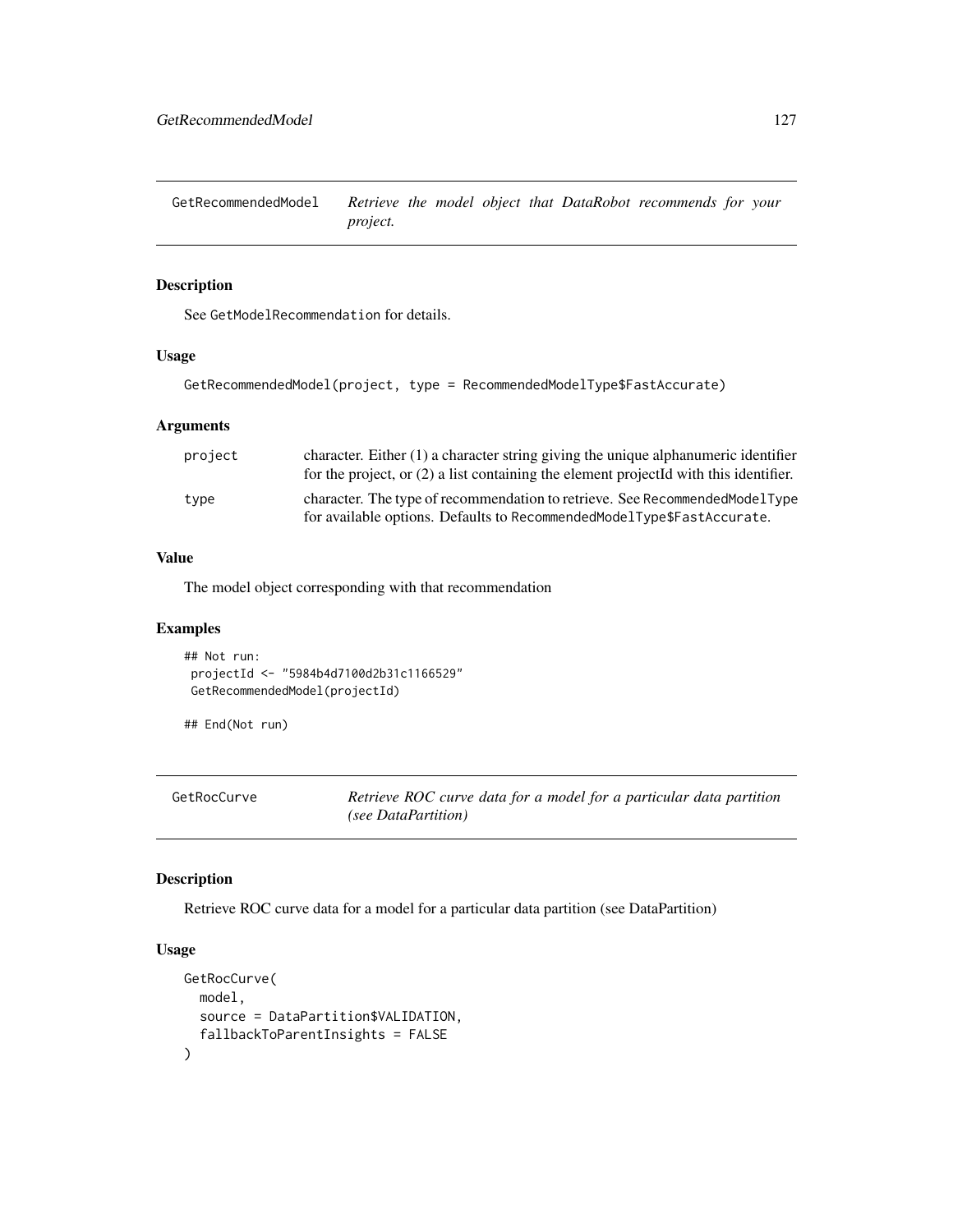| model                    | dataRobotModel. A DataRobot model object like that returned by GetModel.                                                                                            |  |
|--------------------------|---------------------------------------------------------------------------------------------------------------------------------------------------------------------|--|
| source                   | character. The data partition for which data would be returned. Default is<br>DataPartition\$VALIDATION. See DataPartition for details.                             |  |
| fallbackToParentInsights |                                                                                                                                                                     |  |
|                          | logical. If TRUE, this will return the lift chart data for the model's parent if the<br>lift chart is not available for the model and the model has a parent model. |  |

### Value

list with the following components:

- source. Character: data partition for which ROC curve data is returned (see DataPartition).
- negativeClassPredictions. Numeric: example predictions for the negative class.
- rocPoints. data.frame: each row represents pre-calculated metrics (accuracy, f1\_score, false\_negative\_score, true\_negative\_score, true\_positive\_score, false\_positive\_score, true\_negative\_rate, false\_positive\_rate, true\_positive\_rate, matthews\_correlation\_coefficient, positive\_predictive\_value, negative\_predictive\_value, threshold) associated with different thresholds for the ROC curve.
- positiveClassPredictions. Numeric: example predictions for the positive class.

#### Examples

```
## Not run:
 projectId <- "59a5af20c80891534e3c2bde"
 modelId <- "5996f820af07fc605e81ead4"
 model <- GetModel(projectId, modelId)
 GetRocCurve(model)
```
## End(Not run)

GetRulesets *List the rulesets approximating a model generated by DataRobot Prime*

#### Description

This function will return list of rulesets that could be used to approximate the specified model. Rulesets are created using the RequestApproximation function. If model hasn't been approximated yet, will return empty list

#### Usage

```
GetRulesets(project, modelId)
```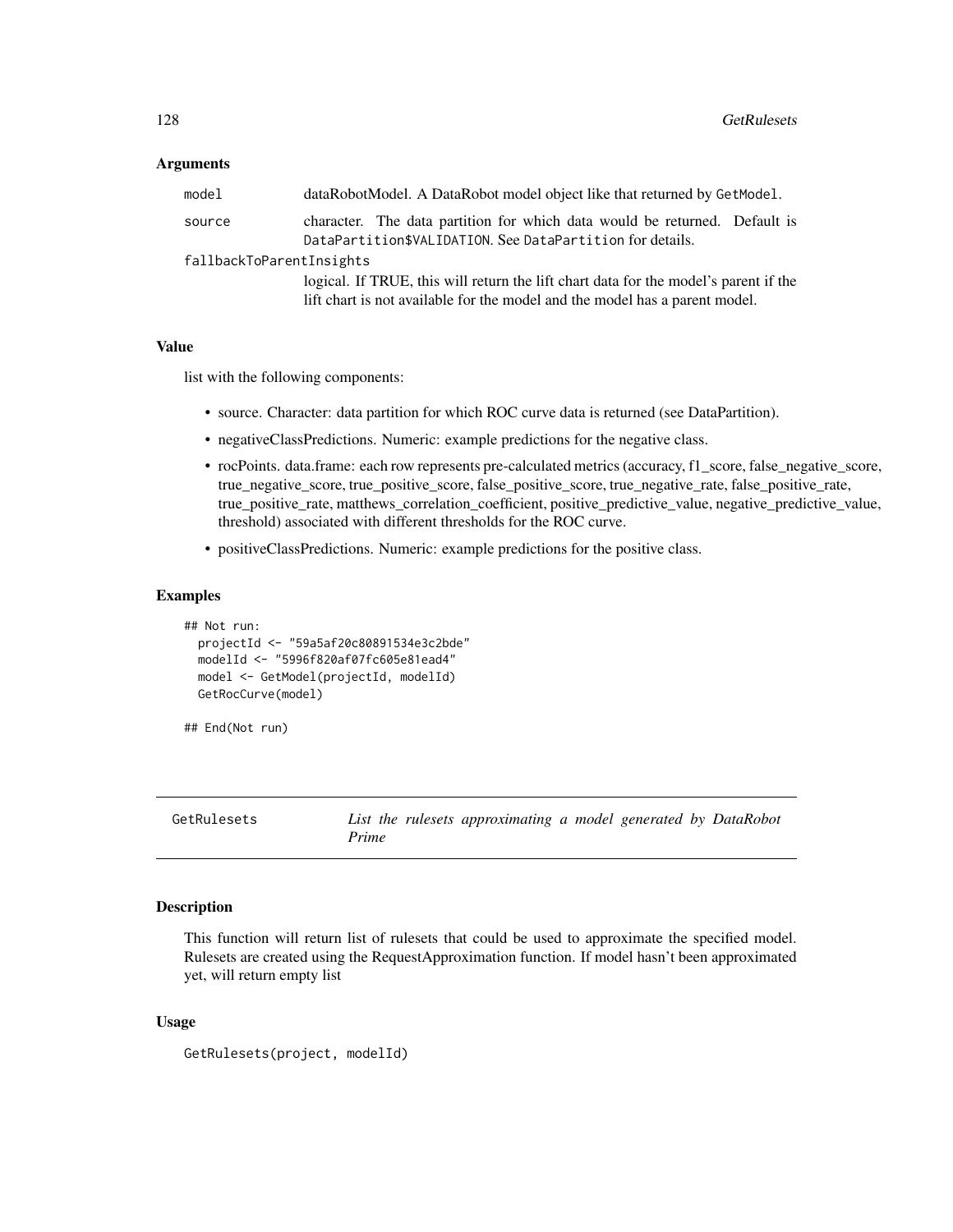| project | character. Either $(1)$ a character string giving the unique alphanumeric identifier<br>for the project, or $(2)$ a list containing the element projected with this identifier. |
|---------|---------------------------------------------------------------------------------------------------------------------------------------------------------------------------------|
| modelId | Unique alphanumeric identifier for the model of interest.                                                                                                                       |

### Value

A list of lists with one element for each ruleset. If there are no rulesets created for a model then an empty list is returned If the group is not empty,a list is returned with the following elements:

- projectId. Character string giving the unique identifier for the project.
- rulesetId. Integer number giving the identifier for the ruleset.
- score. Score of ruleset (using project leaderboard metric).
- parentModelId. Character string giving the unique identifier for the parent model.
- ruleCount. integer: number of rules in ruleset.
- modelId. Character string giving the unique identifier for a model using the ruleset. May be NULL if no model using the ruleset has been created yet.

### Examples

```
## Not run:
 projectId <- "59a5af20c80891534e3c2bde"
 modelId <- "5996f820af07fc605e81ead4"
 GetRulesets(projectId, modelId)
```
## End(Not run)

GetSeriesAccuracy *Get the computed series accuracy for a model, computing it if not already computed.*

### Description

Get the computed series accuracy for a model, computing it if not already computed.

#### Usage

```
GetSeriesAccuracy(model, maxWait = 600)
```
# Arguments

| model   | character. The model for which you want to compute Feature Impact, e.g. from<br>the list of models returned by ListModels (project). |
|---------|--------------------------------------------------------------------------------------------------------------------------------------|
| maxWait | integer. How long (in seconds) to wait for series accuracy computation before<br>raising a timeout error? Default 600.               |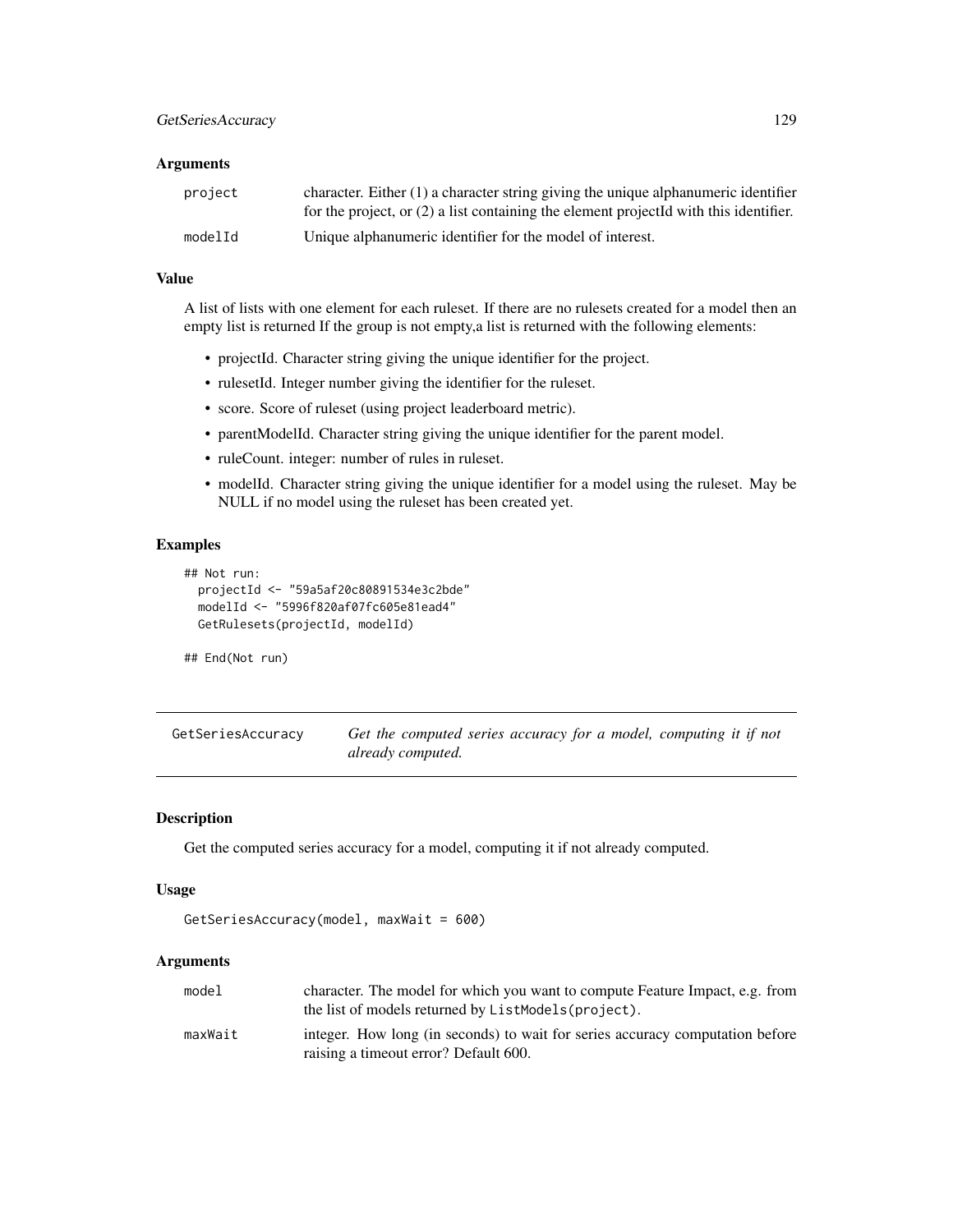data.frame with items:

- multiseriesId character. The ID of the series.
- rowCount integer. The number of rows in the series.
- multiseries Values character. The name of the series.
- duration character. The duration of the series.
- validationScore numeric. The validation score for the series.
- backtestingScore numeric. The score on backtests for the series. See ScoreBacktests.
- holdoutScore numeric. The score for the series on the holdout set.

### Examples

```
## Not run:
 projectId <- "5984b4d7100d2b31c1166529"
 modelId <- "5984b4d7100d2b31c1166529"
 model <- GetModel(projectId, modelId)
 seriesAccuracy <- GetSeriesAccuracy(model)
```
## End(Not run)

GetSeriesAccuracyForModel

*Get the series accuracy associated with a particular model.*

## **Description**

This will not work if you have not separately computed series accuracy via RequestSeriesAccuracy. See GetSeriesAccuracy for a function that will get series accuracy and also compute it automatically if it has not already been compute.

#### Usage

```
GetSeriesAccuracyForModel(model)
```
#### Arguments

model character. The model for which you want to compute Feature Impact, e.g. from the list of models returned by ListModels(project).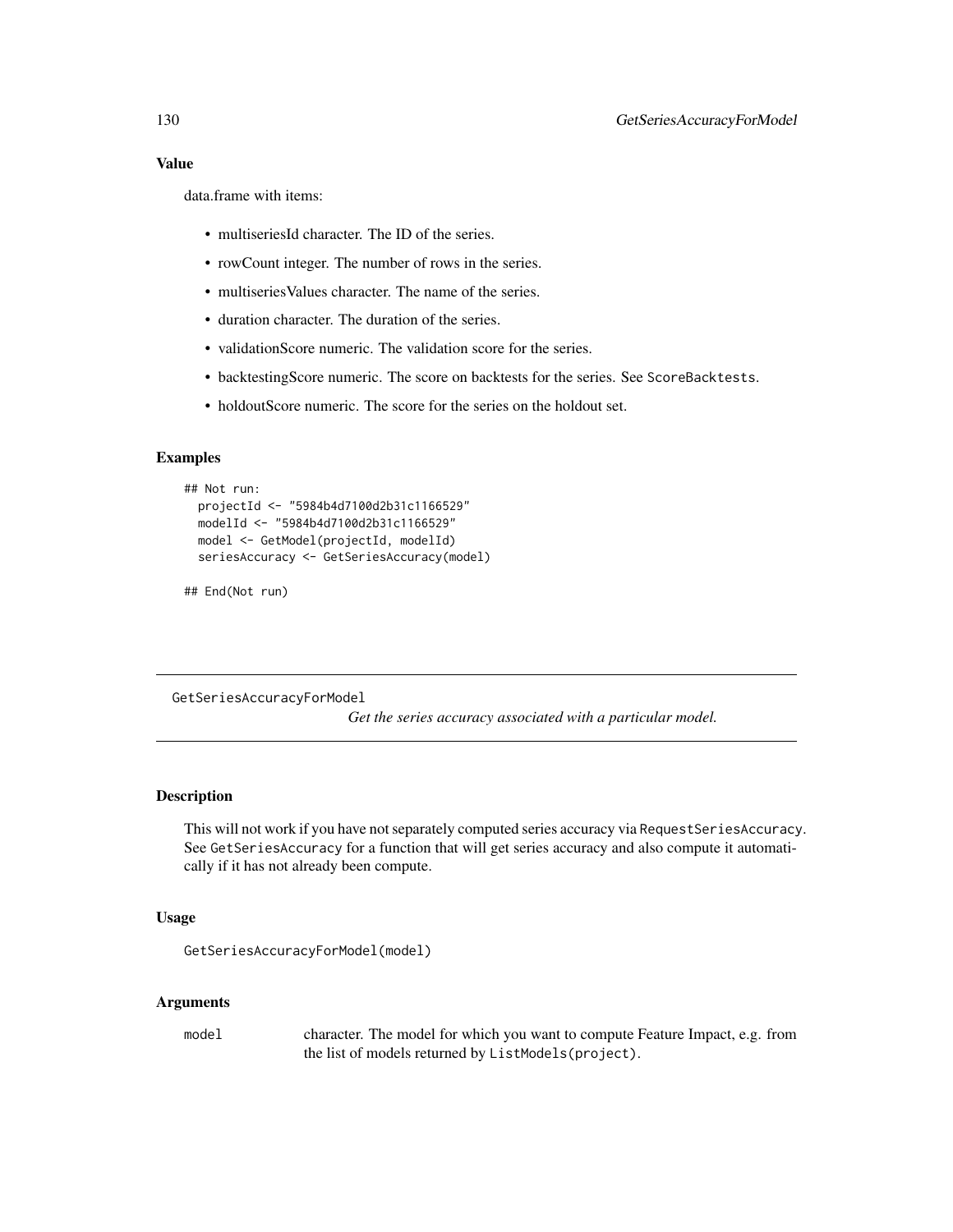# Value

data.frame with items:

- multiseriesId character. The ID of the series.
- rowCount integer. The number of rows in the series.
- multiseriesValues character. The name of the series.
- duration character. The duration of the series.
- validationScore numeric. The validation score for the series.
- backtestingScore numeric. The score on backtests for the series. See ScoreBacktests.
- holdoutScore numeric. The score for the series on the holdout set.

# Examples

```
## Not run:
 projectId <- "5984b4d7100d2b31c1166529"
 modelId <- "5984b4d7100d2b31c1166529"
 model <- GetModel(projectId, modelId)
 jobId <- RequestSeriesAccuracy(projectId, modelId)
 WaitForJobToComplete(projectId, jobId)
 seriesAccuracy <- GetSeriesAccuracyForModel(model)
```
## End(Not run)

GetServerDataInRows *Handle server side pagination.*

## Description

Handle server side pagination.

### Usage

```
GetServerDataInRows(serverData, batchSize = 50)
```
### Arguments

| serverData | list. Raw JSON parsed list returned from the server. |
|------------|------------------------------------------------------|
| batchSize  | integer. The number of requests per page to expect.  |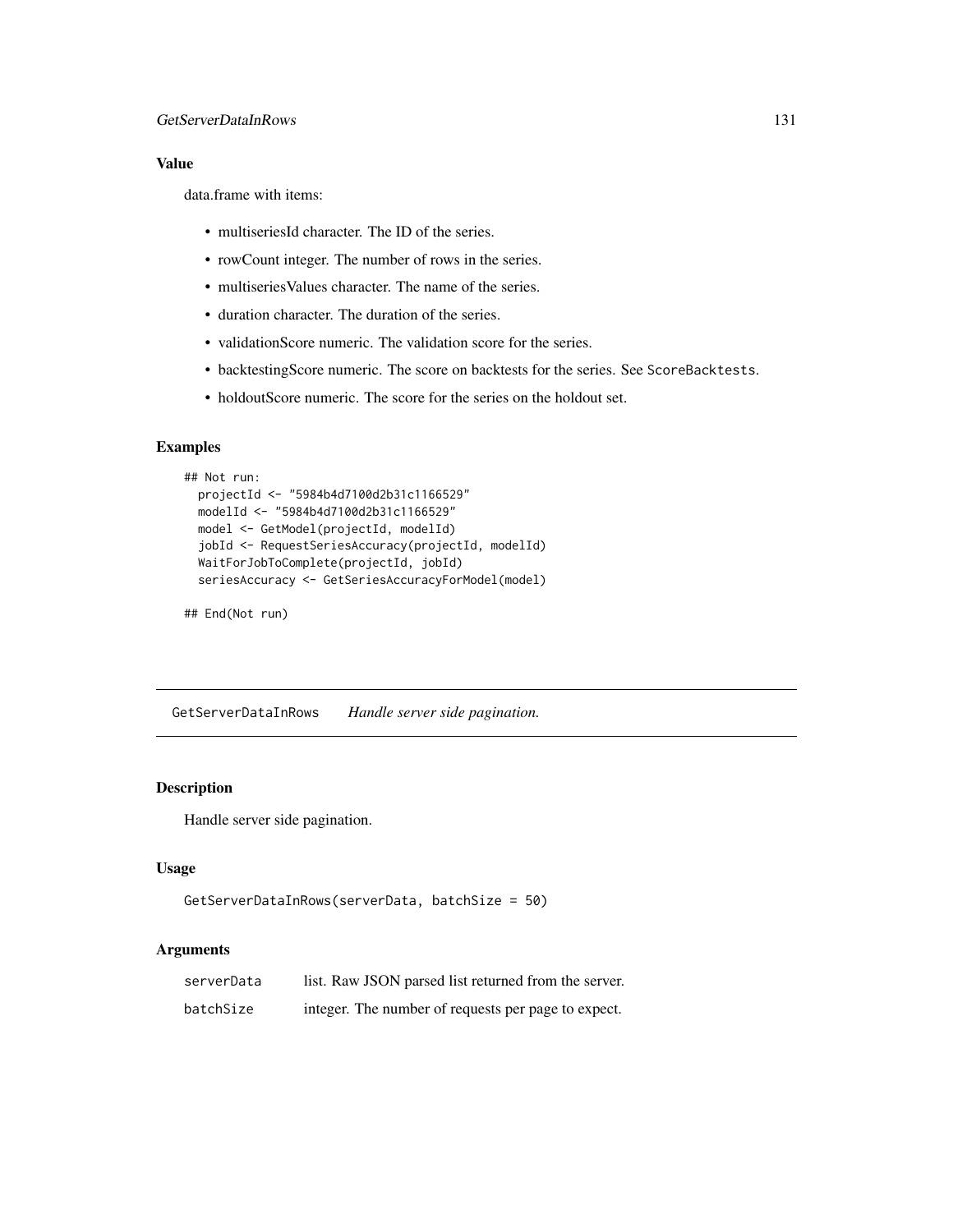*Retrieve the time series feature derivation log content*

### **Description**

The Time Series Feature Derivation Log provides details about the feature generation process for a time series project. It includes information about which features are generated and their priority, as well as the detected properties of the time series data such as whether the series is stationary, and periodicities detected.

#### Usage

```
GetTimeSeriesFeatureDerivationLog(project, offset = NULL, limit = NULL)
```
#### Arguments

| project | character. Either $(1)$ a character string giving the unique alphanumeric identifier<br>for the project, or $(2)$ a list containing the element projected with this identifier. |
|---------|---------------------------------------------------------------------------------------------------------------------------------------------------------------------------------|
| offset  | integer. Optional. Default is 0. This many results will be skipped.                                                                                                             |
| limit   | integer. Optional. Defaults to 100. At most this many results are returned. To<br>specify no limit, use 0. The default may change without notice.                               |

#### Details

This route is only supported for time series projects that have finished partitioning. The time series feature log will include information about:

- Detected stationarity of the series (e.g. "Series detected as non-stationary")
- Detected presence of multiplicative trend in the series (e.g., "Multiplicative trend detected")
- Any periodicities (e.g., "Detected periodicities: 7 day")
- Maximum number of feature to be generated (e.g., "Maximum number of feature to be generated is 1440")
- Window sizes used in rolling statistics / lag extractors (e.g., "The window sizes chosen to be: 2 months") (because the time step is 1 month and Feature Derivation Window is 2 months)
- Features that are specified as known-in-advance (e.g., "Variables treated as known in advance: holiday")
- Details about why certain variables are transformed in the input data (e.g., "Generating variable "y (log)" from "y" because multiplicative trend is detected")
- Details about features generated as time series features, and their priority (e.g., "Generating feature "date (actual)" from "date" (priority: 1)")

#### Value

Returns the feature log output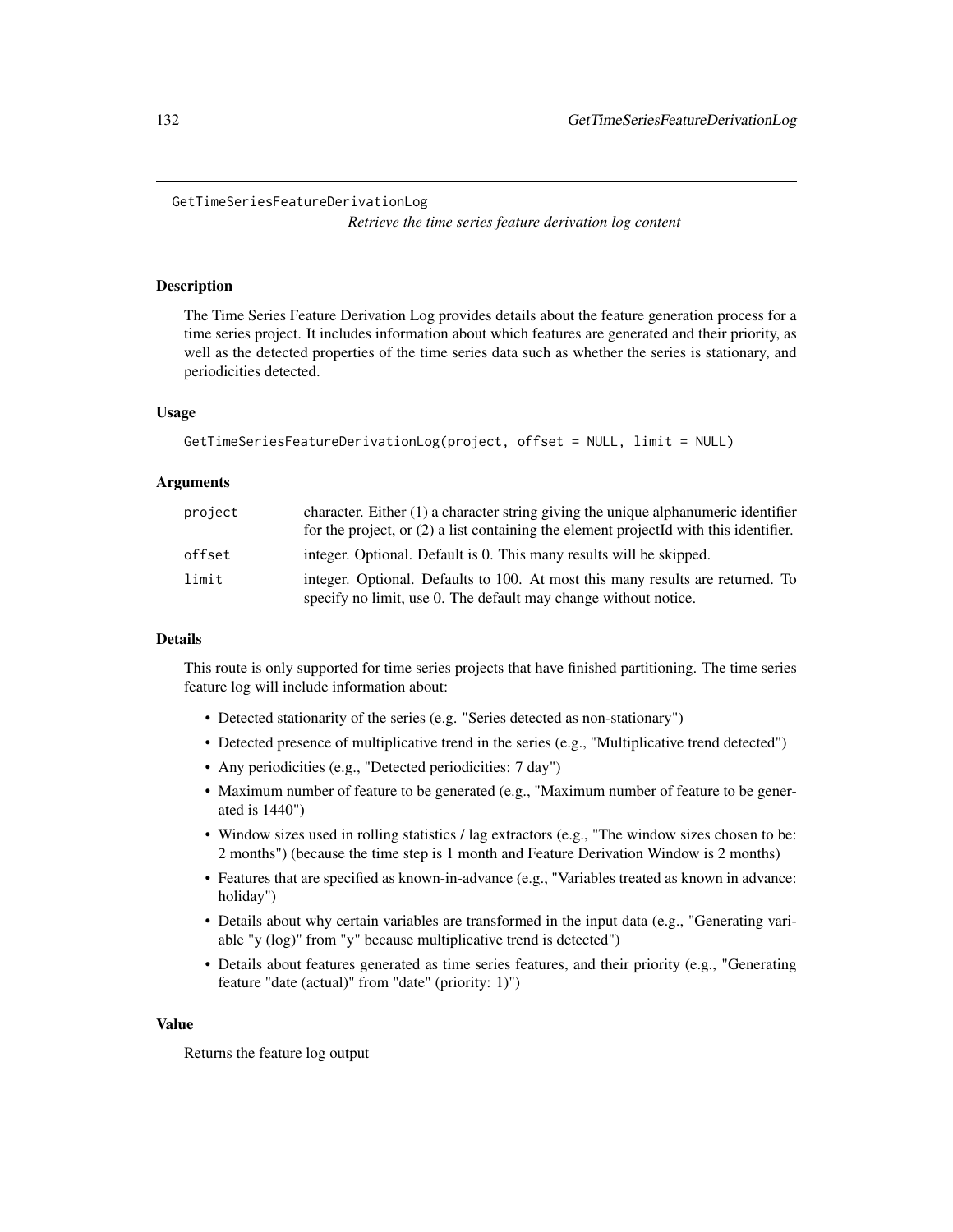# GetTrainingPredictionDataFrame 133

## Examples

```
## Not run:
projectId <- "5984b4d7100d2b31c1166529"
GetTimeSeriesFeatureDerivationLog(projectId)
```
## End(Not run)

GetTrainingPredictionDataFrame

*Simplify the training prediction rows into a tidy format dataframe.*

## Description

Simplify the training prediction rows into a tidy format dataframe.

#### Usage

GetTrainingPredictionDataFrame(rows)

### Arguments

rows data.frame. The dataframe to tidy.

GetTrainingPredictions

*Retrieve training predictions on a specified data set.*

## Description

Training predictions are the internal out-of-fold predictions for data that was used to train the model. These predictions are especially useful for creating stacked models or blenders.

# Usage

```
GetTrainingPredictions(project, predictionId)
```
## Arguments

| project      | character. Either $(1)$ a character string giving the unique alphanumeric identifier    |
|--------------|-----------------------------------------------------------------------------------------|
|              | for the project, or $(2)$ a list containing the element projected with this identifier. |
| predictionId | character. ID of the prediction to retrieve training predictions for.                   |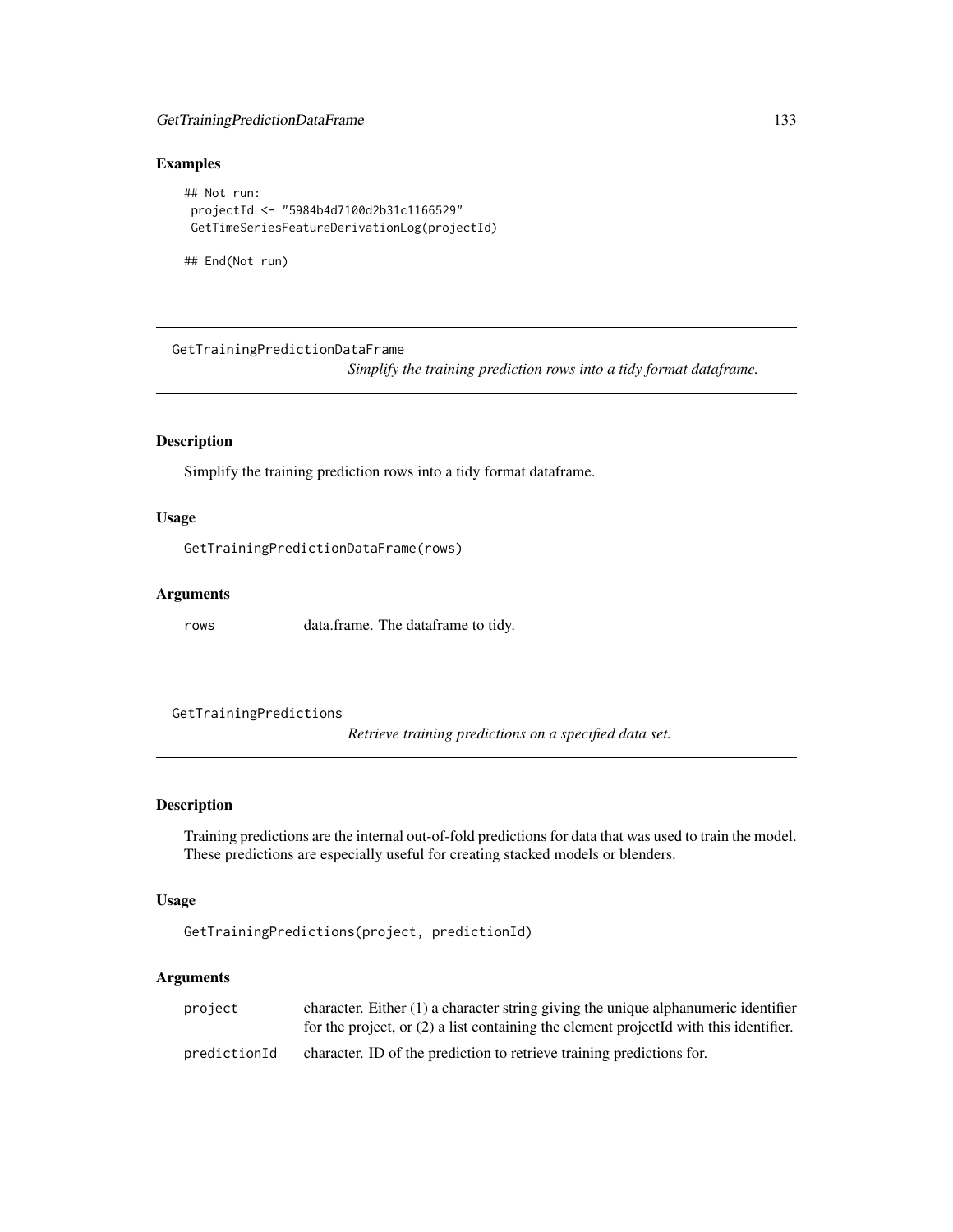# Examples

```
## Not run:
 projectId <- "59a5af20c80891534e3c2bde"
 predictions <- ListTrainingPredictions(projectId)
 predictionId <- predictions[[1]]$id
 trainingPredictions <- GetTrainingPredictions(projectId, predictionId)
```
## End(Not run)

GetTrainingPredictionsForModel

*Get training predictions for a particular model.*

# Description

Training predictions are the internal out-of-fold predictions for data that was used to train the model. These predictions are especially useful for creating stacked models or blenders.

### Usage

```
GetTrainingPredictionsForModel(model, dataSubset = "all", maxWait = 600)
```
### Arguments

| model      | dataRobotModel. The model to get training predictions for.                                                                      |
|------------|---------------------------------------------------------------------------------------------------------------------------------|
| dataSubset | character. What data subset would you like to predict on? Possible options are<br>included in DataSubset. Possible options are: |
|            | • DataSubset\$All will use all available data.                                                                                  |
|            | • DataSubset\$ValidationAndHoldout will use all data except the training<br>set.                                                |
|            | • DataSubset\$Holdout will use only holdout data.                                                                               |
| maxWait    | integer. The maximum time (in seconds) to wait for the model job to complete.                                                   |

### Examples

```
## Not run:
 projectId <- "59a5af20c80891534e3c2bde"
 modelId <- "5996f820af07fc605e81ead4"
 model <- GetModel(projectId, modelId)
 trainingPredictions <- GetTrainingPredictionsFromModel(model)
```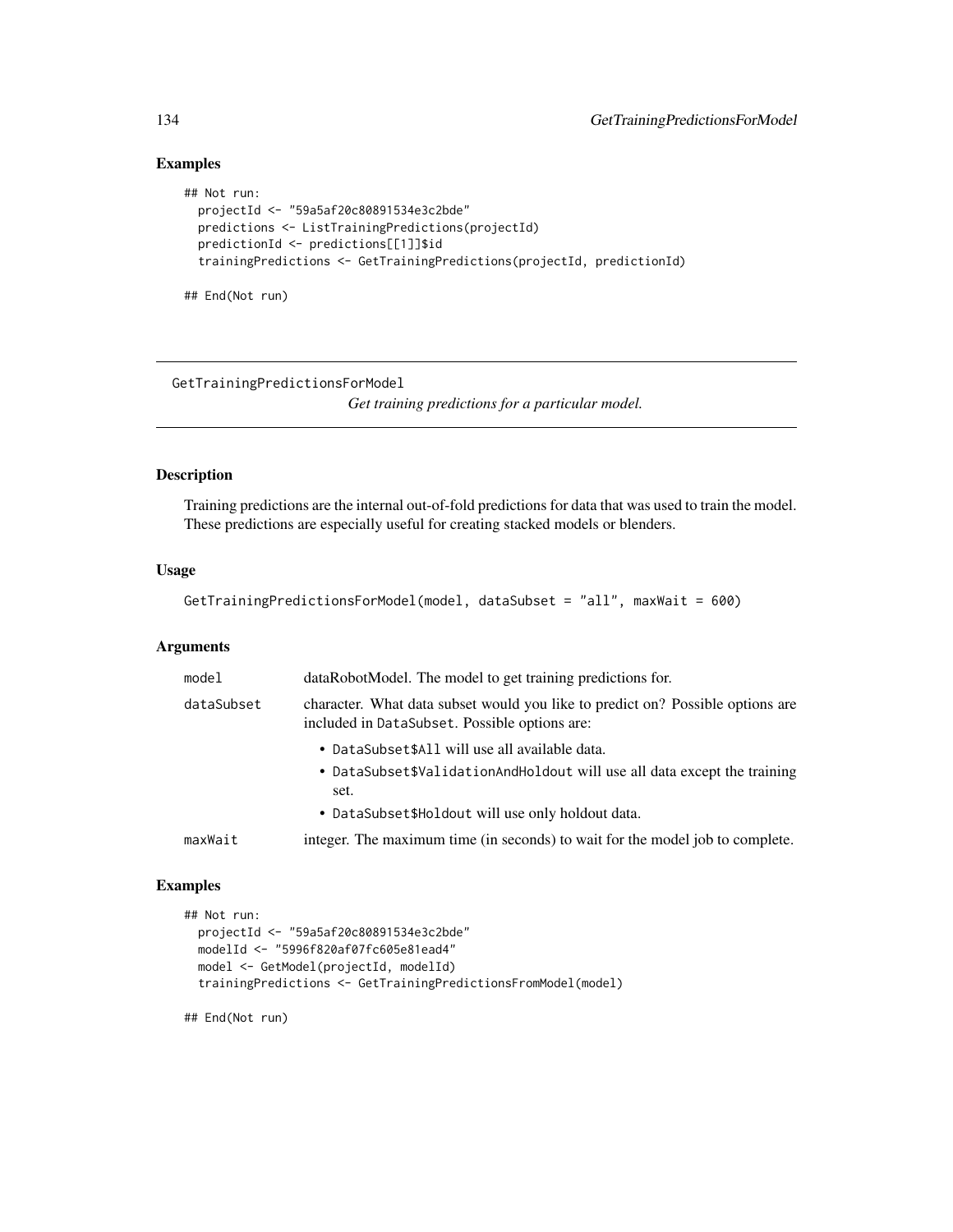GetTrainingPredictionsFromJobId

*Retrieve the training predictions for a model using a job id.*

## Description

Retrieve the training predictions for a model using a job id.

### Usage

```
GetTrainingPredictionsFromJobId(project, jobId, maxWait = 600)
```
# Arguments

| project | character. Either $(1)$ a character string giving the unique alphanumeric identifier<br>for the project, or $(2)$ a list containing the element projected with this identifier. |
|---------|---------------------------------------------------------------------------------------------------------------------------------------------------------------------------------|
| iobId   | integer. Unique integer identifier (return for example by Request Prediction Explanations).                                                                                     |
| maxWait | integer. The maximum time (in seconds) to wait for the model job to complete.                                                                                                   |

## Value

A dataframe with out-of-fold predictions for the training data.

# Examples

```
## Not run:
 projectId <- "59a5af20c80891534e3c2bde"
 modelId <- "5996f820af07fc605e81ead4"
 model <- GetModel(projectId, modelId)
 jobId <- RequestTrainingPredictions(model, dataSubset = "all")
 trainingPredictions <- GetTrainingPredictionsFromJobId(projectId, jobId)
```
## End(Not run)

GetTransferableModel *Retrieve imported model info using import id*

## Description

Retrieve imported model info using import id

#### Usage

GetTransferableModel(importId)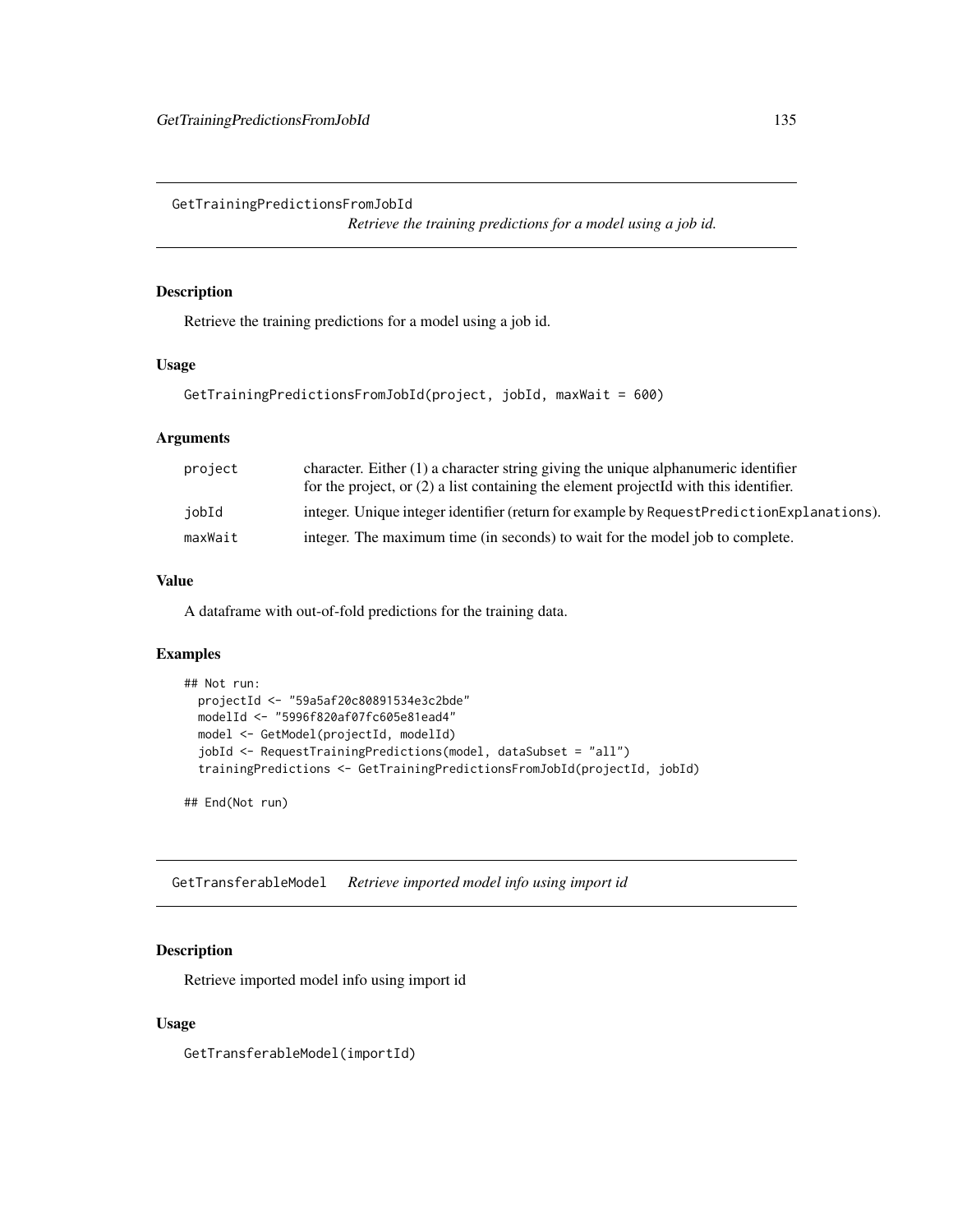importId character. Id of the import.

#### Value

A list describing uploaded transferable model with the following components:

- note. Character string Manually added node about this imported model.
- datasetName. Character string Filename of the dataset used to create the project the model belonged to.
- modelName. Character string Model type describing the model generated by DataRobot.
- displayName. Character string Manually specified human-readable name of the imported model.
- target. Character string The target of the project the model belonged to prior to export.
- projectName. Character string Name of the project the model belonged to prior to export.
- importedByUsername. Character string Username of the user who imported the model.
- importedAt. Character string The time the model was imported.
- version. Numeric Project version of the project the model belonged to.
- projectId. Character id of the project the model belonged to prior to export.
- featurelistName. Character string Name of the featurelist used to train the model.
- createdByUsername. Character string Username of the user who created the model prior to export.
- importedById. Character string id of the user who imported the model.
- id. Character string id of the import.
- createdById. Character string id of the user who created the model prior to export.
- modelId. Character string original id of the model prior to export.
- originUrl. Character string URL.

# Examples

```
## Not run:
 id <- UploadTransferableModel("model.drmodel")
 GetTransferableModel(id)
```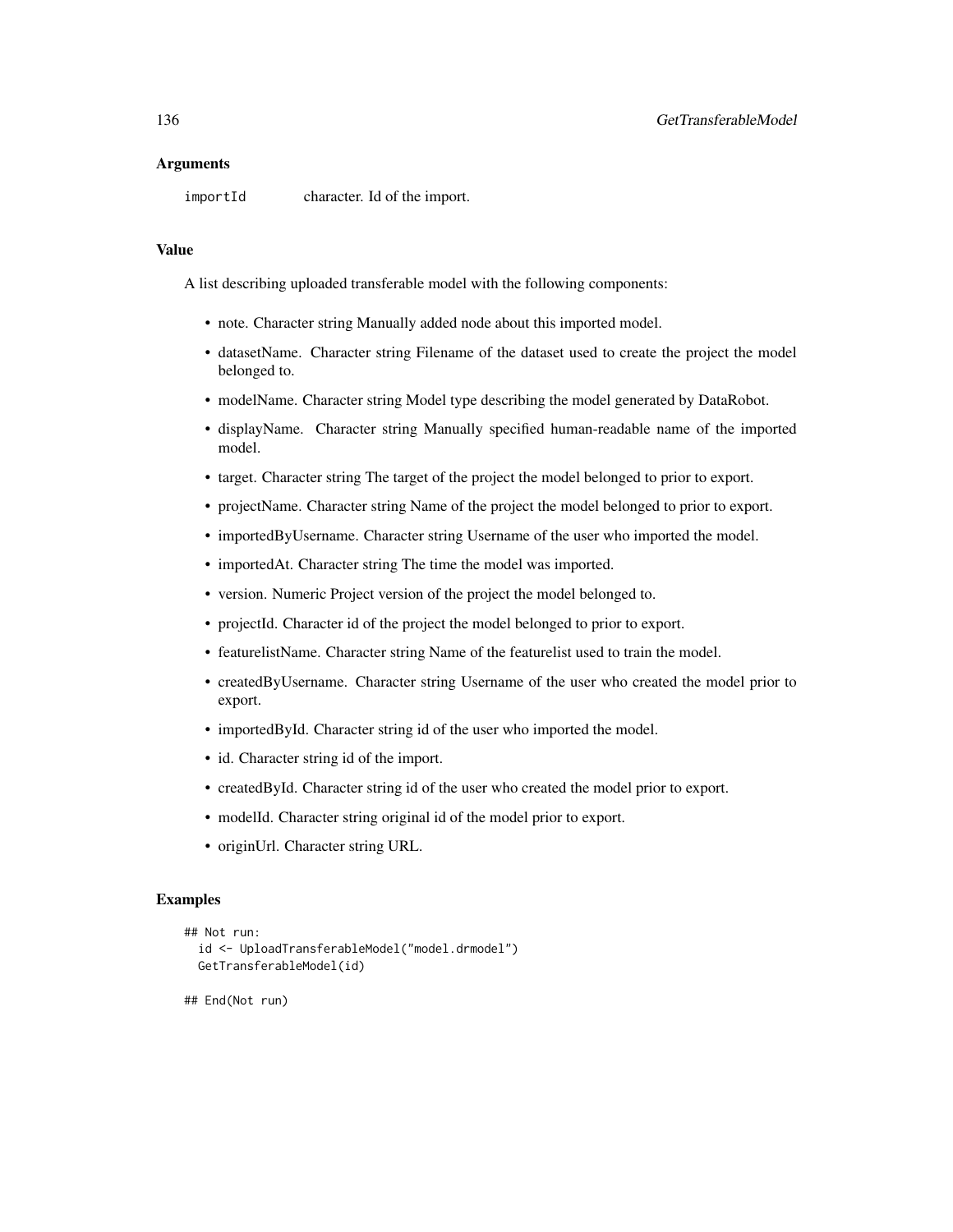GetTuningParameters *Retrieve data on tuning parameters for a particular model.*

## **Description**

Retrieve data on tuning parameters for a particular model.

#### Usage

```
GetTuningParameters(model)
```
#### Arguments

model dataRobotModel. A DataRobot model object to get tuning parameters for.

### Value

A list detailing the following about each tuning parameter:

- currentValue character. The current searched values of that parameter.
- defaultValue character. The default value of that parameter.
- parameterId character. A unique ID for that particular parameter.
- parameterName character. The name of the tuning parameter.
- taskName character. The name of the task the parameter is for.
- constraints list. A list describing constraints on the possible values for the parameter. Will be one of int or float specifying a min and max value, or will be select and will specify possible values from a list of choices. int and float correspond with integer and floating-point parameter spaces respectively. It is possible for a parameter to be multiple types. Lastly, some parameters will also have a supportsGridSearch logical for whether or not that parameter can be grid searched or not.

### Examples

```
## Not run:
 projectId <- "59a5af20c80891534e3c2bde"
 modelId <- "5996f820af07fc605e81ead4"
 model <- GetModel(projectId, modelId)
 GetTuningParameters(model)
```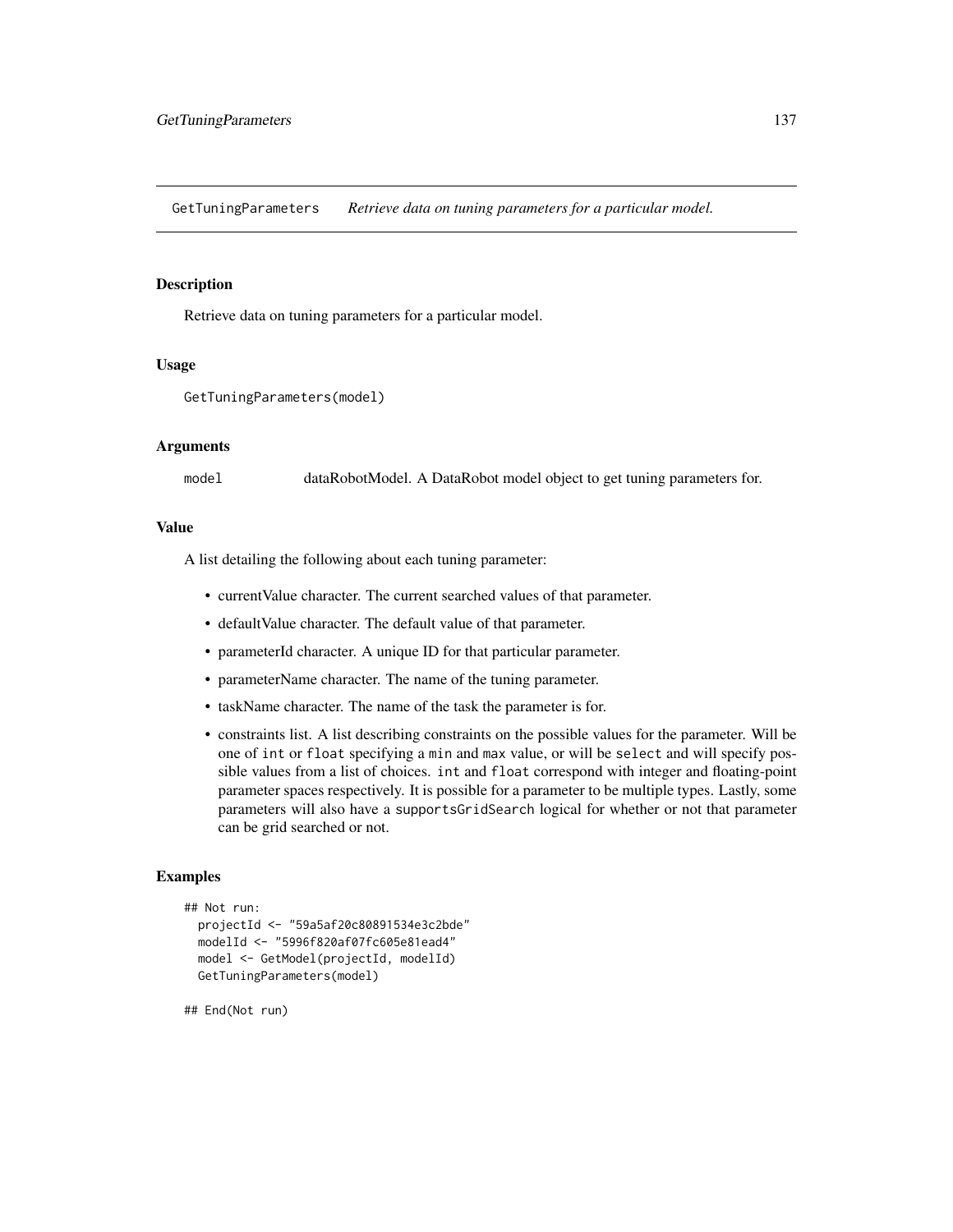# Description

For the response variable defined by the character string target and the project defined by the parameter project, return the vector of metric names that can be specified for fitting models in this project. This function is intended for use after SetupProject has been run but before SetTarget, allowing the user to specify valid non-default values for the metric parameter.

#### Usage

GetValidMetrics(project, target)

### Arguments

| project | character. Either $(1)$ a character string giving the unique alphanumeric identifier<br>for the project, or $(2)$ a list containing the element projected with this identifier. |
|---------|---------------------------------------------------------------------------------------------------------------------------------------------------------------------------------|
| target  | character. String giving the name of the response variable to be predicted by all<br>project models.                                                                            |

#### Value

Character vector containing the names of the metric values that are valid for a subsequent call to the SetTarget function.

# Examples

```
## Not run:
 projectId <- "59a5af20c80891534e3c2bde"
 GetValidMetrics(projectId, "targetFeature")
```
## End(Not run)

GetWordCloud *Retrieve word cloud data for a model.*

# Description

Retrieve word cloud data for a model.

#### Usage

```
GetWordCloud(project, modelId, excludeStopWords = FALSE)
```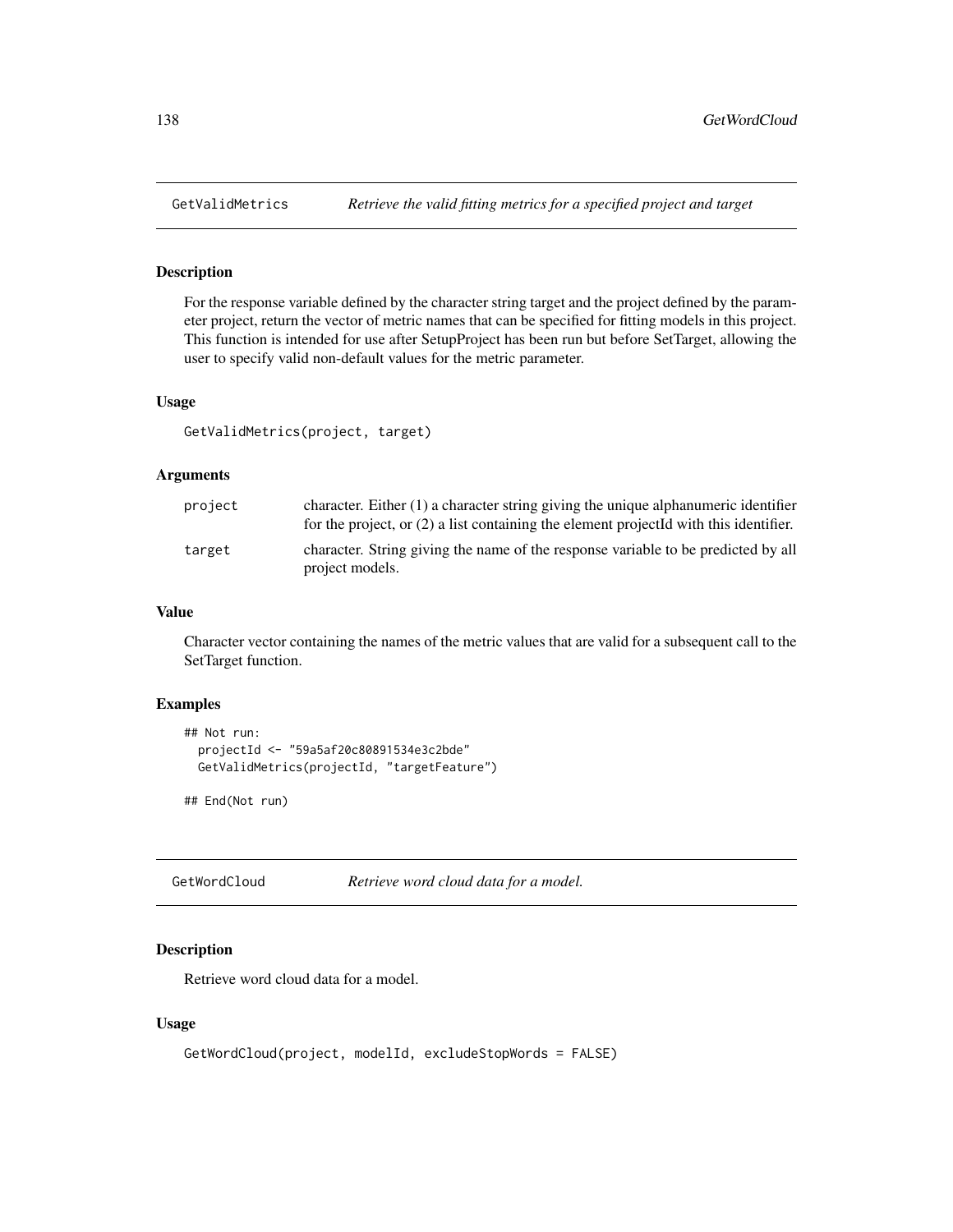| project          | character. Either $(1)$ a character string giving the unique alphanumeric identifier<br>for the project, or $(2)$ a list containing the element projected with this identifier. |
|------------------|---------------------------------------------------------------------------------------------------------------------------------------------------------------------------------|
| modelId          | character. Unique alphanumeric identifier for the model of interest.                                                                                                            |
| excludeStopWords |                                                                                                                                                                                 |
|                  | $1 \cdot 1 \cdot 1 \cdot 1$ $1 \cdot 1 \cdot 1 \cdot 1$                                                                                                                         |

logical. Optional. Set to TRUE if you want stopwords filtered out the response.

## Value

data.frame with the following components:

ngram Character string: word or ngram value

- coefficient Numerical: value from [-1.0, 1.0] range, describes effect of this ngram on the target. A large negative value means a strong effect toward the negative class in classification projects and a smaller predicted target value in regression projects. A large positive value means a strong effect toward the positive class and a larger predicted target value respectively
- count Integer: number of rows in the training sample where this ngram appears
- frequency Numerical: value from (0.0, 1.0] range, frequency of this ngram relative to the most frequent ngram

isStopword Logical: true for ngrams that DataRobot evaluates as stopwords

#### Examples

```
## Not run:
 projectId <- "59a5af20c80891534e3c2bde"
 modelId <- "5996f820af07fc605e81ead4"
 GetWordCloud(projectId, modelId)
```
## End(Not run)

IsBlenderEligible *Check whether individual models can be blended together*

#### Description

Check whether individual models can be blended together

#### Usage

```
IsBlenderEligible(project, modelIds, blendMethod)
```
## Arguments

| project     | character. Either $(1)$ a character string giving the unique alphanumeric identifier    |
|-------------|-----------------------------------------------------------------------------------------|
|             | for the project, or $(2)$ a list containing the element projected with this identifier. |
| modelIds    | list. A list of model ids corresponding to the models to check.                         |
| blendMethod | character. The blender method to check. See BlendMethods.                               |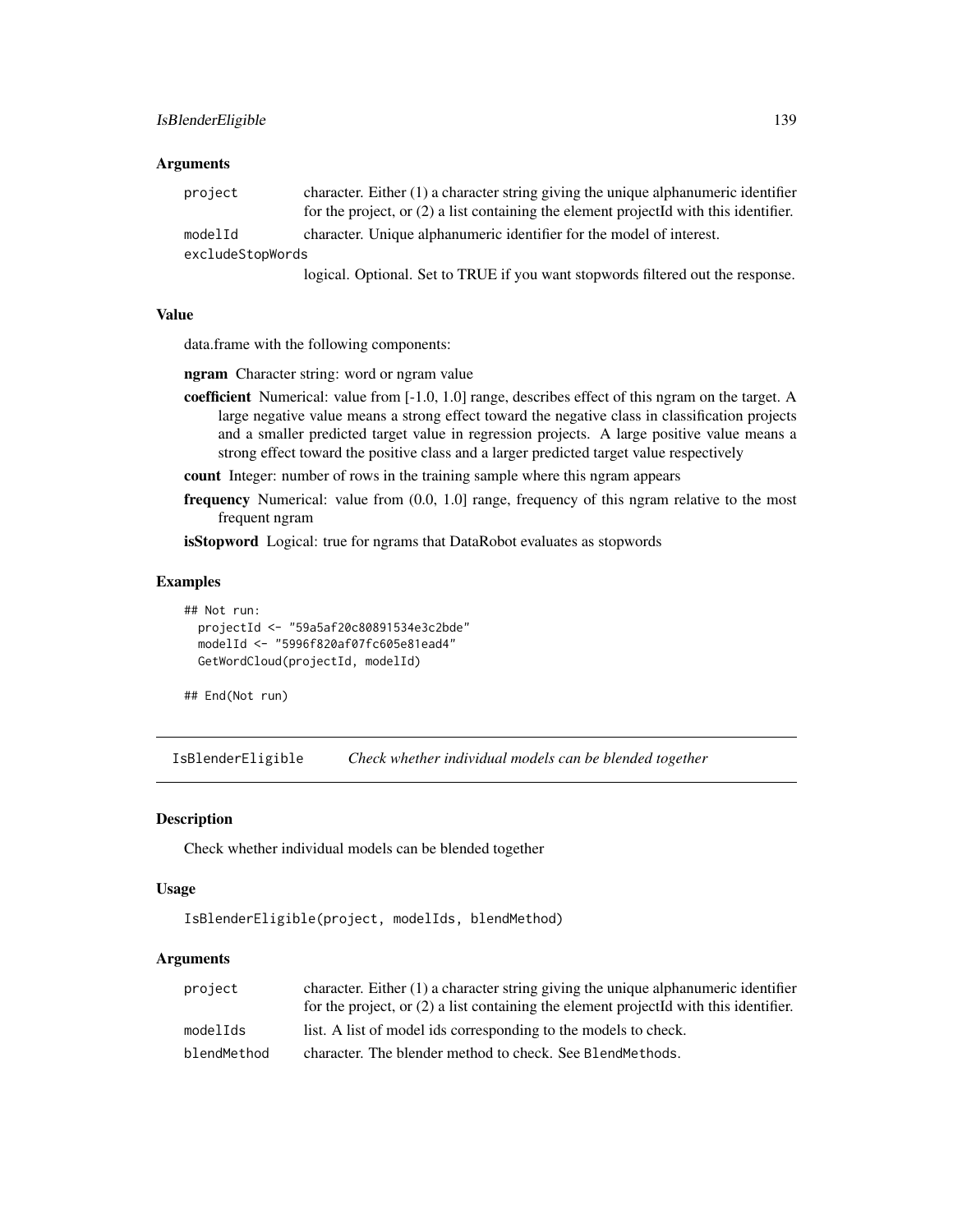# Value

List with:

- blendable logical. Whether or not the models can be blended.
- reason character. An explanation for why the models cannot be blended, if not blendable. Otherwise "".

# Examples

```
## Not run:
 projectId <- "59a5af20c80891534e3c2bde"
 modelsToBlend <- c("5996f820af07fc605e81ead4", "59a5ce3301e9f0296721c64c")
 IsBlenderEligible(projectId, modelId, "GLM")
```
## End(Not run)

IsId *Checks if an id is a valid DataRobot ID (24 character string)*

# Description

Checks if an id is a valid DataRobot ID (24 character string)

### Usage

IsId(id)

# Arguments

id character. An ID to test whether it is a valid DataRobot ID.

IsParameterIn *Check if a parameter is in a list of possibilities.*

# Description

Check if a parameter is in a list of possibilities.

### Usage

```
IsParameterIn(
 paramValue,
 paramPossibilities,
 allowNULL = TRUE,
 paramName = NULL
)
```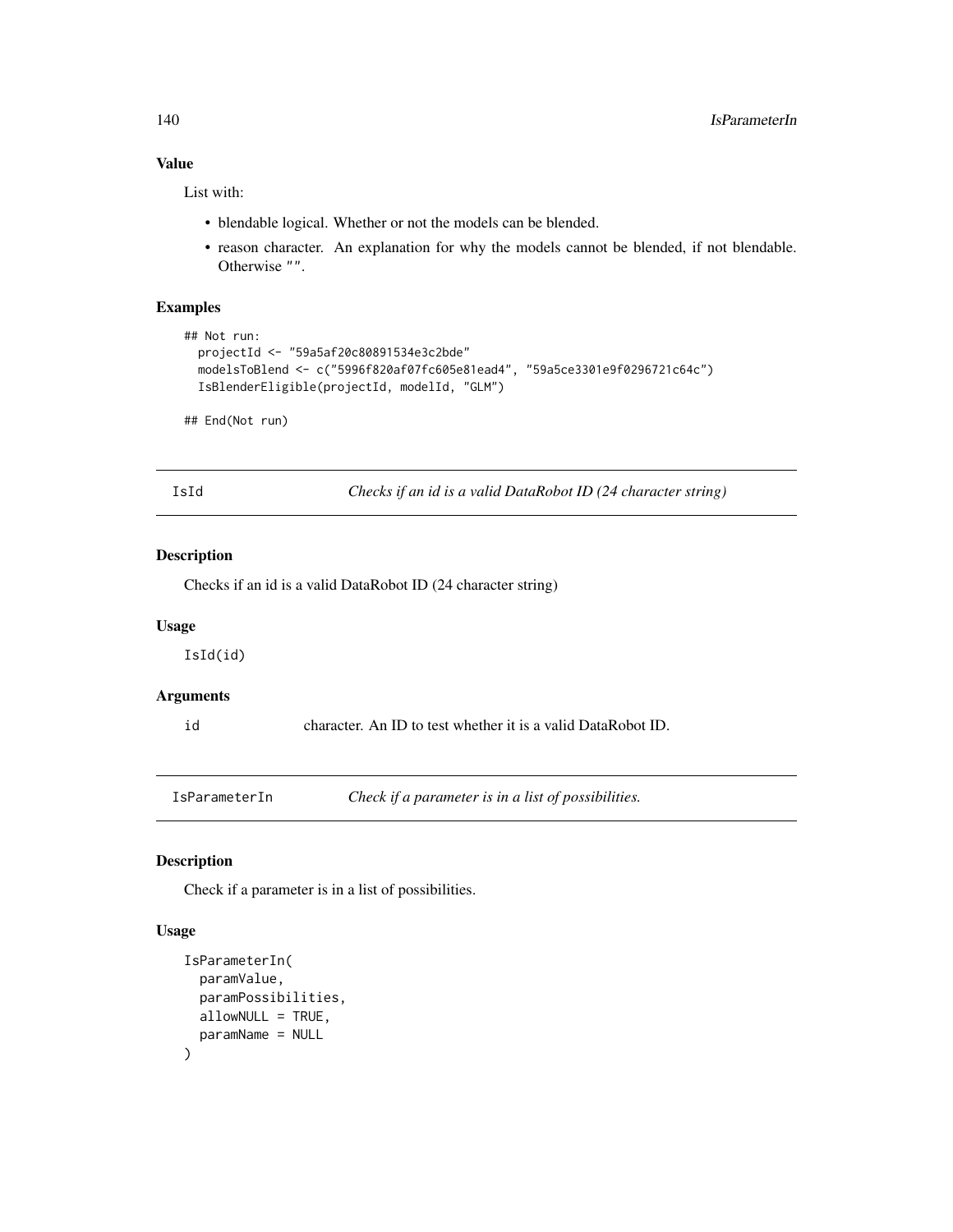#### JobStatus 141

## Arguments

| paramValue         | object. The parameter value to check.                   |
|--------------------|---------------------------------------------------------|
| paramPossibilities |                                                         |
|                    | vector. A vector of possible values for the parameter.  |
| allowNULL          | logical. Whether or not to allow NULL as a possibility. |
| paramName          | character. The name of the parameter to check.          |

## Value

TRUE if paramValue is valid, otherwise returns an error message.

# Examples

```
## Not run:
 IsParameterIn("all", DataSubset)
```
## End(Not run)

JobStatus *Job statuses*

# Description

This is a list that contains the valid values for job status when querying the list of jobs mode. If you wish, you can specify job status modes using the list values, e.g. JobStatus\$InProgress instead of typing the string "inprogress". This way you can benefit from autocomplete and not have to remember the valid options.

### Usage

JobStatus

# Format

An object of class list of length 5.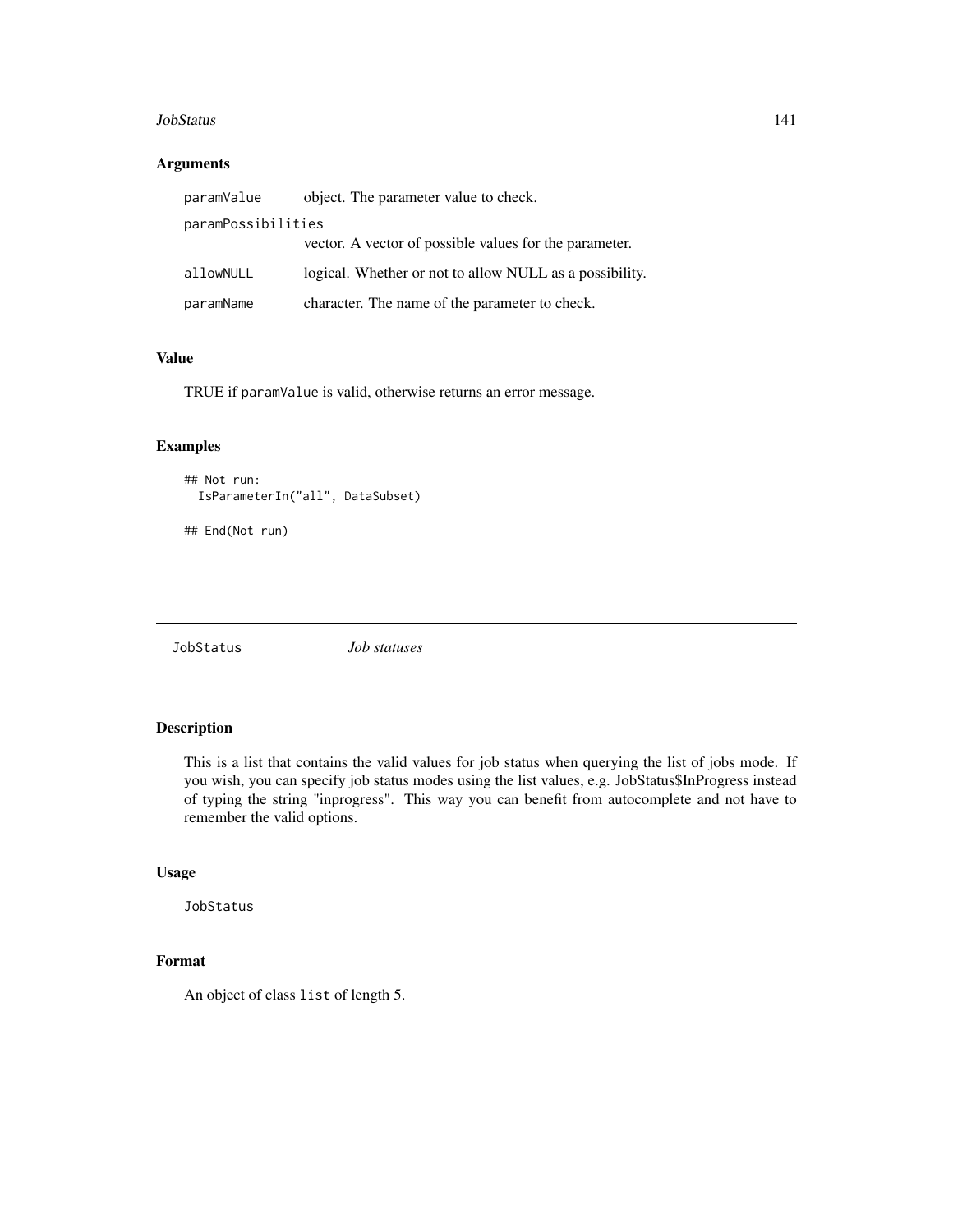JobType *Job type*

### Description

This is a list that contains the valid values for job type when querying the list of jobs.

# Usage

JobType

#### Format

An object of class list of length 10.

ListBlueprints *Retrieve the list of available blueprints for a project*

#### Description

This function returns the list of available blueprints for a specified modeling project, as an S3 object of class listOfBlueprints; see Value.

#### Usage

ListBlueprints(project)

# Arguments

project character. Either (1) a character string giving the unique alphanumeric identifier for the project, or (2) a list containing the element projectId with this identifier.

# Value

An S3 object of class 'listOfBlueprints', a list with one element for each recommended blueprint in the associated project. For more information see GetBlueprint()

# Examples

```
## Not run:
 projectId <- "59a5af20c80891534e3c2bde"
 ListBlueprints(projectId)
```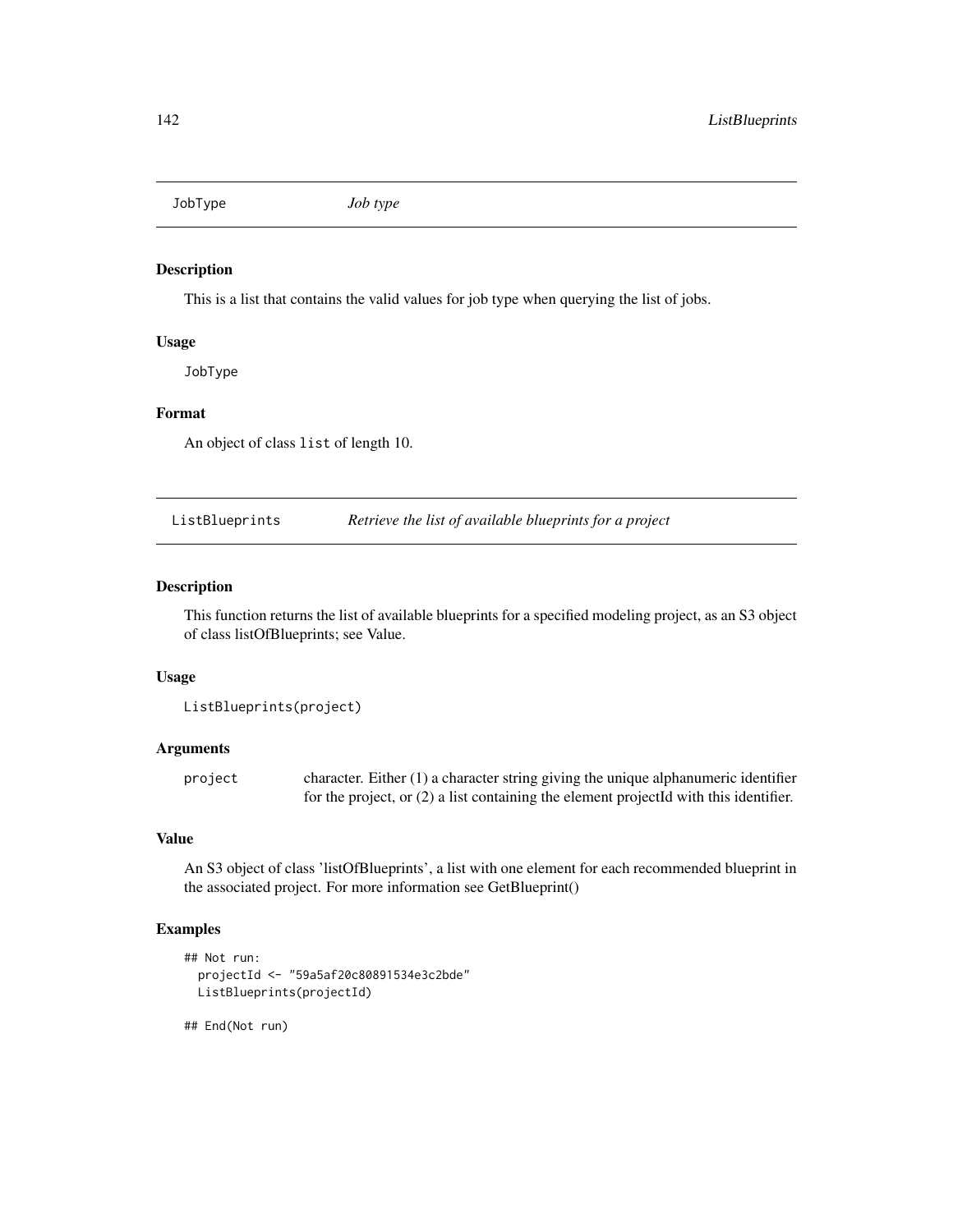ListCalendars *List all available calendars.*

# Description

List all available calendars.

# Usage

ListCalendars()

# Value

A list of S3 objects of class "dataRobotCalendar"

# Examples

## Not run: ListCalendars()

## End(Not run)

ListComplianceDocTemplates *Retrieve information about all compliance doc templates.*

# Description

Retrieve information about all compliance doc templates.

## Usage

```
ListComplianceDocTemplates(namePart = NULL, limit = NULL, offset = NULL)
```
# Arguments

| namePart | character. Return only compliance doc templates that have a name that contains<br>this string. |
|----------|------------------------------------------------------------------------------------------------|
| limit    | integer. Return only this many compliance doc templates.                                       |
| offset   | integer. Skip this many compliance doc templates before returning.                             |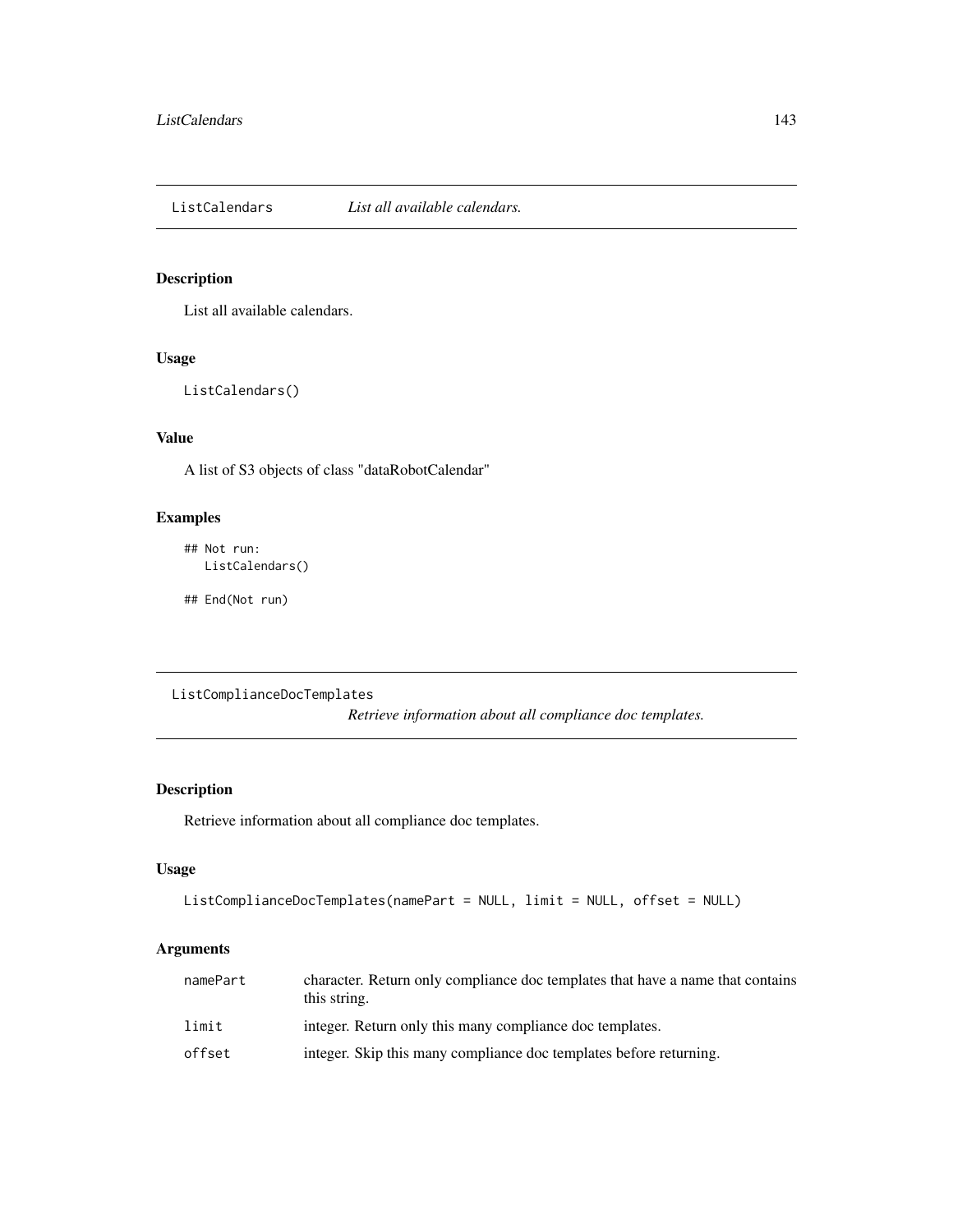## Value

list of available compliance doc templates. Contains:

- name character. The name of the compliance doc template.
- creatorUsername character. The name of the user who created the compliance doc template.
- orgId character. The ID of the organization of the creator user.
- creatorId character. The ID of the creator user.
- sections list. The list of sections that define the template.
- id character. The ID of the template.

#### Examples

```
## Not run:
# Get all compliance doc templates
ListComplianceDocTemplates()
Get the first three compliance doc templates with names that contain "foo".
ListComplianceDocTemplates(namePart = "foo", limit = 3)
```

```
## End(Not run)
```
ListConfusionCharts *Returns all available confusion charts for the model.*

## **Description**

Note that the confusion chart for source = "crossValidation" will not be available unless cross validation has been run for that model. Also, the confusion chart for source = "holdout" will not be available unless the holdout has been unlocked for the project.

#### Usage

```
ListConfusionCharts(model, fallbackToParentInsights = FALSE)
```
#### Arguments

model dataRobotModel. A DataRobot model object like that returned by GetModel.

fallbackToParentInsights

logical. If TRUE, this will return the lift chart data for the model's parent if the lift chart is not available for the model and the model has a parent model.

#### Value

A list of all confusion charts for the model, one for each partition type found in DataPartition.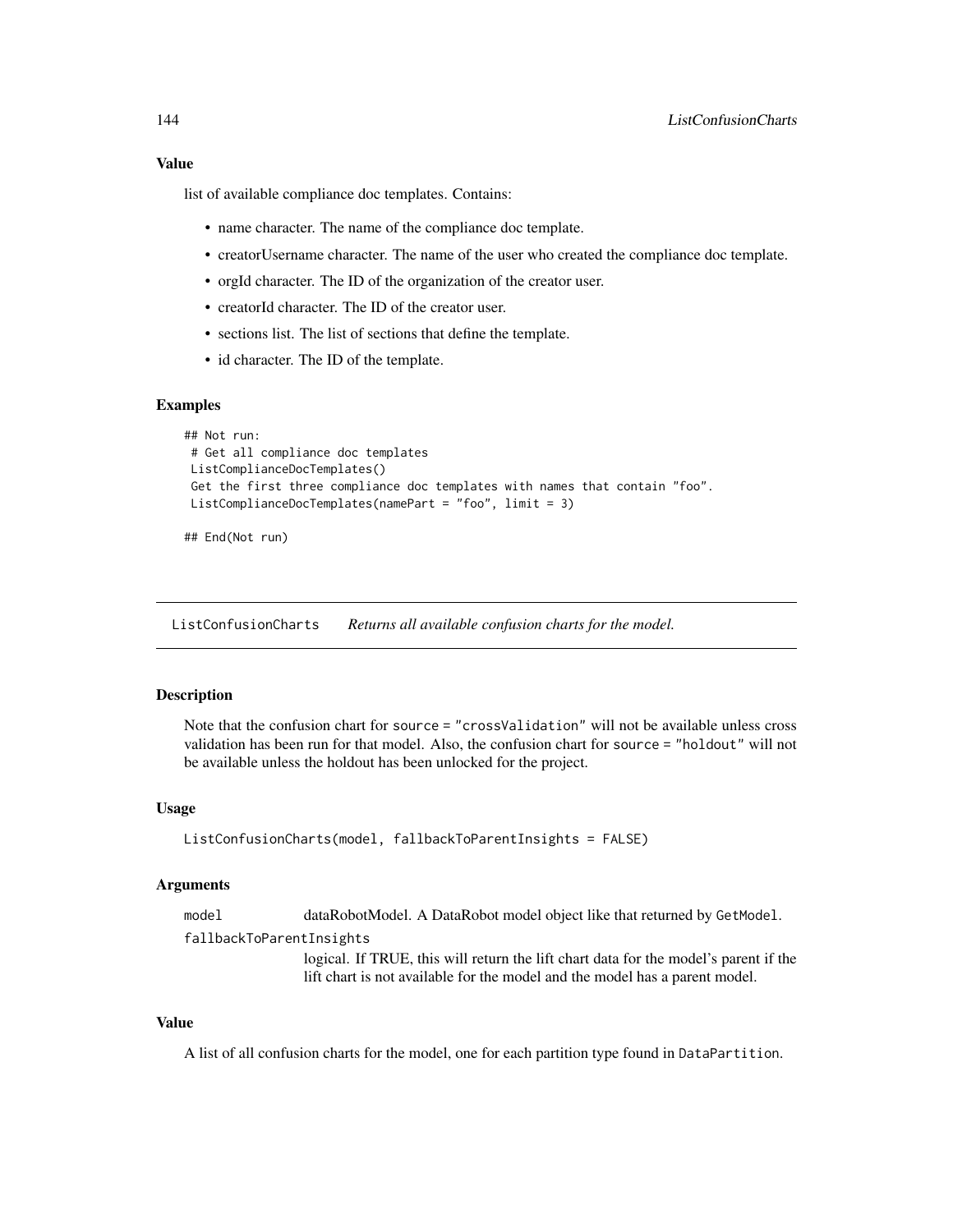### ListDataSources 145

### Examples

```
## Not run:
 modelId <- "5996f820af07fc605e81ead4"
 ListConfusionCharts(modelId)
```
## End(Not run)

ListDataSources *Returns a dataframe with information on available data sources.*

## Description

Returns a dataframe with information on available data sources.

### Usage

ListDataSources()

# Value

data.frame containing information on possible data sources.

### Examples

```
## Not run:
ListDataSources()
```
## End(Not run)

ListDataStores *Returns a dataframe with information on available data stores.*

### Description

Returns a dataframe with information on available data stores.

### Usage

```
ListDataStores()
```
#### Value

data.frame containing information on possible data stores.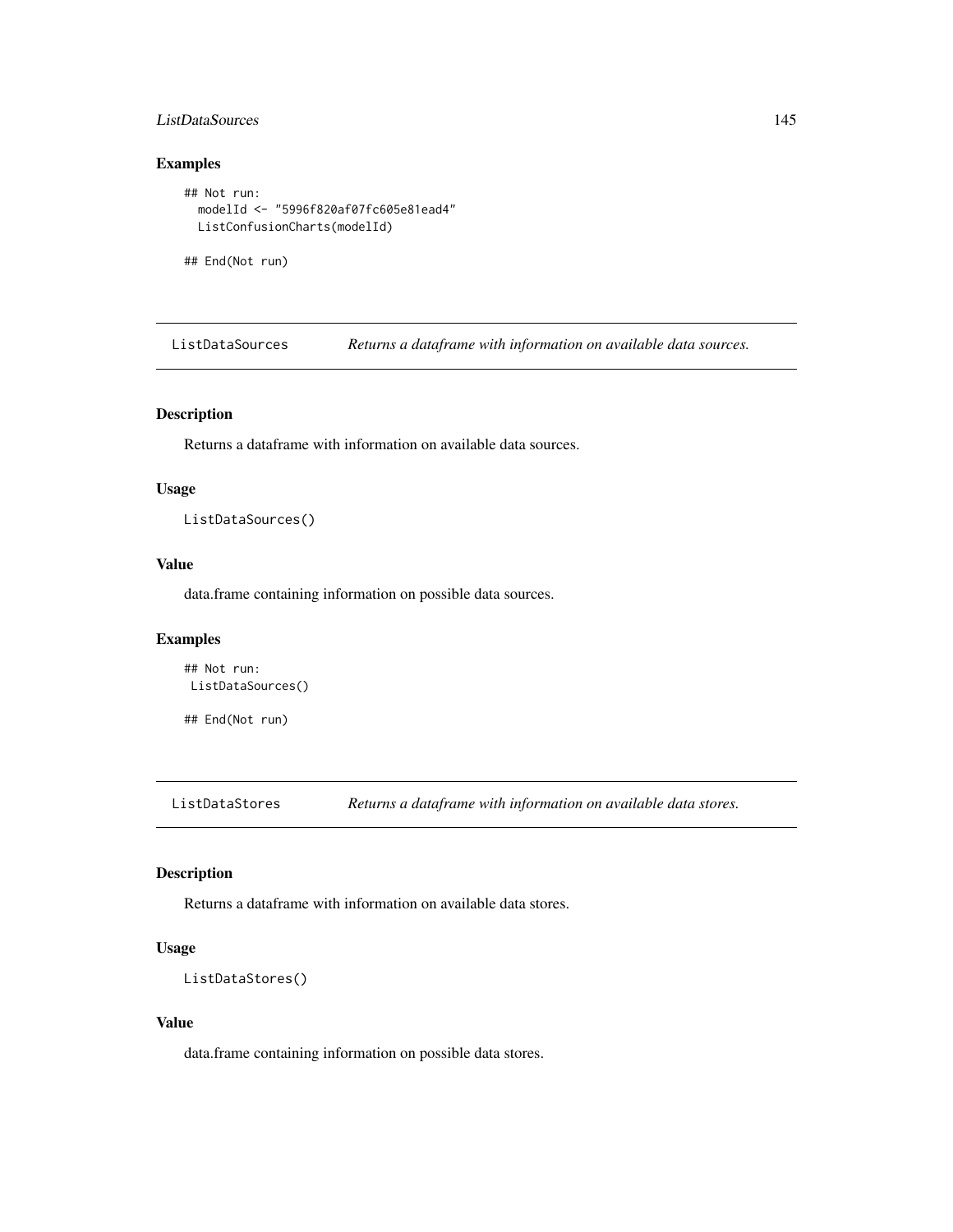### Examples

## Not run: ListDataStores()

## End(Not run)

ListDeployments *List all current model deployments.*

### Description

List all current model deployments.

### Usage

```
ListDeployments()
```
#### Value

A list of DataRobotDeployment objects containing:

- id character. The ID of the deployment.
- label character. The label of the deployment.
- description character. The description of the deployment.
- defaultPredictionServer list. Information on the default prediction server connected with the deployment. See ListPredictionServers for details.
- model dataRobotModel. The model associated with the deployment. See GetModel for details.
- capabilities list. Information on the capabilities of the deployment.
- predictionUsage list. Information on the prediction usage of the deployment.
- serviceHealth list. Information on the service health of the deployment.
- modelHealth list. Information on the model health of the deployment.
- accuracyHealth list. Information on the accuracy health of the deployment.

### Examples

```
## Not run:
 ListDeployments()
```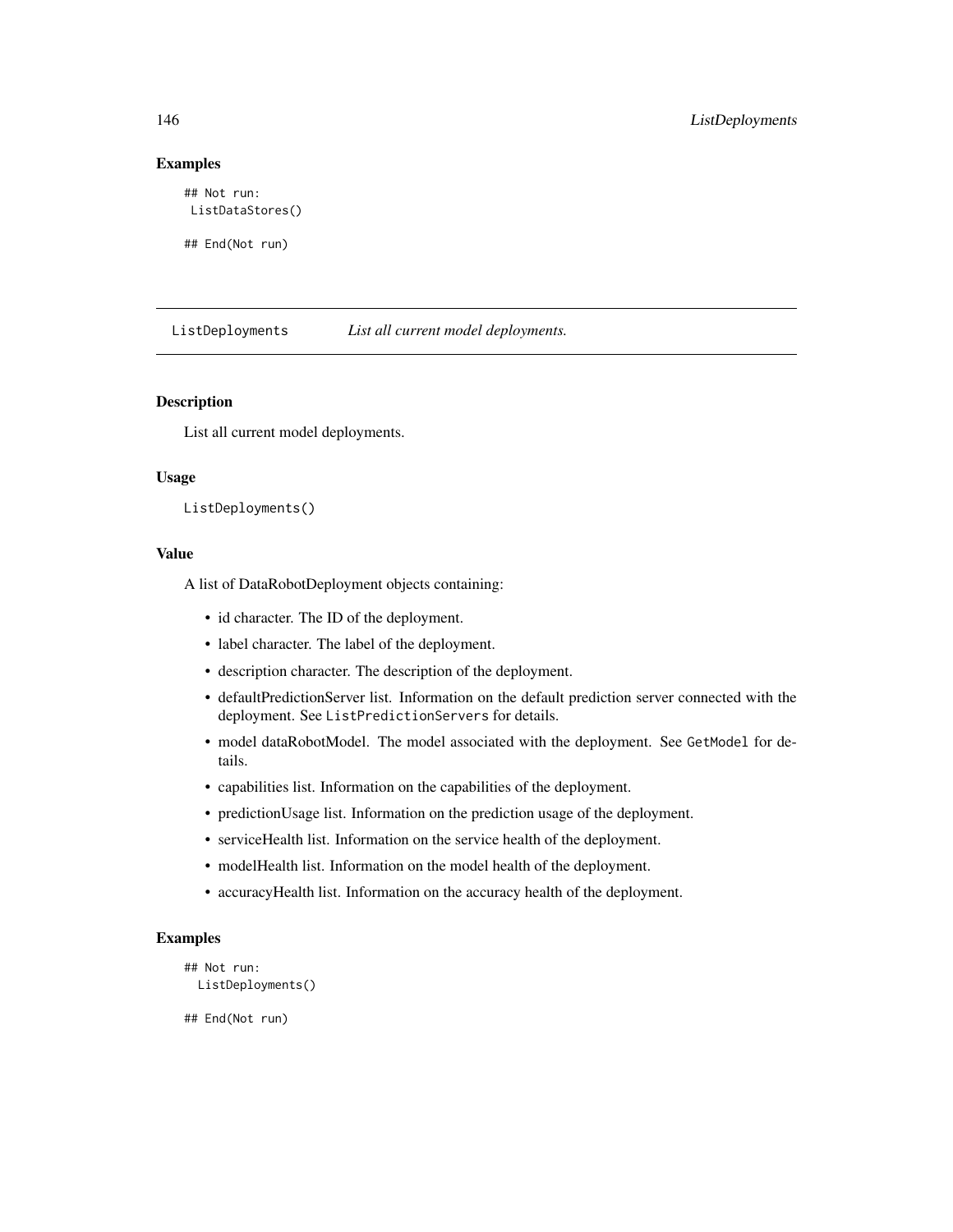Returns a dataframe with information on available drivers.

### Usage

```
ListDrivers()
```
# Value

data.frame containing information on possible drivers.

### Examples

```
## Not run:
ListDrivers()
```
## End(Not run)

ListFeatureInfo *Details about all features for this project*

# Description

Details about all features for this project

#### Usage

```
ListFeatureInfo(project)
```
#### Arguments

project character. Either (1) a character string giving the unique alphanumeric identifier for the project, or (2) a list containing the element projectId with this identifier.

### Value

A named list which contains:

- id numeric. feature id. Note that throughout the API, features are specified using their names, not this ID.
- name character. The name of the feature.
- featureType character. Feature type: 'Numeric', 'Categorical', etc.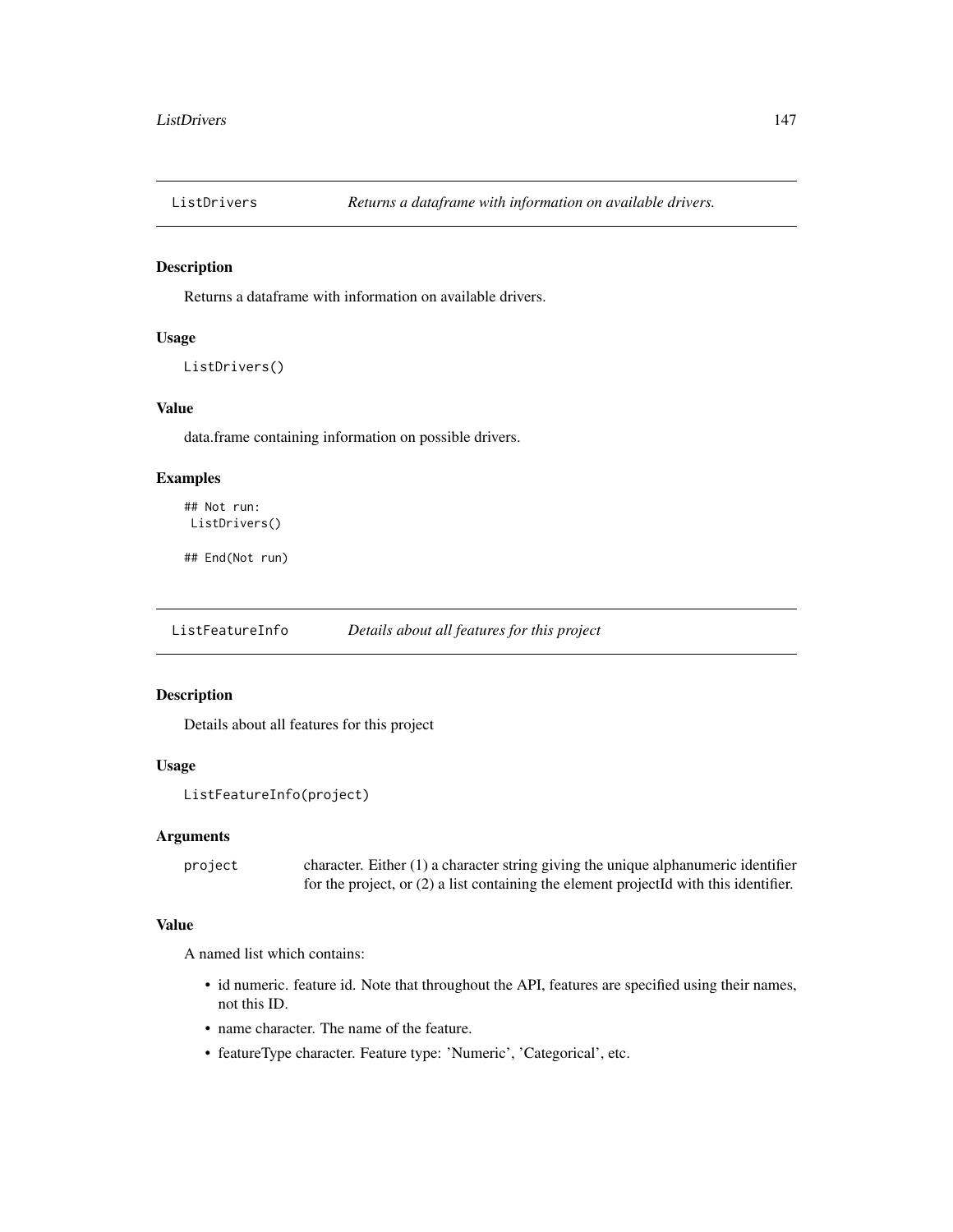- importance numeric. numeric measure of the strength of relationship between the feature and target (independent of any model or other features).
- lowInformation logical. Whether the feature has too few values to be informative.
- uniqueCount numeric. The number of unique values in the feature.
- naCount numeric. The number of missing values in the feature.
- dateFormat character. The format of the feature if it is date-time feature.
- projectId character. Character id of the project the feature belongs to.
- max. The maximum value in the dataset, formatted in the same format as the data.
- min. The minimum value in the dataset, formatted in the same format as the data.
- mean. The arithmetic mean of the dataset, formatted in the same format as the data.
- median. The median of the dataset, formatted in the same format as the data.
- stdDev. The standard deviation of the dataset, formatted in the same format as the data.
- timeSeriesEligible logical. Whether this feature can be used as the datetime partition column in a time series project.
- timeSeriesEligibilityReason character. Why the feature is ineligible for the datetime partition column in a time series project, "suitable" when it is eligible.
- timeStep numeric. For time-series eligible features, a positive integer determining the interval at which windows can be specified. If used as the datetime partition column on a time series project, the feature derivation and forecast windows must start and end at an integer multiple of this value. NULL for features that are not time series eligible.
- timeUnit character. For time series eligible features, the time unit covered by a single time step, e.g. "HOUR", or NULL for features that are not time series eligible.
- targetLeakage character. Whether a feature is considered to have target leakage or not. A value of "SKIPPED\_DETECTION" indicates that target leakage detection was not run on the feature.

### Examples

```
## Not run:
 projectId <- "59a5af20c80891534e3c2bde"
 ListFeatureInfo(projectId)
```

```
## End(Not run)
```
ListFeaturelists *Retrieve all featurelists associated with a project*

#### **Description**

This function returns an S3 object of class listOfFeaturelists that describes all featurelists (i.e., lists of modeling variables) available for the project specified by the project parameter. This list may be converted to a dataframe with the as.data.frame method for objects of class listOfFeaturelists.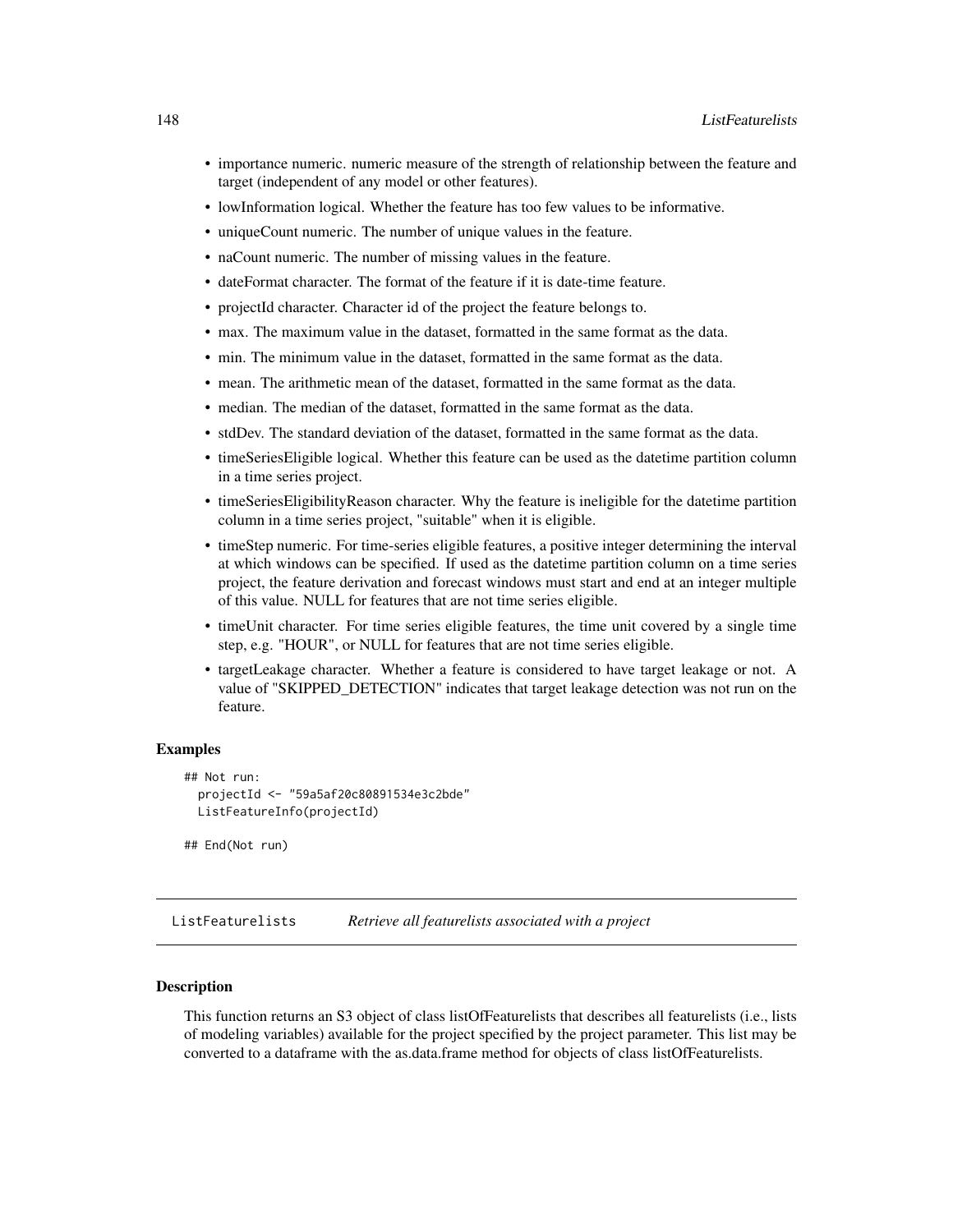#### ListJobs 149

### Usage

```
ListFeaturelists(project)
```
#### Arguments

| project | character. Either $(1)$ a character string giving the unique alphanumeric identifier    |
|---------|-----------------------------------------------------------------------------------------|
|         | for the project, or $(2)$ a list containing the element projected with this identifier. |

#### Value

An S3 object of class 'listOfFeaturelists', which is a list of dataframes: each element of the list corresponds to one featurelist associated with the project, and each dataframe has one row and the following four columns:

- featurelistId. Unique alphanumeric identifier for the featurelist.
- projectId. Unique alphanumeric project identifier.
- features. Comma-separated character string listing the variables included in the featurelist.
- name. Character string giving the name of the featurelist.

## Examples

```
## Not run:
 projectId <- "59a5af20c80891534e3c2bde"
 ListFeaturelists(projectId)
```
## End(Not run)

ListJobs *Retrieve information about jobs*

## Description

This function requests information about the jobs that go through the DataRobot queue.

### Usage

```
ListJobs(project, status = NULL)
```
### Arguments

| project | character. Either (1) a character string giving the unique alphanumeric identifier<br>for the project, or $(2)$ a list containing the element projected with this identifier.      |
|---------|------------------------------------------------------------------------------------------------------------------------------------------------------------------------------------|
| status  | character. The status of the desired jobs: one of JobStatus\$Oueue, JobSta-<br>tus\$InProgress, orJobStatus\$Error. If NULL (default), queued and inprogress<br>jobs are returned. |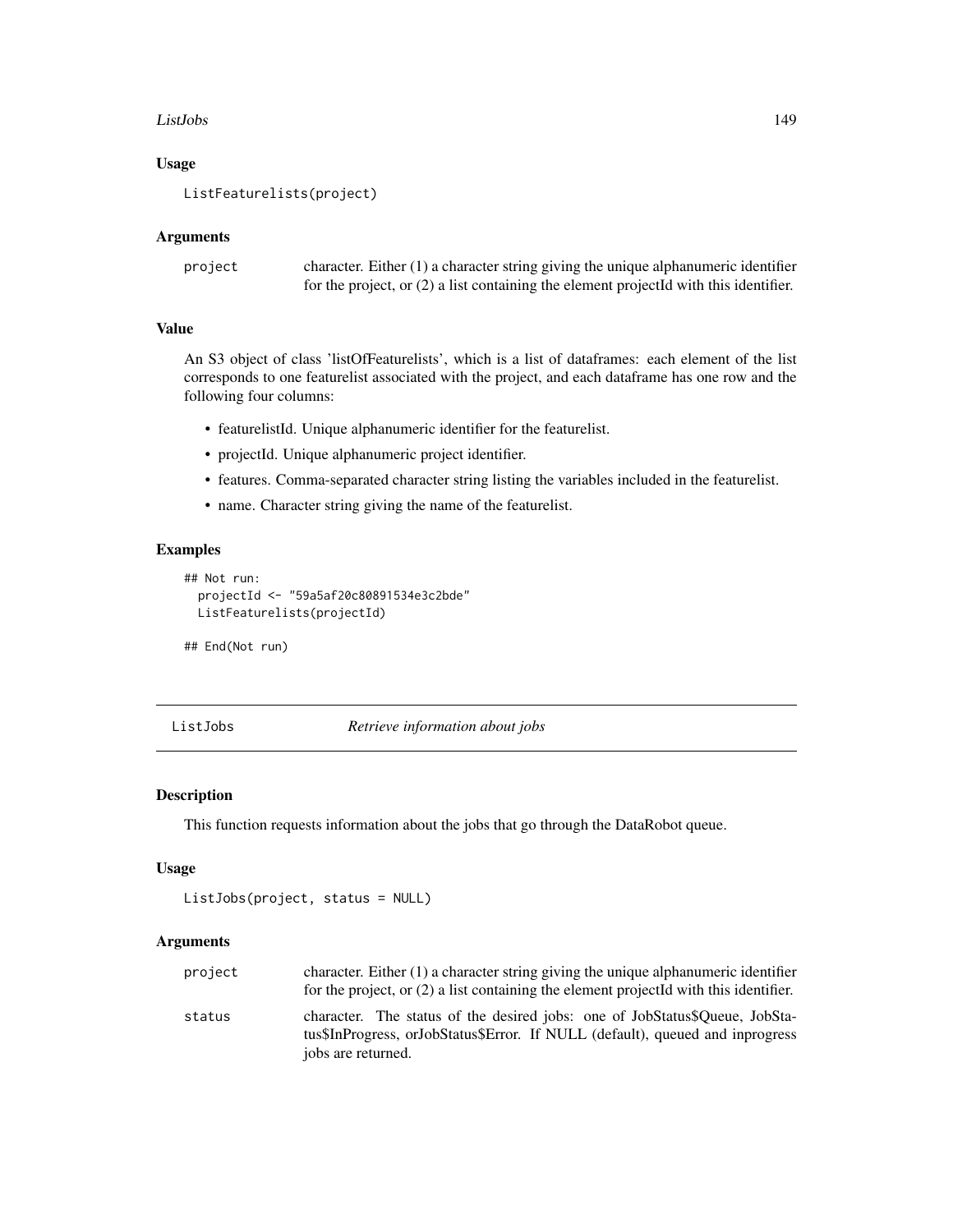A list of lists with one element for each job. The named list for each job contains:

- status character. Model job status; an element of JobStatus, e.g. JobStatus\$Queue.
- url character. URL to request more detail about the job.
- id character. The job id.
- jobType character. See JobType for valid values.
- projectId character. The project that contains the model.
- isBlocked logical. If TRUE, the job is blocked (cannot be executed) until its dependencies are resolved.

#### Examples

```
## Not run:
 projectId <- "59a5af20c80891534e3c2bde"
 ListJobs(projectId)
```
## End(Not run)

| ListLiftCharts | Retrieve lift chart data for a model for all available data partitions |
|----------------|------------------------------------------------------------------------|
|                | (see DataPartition)                                                    |

#### Description

Retrieve lift chart data for a model for all available data partitions (see DataPartition)

### Usage

```
ListLiftCharts(model, fallbackToParentInsights = FALSE)
```
### Arguments

model dataRobotModel. A DataRobot model object like that returned by GetModel.

fallbackToParentInsights

logical. If TRUE, this will return the lift chart data for the model's parent if the lift chart is not available for the model and the model has a parent model.

### Value

data.frame with the following components:

- binWeight. Numeric: weight of the bin. For weighted projects, the sum of the weights of all rows in the bin; otherwise, the number of rows in the bin.
- actual. Numeric: sum of actual target values in bin.
- predicted. Numeric: sum of predicted target values in bin.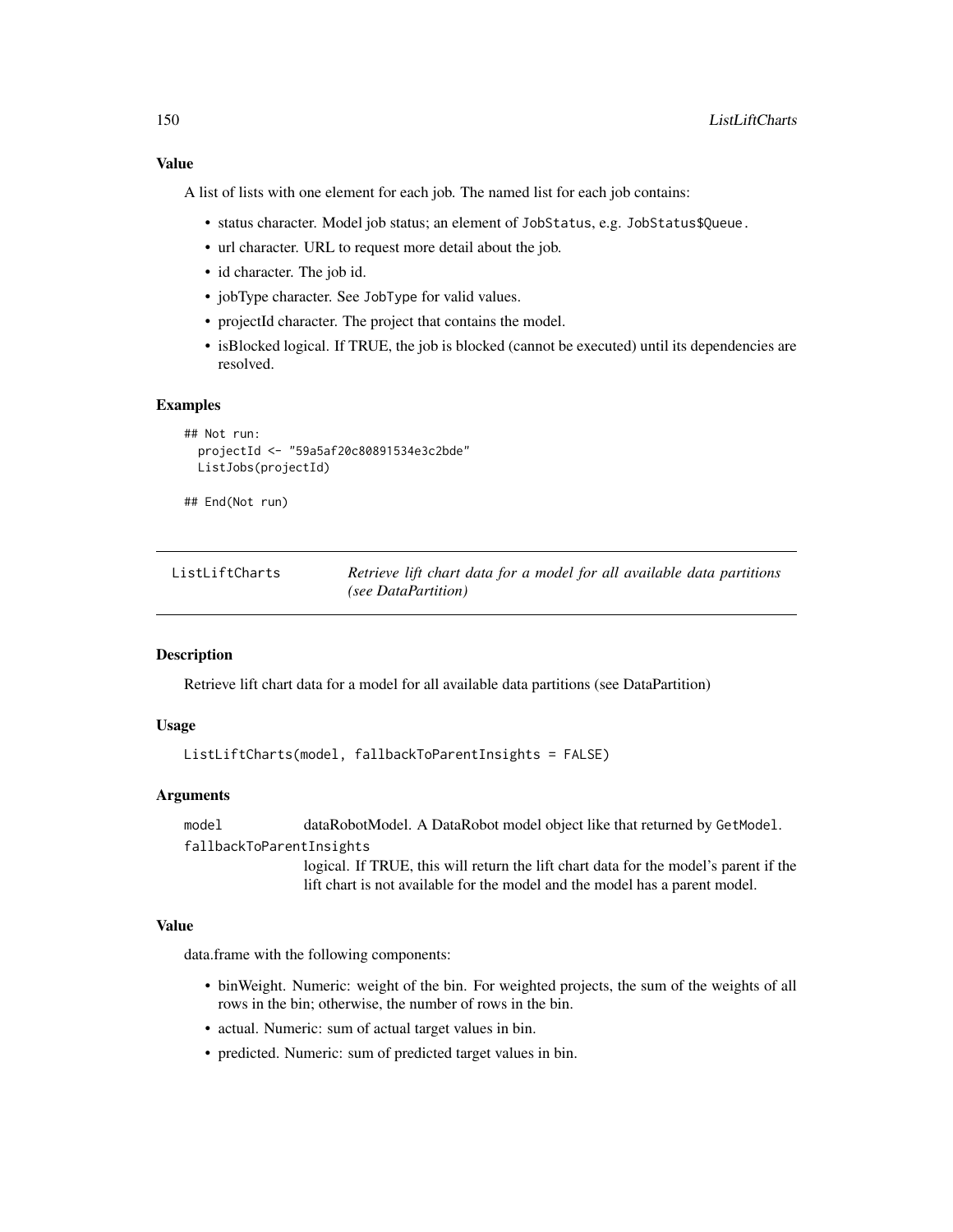### ListModelFeatures 151

### Examples

```
## Not run:
 projectId <- "59a5af20c80891534e3c2bde"
 modelId <- "5996f820af07fc605e81ead4"
 model <- GetModel(projectId, modelId)
 ListLiftCharts(model)
```
## End(Not run)

ListModelFeatures *Returns the list of features (i.e., variables) on which a specified model is based*

### Description

This function returns the list of features (typically, response variable and raw covariates) used in building the model specified by model, an S3 object of class 'dataRobotModel'.

### Usage

```
ListModelFeatures(model)
```
## Arguments

model An S3 object of class dataRobotModel like that returned by the function Get-Model, or each element of the list returned by the function ListModels.

#### Value

A character vector of feature names, with one component for each model feature.

# Examples

```
## Not run:
 modelId <- "5996f820af07fc605e81ead4"
 ListModelFeatures(modelId)
```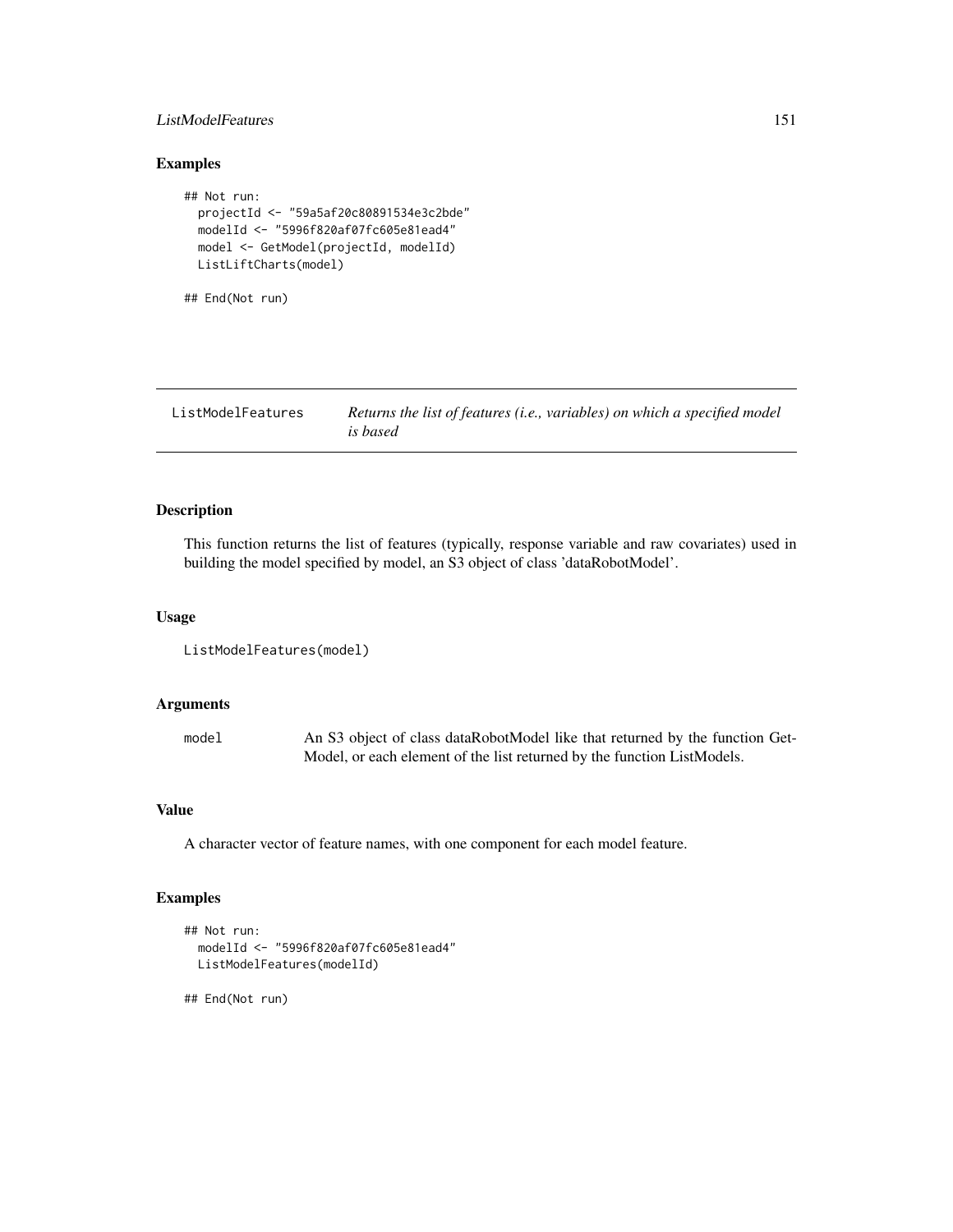#### ListModelingFeaturelists

*Retrieve all modeling featurelists associated with a project*

## Description

In time series projects, a new set of modeling features is created after setting the partitioning options. These features are automatically derived from those in the project's dataset and are the features used for modeling. Modeling features are only accessible once the target and partitioning options have been set. In projects that don't use time series modeling, once the target has been set, ModelingFeaturelists and Featurelists will behave the same.

### Usage

```
ListModelingFeaturelists(project)
```
### Arguments

| project | character. Either $(1)$ a character string giving the unique alphanumeric identifier    |
|---------|-----------------------------------------------------------------------------------------|
|         | for the project, or $(2)$ a list containing the element projected with this identifier. |

#### Value

An S3 object of class 'listOfFeaturelists', which is a list of dataframes: each element of the list corresponds to one featurelist associated with the project, and each dataframe has one row and the following four columns:

- featurelistId. Unique alphanumeric identifier for the featurelist.
- projectId. Unique alphanumeric project identifier.
- features. Comma-separated character string listing the variables included in the featurelist.
- name. Character string giving the name of the featurelist.

#### Examples

```
## Not run:
 projectId <- "59a5af20c80891534e3c2bde"
 ListModelingFeaturelists(projectId)
```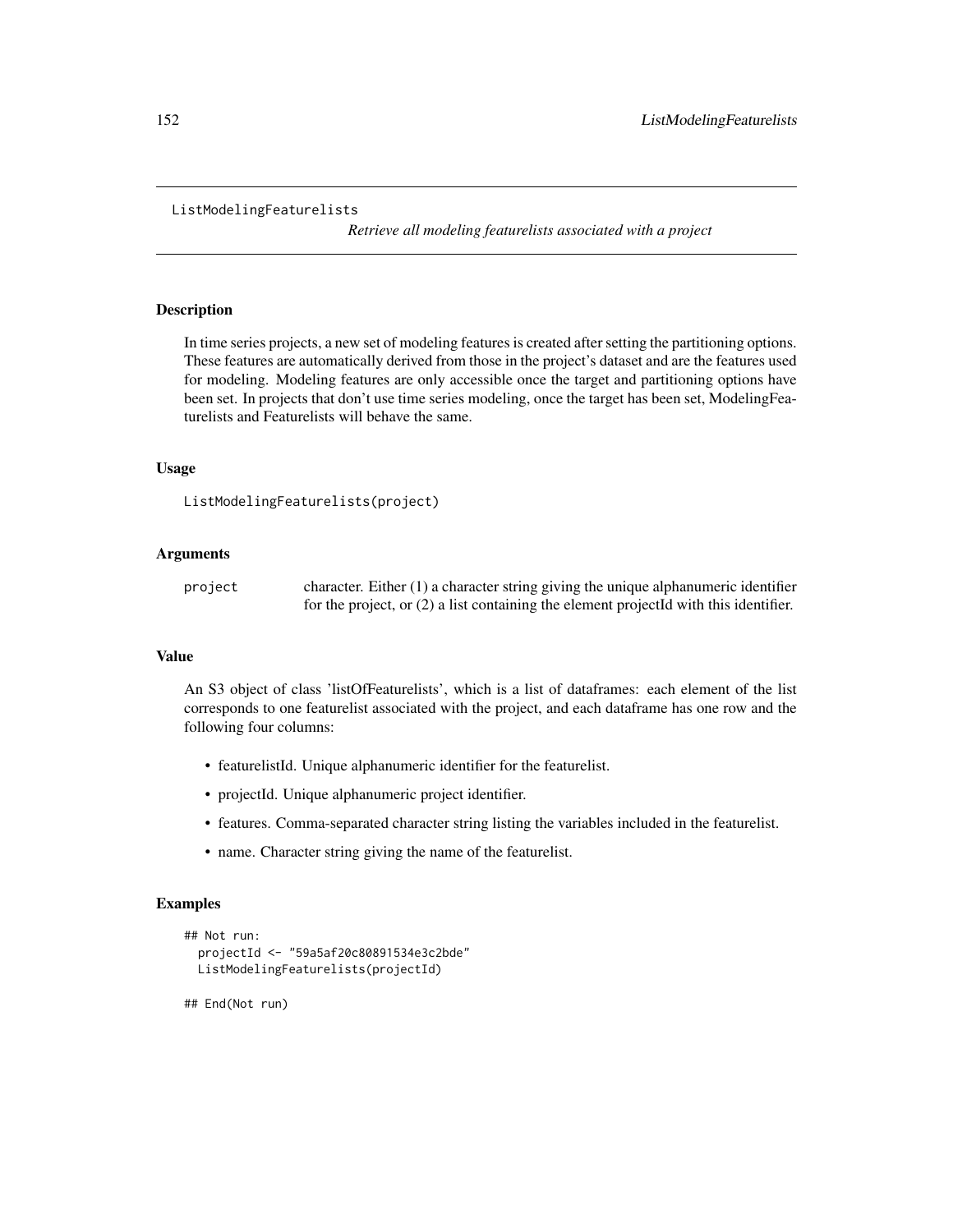This function requests information on DataRobot Autopilot modeling tasks that are not complete, for one of three reasons: the task is running and has not yet completed; the task is queued and has not yet been started; or, the task has terminated due to an error.

#### Usage

ListModelJobs(project, status = NULL)

#### Arguments

| project | character. Either (1) a character string giving the unique alphanumeric identifier<br>for the project, or $(2)$ a list containing the element projected with this identifier.      |
|---------|------------------------------------------------------------------------------------------------------------------------------------------------------------------------------------|
| status  | character. The status of the desired jobs: one of JobStatus\$Oueue, JobSta-<br>tus\$InProgress, orJobStatus\$Error. If NULL (default), queued and inprogress<br>jobs are returned. |

#### Details

The jobStatus variable specifies which of the three groups of modeling tasks is of interest. Specifically, if jobStatus has the value 'inprogress', the request returns information about modeling tasks that are running but not yet complete; if jobStatus has the value 'queue', the request returns information about modeling tasks that are scheduled to run but have not yet started; if jobStatus has the value 'error', the request returns information about modeling tasks that have terminated due to an error. By default, jobStatus is NULL, which means jobs with status "inprogress" or "queue" are returned, but not those with status "error".

### Value

A list of lists with one element for each modeling task in the group being queried; if there are no tasks in the class being queried, an empty list is returned. If the group is not empty, a list is returned with the following nine elements:

- status. Prediction job status; an element of JobStatus, e.g. JobStatus\$Queue.
- processes. List of character vectors describing any preprocessing applied.
- projectId. Character string giving the unique identifier for the project.
- samplePct. Numeric: the percentage of the dataset used for model building.
- modelType. Character string specifying the model type.
- modelCategory. Character string: what kind of model this is 'prime' for DataRobot Prime models, 'blend' for blender models, and 'model' for other models.
- featurelistId. Character string: id of the featurelist used in fitting the model.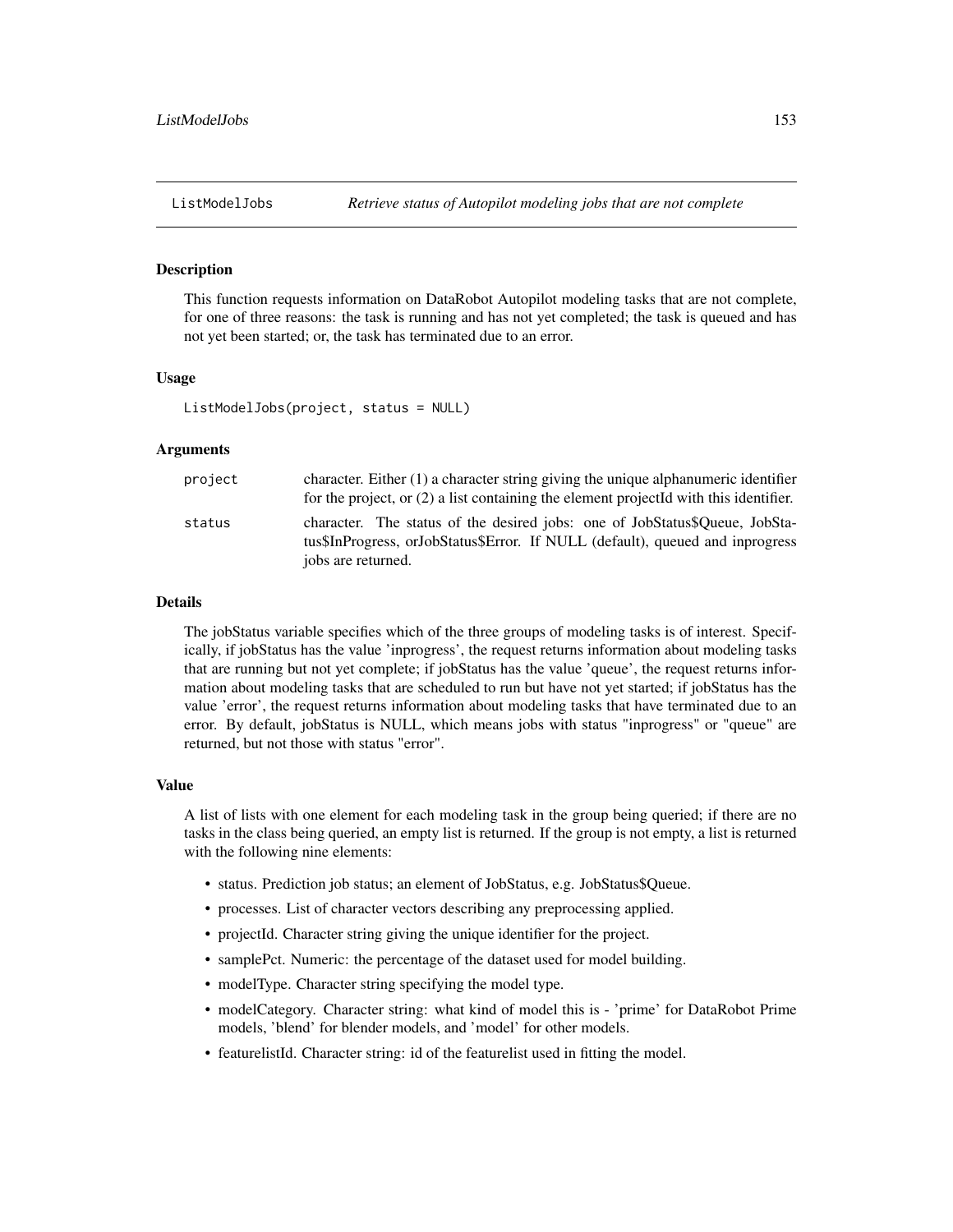- blueprintId. Character string: id of the DataRobot blueprint on which the model is based.
- modelJobId. Character: id of the job.
- isBlocked logical. If TRUE, the job is blocked (cannot be executed) until its dependencies are resolved.

#### Examples

```
## Not run:
 projectId <- "59a5af20c80891534e3c2bde"
 ListModelJobs(projectId)
```
## End(Not run)

```
ListModelRecommendations
```
*Retrieve information about model recommendation made by DataRobot for your project.*

## **Description**

DataRobot will help pick out a few models from your project that meet certain criteria, such as being the most accurate model or being a model that captures a good blend of both prediction speed and model accuracy.

#### Usage

ListModelRecommendations(project)

#### Arguments

project character. Either (1) a character string giving the unique alphanumeric identifier for the project, or (2) a list containing the element projectId with this identifier.

### Value

A list containing information about each recommendation made by DataRobot, containing:

- modelId character. The model ID of the recommended model.
- projectId character. The project ID of the project the recommendations were made for.
- recommendationType character. The type of recommendation being made.

#### Examples

```
## Not run:
projectId <- "5984b4d7100d2b31c1166529"
ListModelRecommendations(projectId)
```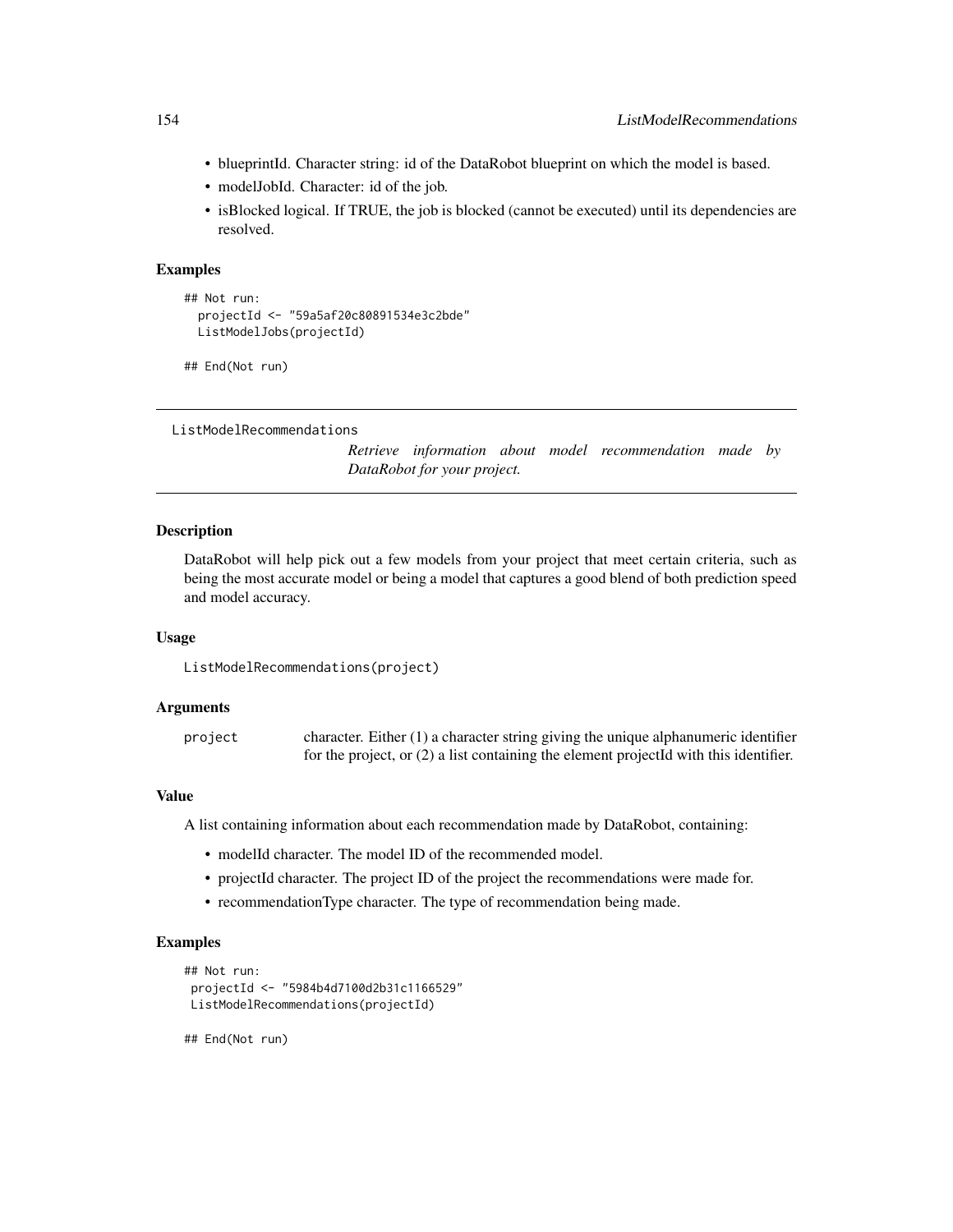This function requests the model information for the DataRobot project specified by the project argument, described under Arguments. This parameter may be obtained in several ways, including: (1), from the projectId element of the list returned by ListProjects; (2), as the object returned by the GetProject function; or (3), as the list returned by the SetupProject function. The function returns an S3 object of class 'listOfModels'.

### Usage

```
ListModels(project, orderBy = NULL, filter = NULL)
```
#### **Arguments**

| project | character. Either (1) a character string giving the unique alphanumeric identifier<br>for the project, or (2) a list containing the element projectId with this identifier.                                                                                                                                             |
|---------|-------------------------------------------------------------------------------------------------------------------------------------------------------------------------------------------------------------------------------------------------------------------------------------------------------------------------|
| orderBy | character. Optional. A vector of keys to order the list by. You can order by<br>metric or samplePct. If the sort attribute is preceded by a hyphen, models<br>will be sorted in descending order, otherwise in ascending order. Multiple sort<br>attributes can be included as a comma-delimited string or in a vector. |
| filter  | list. Optional. A named list of parameters to search a model by, such as name,<br>samplePct, or isStarred.                                                                                                                                                                                                              |

### Value

An S3 object of class listOfModels, which may be characterized using R's generic summary function or converted to a dataframe with the as.data.frame method.

### Examples

```
## Not run:
 projectId <- "59a5af20c80891534e3c2bde"
 ListModels(projectId)
 ListModels(projectId, orderBy=c("samplePct", "-metric"))
 ListModels(projectId, filter=list("sample_pct__gt" = 64, "name" = "Ridge"))
 ListModels(projectId, filter=list("isStarred" = TRUE))
```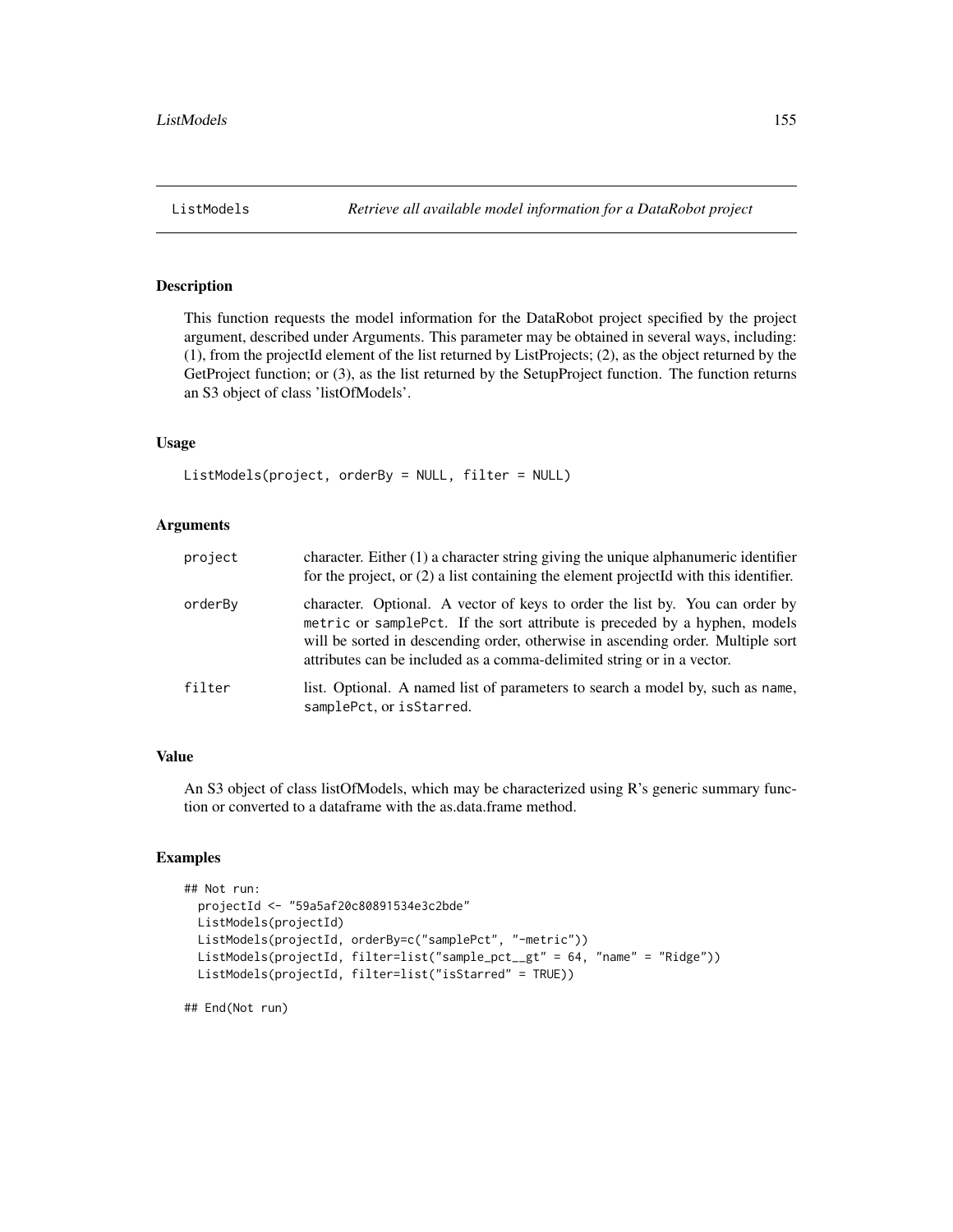#### ListPredictionDatasets

*Retrieve all prediction datasets associated with a project*

#### Description

This function returns an S3 object of class listDataRobotPredictionDataset that describes all prediction datasets available for the project specified by the project parameter. This list may be converted to a dataframe with the as.data.frame method for objects of class listDataRobotPredictionDataset.

#### Usage

ListPredictionDatasets(project)

#### Arguments

| project | character. Either $(1)$ a character string giving the unique alphanumeric identifier    |
|---------|-----------------------------------------------------------------------------------------|
|         | for the project, or $(2)$ a list containing the element projected with this identifier. |

#### Value

An S3 object of class 'listDataRobotPredictionDataset', which is a list of dataframes: each element of the list corresponds to one prediction dataset associated with the project, and each dataframe has one row and the following columns:

- id character. The unique alphanumeric identifier for the dataset.
- numColumns numeric. Number of columns in dataset.
- name character. Name of dataset file.
- created character. time of upload.
- projectId character. String giving the unique alphanumeric identifier for the project.
- numRows numeric. Number of rows in dataset.
- forecastPoint. The point relative to which predictions will be generated, based on the forecast window of the project. Only specified in time series projects, otherwise will be NULL.

### Examples

```
## Not run:
 projectId <- "59a5af20c80891534e3c2bde"
 ListPredictionDatasets(projectId)
```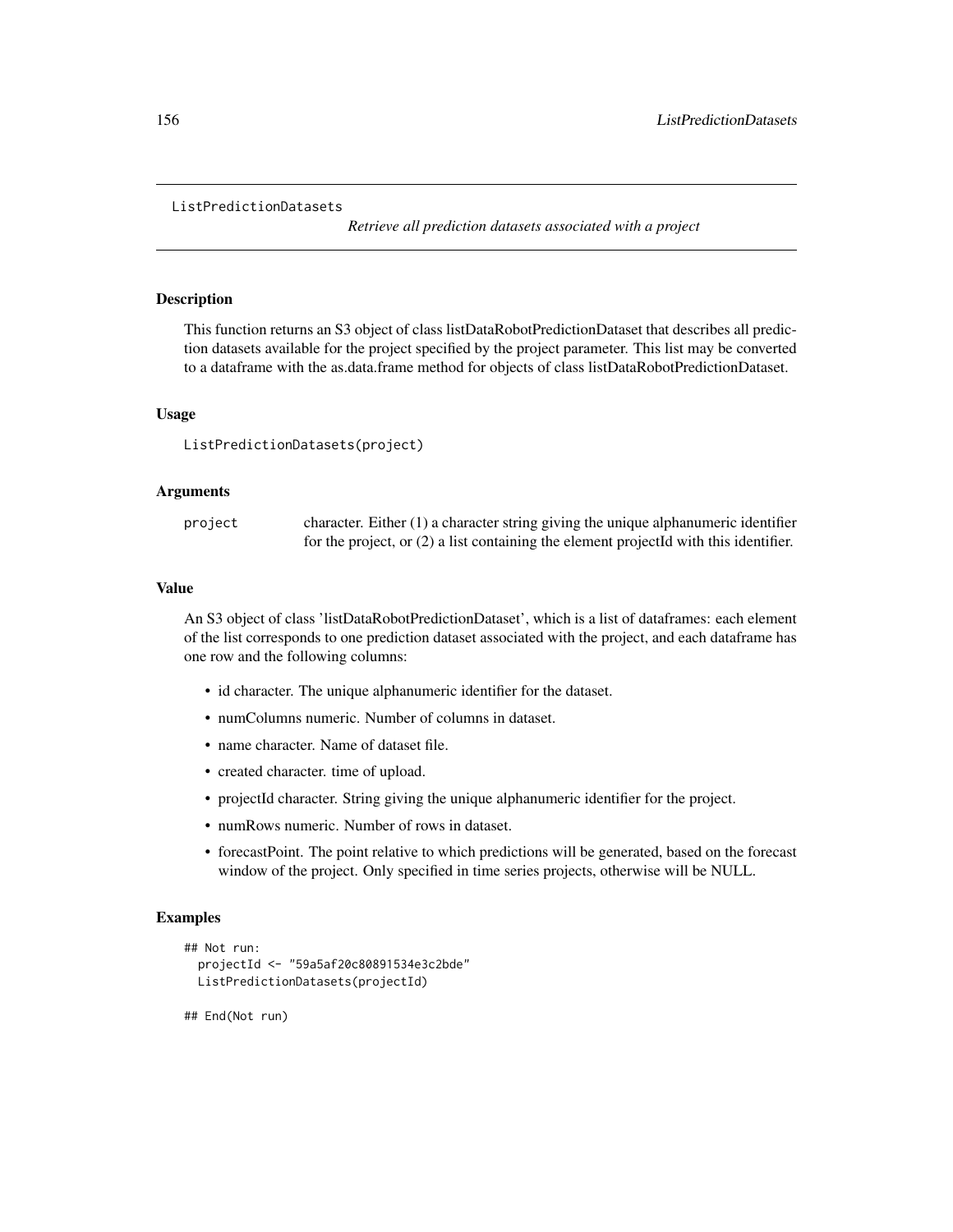## ListPredictionExplanationsMetadata

*Retrieve metadata for prediction explanations in specified project*

# Description

Retrieve metadata for prediction explanations in specified project

### Usage

```
ListPredictionExplanationsMetadata(
 project,
 modelId = NULL,limit = NULL,
 offset = NULL
)
```
# Arguments

| project | character. Either (1) a character string giving the unique alphanumeric identifier<br>for the project, or $(2)$ a list containing the element projected with this identifier. |
|---------|-------------------------------------------------------------------------------------------------------------------------------------------------------------------------------|
| modelId | character. Optional. If specified, only prediction explanations computed for this<br>model will be returned.                                                                  |
| limit   | integer. Optional. At most this many results are returned, default: no limit                                                                                                  |
| offset  | integer. This many results will be skipped, default: 0                                                                                                                        |

#### Value

List of metadata for all prediction explanations in the project. Each element of list is metadata for one prediction explanations (for format see GetPredictionExplanationsMetadata).

# Examples

```
## Not run:
 projectId <- "59a5af20c80891534e3c2bde"
 ListPredictionExplanationsMetadata(projectId)
```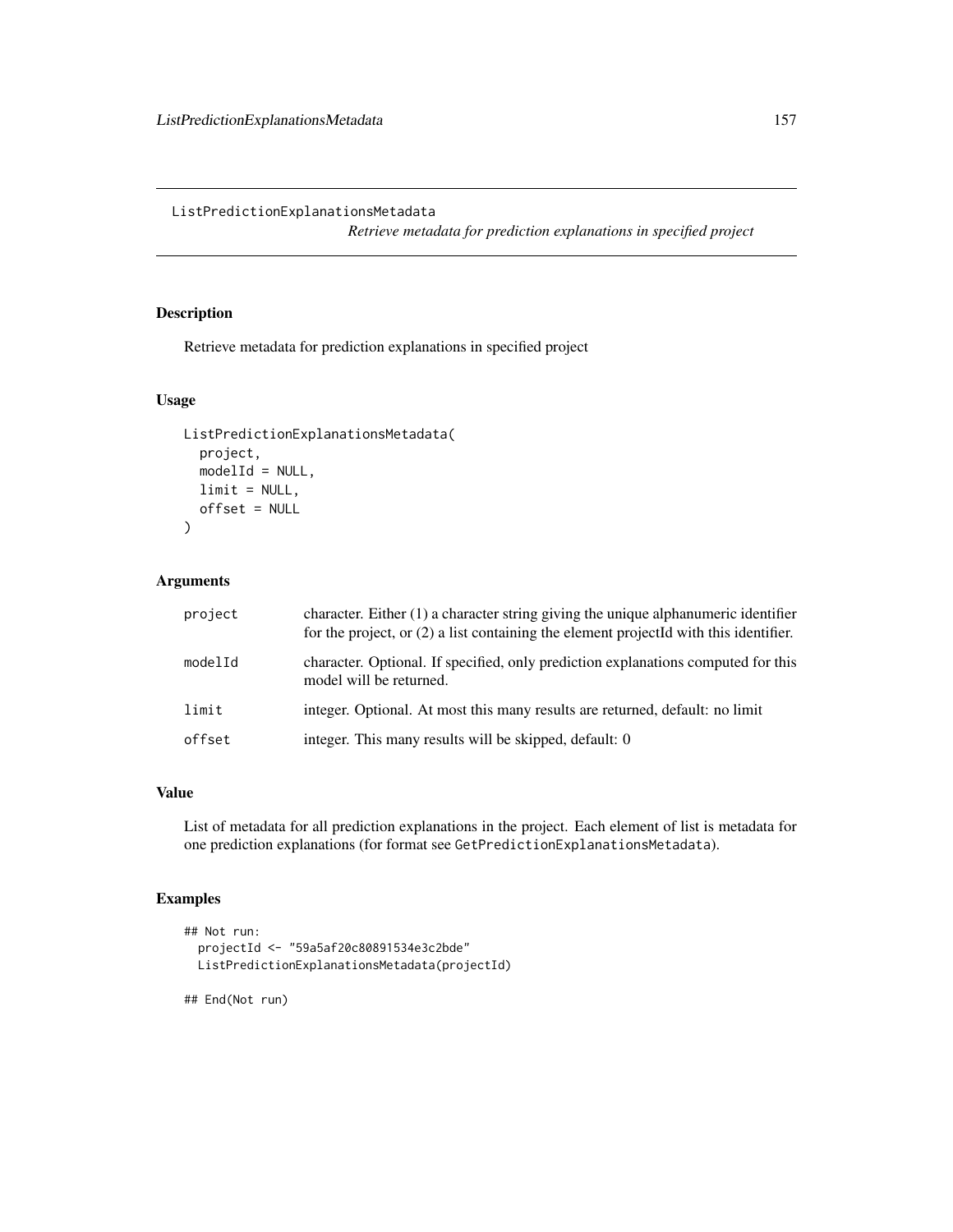This function itemizes the predictions available for a given project, model, and/or dataset. Note that this function does not actually return the predictions. Use GetPredictions(projectId,predictionId) to get the predictions for a particular set of predictions.

#### Usage

```
ListPredictions(project, modelId = NULL, datasetId = NULL)
```
#### Arguments

| project   | character. Either $(1)$ a character string giving the unique alphanumeric identifier<br>for the project, or $(2)$ a list containing the element projected with this identifier. |
|-----------|---------------------------------------------------------------------------------------------------------------------------------------------------------------------------------|
| modelId   | numeric. Optional. Filter returned predictions to only be predictions made<br>against the model specified by this model ID.                                                     |
| datasetId | numeric. Optional. Filter returned predictions to only be predictions made<br>against the prediction dataset specified by this dataset ID.                                      |

#### Value

A data.frame specifying:

- projectId character. The ID of the project the predictions were made in.
- datasetId character. The dataset ID of the dataset used to make predictions
- modelId character. The model ID of the model used to make predictions.
- predictionId character. The unique ID corresponding to those predictions. Use GetPredictions(projectId,predicti to fetch the individual predictions.
- includesPredictionIntervals logical. Whether or not the predictions include prediction intervals. See Predict for details.
- predictionIntervalsSize integer. Optional. The size, in percent, of prediction intervals or NULL if there are no intervals. See Predict for details.

# Examples

```
## Not run:
 projectId <- "59a5af20c80891534e3c2bde"
 predictions <- ListPredictions(projectId)
```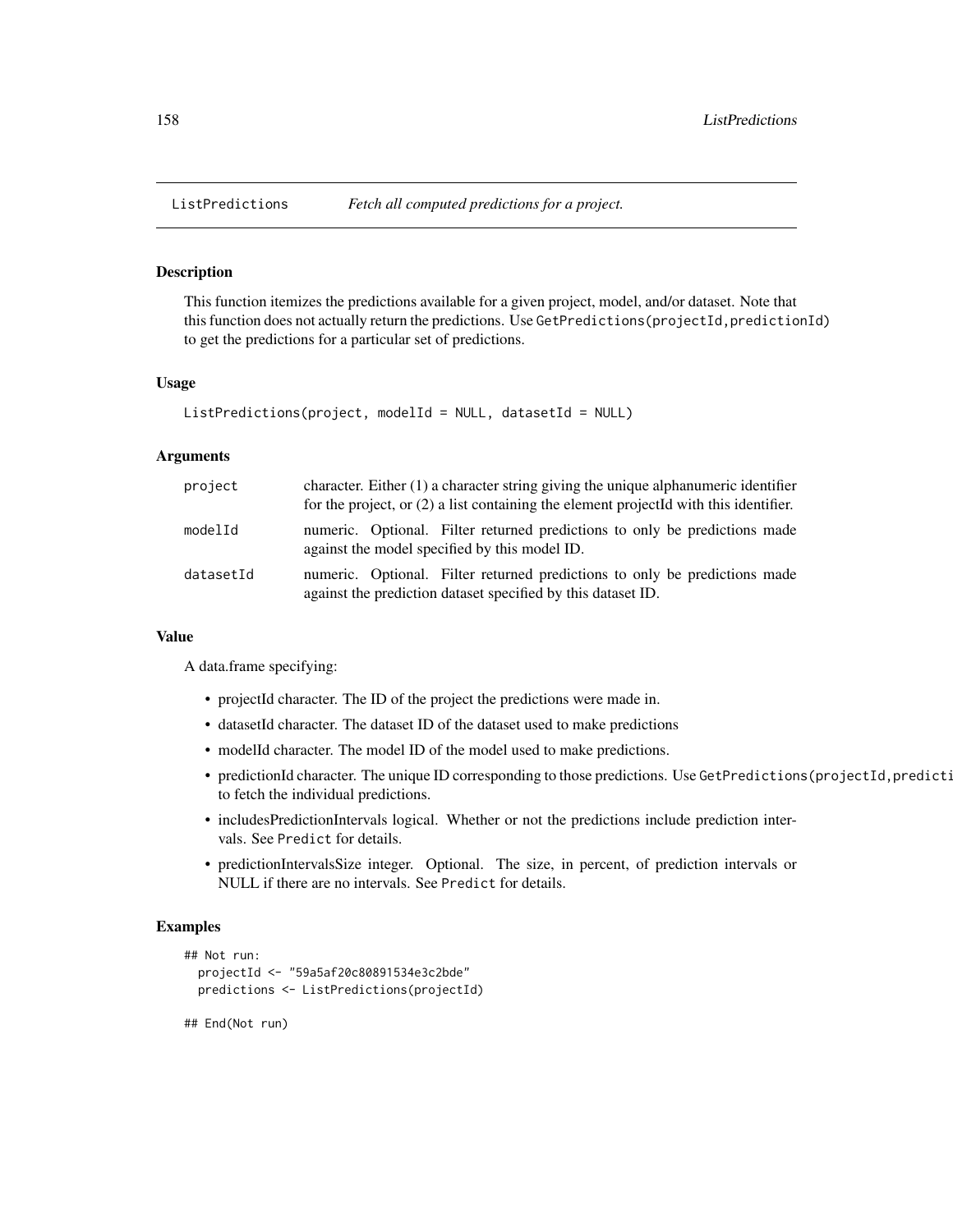ListPredictionServers *List all available prediction servers.*

## Description

List all available prediction servers.

### Usage

```
ListPredictionServers()
```
# Value

A list of DataRobotPredictionServer objects containing:

- id character. The ID of the prediction server.
- url character. The URL of the prediction server.
- dataRobotKey character. The key used to access the prediction server.

### Examples

```
## Not run:
 ListPredictionServers()
```
## End(Not run)

ListPrimeFiles *List all downloadable code files from DataRobot Prime for the project*

# Description

Training a model using a ruleset is a necessary prerequisite for being able to download the code for a ruleset.

#### Usage

```
ListPrimeFiles(project, parentModelId = NULL, modelId = NULL)
```
### Arguments

| project       | character. Either (1) a character string giving the unique alphanumeric identifier<br>for the project, or $(2)$ a list containing the element project Id with this identifier. |
|---------------|--------------------------------------------------------------------------------------------------------------------------------------------------------------------------------|
| parentModelId | numeric. Optional. Filter for only those prime files approximating this parent<br>model.                                                                                       |
| modelId       | numeric. Optional. Filter for only those prime files with code for this prime<br>model.                                                                                        |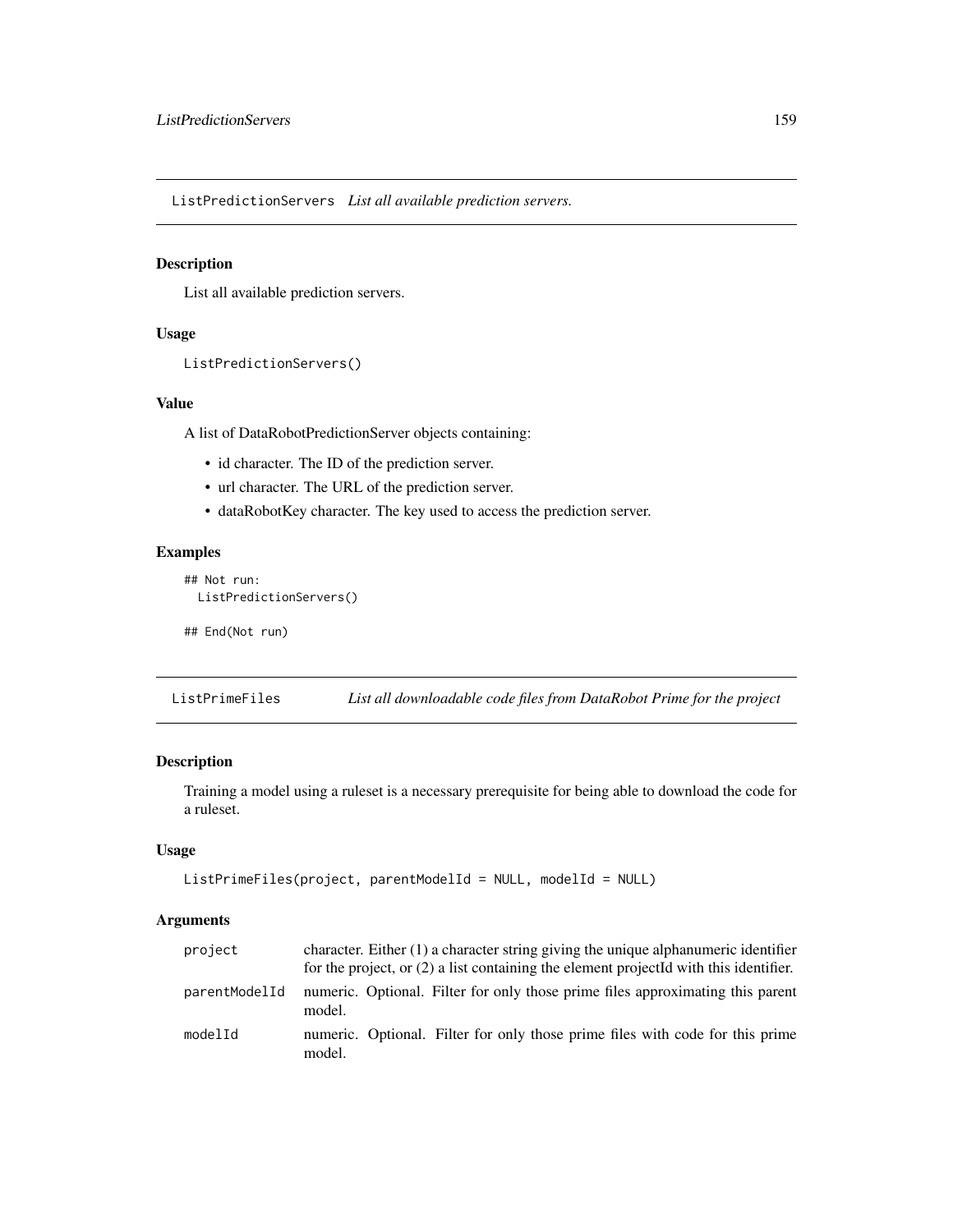### Value

List of lists. Each element of the list corresponds to one Prime file available to download. The elements of this list have the same format as the return value of GetPrimeFile.

#### Examples

```
## Not run:
 projectId <- "59a5af20c80891534e3c2bde"
 ListPrimeFiles(projectId)
```
## End(Not run)

| ListPrimeModels | Retrieve information about all DataRobot Prime models for a |  |  |  |  |
|-----------------|-------------------------------------------------------------|--|--|--|--|
|                 | DataRobot project                                           |  |  |  |  |

# Description

This function requests the DataRobot Prime models information for the DataRobot project specified by the project argument, described under Arguments.

#### Usage

```
ListPrimeModels(project)
```
#### Arguments

project character. Either (1) a character string giving the unique alphanumeric identifier for the project, or (2) a list containing the element projectId with this identifier.

# Details

The function returns data.frame containing information about each DataRobot Prime model in a project (one row per Prime model)

### Value

data.frame containing information about each DataRobot Prime model in a project (one row per Prime model).

# Examples

```
## Not run:
 projectId <- "59a5af20c80891534e3c2bde"
 ListPrimeModels(projectId)
```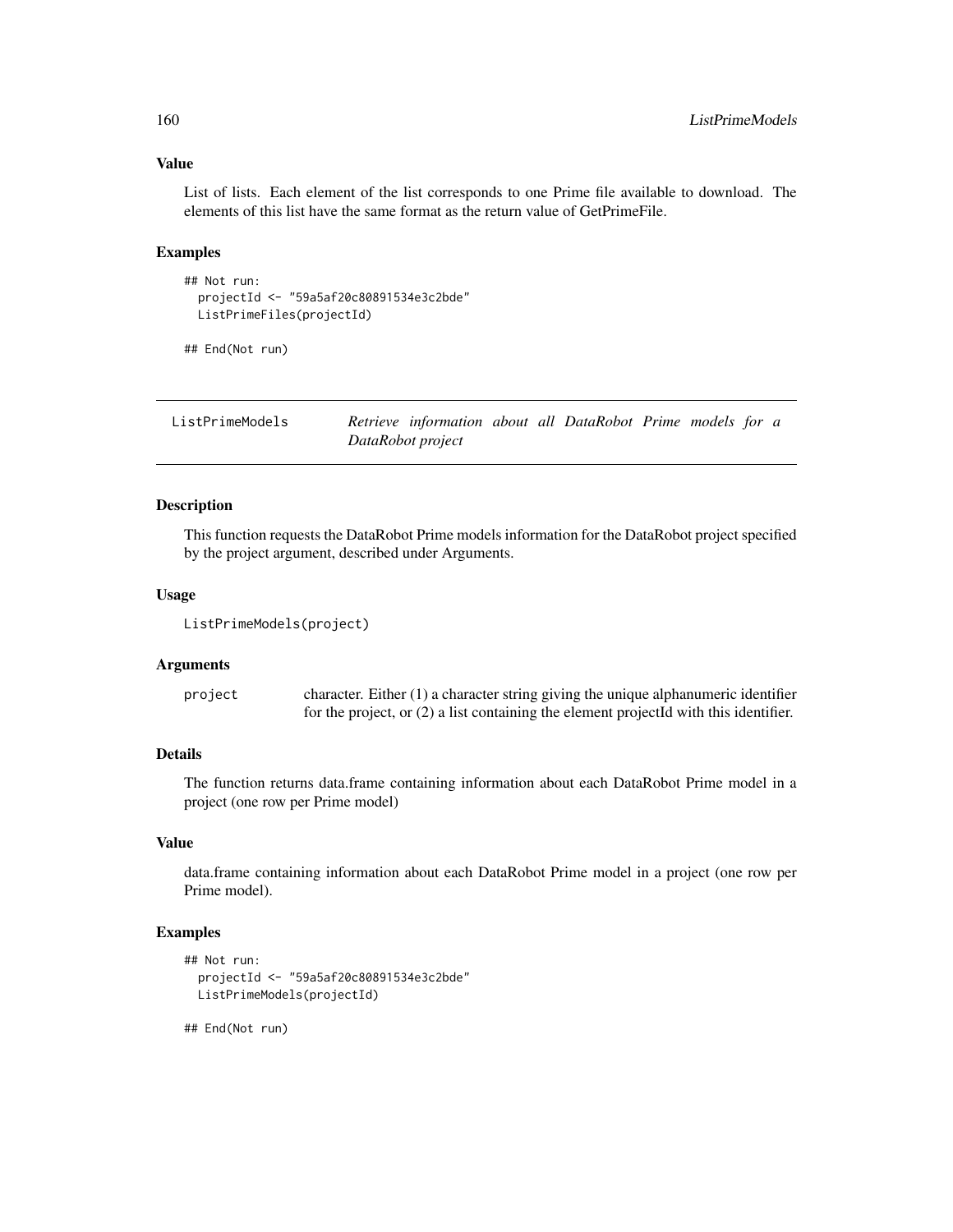This function returns an S3 object of class projectSummaryList that describes all (optionally filtered) DataRobot modeling projects available to the user. This list may be converted into a dataframe with the as.data.frame method for this class of S3 objects.

#### Usage

```
ListProjects(filter = NULL)
```
#### Arguments

filter list. Optional. A named list that can be used to specify various filters. Currently 'projectName' is supported which will filter returned projects for projects with names containing the specified string.

#### Value

An S3 object of class 'projectSummaryList', consisting of the following elements:

- projectId. List of character strings giving the unique DataRobot identifier for each project.
- projectName. List of character strings giving the user-supplied project names.
- fileName. List of character strings giving the name of the modeling dataset for each project.
- stage. List of character strings specifying each project's Autopilot stage (e.g., 'aim' is necessary to set target). Use ProjectStage to get a list of options.
- autopilotMode. List of integers specifying the Autopilot mode  $(0 = \text{fully automatic}, 1 = \text{semi-}$ automatic,  $2 =$  manual).
- created. List of character strings giving the project creation time and date.
- target. List of character strings giving the name of the target variable for each project.
- metric. List of character strings identifying the fitting metric optimized for each project.
- partition. Dataframe with one row for each project and 12 columns specifying partitioning details.
- recommender. Dataframe with one row for each project and 3 columns characterizing recommender projects.
- advancedOptions. Dataframe with one row for each project and 4 columns specifying values for advanced option parameters.
- positiveClass. Character string identifying the positive target class for binary classification projects.
- maxTrainPct. The maximum percentage of the project dataset that can be used without going into the validation data or being too large to submit any blueprint for training a project.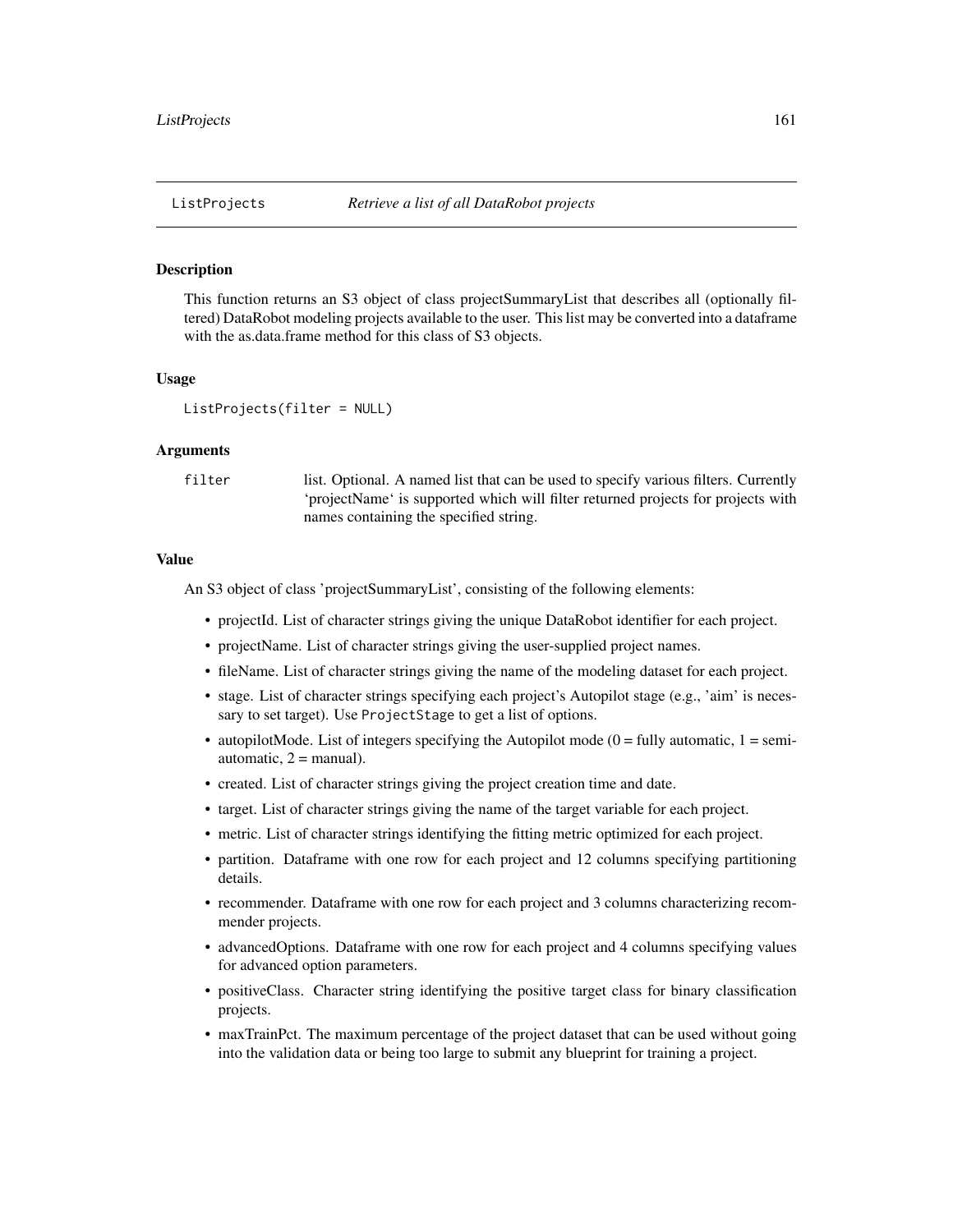- maxTrainRows. The maximum number of rows that can be trained on without going into the validation data or being too large to submit any blueprint for training.
- scaleoutMaxTrainPct. The maximum percentage of the project dataset that can be used to successfully train a scaleout model without going into the validation data. May exceed maxTrainPct, in which case only scaleout models can be trained up to this point.
- scaleoutMaxTrainRows. The maximum number of rows that can be used to successfully train a scaleout model without going into the validation data. May exceed maxTrainRows, in which case only scaleout models can be trained up to this point.
- holdoutUnlocked. Logical flag indicating whether holdout subset results have been computed.
- targetType. Character string giving the type of modeling project (e.g., regression or binary classification).

#### Examples

```
## Not run:
 ListProjects()
 ListProjects(filter = list("projectName" = "TimeSeries"))
## End(Not run)
```
ListRatingTableModels *Retrieve information about all DataRobot models with a rating table.*

#### Description

Retrieve information about all DataRobot models with a rating table.

#### Usage

```
ListRatingTableModels(project)
```
#### Arguments

project character. Either (1) a character string giving the unique alphanumeric identifier for the project, or (2) a list containing the element projectId with this identifier.

### Value

data.frame containing information about each model with a rating table in a project (one row per model with a rating table).

#### Examples

```
## Not run:
projectId <- "5984b4d7100d2b31c1166529"
ListRatingTableModels(projectId)
```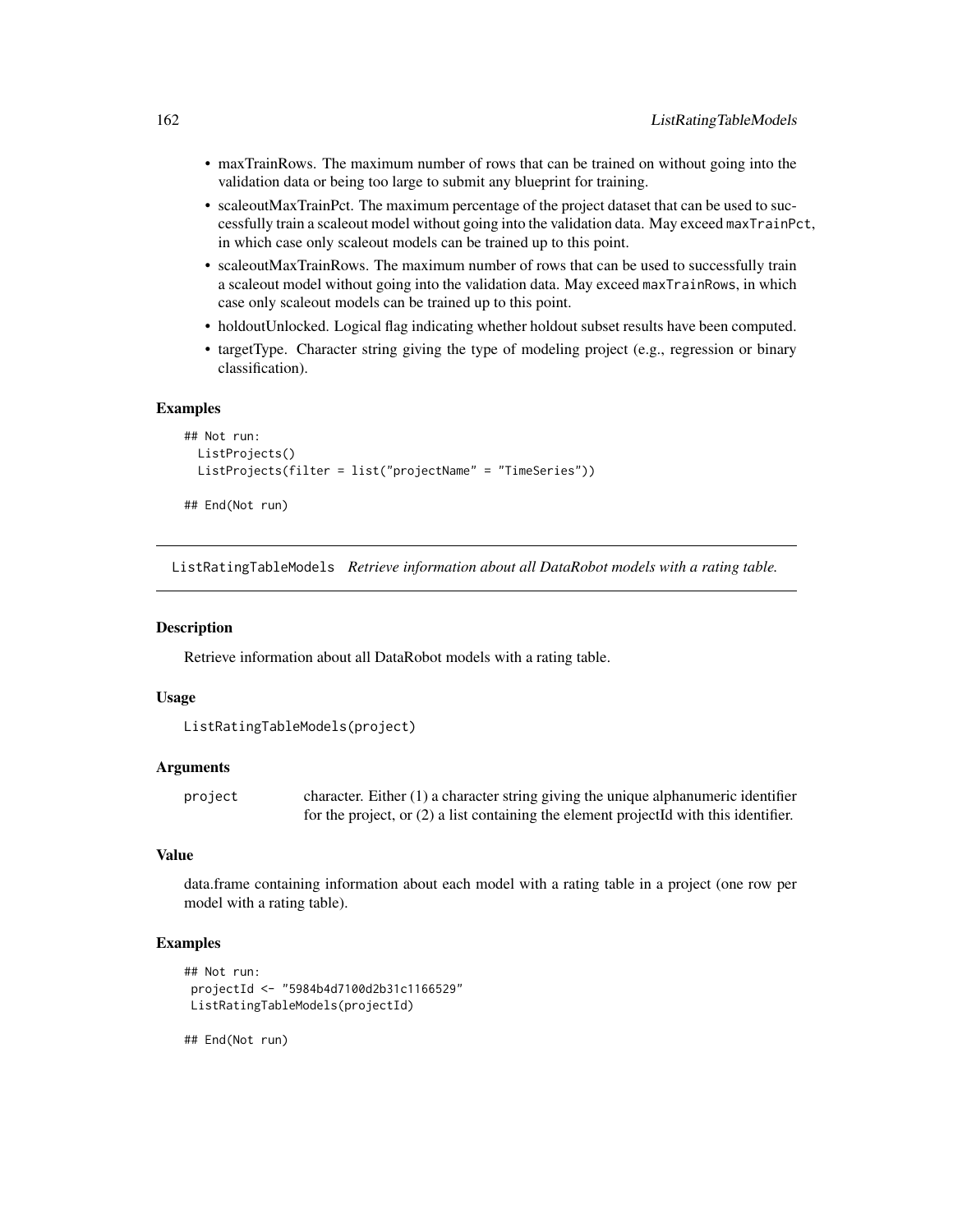ListRatingTables *Retrieve information about all rating tables.*

#### Description

Retrieve information about all rating tables.

# Usage

```
ListRatingTables(project)
```
### Arguments

project character. Either (1) a character string giving the unique alphanumeric identifier for the project, or (2) a list containing the element projectId with this identifier.

### Value

data.frame containing information about each rating table in a project (one row per model with a rating table).

### Examples

```
## Not run:
projectId <- "5984b4d7100d2b31c1166529"
ListRatingTables(projectId)
```
## End(Not run)

ListRocCurves *Retrieve ROC curve data for a model for all available data partitions (see DataPartition)*

#### Description

Retrieve ROC curve data for a model for all available data partitions (see DataPartition)

#### Usage

```
ListRocCurves(model, fallbackToParentInsights = FALSE)
```
### Arguments

model dataRobotModel. A DataRobot model object like that returned by GetModel. fallbackToParentInsights

> logical. If TRUE, this will return the lift chart data for the model's parent if the lift chart is not available for the model and the model has a parent model.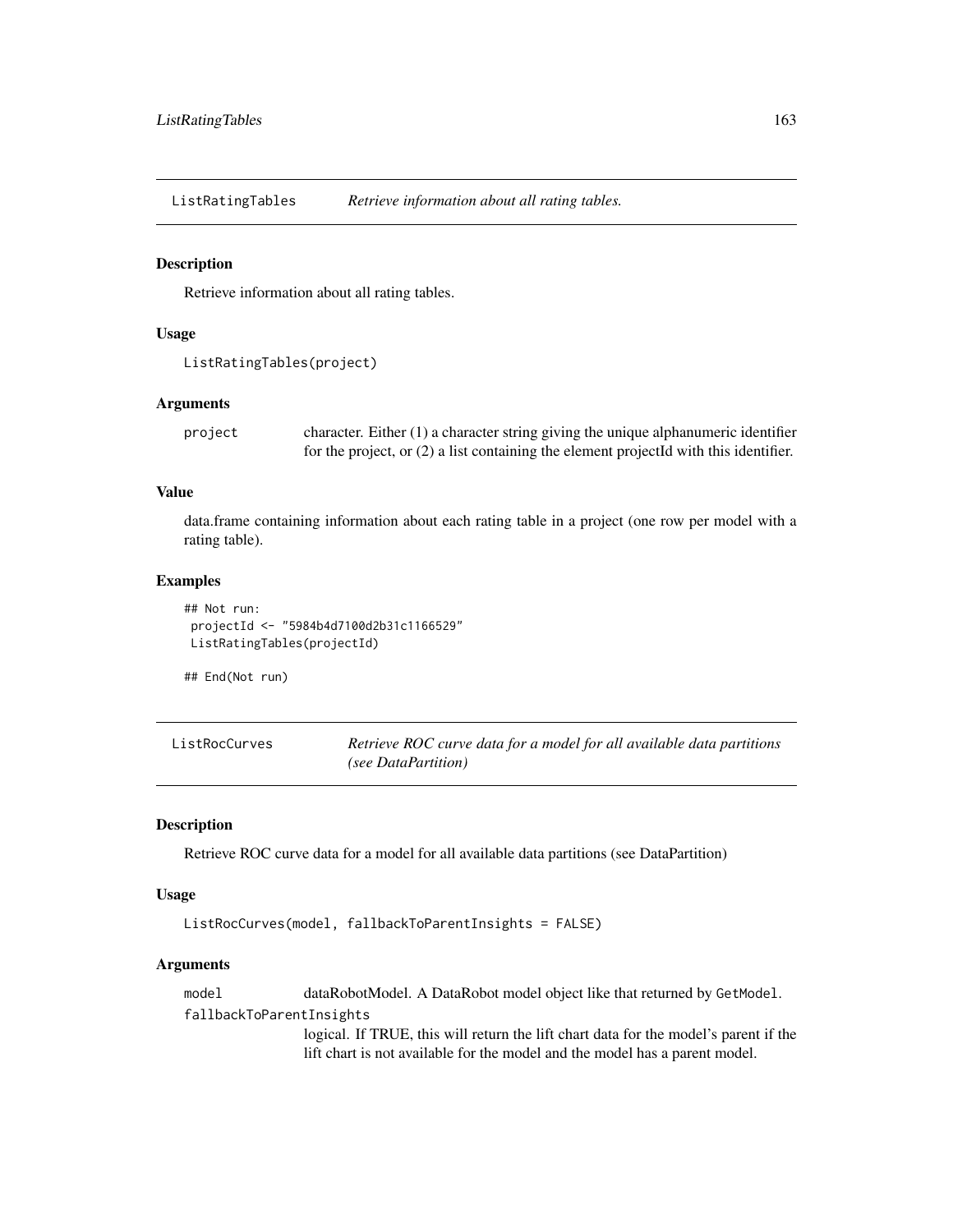### Value

list of lists where each list is renamed as the data partitions source and returns the following components:

- source. Character: data partitions for which ROC curve data is returned (see DataPartition).
- negativeClassPredictions. Numeric: example predictions for the negative class for each
- rocPoints. data.frame: each row represents pre-calculated metrics (accuracy, f1\_score, false\_negative\_score, true\_negative\_score, true\_positive\_score, false\_positive\_score, true\_negative\_rate, false\_positive\_rate, true\_positive\_rate, matthews\_correlation\_coefficient, positive\_predictive\_value, negative\_predictive\_value, threshold) associated with different thresholds for the ROC curve.
- positiveClassPredictions. Numeric: example predictions for the positive class for each data partition source.

#### Examples

```
## Not run:
 projectId <- "59a5af20c80891534e3c2bde"
 modelId <- "5996f820af07fc605e81ead4"
 model <- GetModel(projectId, modelId)
 ListRocCurves(model)
```
## End(Not run)

ListSharingAccess *List information about which users have what kinds of access to a shared object.*

#### Description

Note that currently only data sources and data stores can be shared with this API.

### Usage

```
ListSharingAccess(object, batchSize = NULL)
```
#### Arguments

| object    | object. The shared object to inspect access for.    |
|-----------|-----------------------------------------------------|
| batchSize | integer. The number of requests per page to expect. |

### Value

A list specifying information on access:

- username character. The name of the user with access.
- userId character. The ID of the user with access.
- role character. The type of access granted. See SharingRole for options.
- canShare logical. Whether the user can further share access.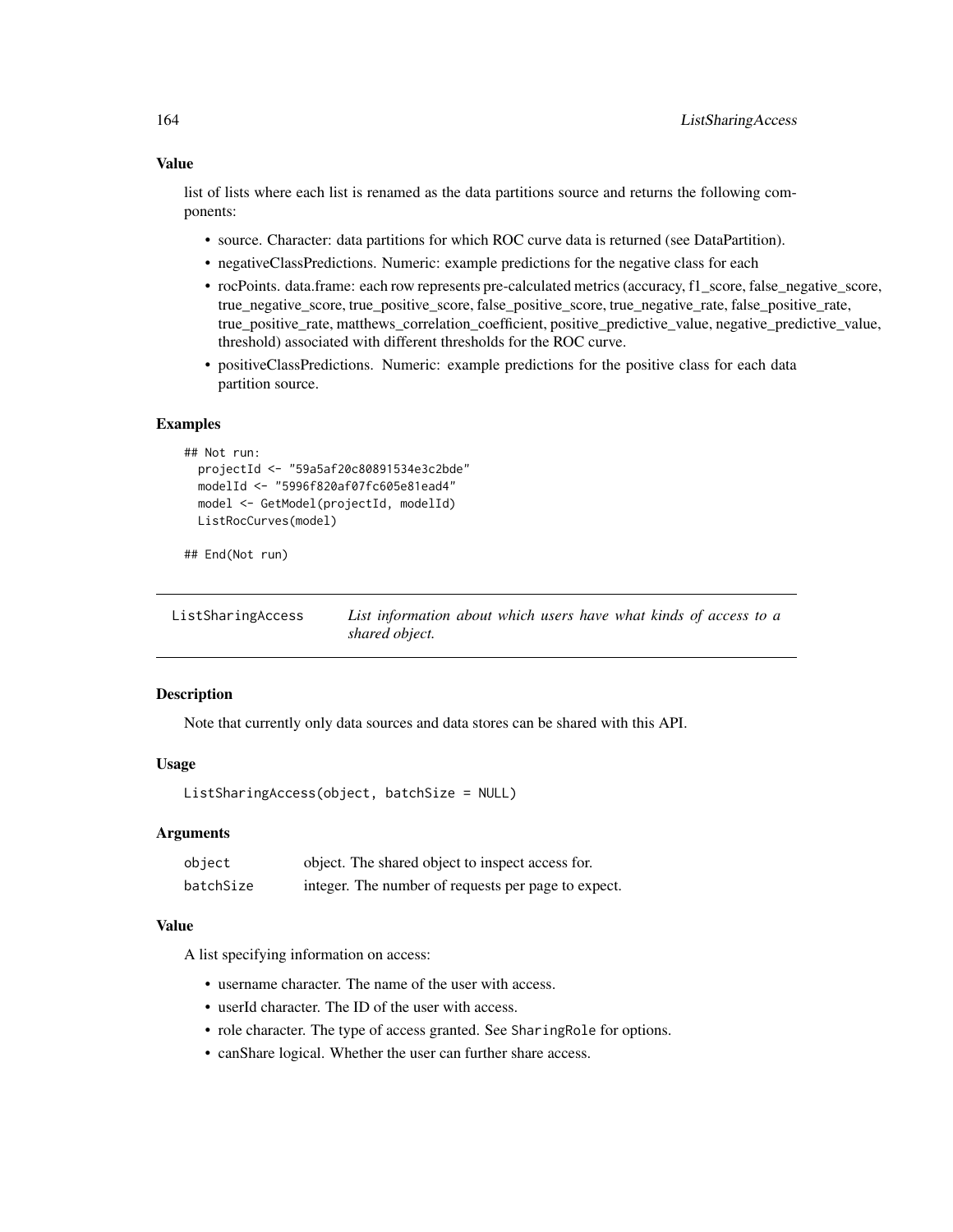### ListStarredModels 165

### Examples

```
## Not run:
dataStoreId <- "5c1303269300d900016b41a7"
dataStore <- GetDataStore(dataStoreId)
ListSharingAccess(dataStore)
```
## End(Not run)

ListStarredModels *List all the starred models in a project.*

### Description

Star models and add them to this list using StarModel or ToggleStarForModel. Unstar models and remove them from this list using UnstarModel or ToggleStarForModel

#### Usage

ListStarredModels(project, orderBy = NULL)

#### Arguments

| project | character. Either (1) a character string giving the unique alphanumeric identifier<br>for the project, or $(2)$ a list containing the element projected with this identifier.                                                                                                                                           |
|---------|-------------------------------------------------------------------------------------------------------------------------------------------------------------------------------------------------------------------------------------------------------------------------------------------------------------------------|
| orderBy | character. Optional. A vector of keys to order the list by. You can order by<br>metric or samplePct. If the sort attribute is preceded by a hyphen, models<br>will be sorted in descending order, otherwise in ascending order. Multiple sort<br>attributes can be included as a comma-delimited string or in a vector. |

### Value

An S3 object of class listOfModels, which may be characterized using R's generic summary function or converted to a dataframe with the as.data.frame method.

### Examples

```
## Not run:
  projectId <- "59a5af20c80891534e3c2bde"
  ListStarredModels(projectId)
```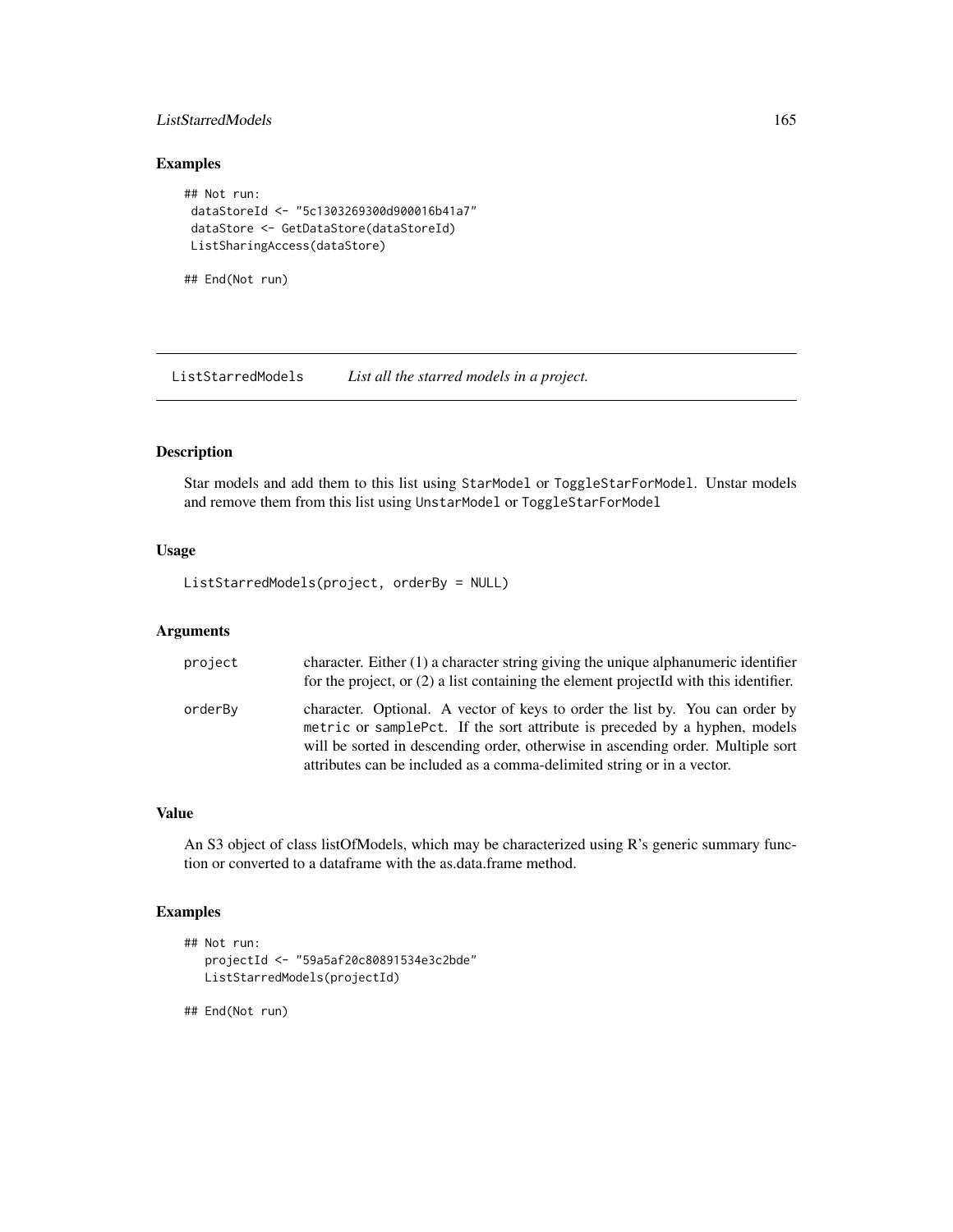```
ListTrainingPredictions
```
*Retrieve information about all training prediction datasets in a project.*

## Description

Retrieve information about all training prediction datasets in a project.

#### Usage

ListTrainingPredictions(project)

#### Arguments

| project | character. Either $(1)$ a character string giving the unique alphanumeric identifier    |
|---------|-----------------------------------------------------------------------------------------|
|         | for the project, or $(2)$ a list containing the element projected with this identifier. |

### Value

data.frame containing information about each training prediction.

### Examples

```
## Not run:
projectId <- "5984b4d7100d2b31c1166529"
ListTrainingPredictions(projectId)
```
## End(Not run)

ListTransferableModels

*Retrieve information about all imported models This function returns a data.frame that describes all imported models*

### Description

Retrieve information about all imported models This function returns a data.frame that describes all imported models

#### Usage

```
ListTransferableModels(limit = NULL, offset = NULL)
```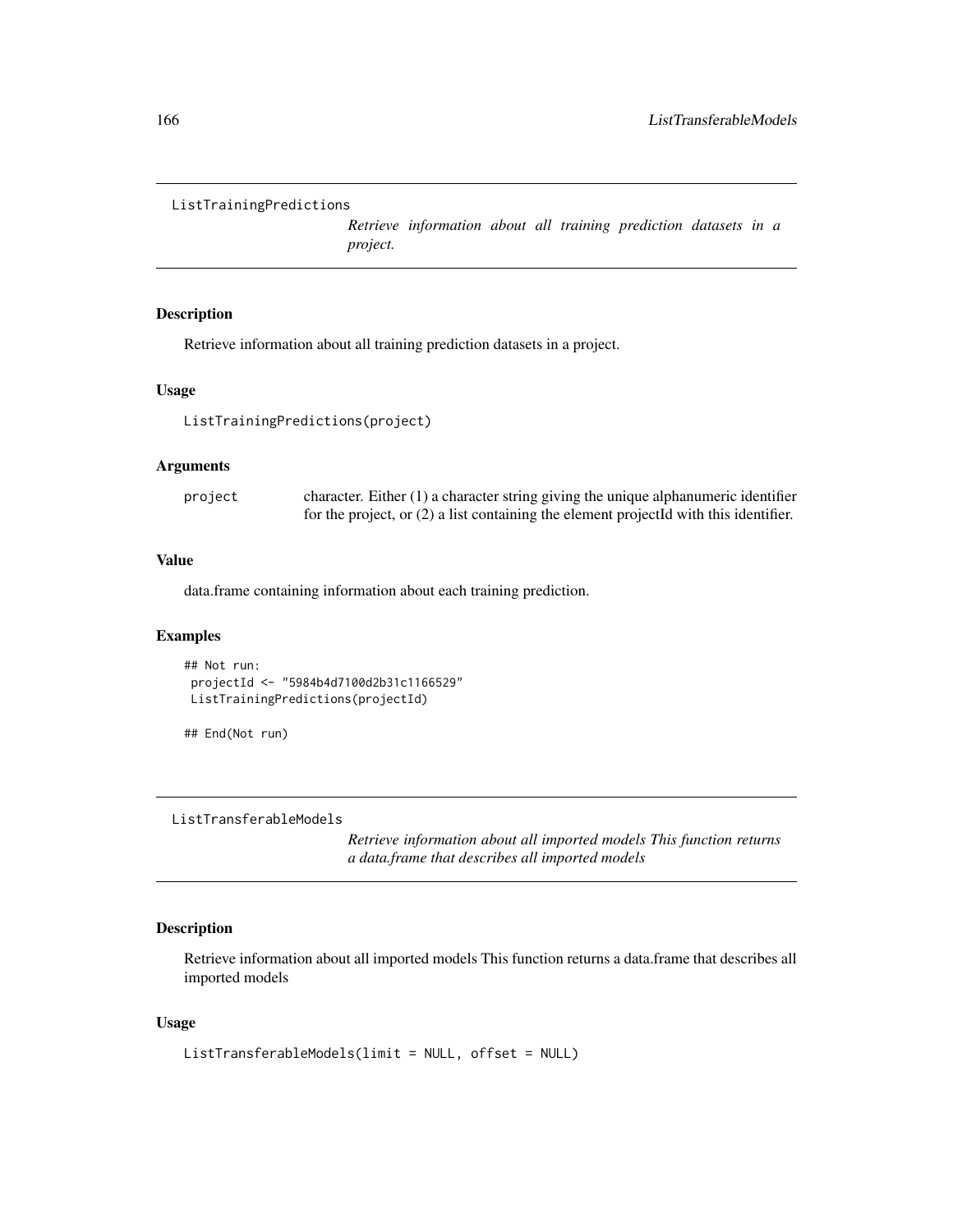#### **Arguments**

| limit  | integer. The number of records to return. The server will use a (possibly finite)<br>default if not specified. |
|--------|----------------------------------------------------------------------------------------------------------------|
| offset | integer. The number of records to skip.                                                                        |

# Value

A data.frame describing uploaded transferable model with the following components:

- note. Character string Manually added node about this imported model.
- datasetName. Character string Filename of the dataset used to create the project the model belonged to.
- modelName. Character string Model type describing the model generated by DataRobot.
- displayName. Character string Manually specified human-readable name of the imported model.
- target. Character string The target of the project the model belonged to prior to export.
- projectName. Character string Name of the project the model belonged to prior to export.
- importedByUsername. Character string Username of the user who imported the model.
- importedAt. Character string The time the model was imported.
- version. Numeric Project version of the project the model belonged to.
- projectId. Character id of the project the model belonged to prior to export.
- featurelistName. Character string Name of the featurelist used to train the model.
- createdByUsername. Character string Username of the user who created the model prior to export.
- importedById. Character string id of the user who imported the model.
- id. Character string id of the import.
- createdById. Character string id of the user who created the model prior to export.
- modelId. Character string original id of the model prior to export.
- originUrl. Character string URL.

# **Examples**

```
## Not run:
 ListTransferableModels()
```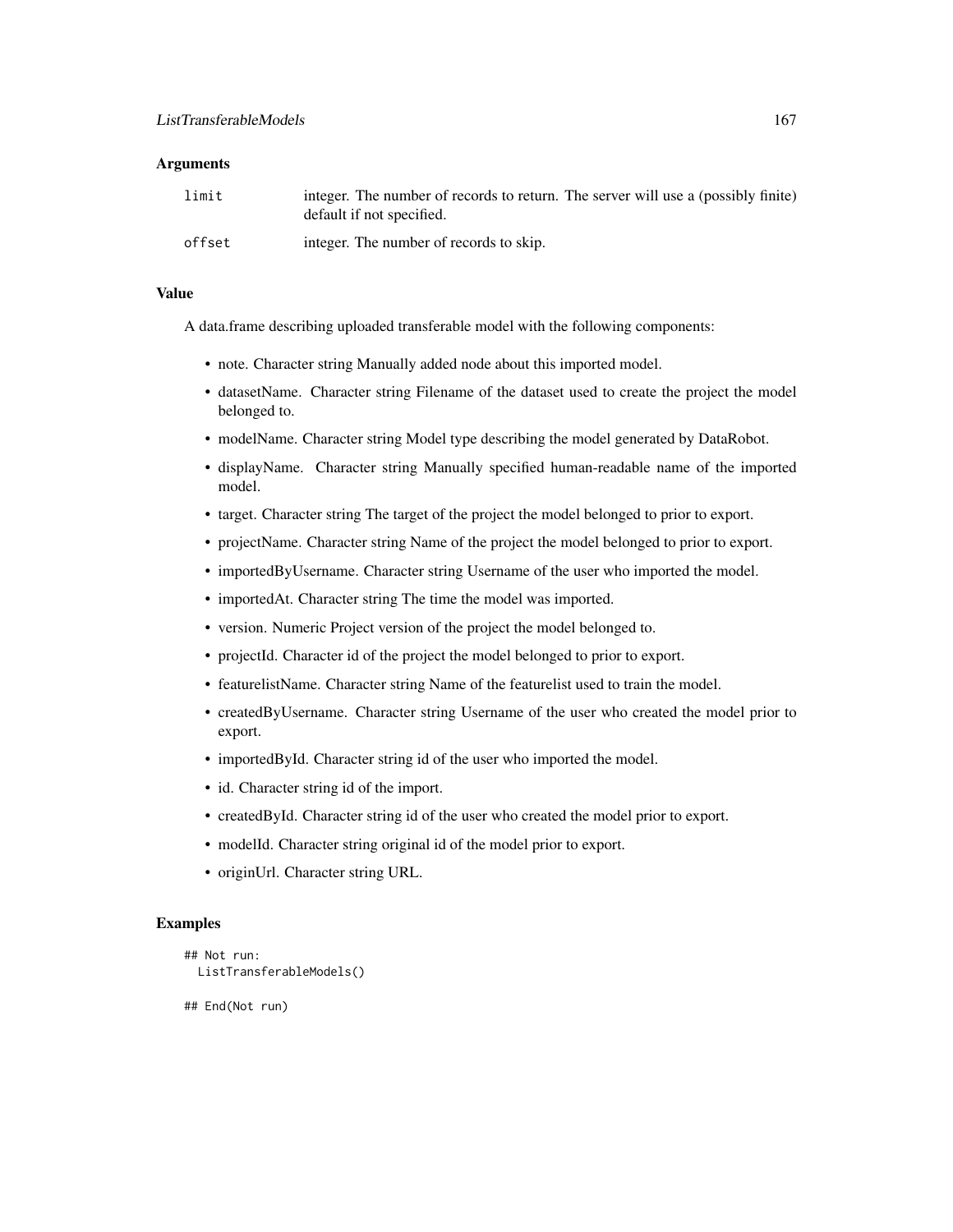MakeDataRobotRequest *Make a HTTP request*

# Description

Make a HTTP request

# Usage

```
MakeDataRobotRequest(
 requestMethod,
 routeString,
 addUr1 = TRUE,returnRawResponse = TRUE,
 as = "json",simplifyDataFrame = TRUE,
 body = NULL,
 query = NULL,
  timeout = DefaultHTTPTimeout,
  encode = NULL,
  followLocation = TRUE,
 filename = NULL,
  stopOnError = TRUE
)
```
# Arguments

| requestMethod     | function. A function from httr (e.g., 'httr::GET', 'httr::POST') to use.                                                                                    |  |
|-------------------|-------------------------------------------------------------------------------------------------------------------------------------------------------------|--|
| routeString       | character. The path to make the request on.                                                                                                                 |  |
| addUrl            | logical. Should the endpoint be prepended to the routeString? (Default TRUE).                                                                               |  |
| returnRawResponse |                                                                                                                                                             |  |
|                   | logical. Whether to return the raw httr response object (as opposed to postpro-<br>cessing and returning the content of that object, which is the default.) |  |
| as                | character. What should the resulting data be interpreted as? (default "json").<br>Use "file" to download as a file (see filename).                          |  |
| simplifyDataFrame |                                                                                                                                                             |  |
|                   | logical. Whether to invoke jsonlite::simplifyDataFrame.                                                                                                     |  |
| body              | list. The body of the request for POST.                                                                                                                     |  |
| query             | list. The query parameters for GET.                                                                                                                         |  |
| timeout           | numeric. How many seconds before the request times out?                                                                                                     |  |
| encode            | character. What should the body be encoded as for the JSON request?                                                                                         |  |
| followLocation    | logical. Should HTTR follow the location if provided? (Default TRUE).                                                                                       |  |
| filename          | character. The path of the file to download to, if it is a download request.                                                                                |  |
| stop0nError       | logical. If there is an error, should it be raised as a fatal R error? (Default<br>TRUE).                                                                   |  |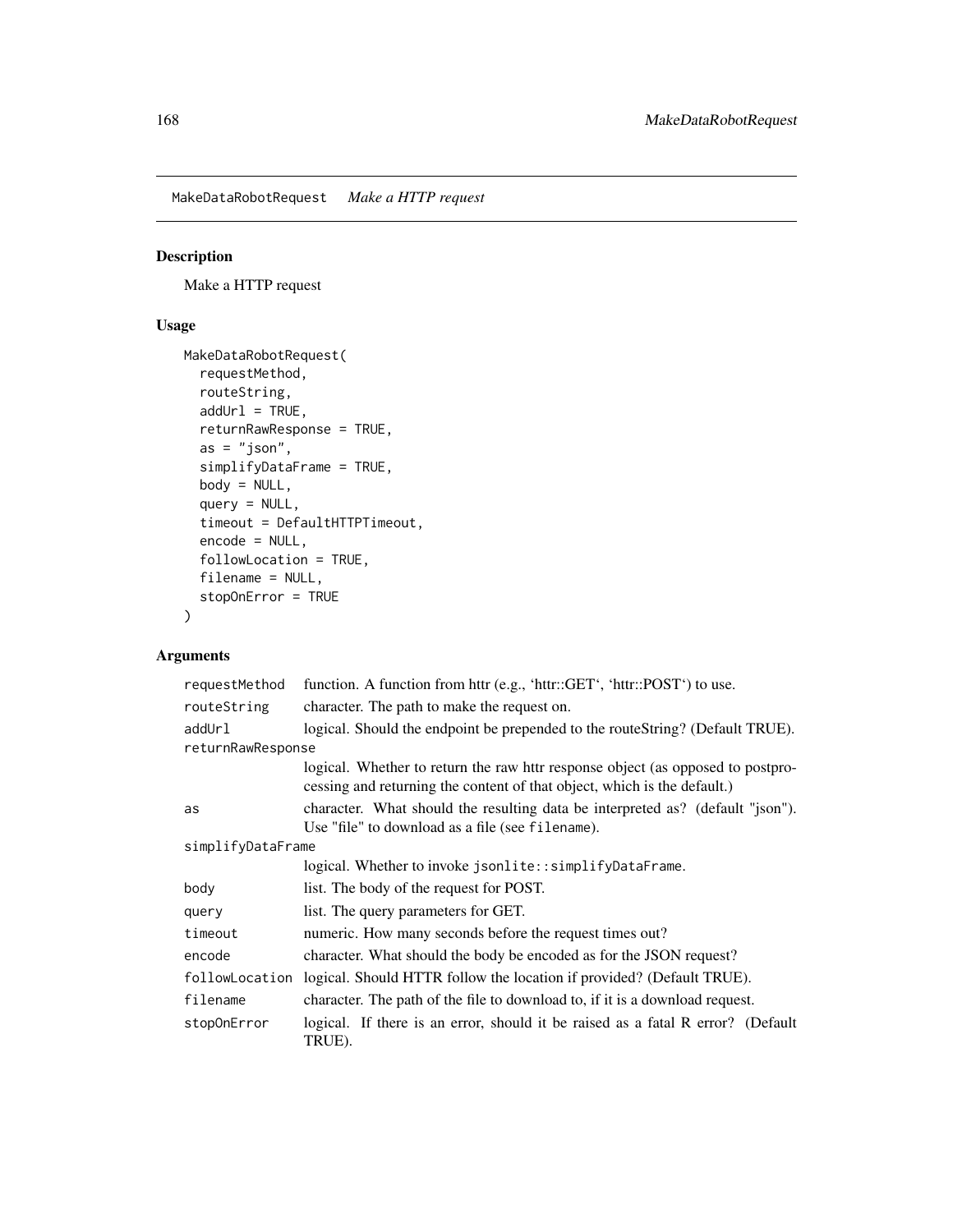ModelReplacementReason

*Model replacement reason*

### Description

Model replacement reason

# Usage

ModelReplacementReason

### Format

An object of class list of length 6.

PauseQueue *Pause the DataRobot modeling queue*

# Description

This function pauses the DataRobot modeling queue for a specified project

# Usage

```
PauseQueue(project)
```
### Arguments

project character. Either (1) a character string giving the unique alphanumeric identifier for the project, or (2) a list containing the element projectId with this identifier.

## Examples

```
## Not run:
 projectId <- "59a5af20c80891534e3c2bde"
 PauseQueue(projectId)
```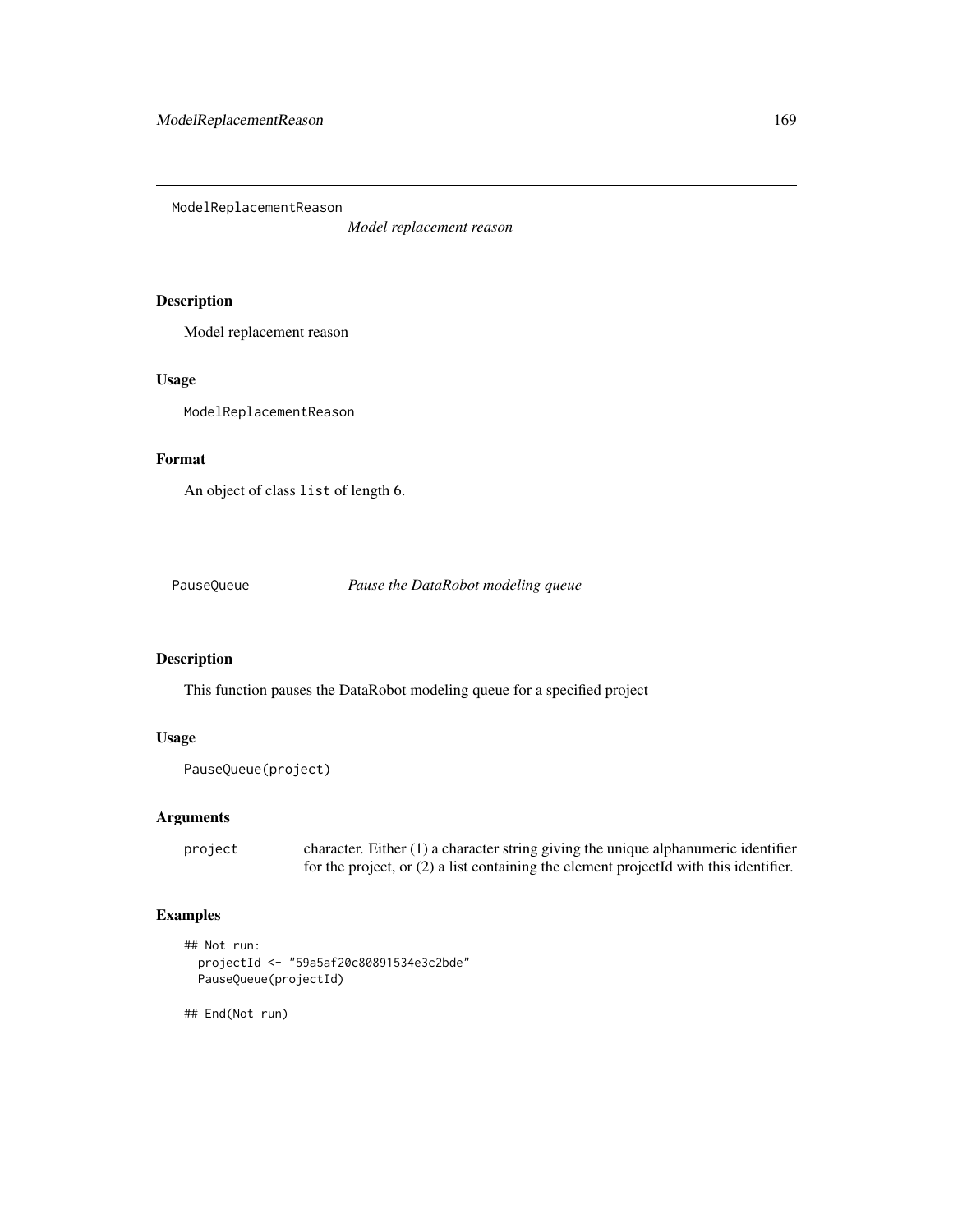PeriodicityMaxTimeStep

*Periodicity max time step*

## Description

Periodicity max time step

# Usage

PeriodicityMaxTimeStep

### Format

An object of class numeric of length 1.

PeriodicityTimeUnits *Periodicity time units*

### Description

Same as time units, but kept for backwards compatibility.

### Usage

PeriodicityTimeUnits

#### Format

An object of class list of length 8.

plot.listOfModels *Plot method for DataRobot S3 objects of class listOfModels*

### Description

Method for R's generic plot function for DataRobot S3 objects of class listOfModels. This function generates a horizontal barplot as described under Details.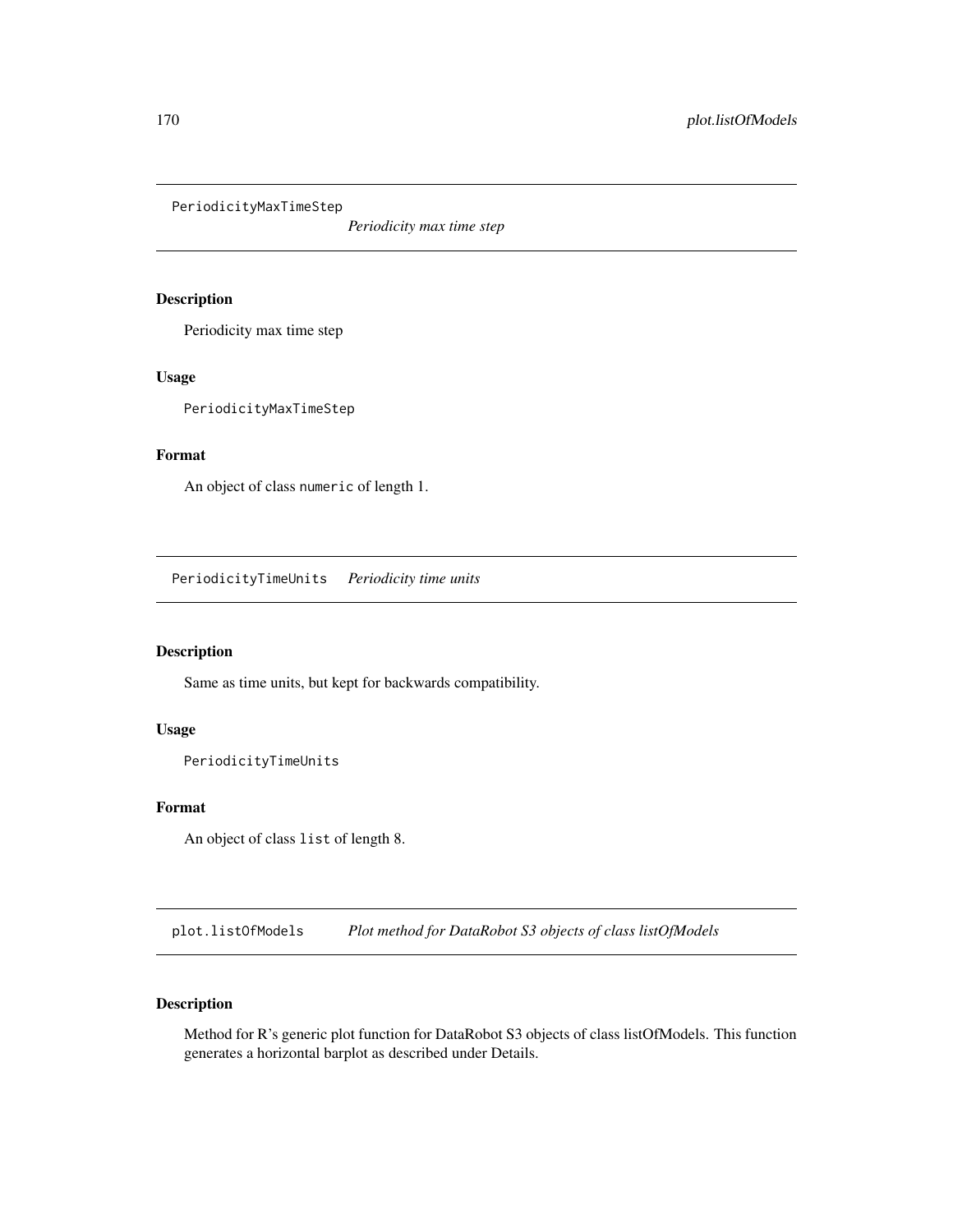# plot.listOfModels 171

# Usage

```
## S3 method for class 'listOfModels'
plot(
 x,
 y,
 metric = NULL,
 pct = NULL,
 selectRecords = NULL,
 orderDecreasing = NULL,
  textSize = 0.8,
 textColor = "black",
 borderColor = "blue",
 xpos = NULL,...
\mathcal{L}
```
# Arguments

| x               | S3 object of class listOfModels to be plotted.                                                                                                                                                                                                                                                                                                                                                    |  |
|-----------------|---------------------------------------------------------------------------------------------------------------------------------------------------------------------------------------------------------------------------------------------------------------------------------------------------------------------------------------------------------------------------------------------------|--|
| у               | Not used; included for conformance with plot() generic function parameter re-<br>quirements.                                                                                                                                                                                                                                                                                                      |  |
| metric          | character. Optional. Defines the metric to be used in constructing the barplot.<br>If NULL (the default), the validation set value for the project fitting metric is<br>used; otherwise, this value must name one of the elements of the metrics list<br>associated with each model in x.                                                                                                         |  |
| pct             | integer. Optional. Specifies a samplePct value used in selecting models to in-<br>clude in the barplot summary. If NULL (the default), all project models are<br>included. Note, however, that this list of models is intersected with the list of<br>models defined by the selectRecords parameter, so that only those models iden-<br>tified by both select Records and pct appear in the plot. |  |
| selectRecords   | integer. Optional. A vector that specifies the individual elements of the list x<br>to be included in the barplot summary. If NULL (the default), all models are<br>included. Note, however, that this list of models is intersected with the list of<br>models defined by the pct parameter, so that only those models identified by<br>both selectRecords and pct appear in the plot.           |  |
| orderDecreasing |                                                                                                                                                                                                                                                                                                                                                                                                   |  |
|                 | logical. Optional. If TRUE, the barplot is built from the bottom up in decreasing<br>order of the metric values; if FALSE, the barplot is built in increasing order of<br>metric values. The default is NULL, which causes the plot to be generated in<br>the order in which the models appear in the list x.                                                                                     |  |
| textSize        | numeric. Optional. Multiplicative scaling factor for the model name labels on<br>the barplot.                                                                                                                                                                                                                                                                                                     |  |
| textColor       | character. Optional. If character, this parameter specifies the text color used in<br>labelling all models in the barplot; if a character vector, it specifies one color for<br>each model in the plot.                                                                                                                                                                                           |  |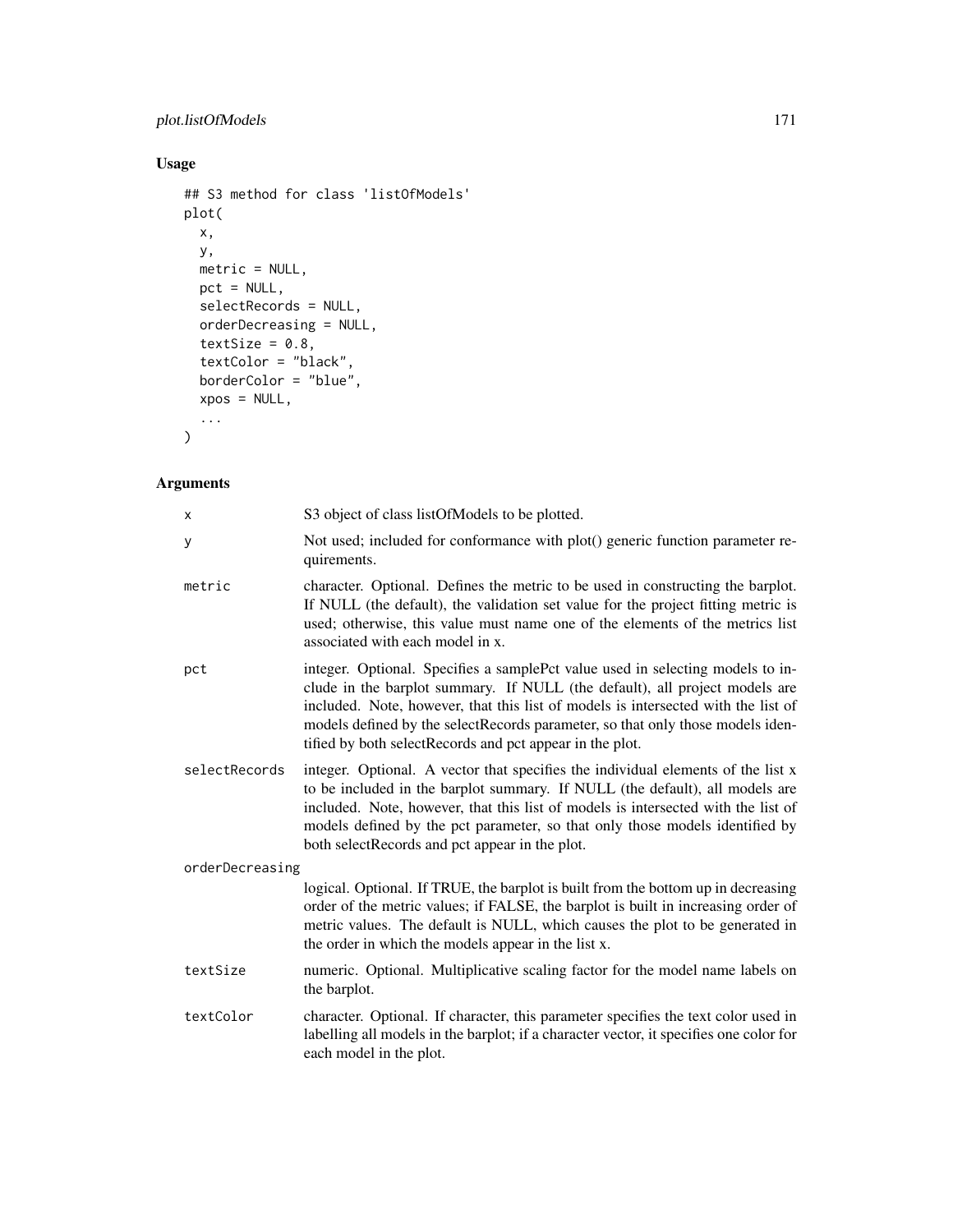| borderColor | character. Optional. Specifies the border color for all bars in the barplot, sur-<br>rounding a transparent background.                                                                                                                                                                                                                       |
|-------------|-----------------------------------------------------------------------------------------------------------------------------------------------------------------------------------------------------------------------------------------------------------------------------------------------------------------------------------------------|
| xpos        | numeric. Optional. Defines the horizontal position of the center of all text labels<br>on the plot. The default is NULL, which causes all text to be centered in the<br>plot; if xpos is a single number, all text labels are centered at this position; if<br>xpos is a vector, it specifies one center position for each model in the plot. |
| $\ddots$    | list. Optional. Additional named parameters to be passed to $\mathbb{R}^3$ barplot function<br>used in generating the plot                                                                                                                                                                                                                    |

### **Details**

This function generates a horizontal barplot with one bar for each model characterized in the 'listOf-Models' object x. The length of each bar is specified by the value of metric; if this parameter is specified as NULL (the default), the project fitting metric is used, as determined by the projectMetric value from the first element of x. Text is added to each bar in the plot, centered at the position specified by the xpos parameter, based on the value of the modelType element of each model in the list x. The size and color of these text labels may be controlled with the textSize and textColor parameters. The order in which these models appear on the plot is controlled by the choice of metric and the value of the orderDecreasing parameter, and subsets of the models appearing in the list x may be selected via the pct and selectRecords parameters.

### Value

None. This function is called for its side-effect of generating a plot.

#### Examples

```
## Not run:
 projectId <- "59a5af20c80891534e3c2bde"
 plot(ListModels(projectId))
```
## End(Not run)

PostgreSQLdrivers *PostgreSQL drivers*

### Description

This is a list that contains the valid values for PostgreSQL drivers.

### Usage

```
PostgreSQLdrivers
```
#### Format

An object of class list of length 2.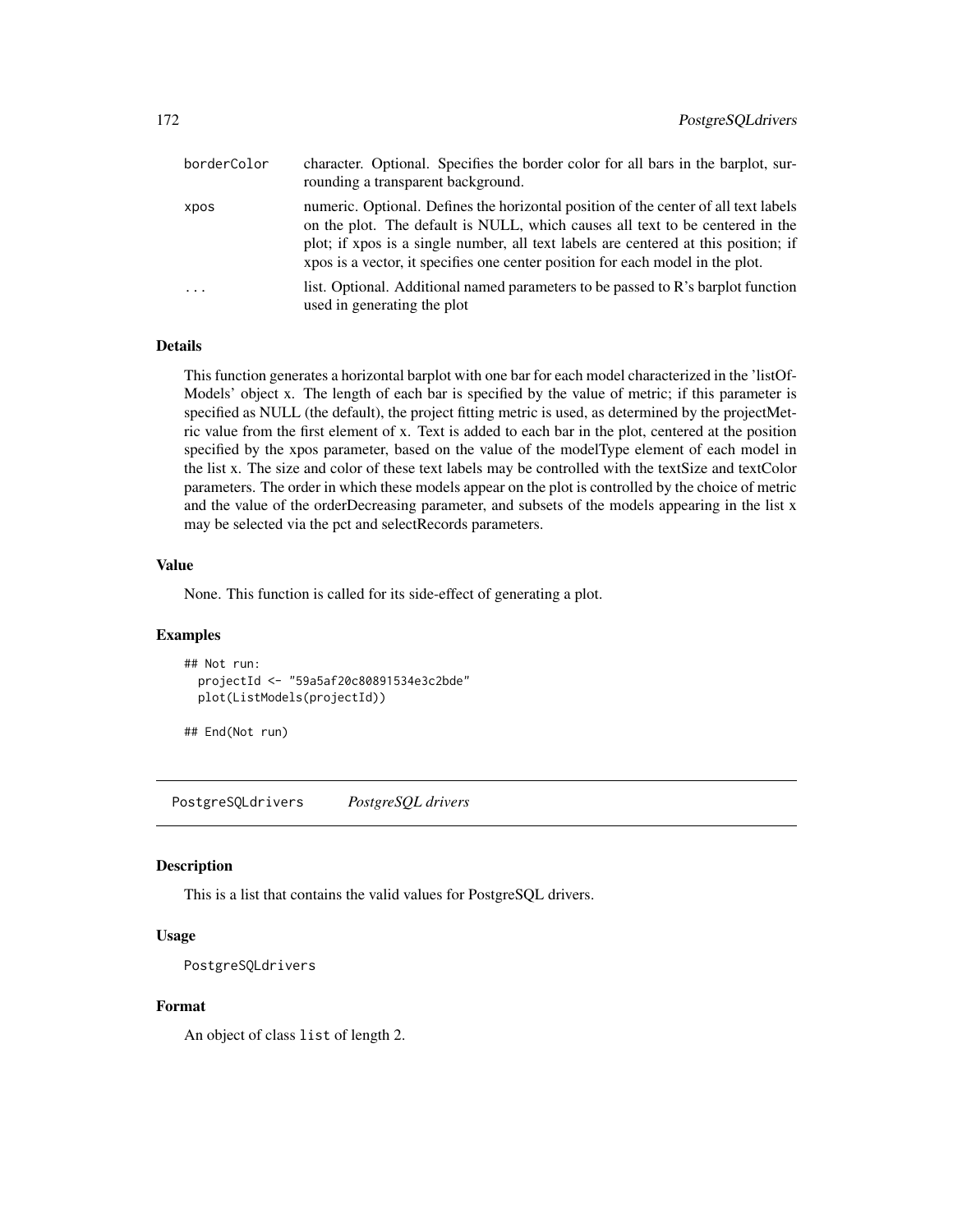This function can be used to predict with a particular model.

# Usage

```
Predict(
 model,
 predictionDataset,
 classPrefix = "class_",
 maxWait = 600,forecastPoint = NULL,
 predictionsStartDate = NULL,
 predictionsEndDate = NULL,
  type = "response",
  includePredictionIntervals = FALSE,
 predictionIntervalsSize = NULL
\overline{\phantom{a}}
```
## Arguments

| model                | An S3 object of class dataRobotModel like that returned by the function Get-                                                                                                                                                  |
|----------------------|-------------------------------------------------------------------------------------------------------------------------------------------------------------------------------------------------------------------------------|
|                      | Model, or each element of the list returned by the function ListModels.                                                                                                                                                       |
| predictionDataset    |                                                                                                                                                                                                                               |
|                      | object. Either a dataframe of data to predict on or a DataRobot prediction dataset<br>object of class dataRobotPredictionDataset.                                                                                             |
| classPrefix          | character. For multiclass projects returning prediction probabilities, this prefix<br>is prepended to each class in the header of the dataframe. Defaults to "class_".                                                        |
| maxWait              | integer. The maximum time (in seconds) to wait for the prediction job to com-<br>plete.                                                                                                                                       |
| forecastPoint        | character. Optional. The point relative to which predictions will be gener-<br>ated, based on the forecast window of the project. Only specified in time series<br>projects.                                                  |
| predictionsStartDate |                                                                                                                                                                                                                               |
|                      | date time. Optional. Only specified in time series projects. The start date for bulk<br>predictions. This parameter should be provided in conjunction predictions EndDate.<br>Can't be provided with forecastPoint parameter. |
| predictionsEndDate   |                                                                                                                                                                                                                               |
|                      | datetime. Optional. Only specified in time series projects. The end date for bulk<br>predictions. This parameter should be provided in conjunction predictionsStartDate.<br>Can't be provided with forecastPoint parameter.   |
| type                 | character. String specifying the type of response for binary classifiers; see De-<br>tails.                                                                                                                                   |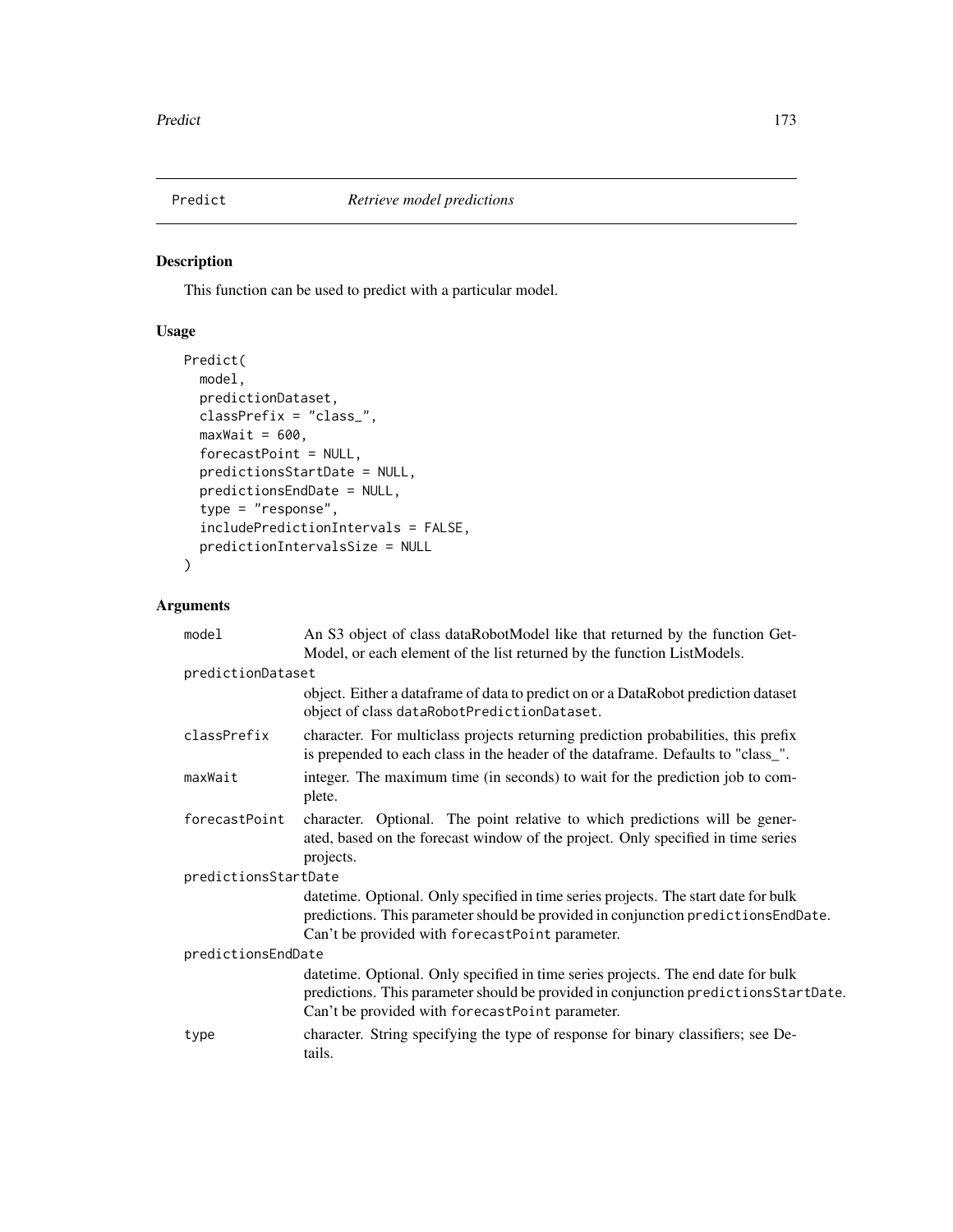includePredictionIntervals

logical. Optional. Should prediction intervals bounds should be part of predictions? Only available for time series projects. See "Details" for more info.

predictionIntervalsSize

numeric. Optional. Size of the prediction intervals, in percent. Only available for time series projects. See "Details" for more info.

#### Details

The contents of the return vector depends on the modeling task - binary classification, multiclass classification, or regression; whether or not the underlying data is time series, multiseries, crossseries, or not time series; and the value of the /codetype parameter. For non-time-series regression tasks, the type parameter is ignored and a vector of numerical predictions of the response variable is returned.

This function will error if the requested job has errored, or if it does not complete within maxWait seconds.

See RequestPredictions and GetPredictions for more details.

### Value

Vector of predictions, depending on the modeling task ("Binary", "Multiclass", or "Regression") and the value of the type parameter; see Details.

#### Examples

```
## Not run:
  trainIndex \leq sample(nrow(iris) \neq 0.7)
  trainIris <- iris[trainIndex, ]
  testIris <- iris[-trainIndex, ]
  project <- StartProject(trainIris, "iris", target = "Petal_Width", wait = TRUE)
  model <- GetRecommendedModel(project)
  predictions <- Predict(model, testIris)
  # Or, if prediction intervals are desired (datetime only)
  model <- GetRecommendedModel(datetimeProject)
  predictions <- Predict(datetimeModel,
                          dataset,
                          includePredictionIntervals = TRUE,
                          predictionIntervalsSize = 100,
                          type = "raw")
```
## End(Not run)

predict.dataRobotModel

*Retrieve model predictions using R's default S3* predict *method.*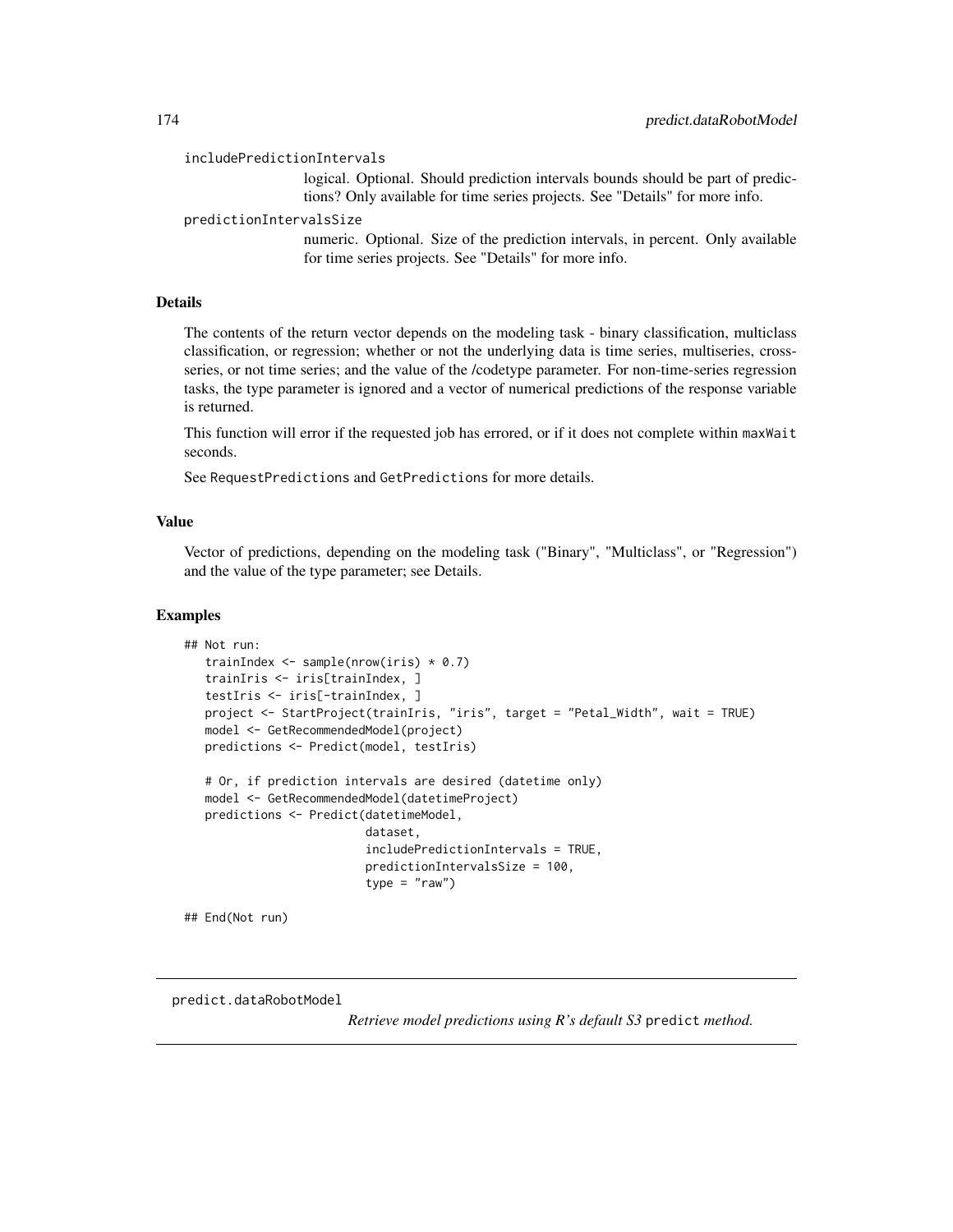Retrieve model predictions using R's default S3 predict method.

#### Usage

```
## S3 method for class 'dataRobotModel'
predict(object, ...)
```
### Arguments

| object | dataRobotModel. The object of class dataRobotModel to predict with. |
|--------|---------------------------------------------------------------------|
| .      | list. Additional arguments to pass to Predict                       |

#### See Also

Predict

# Examples

```
## Not run:
  trainIndex <- sample(nrow(iris) * 0.7)
  trainIris <- iris[trainIndex, ]
  testIris <- iris[-trainIndex, ]
  project <- StartProject(trainIris, "iris", target = "Petal_Width", wait = TRUE)
  model <- GetRecommendedModel(project)
  predictions <- predict(model, testIris)
## End(Not run)
```
PredictionDatasetFromAsyncUrl

*Retrieve prediction dataset info from the dataset creation URL*

# Description

If dataset creation times out, the error message includes a URL corresponding to the creation task. That URL can be passed to this function (which will return the completed dataset info details when finished) to resume waiting for creation.

### Usage

```
PredictionDatasetFromAsyncUrl(asyncUrl, maxWait = 600)
```
#### Arguments

| asyncUrl | The temporary status URL                                            |
|----------|---------------------------------------------------------------------|
| maxWait  | The maximum time to wait (in seconds) for creation before aborting. |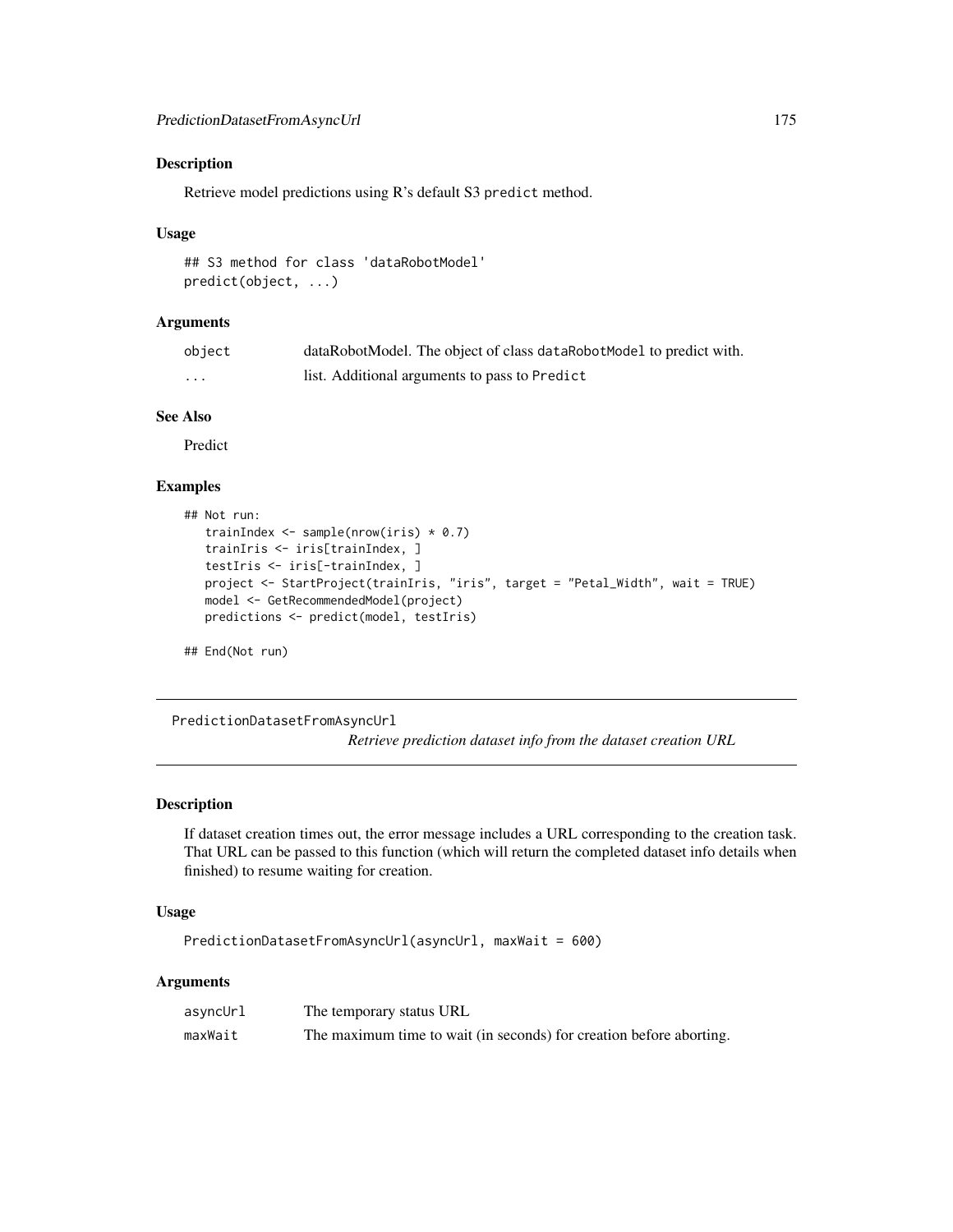PrimeLanguage *Prime Language*

### Description

This is a list that contains the valid values for downloadable code programming languages.

### Usage

PrimeLanguage

### Format

An object of class list of length 2.

ProjectFromAsyncUrl *Retrieve a project from the project-creation URL*

### Description

If project creation times out, the error message includes a URL corresponding to the project creation task. That URL can be passed to this function (which will return the completed project details when finished) to resume waiting for project creation.

### Usage

ProjectFromAsyncUrl(asyncUrl, maxWait = 600)

# Arguments

| asyncUrl | The temporary status URL                                                    |
|----------|-----------------------------------------------------------------------------|
| maxWait  | The maximum time to wait (in seconds) for project creation before aborting. |

ProjectStage *Project stage*

### Description

Project stage

#### Usage

ProjectStage

### Format

An object of class list of length 4.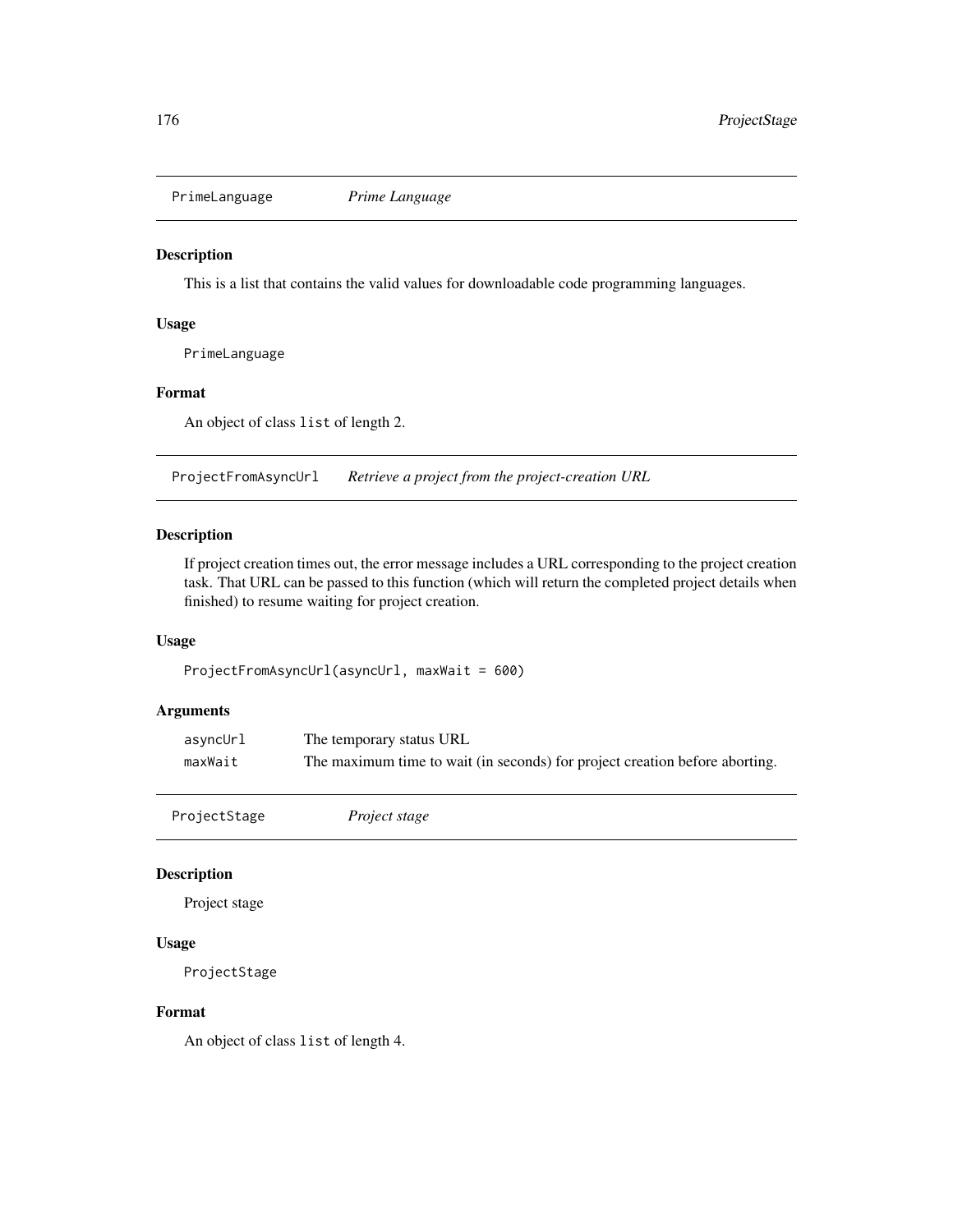MostAccurate retrieves the most accurate model based on validation or cross-validation results. In most cases, this will be a blender model.

### Usage

RecommendedModelType

### Format

An object of class list of length 3.

# Details

FastAccurate retrieves the most accurate individual model (not blender) that passes set guidelines for prediction speed. If no models meet the prediction speed guideline, this will not retrieve anything.

RecommendedForDeployment retrieves the most accurate individual model. This model will have undergone specific pre-preparations to be deployment ready. See GetModelRecommendation for details.

ReformatMetrics *replace NULL in \$metrics list elements with NA*

### Description

replace NULL in \$metrics list elements with NA

### Usage

```
ReformatMetrics(metricsList)
```
### Arguments

metricsList list. List of metrics to reformat.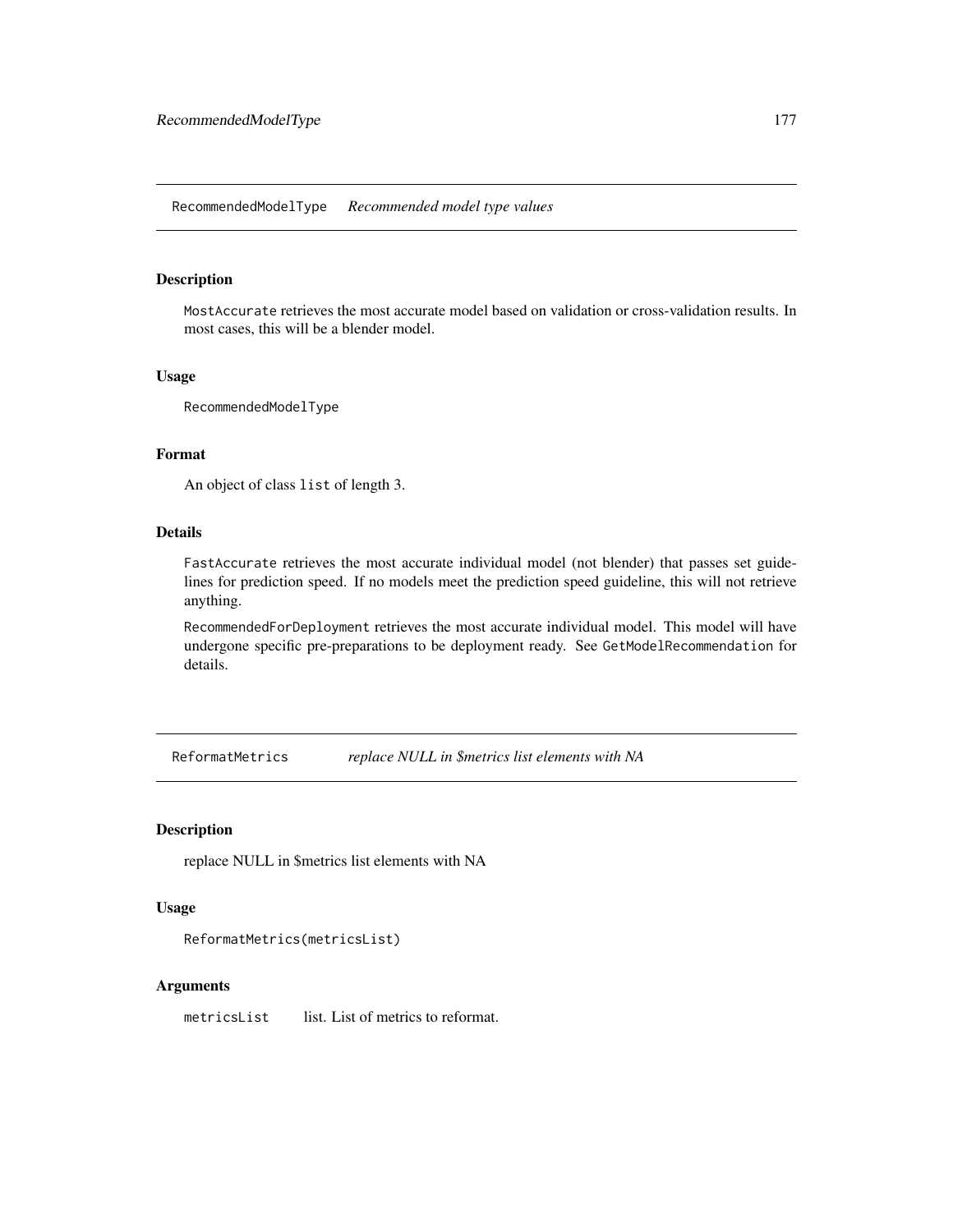RenameRatingTable *Renames a rating table to a different name.*

### Description

Renames a rating table to a different name.

# Usage

RenameRatingTable(project, ratingTableId, ratingTableName)

### Arguments

project character. Either (1) a character string giving the unique alphanumeric identifier for the project, or (2) a list containing the element projectId with this identifier. ratingTableId character. The ID of the rating table. ratingTableName character. The new name for the rating table.

### Value

An S3 object of class 'dataRobotRatingTable' summarizing all available information about the renamed rating table.

### Examples

```
## Not run:
 projectId <- "5984b4d7100d2b31c1166529"
 ratingTableId <- "5984b4d7100d2b31c1166529"
 RenameRatingTable(projectId, ratingTableId, "Renamed Table")
```
## End(Not run)

ReplaceDeployedModel *Replace a model in a deployment with another model.*

#### Description

Replace a model in a deployment with another model.

#### Usage

```
ReplaceDeployedModel(
  deploymentId,
  newModelId,
  replacementReason,
  maxWait = 600)
```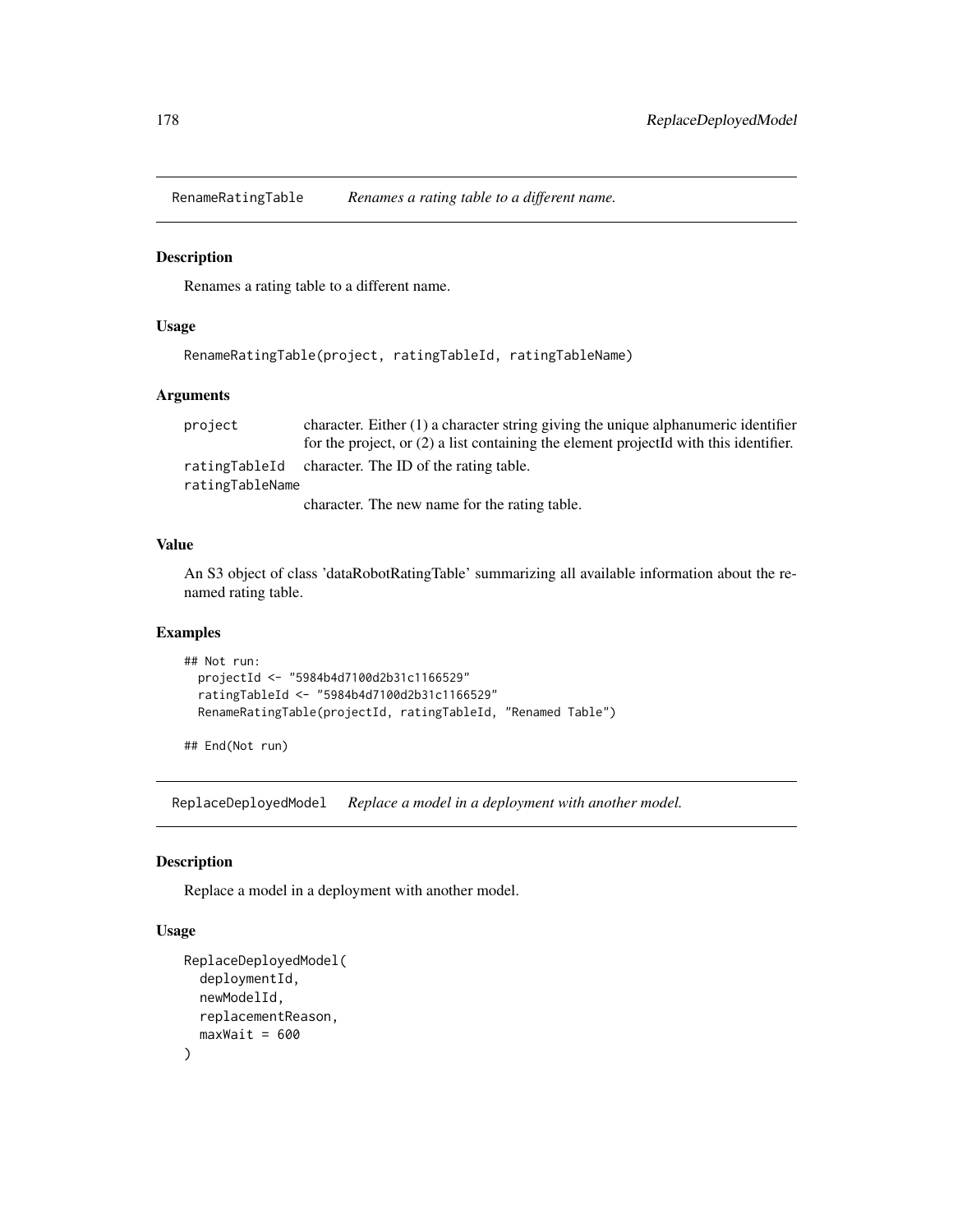#### **Arguments**

| deploymentId      | character. The ID of the deployment.                                                                                                          |
|-------------------|-----------------------------------------------------------------------------------------------------------------------------------------------|
| newModelId        | character. The ID of the model to use in the deployment. This model will replace<br>the old model. You can also pass a dataRobotModel object. |
| replacementReason |                                                                                                                                               |
|                   | character. Optional. The reason for replacing the deployment. See ModelReplacementReason<br>for a list of reasons.                            |
| maxWait           | integer. How long to wait (in seconds) for the computation to complete before<br>returning a timeout error? (Default 600 seconds)             |

### Value

A DataRobotDeployment object containing:

- id character. The ID of the deployment.
- label character. The label of the deployment.
- description character. The description of the deployment.
- defaultPredictionServer list. Information on the default prediction server connected with the deployment. See ListPredictionServers for details.
- model dataRobotModel. The model associated with the deployment. See GetModel for details.
- capabilities list. Information on the capabilities of the deployment.
- predictionUsage list. Information on the prediction usage of the deployment.
- serviceHealth list. Information on the service health of the deployment.
- modelHealth list. Information on the model health of the deployment.
- accuracyHealth list. Information on the accuracy health of the deployment.

### Examples

```
## Not run:
 deploymentId <- "5e319d2e422fbd6b58a5edad"
 newModelId <- "5996f820af07fc605e81ead4"
 ReplaceDeployedModel(deploymentId, newModelId, ModelReplacementReason$Other)
```
## End(Not run)

RequestApproximation *Request an approximation of a model using DataRobot Prime*

### **Description**

This function will create several rulesets that approximate the specified model. The code used in the approximation can be downloaded to be run locally. Currently only Python and Java downloadable code is available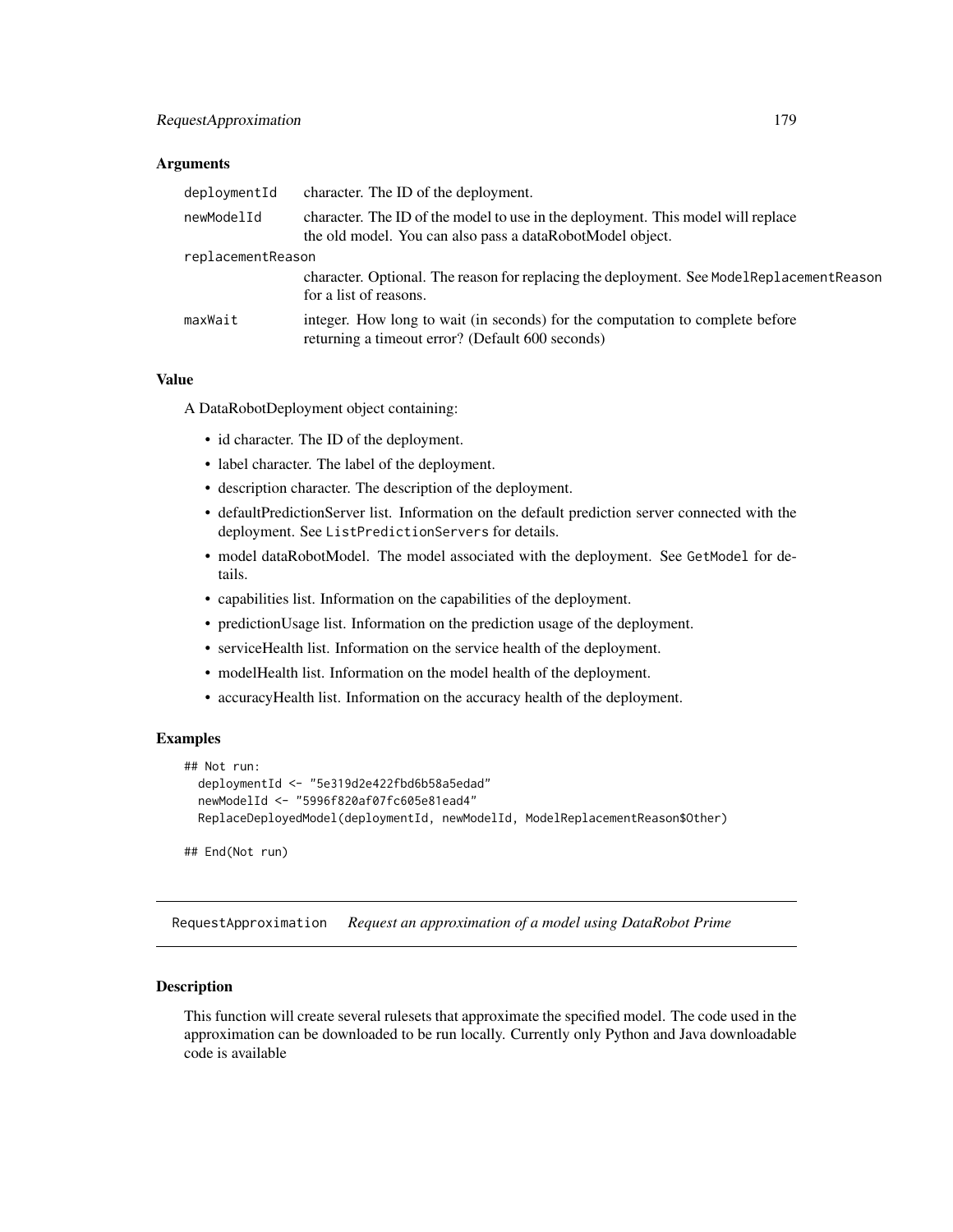#### Usage

RequestApproximation(project, modelId)

### Arguments

| project | character. Either $(1)$ a character string giving the unique alphanumeric identifier<br>for the project, or $(2)$ a list containing the element projectId with this identifier. |
|---------|---------------------------------------------------------------------------------------------------------------------------------------------------------------------------------|
| modelId | character. Unique alphanumeric identifier for the model of interest.                                                                                                            |

### Details

General workflow of creating and downloading Prime code may look like following: RequestApproximation - create several rulesets that approximate the specified model GetRulesets - list all rulesests created for the parent model RequestPrimeModel - create Prime model for specified ruleset (use one of rulesets return by GetRulests) GetPrimeModelFromJobId - get PrimeModelId using JobId returned by RequestPrimeModel CreatePrimeCode - create code for one of available Prime models GetPrimeFileFromJobId - get PrimeFileId using JobId returned by CreatePrimeCode DownloadPrimeCode - download specified Prime code file

### Value

job Id

#### Examples

```
## Not run:
 projectId <- "59a5af20c80891534e3c2bde"
 modelId <- "5996f820af07fc605e81ead4"
 RequestApproximation(projectId, modelId)
```
## End(Not run)

RequestBlender *Submit a job for creating blender model. Upon success, the new job will be added to the end of the queue.*

#### Description

This function requests the creation of a blend of several models in specified DataRobot project. The function also allows the user to specify method used for blending. This function returns an integer modelJobId value, which can be used by the GetBlenderModelFromJobId function to return the full

#### Usage

RequestBlender(project, modelIds, blendMethod)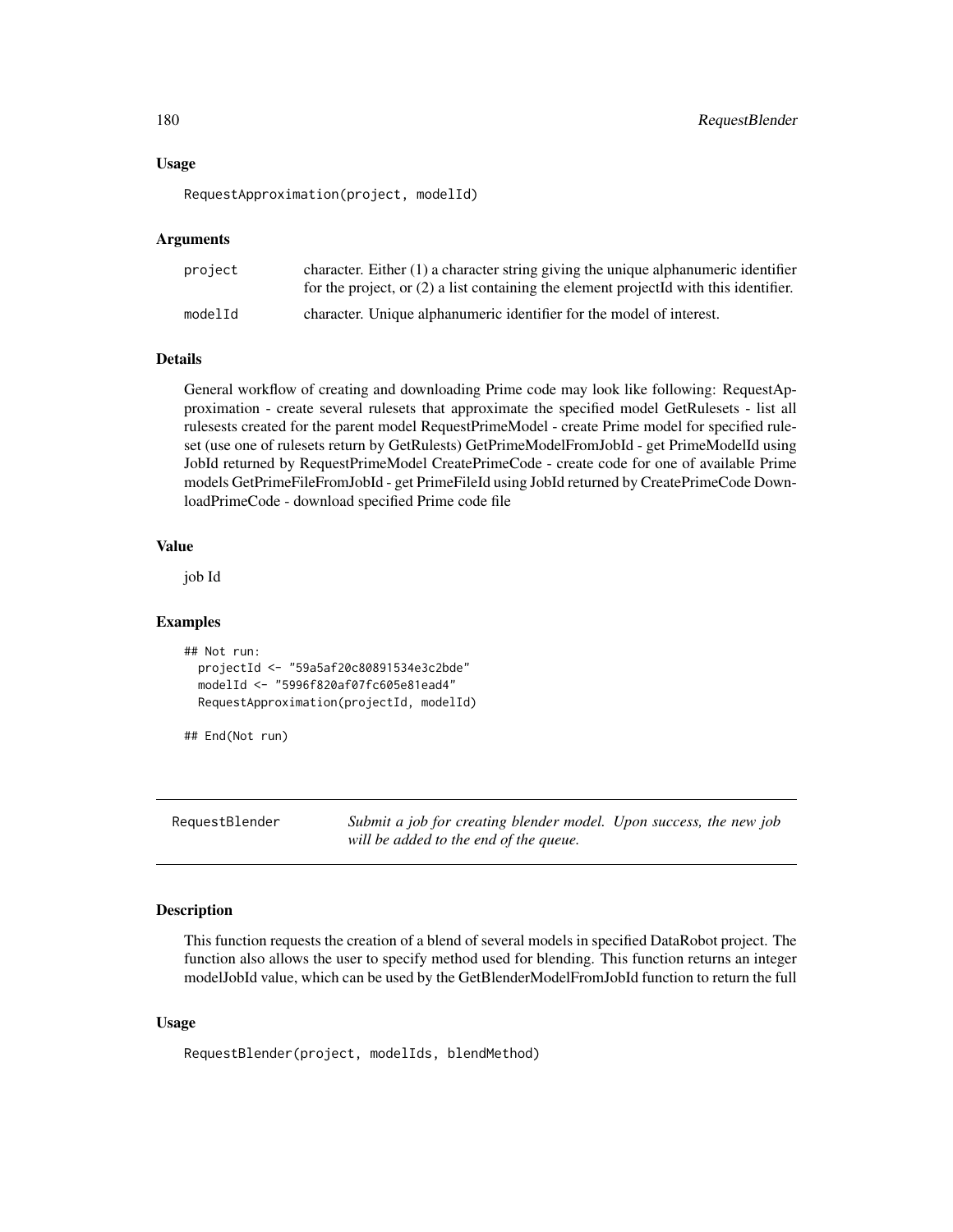## Arguments

| project     | character. Either $(1)$ a character string giving the unique alphanumeric identifier<br>for the project, or $(2)$ a list containing the element projected with this identifier. |
|-------------|---------------------------------------------------------------------------------------------------------------------------------------------------------------------------------|
| modelIds    | character. Vector listing the model Ids to be blended.                                                                                                                          |
| blendMethod | character. Parameter specifying blending method. See acceptable values within<br>BlendMethods.                                                                                  |

## Value

An integer value that can be used as the modelJobId parameter in subsequent calls to the GetBlenderModelFromJobId function.

## Examples

```
## Not run:
 projectId <- "59a5af20c80891534e3c2bde"
 modelsToBlend <- c("5996f820af07fc605e81ead4", "59a5ce3301e9f0296721c64c")
 RequestBlender(projectId, modelId, "GLM")
```
## End(Not run)

RequestCrossSeriesDetection

*Format a cross series with group by columns.*

## Description

Call this function to request the project be formatted as a cross series project with a group by column.

## Usage

```
RequestCrossSeriesDetection(
 project,
 dateColumn,
 multiseriesIdColumns = NULL,
 crossSeriesGroupByColumns = NULL,
 maxWait = 600\lambda
```

| project    | character. Either $(1)$ a character string giving the unique alphanumeric identifier<br>for the project, or $(2)$ a list containing the element projected with this identifier. |  |  |  |  |  |  |
|------------|---------------------------------------------------------------------------------------------------------------------------------------------------------------------------------|--|--|--|--|--|--|
| dateColumn | character. The name of the column containing the date that defines the time<br>series.                                                                                          |  |  |  |  |  |  |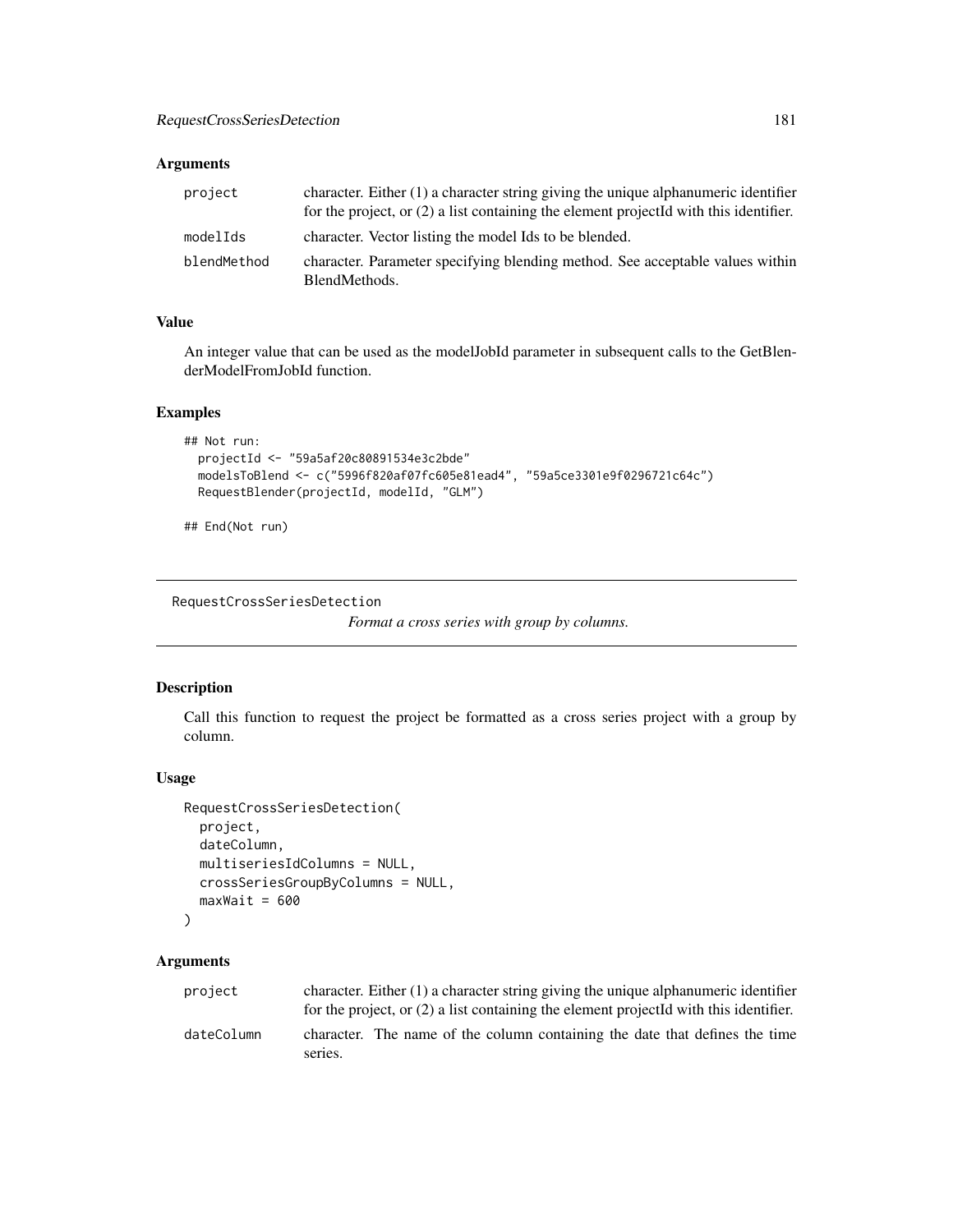# multiseriesIdColumns

character. Optional. The Series ID to demarcate the series. If not specified, DataRobot will attempt to automatically infer the series ID.

#### crossSeriesGroupByColumns

|         | character. Optional. Column to split a cross series into further groups. For ex- |
|---------|----------------------------------------------------------------------------------|
|         | ample, if every series is sales of an individual product, the cross series group |
|         | could be e product category with values like "men's clothing", "sports equip-    |
|         | ment", etc. Requires multiseries with useCrossSeries enabled.                    |
| maxWait | integer. The maximum time (in seconds) to wait for the model job to complete.    |

#### Details

Note that this function no longer needs to be called directly, but is called indirectly as a part of SetTarget (which itself is called indirectly as part of StartProject) when you pass a /codecrossSeriesGroupByColumn using CreateDatetimePartitionSpecification.

## Value

A named list which contains:

- timeSeriesEligible logical. Whether or not the series is eligible to be used for time series.
- crossSeriesEligible logical. Whether or not the cross series group by column is eligible for cross-series modeling. Will be NULL if no cross series group by column is used.
- crossSeriesEligibilityReason character. The type of cross series eligibility (or ineligibility).
- timeUnit character. For time series eligible features, the time unit covered by a single time step, e.g. "HOUR", or NULL for features that are not time series eligible.
- timeStep integer. Expected difference in time units between rows in the data. Will be NULL for features that are not time series eligible.

RequestFeatureImpact *Request Feature Impact to be computed.*

## Description

This adds a Feature Impact job to the project queue.

## Usage

```
RequestFeatureImpact(model)
```
#### Arguments

model character. The model for which you want to compute Feature Impact, e.g. from the list of models returned by ListModels(project).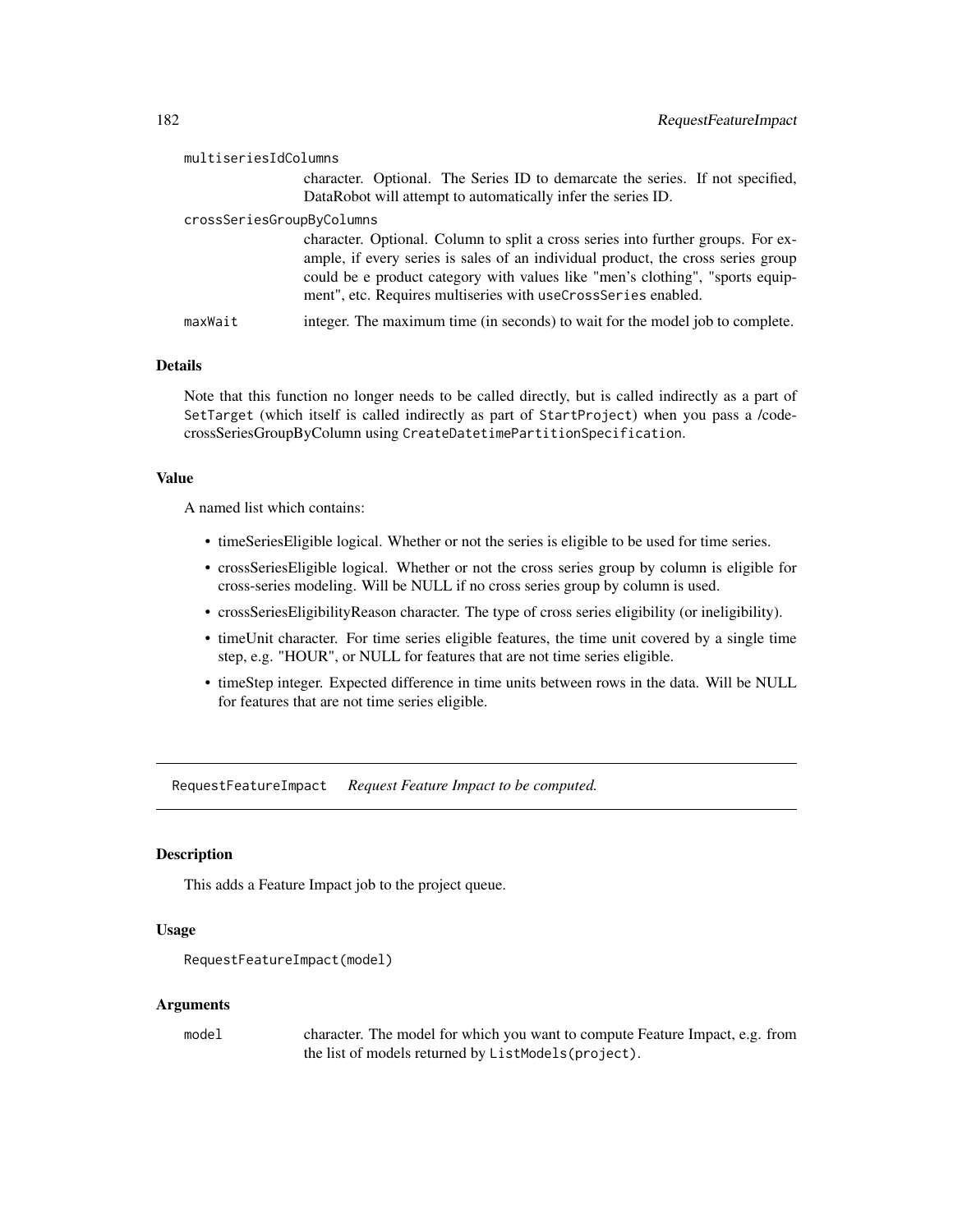## Value

A job ID (character)

## Examples

```
## Not run:
  model <- ListModels(project)[[1]]
  featureImpactJobId <- RequestFeatureImpact(model)
  featureImpact <- GetFeatureImpactForJobId(project, featureImpactJobId)
```

```
## End(Not run)
```

```
RequestFrozenDatetimeModel
```
*Train a new frozen datetime model with parameters from the specified model*

## Description

Requires that this model belongs to a datetime partitioned project. If it does not, an error will occur when submitting the job

## Usage

```
RequestFrozenDatetimeModel(
 model,
  trainingRowCount = NULL,
  trainingDuration = NULL,
  trainingStartDate = NULL,
  trainingEndDate = NULL,
  timeWindowSamplePct = NULL
)
```

| model             | An S3 object of class dataRobotModel like that returned by the function Get-<br>Model, or each element of the list returned by the function ListModels. |  |  |
|-------------------|---------------------------------------------------------------------------------------------------------------------------------------------------------|--|--|
| trainingRowCount  |                                                                                                                                                         |  |  |
|                   | integer. (optional) the number of rows of data that should be used to train the<br>model.                                                               |  |  |
| trainingDuration  |                                                                                                                                                         |  |  |
|                   | character. string (optional) a duration string specifying what time range the data<br>used to train the model should span.                              |  |  |
| trainingStartDate |                                                                                                                                                         |  |  |
|                   | character. string (optional) the start date of the data to train to model on (" be<br>used.                                                             |  |  |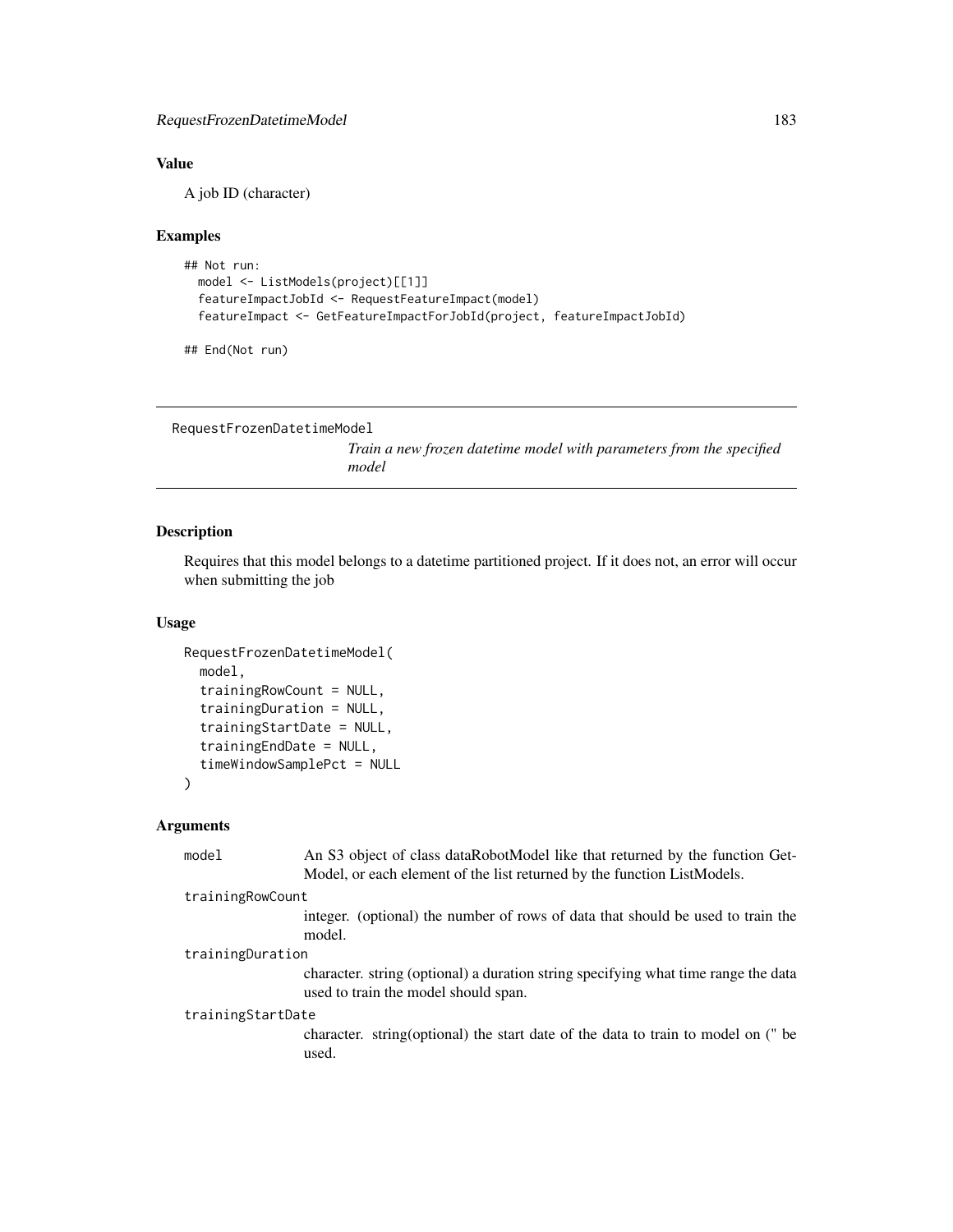#### trainingEndDate

character. string(optional) the end date of the data to train the model on (" will be used.

#### timeWindowSamplePct

integer. (optional) May only be specified when the requested model is a time window (e.g. duration or start and end dates). An integer between 1 and 99 indicating the percentage to sample by within the window. The points kept are determined by

## Details

Frozen models use the same tuning parameters as their parent model instead of independently optimizing them to allow efficiently retraining models on larger amounts of the training data.

In addition to trainingRowCount and trainingDuration, frozen datetime models may be trained on an exact date range. Only one of trainingRowCount, trainingDuration, or trainingStartDate and trainingEndDate should be specified. Models specified using trainingStartDate and trainingEndDate are the only ones that can be trained into the holdout data (once the holdout is unlocked).

## Value

An integer value that can be used as the modelJobId parameter in subsequent calls to the GetDatetimeModelFromJobId function.

#### Examples

```
## Not run:
 projectId <- "59a5af20c80891534e3c2bde"
 modelId <- "5996f820af07fc605e81ead4"
 model <- GetDatetimeModel(modelId)
 RequestFrozenDatetimeModel(model)
```
## End(Not run)

RequestFrozenModel *Train a new frozen model with parameters from specified model*

#### Description

Frozen models use the same tuning parameters as their parent model instead of independently optimizing them to allow efficiently retraining models on larger amounts of the training data.

#### Usage

```
RequestFrozenModel(model, samplePct = NULL, trainingRowCount = NULL)
```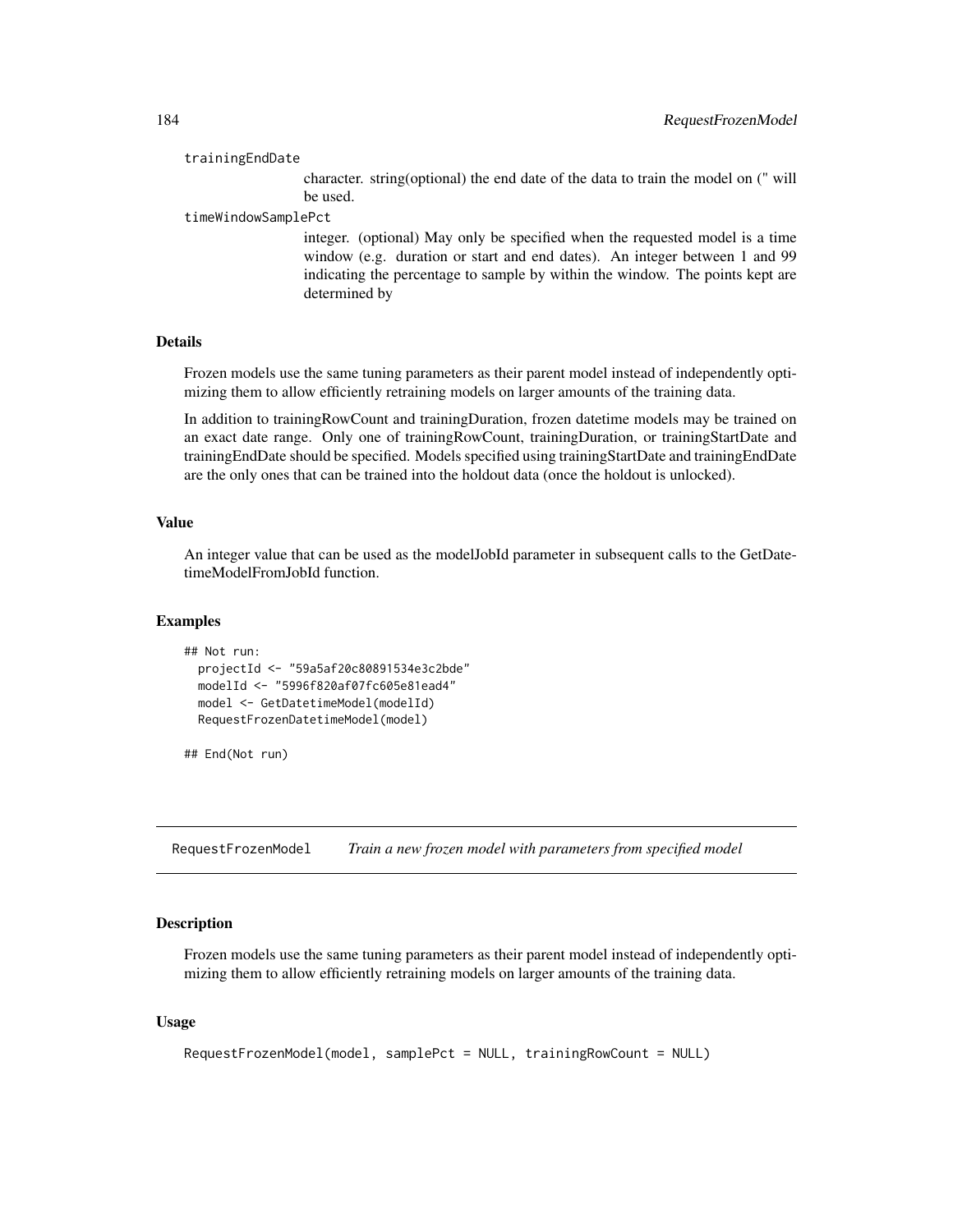#### Arguments

| model            | An S3 object of class dataRobotModel like that returned by the function Get-<br>Model, or each element of the list returned by the function ListModels. |  |  |  |  |  |
|------------------|---------------------------------------------------------------------------------------------------------------------------------------------------------|--|--|--|--|--|
| samplePct        | Numeric, specifying the percentage of the training dataset to be used in building<br>the new model                                                      |  |  |  |  |  |
| trainingRowCount |                                                                                                                                                         |  |  |  |  |  |
|                  |                                                                                                                                                         |  |  |  |  |  |

integer. The number of rows to use to train the requested model.

## Details

Either 'sample\_pct' or 'training\_row\_count' can be used to specify the amount of data to use, but not both. If neither are specified, a default of the maximum amount of data that can safely be used to train any blueprint without going into the validation data will be selected. In smart-sampled projects, 'samplePct' and 'trainingRowCount' are assumed to be in terms of rows of the minority class.

Note : For datetime partitioned projects, use 'RequestFrozenDatetimeModel' instead

## Value

An integer value that can be used as the modelJobId parameter in subsequent calls to the GetModelFromJobId function.

An integer value that can be used as the modelJobId parameter in subsequent calls to the GetModelFromJobId function.

## Examples

```
## Not run:
 projectId <- "59a5af20c80891534e3c2bde"
 modelId <- "5996f820af07fc605e81ead4"
 model <- GetModel(projectId, modelId)
 RequestFrozenModel(model, samplePct = 10)
```
## End(Not run)

RequestMultiSeriesDetection

*Format a multiseries.*

## Description

Call this function to request the project be formatted as a multiseries project, with the dateColumn specifying the time series.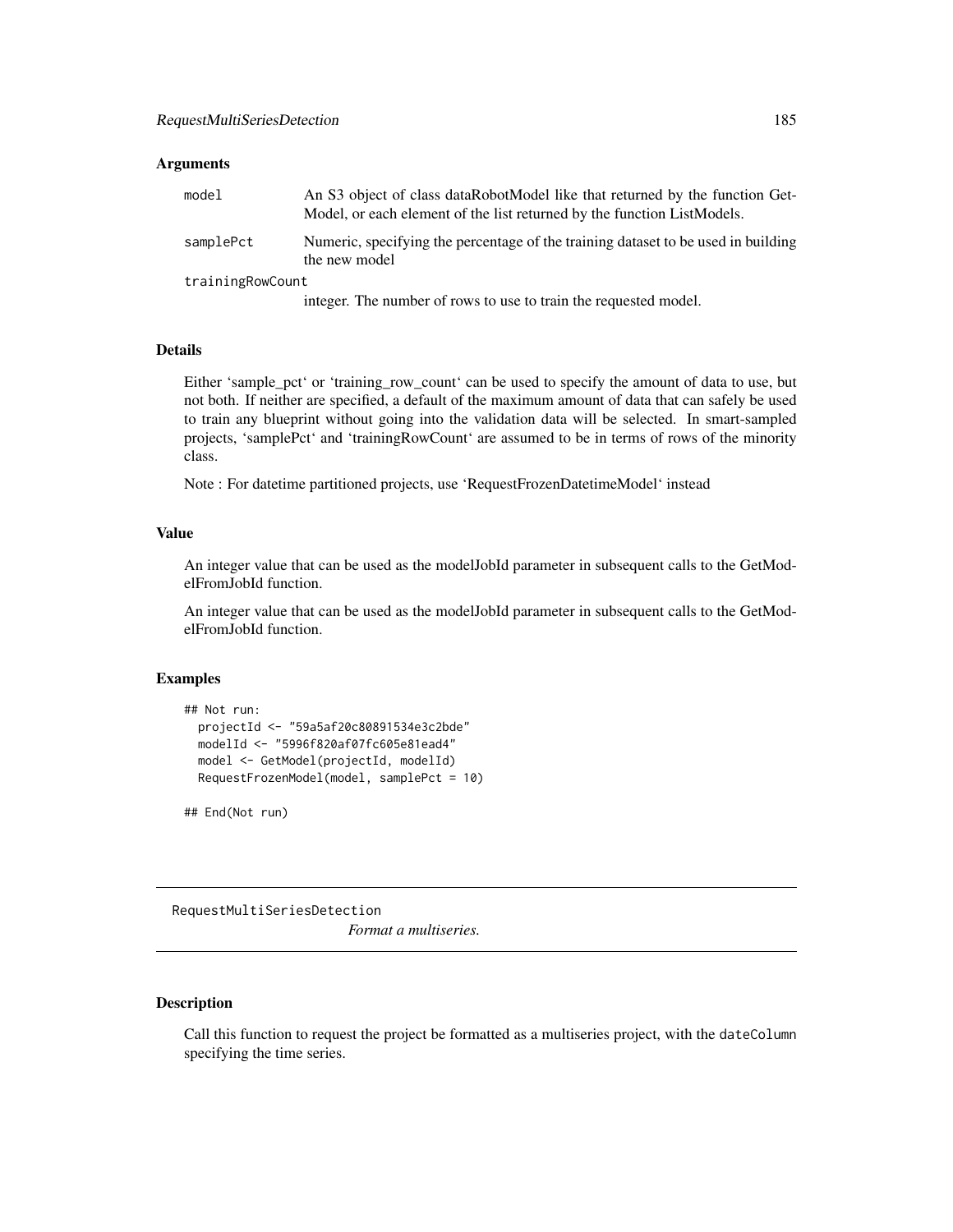#### Usage

```
RequestMultiSeriesDetection(
 project,
 dateColumn,
 multiseriesIdColumns = NULL,
 maxWait = 600)
```
## Arguments

| project              | character. Either $(1)$ a character string giving the unique alphanumeric identifier<br>for the project, or $(2)$ a list containing the element projected with this identifier. |  |  |  |  |  |
|----------------------|---------------------------------------------------------------------------------------------------------------------------------------------------------------------------------|--|--|--|--|--|
| dateColumn           | character. The name of the column containing the date that defines the time<br>series.                                                                                          |  |  |  |  |  |
| multiseriesIdColumns | character. Optional. The Series ID to demarcate the series. If not specified,<br>DataRobot will attempt to automatically infer the series ID.                                   |  |  |  |  |  |
| maxWait              | integer. The maximum time (in seconds) to wait for the model job to complete.                                                                                                   |  |  |  |  |  |

### Details

Note that as of v2.13 this function no longer needs to be called directly, but is called indirectly as a part of SetTarget (which itself is called indirectly as part of StartProject) when you pass a multiseries partition using CreateDatetimePartitionSpecification.

## Value

A named list which contains:

- timeSeriesEligible logical. Whether or not the series is eligible to be used for time series.
- crossSeriesEligible logical. Whether or not the cross series group by column is eligible for cross-series modeling. Will be NULL if no cross series group by column is used.
- crossSeriesEligibilityReason character. The type of cross series eligibility (or ineligibility).
- timeUnit character. For time series eligible features, the time unit covered by a single time step, e.g. "HOUR", or NULL for features that are not time series eligible.
- timeStep integer. Expected difference in time units between rows in the data. Will be NULL for features that are not time series eligible.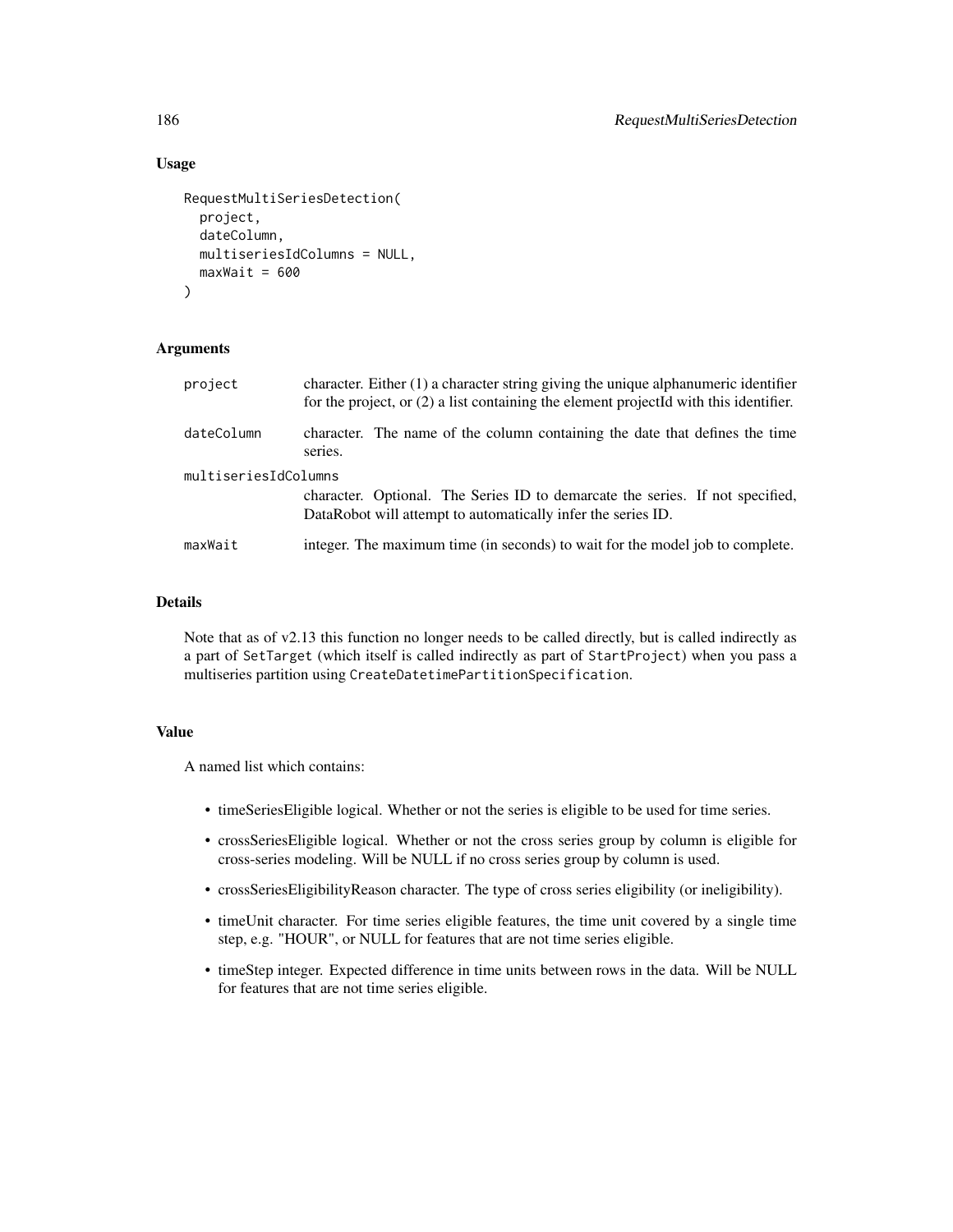RequestNewDatetimeModel

*Adds a new datetime model of the type specified by the blueprint to a DataRobot project*

## Description

This function requests the creation of a new datetime model in the DataRobot modeling project defined by the project parameter. The function also allows the user to specify alternatives to the project default for featurelist, samplePct, and scoringType. This function returns an integer modelJobId value, which can be used by the GetDatetimeModelFromJobId function to return the full model object.

#### Usage

```
RequestNewDatetimeModel(
  project,
  blueprint,
  featurelist = NULL,
  trainingRowCount = NULL,
  trainingDuration = NULL,
  timeWindowSamplePct = NULL
)
```

| project             | character. Either $(1)$ a character string giving the unique alphanumeric identifier<br>for the project, or (2) a list containing the element projectId with this identifier.                                                                                                        |  |  |  |
|---------------------|--------------------------------------------------------------------------------------------------------------------------------------------------------------------------------------------------------------------------------------------------------------------------------------|--|--|--|
| blueprint           | list. A list with at least the following two elements: blueprint d and projec-<br>tId. Note that the individual elements of the list returned by ListBlueprints are<br>admissible values for this parameter.                                                                         |  |  |  |
| featurelist         | list. A list that contains the element featurelist of that specifies the featurelist to<br>be used in building the model; if not specified (i.e., for the default value NULL),<br>the project default (Informative Features) is used.                                                |  |  |  |
| trainingRowCount    |                                                                                                                                                                                                                                                                                      |  |  |  |
|                     | integer. Optional, the number of rows of data that should be used to train the<br>model. If specified, training Duration may not be specified.                                                                                                                                       |  |  |  |
| trainingDuration    |                                                                                                                                                                                                                                                                                      |  |  |  |
|                     | character. String (optional) a duration string specifying what time range the data<br>used to train the model should span. If specified, training RowCount may not be<br>specified.                                                                                                  |  |  |  |
| timeWindowSamplePct |                                                                                                                                                                                                                                                                                      |  |  |  |
|                     | integer. Optional. May only be specified when the requested model is a time<br>window (e.g. duration or start and end dates). An integer between 1 and 99<br>indicating the percentage to sample by within the window. The points kept are<br>determined by a random uniform sample. |  |  |  |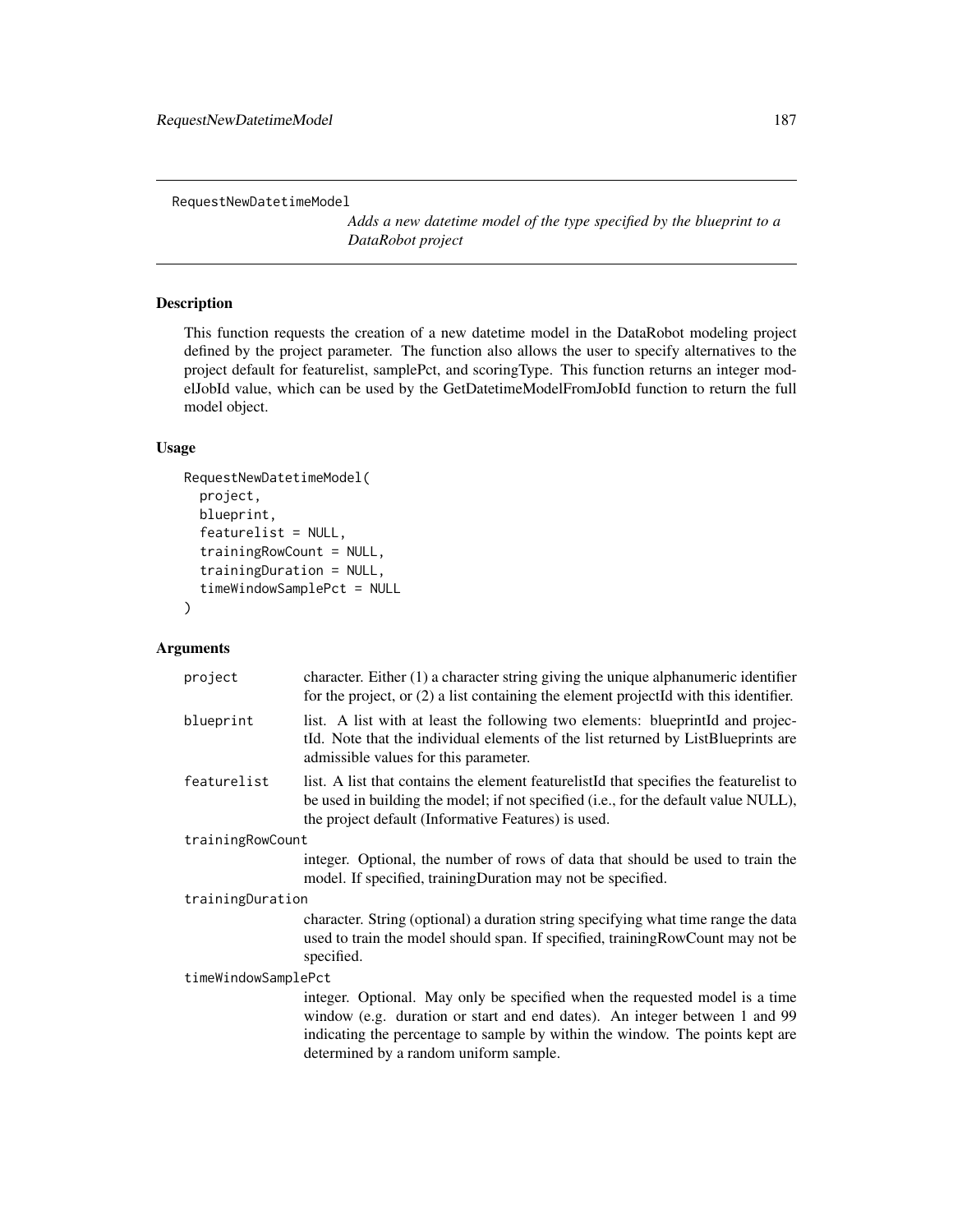## Details

Motivation for this function is the fact that some models - e.g., very complex machine learning models fit to large datasets - may take a long time to complete. Splitting the model creation request from model retrieval in these cases allows the user to perform other interactive R session tasks between the time the model creation/update request is made and the time the final model is available.

## Value

An integer value that can be used as the modelJobId parameter in subsequent calls to the GetDatetimeModelFromJobId function.

#### Examples

```
## Not run:
 projectId <- "59a5af20c80891534e3c2bde"
 blueprints <- ListBlueprints(projectId)
 blueprint <- blueprints[[1]]
 RequestNewDatetimeModel(projectId, blueprint)
```

```
## End(Not run)
```
RequestNewModel *Adds a new model of type specified by blueprint to a DataRobot project*

#### Description

This function requests the creation of a new model in the DataRobot modeling project defined by the project parameter. The function also allows the user to specify alternatives to the project default for featurelist, samplePct, and scoringType. This function returns an integer modelJobId value, which can be used by the GetModelFromJobId function to return the full model object.

#### Usage

```
RequestNewModel(
  project,
  blueprint,
  featurelist = NULL,
  samplePct = NULL,
  trainingRowCount = NULL,
  scoringType = NULL,
 monotonicIncreasingFeaturelistId = NULL,
  monotonicDecreasingFeaturelistId = NULL
)
```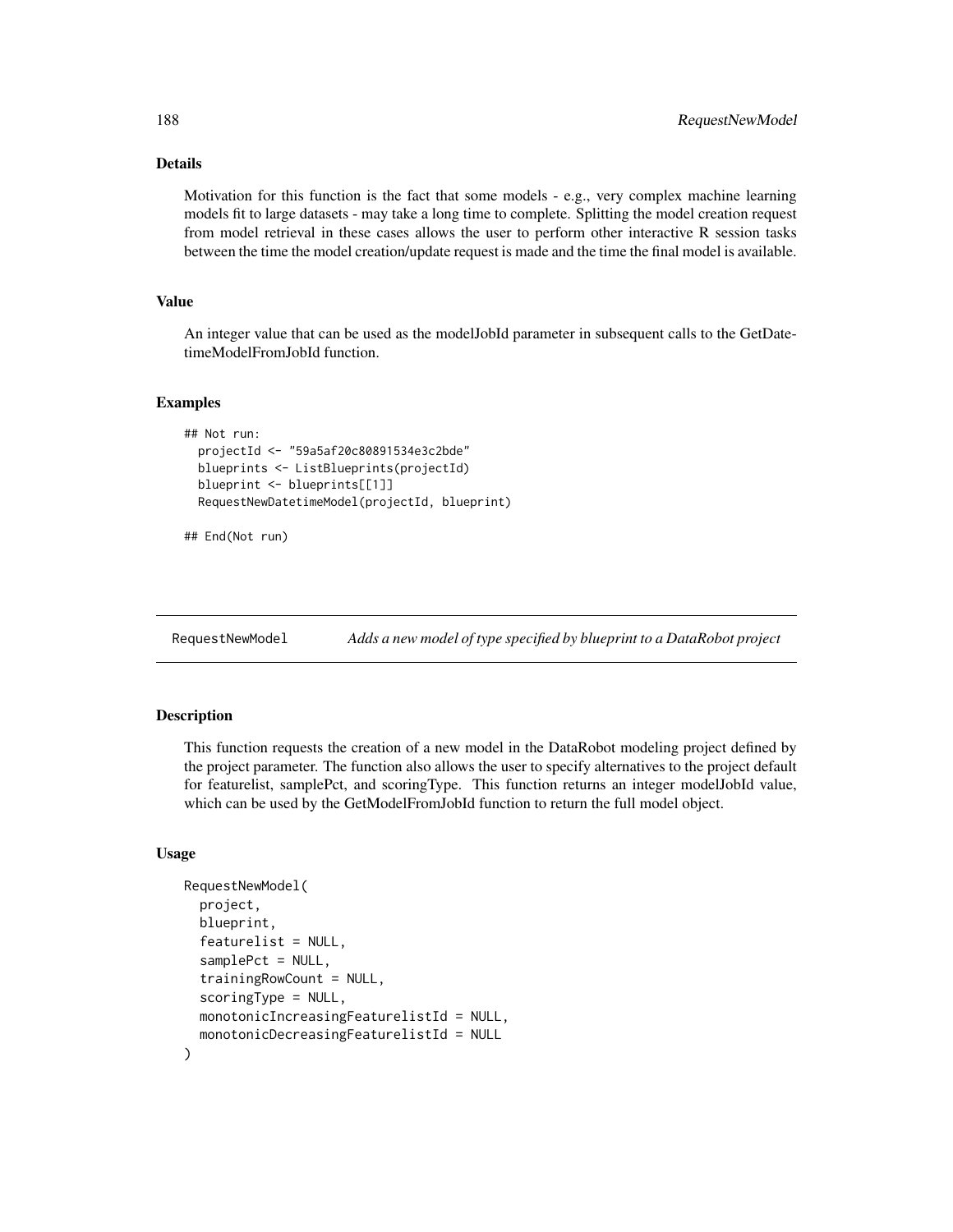#### Arguments

| project                          | character. Either $(1)$ a character string giving the unique alphanumeric identifier<br>for the project, or (2) a list containing the element projectId with this identifier.                                                                                                                                                                                                                                                        |  |  |  |  |  |
|----------------------------------|--------------------------------------------------------------------------------------------------------------------------------------------------------------------------------------------------------------------------------------------------------------------------------------------------------------------------------------------------------------------------------------------------------------------------------------|--|--|--|--|--|
| blueprint                        | list. A list with at least the following two elements: blueprintId and projec-<br>tId. Note that the individual elements of the list returned by ListBlueprints are<br>admissible values for this parameter.                                                                                                                                                                                                                         |  |  |  |  |  |
| featurelist                      | list. A list that contains the element featurelistId that specifies the featurelist to<br>be used in building the model; if not specified (i.e., for the default value NULL),<br>the project default (Informative Features) is used.                                                                                                                                                                                                 |  |  |  |  |  |
| samplePct                        | numeric. The percentage of the training dataset to be used in building the new<br>model; if not specified (i.e., for the default value NULL), the maxTrainPct value<br>for the project is used. Value should be between 0 and 100.                                                                                                                                                                                                   |  |  |  |  |  |
| trainingRowCount                 |                                                                                                                                                                                                                                                                                                                                                                                                                                      |  |  |  |  |  |
|                                  | integer. The number of rows to use to train the requested model.                                                                                                                                                                                                                                                                                                                                                                     |  |  |  |  |  |
| scoringType                      | character. String specifying the scoring type; default is validation set scoring,<br>but cross-validation averaging is also possible.                                                                                                                                                                                                                                                                                                |  |  |  |  |  |
|                                  | monotonicIncreasingFeaturelistId                                                                                                                                                                                                                                                                                                                                                                                                     |  |  |  |  |  |
|                                  | character. Optional. The id of the featurelist that defines the set of features<br>with a monotonically increasing relationship to the target. If NULL (default), the<br>default for the project will be used (if any). Note that currently there is no way to<br>create a model without monotonic constraints if there was a project-level default<br>set. If desired, the featurelist itself can also be passed as this parameter. |  |  |  |  |  |
| monotonicDecreasingFeaturelistId |                                                                                                                                                                                                                                                                                                                                                                                                                                      |  |  |  |  |  |
|                                  | character. Optional. The id of the featurelist that defines the set of features with<br>a monotonically decreasing relationship to the target. If NULL, the default for the<br>project will be used (if any). If empty (i.e., ""), no such constraints are enforced.<br>Also, if desired, the featurelist itself can be passed as this parameter.                                                                                    |  |  |  |  |  |

## Details

Motivation for this function is the fact that some models - e.g., very complex machine learning models fit to large datasets - may take a long time to complete. Splitting the model creation request from model retrieval in these cases allows the user to perform other interactive R session tasks between the time the model creation/update request is made and the time the final model is available.

Either 'sample\_pct' or 'training\_row\_count' can be used to specify the amount of data to use, but not both. If neither are specified, a default of the maximum amount of data that can safely be used to train any blueprint without going into the validation data will be selected. In smart-sampled projects, 'samplePct' and 'trainingRowCount' are assumed to be in terms of rows of the minority class.

Note : For datetime partitioned projects, use RequestNewDatetimeModel instead

## Value

An integer value that can be used as the modelJobId parameter in subsequent calls to the GetModelFromJobId function.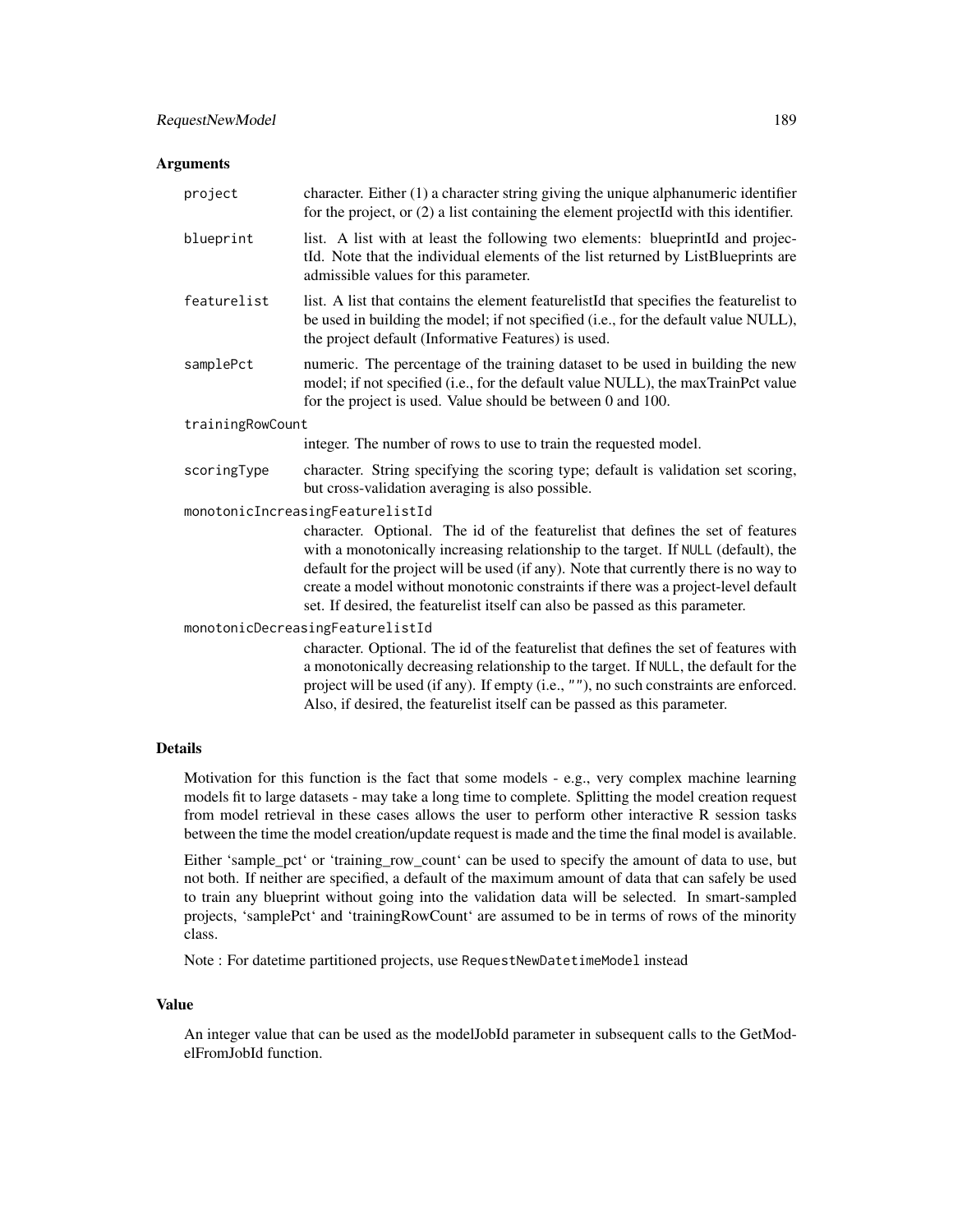## Examples

```
## Not run:
 projectId <- "59a5af20c80891534e3c2bde"
 blueprints <- ListBlueprints(projectId)
 blueprint <- blueprints[[1]]
 RequestNewModel(projectId, blueprint)
```

```
## End(Not run)
```
RequestNewRatingTableModel

*Create a new model from a rating table.*

## Description

Create a new model from a rating table.

#### Usage

RequestNewRatingTableModel(project, ratingTableId)

#### Arguments

| project | character. Either $(1)$ a character string giving the unique alphanumeric identifier<br>for the project, or $(2)$ a list containing the element projected with this identifier. |
|---------|---------------------------------------------------------------------------------------------------------------------------------------------------------------------------------|
|         | ratingTableId character. The ID of the rating table.                                                                                                                            |

## Value

An integer value that can be used as the modelJobId parameter in subsequent calls to the GetModelFromJobId function.

## Examples

```
## Not run:
 projectId <- "59a5af20c80891534e3c2bde"
 ratingTableId <- "5984b4d7100d2b31c1166529"
 RequestNewModel(projectId, ratingTableId)
```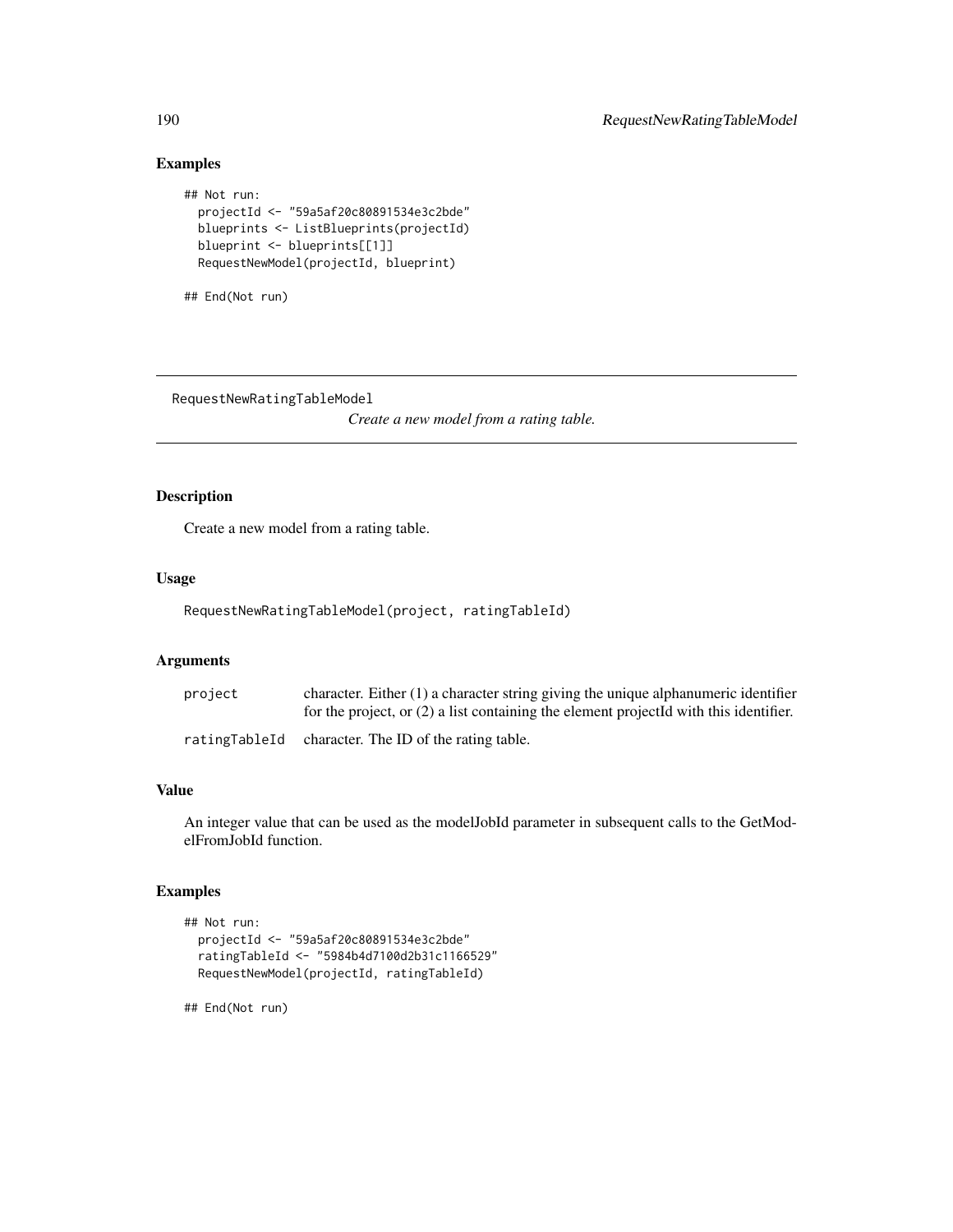RequestPredictionExplanations

*Request prediction explanations computation for a specified model and dataset.*

#### Description

In order to create PredictionExplanations for a particular model and dataset, you must first: Compute feature impact for the model via RequestFeatureImpact() Compute a PredictionExplanationsInitialization for the model via RequestPredictionExplanationsInitialization() Compute predictions for the model and dataset via'RequestPredictions() After prediction explanations are requested information about them can be accessed using the functions GetPredictionExplanationsMetadataFrom and GetPredictionExplanationsMetadata. Prediction explanations themselves can be accessed using the functions GetPredictionExplanationsRows, GetPredictionExplanationsRowsAsDataFrame, and DownloadPredictionExplanations.

#### Usage

```
RequestPredictionExplanations(
  model,
  datasetId,
  maxExplanations = NULL,
  thresholdLow = NULL,
  thresholdHigh = NULL
)
```

| model           | An S3 object of class dataRobotModel like that returned by the function Get-<br>Model, or each element of the list returned by the function ListModels.                                                                                                                               |  |  |  |  |  |
|-----------------|---------------------------------------------------------------------------------------------------------------------------------------------------------------------------------------------------------------------------------------------------------------------------------------|--|--|--|--|--|
| datasetId       | character. ID of the prediction dataset for which prediction explanations are<br>requested.                                                                                                                                                                                           |  |  |  |  |  |
| maxExplanations |                                                                                                                                                                                                                                                                                       |  |  |  |  |  |
|                 | integer. Optional. The maximum number of prediction explanations to supply<br>per row of the dataset, default: 3.                                                                                                                                                                     |  |  |  |  |  |
| thresholdLow    | numeric. Optional. The lower threshold, below which a prediction must score in<br>order for prediction explanations to be computed for a row in the dataset. If nei-<br>ther threshold_high nor threshold_low is specified, prediction explanations<br>will be computed for all rows. |  |  |  |  |  |
| thresholdHigh   | numeric. Optional. The high threshold, above which a prediction must score in<br>order for prediction explanations to be computed. If neither threshold_high<br>nor threshold_low is specified, prediction explanations will be computed for<br>all rows.                             |  |  |  |  |  |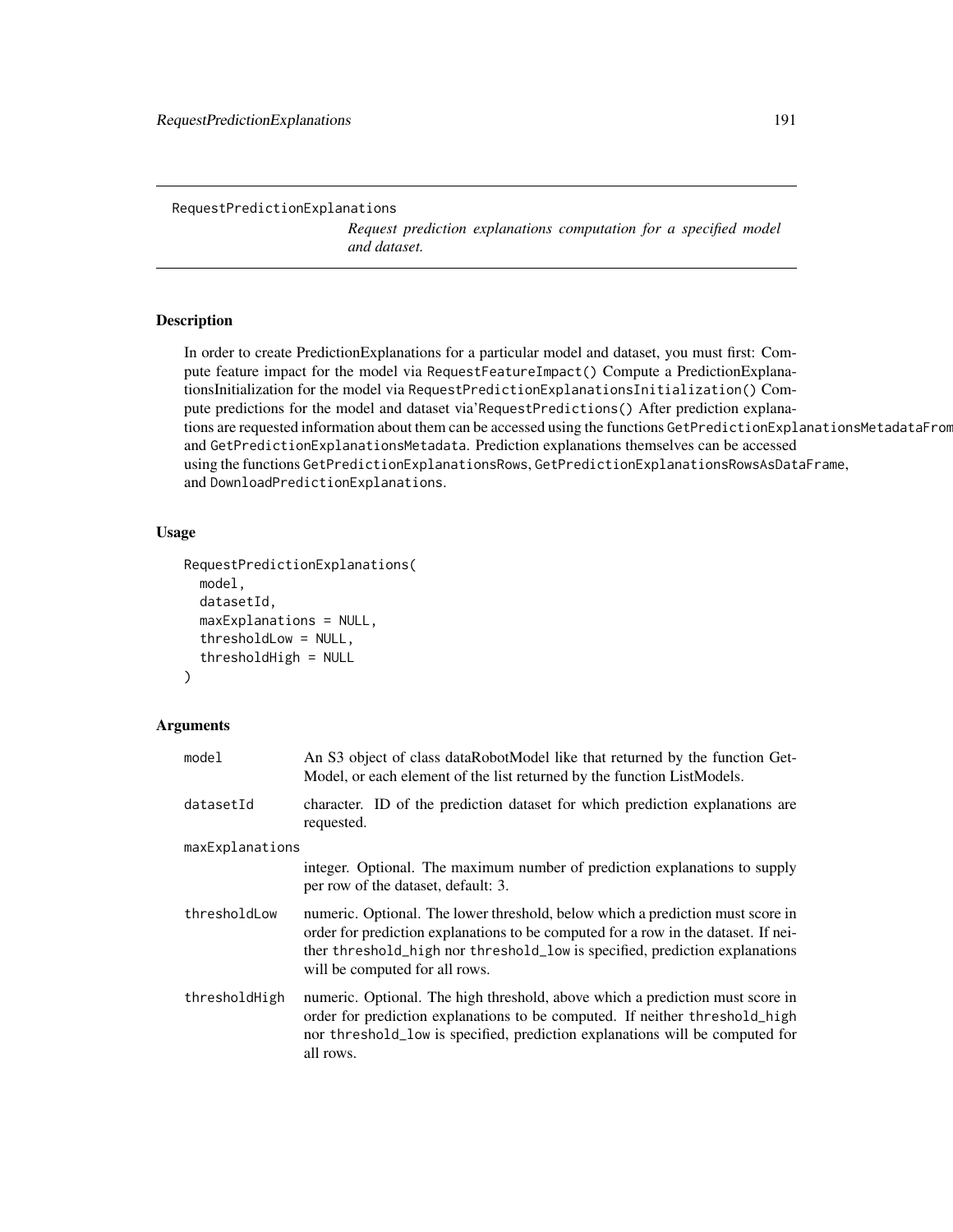## Details

thresholdHigh and thresholdLow are optional filters applied to speed up computation. When at least one is specified, only the selected outlier rows will have prediction explanations computed. Rows are considered to be outliers if their predicted value (in case of regression projects) or probability of being the positive class (in case of classification projects) is less than threshold\_low or greater than thresholdHigh. If neither is specified, prediction explanations will be computed for all rows.

#### Value

job Id

### Examples

```
## Not run:
 projectId <- "59a5af20c80891534e3c2bde"
 modelId <- "5996f820af07fc605e81ead4"
 datasets <- ListPredictionDatasets(projectId)
 dataset <- datasets[[1]]
 datasetId <- dataset$id
 model <- GetModel(projectId, modelId)
 RequestPredictionExplanations(model, datasetId)
```
## End(Not run)

RequestPredictionExplanationsInitialization *Request prediction explanations initialization for specified model*

## Description

Prediction explanations initializations are a prerequisite for computing prediction explanations, and include a sample of what the computed prediction explanations for a prediction dataset would look like.

### Usage

```
RequestPredictionExplanationsInitialization(model)
```
#### Arguments

| model | An S3 object of class dataRobotModel like that returned by the function Get- |
|-------|------------------------------------------------------------------------------|
|       | Model, or each element of the list returned by the function ListModels.      |

#### Value

job Id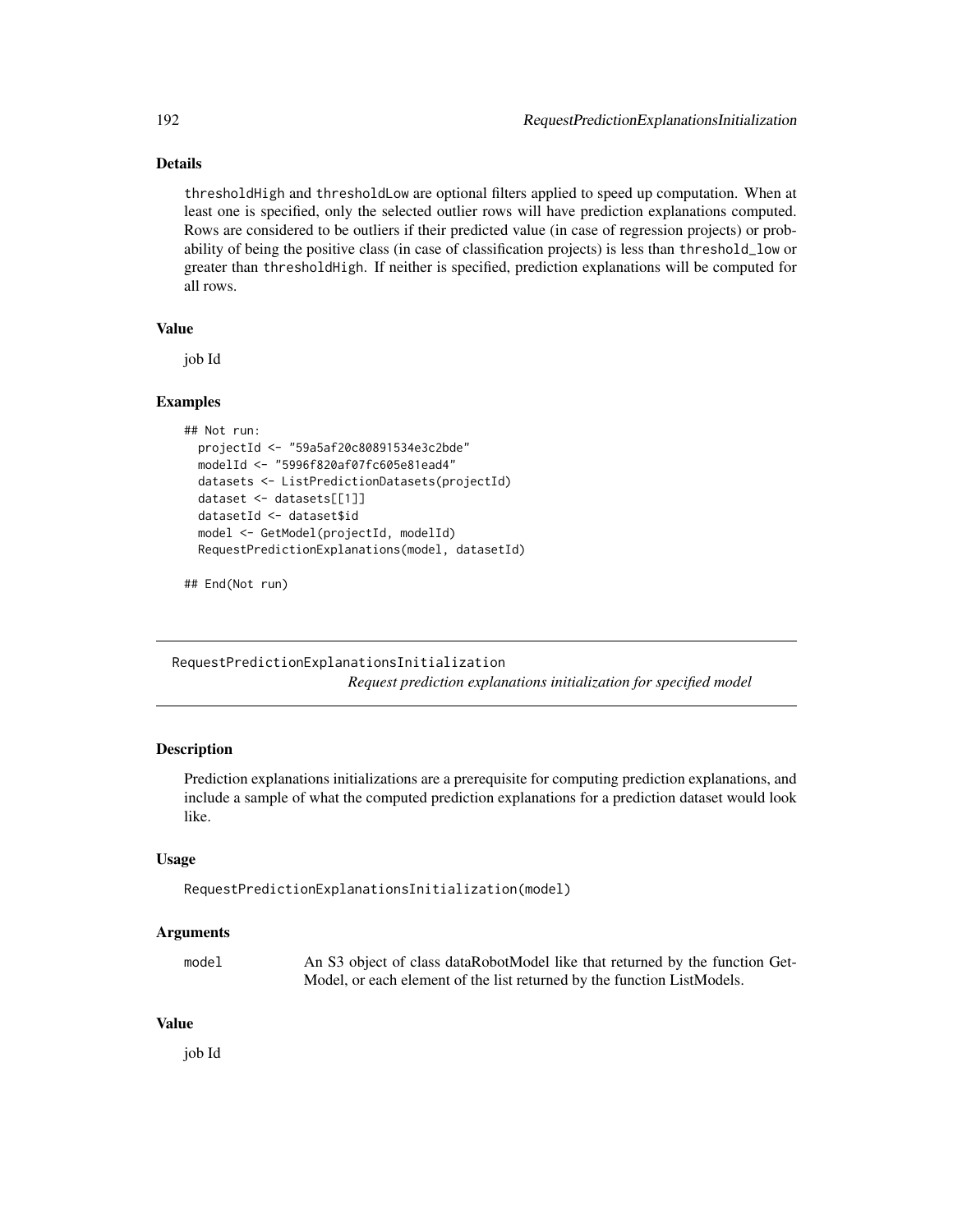## RequestPredictions 193

## Examples

```
## Not run:
 projectId <- "59a5af20c80891534e3c2bde"
 modelId <- "5996f820af07fc605e81ead4"
 model <- GetModel(projectId, modelId)
 RequestPredictionExplanationsInitialization(model)
```
## End(Not run)

| RequestPredictions | Request predictions from a model against a previously uploaded |  |  |  |
|--------------------|----------------------------------------------------------------|--|--|--|
|                    | dataset                                                        |  |  |  |

## Description

Prediction intervals can now be returned for predictions with datetime models. Use 'includePredictionIntervals = TRUE' in calls to /codePredict or /codeRequestPredictions. For each model, prediction intervals estimate the range of values DataRobot expects actual values of the target to fall within. They are similar to a confidence interval of a prediction, but are based on the residual errors measured during the backtesting for the selected model.

#### Usage

```
RequestPredictions(
 project,
 modelId,
 datasetId,
  includePredictionIntervals = NULL,
  predictionIntervalsSize = NULL
)
```

| project                    | character. Either $(1)$ a character string giving the unique alphanumeric identifier<br>for the project, or (2) a list containing the element projectId with this identifier. |
|----------------------------|-------------------------------------------------------------------------------------------------------------------------------------------------------------------------------|
| modelId                    | numeric. The ID of the model to use to make predictions                                                                                                                       |
| datasetId                  | numeric. The ID of the dataset to make predictions against (as uploaded from<br>UploadPredictionDataset)                                                                      |
| includePredictionIntervals | logical. Optional. Should prediction intervals bounds should be part of predic-<br>tions? Only available for time series projects. See "Details" for more info.               |
| predictionIntervalsSize    | numeric. Optional. Size of the prediction intervals, in percent. Only available<br>for time series projects. See "Details" for more info.                                     |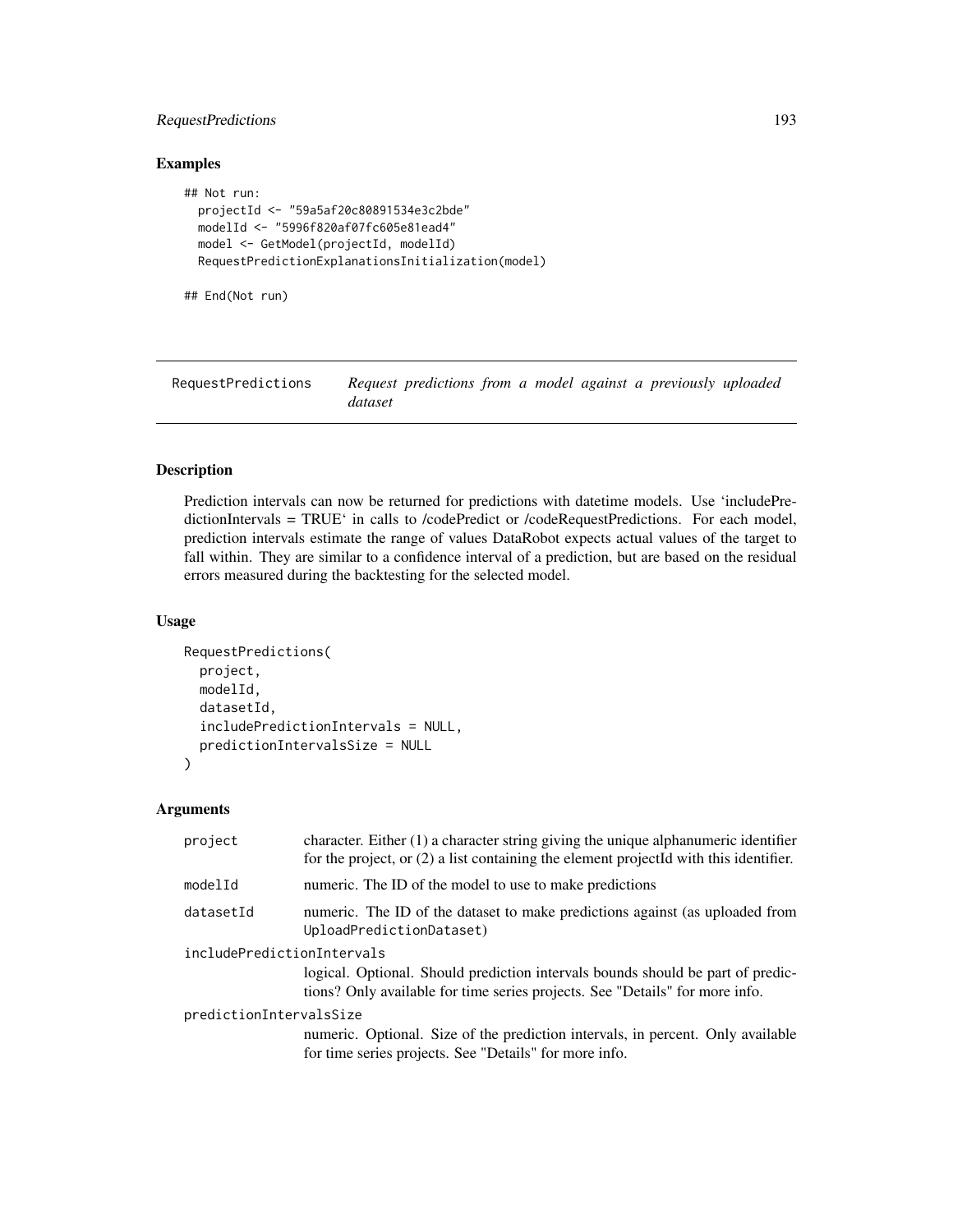### Value

predictJobId to be used by GetPredictions function to retrieve the model predictions.

#### Examples

```
## Not run:
 dataset <- UploadPredictionDataset(project, diamonds_small)
 model <- ListModels(project)[[1]]
 modelId <- model$modelId
 predictJobId <- RequestPredictions(project, modelId, dataset$id)
 predictions <- GetPredictions(project, predictJobId)
 # Or, if prediction intervals are desired (datetime only)
 predictJobId <- RequestPredictions(datetimeProject,
                                     DatetimeModelId,
                                     includePredictionIntervals = TRUE,
                                     predictionIntervalsSize = 100)
 predictions <- GetPredictions(datetimeProject, predictJobId, type = "raw")
```
## End(Not run)

| RequestPrimeModel | Request training for a DataRobot Prime model using a specified rule- |
|-------------------|----------------------------------------------------------------------|
|                   | set                                                                  |

## Description

Training a model using a ruleset is a necessary prerequisite for being able to download the code for a ruleset.

#### Usage

```
RequestPrimeModel(project, ruleset)
```
#### Arguments

| project | character. Either $(1)$ a character string giving the unique alphanumeric identifier    |
|---------|-----------------------------------------------------------------------------------------|
|         | for the project, or $(2)$ a list containing the element projected with this identifier. |
| ruleset | list. A list specifying rules t parameters (see GetRules ets)                           |

#### Value

job Id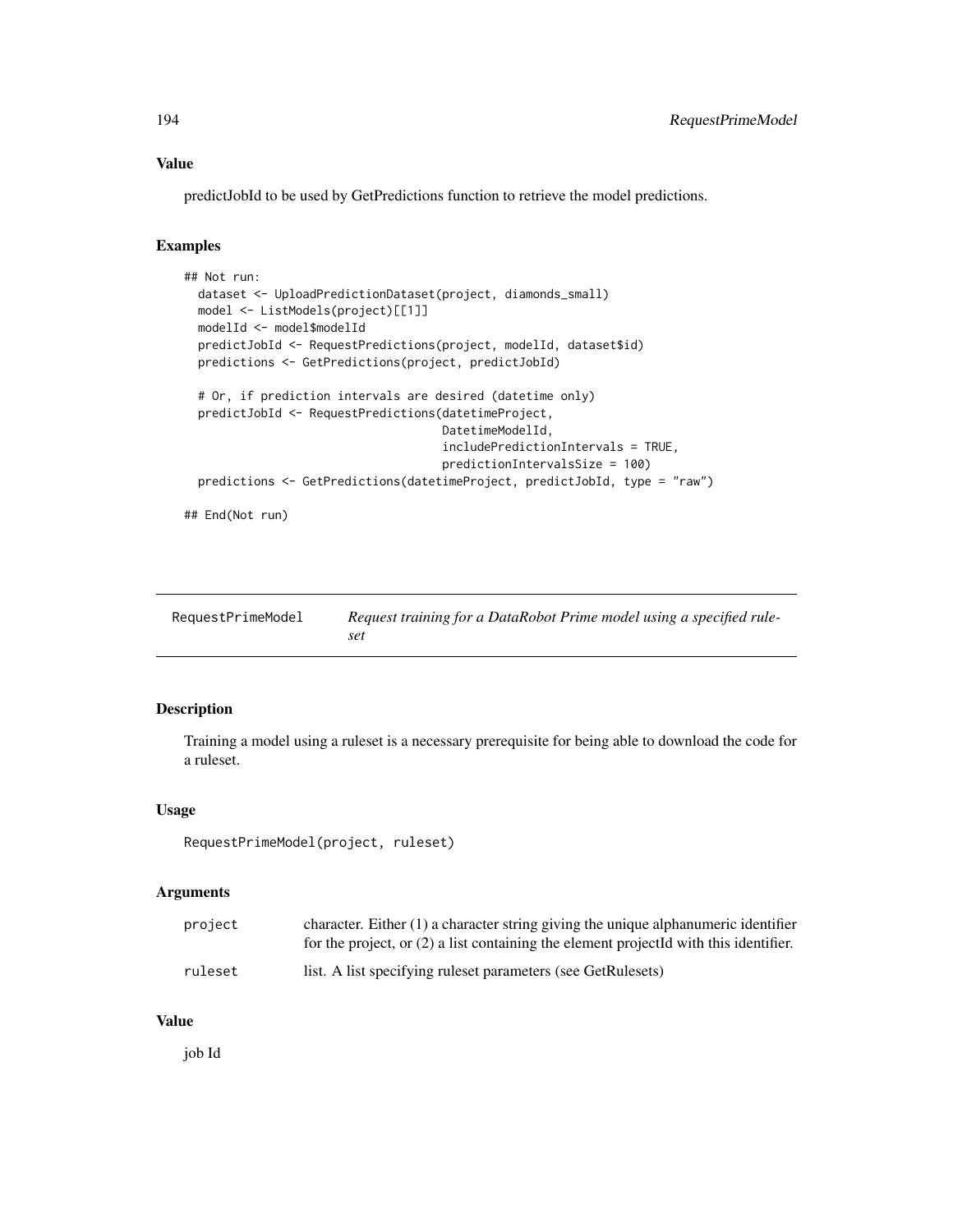## RequestSampleSizeUpdate 195

#### Examples

```
## Not run:
 projectId <- "59a5af20c80891534e3c2bde"
 modelId <- "5996f820af07fc605e81ead4"
 rulesets <- GetRulesets(projectId, modelId)
 ruleset <- rulesets[[1]]
 RequestPrimeModel(projectId, ruleset)
```
## End(Not run)

RequestSampleSizeUpdate

*Refits an existing model to a different fraction of the training dataset*

### Description

This function requests a refit of the model defined by the model parameter to the same training dataset used in building it originally, but with a different fraction of the data, specified by the samplePct parameter. The function returns an integer value that may be used with the function GetModelFromJobId to retrieve the model after fitting is complete.

#### Usage

```
RequestSampleSizeUpdate(model, samplePct = NULL, trainingRowCount = NULL)
```
#### Arguments

| model            | An S3 object of class dataRobotModel like that returned by the function Get-<br>Model, or each element of the list returned by the function ListModels. |
|------------------|---------------------------------------------------------------------------------------------------------------------------------------------------------|
| samplePct        | Numeric, specifying the percentage of the training dataset to be used in building<br>the new model.                                                     |
| trainingRowCount |                                                                                                                                                         |
|                  | integer. The number of rows to use to train the requested model.                                                                                        |

#### Details

Motivation for this function is the fact that some models - e.g., very complex machine learning models fit to large datasets - may take a long time to complete. Splitting the model creation request from model retrieval in these cases allows the user to perform other interactive R session tasks between the time the model creation/update request is made and the time the final model is available.

Either 'sample\_pct' or 'training\_row\_count' can be used to specify the amount of data to use, but not both. If neither are specified, a default of the maximum amount of data that can safely be used to train any blueprint without going into the validation data will be selected. In smart-sampled projects, 'samplePct' and 'trainingRowCount' are assumed to be in terms of rows of the minority class.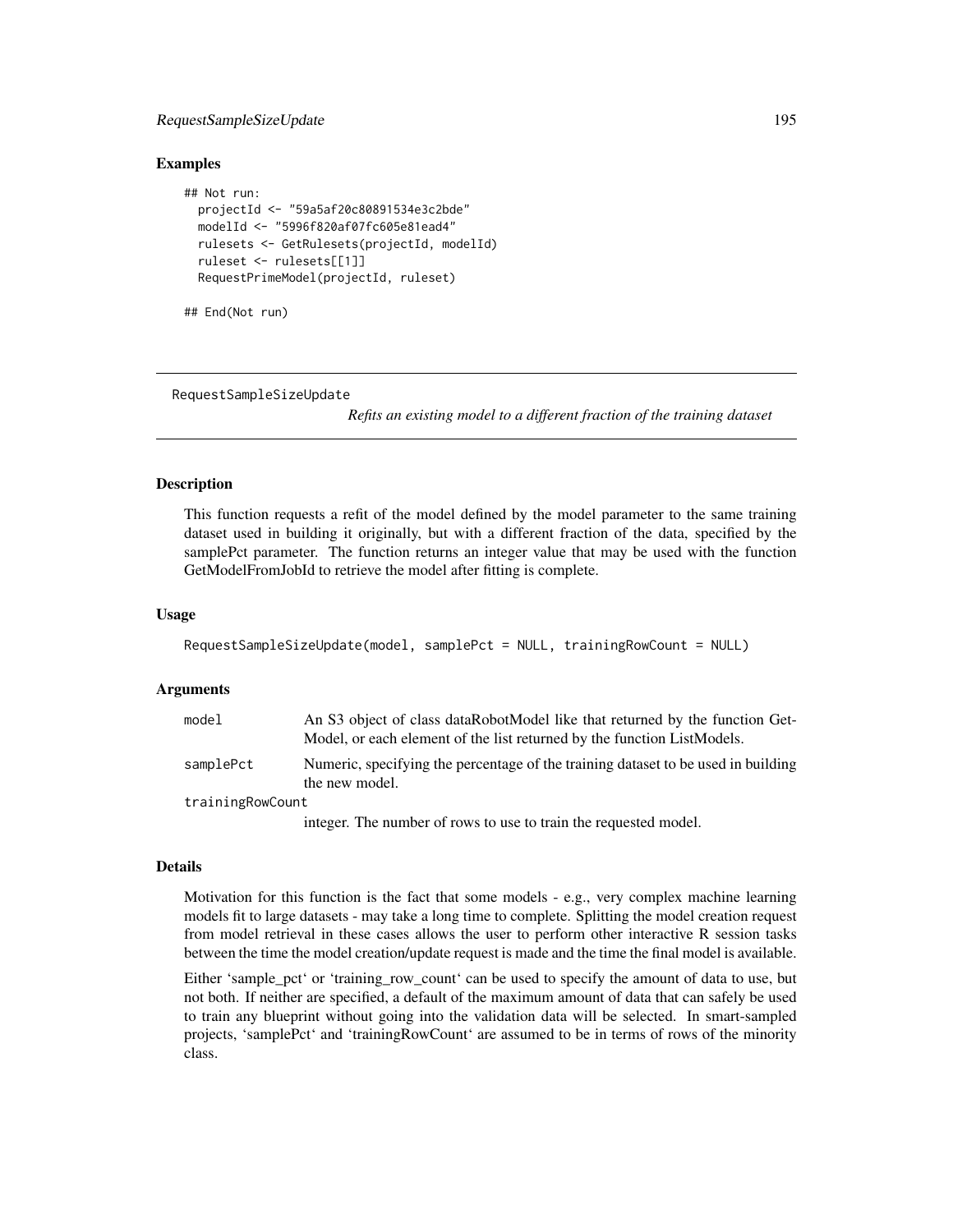## Value

Integer, value to be used as the modelJobId parameter in calling the function GetModelFromJobId to retrieve the updated model.

## Examples

```
## Not run:
 projectId <- "59a5af20c80891534e3c2bde"
 modelId <- "5996f820af07fc605e81ead4"
 model <- GetModel(projectId, modelId)
 RequestSampleSizeUpdate(model, samplePct = 100)
```
## End(Not run)

RequestSeriesAccuracy *Compute the series accuracy for a model.*

## Description

Note that you can call GetSeriesAccuracy without calling this function, and the series accuracy will be requested automatically.

#### Usage

```
RequestSeriesAccuracy(model)
```
### Arguments

| model | character. The model for which you want to compute Feature Impact, e.g. from |
|-------|------------------------------------------------------------------------------|
|       | the list of models returned by ListModels(project).                          |

## Value

Job ID for the async job associated with the computation.

## Examples

```
## Not run:
 projectId <- "5984b4d7100d2b31c1166529"
 modelId <- "5984b4d7100d2b31c1166529"
 model <- GetModel(projectId, modelId)
 jobId <- RequestSeriesAccuracy(projectId, modelId)
 WaitForJobToComplete(projectId, jobId)
```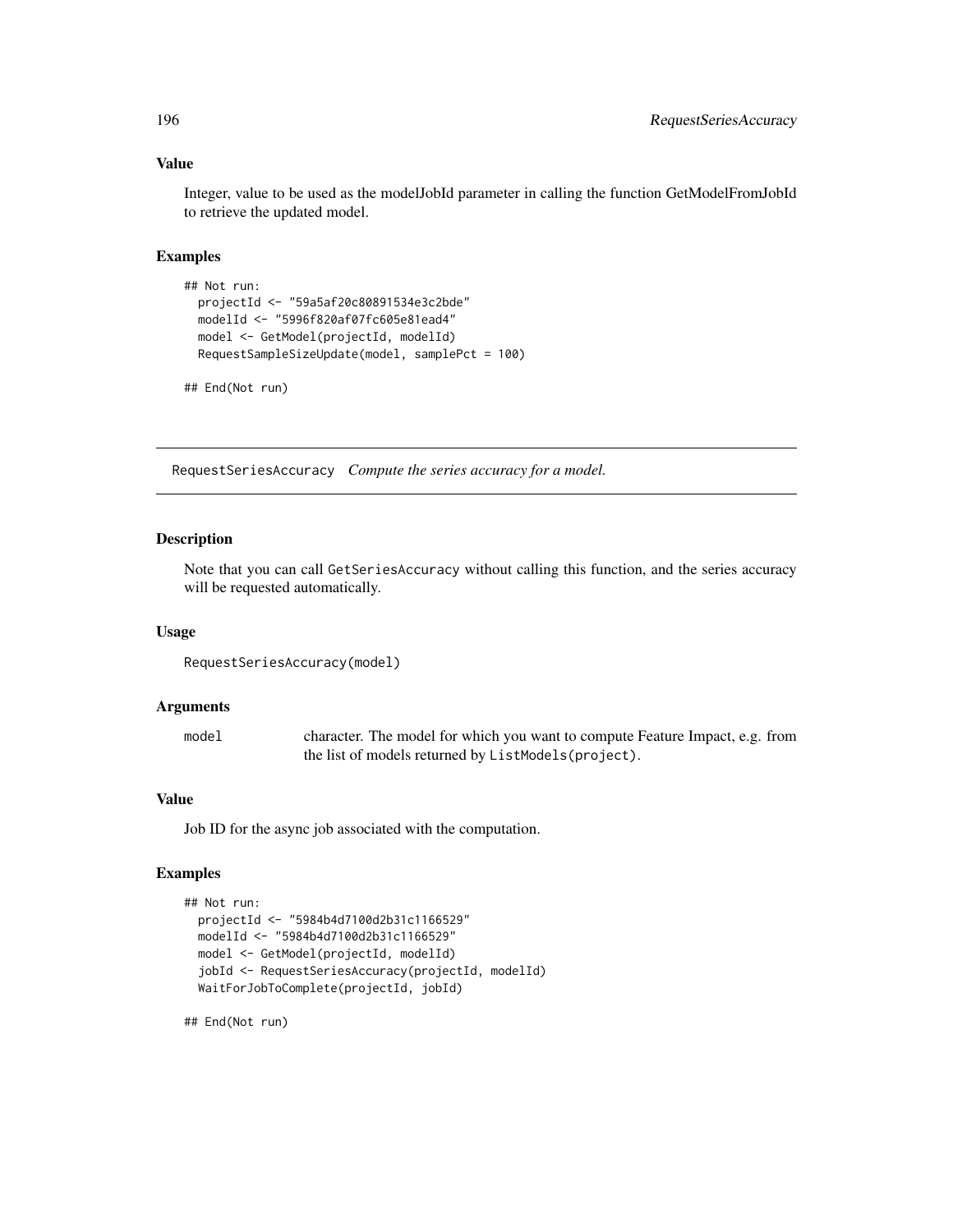RequestTrainingPredictions

*Request training predictions for a specific model.*

## Description

Request training predictions for a specific model.

## Usage

```
RequestTrainingPredictions(model, dataSubset)
```
## Arguments

| model      | An S3 object of class dataRobotModel like that returned by the function Get-<br>Model, or each element of the list returned by the function ListModels. |
|------------|---------------------------------------------------------------------------------------------------------------------------------------------------------|
| dataSubset | character. What data subset would you like to predict on? Possible options are<br>included in DataSubset. Possible options are:                         |
|            | • DataSubset\$All will use all available data.<br>• DataSubset\$ValidationAndHoldout will use all data except the training<br>set.                      |

• DataSubset\$Holdout will use only holdout data.

## Value

job Id

## Examples

```
## Not run:
  projectId <- "59a5af20c80891534e3c2bde"
  modelId <- "5996f820af07fc605e81ead4"
  model <- GetModel(projectId, modelId)
  RequestTrainingPredictions(model, dataSubset = DataSubset$All)
```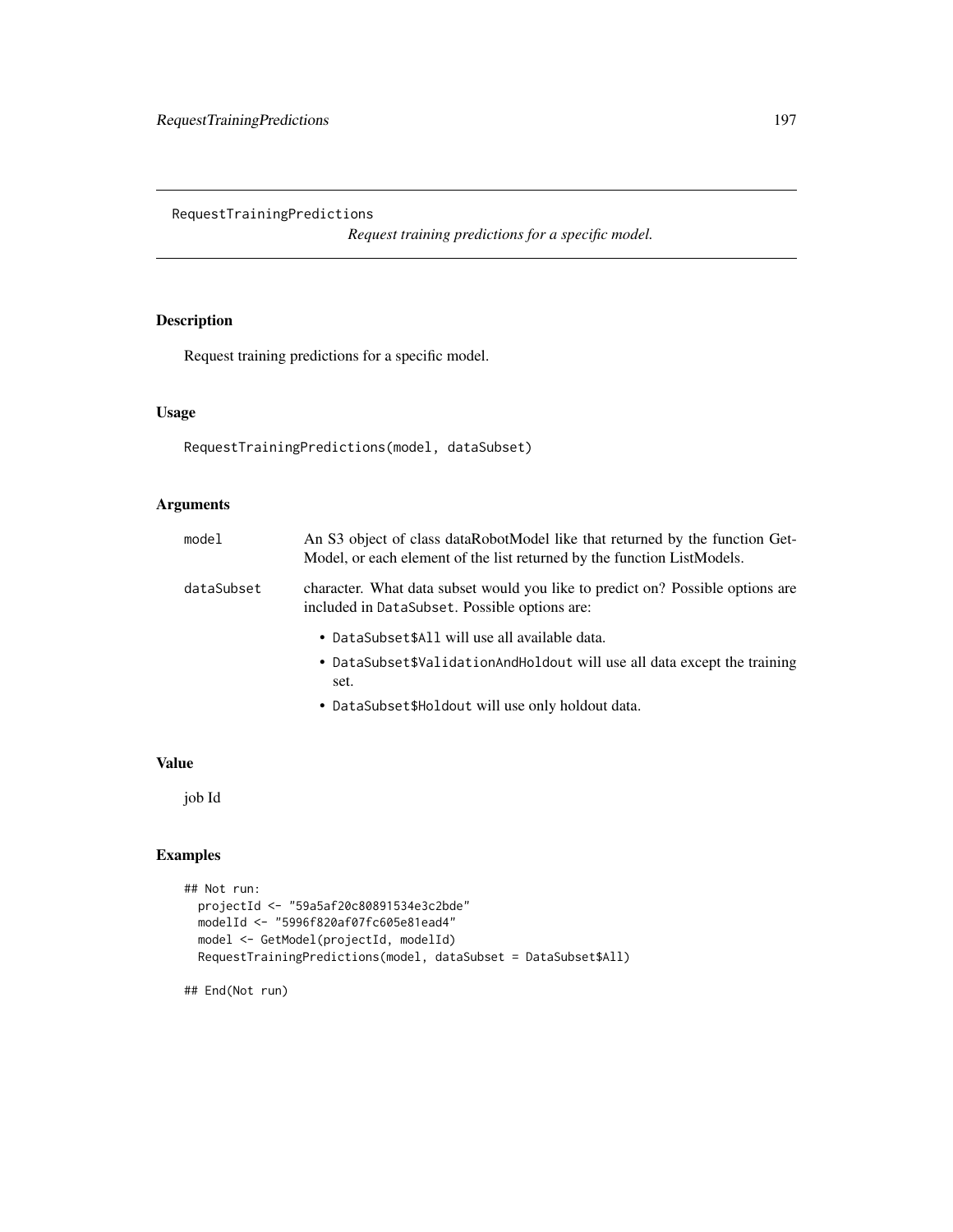#### RequestTransferableModel

*Request generation of an transferable model file for use in an onpremise DataRobot standalone prediction environment. This function can only be used if model export is enabled, and will only be useful if you have an on-premise environment in which to import it. This function does not download the exported file. Use DownloadTransferableModel for that.*

## **Description**

Request generation of an transferable model file for use in an on-premise DataRobot standalone prediction environment. This function can only be used if model export is enabled, and will only be useful if you have an on-premise environment in which to import it. This function does not download the exported file. Use DownloadTransferableModel for that.

#### Usage

RequestTransferableModel(project, modelId)

## Arguments

| project | character. Either $(1)$ a character string giving the unique alphanumeric identifier<br>for the project, or $(2)$ a list containing the element projected with this identifier. |
|---------|---------------------------------------------------------------------------------------------------------------------------------------------------------------------------------|
| modelId | numeric. Unique alphanumeric identifier for the model of interest.                                                                                                              |

## Value

jobId

## Examples

```
## Not run:
 projectId <- "59a5af20c80891534e3c2bde"
 modelId <- "5996f820af07fc605e81ead4"
 jobId <- RequestTransferrrableModel(projectId, modelId)
 WaitForJobToComplete(projectId, jobId)
 file <- file.path(tempdir(), "model.drmodel")
 DownloadTransferableModel(projectObject, modelId, file)
```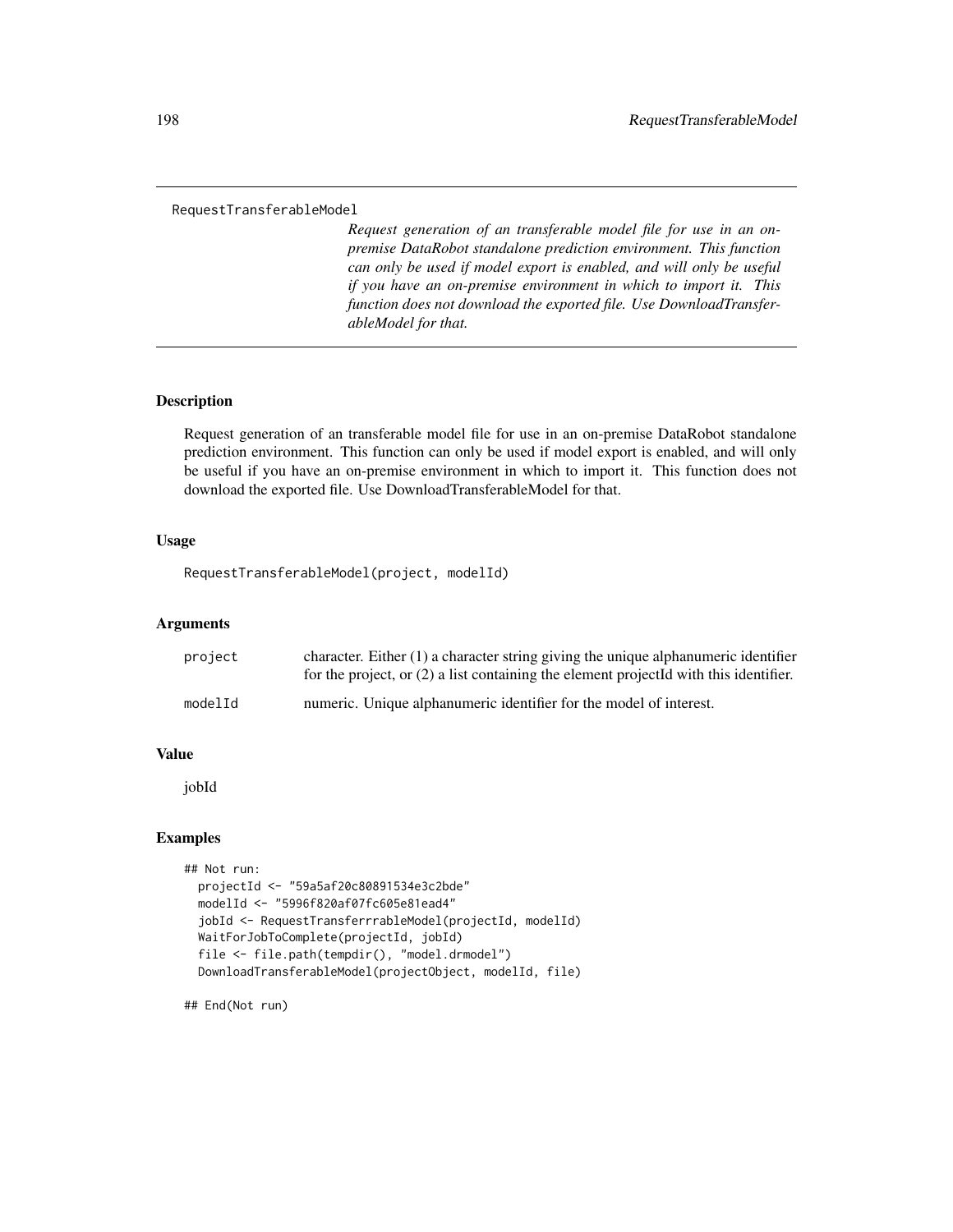RunInteractiveTuning *Run an interactive model tuning session.*

#### Description

The advanced tuning feature allows you to manually set model parameters and override the DataRobot default selections. It is generally available for Eureqa models. To use this feature with other model types, contact your CFDS for more information.

#### Usage

```
RunInteractiveTuning(model)
```
#### Arguments

model dataRobotModel. A DataRobot model object to get tuning parameters for.

#### Details

This function runs an interactive session to iterate you through individual arguments for each tunable hyperparameter, presenting you with the defaults and other available information. You can set each parameter one at a time, skipping ones you don't intend to set. At the end, it will return a job ID that can be used to get the tuned model.

Note that sometimes you may see the exact same parameter more than once. These are for different parts of the blueprint that use the same parameter (e.g., one hot encoding for text and then one hot encoding for numeric). They are listed in the order they are found in the blueprint but unfortunately more user-facing information cannot be provided.

## Value

A job ID that can be used to get the tuned model.

### Examples

```
## Not run:
 projectId <- "59a5af20c80891534e3c2bde"
 modelId <- "5996f820af07fc605e81ead4"
 myXGBModel <- GetModel(projectId, modelId)
 tuningJob <- RunInteractiveTuning(myXGBModel)
 tunedModel <- GetModelFromJobId(projectId, tuningJob)
```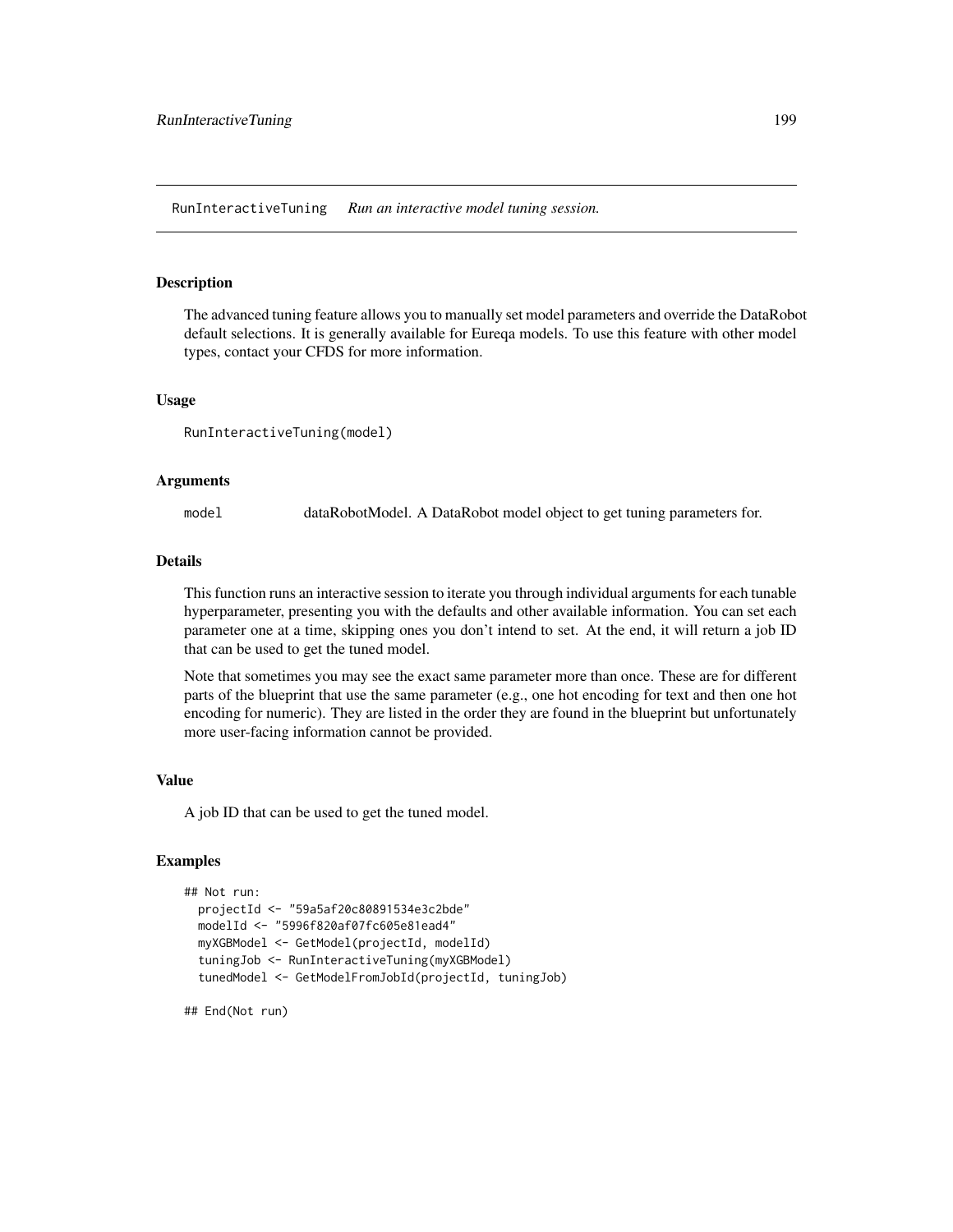ScaleoutModelingMode *Scaleout modeling modes*

#### Description

This is a list that contains the valid values for the scaleoutModelingMode parameter found in SetTarget. If you wish, you can specify scaleoutModelingMode using the list values here, e.g. ScaleoutModelingMode\$Autopilot instead of "Autopilot".

#### Usage

ScaleoutModelingMode

#### Format

An object of class list of length 3.

#### Details

For Disabled, no scaleout models will run in autopilot or be available in blueprints.

For RepositoryOnly, scaleout models will be available in blueprints and can be run manually, but will not run in autopilot.

For Auopilot, scaleout models will run during autopilot and also be available in blueprints.

ScoreBacktests *Compute the scores for all available backtests.*

## Description

Some backtests may be unavailable if the model is trained into their validation data.

#### Usage

```
ScoreBacktests(model, wait = FALSE)
```
#### Arguments

| model | An S3 object of class dataRobotModel like that returned by the function Get- |
|-------|------------------------------------------------------------------------------|
|       | Model, or each element of the list returned by the function ListModels.      |
| wait  | logical. If TRUE, wait until job completion.                                 |

## Value

job ID of pending job if wait is FALSE. Use WaitForJobToComplete to await job completion. If wait is TRUE, will wait until completion and return NULL. Upon completion, all available backtests will have scores computed.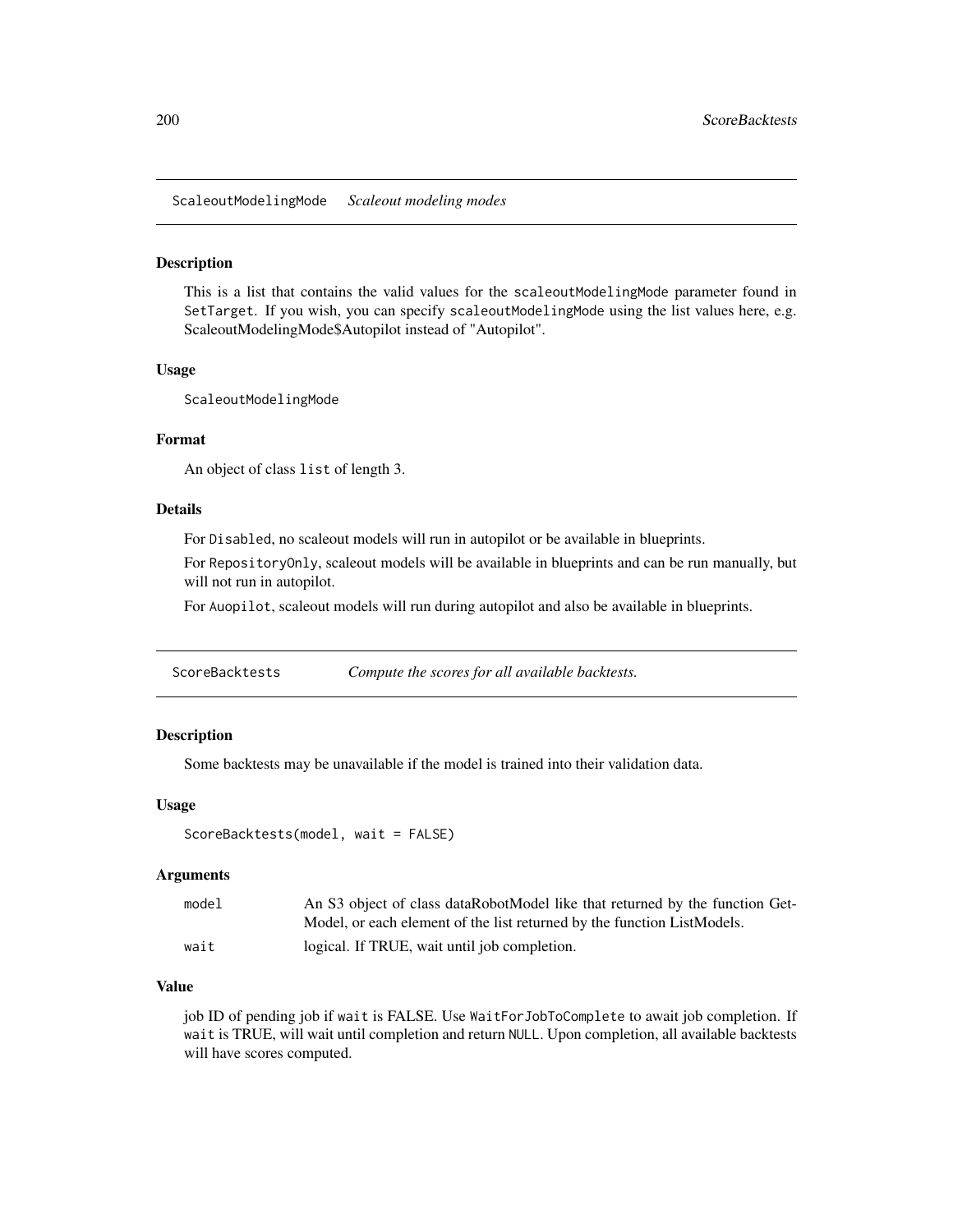## SeriesAggregationType 201

## Examples

```
## Not run:
 projectId <- "59a5af20c80891534e3c2bde"
 modelId <- "5996f820af07fc605e81ead4"
 model <- GetModel(projectId, modelId)
 ScoreBacktests(model)
```
## End(Not run)

SeriesAggregationType *Series aggregation type*

## Description

For details, see "Calculating features across series" in the Time Series section of the DataRobot user guide.

## Usage

SeriesAggregationType

### Format

An object of class list of length 2.

SetPredictionThreshold

*Set a custom prediction threshold for binary classification models.*

## Description

The prediction threshold is used by a binary classification model when deciding between the positive and negative class.

## Usage

```
SetPredictionThreshold(model, threshold)
```

| mode1     | An S3 object of class dataRobotModel like that returned by the function Get-  |
|-----------|-------------------------------------------------------------------------------|
|           | Model, or each element of the list returned by the function ListModels.       |
| threshold | numeric. The threshold to use when deciding between the positive and negative |
|           | class. Should be between 0 and 1 inclusive.                                   |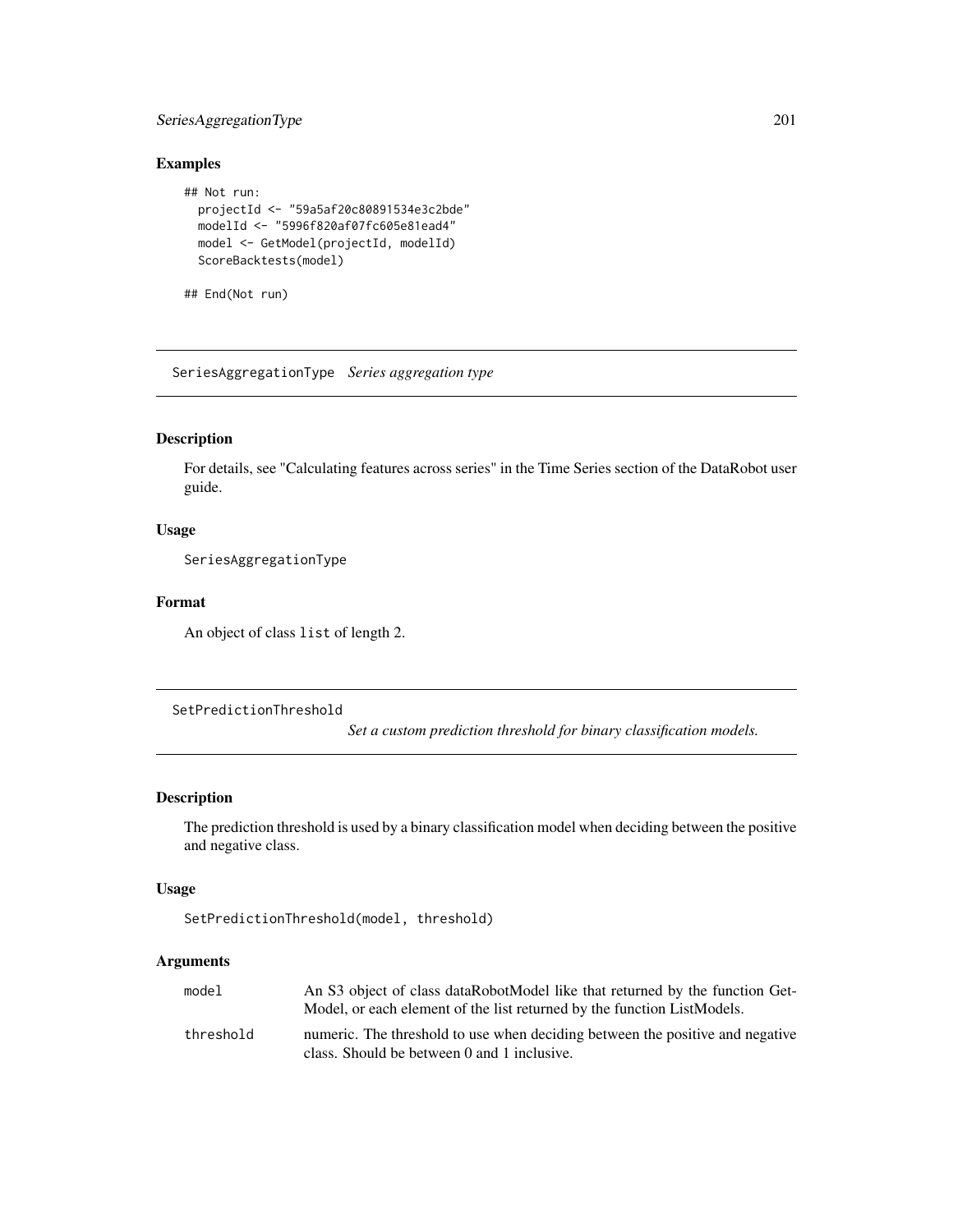## Details

Note: This feature can only can be used when PredictionThresholdReadOnly is FALSE. Models typically cannot have their prediction threshold modified if they have been used to set a deployment or predictions have been made with the dedicated prediction API.

## Value

Returns NULL but updates the model in place.

#### Examples

```
## Not run:
 projectId <- "59a5af20c80891534e3c2bde"
 modelId <- "5996f820af07fc605e81ead4"
 model <- GetModel(projectId, modelId)
 SetPredictionThreshold(model, threshold = 0.6)
```
## End(Not run)

SetTarget *Set the target variable (and by default, start the DataRobot Autopilot)*

## **Description**

This function sets the target variable for the project defined by project, starting the process of building models to predict the response variable target. Both of these parameters - project and target - are required and they are sufficient to start a modeling project with DataRobot default specifications for the other 10 optional parameters.

## Usage

```
SetTarget(
 project,
  target,
 metric = NULL,
 weights = NULL,
 partition = NULL,
 mode = NULL,seed = NULL,
  targetType = NULL,
  positiveClass = NULL,
  blueprintThreshold = NULL,
  responseCap = NULL,
  featurelistId = NULL,smartDownsampled = NULL,
  majorityDownsamplingRate = NULL,
  scaleoutModelingMode = NULL,
```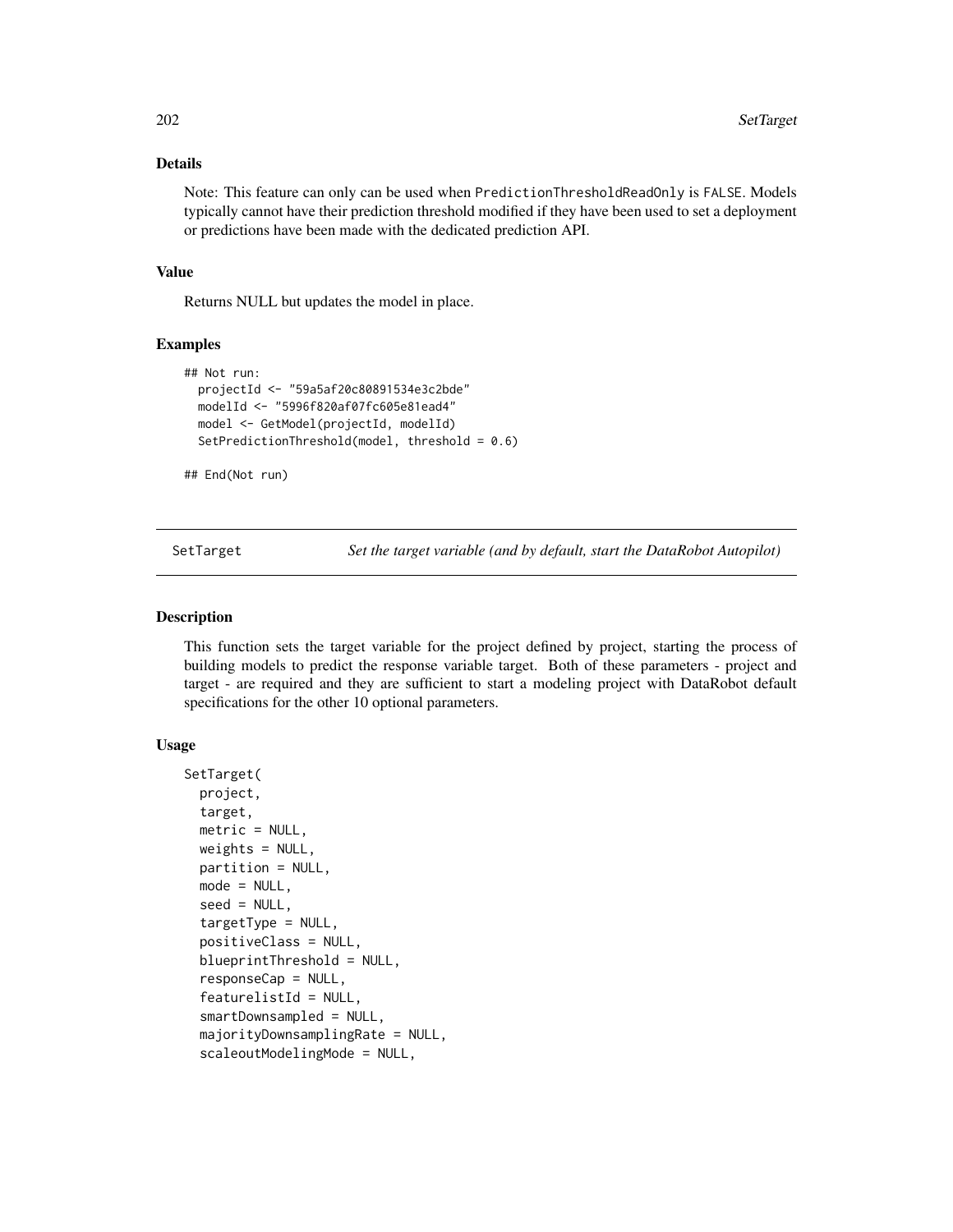## SetTarget 203

```
accuracyOptimizedBlueprints = NULL,
 offset = NULL,
 exposure = NULL,
 eventsCount = NULL,
 monotonicIncreasingFeaturelistId = NULL,
 monotonicDecreasingFeaturelistId = NULL,
 onlyIncludeMonotonicBlueprints = FALSE,
 maxWait = 600)
```

| project            | character. Either $(1)$ a character string giving the unique alphanumeric identifier<br>for the project, or (2) a list containing the element projectId with this identifier.                                                                                                                                                                                                                                                                       |
|--------------------|-----------------------------------------------------------------------------------------------------------------------------------------------------------------------------------------------------------------------------------------------------------------------------------------------------------------------------------------------------------------------------------------------------------------------------------------------------|
| target             | character. String giving the name of the response variable to be predicted by all<br>project models.                                                                                                                                                                                                                                                                                                                                                |
| metric             | character. Optional. String specifying the model fitting metric to be optimized; a<br>list of valid options for this parameter, which depends on both project and target,<br>may be obtained with the function GetValidMetrics.                                                                                                                                                                                                                     |
| weights            | character. Optional. String specifying the name of the column from the model-<br>ing dataset to be used as weights in model fitting.                                                                                                                                                                                                                                                                                                                |
| partition          | partition. Optional. S3 object of class 'partition' whose elements specify a<br>valid partitioning scheme. See help for functions CreateGroupPartition, Cre-<br>ateRandomPartition, CreateStratifiedPartition, CreateUserPartition and Create-<br>DatetimePartitionSpecification.                                                                                                                                                                   |
| mode               | character. Optional. Specifies the autopilot mode used to start the modeling<br>project; valid options are "auto" (fully automatic, the current DataRobot default,<br>obtained when mode = NULL), "manual" and "quick"                                                                                                                                                                                                                              |
| seed               | integer. Optional. Seed for the random number generator used in creating ran-<br>dom partitions for model fitting.                                                                                                                                                                                                                                                                                                                                  |
| targetType         | character. Optional. Used to specify the targetType to use for a project. Valid<br>options are "Binary", "Multiclass", "Regression". Set to "Multiclass" to en-<br>able multiclass modeling. Otherwise, it can help to disambiguate, i.e. telling<br>DataRobot how to handle a numeric target with a few unique values that could<br>be used for either multiclass or regression. See TargetType for an easier way<br>to keep track of the options. |
| positiveClass      | character. Optional. Target variable value corresponding to a positive response<br>in binary classification problems.                                                                                                                                                                                                                                                                                                                               |
| blueprintThreshold |                                                                                                                                                                                                                                                                                                                                                                                                                                                     |
|                    | integer. Optional. The maximum time (in hours) that any modeling blueprint is<br>allowed to run before being excluded from subsequent autopilot stages.                                                                                                                                                                                                                                                                                             |
| responseCap        | numeric. Optional. Floating point value, between 0.5 and 1.0, specifying a<br>capping limit for the response variable. The default value NULL corresponds to<br>an uncapped response, equivalent to response $Cap = 1.0$ .                                                                                                                                                                                                                          |
| featurelistId      | numeric. Specifies which feature list to use. If NULL (default), a default fea-<br>turelist is used.                                                                                                                                                                                                                                                                                                                                                |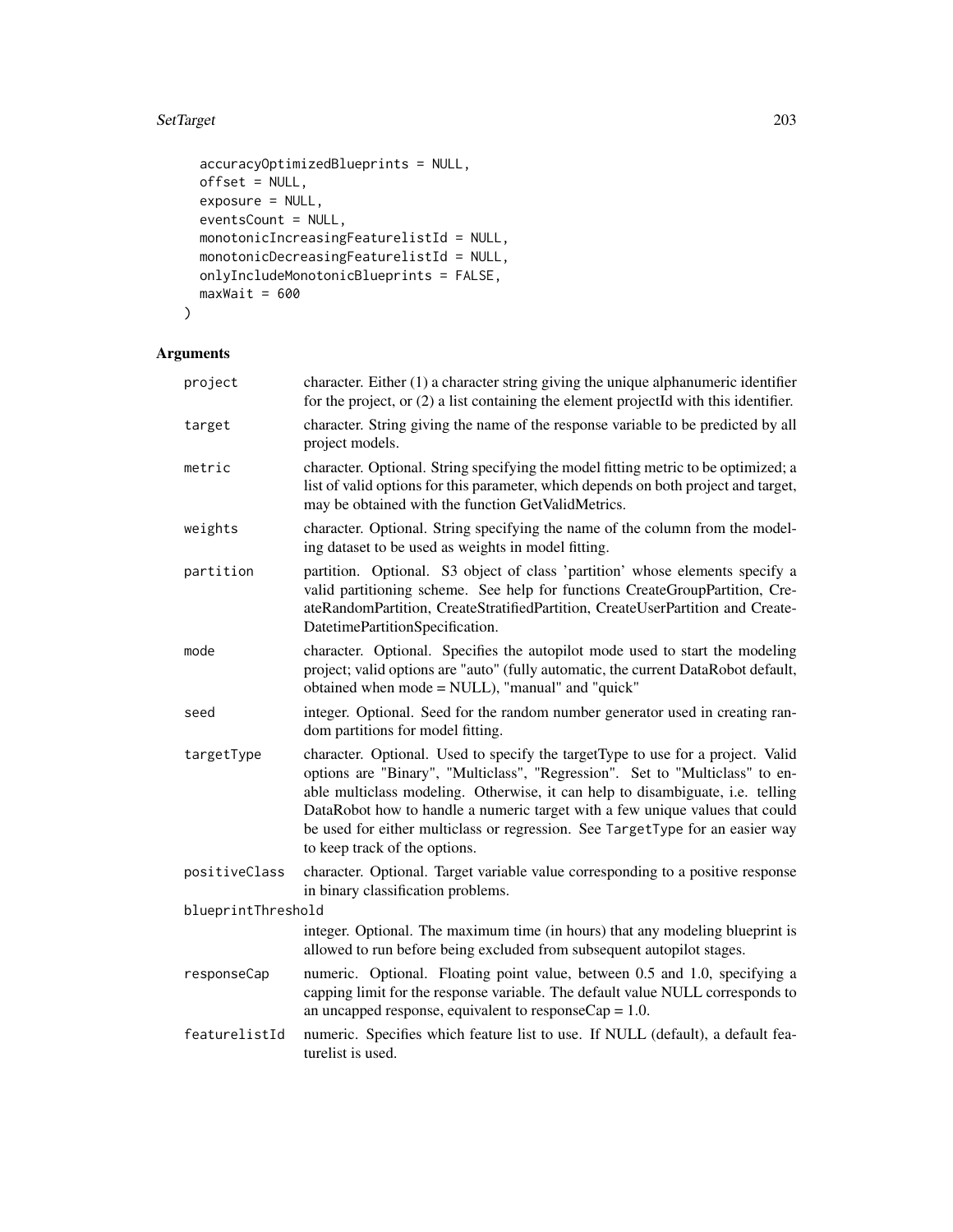#### smartDownsampled

logical. Optional. Whether to use smart downsampling to throw away excess rows of the majority class. Only applicable to classification and zero-boosted regression projects.

#### majorityDownsamplingRate

numeric. Optional. Floating point value, between 0.0 and 100.0. The percentage of the majority rows that should be kept. Specify only if using smart downsampling. May not cause the majority class to become smaller than the minority class.

#### scaleoutModelingMode

character. Optional. Specifies the behavior of Scaleout models for the project. Possible options are in ScaleoutModelingMode.

- ScaleoutModelingMode\$Disabled will prevent scaleout models from running during autopilot and will prevent Scaleout models from showing up in blueprints.
- ScaleoutModelingMode\$RepositoryOnly will prevent scaleout models from running during autopilot, but will make them available in blueprints to run manually.
- ScaleoutModelingMode\$Autopilot will run scaleout models during autopilot and will make them available in blueprints.

Note that scaleout models are only supported in the Hadoop environment with the correct corresponding user permission set.

#### accuracyOptimizedBlueprints

logical. Optional. When enabled, accuracy optimized blueprints will run in autopilot for the project. These are longer-running model blueprints that provide increased accuracy over normal blueprints that run during autopilot.

- offset character. Optional. Vector of the names of the columns containing the offset of each row.
- exposure character. Optional. The name of a column containing the exposure of each row.

eventsCount character. Optional. The name of a column specifying the events count.

monotonicIncreasingFeaturelistId

character. Optional. The id of the featurelist that defines the set of features with a monotonically increasing relationship to the target. If NULL (default), no such constraints are enforced. When specified, this will set a default for the project that can be overridden at model submission time if desired. The featurelist itself can also be passed as this parameter.

#### monotonicDecreasingFeaturelistId

character. Optional. The id of the featurelist that defines the set of features with a monotonically decreasing relationship to the target. If NULL (default), no such constraints are enforced. When specified, this will set a default for the project that can be overridden at model submission time if desired. The featurelist itself can also be passed as this parameter.

#### onlyIncludeMonotonicBlueprints

logical. Optional. When TRUE, only blueprints that support enforcing monotonic constraints will be available in the project or selected for the autopilot.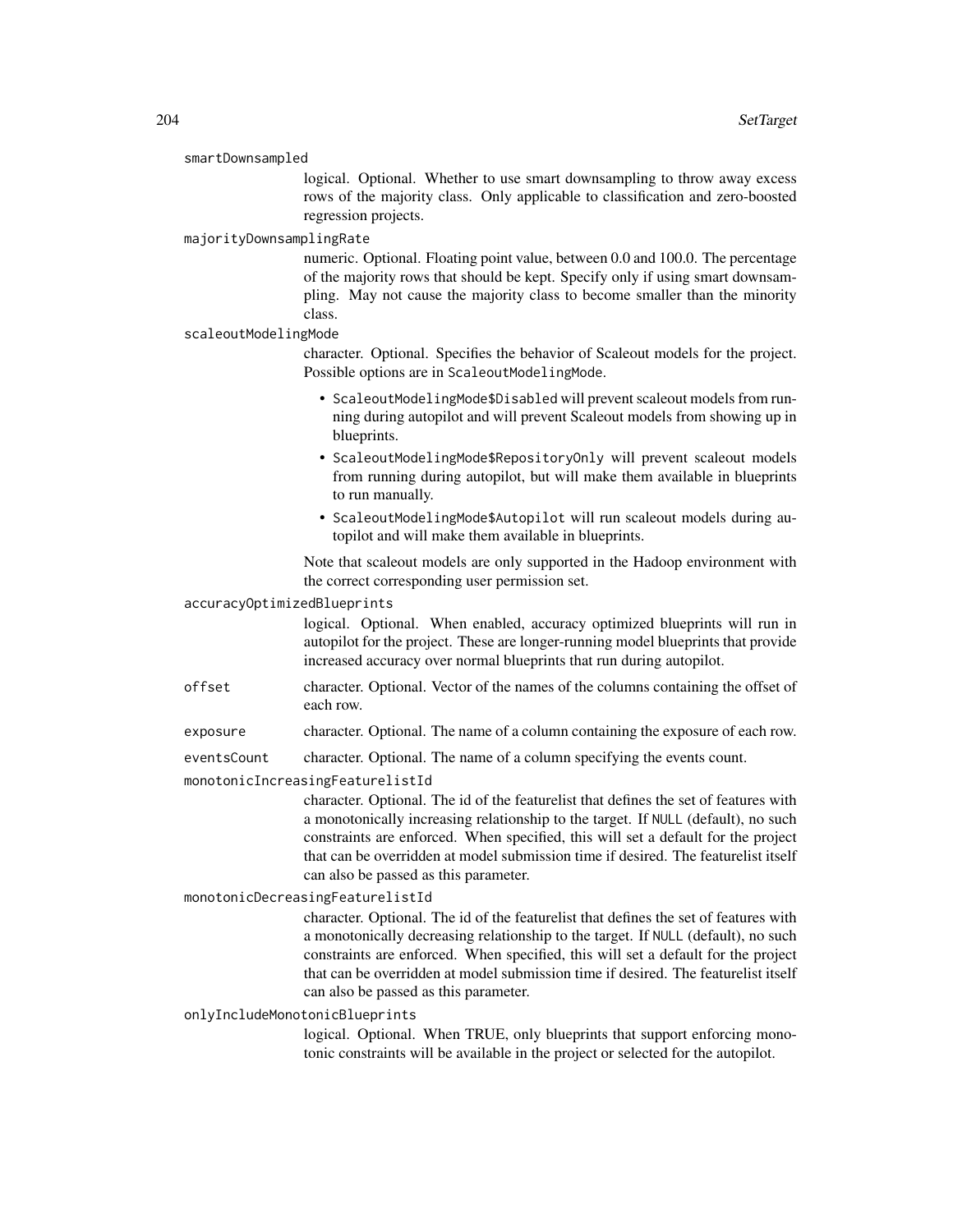## SetupProject 205

maxWait integer. Specifies how many seconds to wait for the server to finish analyzing the target and begin the modeling process. If the process takes longer than this parameter specifies, execution will stop (but the server will continue to process the request).

#### Examples

```
## Not run:
 projectId <- "59a5af20c80891534e3c2bde"
 SetTarget(projectId, "targetFeature")
 SetTarget(projectId, "targetFeature", metric = "LogLoss")
 SetTarget(projectId, "targetFeature", mode = AutopilotMode$Manual)
 SetTarget(projectId, "targetFeature", targetType = TargetType$Multiclass)
```
## End(Not run)

SetupProject *Function to set up a new DataRobot project*

#### Description

This function uploads a modeling dataset defined by the dataSource parameter and allows specification of the optional project name projectName. The dataSource parameter can be either the name of a CSV file or a dataframe; in the latter case, it is saved as a CSV file whose name is described in the Details section. This function returns the projectName specified in the calling sequence, the unique alphanumeric identifier projectId for the new project, the name of the modeling dataset uploaded to create this project, and the project creation time and date.

#### Usage

```
SetupProject(dataSource, projectName = NULL, maxWait = 60 \times 60)
```
#### Arguments

| dataSource  | object. Either (a) the name of a CSV file, (b) a dataframe or (c) url to a publicly<br>available file; in each case, this parameter identifies the source of the data from<br>which all project models will be built. See Details. |
|-------------|------------------------------------------------------------------------------------------------------------------------------------------------------------------------------------------------------------------------------------|
| projectName | character. Optional. String specifying a project name.                                                                                                                                                                             |
| maxWait     | integer. The maximum time to wait for each of two steps: (1) The initial project<br>creation request, and (2) data processing that occurs after receiving the response<br>to this initial request.                                 |

## Details

The DataRobot modeling engine requires a CSV file containing the data to be used in fitting models, and this has been implemented here in two ways. The first and simpler is to specify dataSource as the name of this CSV file, but for the convenience of those who wish to work with dataframes, this function also provides the option of specifying a dataframe, which is then written to a CSV file and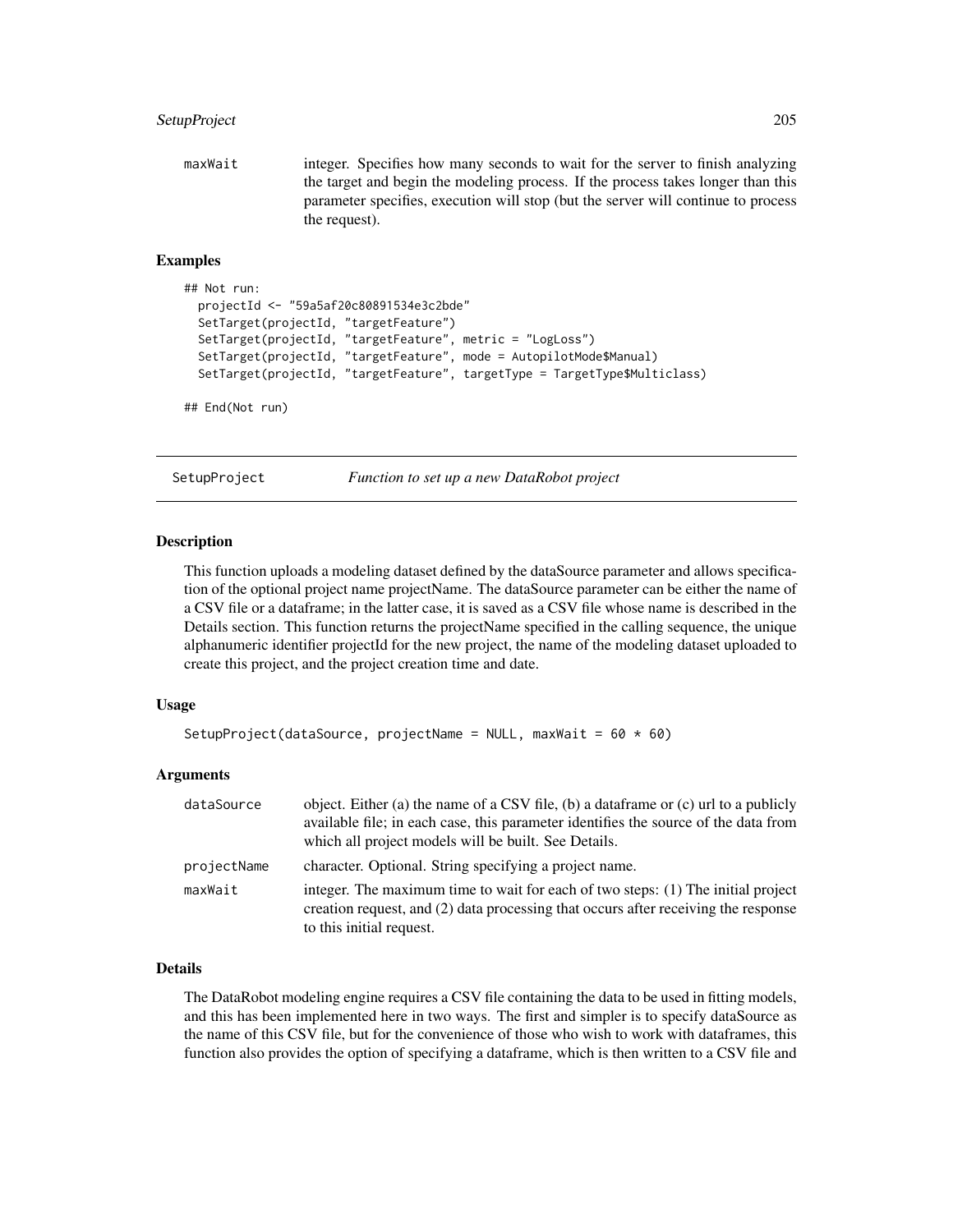uploaded to the DataRobot server. In this case, the file name is either specified directly by the user through the saveFile parameter, or indirectly from the name of the dataSource dataframe if saveFile = NULL (the default). In this second case, the file name consists of the name of the dataSource dataframe with the string csvExtension appended.

## Value

This function returns a list with the following four components:

projectName The name assigned to the DataRobot project projectId The unique alphanumeric project identifier for this DataRobot project fileName The name of the CSV modeling file uploaded for this project created Character string containing the time and date of project creation

#### Examples

```
## Not run:
 SetupProject(iris, "dr-iris")
```
## End(Not run)

SetupProjectFromDataSource

*Create a project from a data source.*

## Description

Create a project from a data source.

## Usage

```
SetupProjectFromDataSource(
  dataSourceId,
 username,
 password,
 projectName = NULL,
 maxWait = 60 \times 60)
```

| dataSourceId | character. The ID of the data source to create a project from.                                                                                                                                     |
|--------------|----------------------------------------------------------------------------------------------------------------------------------------------------------------------------------------------------|
| username     | character. The username to use for authentication to the database.                                                                                                                                 |
| password     | character. The password to use for authentication to the database.                                                                                                                                 |
| projectName  | character. Optional. String specifying a project name. The password is en-<br>crypted at server side and never saved or stored.                                                                    |
| maxWait      | integer. The maximum time to wait for each of two steps: (1) The initial project<br>creation request, and (2) data processing that occurs after receiving the response<br>to this initial request. |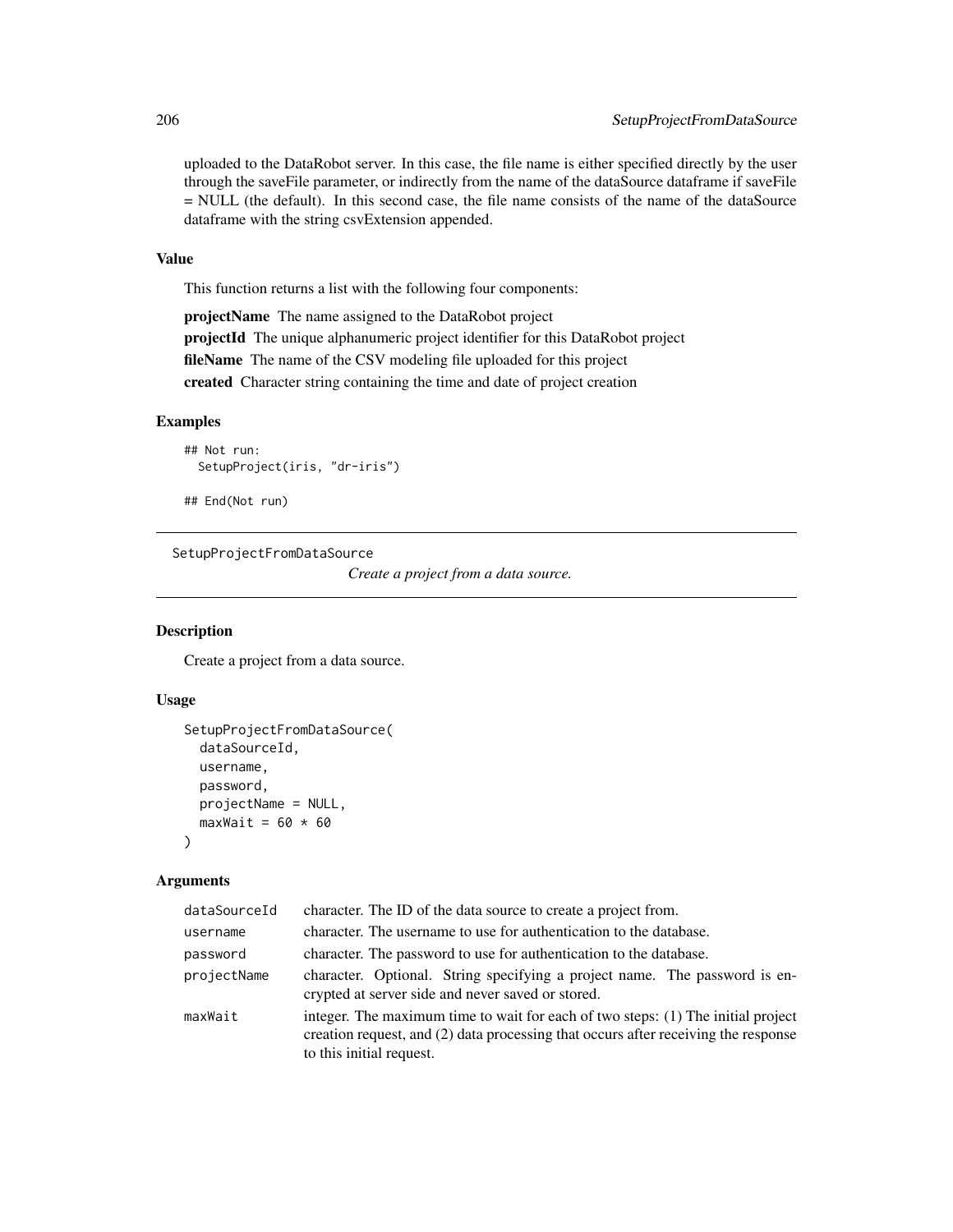## SetupProjectFromHDFS 207

## Value

project object for the created project.

#### Examples

```
## Not run:
dataSourceId <- "5c1303269300d900016b41a7"
SetupProjectFromDataSource(dataSourceId, username = "username", password = "hunter1",
                            projectName = "My Project")
```
## End(Not run)

SetupProjectFromHDFS *Function to set up a new DataRobot project using datasource on a WebHDFS server (deprecated)*

### Description

This function is deprecated. Use SetupProjectFromDataSource instead.

### Usage

```
SetupProjectFromHDFS(url, port = NULL, projectName = NULL, maxWait = 60 \times 60)
```
## Arguments

| url         | character. The location of the WebHDFS file, both server and full path. Per the<br>DataRobot specification, must begin with hdfs://                                                                |
|-------------|----------------------------------------------------------------------------------------------------------------------------------------------------------------------------------------------------|
| port        | integer. Optional. The port to use. If not specified, will default to the server<br>default $(50070)$ .                                                                                            |
| projectName | character. Optional. String specifying a project name.                                                                                                                                             |
| maxWait     | integer. The maximum time to wait for each of two steps: (1) The initial project<br>creation request, and (2) data processing that occurs after receiving the response<br>to this initial request. |

## Details

This function returns the projectName specified in the calling sequence, the unique alphanumeric identifier projectId for the new project, the name of the modeling dataset uploaded to create this project, and the project creation time and date.

## Value

This function returns a list with the following four components:

projectName The name assigned to the DataRobot project projectId The unique alphanumeric project identifier for this DataRobot project fileName The name of the CSV modeling file uploaded for this project created Character string containing the time and date of project creation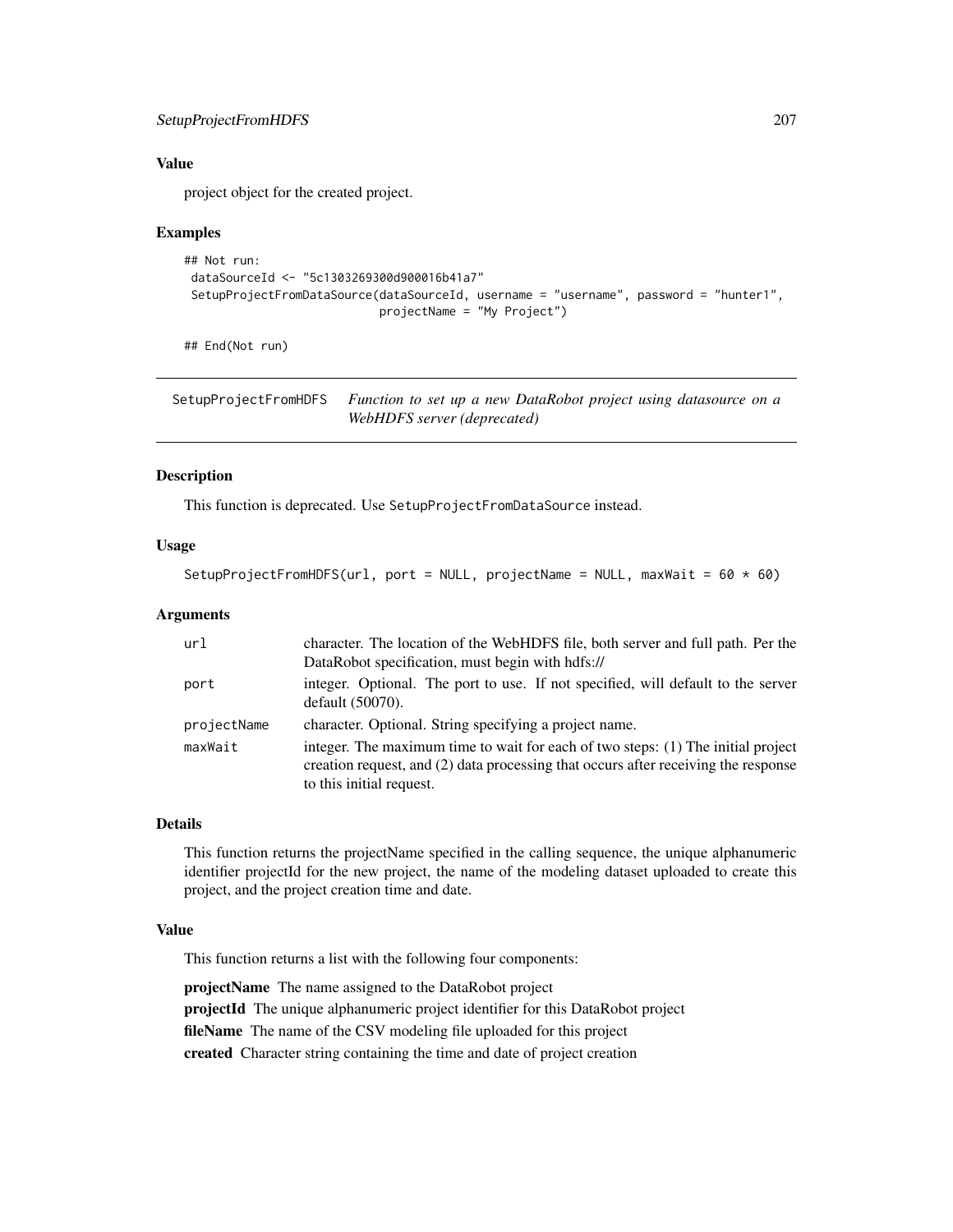208 Share **Share Share Share Share Share** Share Share Share Share Share Share Share Share Share Share Share Share Share Share Share Share Share Share Share Share Share Share Share Share Share Share Share Share Share Share

## Examples

```
## Not run:
 SetupProjectFromHDFS(url = 'hdfs://path/to/data',
                       port = 12345,
                       projectName = 'dataProject')
```
## End(Not run)

Share *Share a shareable object with a particular user.*

## Description

See SharingRole for more details on available access levels that can be granted to a user. Set role to NULL to revoke access to a particular user.

#### Usage

Share(object, username, role = "default", canShare = NULL)

## Arguments

| object   | object. The shared object to inspect access for.                        |
|----------|-------------------------------------------------------------------------|
| username | character. The name of the user to share the object with.               |
| role     | character. The role (access level) to give that user. See Sharing Role. |
| canShare | logical. Is the user allowed to further reshare?                        |

## Examples

```
## Not run:
dataStoreId <- "5c1303269300d900016b41a7"
dataStore <- GetDataStore(dataStoreId)
# Grant access to a particular user.
Share(dataStore, "foo@foo.com")
# Grant access in a Read Only role.
Share(dataStore, "foo@foo.com", role = SharingRole$ReadOnly)
# Revoke access
Share(dataStore, "foo@foo.com", role = NULL)
```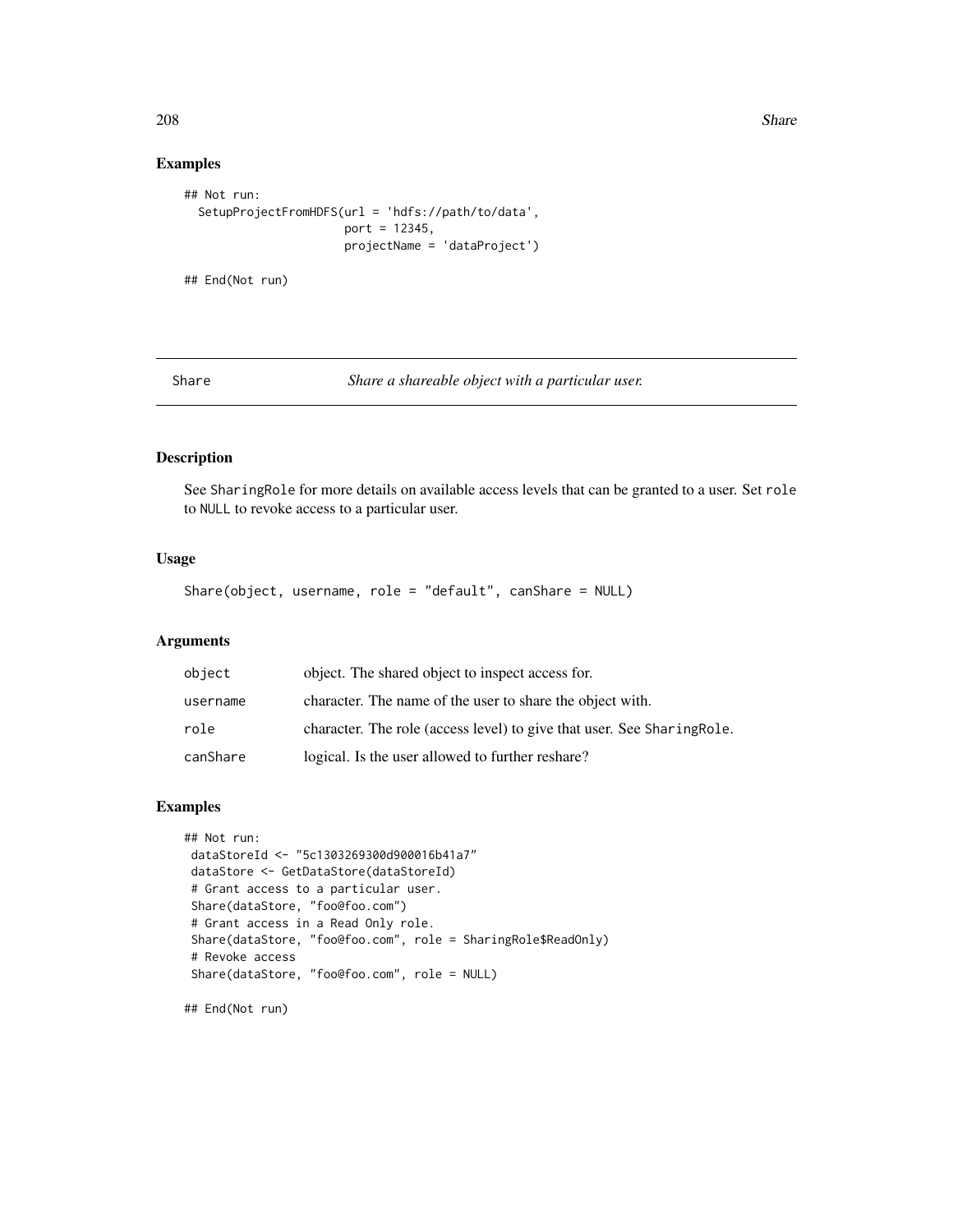#### Description

This is a list that contains the valid values for granting access to other users (see Share). If you wish, you can specify access roles using the list values, e.g., SharingRole\$ReadWrite instead of typing the string "READ\_WRITE". This way you can benefit from autocomplete and not have to remember the valid options.

#### Usage

SharingRole

## Format

An object of class list of length 6.

## Details

Owner allows any action including deletion.

ReadWrite or Editor allows modifications to the state, e.g., renaming and creating data sources from a data store, but \*not\* deleting the entity.

ReadOnly or Consumer - for data sources, enables creating projects and predictions; for data stores, allows viewing them only.

StarModel *Star a model.*

#### Description

Star a model.

### Usage

```
StarModel(model)
```
## Arguments

model character. The model for which you want to compute Feature Impact, e.g. from the list of models returned by ListModels(project).

## Value

the model object, but now starred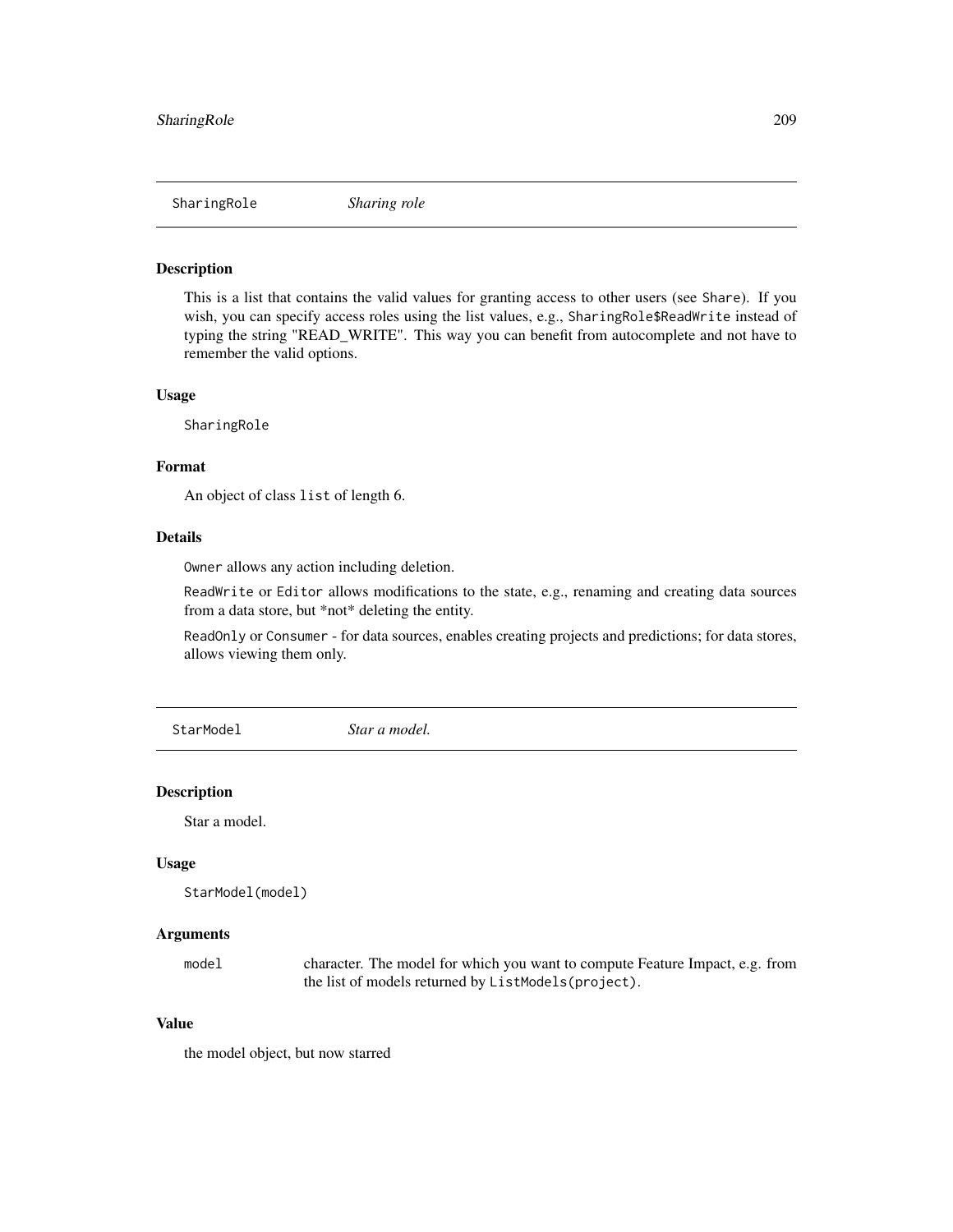## Examples

```
## Not run:
 projectId <- "59a5af20c80891534e3c2bde"
 modelId <- "5996f820af07fc605e81ead4"
 model <- GetModel(projectId, modelId)
 StarModel(model)
```
## End(Not run)

| StartNewAutoPilot | Starts autopilot on provided featurelist. Only one autopilot can be   |
|-------------------|-----------------------------------------------------------------------|
|                   | running at the time. That's why any ongoing autopilot on different    |
|                   | featurelist will be halted - modelling jobs in queue would not be af- |
|                   | fected but new jobs would not be added to queue by halted autopilot.  |

## Description

There is an error if autopilot is currently running on or has already finished running on the provided featurelist and also if project's target was not selected (via SetTarget).

## Usage

```
StartNewAutoPilot(project, featurelistId, mode = AutopilotMode$FullAuto)
```
## Arguments

| project       | character. Either $(1)$ a character string giving the unique alphanumeric identifier<br>for the project, or $(2)$ a list containing the element projected with this identifier. |
|---------------|---------------------------------------------------------------------------------------------------------------------------------------------------------------------------------|
| featurelistId | numeric. Specifies which feature list to use.                                                                                                                                   |
| mode          | character. The desired autopilot mode. Currently only AutopilotMode\$FullAuto<br>is supported.                                                                                  |

## Examples

```
## Not run:
 projectId <- "59a5af20c80891534e3c2bde"
 featureList <- CreateFeaturelist(projectId, "myFeaturelist", c("feature1", "feature2"))
 featurelistId <- featureList$featurelistId
 StartNewAutoPilot(projectId, featurelistId)
```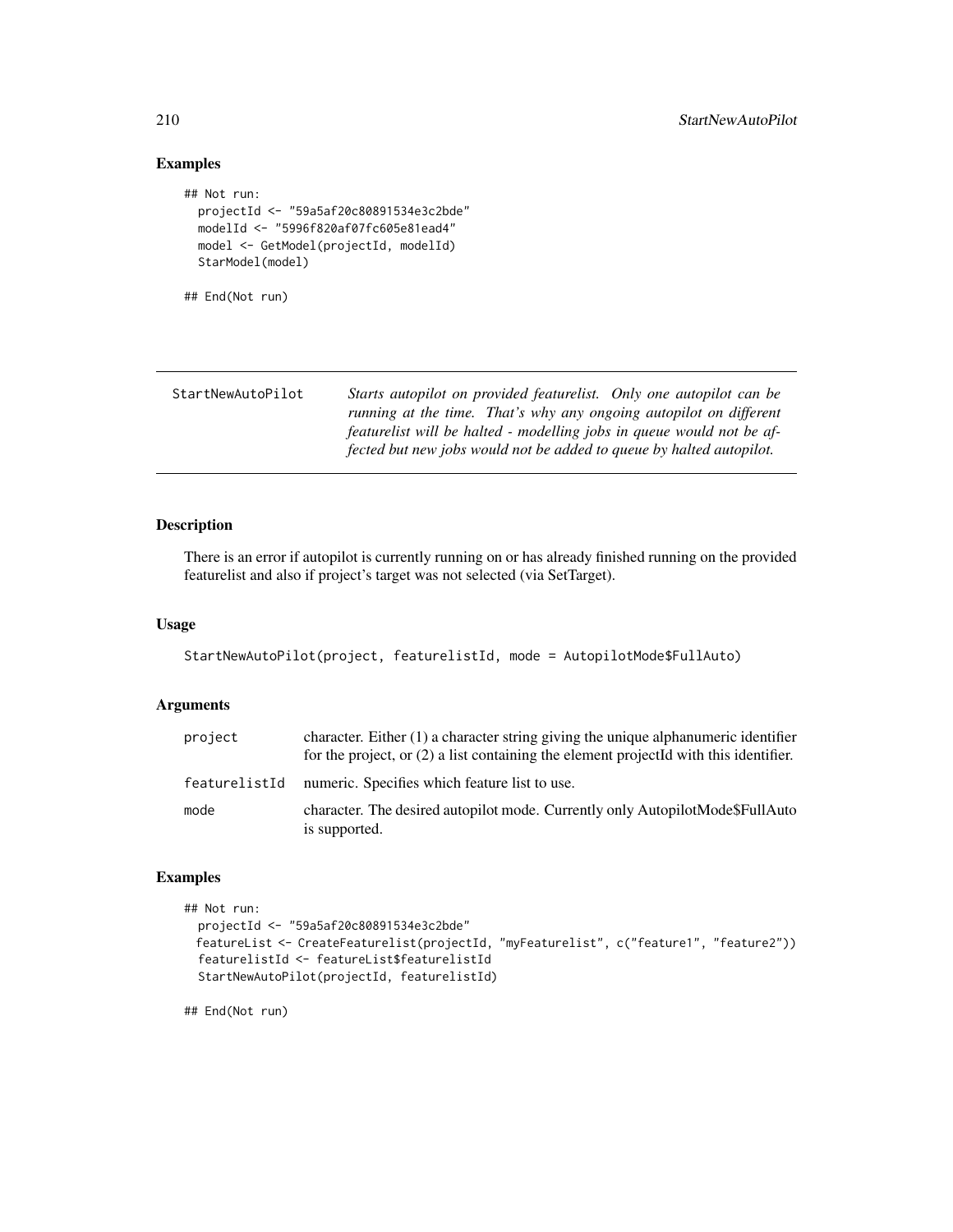#### **Description**

This function is a convenient shorthand to start a project and set the target. See SetupProject and SetTarget.

## Usage

```
StartProject(
  dataSource,
  projectName = NULL,
  target,
  metric = NULL,
  weights = NULL,partition = NULL,
  mode = NULL,seed = NULL,
  targetType = NULL,
  positiveClass = NULL,
  blueprintThreshold = NULL,
  responseCap = NULL,
  featurelistId = NULL,smartDownsampled = NULL,
  majorityDownsamplingRate = NULL,
  scaleoutModelingMode = NULL,
  accuracyOptimizedBlueprints = NULL,
  offset = NULL,
  exposure = NULL,
  eventsCount = NULL,
  monotonicIncreasingFeaturelistId = NULL,
  monotonicDecreasingFeaturelistId = NULL,
  onlyIncludeMonotonicBlueprints = FALSE,
  workerCount = NULL,
  wait = FALSE,checkInterval = 20,
  timeout = NULL,
  username = NULL,
  password = NULL,
  verbosity = 1,
  maxWait = 600\lambda
```
# Arguments

dataSource object. Either (a) the name of a CSV file, (b) a dataframe or (c) url to a publicly available file; in each case, this parameter identifies the source of the data from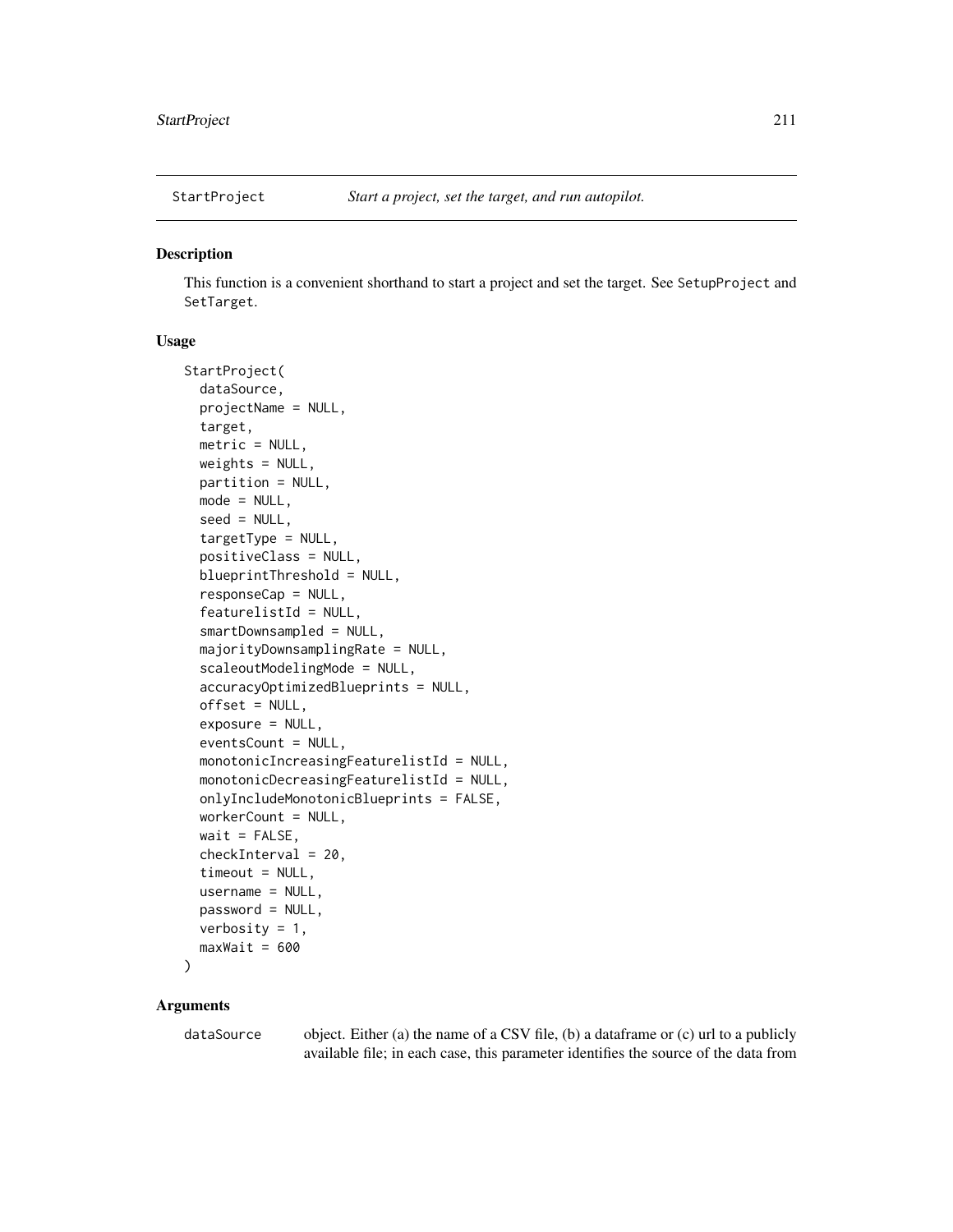|                          | which all project models will be built. See Details.                                                                                                                                                                                                                                                                                                                                                                                                |
|--------------------------|-----------------------------------------------------------------------------------------------------------------------------------------------------------------------------------------------------------------------------------------------------------------------------------------------------------------------------------------------------------------------------------------------------------------------------------------------------|
| projectName              | character. Optional. String specifying a project name.                                                                                                                                                                                                                                                                                                                                                                                              |
| target                   | character. String giving the name of the response variable to be predicted by all<br>project models.                                                                                                                                                                                                                                                                                                                                                |
| metric                   | character. Optional. String specifying the model fitting metric to be optimized; a<br>list of valid options for this parameter, which depends on both project and target,<br>may be obtained with the function GetValidMetrics.                                                                                                                                                                                                                     |
| weights                  | character. Optional. String specifying the name of the column from the model-<br>ing dataset to be used as weights in model fitting.                                                                                                                                                                                                                                                                                                                |
| partition                | partition. Optional. S3 object of class 'partition' whose elements specify a<br>valid partitioning scheme. See help for functions CreateGroupPartition, Cre-<br>ateRandomPartition, CreateStratifiedPartition, CreateUserPartition and Create-<br>DatetimePartitionSpecification.                                                                                                                                                                   |
| mode                     | character. Optional. Specifies the autopilot mode used to start the modeling<br>project; valid options are "auto" (fully automatic, the current DataRobot default,<br>obtained when mode = NULL), "manual" and "quick"                                                                                                                                                                                                                              |
| seed                     | integer. Optional. Seed for the random number generator used in creating ran-<br>dom partitions for model fitting.                                                                                                                                                                                                                                                                                                                                  |
| targetType               | character. Optional. Used to specify the targetType to use for a project. Valid<br>options are "Binary", "Multiclass", "Regression". Set to "Multiclass" to en-<br>able multiclass modeling. Otherwise, it can help to disambiguate, i.e. telling<br>DataRobot how to handle a numeric target with a few unique values that could<br>be used for either multiclass or regression. See TargetType for an easier way<br>to keep track of the options. |
| positiveClass            | character. Optional. Target variable value corresponding to a positive response<br>in binary classification problems.                                                                                                                                                                                                                                                                                                                               |
| blueprintThreshold       |                                                                                                                                                                                                                                                                                                                                                                                                                                                     |
|                          | integer. Optional. The maximum time (in hours) that any modeling blueprint is<br>allowed to run before being excluded from subsequent autopilot stages.                                                                                                                                                                                                                                                                                             |
| responseCap              | numeric. Optional. Floating point value, between 0.5 and 1.0, specifying a<br>capping limit for the response variable. The default value NULL corresponds to<br>an uncapped response, equivalent to response $Cap = 1.0$ .                                                                                                                                                                                                                          |
| featurelistId            | numeric. Specifies which feature list to use. If NULL (default), a default fea-<br>turelist is used.                                                                                                                                                                                                                                                                                                                                                |
| smartDownsampled         |                                                                                                                                                                                                                                                                                                                                                                                                                                                     |
|                          | logical. Optional. Whether to use smart downsampling to throw away excess<br>rows of the majority class. Only applicable to classification and zero-boosted<br>regression projects.                                                                                                                                                                                                                                                                 |
| majorityDownsamplingRate |                                                                                                                                                                                                                                                                                                                                                                                                                                                     |
|                          | numeric. Optional. Floating point value, between 0.0 and 100.0. The percentage<br>of the majority rows that should be kept. Specify only if using smart downsam-                                                                                                                                                                                                                                                                                    |
|                          | pling. May not cause the majority class to become smaller than the minority                                                                                                                                                                                                                                                                                                                                                                         |
|                          | class.                                                                                                                                                                                                                                                                                                                                                                                                                                              |
| scaleoutModelingMode     |                                                                                                                                                                                                                                                                                                                                                                                                                                                     |
|                          | character. Optional. Specifies the behavior of Scaleout models for the project.<br>Possible options are in ScaleoutModelingMode.                                                                                                                                                                                                                                                                                                                    |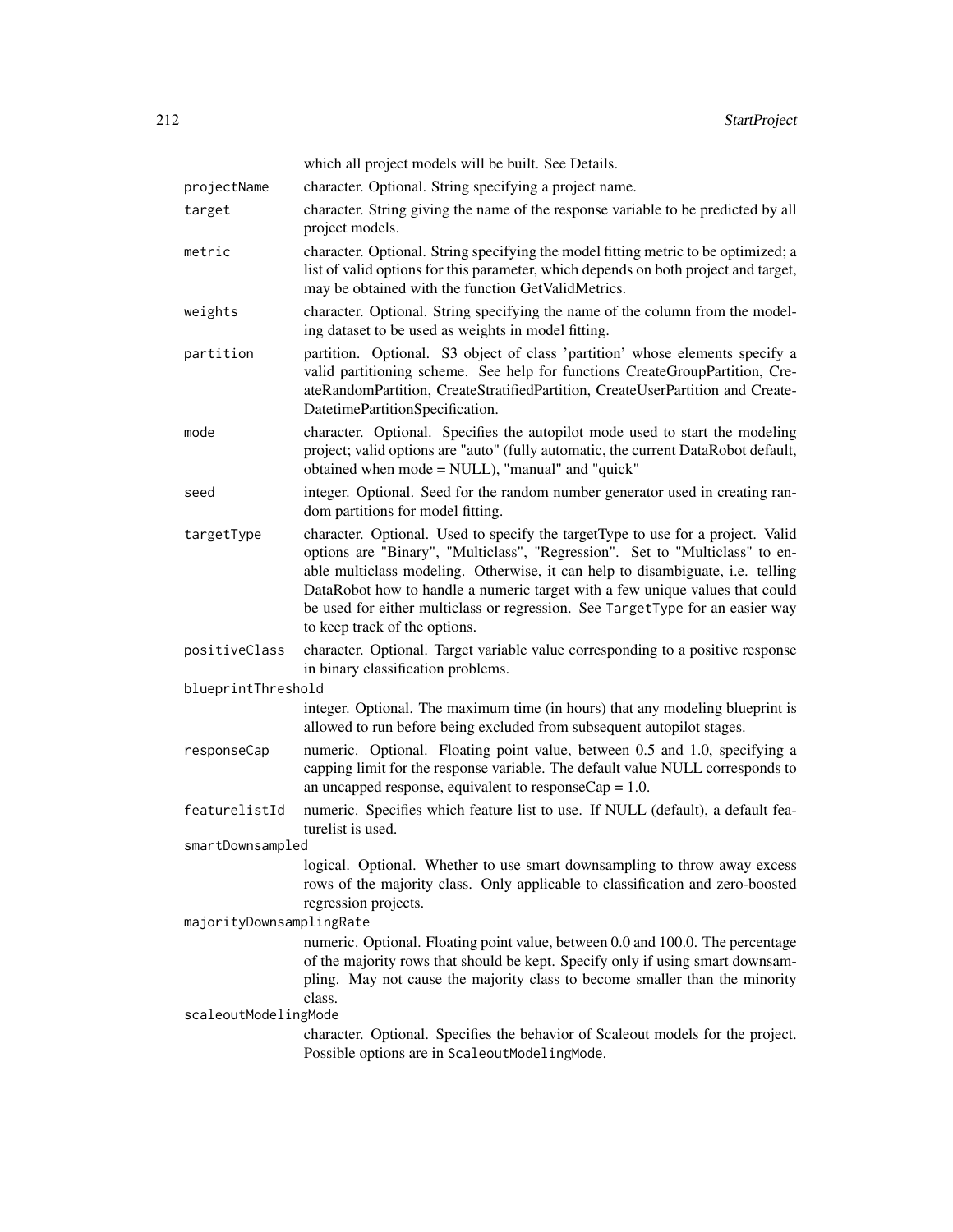• ScaleoutModelingMode\$Disabled will prevent scaleout models from running during autopilot and will prevent Scaleout models from showing up in blueprints. • ScaleoutModelingMode\$RepositoryOnly will prevent scaleout models from running during autopilot, but will make them available in blueprints to run manually. • ScaleoutModelingMode\$Autopilot will run scaleout models during autopilot and will make them available in blueprints. Note that scaleout models are only supported in the Hadoop environment with the correct corresponding user permission set. accuracyOptimizedBlueprints

> logical. Optional. When enabled, accuracy optimized blueprints will run in autopilot for the project. These are longer-running model blueprints that provide increased accuracy over normal blueprints that run during autopilot.

offset character. Optional. Vector of the names of the columns containing the offset of each row.

```
exposure character. Optional. The name of a column containing the exposure of each row.
```
eventsCount character. Optional. The name of a column specifying the events count.

monotonicIncreasingFeaturelistId

character. Optional. The id of the featurelist that defines the set of features with a monotonically increasing relationship to the target. If NULL (default), no such constraints are enforced. When specified, this will set a default for the project that can be overridden at model submission time if desired. The featurelist itself can also be passed as this parameter.

monotonicDecreasingFeaturelistId

character. Optional. The id of the featurelist that defines the set of features with a monotonically decreasing relationship to the target. If NULL (default), no such constraints are enforced. When specified, this will set a default for the project that can be overridden at model submission time if desired. The featurelist itself can also be passed as this parameter.

onlyIncludeMonotonicBlueprints

logical. Optional. When TRUE, only blueprints that support enforcing monotonic constraints will be available in the project or selected for the autopilot.

- workerCount integer. The number of workers to run (default 2). Use "max" to set to the maximum number of workers available.
- wait logical. If TRUE, invokes WaitForAutopilot to block execution until the autopilot is complete.
- checkInterval numeric. Optional. Maximum wait (in seconds) between checks that Autopilot is finished. Defaults to 20.
- timeout numeric. Optional. Time (in seconds) after which to give up (Default is no timeout). There is an error if Autopilot is not finished before timing out.
- username character. The username to use for authentication to the database.
- password character. The password to use for authentication to the database.
- verbosity numeric. Optional. 0 is silent, 1 or more displays information about progress. Default is 1.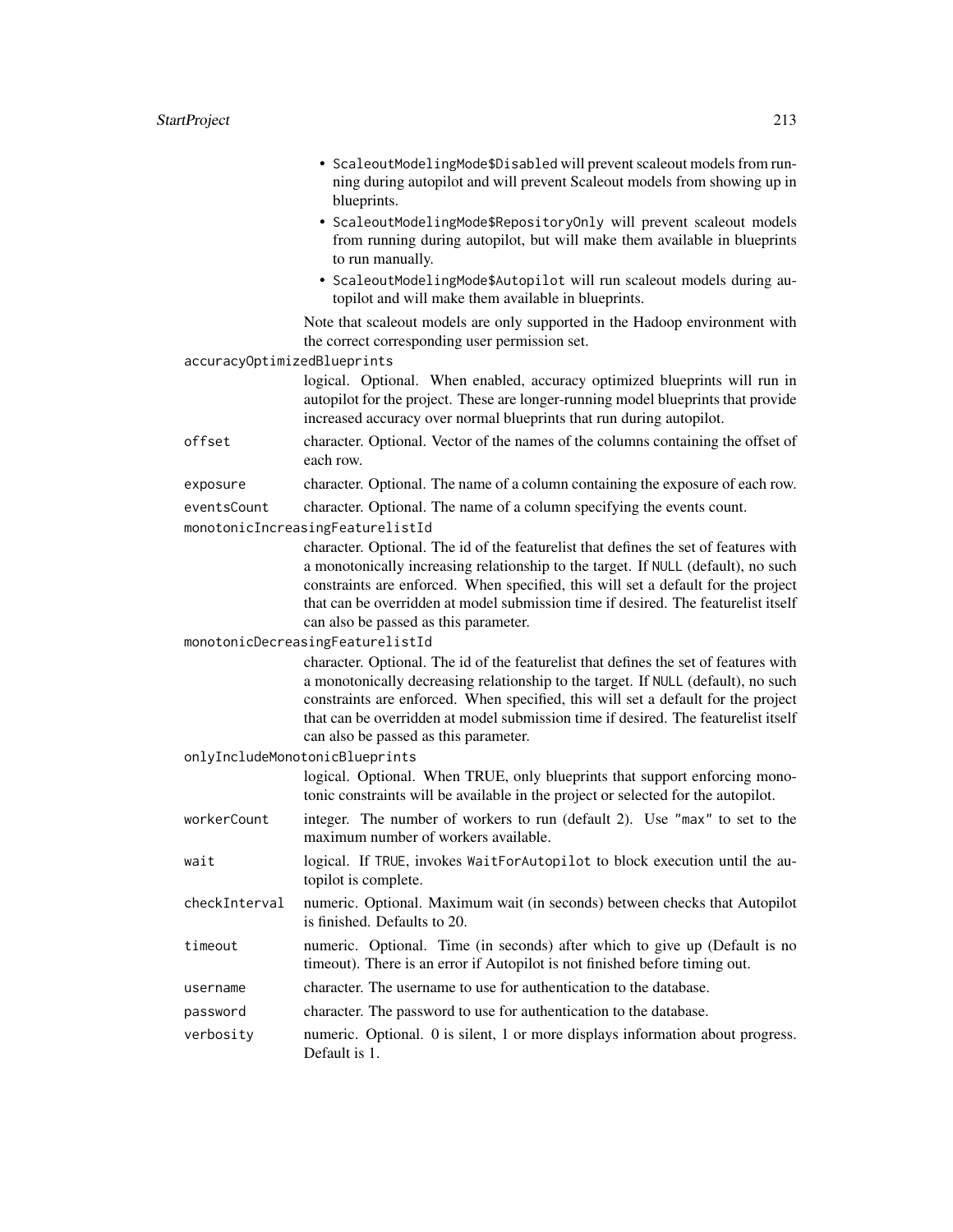maxWait integer. Specifies how many seconds to wait for the server to finish analyzing the target and begin the modeling process. If the process takes longer than this parameter specifies, execution will stop (but the server will continue to process the request).

## Examples

```
## Not run:
 projectId <- "59a5af20c80891534e3c2bde"
 StartProject(iris,
               projectName = "iris",
               target = "Species",
               targetType = TargetType$Multiclass)
```
## End(Not run)

| StartRetryWaiter | Creates a waiter function that can be used in a loop while trying some |
|------------------|------------------------------------------------------------------------|
|                  | task many times. The waiter sleeps while waiting to try again, with    |
|                  | sleep times determined by exponential back-off.                        |

#### Description

Creates a waiter function that can be used in a loop while trying some task many times. The waiter sleeps while waiting to try again, with sleep times determined by exponential back-off.

#### Usage

```
StartRetryWaiter(timeout = NULL, delay = 0.1, maxdelay = 1)
```
### Arguments

| timeout  | integer. How long (in seconds) to keep trying before timing out (NULL means<br>no timeout) |
|----------|--------------------------------------------------------------------------------------------|
| delav    | integer. Initial delay between tries (in seconds).                                         |
| maxdelay | integer. Maximum delay (in seconds) between tries.                                         |

## Value

function which gets the waiter status. This function returns a list with these items: /itemize /item index numeric. How many times we have waited. /item secondsWaited numeric. How long (in seconds) since we started the timer. /item stillTrying logical. Whether we should keep trying or give up (logical)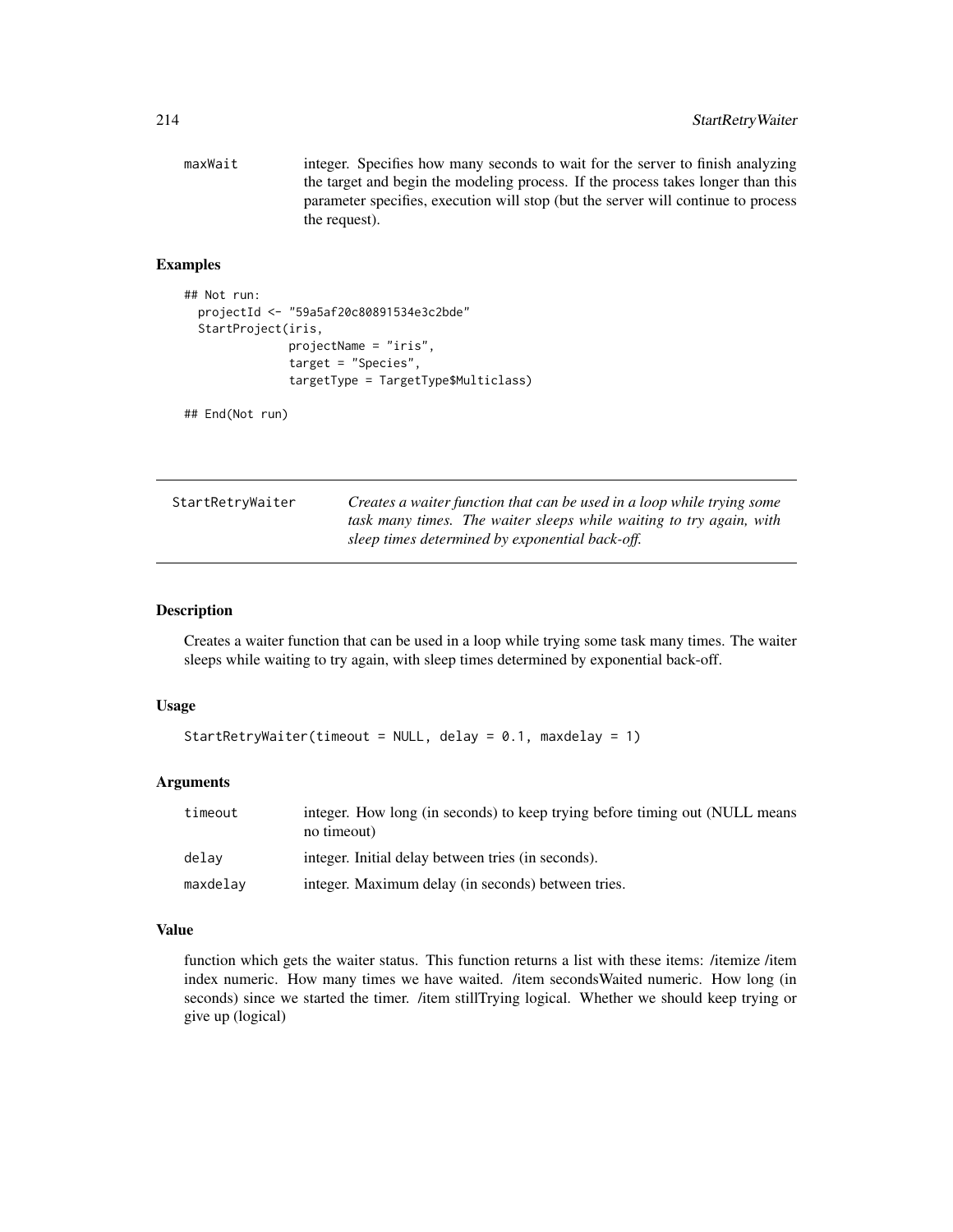StartTuningSession *Create a function to initiate hyperparameter tuning for a particular model.*

## Description

The advanced tuning feature allows you to manually set model parameters and override the DataRobot default selections.

#### Usage

```
StartTuningSession(model)
```
#### Arguments

model dataRobotModel. A DataRobot model object to get tuning parameters for.

#### Value

A function that can be used to tune the model. The function will take model, the model object to tune, and will have individual arguments for each tunable hyperparameter that are each set to the default value for that hyperparameter. Furthermore, the function takes tuningDescription which can be used to describe the hyperparameter tuning taking place for future reference. The function itself will return a job ID that can be used to get the tuned model.

## See Also

RunInteractiveTuning

#### Examples

```
## Not run:
 projectId <- "59a5af20c80891534e3c2bde"
 modelId <- "5996f820af07fc605e81ead4"
 myXGBModel <- GetModel(projectId, modelId)
 RunTune <- StartTuningSession(myXGBModel)
 tuningJob <- RunTune(myXGBModel, colsample_bytree = 0.4, colsample_bylevel = 0.8)
 tunedModel <- GetModelFromJobId(projectId, tuningJob)
```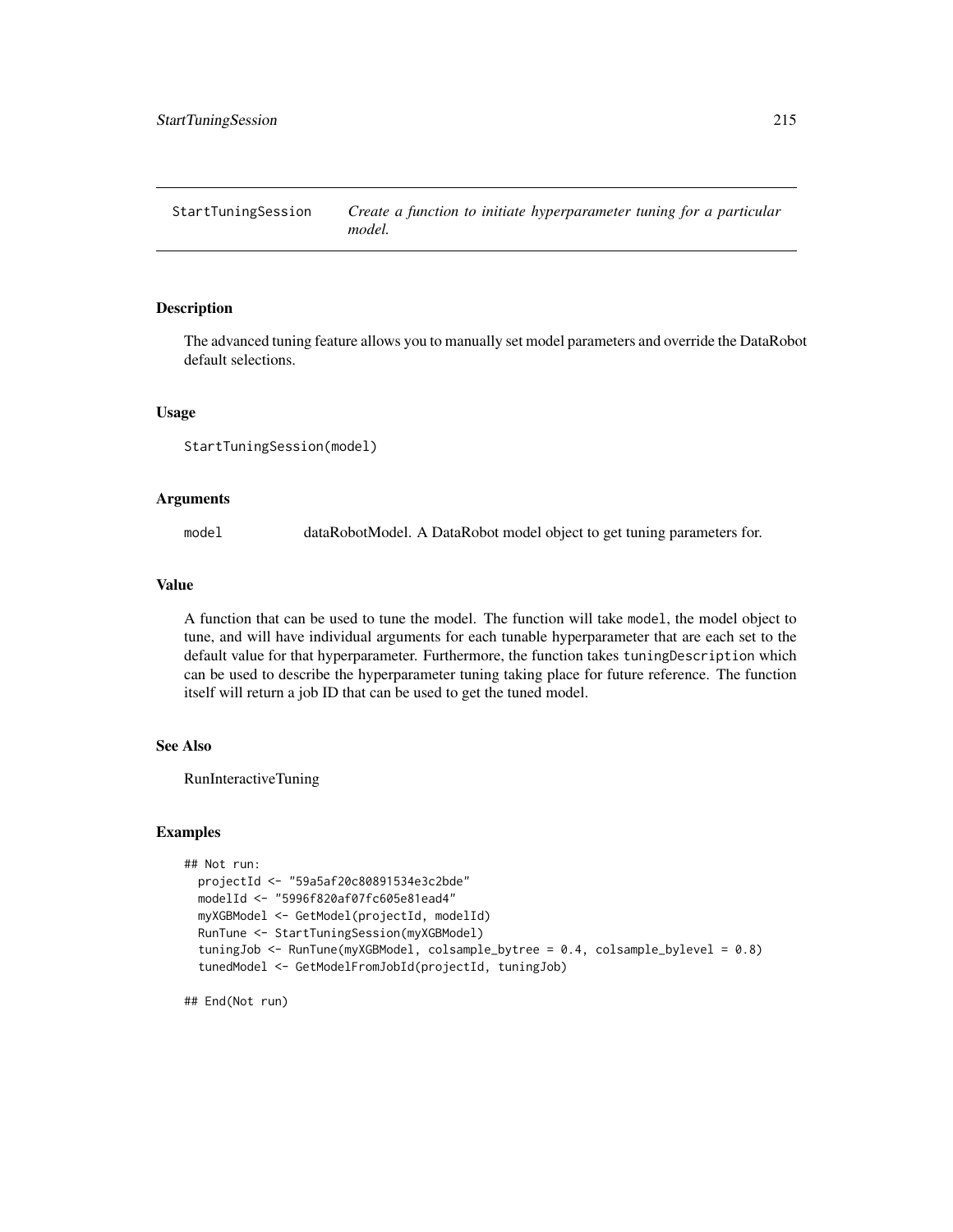#### Description

Convert a function into a single string for DataRobot

#### Usage

Stringify(functionToConvert, dputFile = tempfile())

#### Arguments

functionToConvert function. The function to convert to a string. dputFile character. Optional. A filepath to sink dput into.

summary.dataRobotModel

*DataRobot S3 object methods for R's generic summary function*

#### Description

These functions extend R's generic summary function to the DataRobot S3 object classes dataRobot-Model, dataRobotProject, listOfBlueprints, listOfFeaturelists, listOfModels, and projectSummaryList.

### Usage

```
## S3 method for class 'dataRobotModel'
summary(object, ...)
## S3 method for class 'dataRobotProject'
summary(object, ...)
## S3 method for class 'listOfBlueprints'
summary(object, nList = 6, ...)
## S3 method for class 'listOfFeaturelists'
summary(object, nList = 6, ...)
## S3 method for class 'listOfModels'
summary(object, nList = 6, ...)
## S3 method for class 'projectSummaryList'
summary(object, nList = 6, ...)
```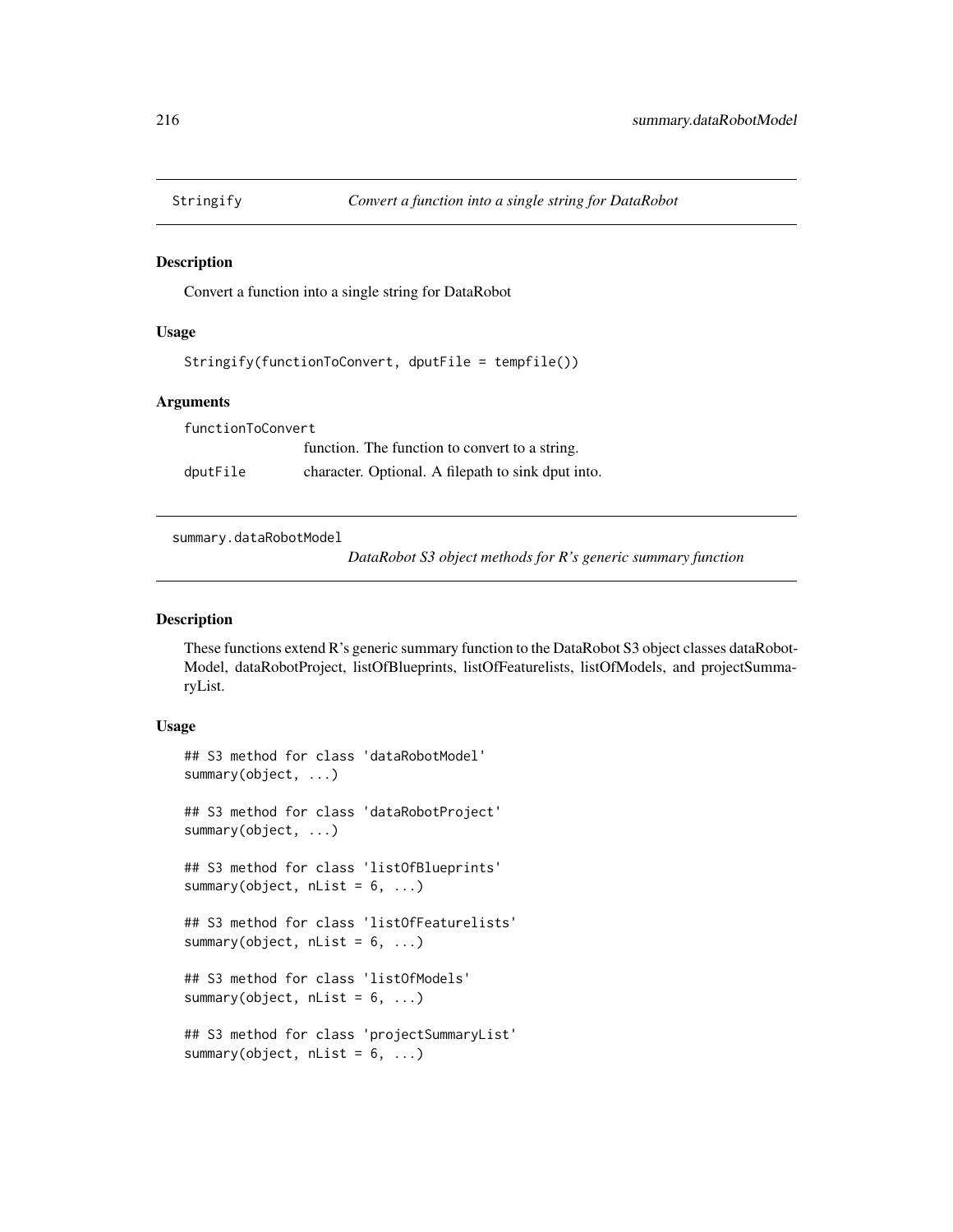#### **Arguments**

| object   | The S3 object to be summarized.                                                                                                                                                  |
|----------|----------------------------------------------------------------------------------------------------------------------------------------------------------------------------------|
| $\cdots$ | list. Not currently used.                                                                                                                                                        |
| nList    | integer. For the 'listOf' class objects, the first nList elements of the list are<br>summarized in the data frame in the second element of the list returned by the<br>function. |

# Value

An object-specific summary: for objects of class dataRobotModel and dataRobotProject, this summary is a character vector giving key characteristics of the model or project, respectively; for the other object classes, the value is a two-element list where the first element is a brief summary character string and the second element is a more detailed dataframe with nList elements. The summary of object has the following components: modelType, expandedModel (constructed from modelType and processes), modelId, blueprintId, and projectId.

#### Examples

```
## Not run:
 projectId <- "59a5af20c80891534e3c2bde"
 modelId <- "5996f820af07fc605e81ead4"
 model <- GetModel(projectId, modelId)
 summary(model)
## End(Not run)
## Not run:
 projectId <- "59a5af20c80891534e3c2bde"
 project <- GetProject(projectId)
 summary(project)
## End(Not run)
## Not run:
 projectId <- "59a5af20c80891534e3c2bde"
 blueprints <- ListBlueprints(projectId)
 summary(blueprints)
## End(Not run)
## Not run:
 projectId <- "59a5af20c80891534e3c2bde"
 featureList <- CreateFeaturelist(projectId, "myFeaturelist", c("feature1", "feature2"))
 summary(featureList)
## End(Not run)
## Not run:
 projectId <- "59a5af20c80891534e3c2bde"
 models <- ListModels(projectId)
 summary(models)
## End(Not run)
## Not run:
 projectSummary <- ListProjects()
```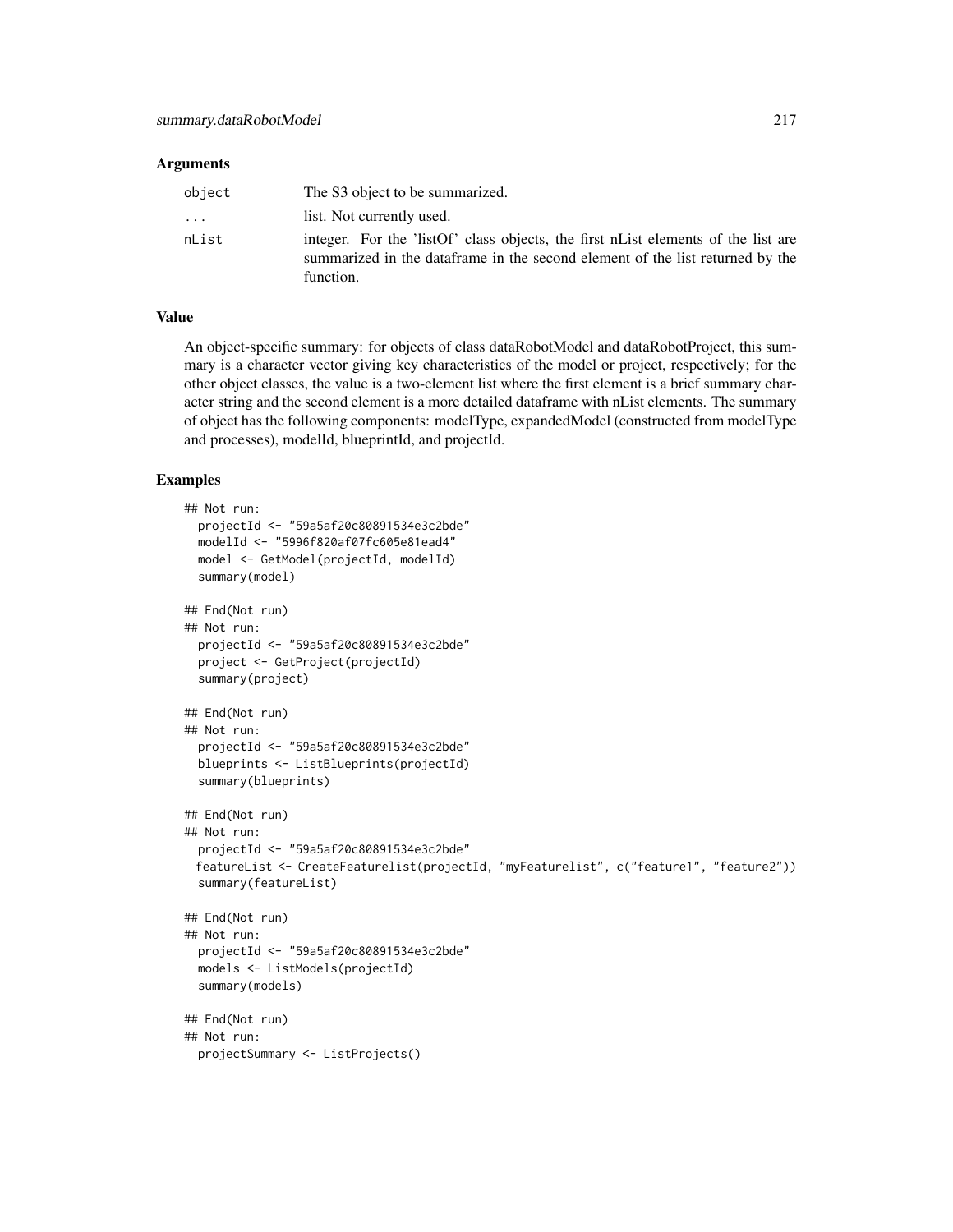```
summary(projectSummary)
```
## End(Not run)

# summary.listOfDataRobotTuningParameters

*Summarize the list of tuning parameters available for a model.*

#### Description

Summarize the list of tuning parameters available for a model.

# Usage

```
## S3 method for class 'listOfDataRobotTuningParameters'
summary(object, ...)
```
#### Arguments

| object                  | list. The list of tuning parameters to summarize.                              |
|-------------------------|--------------------------------------------------------------------------------|
| $\cdot$ $\cdot$ $\cdot$ | list. Extra parameters that are ignored. Used to allow S3 inheritance to work. |

#### Value

A data.frame detailing the following about each tuning parameter:

- name character. The name of the tuning parameter.
- current character. The current searched values of that parameter.
- default character. The default value of that parameter.
- constraint character. A short description of the possible values that parameter can take.

#### Examples

```
## Not run:
 projectId <- "59a5af20c80891534e3c2bde"
 modelId <- "5996f820af07fc605e81ead4"
 model <- GetModel(projectId, modelId)
 summary(GetTuningParameters(model))
```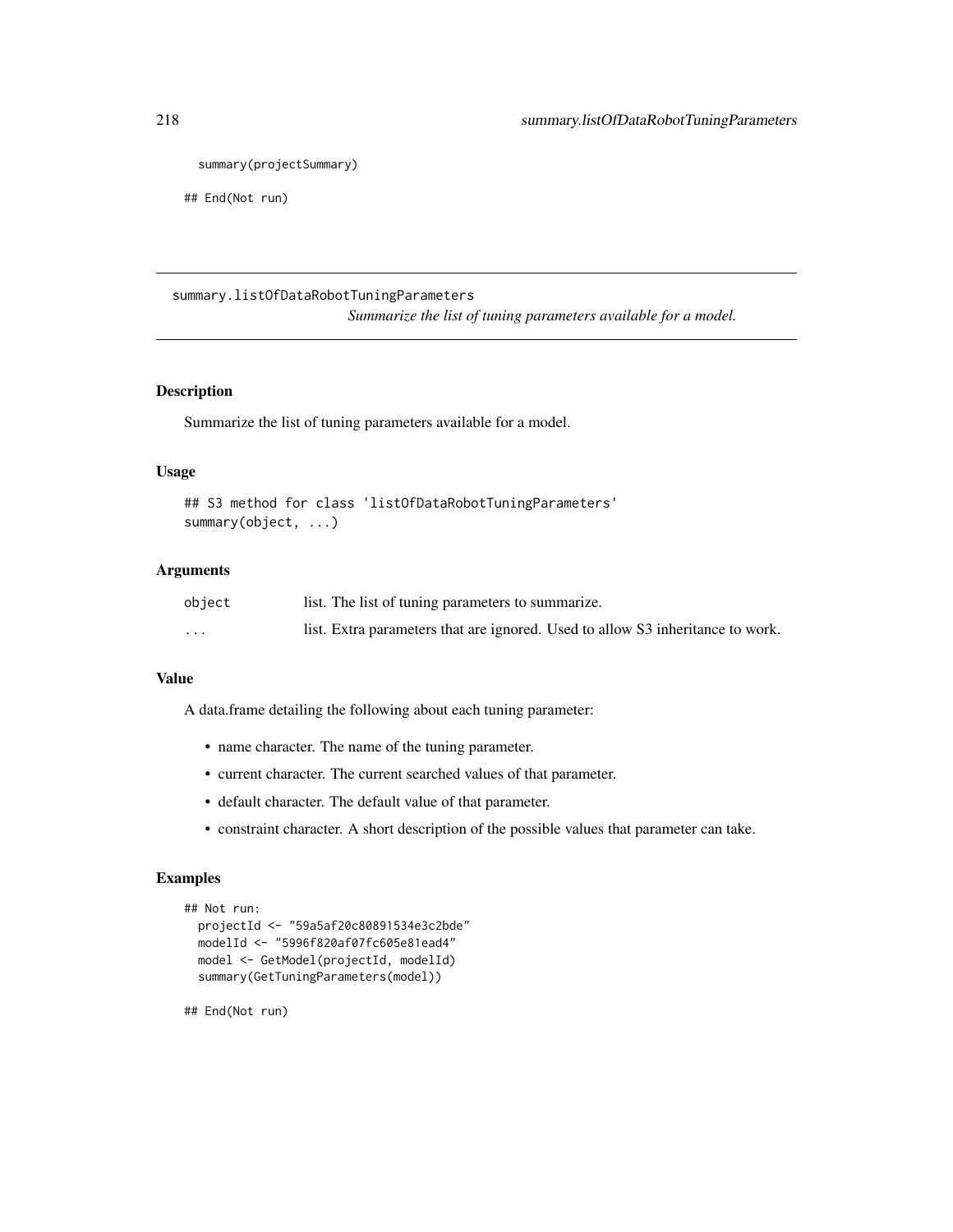<span id="page-218-0"></span>TargetLeakageType *Target leakage report values*

#### Description

Target leakage report values

# Usage

TargetLeakageType

#### Format

An object of class list of length 4.

TargetType *Target Type modes*

# Description

This is a list that contains the valid values for the Target Types

#### Usage

TargetType

#### Format

An object of class list of length 3.

TestDataStore *Test the database connection to the data store.*

# Description

Test the database connection to the data store.

# Usage

TestDataStore(dataStoreId, username, password)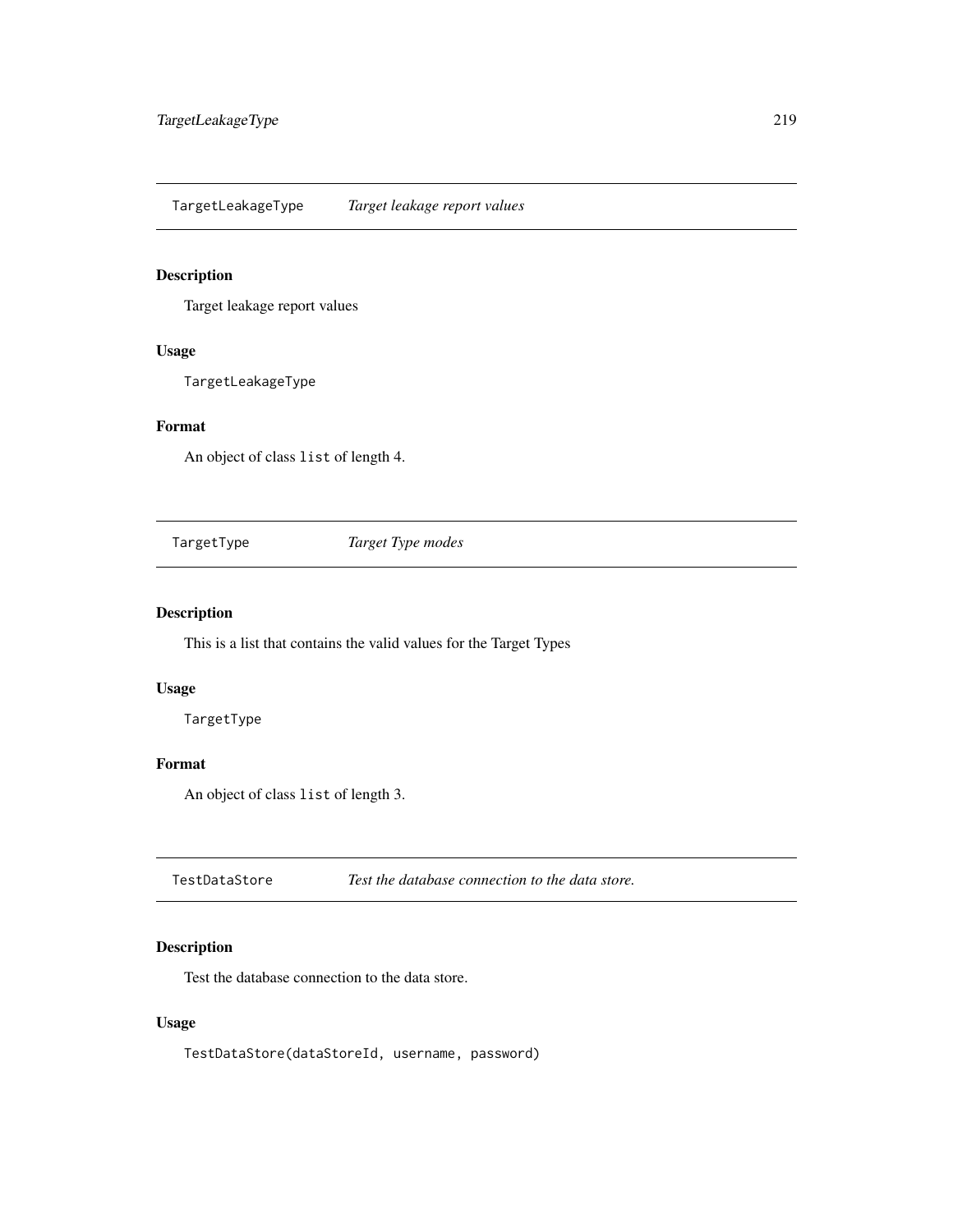# <span id="page-219-0"></span>Arguments

| dataStoreId | character. The ID of the data store to update.                                                                                            |
|-------------|-------------------------------------------------------------------------------------------------------------------------------------------|
| username    | character. The username to use for authentication to the database.                                                                        |
| password    | character. The password to use for authentication to the database. The password<br>is encrypted at server side and never saved or stored. |

#### Value

TRUE if successful, otherwise it will error.

#### Examples

```
## Not run:
dataStoreId <- "5c1303269300d900016b41a7"
TestDataStore(dataStoreId, username = "myUser", password = "mySecurePass129")
```
## End(Not run)

TimeUnits *Time units*

# Description

Time units

# Usage

TimeUnits

# Format

An object of class list of length 8.

ToggleStarForModel *Star a model if it is unstarred, otherwise unstar the model.*

# Description

Star a model if it is unstarred, otherwise unstar the model.

# Usage

ToggleStarForModel(model)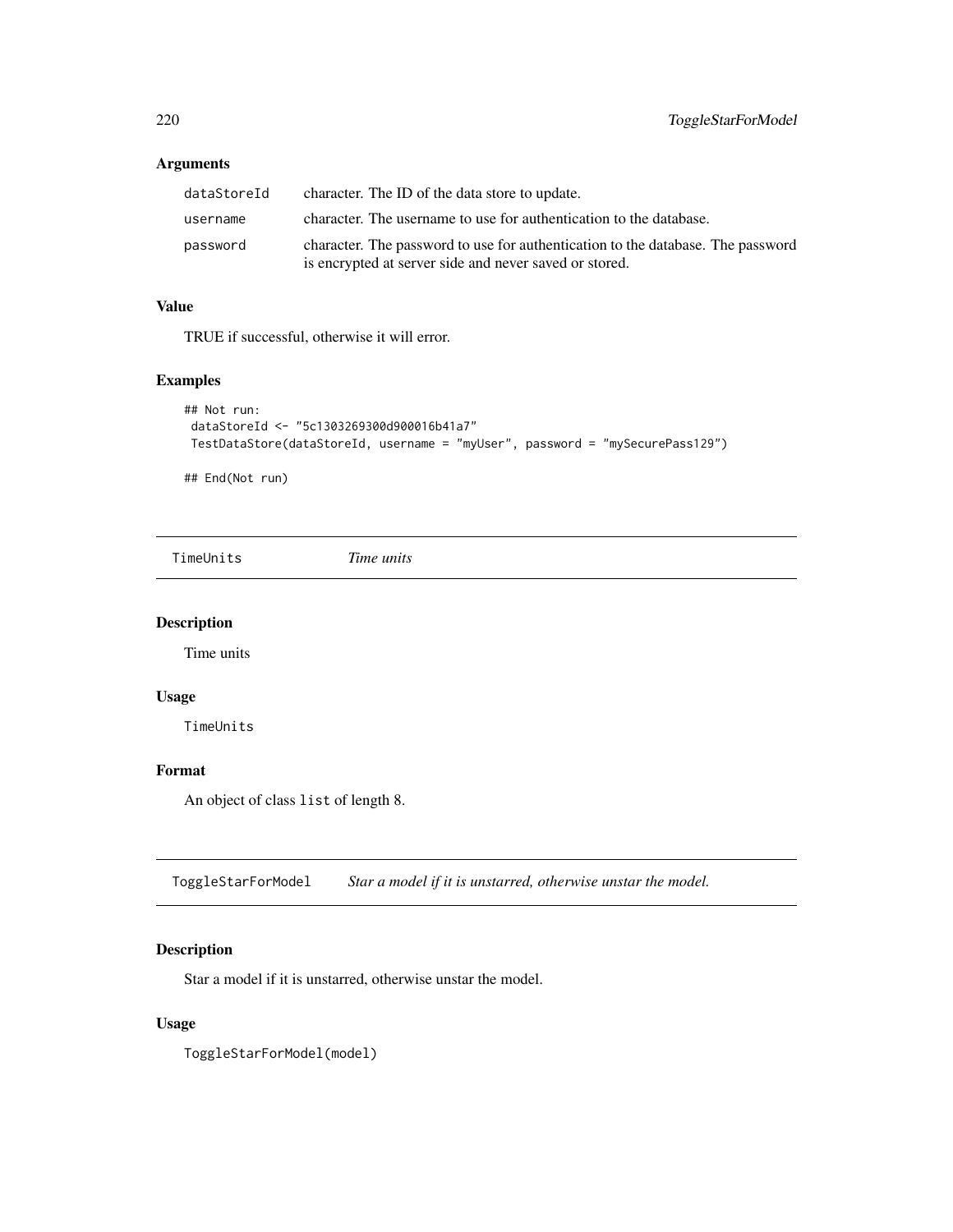# <span id="page-220-0"></span>TreatAsExponential 221

#### Arguments

| model | character. The model for which you want to compute Feature Impact, e.g. from |
|-------|------------------------------------------------------------------------------|
|       | the list of models returned by ListModels (project).                         |

#### Value

the model object, but now starred if unstarred or unstarred if starred.

# Examples

```
## Not run:
  projectId <- "59a5af20c80891534e3c2bde"
  modelId <- "5996f820af07fc605e81ead4"
  model <- GetModel(projectId, modelId)
  ToggleStarForModel(model)
```
## End(Not run)

TreatAsExponential *Treat as exponential*

#### Description

Treat as exponential

#### Usage

TreatAsExponential

# Format

An object of class list of length 3.

TryingToSubmitNull *Checks to see if we are trying to submit 'NULL' as a value.*

#### Description

Checks to see if we are trying to submit 'NULL' as a value.

#### Usage

```
TryingToSubmitNull(body)
```
# Arguments

body list. The body to check for NULL.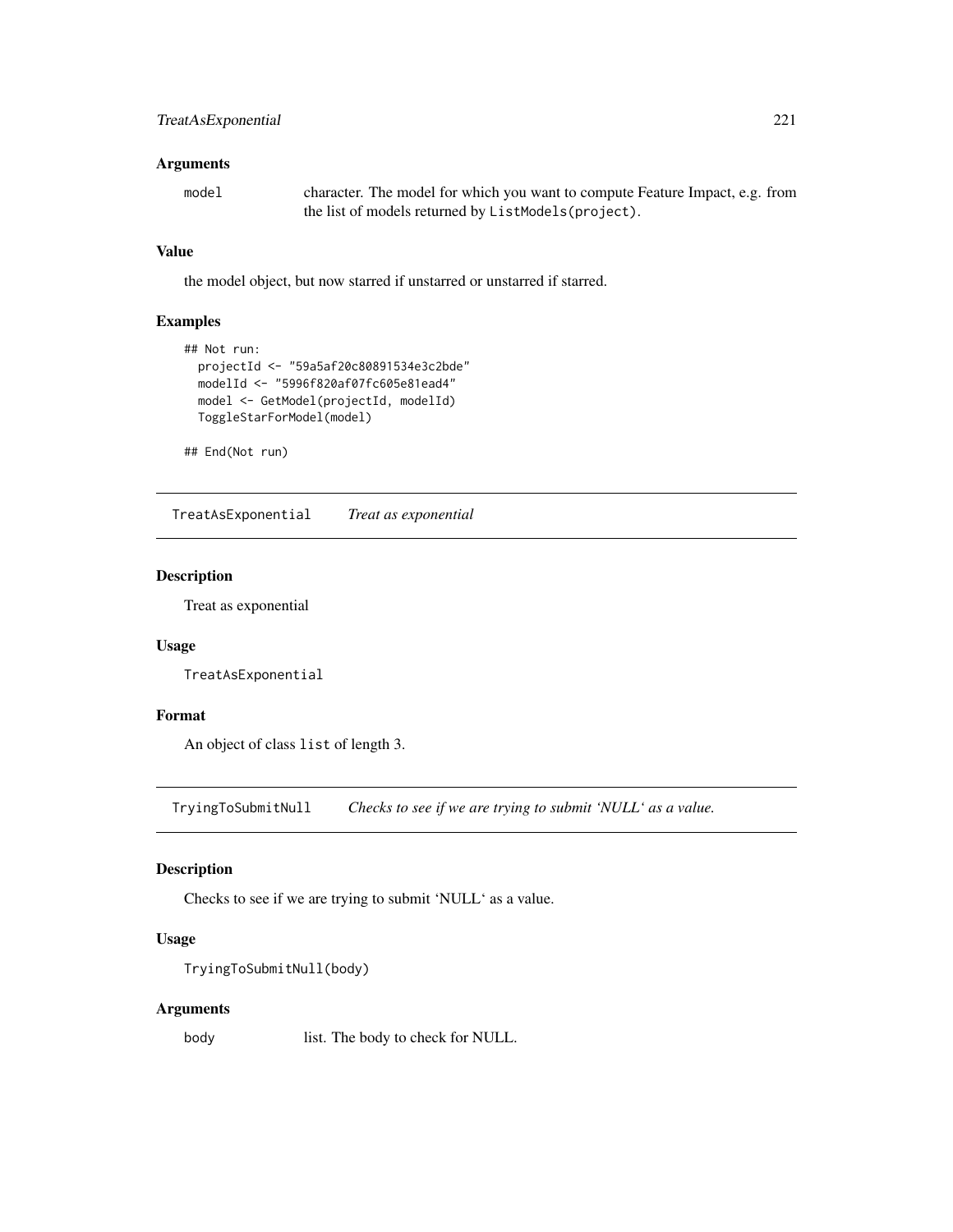<span id="page-221-0"></span>

#### Description

This function unpauses the modeling queue for a specified DataRobot project.

#### Usage

```
UnpauseQueue(project)
```
#### Arguments

```
project character. Either (1) a character string giving the unique alphanumeric identifier
                  for the project, or (2) a list containing the element projectId with this identifier.
```
# Examples

```
## Not run:
 projectId <- "59a5af20c80891534e3c2bde"
 UnpauseQueue(projectId)
```
## End(Not run)

UnstarModel *Unstar a model.*

#### Description

Unstar a model.

#### Usage

```
UnstarModel(model)
```
#### Arguments

model character. The model for which you want to compute Feature Impact, e.g. from the list of models returned by ListModels(project).

#### Value

the model object, but now unstarred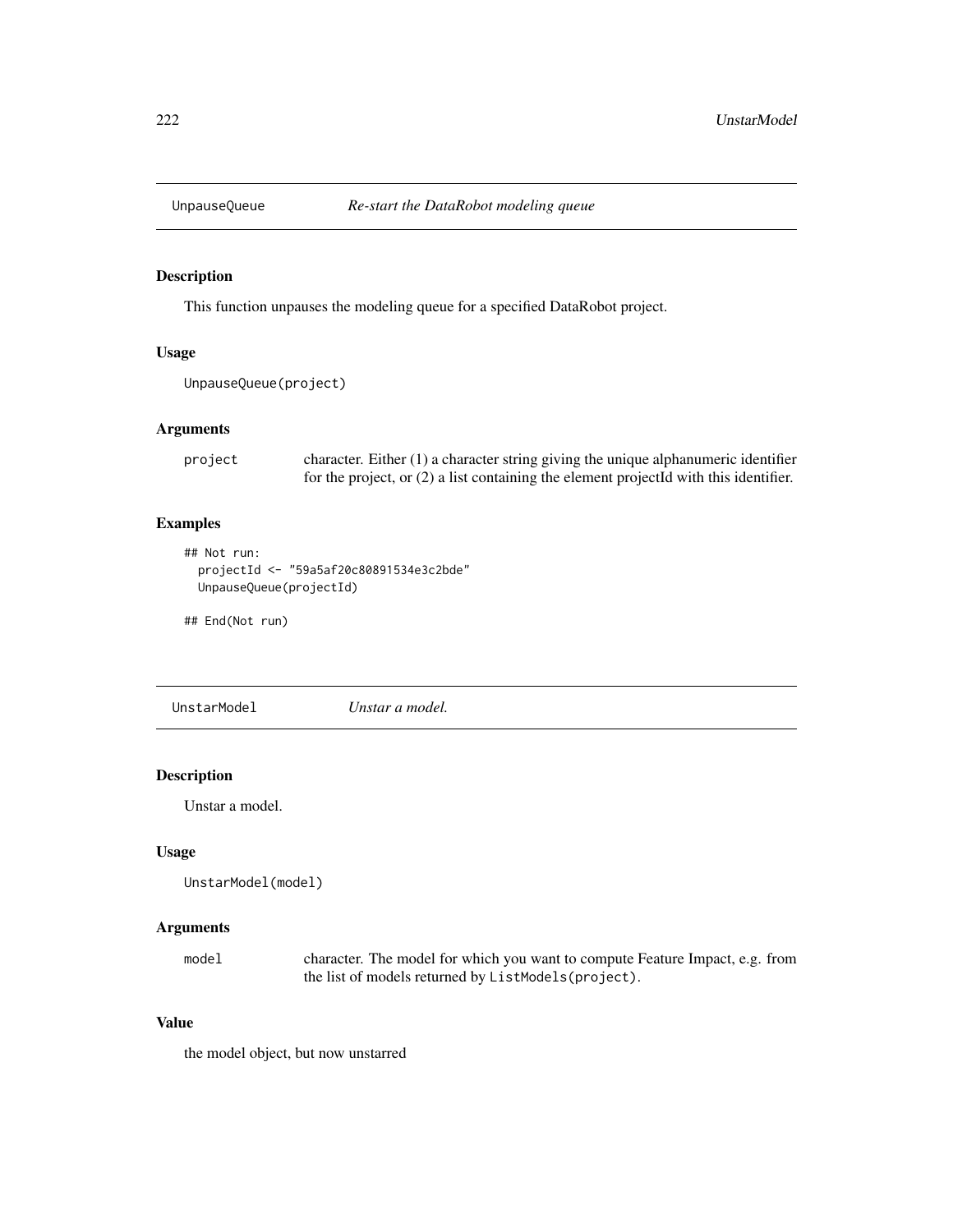# <span id="page-222-0"></span>UpdateAccess 223

# Examples

```
## Not run:
 projectId <- "59a5af20c80891534e3c2bde"
 modelId <- "5996f820af07fc605e81ead4"
 model <- GetModel(projectId, modelId)
 UnstarModel(model)
```
## End(Not run)

# UpdateAccess *Update access to a particular object.*

#### Description

Update access to a particular object.

#### Usage

UpdateAccess(object, access)

#### Arguments

| object | object. The shared object to inspect access for.                                         |
|--------|------------------------------------------------------------------------------------------|
| access | dataRobotAccessList. A list specifying access given to all users. See ListSharingAccess. |

# Examples

```
## Not run:
dataStoreId <- "5c1303269300d900016b41a7"
dataStore <- GetDataStore(dataStoreId)
access <- ListSharingAccess(dataStore)
# Remove access from the first user and grant it to foo@foo.com instead.
access[[1]]$username <- "foo@foo.com"
UpdateAccess(dataStore, access)
# Change access to a Read Only role.
access[[1]]$role <- SharingRole$ReadOnly
UpdateAccess(dataStore, access)
```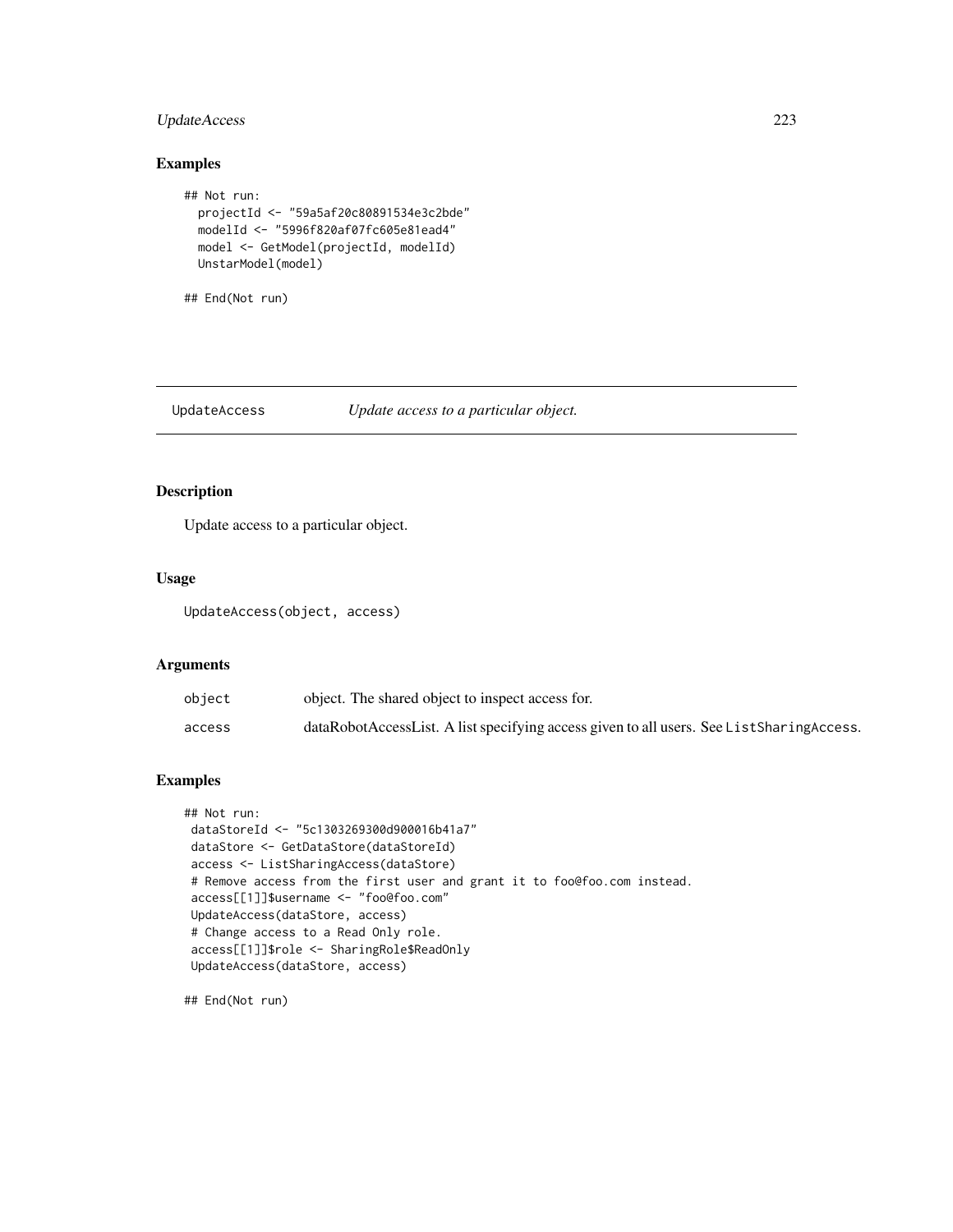<span id="page-223-0"></span>UpdateCalendar *Update a calendar*

# Description

Currently supports changing the name of a calendar.

# Usage

```
UpdateCalendar(calendarId, name = NULL)
```
# Arguments

| calendarId | character. The ID of the calendar to retrieve. |
|------------|------------------------------------------------|
| name       | character. The new name to name the calendar.  |

# Value

An S3 object of class "dataRobotCalendar"

# Examples

```
## Not run:
  calendarId <- "5da75da31fb4a45b8a815a53"
  UpdateCalendar(calendarId, name = "New name for calendar")
```
## End(Not run)

UpdateComplianceDocTemplate

*Update the name or sections of an existing doc template.*

# Description

Note that default templates cannot be updated.

#### Usage

```
UpdateComplianceDocTemplate(templateId, name = NULL, sections = NULL)
```
# Arguments

| templateId | character. The ID of the template to update.                                |
|------------|-----------------------------------------------------------------------------|
| name       | character. Optional. A new name to identify the compliance doc template by. |
| sections   | list. Optional. Section definitions for the compliance template.            |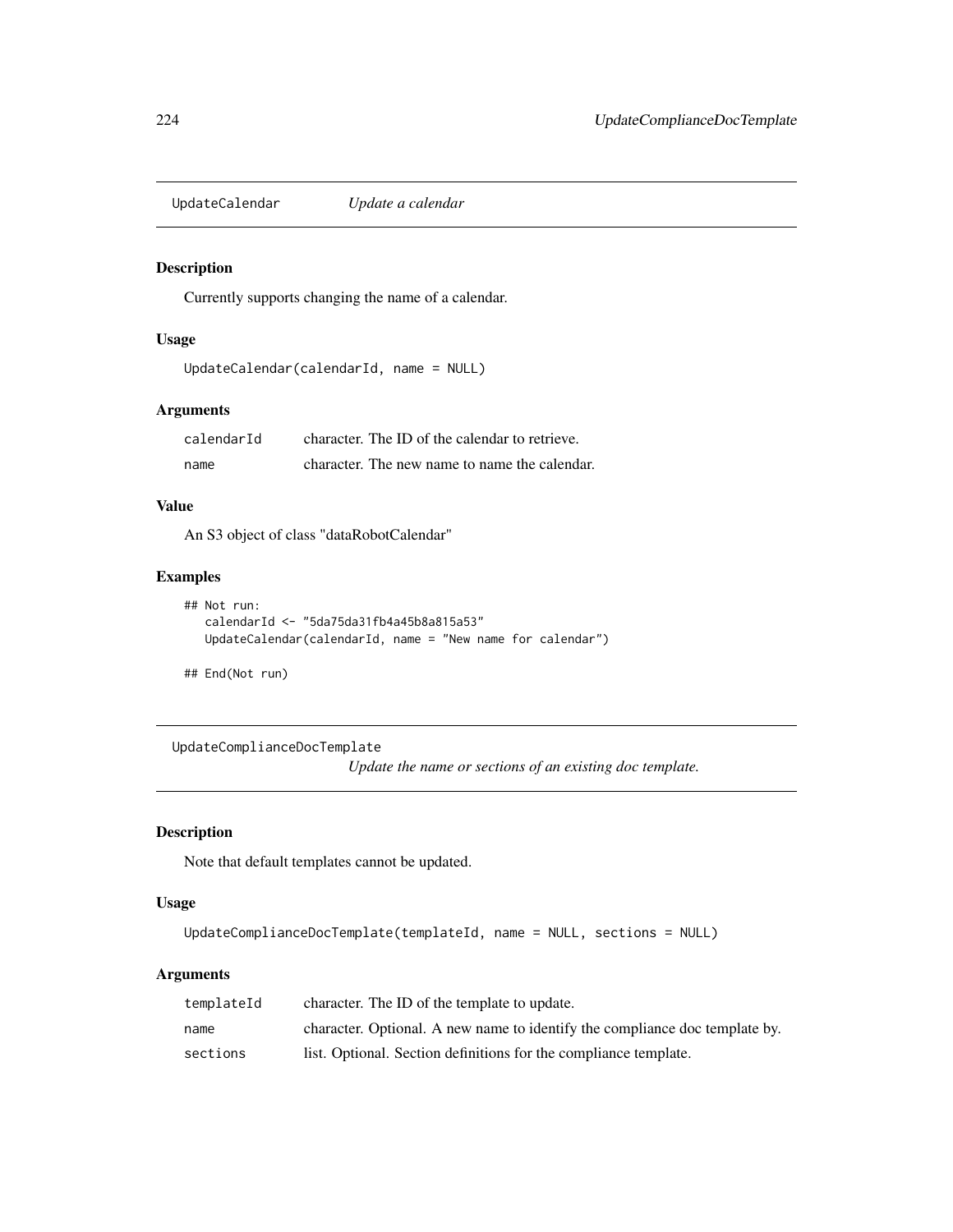# <span id="page-224-0"></span>UpdateDataSource 225

# Value

The updated compliance doc template object.

# Examples

```
## Not run:
sections <- list(list("title" = "Missing Values Report",
                      "highlightedText" = "NOTICE",
                      "regularText" = paste("This dataset had a lot of Missing Values."
                                            "See the chart below: {{missingValues}}"),
                      "type" = "user"),
                 list("title" = "Blueprints",
                     "regularText" = "{{blueprintDiagram}} /n Blueprint for this model",
                      "type" = "user"))
 templateId <- "5cf85080d9436e5c310c796d"
 UpdateComplianceDocTemplate(templateId, name = "newName", sections = sections)
```
## End(Not run)

UpdateDataSource *Update a data store.*

#### Description

Update a data store.

#### Usage

```
UpdateDataSource(
  dataSourceId,
  canonicalName = NULL,
  dataStoreId = NULL,
  query = NULL,table = NULL,
  schema = NULL,
 partitionColumn = NULL,
  fetchSize = NULL
)
```
# Arguments

| dataSourceId | character. The ID of the data store to update.                             |
|--------------|----------------------------------------------------------------------------|
|              | canonicalName character. The user-friendly name of the data source.        |
| dataStoreId  | character. The ID of the data store to connect to.                         |
| query        | character. A query to execute on the data store to get the data. Optional. |
| table        | character. The specified database table. Optional.                         |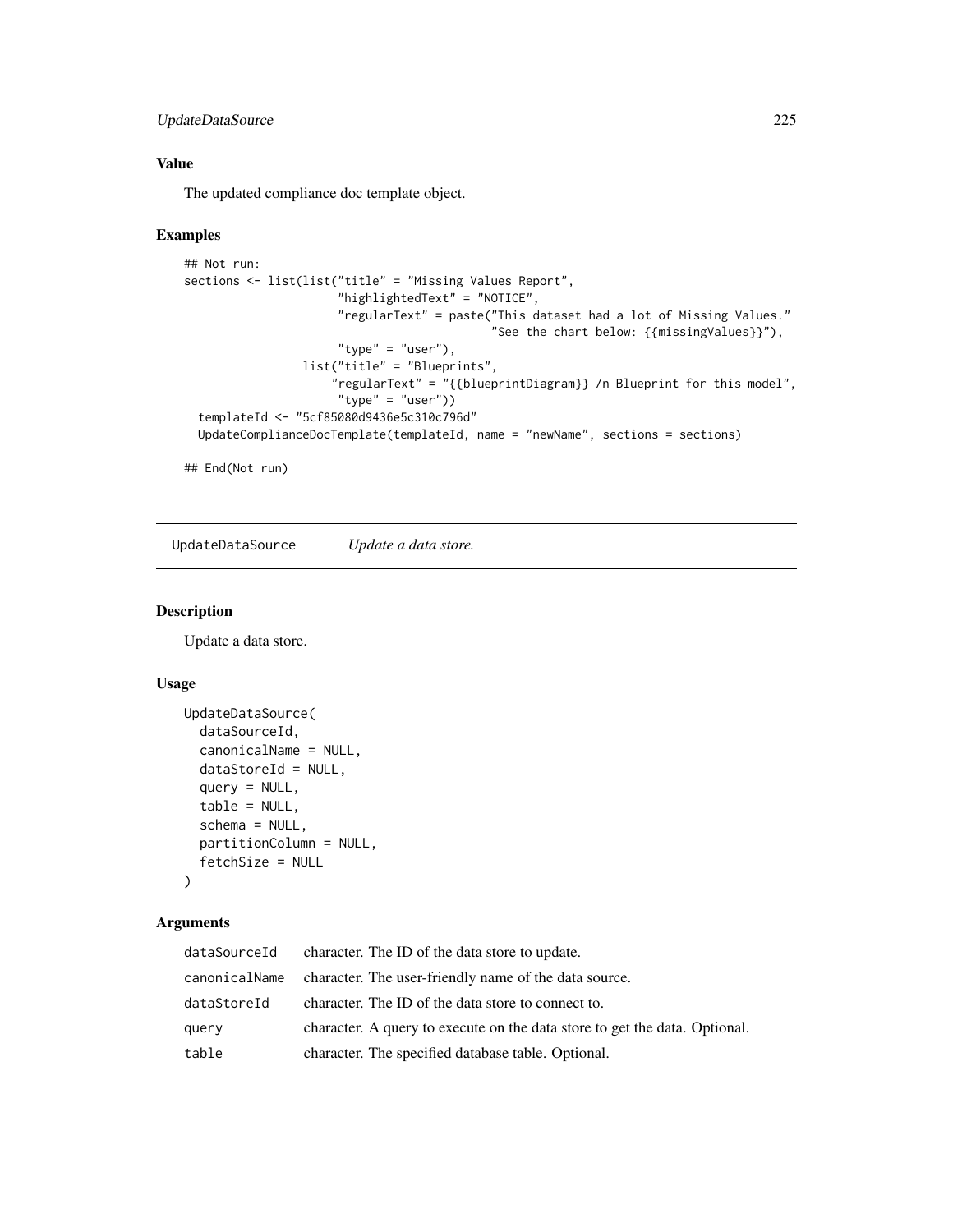<span id="page-225-0"></span>

| schema          | character. The specified database schema. Optional.                                                                                                        |  |
|-----------------|------------------------------------------------------------------------------------------------------------------------------------------------------------|--|
| partitionColumn |                                                                                                                                                            |  |
|                 | character. The name of the partition column. Optional.                                                                                                     |  |
| fetchSize       | integer, a user specified fetch size in the range [1, 20000]. Optional, By default<br>a fetch Size will be assigned to balance throughput and memory usage |  |

# Examples

```
## Not run:
 dataSourceId <- "5c1303269300d900016b41a7"
 UpdateDataSource(dataSourceId, canonicalName = "Different Name")
```
## End(Not run)

UpdateDataStore *Update a data store.*

# Description

Update a data store.

#### Usage

```
UpdateDataStore(
  dataStoreId,
  canonicalName = NULL,
  driverId = NULL,jdbcUr1 = NULL)
```
#### Arguments

| dataStoreId | character. The ID of the data store to update.                     |
|-------------|--------------------------------------------------------------------|
|             | canonicalName character. The user-friendly name of the data store. |
| driverId    | character. The ID of the driver to use.                            |
| jdbcUrl     | character. The full JDBC url.                                      |

#### Examples

```
## Not run:
dataStoreId <- "5c1303269300d900016b41a7"
UpdateDataStore(dataStoreId, canonicalName = "Different Name")
## End(Not run)
```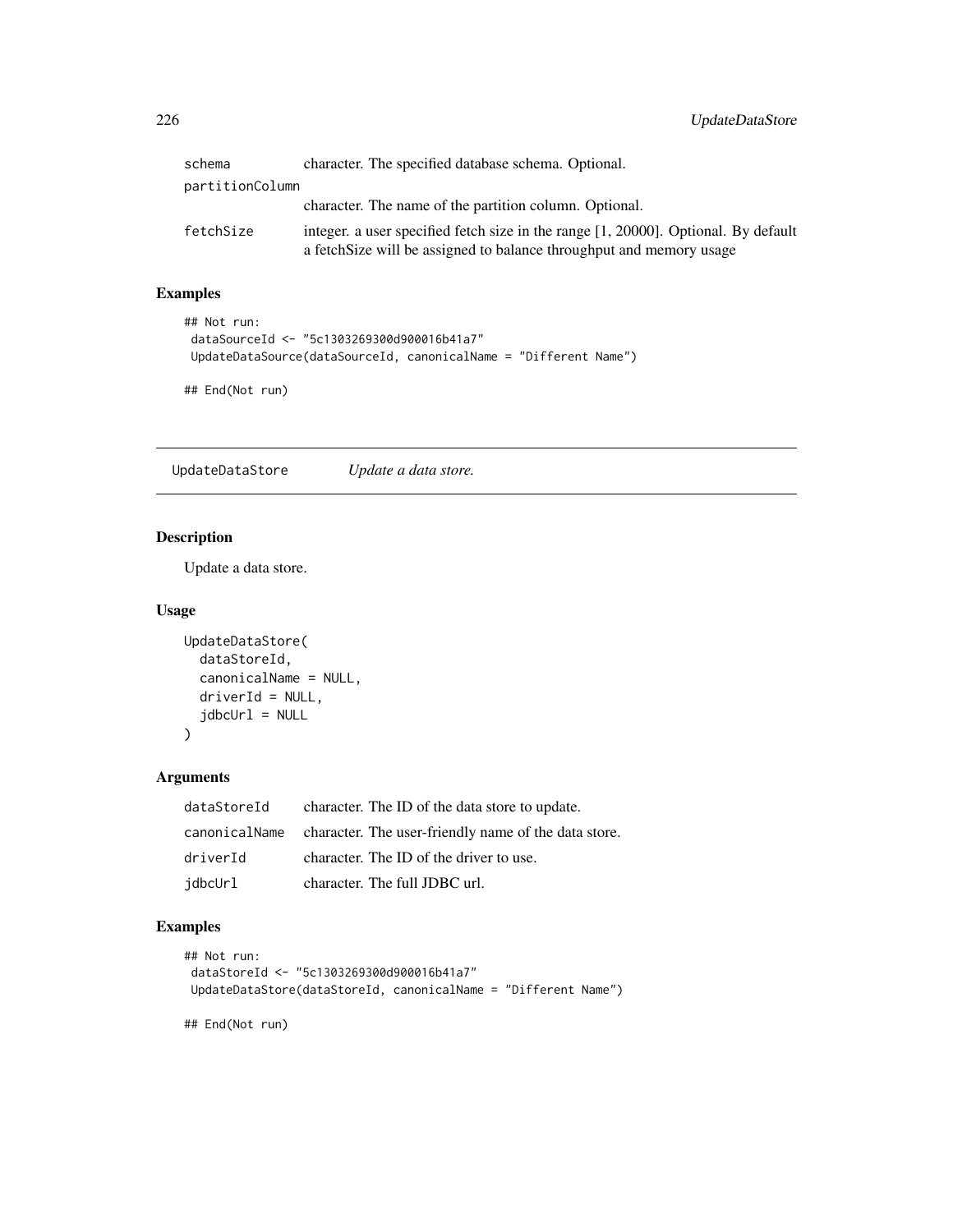<span id="page-226-0"></span>UpdateDeploymentDriftTrackingSettings *Update drift tracking settings for a deployment.*

### Description

Update drift tracking settings for a deployment.

#### Usage

```
UpdateDeploymentDriftTrackingSettings(
  deploymentId,
  targetDriftEnabled = NULL,
  featureDriftEnabled = NULL,
  maxWait = 600)
```
#### Arguments

|                     | deploymentId character. The ID of the deployment.                                |
|---------------------|----------------------------------------------------------------------------------|
| targetDriftEnabled  |                                                                                  |
|                     | logical. Optional. Set to TRUE to enable target drift. Set to FALSE to disable.  |
| featureDriftEnabled |                                                                                  |
|                     | logical. Optional. Set to TRUE to enable feature drift. Set to FALSE to disable. |
| maxWait             | integer. How long to wait (in seconds) for the computation to complete before    |
|                     | returning a timeout error? (Default 600 seconds)                                 |

# Value

A list with the following information on drift tracking:

- associationId
- predictionIntervals list. A list with two keys:
	- enabled. 'TRUE' if prediction intervals are enabled and 'FALSE' otherwise.
	- percentiles list. A list of percentiles, if prediction intervals are enabled.
- targetDrift list. A list with one key, 'enabled', which is 'TRUE' if target drift is enabled, and 'FALSE' otherwise.
- featureDrift list. A list with one key, 'enabled', which is 'TRUE' if feature drift is enabled, and 'FALSE' otherwise.

#### Examples

```
## Not run:
 deploymentId <- "5e319d2e422fbd6b58a5edad"
 UpdateDeploymentDriftTrackingSettings(deploymentId, targetDriftEnabled = TRUE)
```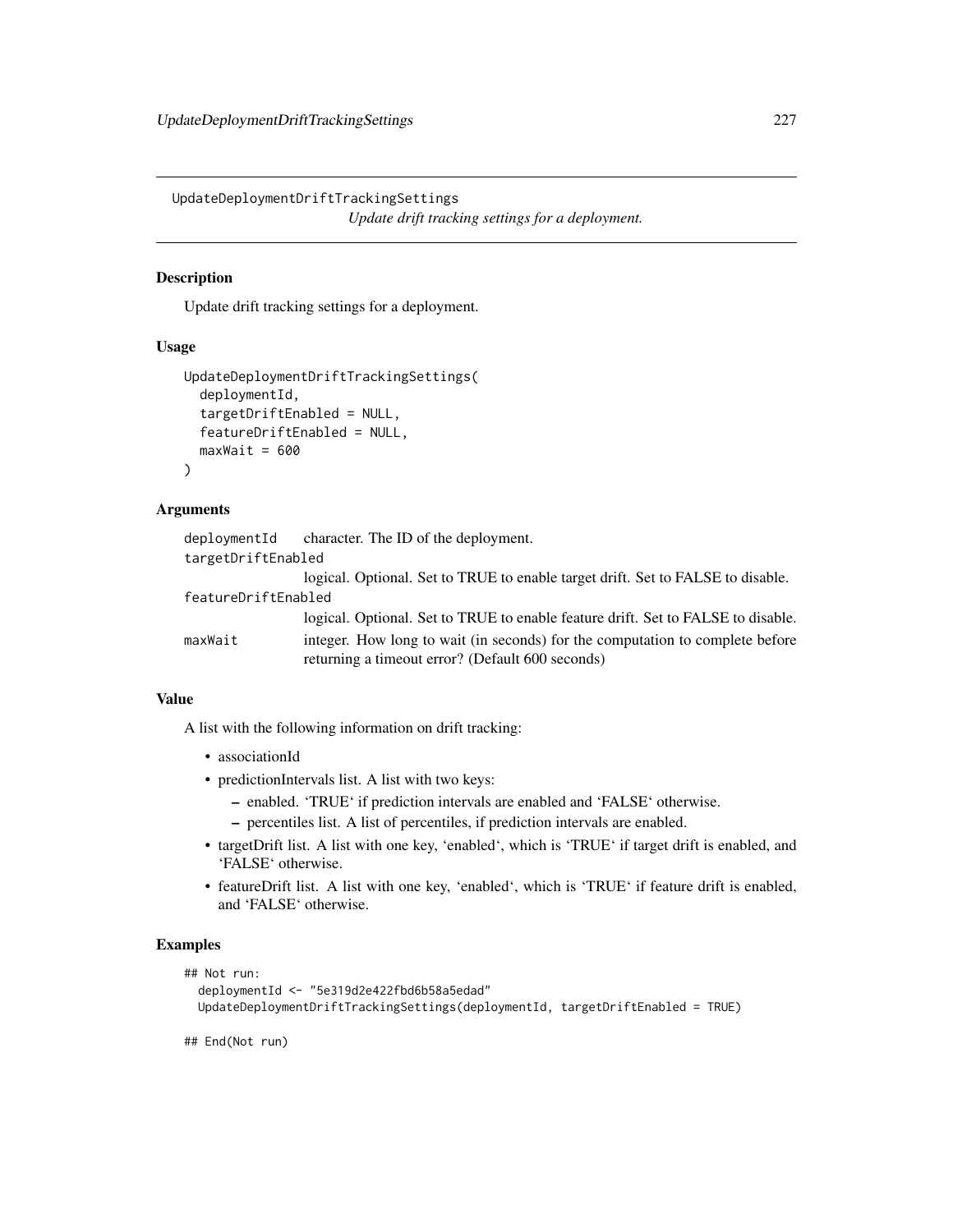<span id="page-227-0"></span>UpdateFeaturelist *Update a featurelist*

#### Description

Updates a featurelist to change the name or description.

# Usage

```
UpdateFeaturelist(featurelist, listName = NULL, description = NULL)
```
#### Arguments

| featurelist | list. The featurelist to delete.                                 |
|-------------|------------------------------------------------------------------|
| listName    | character. String identifying the new featurelist to be created. |
| description | character. A user-friendly description to give a featurelist.    |

#### Value

A list with the following four elements describing the featurelist created:

featurelistId Character string giving the unique alphanumeric identifier for the new featurelist.

projectId Character string giving the projectId identifying the project to which the featurelist was added.

features Character vector with the names of the variables included in the new featurelist.

name Character string giving the name of the new featurelist.

UpdateModelingFeaturelist

*Update a modeling featurelist*

# Description

Updates a modeling featurelist to change the name or description.

#### Usage

```
UpdateModelingFeaturelist(featurelist, listName = NULL, description = NULL)
```
#### Arguments

| featurelist | list. The modeling featurelist to delete.                        |
|-------------|------------------------------------------------------------------|
| listName    | character. String identifying the new featurelist to be created. |
| description | character. A user-friendly description to give a featurelist.    |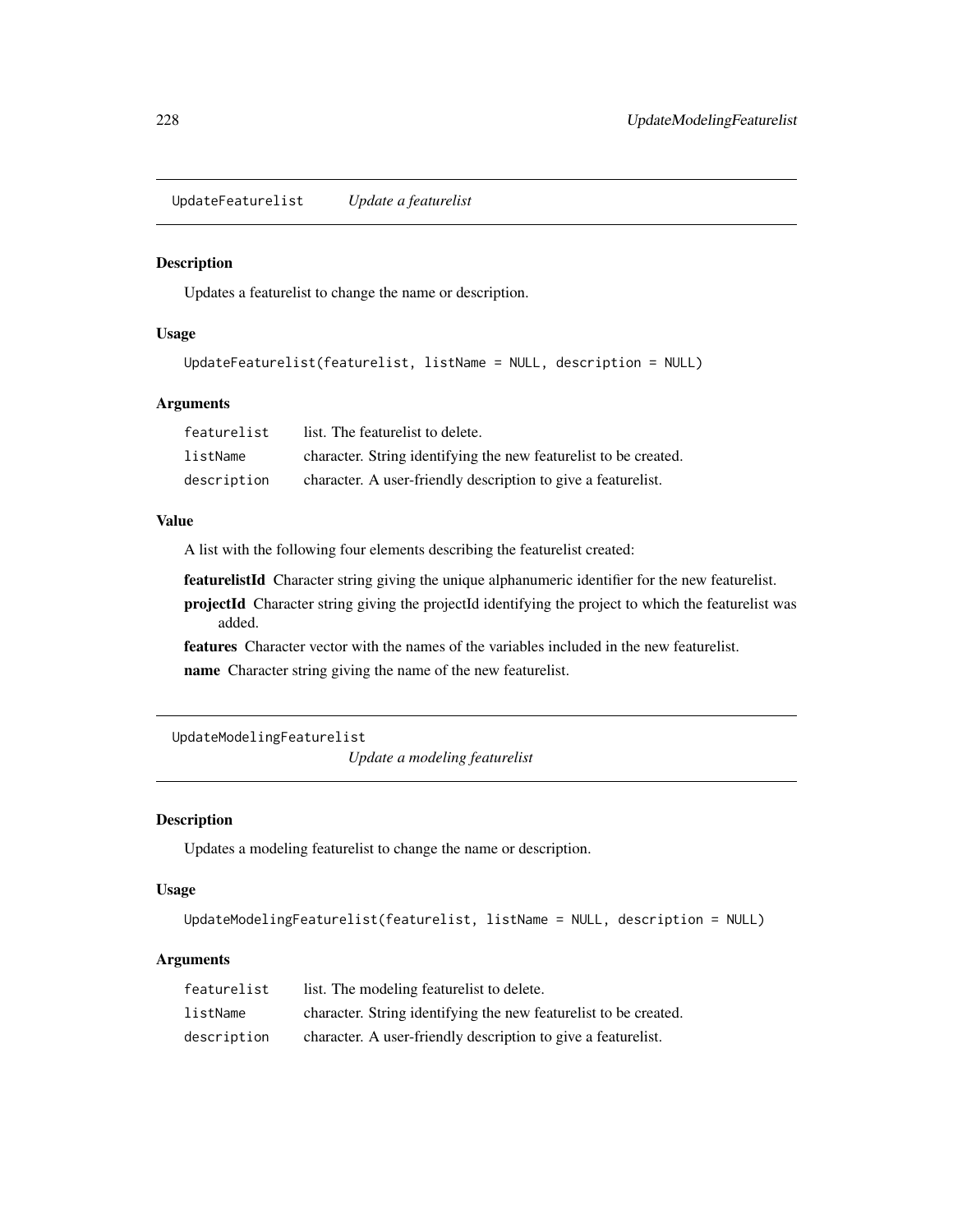<span id="page-228-0"></span>

# Description

This function updates parameters for the project defined by project.

# Usage

```
UpdateProject(
  project,
  newProjectName = NULL,
  workerCount = NULL,
  holdoutUnlocked = NULL
\mathcal{E}
```
#### Arguments

| project         | character. Either $(1)$ a character string giving the unique alphanumeric identifier<br>for the project, or $(2)$ a list containing the element projected with this identifier. |
|-----------------|---------------------------------------------------------------------------------------------------------------------------------------------------------------------------------|
|                 | newProjectName character. Updated value for the projectName parameter associated with the<br>project.                                                                           |
| workerCount     | integer. The number of workers to run (default 2). Use "max" to set to the<br>maximum number of workers available.                                                              |
| holdoutUnlocked |                                                                                                                                                                                 |
|                 | logical. Either NULL (default) or TRUE. If TRUE, this function requests the<br>DataRobot Autopilot to unlock the holdout data subset.                                           |

### Examples

```
## Not run:
 projectId <- "59a5af20c80891534e3c2bde"
 UpdateProject(projectId, newProjectName = "cooler Project")
 UpdateProject(projectId, workerCount = 20)
 UpdateProject(projectId, holdoutUnlocked = TRUE)
```
## End(Not run)

UpdateTransferableModel

*Update the display name or note for an imported model.*

# Description

Update the display name or note for an imported model.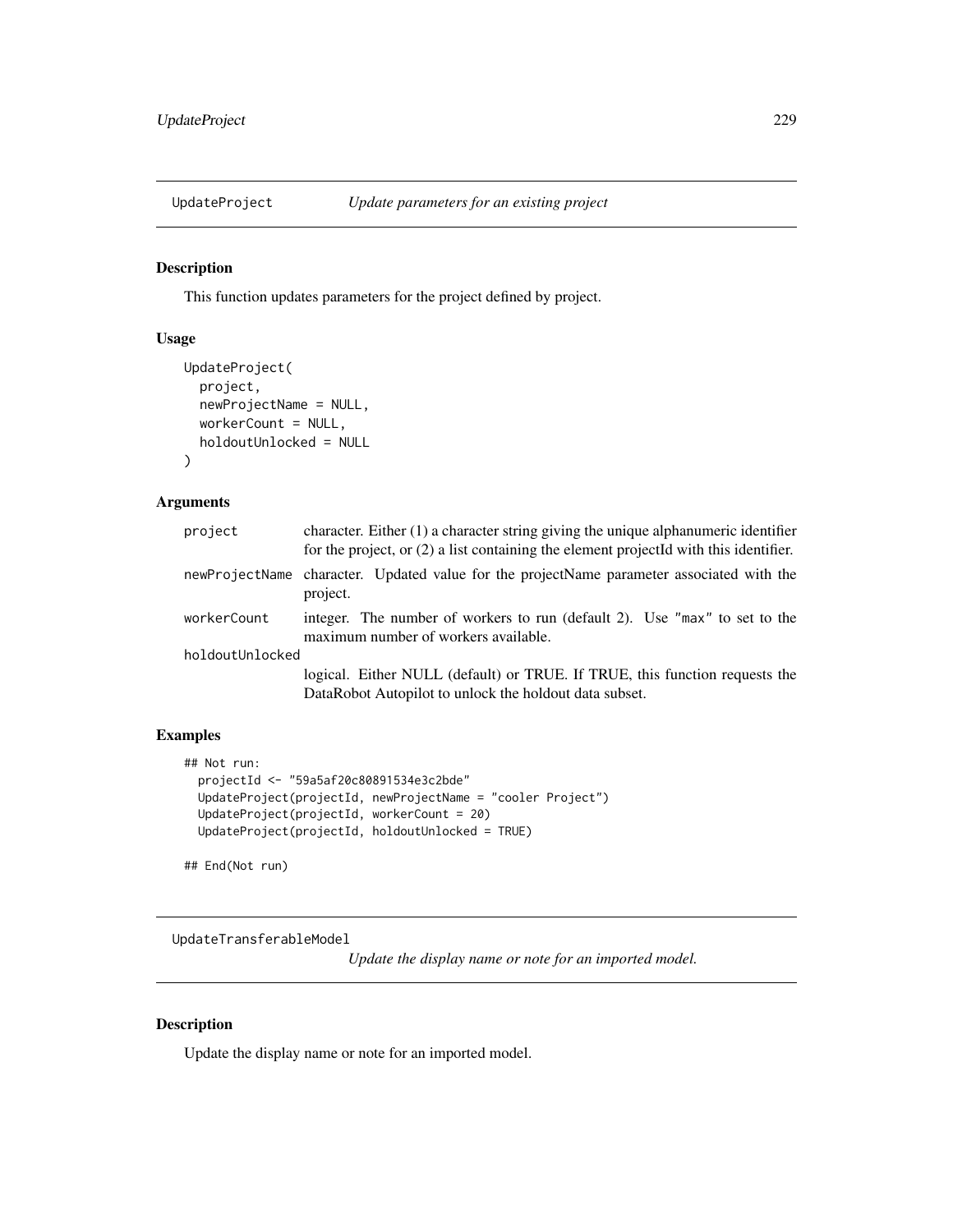#### Usage

UpdateTransferableModel(importId, displayName = NULL, note = NULL)

#### Arguments

| importId    | character. Id of the import.     |
|-------------|----------------------------------|
| displayName | character. The new display name. |
| note        | character. The new note.         |

#### Value

A list describing uploaded transferable model with the following components:

- note. Character string Manually added node about this imported model.
- datasetName. Character string Filename of the dataset used to create the project the model belonged to.
- modelName. Character string Model type describing the model generated by DataRobot.
- displayName. Character string Manually specified human-readable name of the imported model.
- target. Character string The target of the project the model belonged to prior to export.
- projectName. Character string Name of the project the model belonged to prior to export.
- importedByUsername. Character string Username of the user who imported the model.
- importedAt. Character string The time the model was imported.
- version. Numeric Project version of the project the model belonged to.
- projectId. Character id of the project the model belonged to prior to export.
- featurelistName. Character string Name of the featurelist used to train the model.
- createdByUsername. Character string Username of the user who created the model prior to export.
- importedById. Character string id of the user who imported the model.
- id. Character string id of the import.
- createdById. Character string id of the user who created the model prior to export.
- modelId. Character string original id of the model prior to export.
- originUrl. Character string URL.

#### Examples

```
## Not run:
```

```
id <- UploadTransferableModel("model.drmodel")
UpdateTransferableModel(id, displayName = "NewName", note = "This is my note.")
```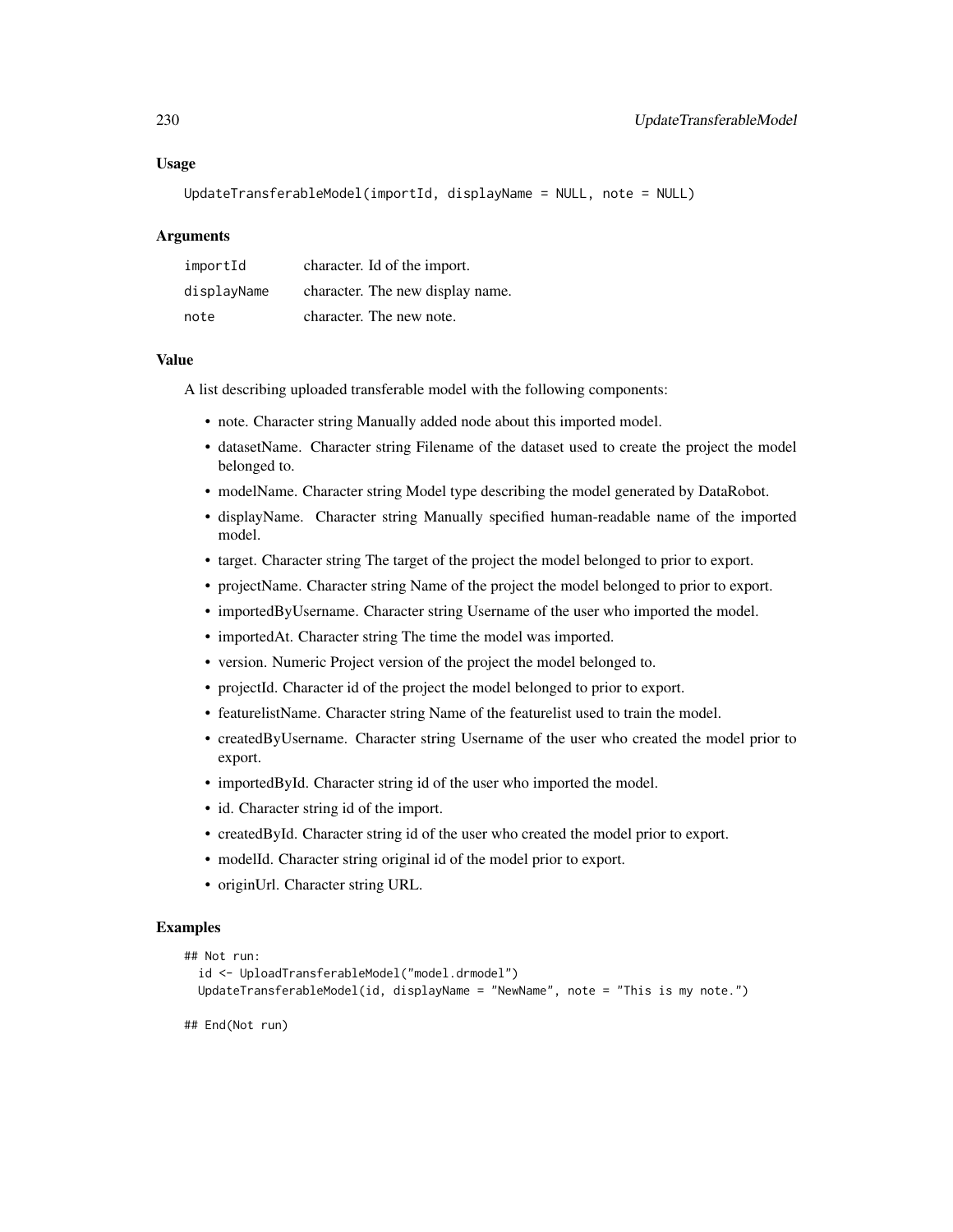<span id="page-230-0"></span>UploadComplianceDocTemplate

*Upload a compliance doc template.*

#### Description

The structure of the compliance doc template can be specified by either a file specified by filename or by specifying it with a list via sections.

# Usage

```
UploadComplianceDocTemplate(name, filename = NULL, sections = NULL)
```
#### Arguments

| name     | character. A name to identify the compliance doc template by.                 |
|----------|-------------------------------------------------------------------------------|
| filename | character. Optional. Filename of file to save the compliance doc template to. |
| sections | list. Optional. Section definitions for the compliance template.              |

#### Value

Nothing returned, but uploads the compliance doc template.

#### Examples

```
## Not run:
## Create a compliance documentation template from uploading a file
DownloadComplianceDocTemplate("template.json")
 # Edit template.json in your favorite editor
UploadComplianceDocTemplate("myTemplate", "template.json")
## Create a compliance documentation template from a list.
sections <- list(list("title" = "Missing Values Report",
                      "highlightedText" = "NOTICE",
                      "regularText" = paste("This dataset had a lot of Missing Values.",
                                            "See the chart below: {{missingValues}}"),
                      "type" = "user"),
                 list("title" = "Blueprints",
                     "regularText" = "{{blueprintDiagram}} /n Blueprint for this model",
                      "type" = "user"))
```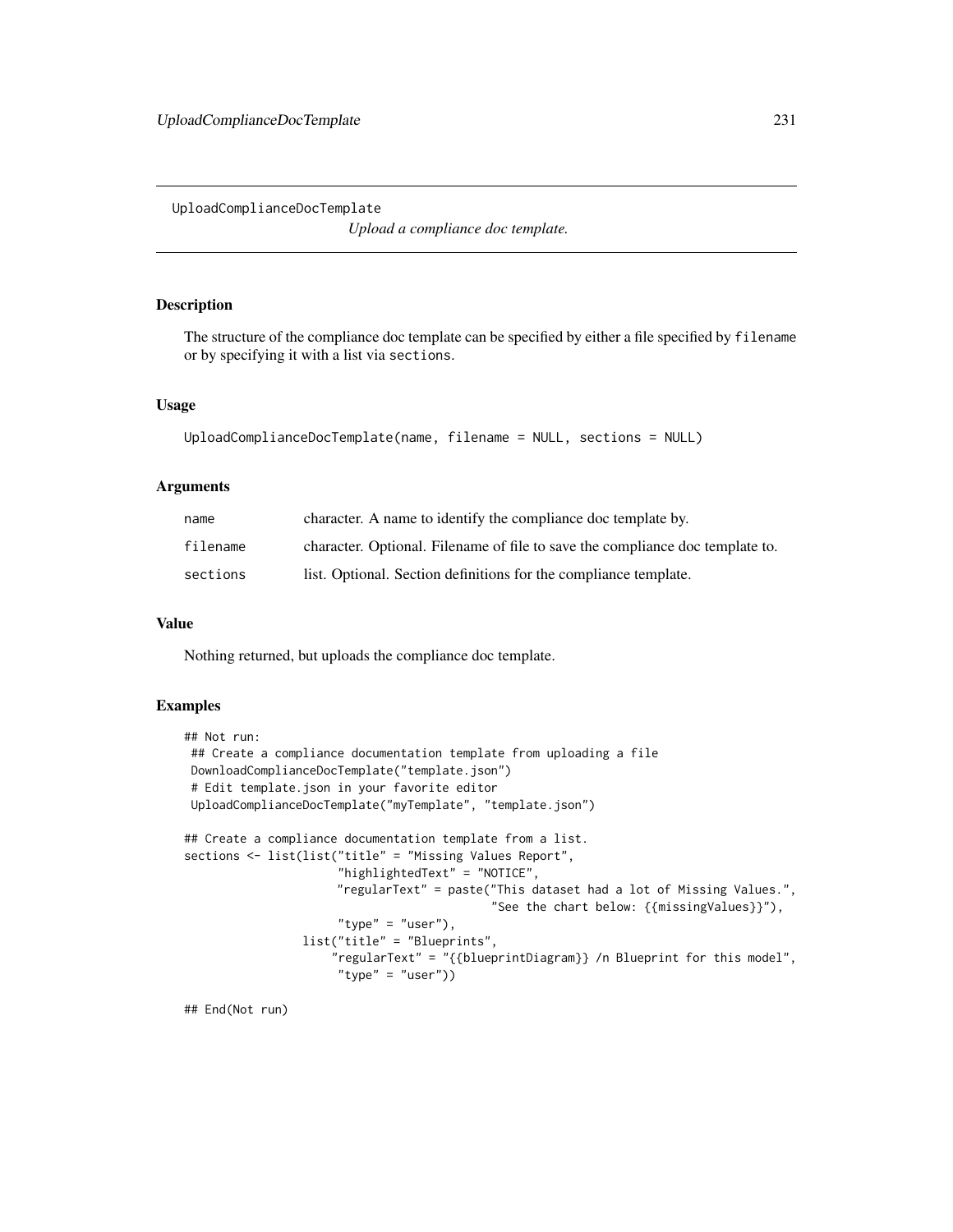<span id="page-231-0"></span>

#### **Description**

Takes either a file path and returns output for POST that specifies the file object via form upload. This function is meant to facilitate uploading CSV data sources into DataRobot, such as through SetupProject.

#### Usage

UploadData(filePath)

#### Arguments

filePath character. The file to upload.

#### Value

An httr object specifying the form upload content of the file path.

#### See Also

**SetupProject** 

UploadPredictionDataset

*Function to upload new data to a DataRobot project for predictions*

# Description

The DataRobot prediction engine requires a CSV file containing the data to be used in prediction, and this has been implemented here in two ways. The first and simpler is to specify dataSource as the name of this CSV file, but for the convenience of those who wish to work with dataframes, this function also provides the option of specifying a dataframe, which is then written to a CSV file and uploaded to the DataRobot server.

#### Usage

```
UploadPredictionDataset(
  project,
  dataSource,
  forecastPoint = NULL,
  predictionsStartDate = NULL,
  predictionsEndDate = NULL,
  relaxKIAFeaturesCheck = NULL,
  maxWait = 600)
```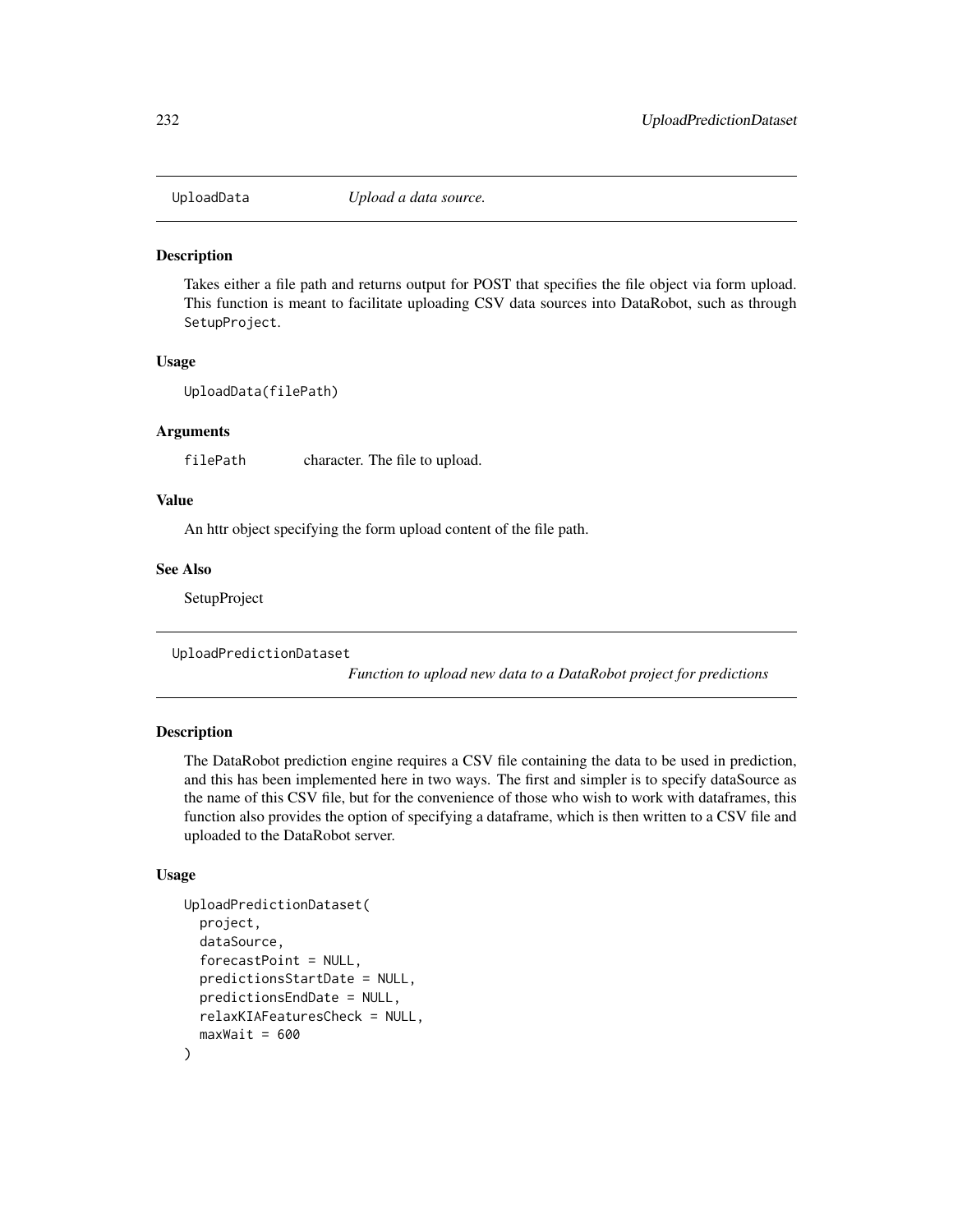#### Arguments

| project               | character. Either $(1)$ a character string giving the unique alphanumeric identifier<br>for the project, or $(2)$ a list containing the element projectId with this identifier.                                              |  |
|-----------------------|------------------------------------------------------------------------------------------------------------------------------------------------------------------------------------------------------------------------------|--|
| dataSource            | object. Either (a) the name of a CSV file (b) a dataframe or (c) url to publicly<br>available file; in each case, this parameter identifies the source of the data for<br>which predictions will be calculated.              |  |
| forecastPoint         | character. Optional. The point relative to which predictions will be gener-<br>ated, based on the forecast window of the project. Only specified in time series<br>projects.                                                 |  |
| predictionsStartDate  |                                                                                                                                                                                                                              |  |
|                       | datetime. Optional. Only specified in time series projects. The start date for bulk<br>predictions. This parameter should be provided in conjunction predictions EndDate.<br>Can't be provided with forecastPoint parameter. |  |
| predictionsEndDate    |                                                                                                                                                                                                                              |  |
|                       | datetime. Optional. Only specified in time series projects. The end date for bulk<br>predictions. This parameter should be provided in conjunction predictions StartDate.<br>Can't be provided with forecastPoint parameter. |  |
| relaxKIAFeaturesCheck |                                                                                                                                                                                                                              |  |
|                       | logical. For Time Series projects only. If True, missing values in the known in<br>advance features are allowed in the forecast window at the prediction time. If<br>omitted or FALSE, missing values are not allowed.       |  |
| maxWait               | integer. The maximum time (in seconds) to wait for each of two steps: (1) The<br>initial dataset upload request, and (2) data processing that occurs after receiving<br>the response to this initial request.                |  |

### Value

list with the following components:

- id character. The unique alphanumeric identifier for the dataset.
- numColumns numeric. Number of columns in dataset.
- name character. Name of dataset file.
- created character. time of upload.
- projectId character. String giving the unique alphanumeric identifier for the project.
- numRows numeric. Number of rows in dataset.
- forecastPoint character. The point relative to which predictions will be generated, based on the forecast window of the project. Only specified in time series projects, otherwise will be NULL.
- dataQualityWarnings list. A list of available warnings about potential problems in the uploaded prediction dataset. Will be empty if there are no warnings.

# Examples

```
## Not run:
 projectId <- "59a5af20c80891534e3c2bde"
```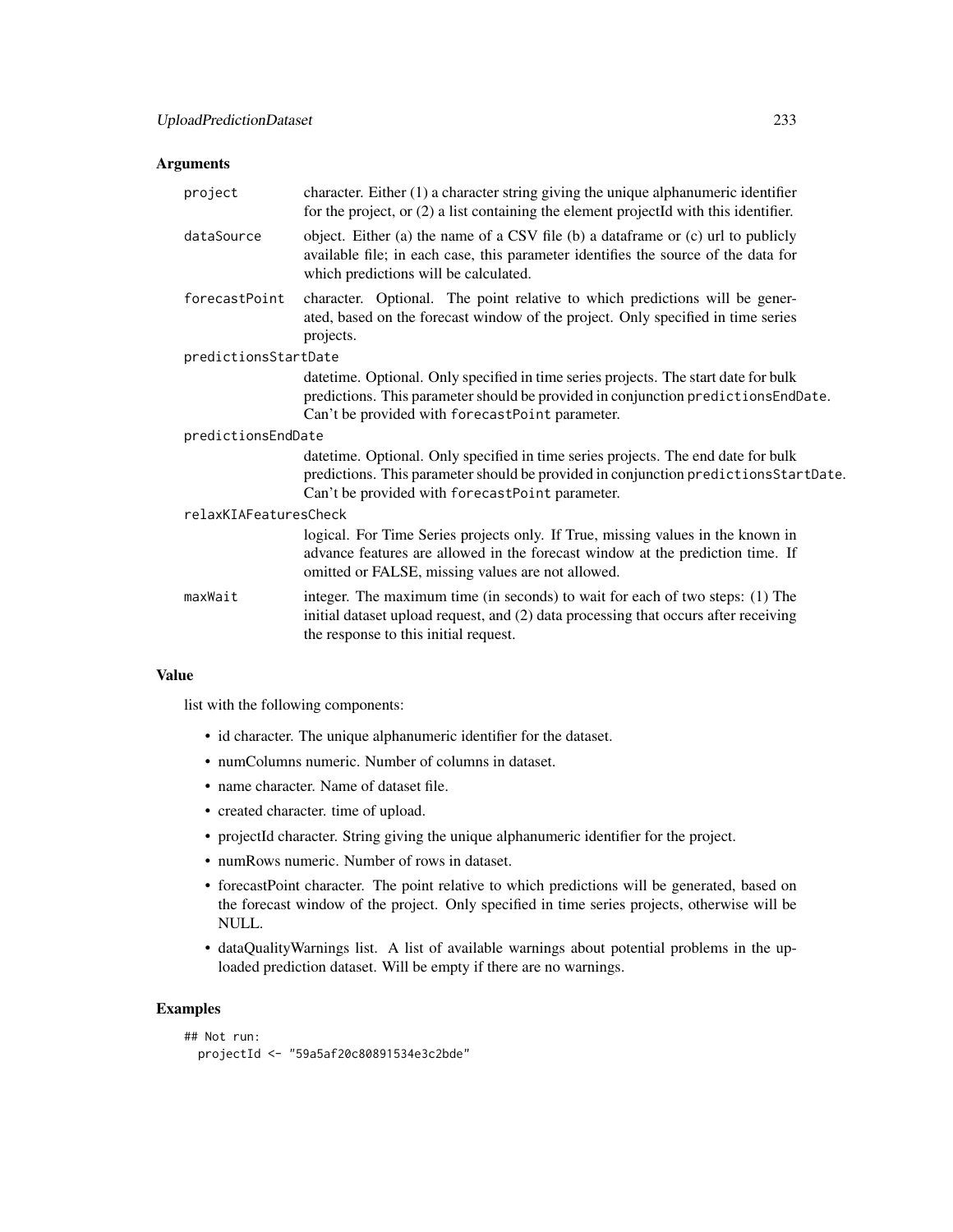```
UploadPredictionDataset(projectId, iris)
```
## End(Not run)

# UploadPredictionDatasetFromDataSource *Upload a prediction dataset from a data source.*

# Description

Upload a prediction dataset from a data source.

# Usage

```
UploadPredictionDatasetFromDataSource(
 project,
 dataSourceId,
 username,
 password,
 forecastPoint = NULL,
 maxWait = 600,relaxKIAFeaturesCheck = NULL
)
```
# Arguments

| project               | character. Either $(1)$ a character string giving the unique alphanumeric identifier<br>for the project, or $(2)$ a list containing the element projected with this identifier.                                        |  |
|-----------------------|------------------------------------------------------------------------------------------------------------------------------------------------------------------------------------------------------------------------|--|
| dataSourceId          | character. The id of the data source                                                                                                                                                                                   |  |
| username              | character. The username to use for authentication to the database.                                                                                                                                                     |  |
| password              | character. The password to use for authentication to the database. The password<br>is encrypted at server side and never saved or stored.                                                                              |  |
| forecastPoint         | character. Optional. The point relative to which predictions will be gener-<br>ated, based on the forecast window of the project. Only specified in time series<br>projects.                                           |  |
| maxWait               | integer. The maximum time (in seconds) to wait for each of two steps: (1) The<br>initial dataset upload request, and (2) data processing that occurs after receiving<br>the response to this initial request.          |  |
| relaxKIAFeaturesCheck |                                                                                                                                                                                                                        |  |
|                       | logical. For Time Series projects only. If True, missing values in the known in<br>advance features are allowed in the forecast window at the prediction time. If<br>omitted or FALSE, missing values are not allowed. |  |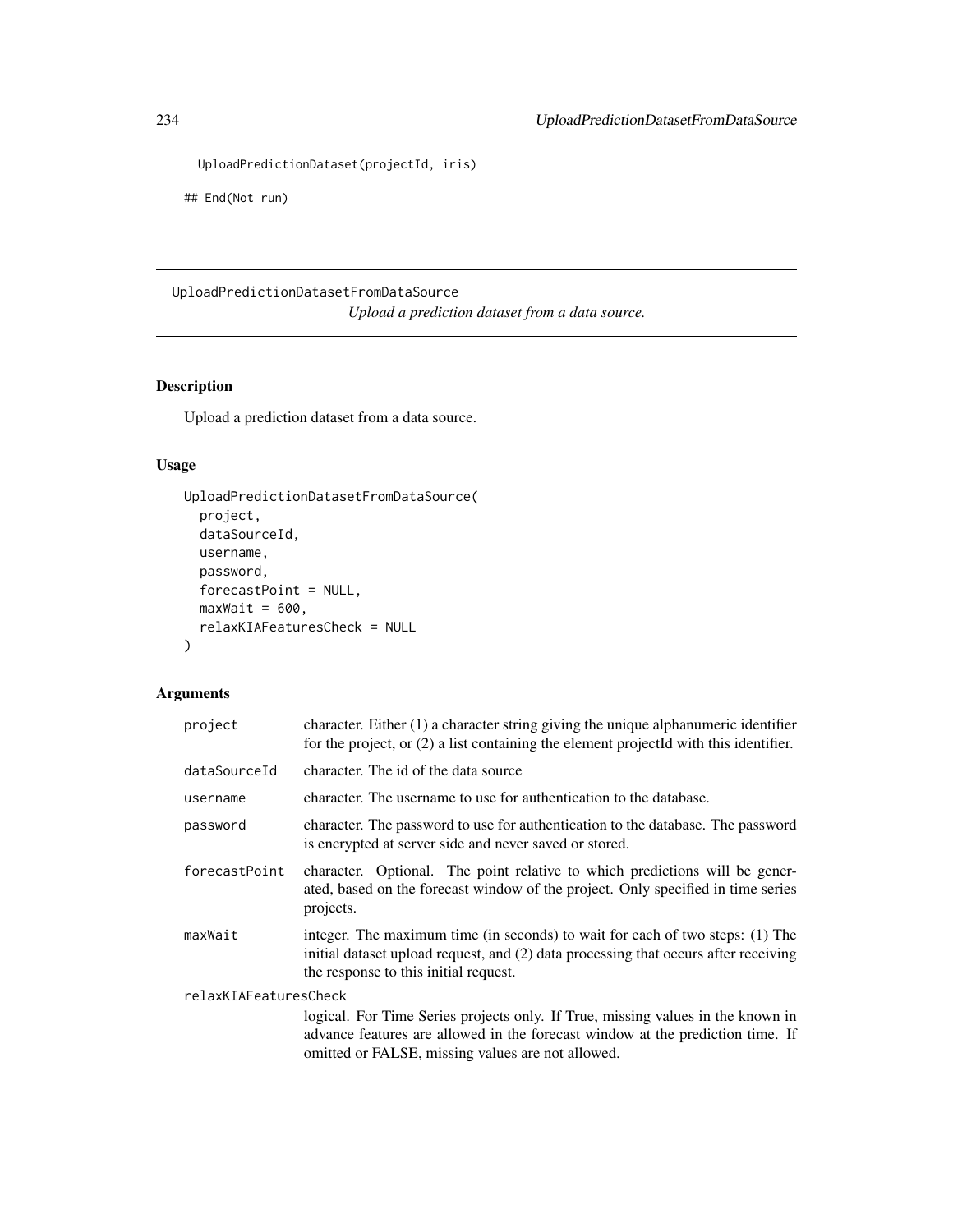# <span id="page-234-0"></span>UploadTransferableModel 235

#### Examples

```
## Not run:
dataSourceId <- "5c1303269300d900016b41a7"
TestDataStore(dataSourceId, username = "myUser", password = "mySecurePass129")
```
## End(Not run)

UploadTransferableModel

*Import a previously exported model for predictions.*

#### Description

Import a previously exported model for predictions.

#### Usage

```
UploadTransferableModel(modelFile, maxWait = 600)
```
# Arguments

| modelFile | character. Path to binary transferable model file.                |
|-----------|-------------------------------------------------------------------|
| maxWait   | integer. Specifies how many seconds to wait for upload to finish. |

#### Value

A list describing uploaded transferable model with the following components:

- note. Character string Manually added node about this imported model.
- datasetName. Character string Filename of the dataset used to create the project the model belonged to.
- modelName. Character string Model type describing the model generated by DataRobot.
- displayName. Character string Manually specified human-readable name of the imported model.
- target. Character string The target of the project the model belonged to prior to export.
- projectName. Character string Name of the project the model belonged to prior to export.
- importedByUsername. Character string Username of the user who imported the model.
- importedAt. Character string The time the model was imported.
- version. Numeric Project version of the project the model belonged to.
- projectId. Character id of the project the model belonged to prior to export.
- featurelistName. Character string Name of the featurelist used to train the model.
- createdByUsername. Character string Username of the user who created the model prior to export.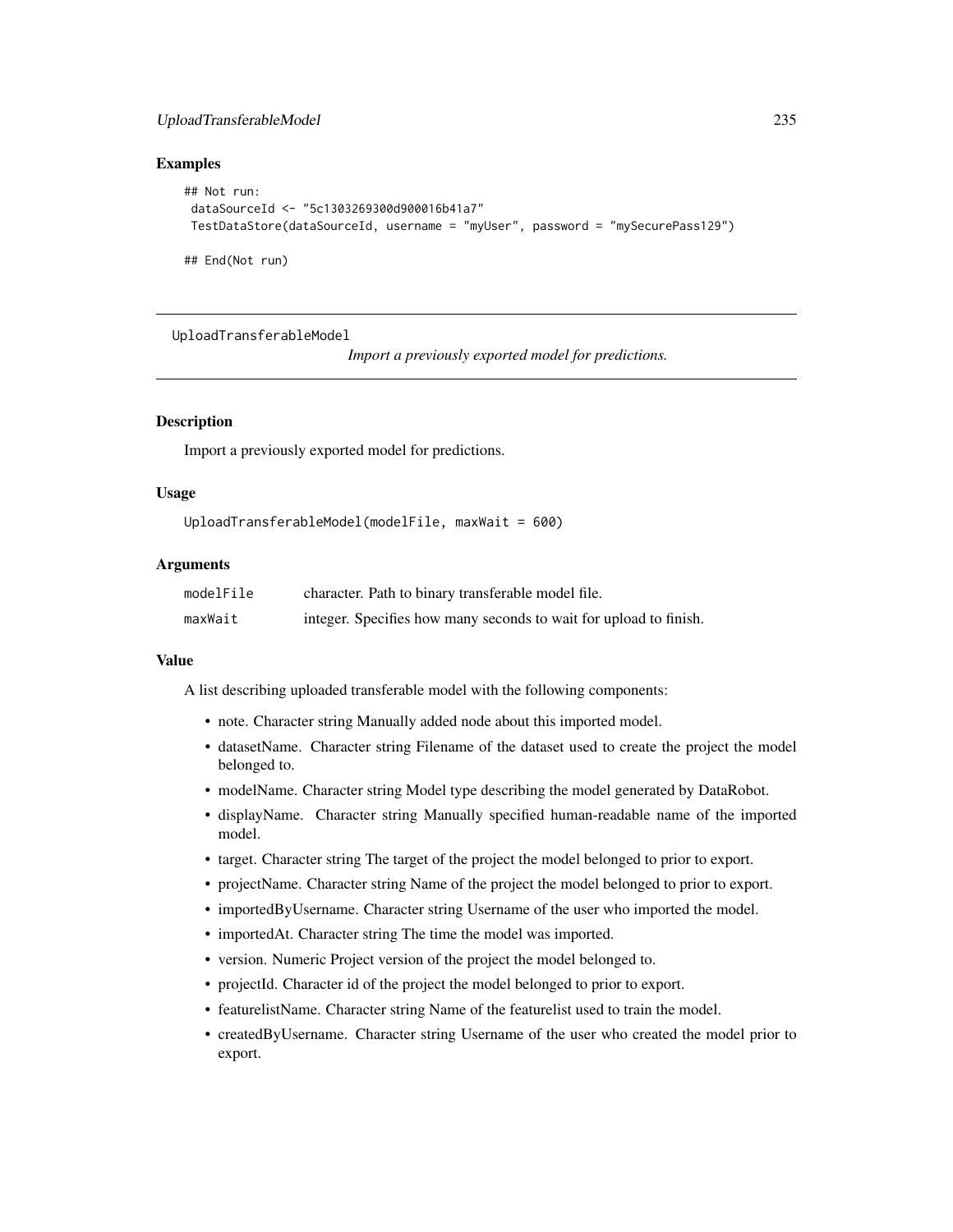- <span id="page-235-0"></span>• importedById. Character string id of the user who imported the model.
- id. Character string id of the import.
- createdById. Character string id of the user who created the model prior to export.
- modelId. Character string original id of the model prior to export.
- originUrl. Character string URL.

#### Examples

```
## Not run:
 UploadTransferableModel("model.drmodel")
```
## End(Not run)

ValidateCalendar *Get a calendar id from a calendar object.*

#### Description

Get a calendar id from a calendar object.

#### Usage

ValidateCalendar(calendar)

#### Arguments

calendar object. Either list with calendarId element or calendarId value

| ValidateModel | Validate that model belongs to class 'dataRobotModel' and includes |
|---------------|--------------------------------------------------------------------|
|               | projectId and modelId.                                             |

#### Description

Validate that model belongs to class 'dataRobotModel' and includes projectId and modelId.

#### Usage

```
ValidateModel(model)
```
#### Arguments

model An S3 object of class dataRobotModel like that returned by the function Get-Model, or each element of the list returned by the function ListModels.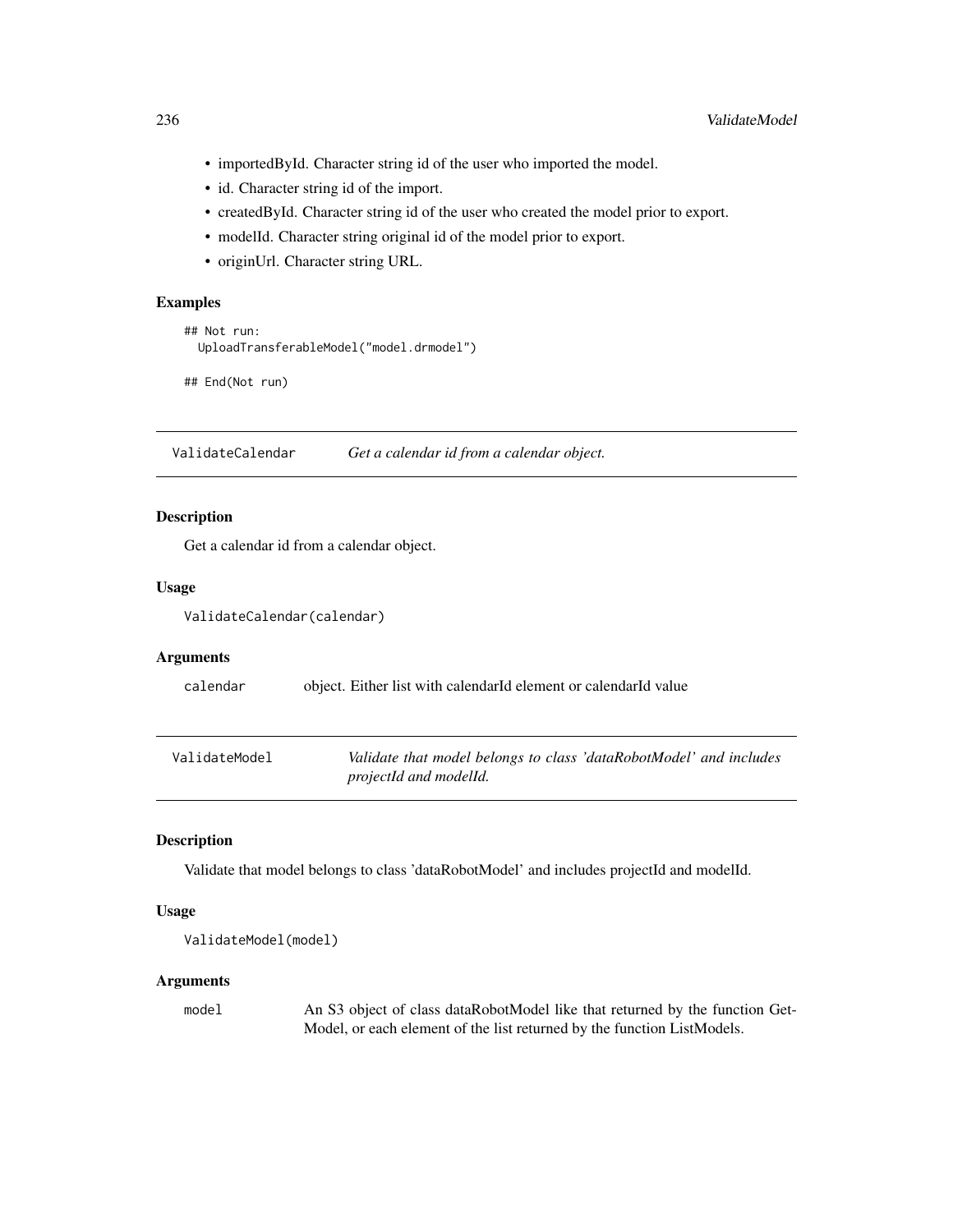<span id="page-236-0"></span>ValidateMultiSeriesProperties

*Validate that the multiseries properties indicate a successful multiseries setup.*

### Description

Validate that the multiseries properties indicate a successful multiseries setup.

# Usage

```
ValidateMultiSeriesProperties(properties, error = TRUE)
```
#### Arguments

| properties | list. List of multiseries properties.                    |
|------------|----------------------------------------------------------|
| error      | logical. Should an error be raised if there is an issue? |

# Value

TRUE if all properties verify, otherwise FALSE or raises error.

ValidateParameterIn *Ensure a parameter is valid*

# Description

A valid parameter paramValue is either NULL or in the space of paramPossibilites.

#### Usage

```
ValidateParameterIn(paramValue, paramPossibilities, allowNULL = TRUE)
```
#### Arguments

| paramValue         | object. The parameter value to check.                   |
|--------------------|---------------------------------------------------------|
| paramPossibilities |                                                         |
|                    | vector. A vector of possible values for the parameter.  |
| allowNULL          | logical. Whether or not to allow NULL as a possibility. |

# Value

TRUE if paramValue is valid, otherwise it raises an error.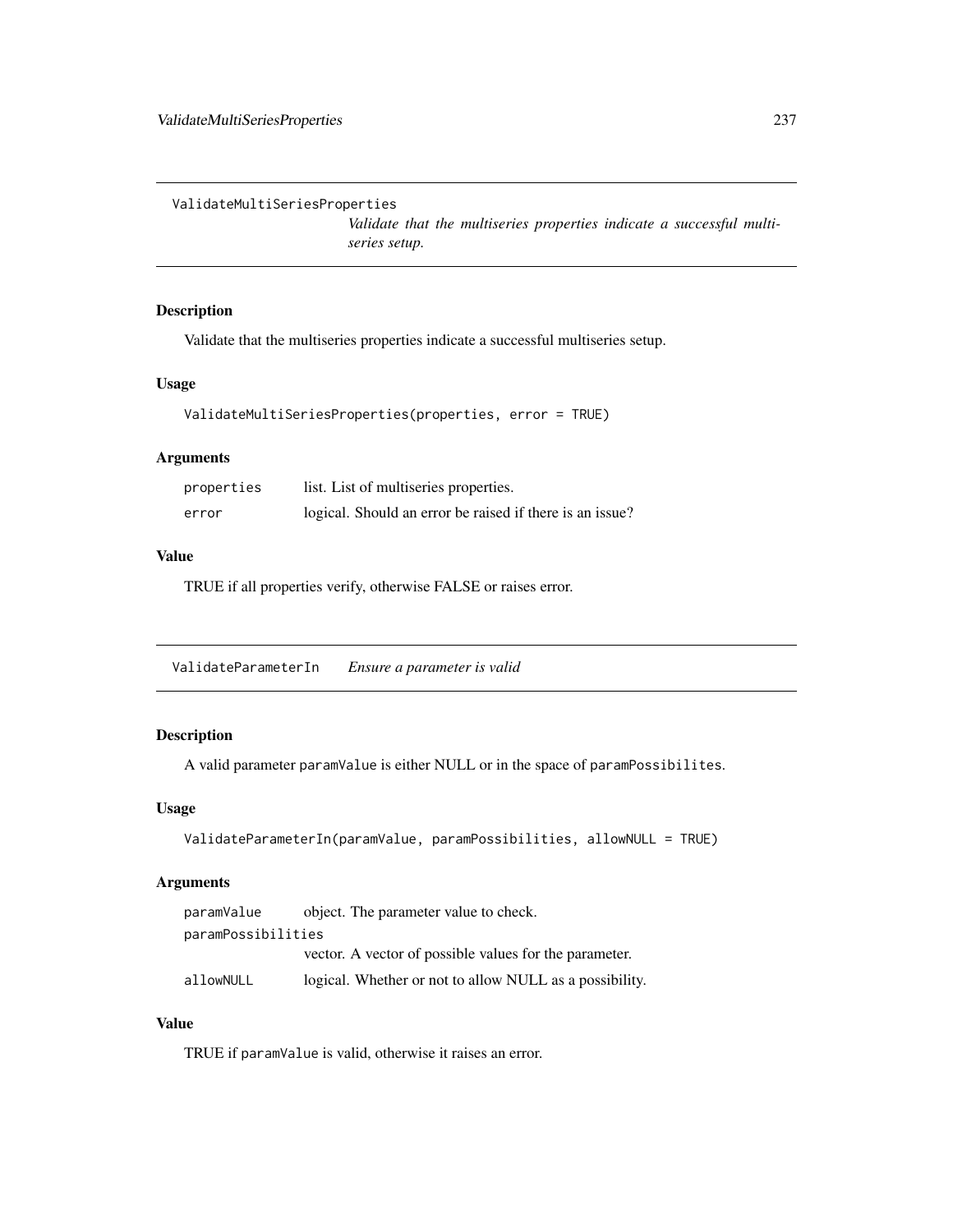# Examples

```
## Not run:
  ValidateParameterIn("all", DataSubset)
## End(Not run)
```
ValidatePartition *Checks if a partition is valid.*

# Description

Checks if a partition is valid.

# Usage

```
ValidatePartition(validationType, partition, reps = NULL, validationPct = NULL)
```
# Arguments

|           | validationType character. The type of partition to validate.               |
|-----------|----------------------------------------------------------------------------|
| partition | partition. The partition object.                                           |
| reps      | numeric. The number of repetitions for a CV validation.                    |
|           | validation Pct numeric. The size of the validation set for TVH validation. |

ValidateProject *Get a projectId from a project object.*

# Description

Get a projectId from a project object.

### Usage

```
ValidateProject(project)
```
# Arguments

project object. Either list with projectId element or projectId value

<span id="page-237-0"></span>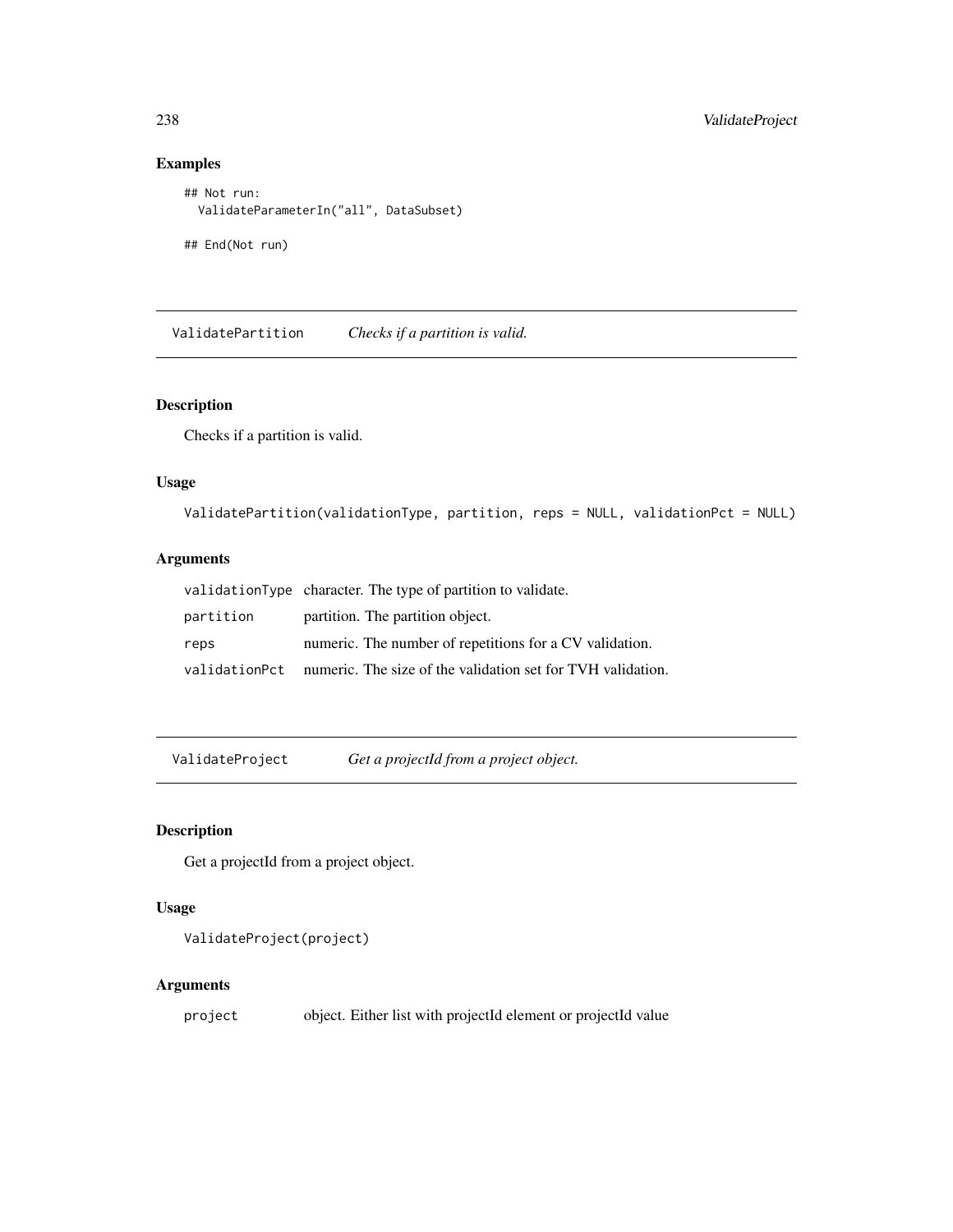<span id="page-238-0"></span>ValidateReplaceDeployedModel

*Validate a potential deployment model replacement.*

#### Description

Validate a potential deployment model replacement.

#### Usage

ValidateReplaceDeployedModel(deploymentId, newModelId)

#### Arguments

| deploymentId | character. The ID of the deployment.                                             |
|--------------|----------------------------------------------------------------------------------|
| newModelId   | character. The ID of the model to use in the deployment. This model will replace |
|              | the old model. You can also pass a dataRobotModel object.                        |

#### Value

A validation report with:

- status character. Either PASSED or FAILED depending on whether all checks passed or not.
- message character. A message explaining the status failure, if any.
- checks list. A list of each check and the individual status.

# Examples

```
## Not run:
 deploymentId <- "5e319d2e422fbd6b58a5edad"
 newModelId <- "5996f820af07fc605e81ead4"
 ValidateReplaceDeployedModel(deploymentId, newModelId)
```
## End(Not run)

VariableTransformTypes

*Types of variable transformations*

# Description

Types of variable transformations

#### Usage

VariableTransformTypes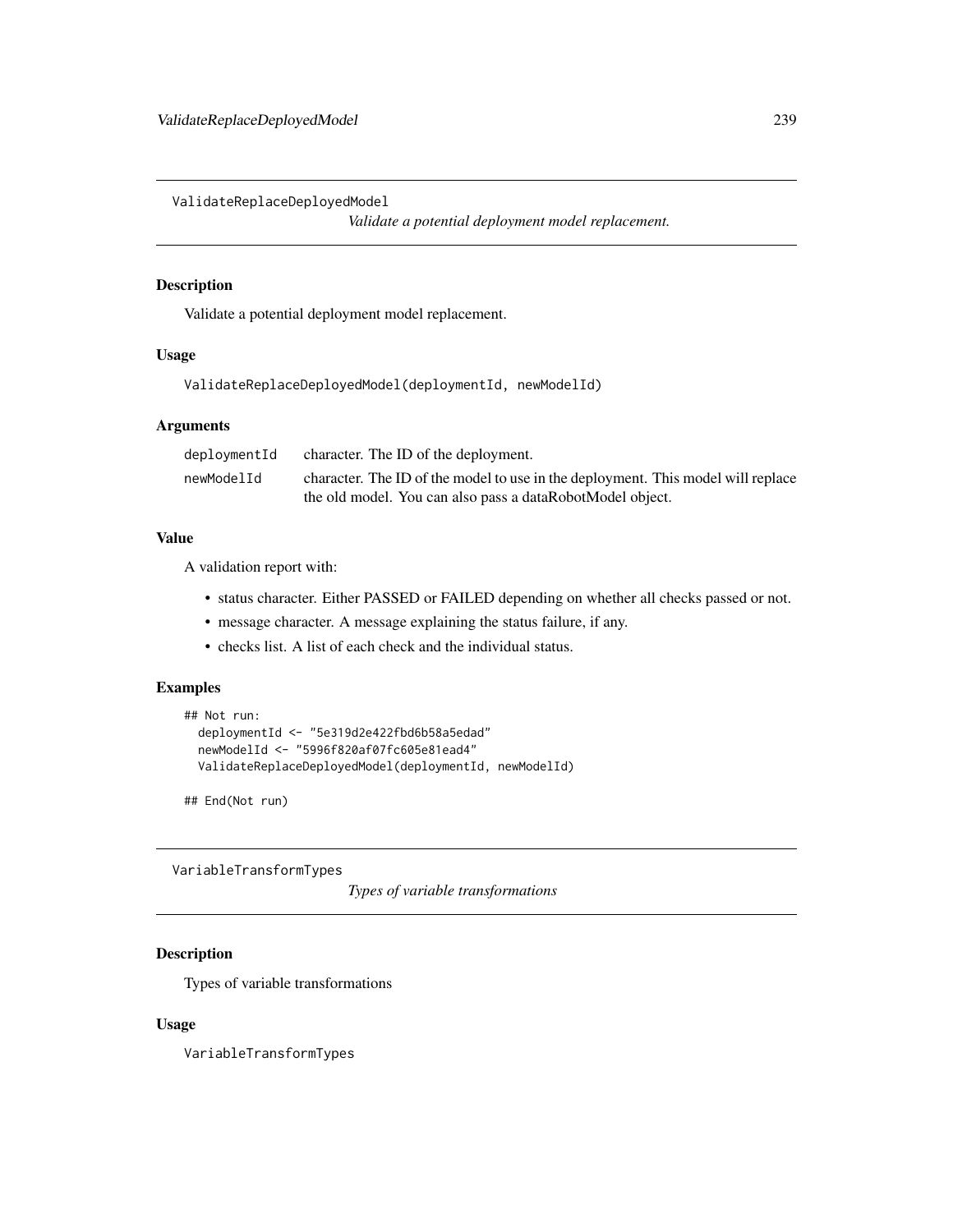# Format

An object of class list of length 4.

| ViewWebModel | Retrieve a DataRobot web page that displays detailed model informa- |
|--------------|---------------------------------------------------------------------|
|              | tion                                                                |

#### Description

This function brings up a web page that displays detailed model information like that available from the standard DataRobot user interface (e.g., graphical representations of model structures).

# Usage

```
ViewWebModel(model)
```
#### Arguments

| model | An S3 object of class dataRobotModel like that returned by the function Get- |
|-------|------------------------------------------------------------------------------|
|       | Model, or each element of the list returned by the function ListModels.      |

#### Examples

```
## Not run:
  projectId <- "59a5af20c80891534e3c2bde"
  modelId <- "5996f820af07fc605e81ead4"
  model <- GetModel(projectId, modelId)
  ViewWebModel(model)
```
## End(Not run)

| ViewWebProject | Retrieve a DataRobot web page that displays detailed project infor- |
|----------------|---------------------------------------------------------------------|
|                | mation                                                              |

# Description

This function brings up a web page that displays detailed project information like that available from the standard DataRobot user interface.

#### Usage

```
ViewWebProject(project)
```
<span id="page-239-0"></span>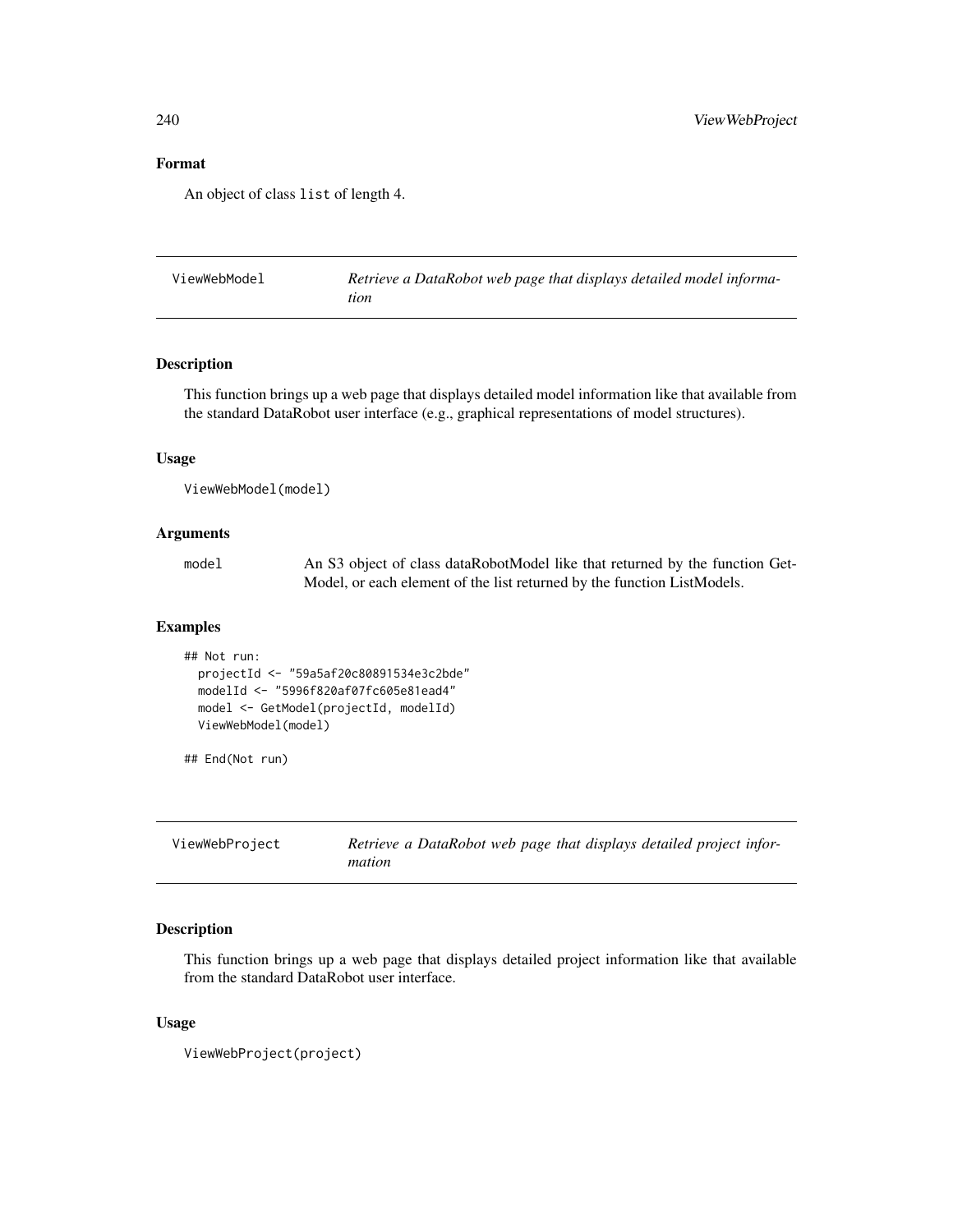# <span id="page-240-0"></span>WaitForAutopilot 241

# Arguments

| project | character. Either $(1)$ a character string giving the unique alphanumeric identifier  |
|---------|---------------------------------------------------------------------------------------|
|         | for the project, or (2) a list containing the element projectId with this identifier. |

# Examples

```
## Not run:
  projectId <- "59a5af20c80891534e3c2bde"
  ViewWebProject(projectId)
```
## End(Not run)

| WaitForAutopilot | This function periodically checks whether Autopilot is finished and re- |
|------------------|-------------------------------------------------------------------------|
|                  | turns only after it is.                                                 |

# Description

This function periodically checks whether Autopilot is finished and returns only after it is.

#### Usage

```
WaitForAutopilot(project, checkInterval = 20, timeout = NULL, verbosity = 1)
```
# Arguments

| project       | character. The project for which you want to wait until autopilot is finished.                                                                             |
|---------------|------------------------------------------------------------------------------------------------------------------------------------------------------------|
| checkInterval | numeric. Optional. Maximum wait (in seconds) between checks that Autopilot<br>is finished. Defaults to 20.                                                 |
| timeout       | numeric. Optional. Time (in seconds) after which to give up (Default is no<br>time out). There is an error if Autopilot is not finished before timing out. |
| verbosity     | numeric. Optional. 0 is silent, 1 or more displays information about progress.<br>Default is 1.                                                            |

# Examples

```
## Not run:
  projectId <- "59a5af20c80891534e3c2bde"
  WaitForAutopilot(projectId)
```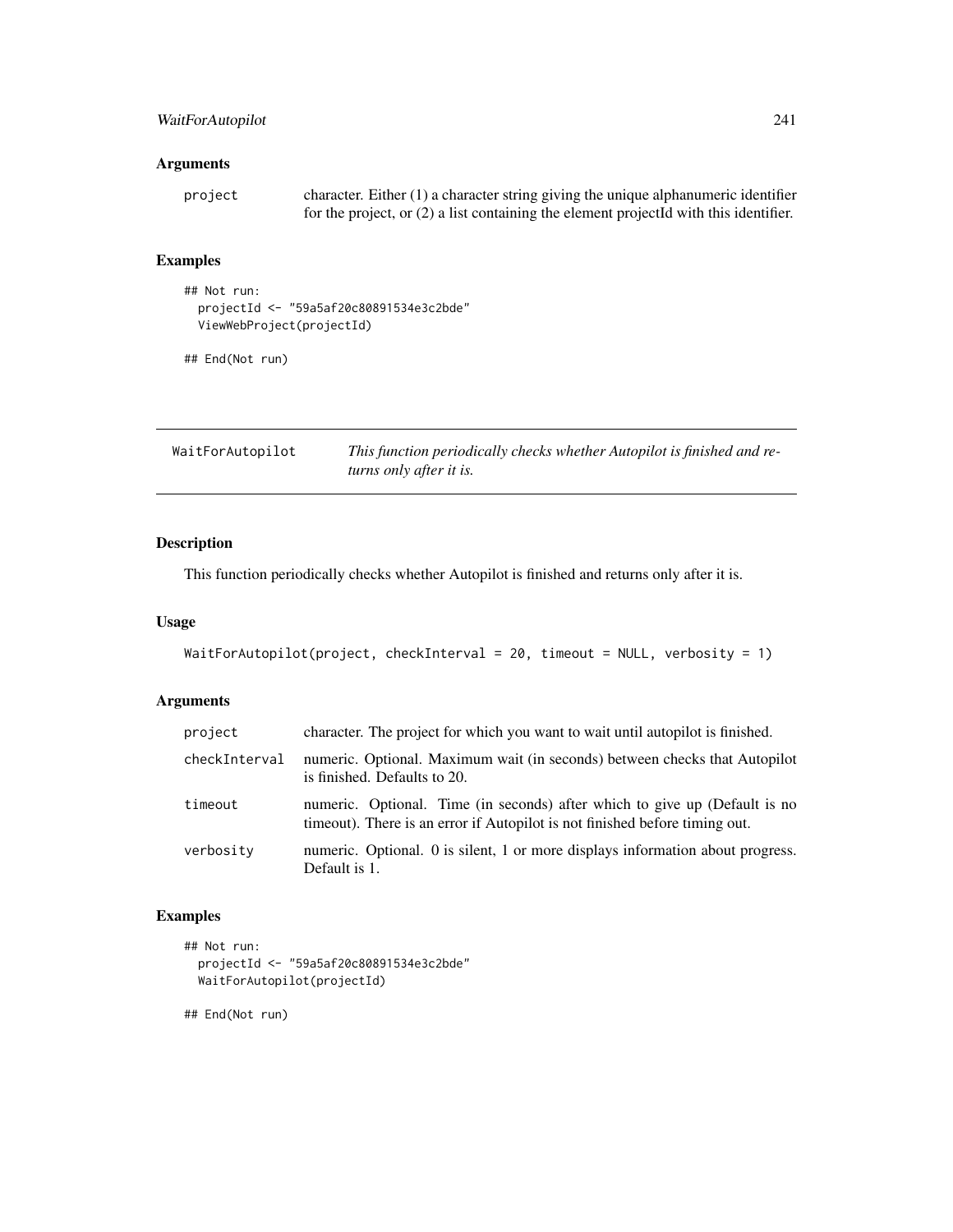<span id="page-241-0"></span>WaitForJobToComplete *Wait for specified job to complete*

# Description

Wait for specified job to complete

# Usage

```
WaitForJobToComplete(project, jobId, maxWait = 600)
```
# Arguments

| character. Either $(1)$ a character string giving the unique alphanumeric identifier    |
|-----------------------------------------------------------------------------------------|
| for the project, or $(2)$ a list containing the element projected with this identifier. |
| integer identifier (returned for example by RequestPrimeModel)                          |
| maximum time to wait (in seconds) for the job to complete                               |
|                                                                                         |

# Examples

## Not run: projectId <- "59a5af20c80891534e3c2bde" blueprints <- ListBlueprints(projectId) blueprint <- blueprints[[1]] jobId <- RequestNewModel(projectId, blueprint) WaitForJobToComplete(projectId, jobId)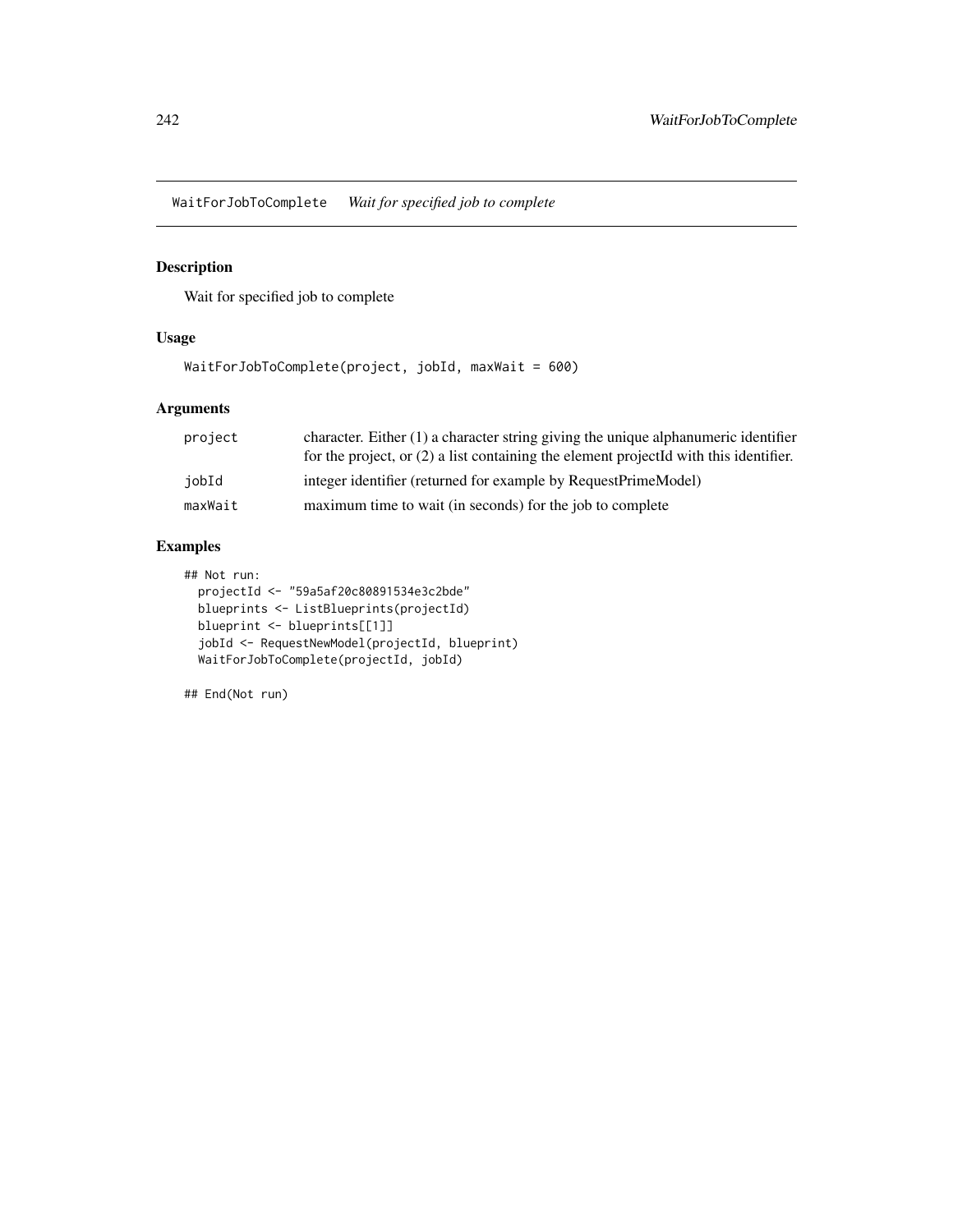# **Index**

∗ datasets AutopilotMode, [10](#page-9-0) BlendMethods, [11](#page-10-0) cvMethods, [34](#page-33-0) DataPartition, [34](#page-33-0) DataSubset, [35](#page-34-0) DifferencingMethod, [45](#page-44-0) JobStatus, [141](#page-140-0) JobType, [142](#page-141-0) ModelReplacementReason, [169](#page-168-0) PeriodicityMaxTimeStep, [170](#page-169-0) PeriodicityTimeUnits, [170](#page-169-0) PostgreSQLdrivers, [172](#page-171-0) PrimeLanguage, [176](#page-175-0) ProjectStage, [176](#page-175-0) RecommendedModelType, [177](#page-176-0) ScaleoutModelingMode, [200](#page-199-0) SeriesAggregationType, [201](#page-200-0) SharingRole, [209](#page-208-0) TargetLeakageType, [219](#page-218-0) TargetType, [219](#page-218-0) TimeUnits, [220](#page-219-0) TreatAsExponential, [221](#page-220-0) VariableTransformTypes, [239](#page-238-0)

AddEureqaSolution, [7](#page-6-0) ApplySchema, [8](#page-7-0) as.data.frame, [8](#page-7-0) AutopilotMode, [10](#page-9-0)

BatchFeaturesTypeTransform, [10](#page-9-0) BlendMethods, [11](#page-10-0) BlueprintChartToGraphviz, [12](#page-11-0)

CheckUrl, [12](#page-11-0) CleanServerData, [13](#page-12-0) ConnectToDataRobot, [13](#page-12-0) ConstructDurationString, [14](#page-13-0) CreateBacktestSpecification, [15](#page-14-0) CreateCalendar, [16](#page-15-0)

CreateComplianceDocumentation, [17](#page-16-0) CreateDataSource, [17](#page-16-0) CreateDataStore, [18](#page-17-0) CreateDatetimePartitionSpecification, [19](#page-18-0) CreateDeployment, [22](#page-21-0) CreateDerivedFeatureAsCategorical *(*CreateDerivedFeatures*)*, [24](#page-23-0) CreateDerivedFeatureAsNumeric *(*CreateDerivedFeatures*)*, [24](#page-23-0) CreateDerivedFeatureAsText *(*CreateDerivedFeatures*)*, [24](#page-23-0) CreateDerivedFeatureIntAsCategorical *(*CreateDerivedFeatures*)*, [24](#page-23-0) CreateDerivedFeatures, [24](#page-23-0) CreateFeaturelist, [25](#page-24-0) CreateGroupPartition, [26,](#page-25-0) *[29](#page-28-0)*, *[31](#page-30-0)*, *[33](#page-32-0)* CreateModelingFeaturelist, [27](#page-26-0) CreatePrimeCode, [28](#page-27-0) CreateRandomPartition, *[27](#page-26-0)*, [29,](#page-28-0) *[31](#page-30-0)*, *[33](#page-32-0)* CreateRatingTable, [30](#page-29-0) CreateStratifiedPartition, *[27](#page-26-0)*, *[29](#page-28-0)*, [31,](#page-30-0) *[33](#page-32-0)* CreateUserPartition, *[27](#page-26-0)*, *[29](#page-28-0)*, *[31](#page-30-0)*, [32](#page-31-0) CrossValidateModel, [33](#page-32-0) cvMethods, [34](#page-33-0)

DataPartition, [34](#page-33-0) DataPathFromDataArg, [35](#page-34-0) datarobot *(*datarobot-package*)*, [7](#page-6-0) datarobot-package, [7](#page-6-0) DataSubset, [35](#page-34-0) DeleteCalendar, [36](#page-35-0) DeleteComplianceDocTemplate, [36](#page-35-0) DeleteDataSource, [37](#page-36-0) DeleteDataStore, [37](#page-36-0) DeleteDeployment, [38](#page-37-0) DeleteFeaturelist, [38](#page-37-0) DeleteJob, [39](#page-38-0) DeleteModel, [39](#page-38-0) DeleteModelingFeaturelist, [40](#page-39-0)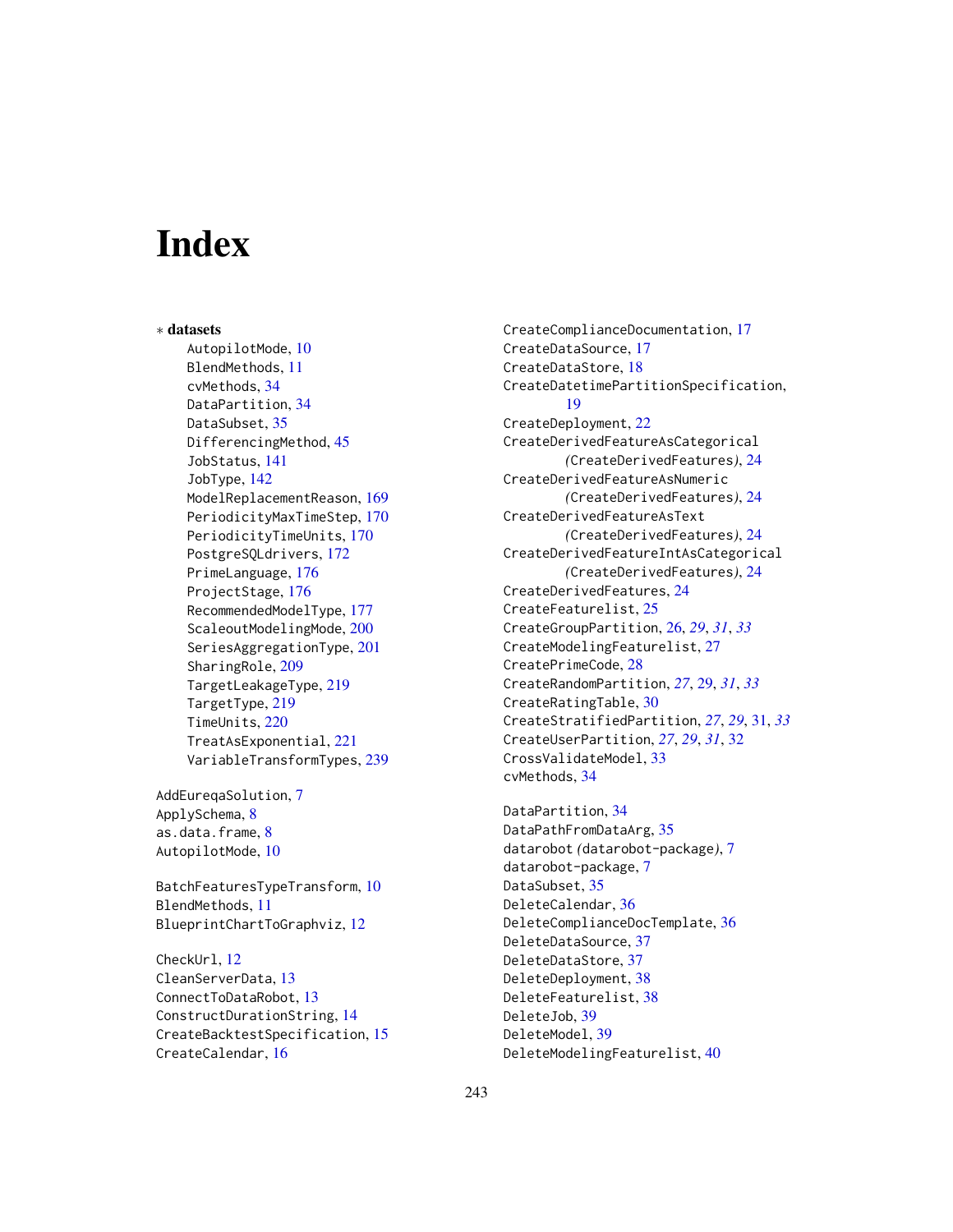DeleteModelJob, [41](#page-40-0) DeletePredictionDataset, [41](#page-40-0) DeletePredictionExplanations, [42](#page-41-0) DeletePredictionExplanationsInitialization, [43](#page-42-0) DeletePredictJob, [43](#page-42-0) DeleteProject, [44](#page-43-0) DeleteTransferableModel, [45](#page-44-0) DifferencingMethod, [45](#page-44-0) DownloadComplianceDocTemplate, [46](#page-45-0) DownloadComplianceDocumentation, [47](#page-46-0) DownloadPredictionExplanations, [48](#page-47-0) DownloadPrimeCode, [49](#page-48-0) DownloadRatingTable, [50](#page-49-0) DownloadScoringCode, [50](#page-49-0) DownloadSeriesAccuracy, [51](#page-50-0) DownloadTimeSeriesFeatureDerivationLog, [52](#page-51-0) DownloadTrainingPredictions, [53](#page-52-0) DownloadTransferableModel, [54](#page-53-0) ExpectHasKeys, [54](#page-53-0)

FeatureFromAsyncUrl, [55](#page-54-0)

GenerateDatetimePartition, [55](#page-54-0) GetBlenderModel, [58](#page-57-0) GetBlenderModelFromJobId, [59](#page-58-0) GetBlueprint, [61](#page-60-0) GetBlueprintChart, [62,](#page-61-0) *[93](#page-92-0)* GetBlueprintDocumentation, [62](#page-61-0) GetCalendar, [63](#page-62-0) GetCalendarFromProject, [64](#page-63-0) GetComplianceDocTemplate, [64](#page-63-0) GetConfusionChart, [65](#page-64-0) GetCrossValidationScores, [67](#page-66-0) GetDataSource, [67](#page-66-0) GetDataStore, [68](#page-67-0) GetDataStoreSchemas, [69](#page-68-0) GetDataStoreTables, [70](#page-69-0) GetDatetimeModel, [70](#page-69-0) GetDatetimeModelFromJobId, [73](#page-72-0) GetDatetimePartition, [74](#page-73-0) GetDeployment, [76](#page-75-0) GetDeploymentDriftTrackingSettings, [77](#page-76-0) GetDriver, [78](#page-77-0) GetFeatureAssociationMatrix, [79](#page-78-0) GetFeatureAssociationMatrixDetails, [80](#page-79-0) GetFeatureHistogram, [81](#page-80-0)

GetFeatureImpact, [82](#page-81-0) GetFeatureImpactForJobId, [82](#page-81-0) GetFeatureImpactForModel, [83](#page-82-0) GetFeatureInfo, [84](#page-83-0) GetFeaturelist, [86](#page-85-0) GetFrozenModel, [87](#page-86-0) GetFrozenModelFromJobId, [89](#page-88-0) GetGeneralizedInsight, [90](#page-89-0) GetJob, [90](#page-89-0) GetLiftChart, [91](#page-90-0) GetMissingValuesReport, [92](#page-91-0) GetModel, [93](#page-92-0) GetModelBlueprintChart, [95](#page-94-0) GetModelBlueprintDocumentation, [95](#page-94-0) GetModelCapabilities, [96](#page-95-0) GetModelFromJobId, [97](#page-96-0) GetModelingFeaturelist, [98](#page-97-0) GetModelJob, [99](#page-98-0) GetModelParameters, [100](#page-99-0) GetModelRecommendation, [101](#page-100-0) GetMultiSeriesProperties, [102](#page-101-0) GetParetoFront, [103](#page-102-0) GetPredictionDataset, [104](#page-103-0) GetPredictionExplanations, [105](#page-104-0) GetPredictionExplanationsInitialization, [107](#page-106-0) GetPredictionExplanationsInitializationFromJobId, [108](#page-107-0) GetPredictionExplanationsMetadata, [109](#page-108-0) GetPredictionExplanationsMetadataFromJobId, [110](#page-109-0) GetPredictionExplanationsRows, [111](#page-110-0) GetPredictionExplanationsRowsAsDataFrame, [113](#page-112-0) GetPredictions, [114](#page-113-0) GetPredictJob, [116](#page-115-0) GetPredictJobs, [117](#page-116-0) GetPrimeEligibility, [118](#page-117-0) GetPrimeFile, [118](#page-117-0) GetPrimeFileFromJobId, [119](#page-118-0) GetPrimeModel, [120](#page-119-0) GetPrimeModelFromJobId, [121](#page-120-0) GetProject, [122](#page-121-0) GetProjectStatus, [123](#page-122-0) GetRatingTable, [124](#page-123-0) GetRatingTableFromJobId, [124](#page-123-0) GetRatingTableModel, [125](#page-124-0) GetRatingTableModelFromJobId, [126](#page-125-0)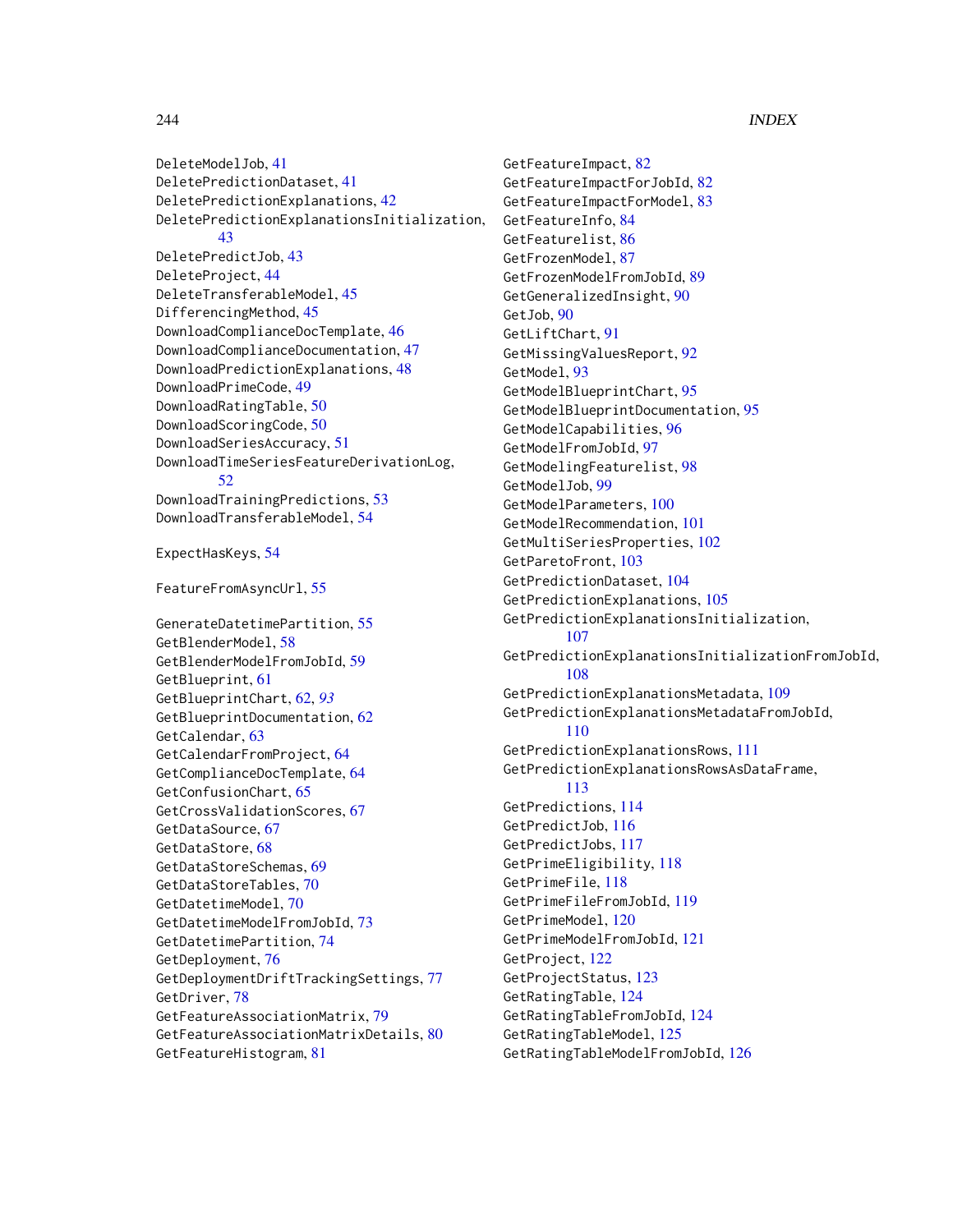#### INDEX 245

GetRecommendedModel, [127](#page-126-0) GetRocCurve, [127](#page-126-0) GetRulesets, [128](#page-127-0) GetSeriesAccuracy, [129](#page-128-0) GetSeriesAccuracyForModel, [130](#page-129-0) GetServerDataInRows, [131](#page-130-0) GetTimeSeriesFeatureDerivationLog, *[52](#page-51-0)*, [132](#page-131-0) GetTrainingPredictionDataFrame, [133](#page-132-0) GetTrainingPredictions, [133](#page-132-0) GetTrainingPredictionsForModel, [134](#page-133-0) GetTrainingPredictionsFromJobId, [135](#page-134-0) GetTransferableModel, [135](#page-134-0) GetTuningParameters, [137](#page-136-0) GetValidMetrics, [138](#page-137-0) GetWordCloud, [138](#page-137-0) IsBlenderEligible, [139](#page-138-0) IsId, [140](#page-139-0) IsParameterIn, [140](#page-139-0) JobStatus, [141](#page-140-0) JobType, [142](#page-141-0) ListBlueprints, [142](#page-141-0) ListCalendars, [143](#page-142-0) ListComplianceDocTemplates, [143](#page-142-0) ListConfusionCharts, [144](#page-143-0) ListDataSources, [145](#page-144-0) ListDataStores, [145](#page-144-0) ListDeployments, [146](#page-145-0) ListDrivers, [147](#page-146-0) ListFeatureInfo, [147](#page-146-0) ListFeaturelists, [148](#page-147-0) ListJobs, [149](#page-148-0) ListLiftCharts, [150](#page-149-0) ListModelFeatures, [151](#page-150-0) ListModelingFeaturelists, [152](#page-151-0) ListModelJobs, [153](#page-152-0) ListModelRecommendations, [154](#page-153-0) ListModels, [155](#page-154-0) ListPredictionDatasets, [156](#page-155-0) ListPredictionExplanationsMetadata, [157](#page-156-0) ListPredictions, [158](#page-157-0) ListPredictionServers, [159](#page-158-0) ListPrimeFiles, [159](#page-158-0) ListPrimeModels, [160](#page-159-0) ListProjects, [161](#page-160-0)

ListRatingTableModels, [162](#page-161-0) ListRatingTables, [163](#page-162-0) ListRocCurves, [163](#page-162-0) ListSharingAccess, [164](#page-163-0) ListStarredModels, [165](#page-164-0) ListTrainingPredictions, [166](#page-165-0) ListTransferableModels, [166](#page-165-0) MakeDataRobotRequest, [168](#page-167-0) ModelReplacementReason, [169](#page-168-0) PauseQueue, [169](#page-168-0) PeriodicityMaxTimeStep, [170](#page-169-0) PeriodicityTimeUnits, [170](#page-169-0) plot.listOfModels, [170](#page-169-0) PostgreSQLdrivers, [172](#page-171-0) Predict, [173](#page-172-0) predict.dataRobotModel, [174](#page-173-0) PredictionDatasetFromAsyncUrl, [175](#page-174-0) PrimeLanguage, [176](#page-175-0) ProjectFromAsyncUrl, [176](#page-175-0) ProjectStage, [176](#page-175-0) RecommendedModelType, [177](#page-176-0) ReformatMetrics, [177](#page-176-0) RenameRatingTable, [178](#page-177-0) ReplaceDeployedModel, [178](#page-177-0) RequestApproximation, [179](#page-178-0) RequestBlender, [180](#page-179-0) RequestCrossSeriesDetection, [181](#page-180-0) RequestFeatureImpact, [182](#page-181-0) RequestFrozenDatetimeModel, [183](#page-182-0) RequestFrozenModel, [184](#page-183-0) RequestMultiSeriesDetection, [185](#page-184-0) RequestNewDatetimeModel, [187](#page-186-0) RequestNewModel, [188](#page-187-0) RequestNewRatingTableModel, [190](#page-189-0) RequestPredictionExplanations, [191](#page-190-0) RequestPredictionExplanationsInitialization, [192](#page-191-0) RequestPredictions, [193](#page-192-0) RequestPrimeModel, [194](#page-193-0) RequestSampleSizeUpdate, [195](#page-194-0) RequestSeriesAccuracy, [196](#page-195-0) RequestTrainingPredictions, [197](#page-196-0) RequestTransferableModel, [198](#page-197-0) RunInteractiveTuning, [199](#page-198-0)

ScaleoutModelingMode, [200](#page-199-0)